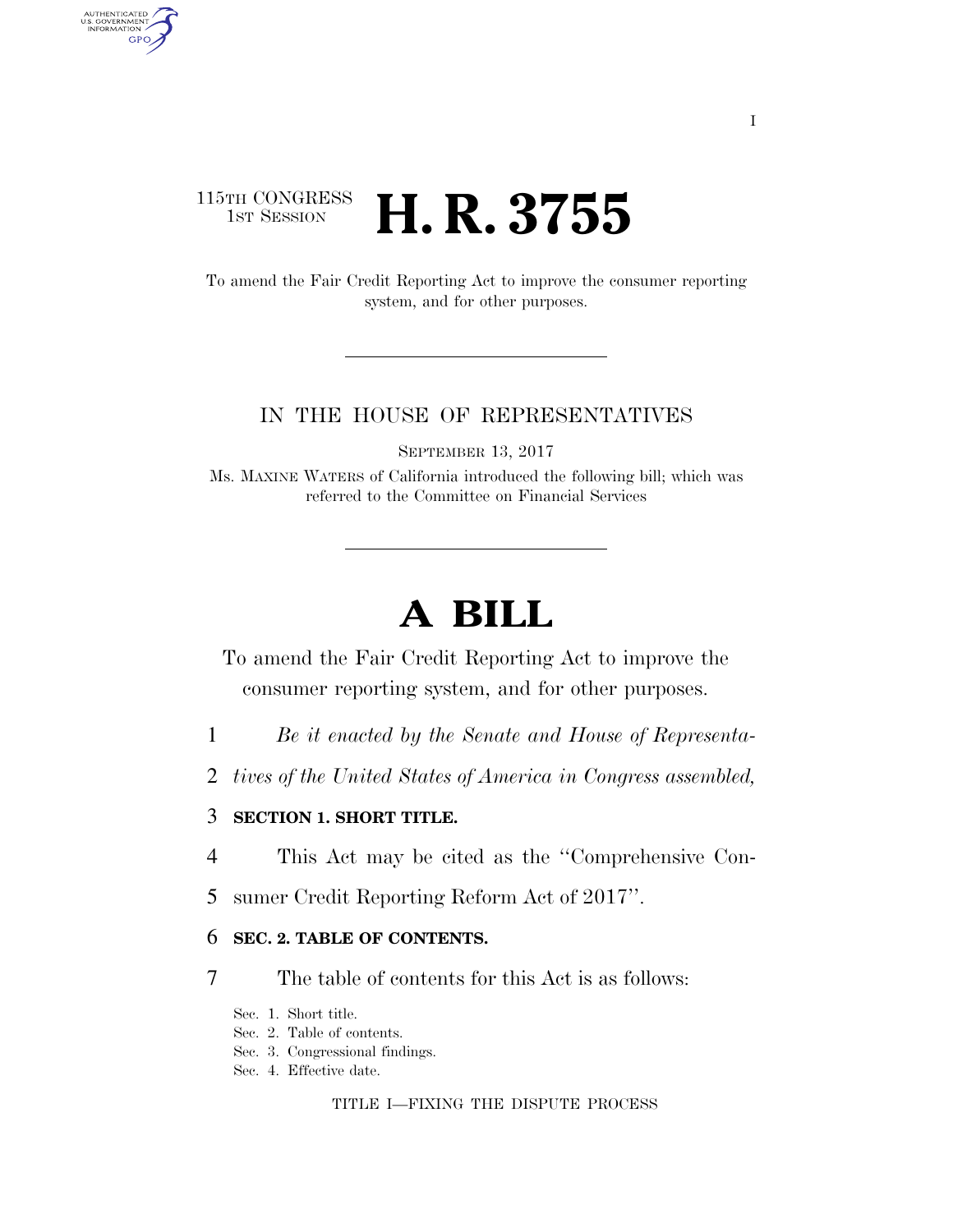- Sec. 101. Establishes a new right to appeal disputes completed by consumer reporting agencies and furnishers.
- Sec. 102. Creates reasonable dispute procedures for furnishers of information and meaningful disclosures to consumers about investigations; notices by furnishers to consumers of reporting of negative items to consumer reporting agencies.
- Sec. 103. Creates reasonable dispute procedures for consumer reporting agencies and meaningful disclosures to consumers about reinvestigations.
- Sec. 104. Increases consumers' awareness of dispute rights and tools for challenging errors.
- Sec. 105. Enhances accuracy and completeness duties for consumer reporting agencies and furnishers.
- Sec. 106. Requires furnishers to maintain records necessary to verify accuracy of disputes.
- Sec. 107. Establishes new requirements on consumer reporting agencies when notified of inaccurate or incomplete information from furnishers.
- Sec. 108. Indication of dispute by consumers and use of disputed information.
- Sec. 109. Inclusion of public record data sources in consumer reports.
- Sec. 110. Injunctive relief for victims.

#### TITLE II—RESTRICTING THE USE OF CREDIT CHECKS FOR EMPLOYMENT DECISIONS

Sec. 201. Bans the use of credit information for most employment decisions.

#### TITLE III—REHABILITATING THE CREDIT STANDING OF STRUGGLING PRIVATE EDUCATION LOAN BORROWERS

- Sec. 301. Removes adverse information for certain defaulted or delinquent private education loan borrowers who demonstrate a history of loan repayment.
- Sec. 302. Private education loan definitions.

#### TITLE IV—RESTORING THE IMPAIRED CREDIT OF VICTIMS OF PREDATORY ACTIVITIES AND UNFAIR CONSUMER REPORTING PRACTICES

- Sec. 401. Shortens the time period that most adverse credit information stays on consumer reports.
- Sec. 402. Mandates the expedited removal of fully paid or settled debt from consumer reports.
- Sec. 403. Imposes restrictions on the appearance of medical collections on consumer reports and requires the expedited removal of fully paid or settled medical collections from consumer reports.
- Sec. 404. Provides credit restoration for victims of predatory mortgage lending and servicing.
- Sec. 405. Provides credit relief for private education loans borrowers who were defrauded or mislead by proprietary education institution or career education programs.
- Sec. 406. Establishes right for victims of financial abuse to have adverse information associated with an abuser's fraudulent activity removed from their consumer reports.
- Sec. 407. Prohibits treatment of credit restoration or rehabilitation as adverse information.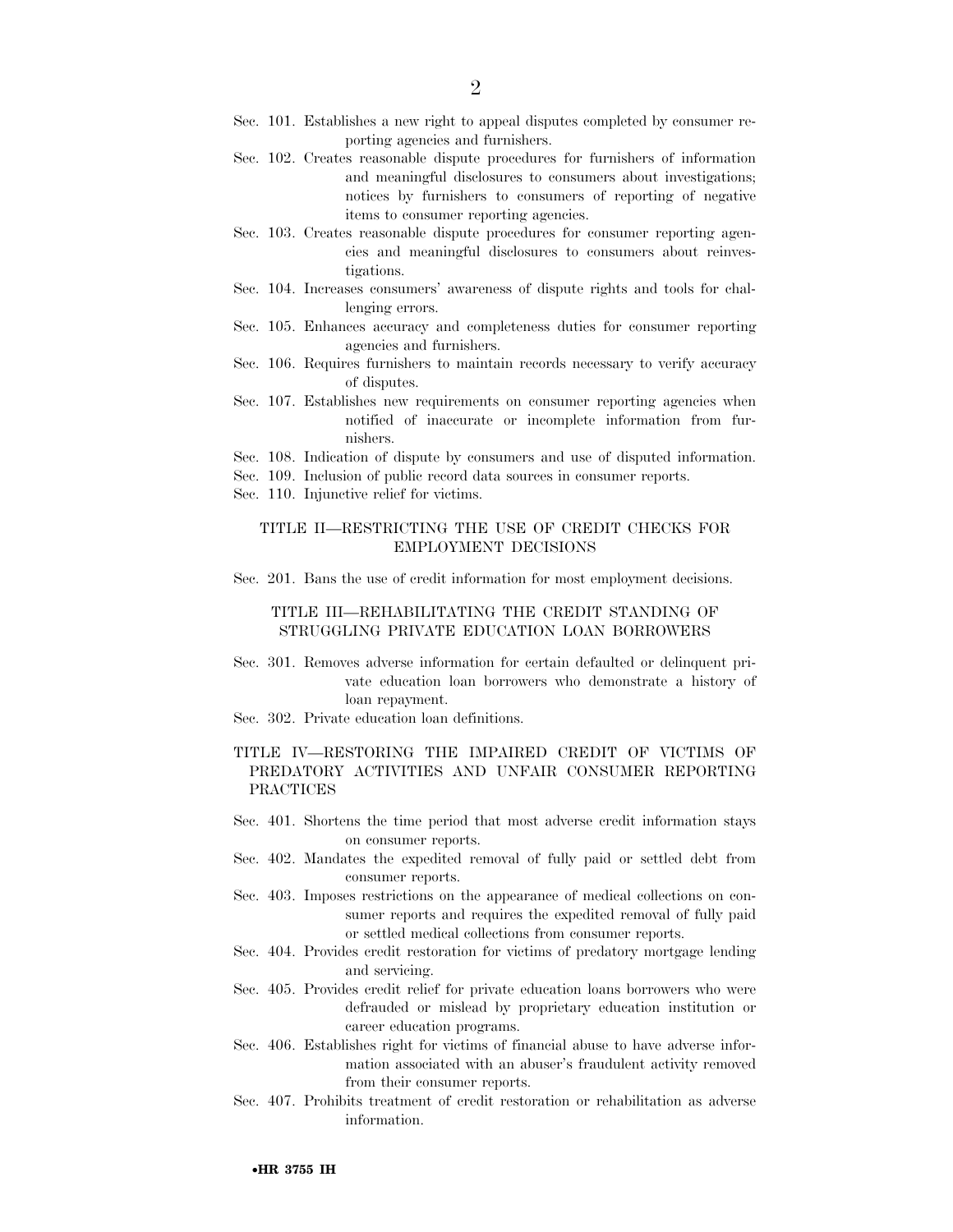#### TITLE V—MONITORING THE DEVELOPMENT AND USE OF CREDIT SCORES

- Sec. 501. Establishes clear Federal oversight of the development of credit scoring models by the Bureau.
- Sec. 502. Mandates ongoing review and reports to Congress by the Federal Housing Finance Agency on using additional, alternative, and updated credit scoring models as part of the criteria for loans purchased by Fannie Mae and Freddie Mac.
- Sec. 503. Requires a Bureau study and report to Congress on the impact of using non-traditional data.

#### TITLE VI—PROVIDING GREATER CONSUMER ACCESS TO AND UNDERSTANDING OF CONSUMER REPORTS AND CREDIT SCORES

- Sec. 601. Credit score and educational credit score definitions.
- Sec. 602. Expands explanatory information given to consumers about how scores are calculated.
- Sec. 603. Requires consumer reporting agencies to disclose prominently the differences between and limitations of credit scores and educational credit scores required prior to a consumer obtaining such scores.
- Sec. 604. Provides consumers with free credit score disclosures with their free annual consumer reports upon request and creates instances when consumers automatically receive free consumer reports and credit scores.
- Sec. 605. Requires private educational lenders to provide consumers with free copies of any consumer reports and credit scores that they used for underwriting before consumers sign loan agreements.
- Sec. 606. Requires motor vehicle lenders or indirect auto lenders to provide consumers with free copies of any consumer reports and credit scores that they used for underwriting before consumers sign lease or loan agreements.
- Sec. 607. Requires residential mortgage lenders to provide consumers with free copies of any consumer reports and credit scores that they used for underwriting before consumers sign loan agreements.

#### TITLE VII—BANNING MISLEADING AND UNFAIR CONSUMER REPORTING PRACTICES

- Sec. 701. Prohibits automatic renewals for consumer reporting and credit scoring products and services offered under promotional terms.
- Sec. 702. Bans misleading and deceptive marketing related to the provision of consumer reporting and credit scoring products and services.
- Sec. 703. Ends excessive direct-to-consumer sales by giving the Bureau authority to set fair and reasonable fees on consumer reporting and credit scoring products and services sold by consumer reporting agencies to consumers.
- Sec. 704. Promotes access to consumer reporting and credit scoring disclosures for consumers with limited English proficiency and visual and hearing impairments to enhance their ability to exercise their rights.
- Sec. 705. Establishes consumers' right to shop for the best deal on certain large dollar loans without harming their credit standing.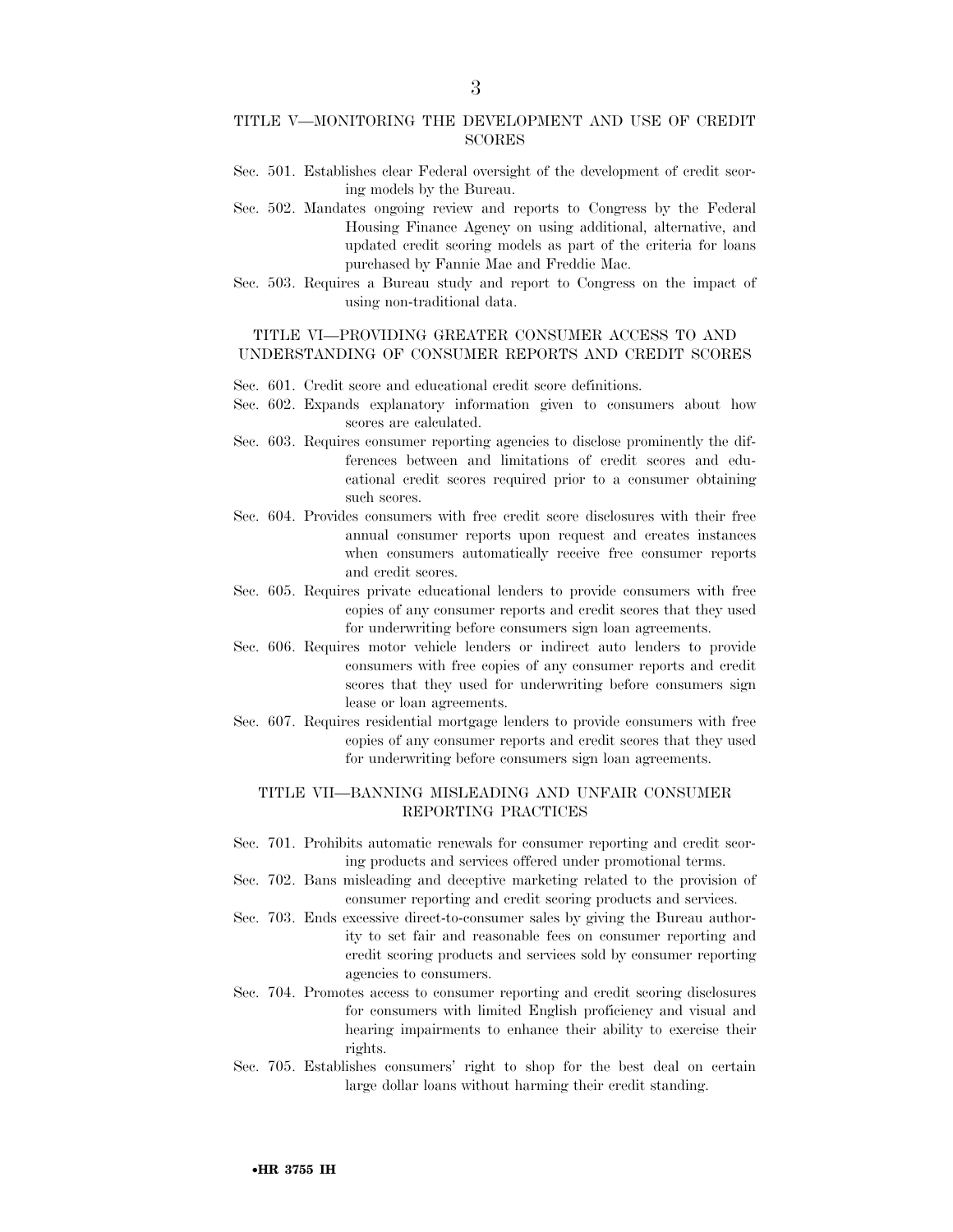- Sec. 706. Ends confusion about whether entities are engaged in consumer reporting practices by creating a nationwide consumer reporting agencies registry.
- TITLE VIII—EXPANDING ACCESS TO TOOLS TO PROTECT VUL-NERABLE CONSUMERS FROM IDENTITY THEFT, FRAUD, OR A RELATED CRIME, AND PROTECT VICTIMS FROM FURTHER HARM
- Sec. 801. Identity theft report definition.
- Sec. 802. Credit freeze definition.
- Sec. 803. Credit freezes for minors and other vulnerable consumers.
- Sec. 804. Enhances fraud alert protections.
- Sec. 805. Enhances access to credit freezes, limits the cost of such freezes, and provides access to free credit freezes for vulnerable consumers.
- Sec. 806. Requires disclosure of consumer rights related to credit freezes.
- Sec. 807. Provides access to fraud records for victims.
- Sec. 808. Required Bureau to set procedures for reporting identity theft, fraud, and other related crime.
- Sec. 809. Establishes the right to free credit monitoring and identity theft protection services for certain consumers.
- Sec. 810. Ensures removal of inquiries resulting from identity theft, fraud, or other related crime from consumer reports.

#### TITLE IX—MISCELLANEOUS

- Sec. 901. Definitions related to days.
- Sec. 902. Technical correction related to risk-based pricing notices.
- Sec. 903. FCRA findings and purpose; voids certain contracts not in the public interest.
- Sec. 904. General Bureau rulemaking.

#### 1 **SEC. 3. CONGRESSIONAL FINDINGS.**

- 2 Congress finds the following:
- 3 (1) GENERAL FINDINGS.—
- 4 (A) Consumer reporting agencies 5 (''CRAs'') are companies that collect, compile, 6 and provide information about consumers in the 7 form of consumer reports for certain permis-8 sible statutory purposes under the Fair Credit 9 Reporting Act (15 U.S.C. 1681 et seq.) 10 (''FCRA''). The three largest CRAs in this 11 country are Equifax, TransUnion, and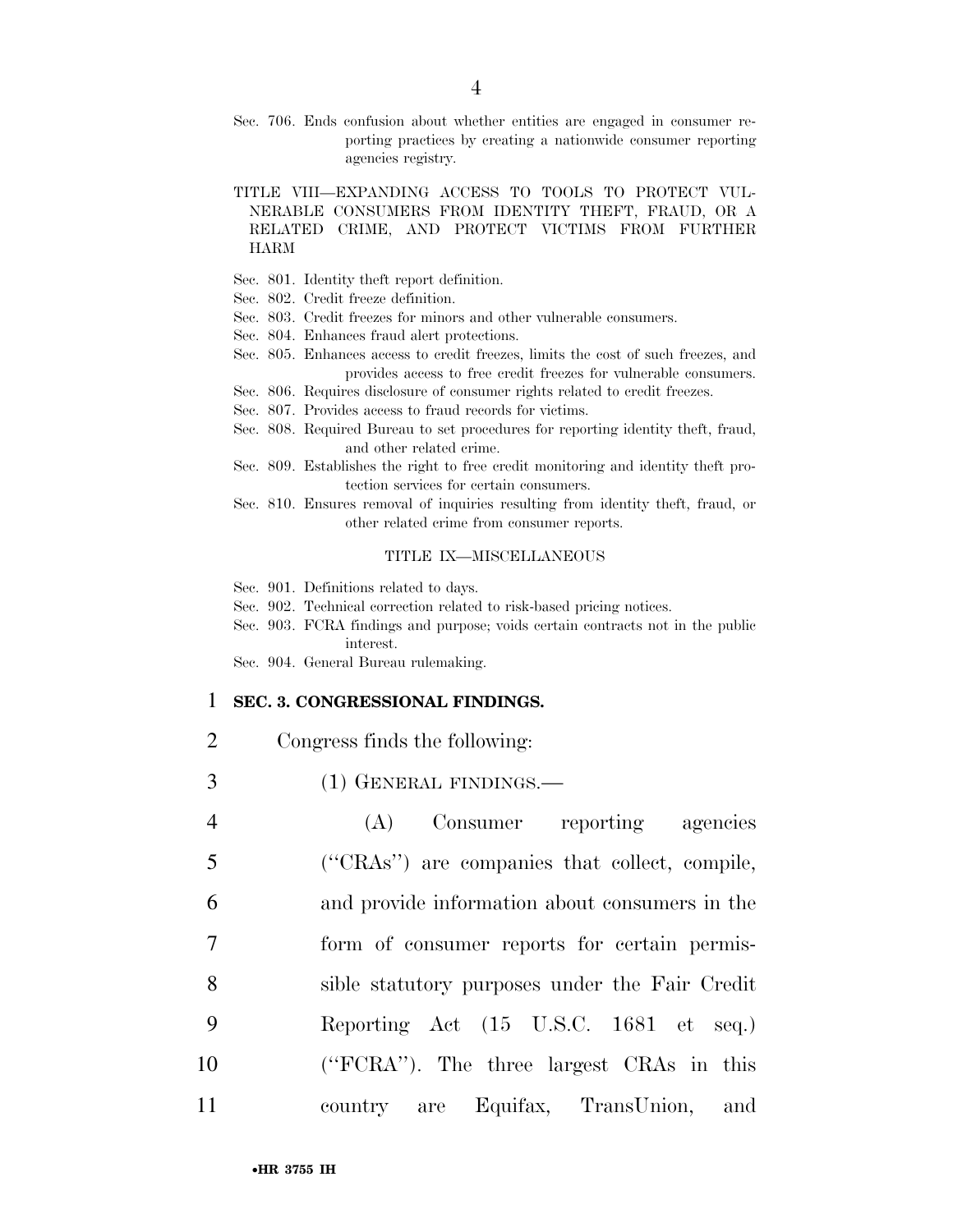| $\mathbf{1}$   | Experian. These CRAs are referred to as na-      |
|----------------|--------------------------------------------------|
| $\overline{2}$ | tionwide CRAs and the reports that they pre-     |
| 3              | pare are commonly referred to as credit reports. |
| $\overline{4}$ | Furnishers, such as creditors, lenders, and debt |
| 5              | collection agencies, voluntarily submit informa- |
| 6              | tion to CRAs about their accounts such as the    |
| 7              | total amount for each loan or credit limit for   |
| 8              | each credit card and the consumer's payment      |
| 9              | history on these products. Reports also include  |
| 10             | identifying information about a consumer, such   |
| 11             | as their birthdate, previous mailing addresses,  |
| 12             | and current and previous employers.              |
| 13             | $(B)$ In a December 2012 paper, "Key Di-         |
| 14             | mensions and Processes in the U.S. Credit Re-    |
| 15             | porting System: A review for how the nation's    |
| 16             | largest credit bureaus manage consumer data",    |

 mensions and Processes in the U.S. Credit Re- porting System: A review for how the nation's largest credit bureaus manage consumer data'', the Bureau of Consumer Financial Protection (''Consumer Bureau'') noted that the three na- tionwide CRAs maintain credit files on approxi- mately 200 million adults and receive informa- tion from about 10,000 furnishers. On a monthly basis, these furnishers provide infor- mation on over 1.3 billion consumer credit ac-counts or other trade lines.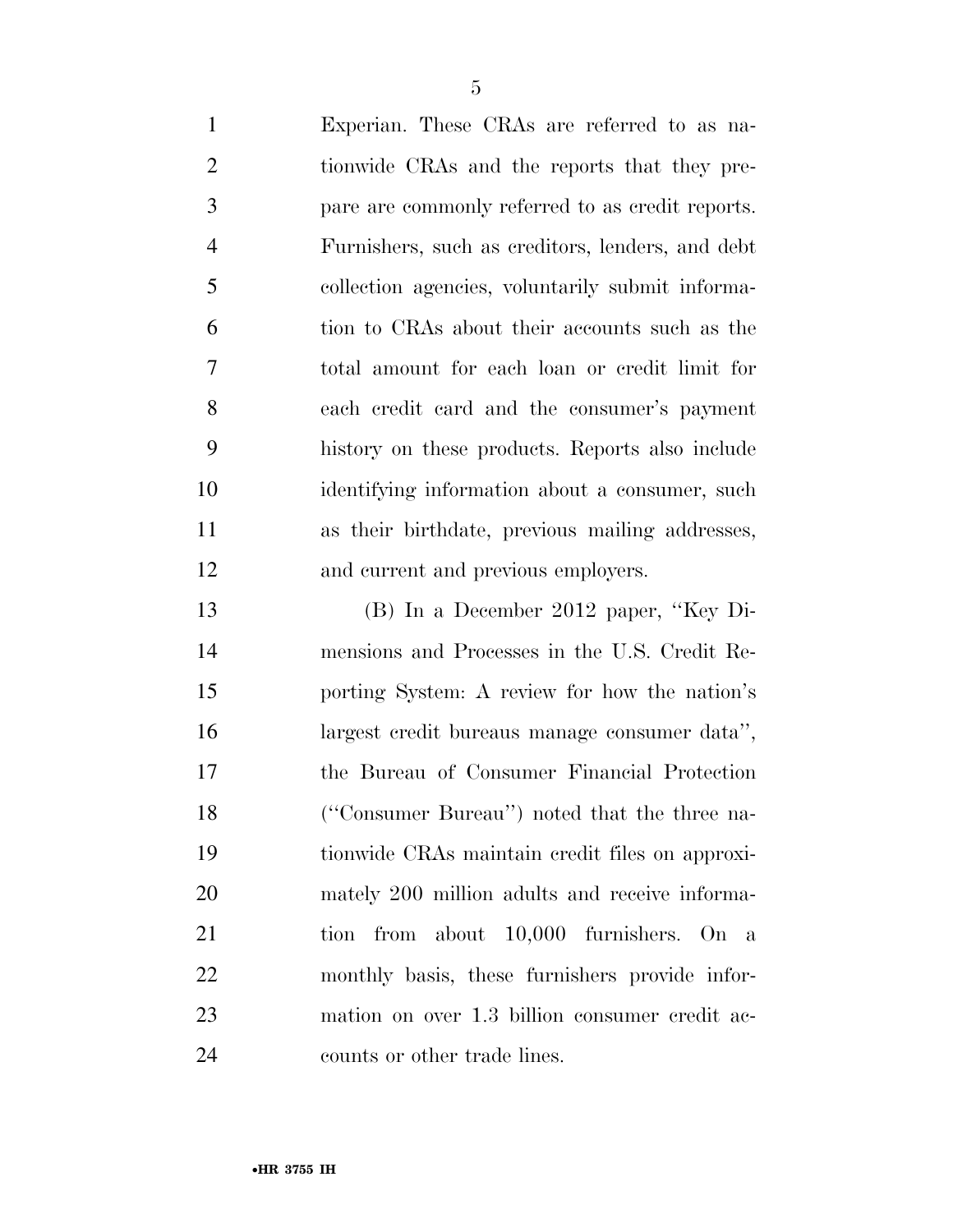(C) The 10 largest institutions furnishing credit information to each of the nationwide CRAs account for more than half of all ac-counts reflected in consumers' credit files.

 (D) Consumer reports play an increasingly important role in the lives of American con- sumers. Most creditors, for example, review these reports to make decisions about whether to extend credit to consumers and what terms and conditions to offer them. As such, informa- tion contained in these reports affects whether a person is able to get a private education loan to pay for college costs, to secure a mortgage loan to buy a home, or to obtain a credit card, as well as the terms and conditions under which consumer credit products or services are offered to them.

 (E) Credit reports are also increasingly used for many noncredit decisions, including by landlords to determine whether to rent an apartment to a prospective tenant and by em- ployers to decide whether to hire potential job applicants or to offer a promotion to existing employees.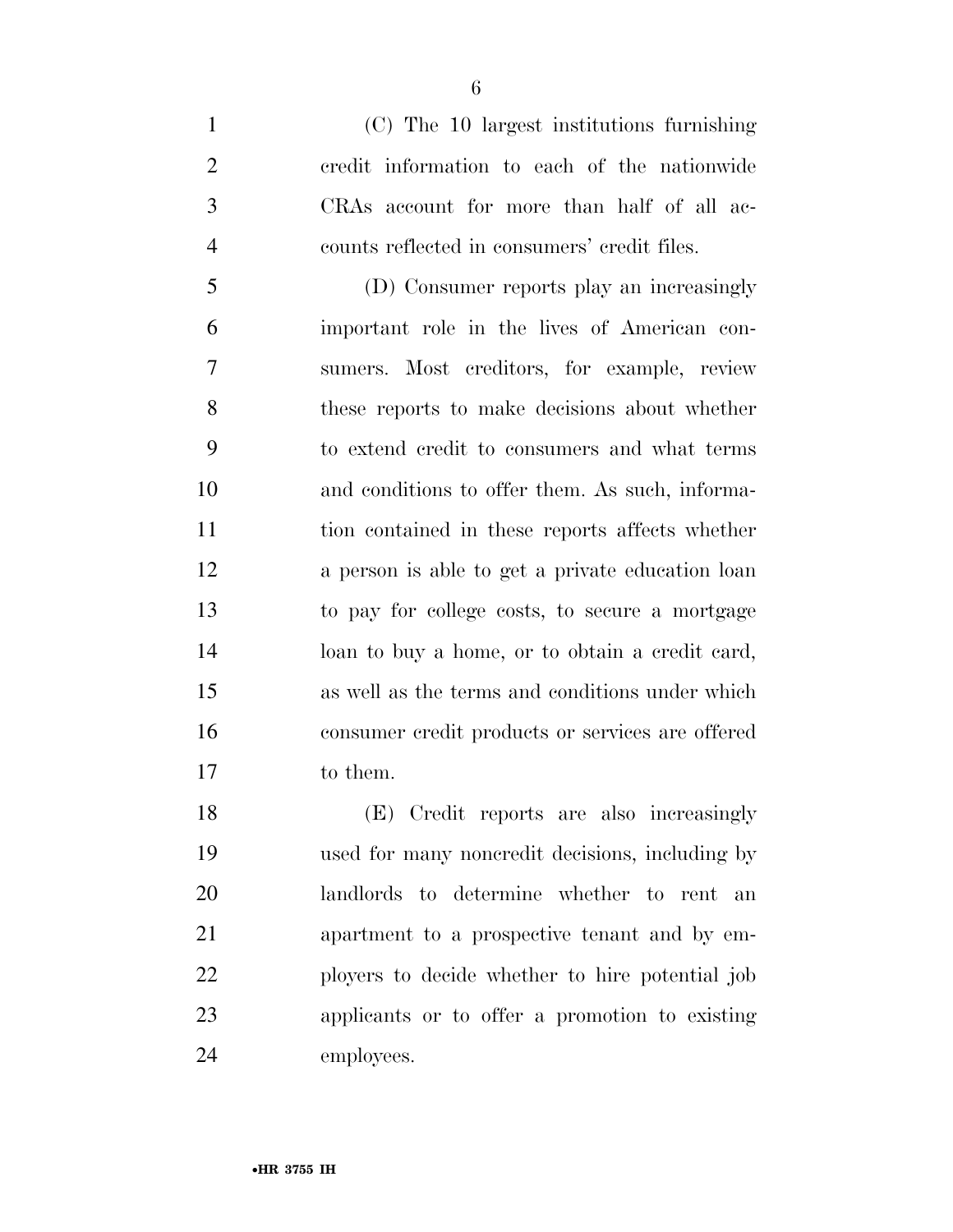(F) CRAs have a statutory obligation to verify independently the accuracy and complete- ness of information included on the reports that they provide.

 (G) The nationwide CRAs have failed to establish and follow reasonable procedures, as required by existing law, to establish the max- imum level of accuracy of information contained on consumer reports. Given the repeated fail- ures of these CRAs to comply with accuracy re- quirements on their own, legislation is intended to provide them with detailed guidance improv- ing the accuracy and completeness of informa- tion contained in consumer reports, including procedures, policies, and practices that these CRAs should already be following to ensure full compliance with their existing obligations.

 (H) The presence of inaccurate or incom- plete information on these reports can result in substantial financial and emotional harm to consumers. Credit reporting errors can lead to 22 the loss of a new employment opportunity or a denial of a promotion in an existing job, stop someone from being able to access credit on fa-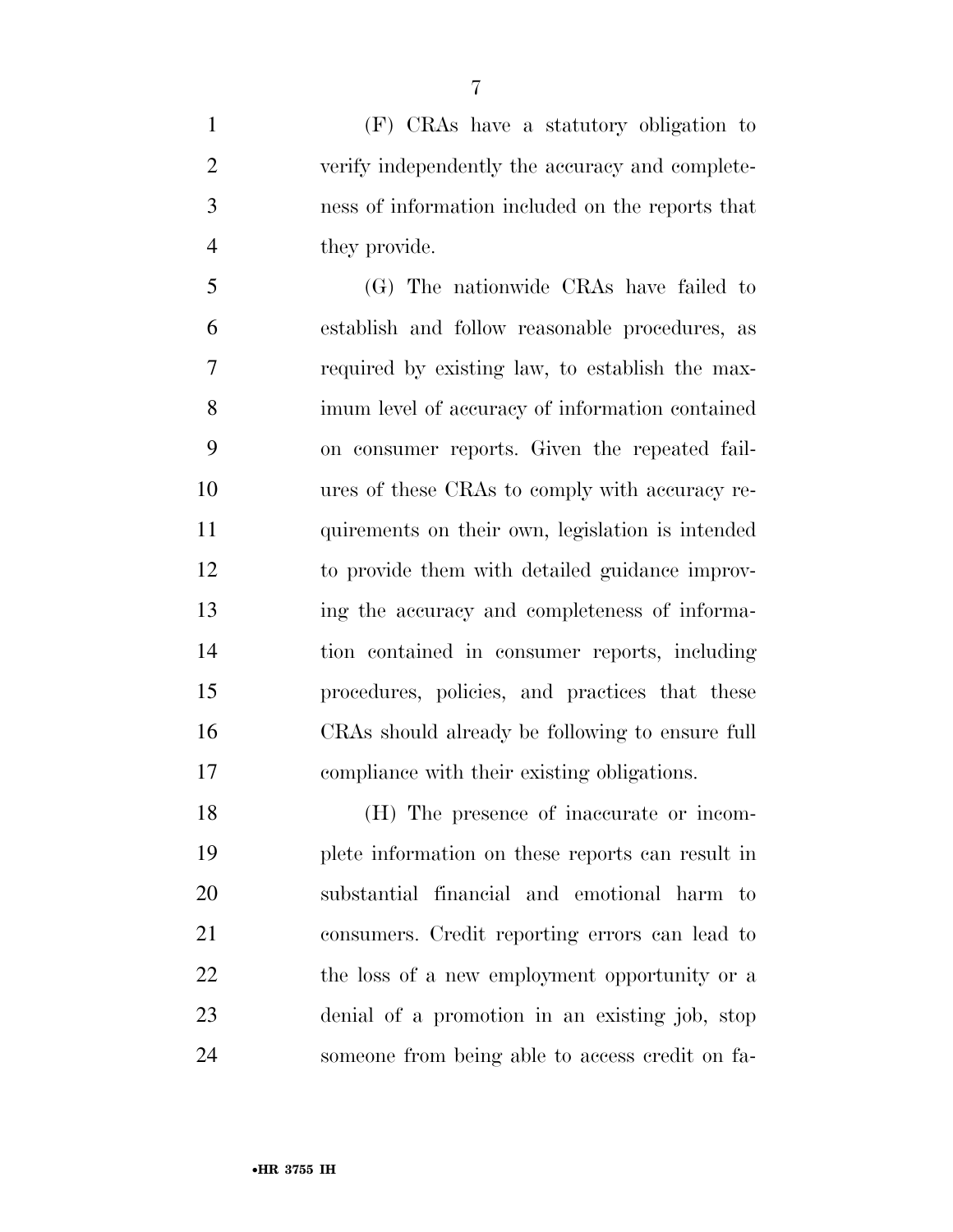| $\mathbf{1}$   | vorable terms, prevent a person from obtaining   |
|----------------|--------------------------------------------------|
| $\overline{2}$ | rental housing, or even trigger mental distress. |
| 3              | (I) Current industry practices impose an         |
| $\overline{4}$ | unfair burden of proof on consumers trying to    |
| 5              | fix errors on their reports.                     |
| 6              | (J) Consumer reports containing inac-            |
| 7              | curate or incomplete credit information also un- |
| 8              | dermine the ability of creditors and lenders to  |
| 9              | effectively and accurately underwrite and price  |
| 10             | credit.                                          |
| 11             | (K) Recognizing that credit reporting af-        |
| 12             | fects the lives of almost all consumers in this  |
| 13             | country and that the consequences of errors on   |
| 14             | a consumer report can be catastrophic for a      |
| 15             | consumer, the Consumer Bureau began accept-      |
| 16             | ing consumer complaints about credit reporting   |
| 17             | in October 2012.                                 |
| 18             | (L) As of February 2017, the Consumer            |
| 19             | Bureau has handled approximately 185,717         |
| 20             | credit reporting complaints, making credit re-   |
| 21             | porting consistently the third most-complained-  |
| 22             | about subject matter on which the Consumer       |
| 23             | Bureau accepts consumer complaints.              |
| 24             | (M) In the "Monthly Complaint Report             |
| 25             | Volume 20", released in February 2017, the       |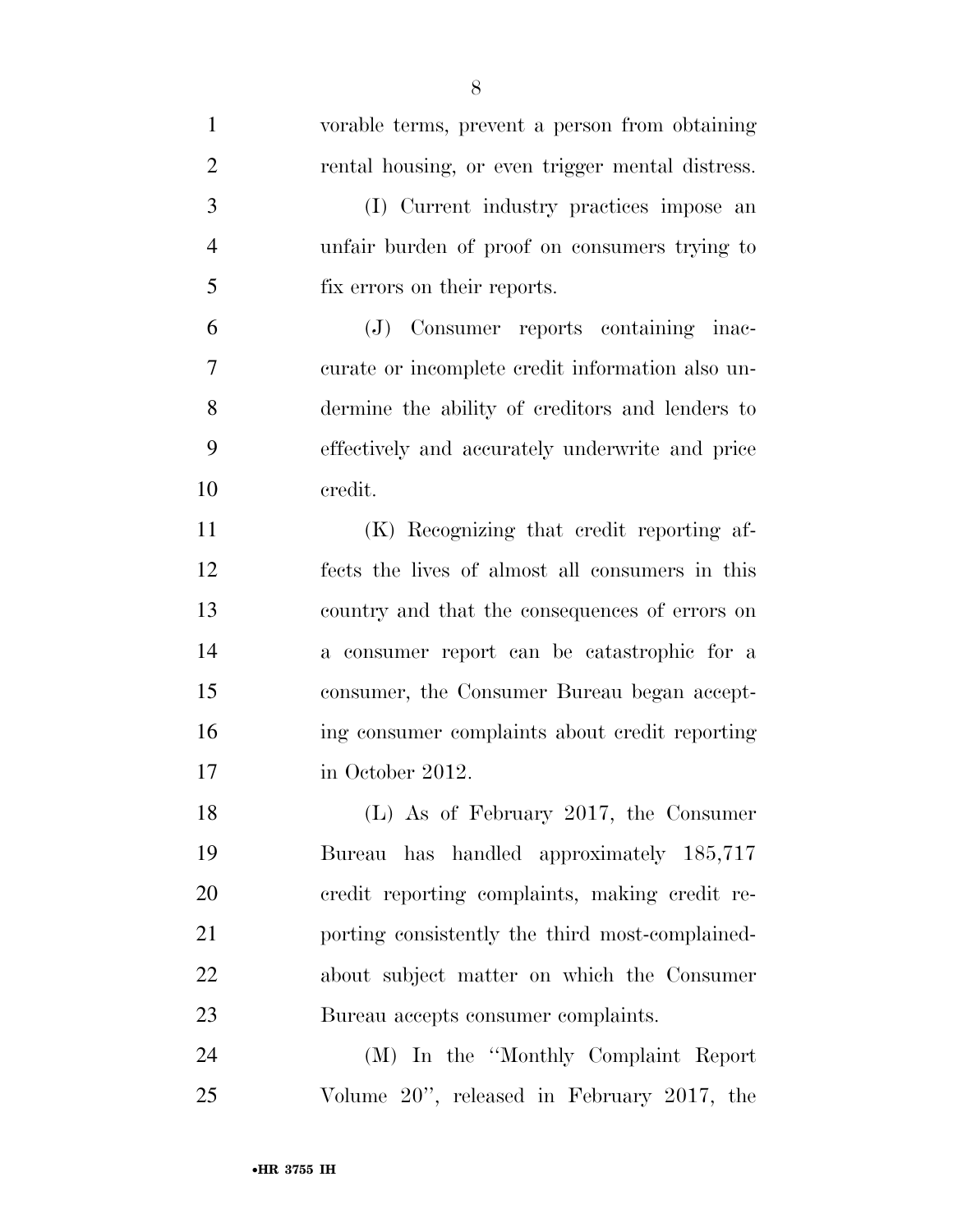| $\mathbf{1}$   | Consumer Bureau noted that 76 percent of        |
|----------------|-------------------------------------------------|
| $\overline{2}$ | credit reporting complaints involved incorrect  |
| 3              | information on reports, with consumers fre-     |
| $\overline{4}$ | quently expressing their frustrations about the |
| 5              | burdensome and time-consuming process to dis-   |
| 6              | putting items.                                  |
| $\overline{7}$ | (N) Other common types of credit report-        |
| 8              | ing complaints submitted to the Consumer Bu-    |
| 9              | reau related to the improper use of a report,   |
| 10             | trouble obtaining a report or credit score,     |
| 11             | CRAs' investigations, and credit monitoring or  |
| 12             | identity protection.                            |
| 13             | (O) In the summer $2015$ "Supervisory           |
| 14             | Highlights", the Consumer Bureau noted that     |
| 15             | one or more of the largest CRAs failed to ade-  |
| 16             | quately oversee furnishers to ensure that they  |
| 17             | were adhering to the CRA's vetting policies and |
| 18             | to establish proper procedures to verify public |
| 19             | record information.                             |
| 20             | (P) According to the fall 2016 "Super-          |
| 21             | visory Highlights", Consumer Bureau exam-       |
| 22             | iners determined that one or more debt collec-  |
| 23             | tors never investigated indirect disputes that  |
| 24             | lacked detail or were not accompanied by at-    |
| 25             | tachments with relevant information from the    |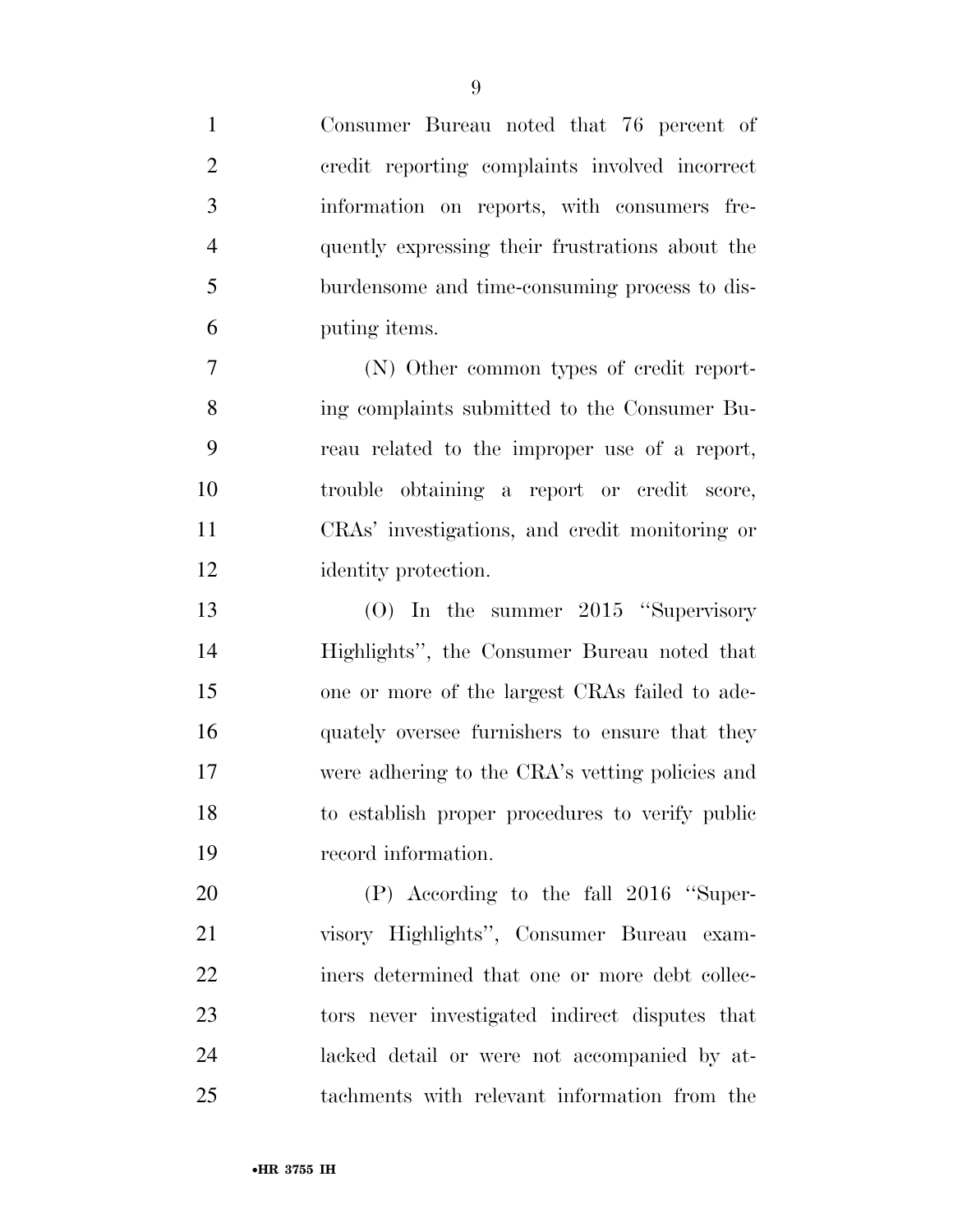consumer. Examiners also found that notifica- tions sent to consumers about disputes consid- ered frivolous failed to identify for the con- sumers the type of material that they could pro- vide in order for the debt collector to complete the investigation of the disputed item. (Q) A February 2014 Consumer Bureau report titled ''Credit Reporting Complaint Snapshot'' found that consumers are confused about the extent to which the nationwide CRAs are required to provide them with validation and documentation of a debt that appears on 13 their credit report. (R) As evidence that the current system lacks sufficient market incentives for CRAs to develop more robust procedures to increase the accuracy and completeness of information on credit reports, litigation discovery documented by the National Consumer Law Center (''NCLC''), as part of a January 2009 report titled, ''Automated Injustice: How a Mecha- nized Dispute System Frustrates Consumers Seeking to Fix Errors in Their Credit Re-ports'', showed that at least two of the three

largest CRAs use quota systems to force em-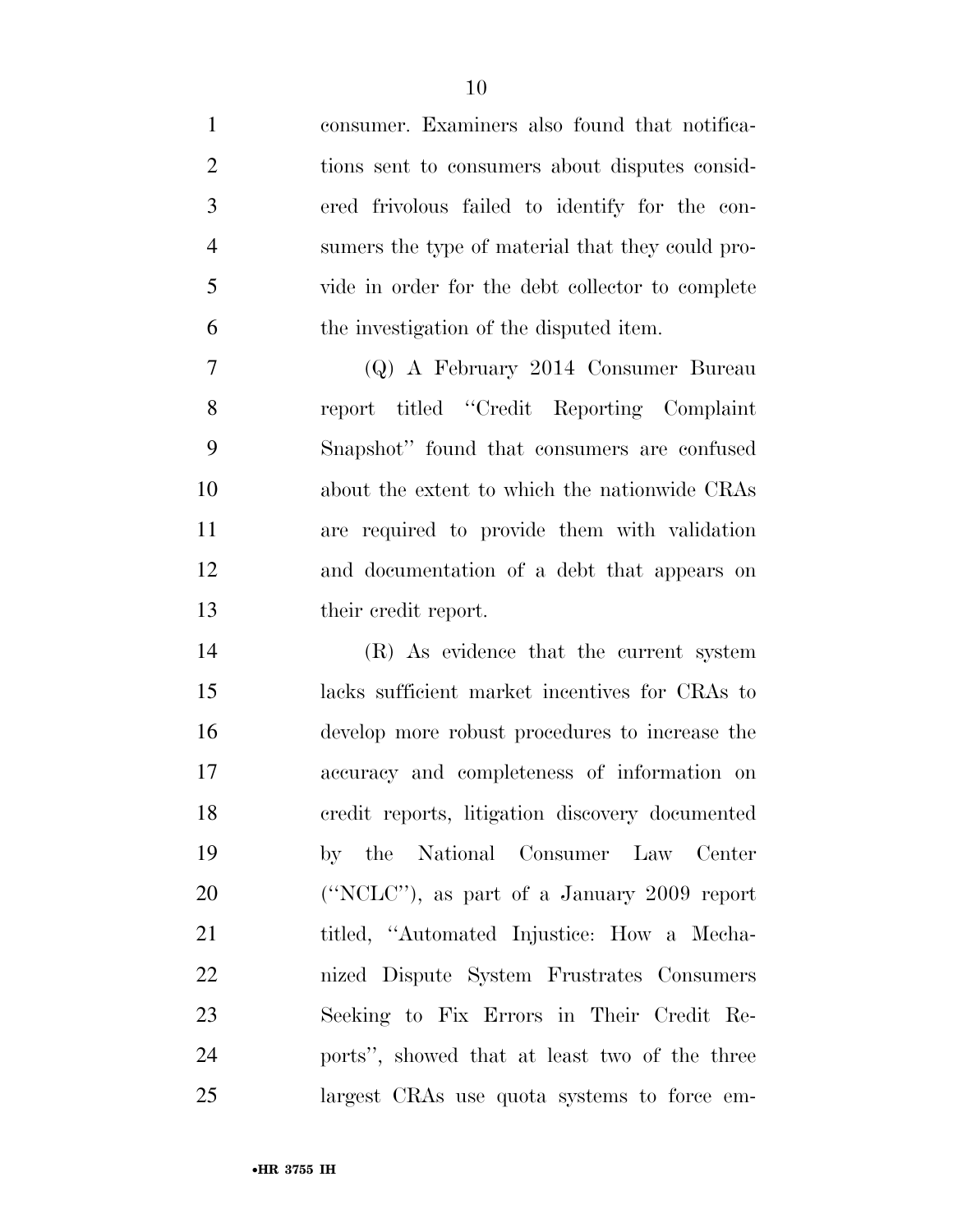ployees to process disputes hastily and without the opportunity for conducting meaningful in- vestigations. At least one nationwide CRA only allowed dispute resolution staff five minutes to handle a consumer's call. Furthermore, these CRAs were found to have awarded bonuses for meeting quotas and punished those who didn't meet production numbers with probation.

 (S) Unlike most other business relation- ships, where consumers can register their satis- faction or unhappiness with a particular credit product or service simply by taking their busi- ness elsewhere, consumers have no say in whether their information is included in the CRAs databases and limited legal remedies to hold the CRAs accountable for inaccuracies or poor service.

 (T) Accordingly, despite the existing statu- tory mandate for CRAs to follow reasonable procedures to assure the maximum possible ac- curacy of the information whenever they pre- pare consumer reports, numerous studies, the high volume of consumer complaints submitted to the Consumer Bureau about incorrect infor-mation on consumer reports, and supervisory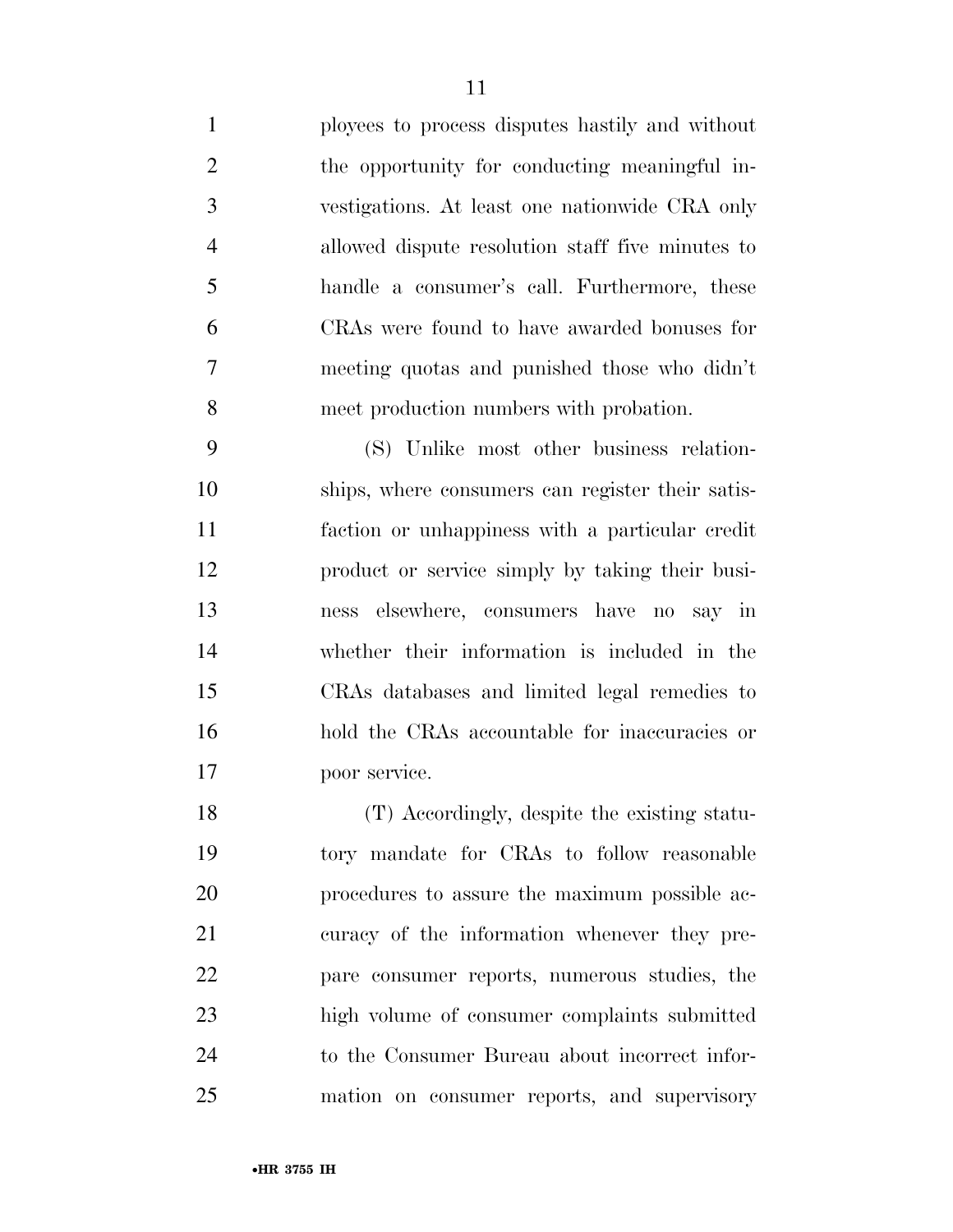| $\mathbf{1}$   | activities by the Consumer Bureau demonstrate            |
|----------------|----------------------------------------------------------|
| $\overline{2}$ | that CRAs continue to skirt their obligations            |
| 3              | under the law.                                           |
| $\overline{4}$ | (2) INCORRECT INFORMATION ON CONSUMER                    |
| 5              | REPORTS.                                                 |
| 6              | (A) Consumers are entitled to dispute er-                |
| $\overline{7}$ | rors on their consumer reports with either the           |
| 8              | CRA, who issued the report, or directly with             |
| 9              | furnishers, who supplied the account informa-            |
| 10             | tion to the CRA, and request that mistakes be            |
| 11             | deleted or removed. Consumers, who believe an            |
| 12             | investigation has not correctly resolved their           |
| 13             | dispute, however, have few options, other than           |
| 14             | requesting that a statement about the dispute            |
| 15             | be included with their future reports.                   |
| 16             | (B) CRAs have a statutory obligation                     |
| 17             | under the FCRA to perform a reasonable inves-            |
| 18             | tigation by conducting a substantive<br>and              |
| 19             | searching inquiry when a consumer disputes an            |
| 20             | item on their report. In doing so, CRAs must             |
| 21             | conduct an independent review about the accu-            |
| 22             | racy of any disputed item and cannot merely              |
| 23             | furnisher's "rubber-stamp"<br>rely<br>on<br>$\mathbf{a}$ |
| 24             | verification of the integrity of the information         |
| 25             | they have provided to CRAs.                              |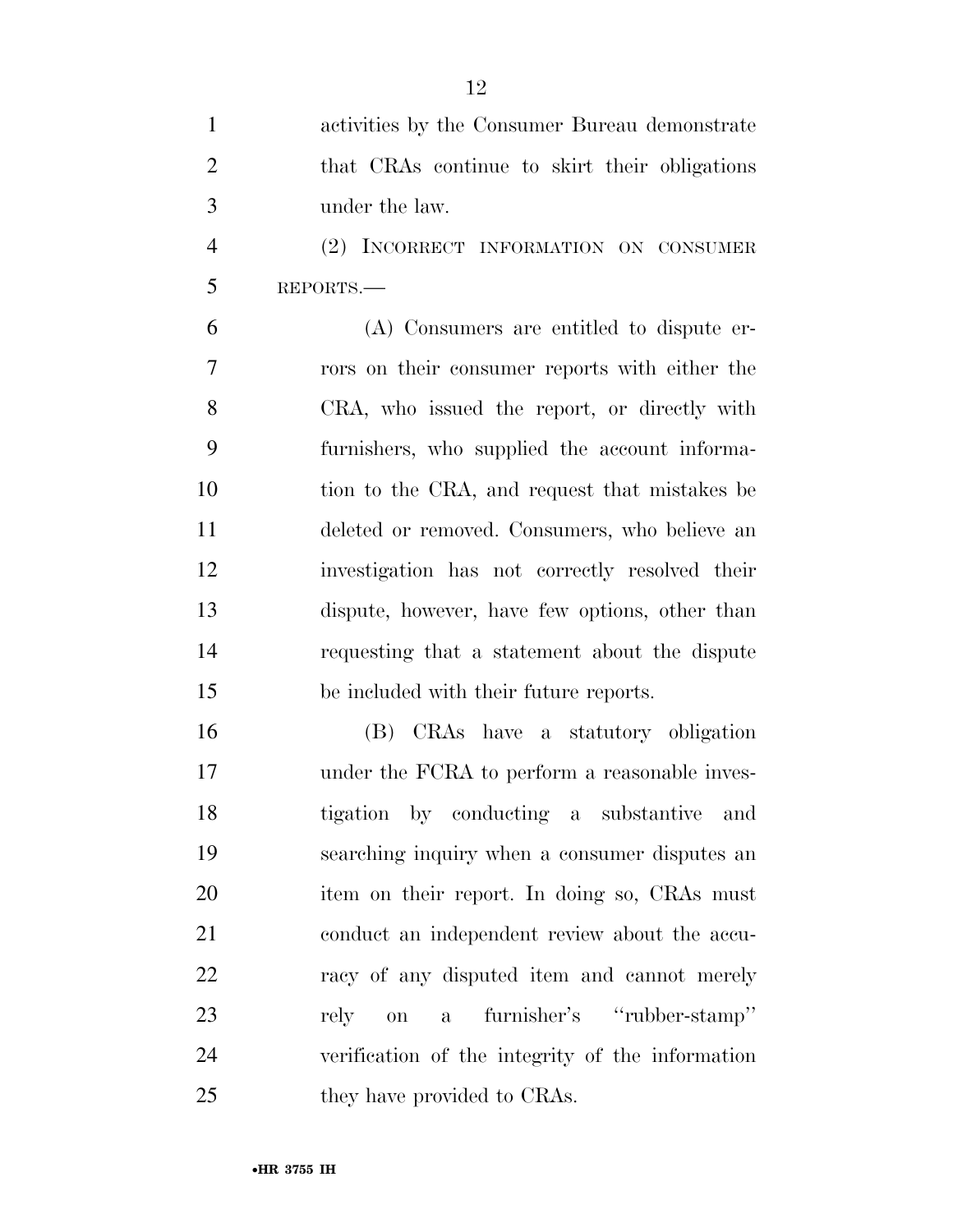| $\mathbf{1}$   | The Federal Trade Commission<br>(C)               |
|----------------|---------------------------------------------------|
| $\overline{2}$ | ("FTC"), in a "Report to Congress Under Sec-      |
| $\mathfrak{Z}$ | tion 319 of the Fair and Accurate Credit          |
| $\overline{4}$ | Transactions Act of 2003" released in Decem-      |
| 5              | ber 2012, found that 26 percent of survey par-    |
| 6              | ticipants identified at least one potentially ma- |
| 7              | terial error on their consumer reports, and 13    |
| 8              | percent experienced a change in their credit      |
| 9              | score once the error was fixed.                   |
| 10             | (D) Consumer Bureau examiners have                |
| 11             | identified repeated deficiencies with the nation- |
| 12             | wide CRAs' information collection. In the sum-    |
| 13             | mer 2015 "Supervisory Highlights" released in     |
| 14             | June 2015, the Consumer Bureau noted contin-      |
| 15             | ued weaknesses with CRAs' methods and proc-       |
| 16             | esses for assuring maximum possible accuracy      |
| 17             | in their reports. Examiners also found, with      |
| 18             | certain exceptions, no quality control policies   |
| 19             | and procedures in place to test consumer re-      |
| 20             | ports for accuracy.                               |
| 21             | (E) In its "Credit Reporting Complaint            |
| 22             | Snapshot" released in February 2014, the Con-     |
| 23             | sumer Bureau found that consumers were un-        |
| 24             | certain about the depth and validity of the in-   |
| 25             | vestigations performed about a disputed item.     |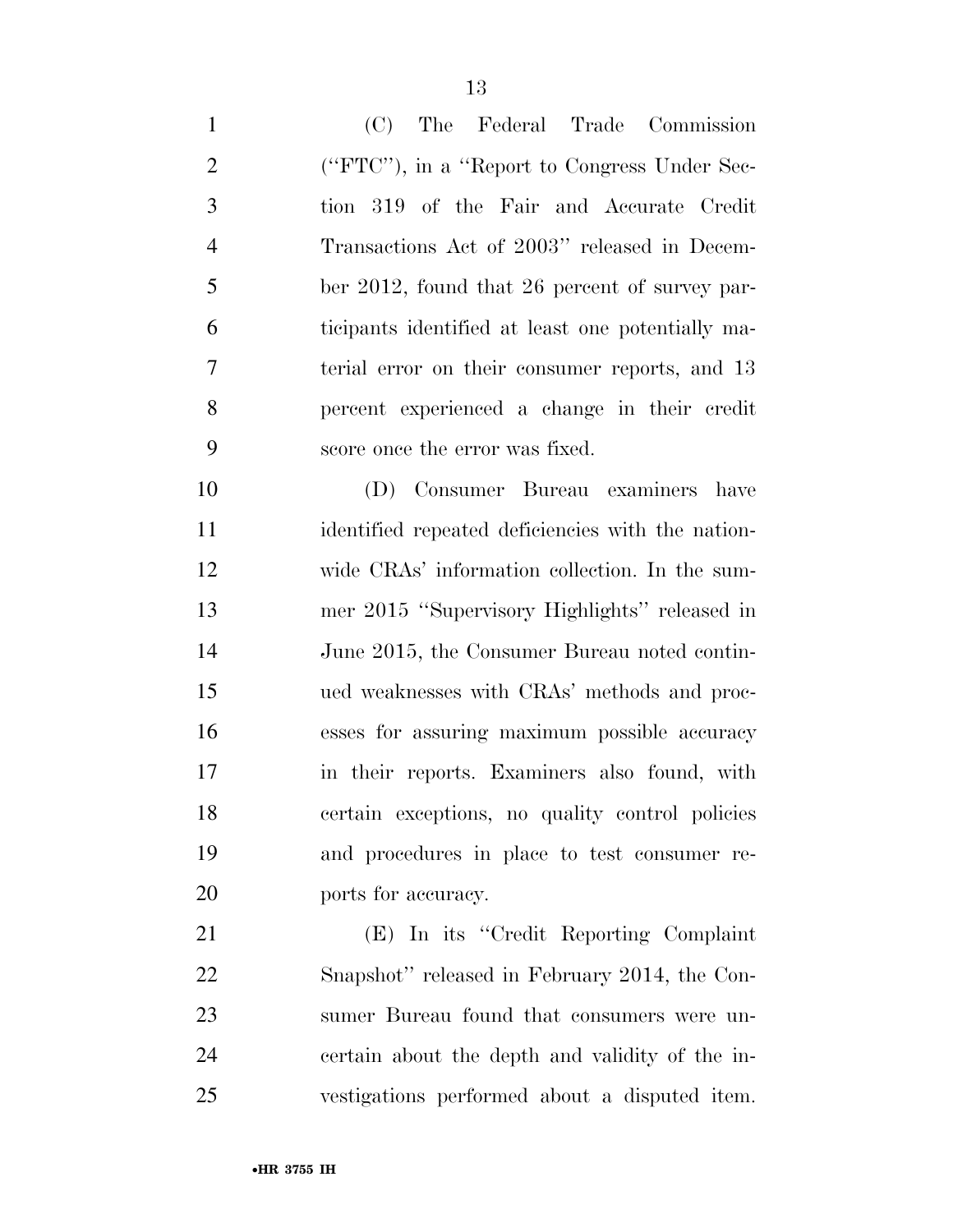Consumers also expressed frustration that, even though they provided supporting materials that they believed demonstrated the inaccuracy of the information provided by furnishers, errors continued to remain on their reports.

 (F) In the winter 2015 ''Supervisory High- lights'' released in March 2015, the Consumer Bureau reported that one or more nationwide CRAs failed to adequately fulfill their dispute- handling obligations, including by not for- warding to furnishers all relevant information found in letters and supporting documents sup- plied by consumers when they submitted dis- putes failing to notify consumers that they had completed investigations, and not providing con- sumers with the results of the CRAs' reviews about their disputes.

 (G) Consumer Bureau examiners also noted in the fall 2016 ''Supervisory Highlights'' released in October 2016 that one or more enti- ties failed to provide adequate guidance and training to staff about how to differentiate FCRA disputes from general customer inquir- ies, complaints, or debt validation requests. Consumer Bureau supervisors also directed one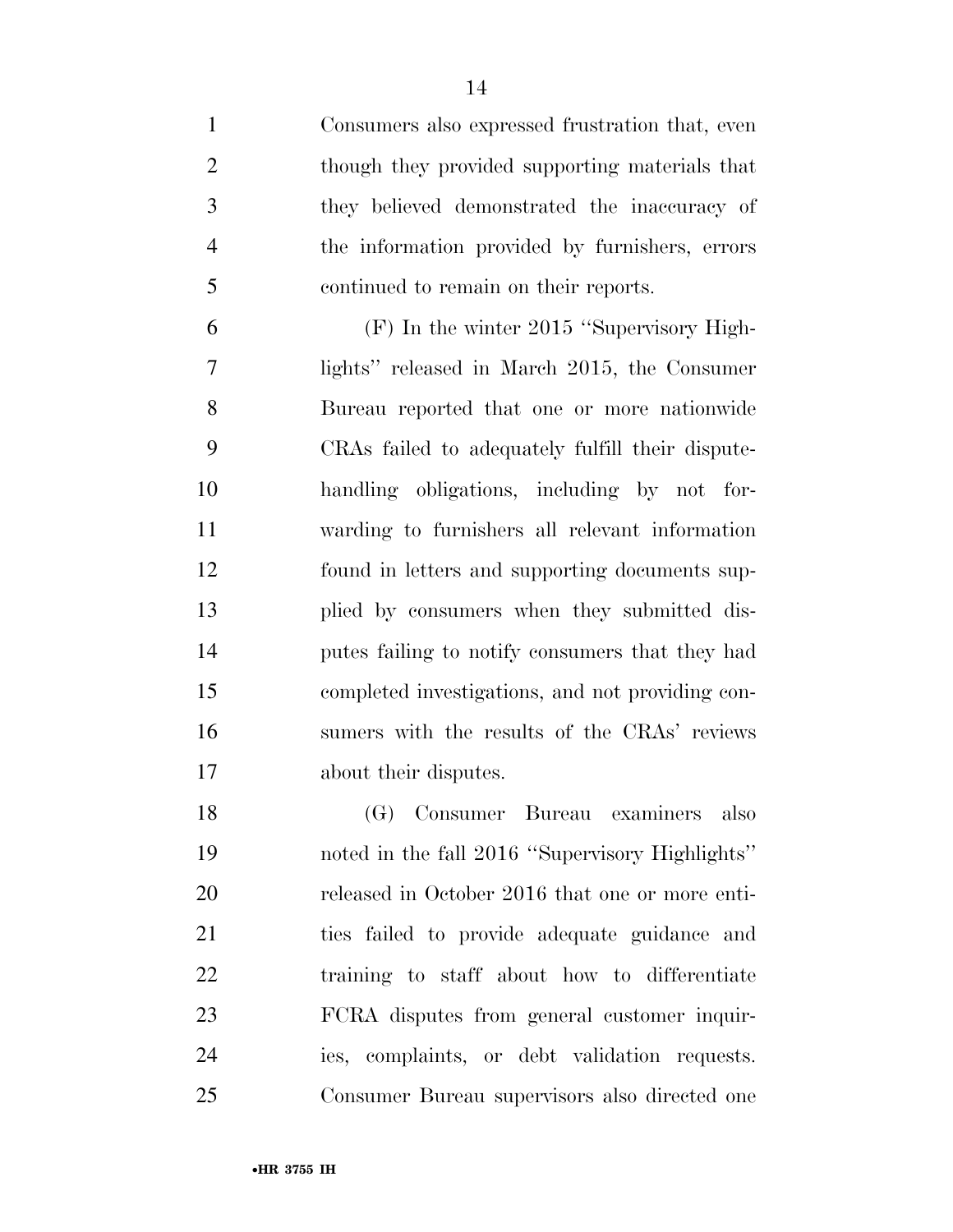or more entities to develop and implement rea- sonable procedures to ensure that direct and in- direct disputes are appropriately logged, cat-egorized, and resolved.

 (H) Consumers' increasing frustration about the difficulties of trying to fix credit re- porting errors, evidenced through the volume of consumer complaints related to errors sub- mitted to the Consumer Bureau, are also echoed in another FTC study issued in January 2015. In the ''Report to Congress under Sec- tion 319 for the Fair and Accurate Credit Transactions Act of 2003'', the FTC found that nearly 70 percent (84 people) of participants from a previous survey that had filed disputes with CRAs continued to believe that at least some of the disputed information remained in- accurate at the time of the follow-up survey. Despite these views, 50 percent (42 people) of the survey participants decided to just give up trying to fix the errors, with only 45 percent (38 people) of them planning to continue to try to resolve their disputes.

 (I) The consistently high volume of con-sumer complaints submitted to the Consumer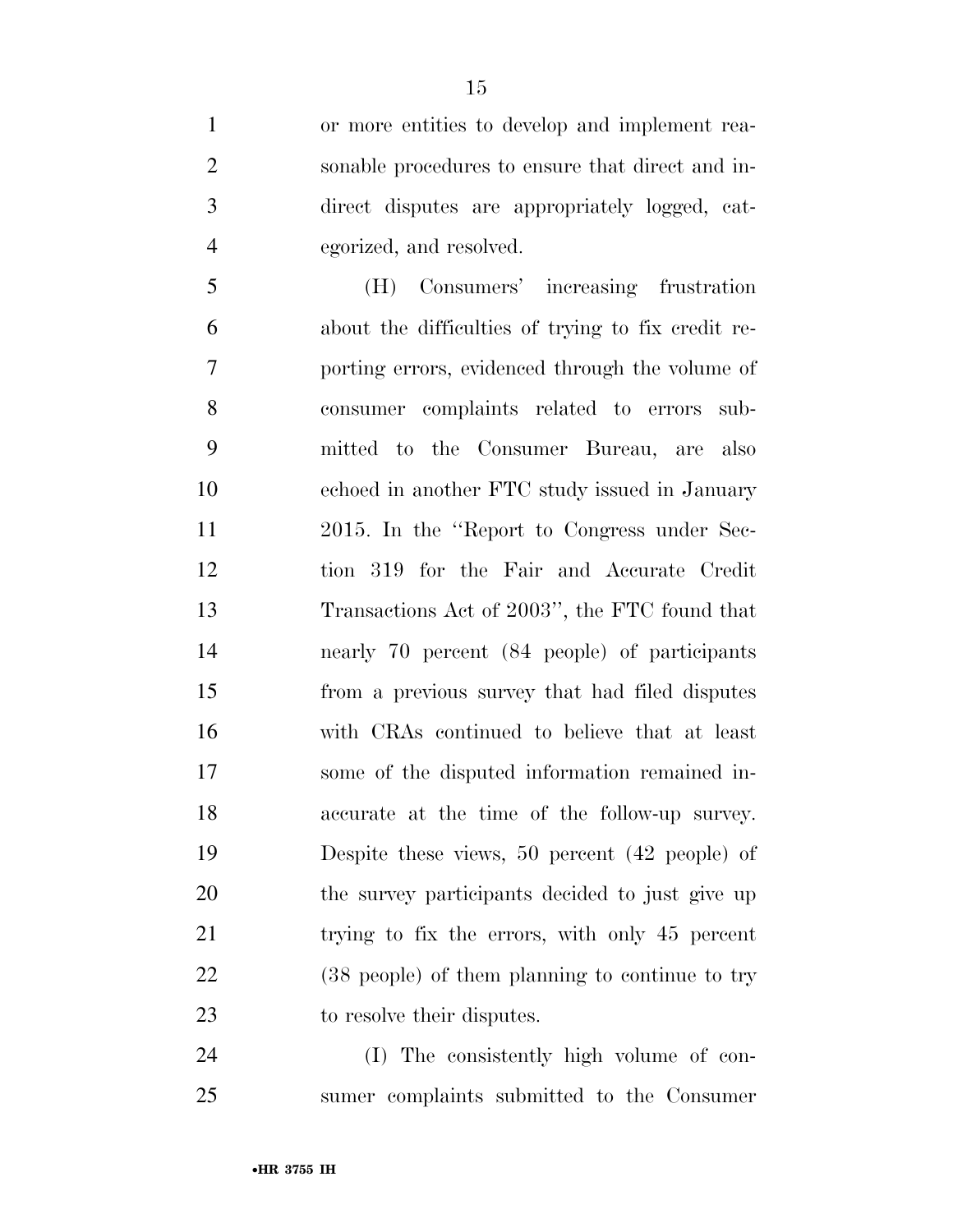| $\mathbf{1}$   | Bureau about credit reporting errors, coupled    |
|----------------|--------------------------------------------------|
| $\overline{2}$ | with the largest CRAs' repeated quality control  |
| 3              | weaknesses found by Consumer Bureau exam-        |
| $\overline{4}$ | iners, show that the nationwide CRAs have        |
| 5              | failed to establish and follow reasonable proce- |
| 6              | dures to assure maximum accuracy of informa-     |
| 7              | tion and to conduct independent investigations   |
| 8              | of consumers' disputes. These ongoing problems   |
| 9              | demonstrate the need for legislation to—         |
| 10             | (i) enhance obligations on furnishers            |
| 11             | substantiate information and require<br>to       |
| 12             | furnishers to keep records for the same          |
| 13             | amount of time that adverse information          |
| 14             | about these accounts may appear on a per-        |
| 15             | son's consumer report;                           |
| 16             | (ii) eliminate CRAs' discretion to de-           |
| 17             | termine the relevancy of materials provided      |
| 18             | by consumers to support their dispute            |
| 19             | claims by instead requiring them to pass         |
| 20             | material onto furnishers and elimi-<br>all       |
| 21             | nating CRA's discretion to deem some dis-        |
| 22             | putes frivolous or irrelevant when a con-        |
| 23             | sumer resubmits a claim that they believe        |
| 24             | has been inadequately resolved;                  |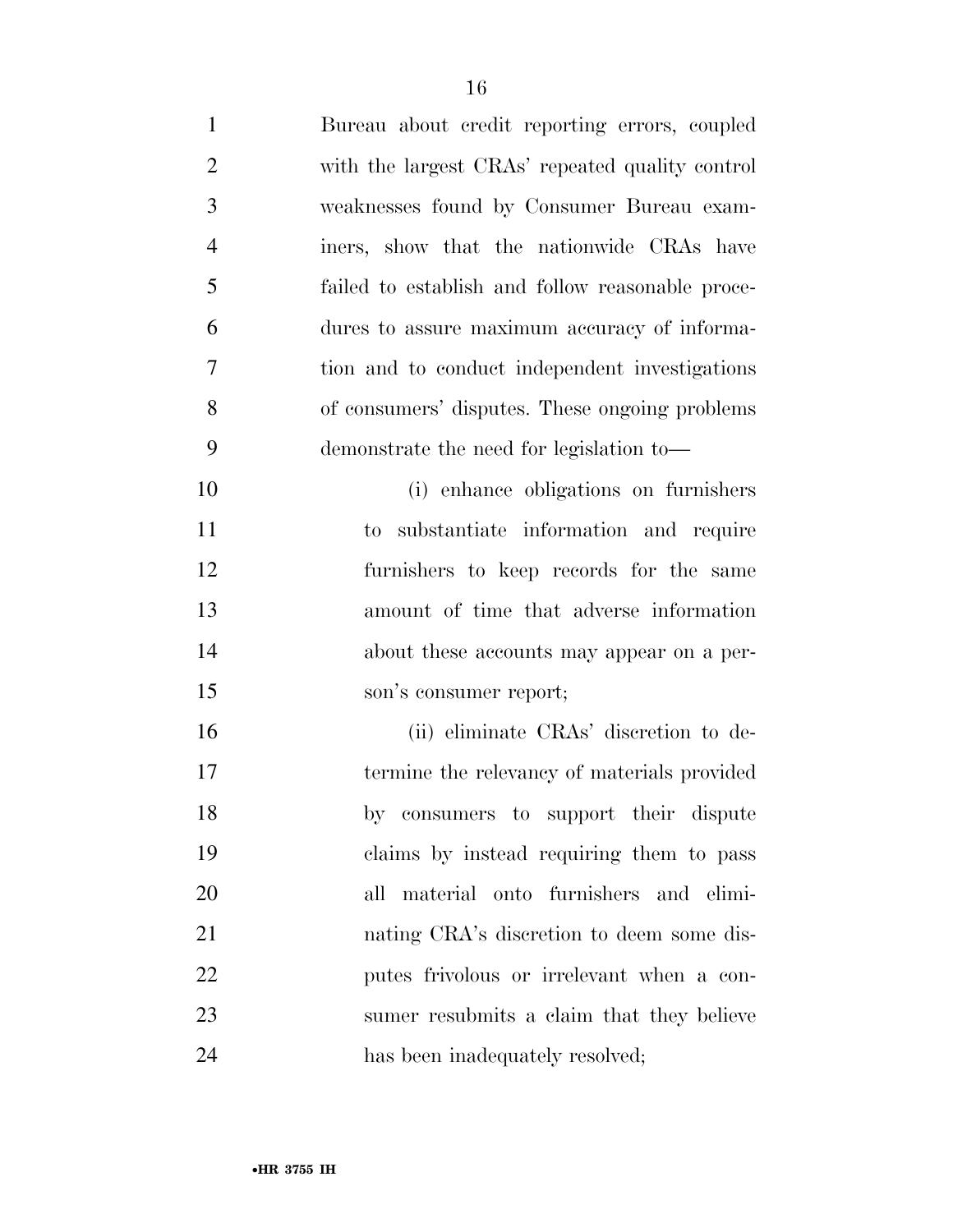| $\mathbf{1}$   | (iii) enhance educational content on               |
|----------------|----------------------------------------------------|
| $\overline{2}$ | CRAs' websites to improve consumers' un-           |
| $\mathfrak{Z}$ | derstanding of the dispute process and to          |
| $\overline{4}$ | make it easier for all consumers to initiate       |
| 5              | claims, including by providing these disclo-       |
| 6              | sures in other languages besides English;          |
| 7              | and                                                |
| 8              | (iv) create a new consumer right to                |
| 9              | appeal reviews by CRAs and furnishers of           |
| 10             | the initial disputes.                              |
| 11             | (3) INJUNCTIVE RELIEF.-                            |
| 12             | (A) Despite the fact that the FCRA cur-            |
| 13             | rently provides implicit authority for injunctive  |
| 14             | relief, consumers have been prevented from ex-     |
| 15             | ercising this right. Legislation explicitly clari- |
| 16             | fying this right is intended to underscore con-    |
| 17             | gressional intent that injunctive relief should be |
| 18             | viewed as a remedy available to consumers.         |
| 19             | (B) Myriad findings by the courts, regu-           |
| 20             | lators, consumers, and consumer advocates          |
| 21             | make clear that CRAs have failed to establish      |
| 22             | adequate standards for the accuracy and com-       |
| 23             | pleteness of consumer reports, yet the nation-     |
| 24             | wide CRAs have demonstrated little willingness     |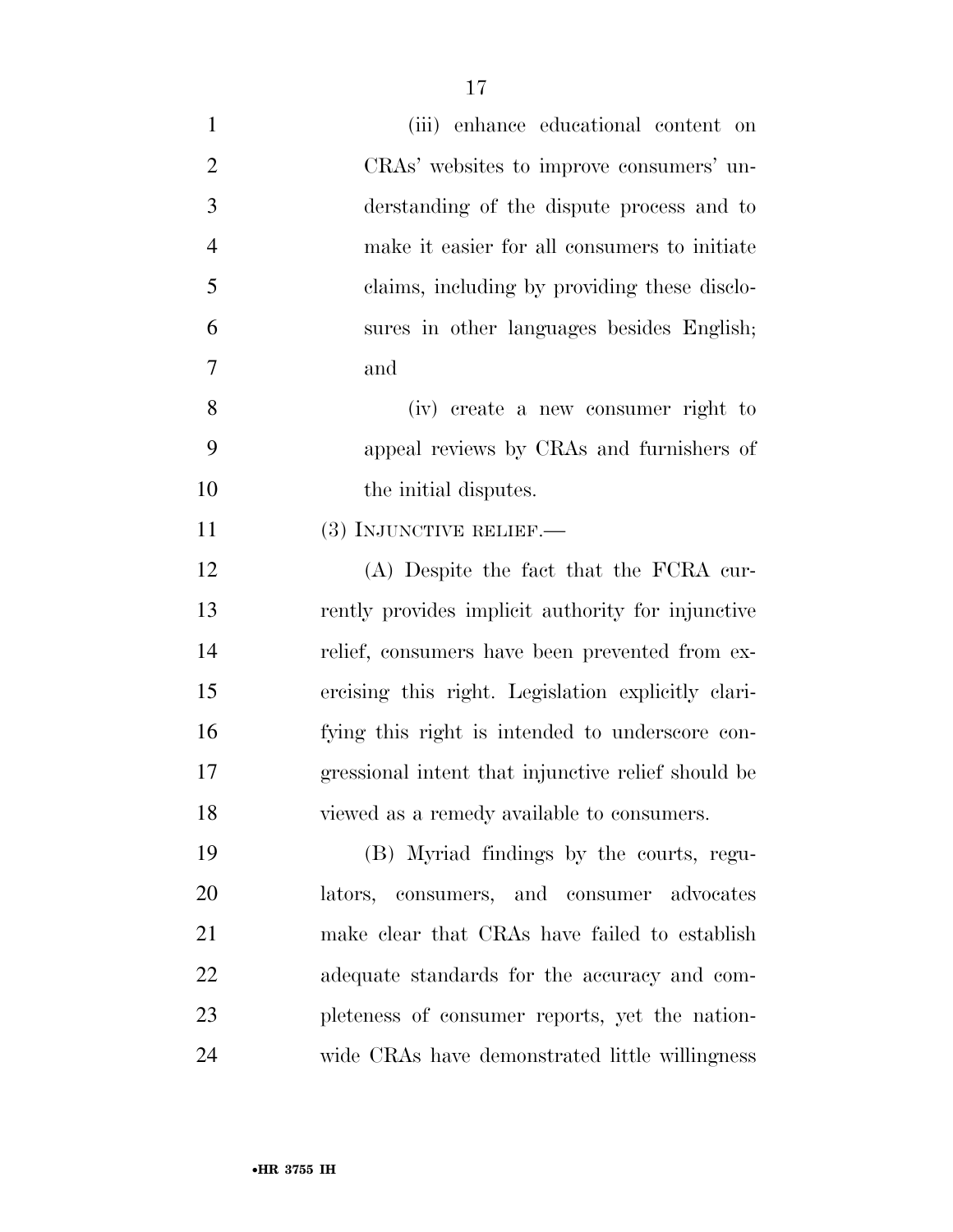| $\mathbf{1}$   | to voluntarily retool their policies and proce-    |
|----------------|----------------------------------------------------|
| $\overline{2}$ | dures to fix the problems.                         |
| 3              | (C) Providing courts with explicit authority       |
| $\overline{4}$ | to issue injunctive relief, by telling the CRAs to |
| 5              | remedy unlawful practices and procedures,          |
| 6              | would further CRAs' mandate under the FCRA         |
| 7              | to assure the maximum possible accuracy and        |
| 8              | completeness of information contained on credit    |
| 9              | reports.                                           |
| 10             | (D) Absent explicit authority to issue in-         |
| 11             | junctions, history suggests that the nationwide    |
| 12             | CRAs are likely to continue conducting business    |
| 13             | as usual in treating any monetary settlements      |
| 14             | with individual consumers and fines imposed by     |
| 15             | State attorneys general and Federal regulators,    |
| 16             | simply as the "cost of doing business".            |
| 17             | (4) USE OF CREDIT REPORTS FOR EMPLOY-              |
| 18             | MENT PURPOSES.-                                    |
| 19             | (A) The use of credit reports as a factor          |
| 20             | in making hiring decisions has been found to be    |
| 21             | prevalent in a diverse array of occupations, and   |
| 22             | is not limited to certain high-level management    |
| 23             | or executive positions.                            |
| 24             | (B) According to the California Labor              |
| 25             | Federation, only 25 percent of employers re-       |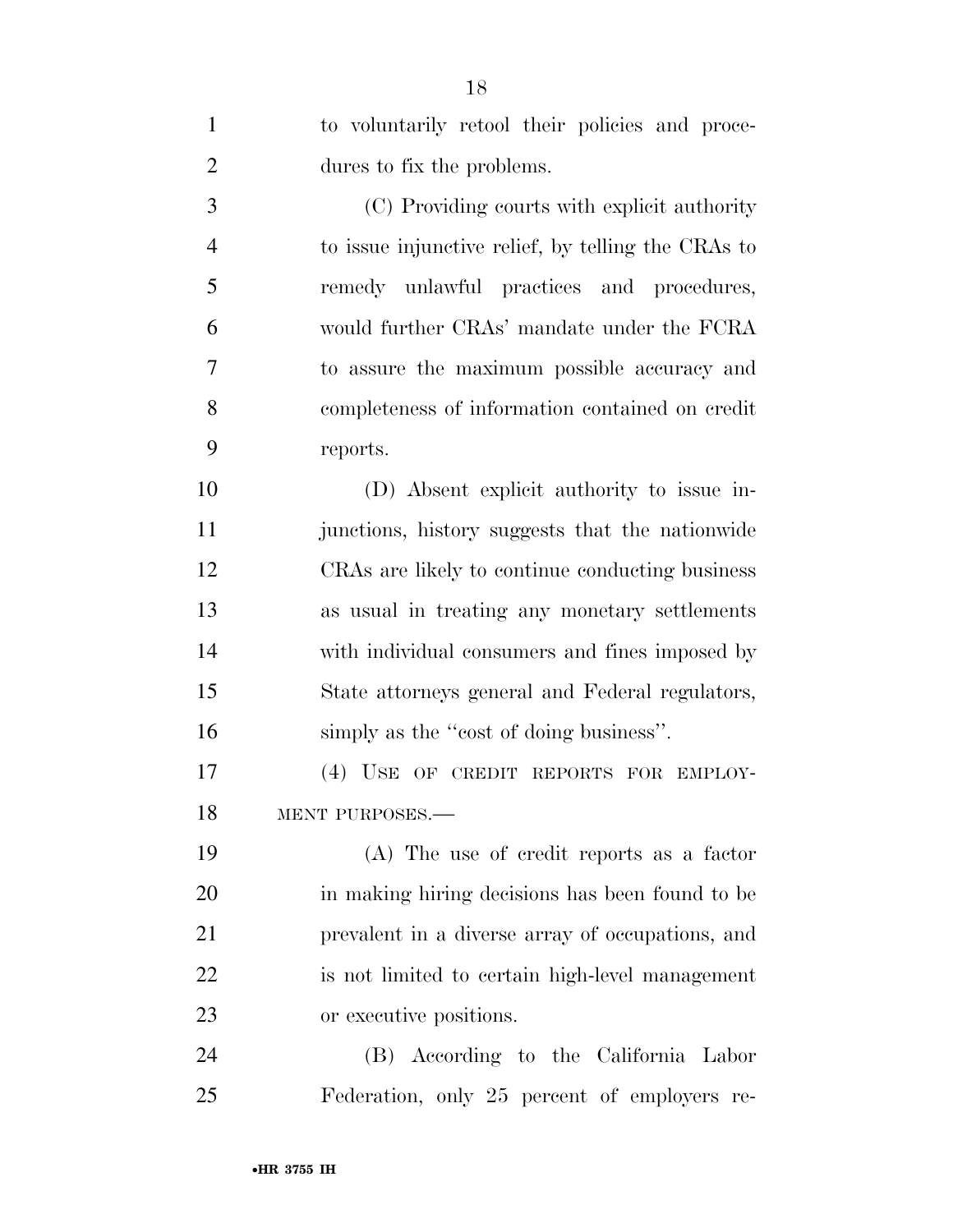searched the credit history of job applicants in 1998. However, this practice had increased to 43 percent by 2006 and to 60 percent by 2011. (C) A study titled ''Do Job Applicant Credit Histories Predict Job Performance Ap- praisal Ratings or Termination Decisions?'', published in 2012, found that, while credit his- tory might conceptually measure a person's level of responsibility, ability to meet deadlines, dependability, or integrity, it does not, in prac- tice, actually predict an employee's performance or likelihood to quit. Credit reports contain many inaccuracies and credit history can be contaminated by events that are sometimes out- side a person's control, such as a sudden med- ical expense after an accident or the loss of a job during an economic downturn. The study found that there is no benefit from using credit history to predict job performance or turnover. (D) Despite the absence of data showing a correlation between job performance and credit-worthiness, employers continue to use credit

 checks as a proxy for assessing character and integrity. According to a 2012 Society for Human Resource Management survey, organi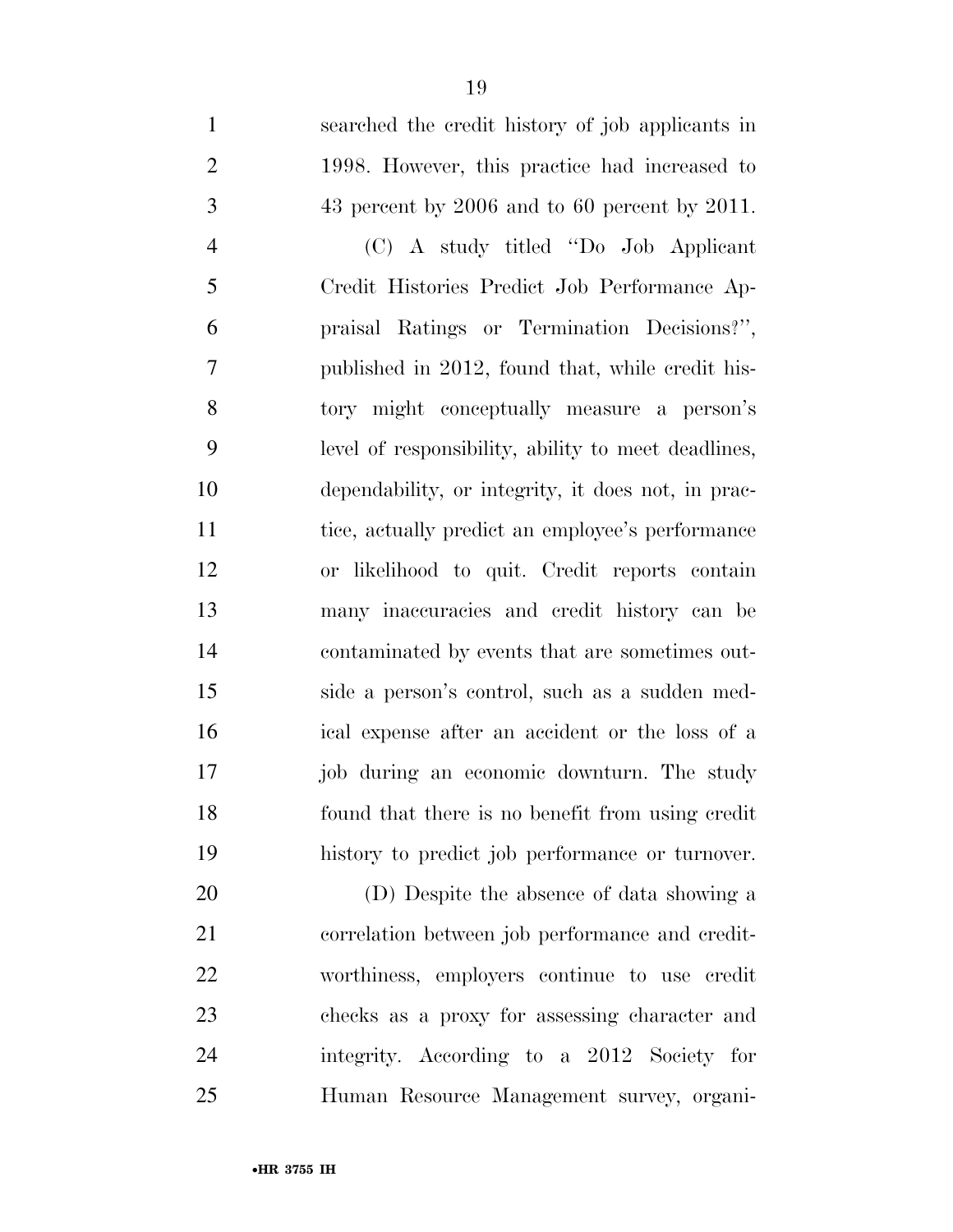zations indicated that they used credit checks on job candidates primarily to reduce or prevent theft and embezzlement and to minimize legal liability for negligent hiring.

 (E) The use of credit checks for employ- ment purposes creates a true ''catch-22'' for unemployed people with impaired credit. For example, the financial hardship caused by losing a job may cause some unemployed individuals to make late or partial payments on their bills, but their poor credit standing caused by this negative information on their consumer report can also impede their chances of obtaining a new job to end their financial distress.

 (F) A September 2014 report by the New York City Council's Committee on Civil Rights noted that, for those who have been unemployed for an extended period of time and whose credit has suffered as they fell behind on bills, the use of credit reports in the hiring process can exac- erbate and perpetuate an already precarious sit-uation.

 (G) In a March 2013 Demos report titled ''Discredited: How Employment Credit Checks Keep Out Qualified Workers Out of a Job'', one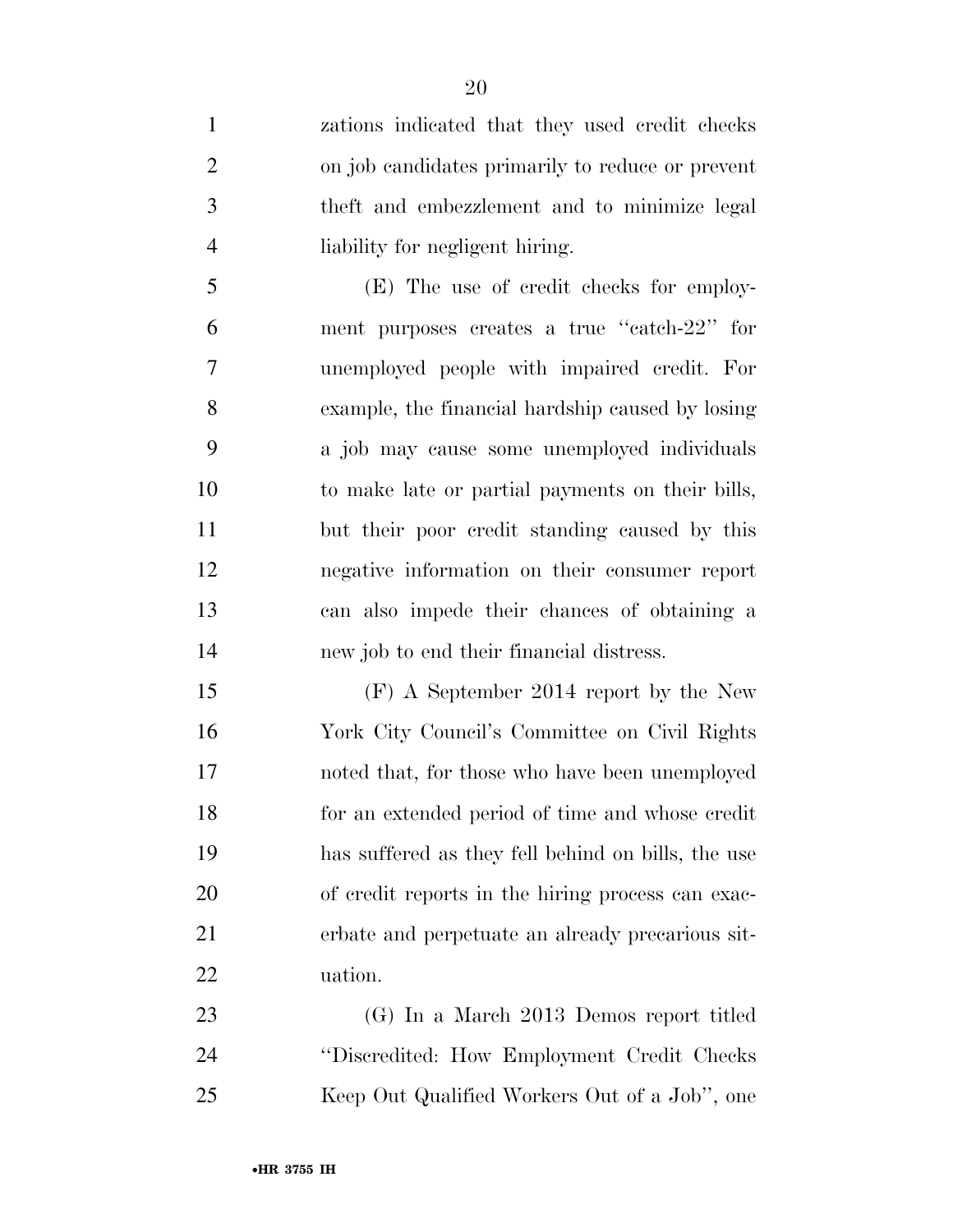1 in four survey participants who were unem- ployed said that a potential employer had re- quested to check their credit report as part of a job application. Among job applicants with blemished credit histories in the survey, one in seven had been told that they were not being hired because of their credit history. (H) While job applicants must give prior approval for a prospective employer to pull their

 credit reports under the FCRA, this authoriza- tion, as a practical matter, does not constitute an effective consumer protection because an employer may reject any job applicant who re-fuses a credit check.

 (I) Some negative information on a report may stem from uncontrollable circumstances, or significant life events in a consumer's life, such as a medical crisis or a divorce. Demos found that poor credit is associated with household unemployment, lack of health coverage, and medical debt, which are factors that reflect eco- nomic conditions in the country and personal misfortune that have little relationship with how well a job applicant would perform at work.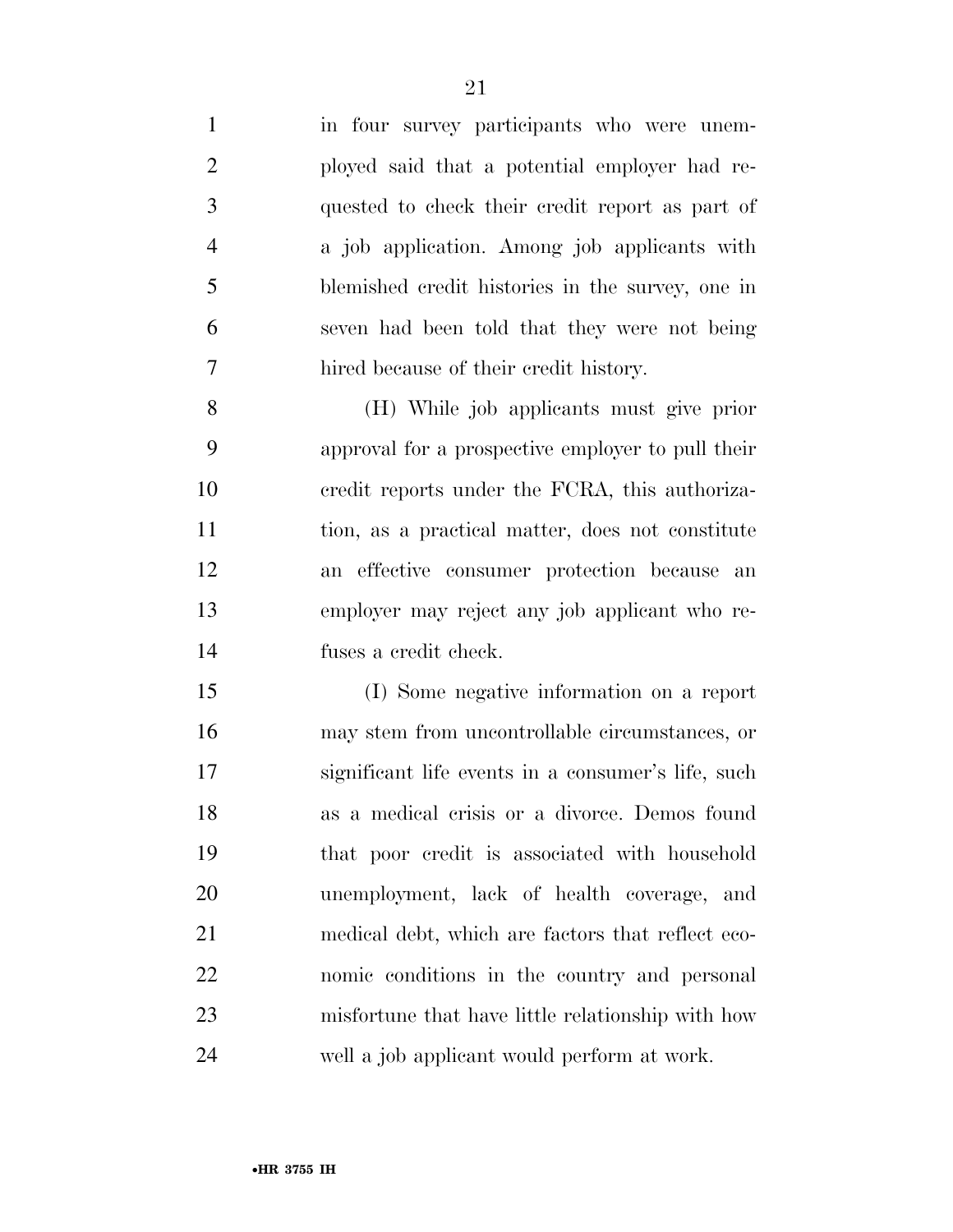| $\mathbf{1}$   | (J) In October 2011, FICO noted that              |
|----------------|---------------------------------------------------|
| $\overline{2}$ | from 2008 to 2009 approximately 50 million        |
| 3              | people experienced a 20-point drop in their       |
| $\overline{4}$ | credit scores and about 21 million saw their      |
| 5              | scores decline by more than 50 points. While      |
| 6              | the Great Recession reduced many consumers'       |
| 7              | credit scores due to foreclosures and other fi-   |
| 8              | nancial hardships, the financial crisis had a     |
| 9              | particularly harsh impact on African Americans    |
| 10             | and Latinos, as racial and ethnic minorities and  |
| 11             | communities of color were frequently targeted     |
| 12             | by predatory mortgage lenders who steered bor-    |
| 13             | rowers into high-cost subprime loans, even when   |
| 14             | these borrowers would have qualified for less     |
| 15             | costly prime credit.                              |
| 16             | $(K)$ A May 2006 Brookings Institution re-        |
| 17             | port titled "Credit Scores, Reports, and Getting" |
| 18             | Ahead in America" found that counties with a      |
| 19             | relatively higher proportion of racial and ethnic |
| 20             | minorities in the United States tended to have    |
| 21             | lower credit scores compared with counties that   |
| 22             | had a lower concentration of communities of       |
| 23             | color.                                            |
|                |                                                   |

 (L) Studies have consistently found that African American and Latino households tend,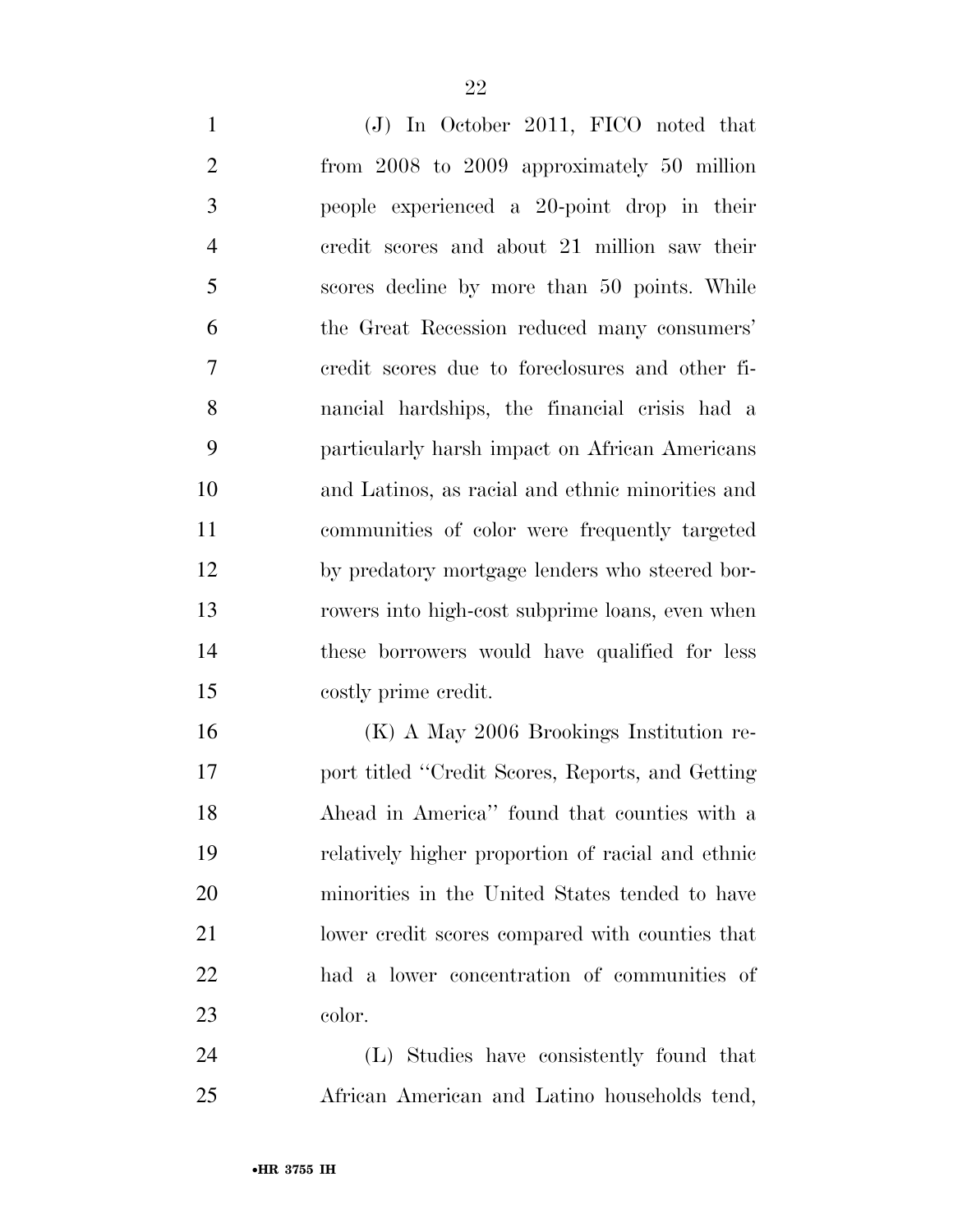| $\mathbf{1}$   | on average, to have lower credit scores than       |
|----------------|----------------------------------------------------|
| $\overline{2}$ | White households. The growing use of credit        |
| 3              | checks, therefore, may disproportionately screen   |
| $\overline{4}$ | otherwise qualified racial and ethnic minorities   |
| 5              | out of jobs, leading to discriminatory hiring      |
| 6              | practices, and further exacerbating the trend      |
| 7              | where unemployment for African American and        |
| 8              | Latino communities is elevated well above the      |
| 9              | rate of Whites.                                    |
| 10             | $(M)$ A 2012 Demos survey found that 65            |
| 11             | percent of White respondents reported having       |
| 12             | good or excellent credit scores while over half of |
| 13             | African American households reported only hav-     |
| 14             | ing fair or bad credit.                            |
| 15             | (5) PRIVATE EDUCATION LOANS.-                      |
| 16             | (A) The Consumer Bureau's October 2014             |
| 17             | report titled "Annual Report of the CFPB Stu-      |
| 18             | dent Loan Ombudsman" noted many private            |
| 19             | education loan borrowers, who sought to nego-      |
| 20             | tiate a modified repayment plan when they were     |
| 21             | experiencing a period of financial distress, were  |
| 22             | unable to get assistance from their loan holders,  |
| 23             | which often resulting in them defaulting on        |
| 24             | their loans. This pattern resembles the dif-       |
| 25             | ficulty that a significant number of mortgage      |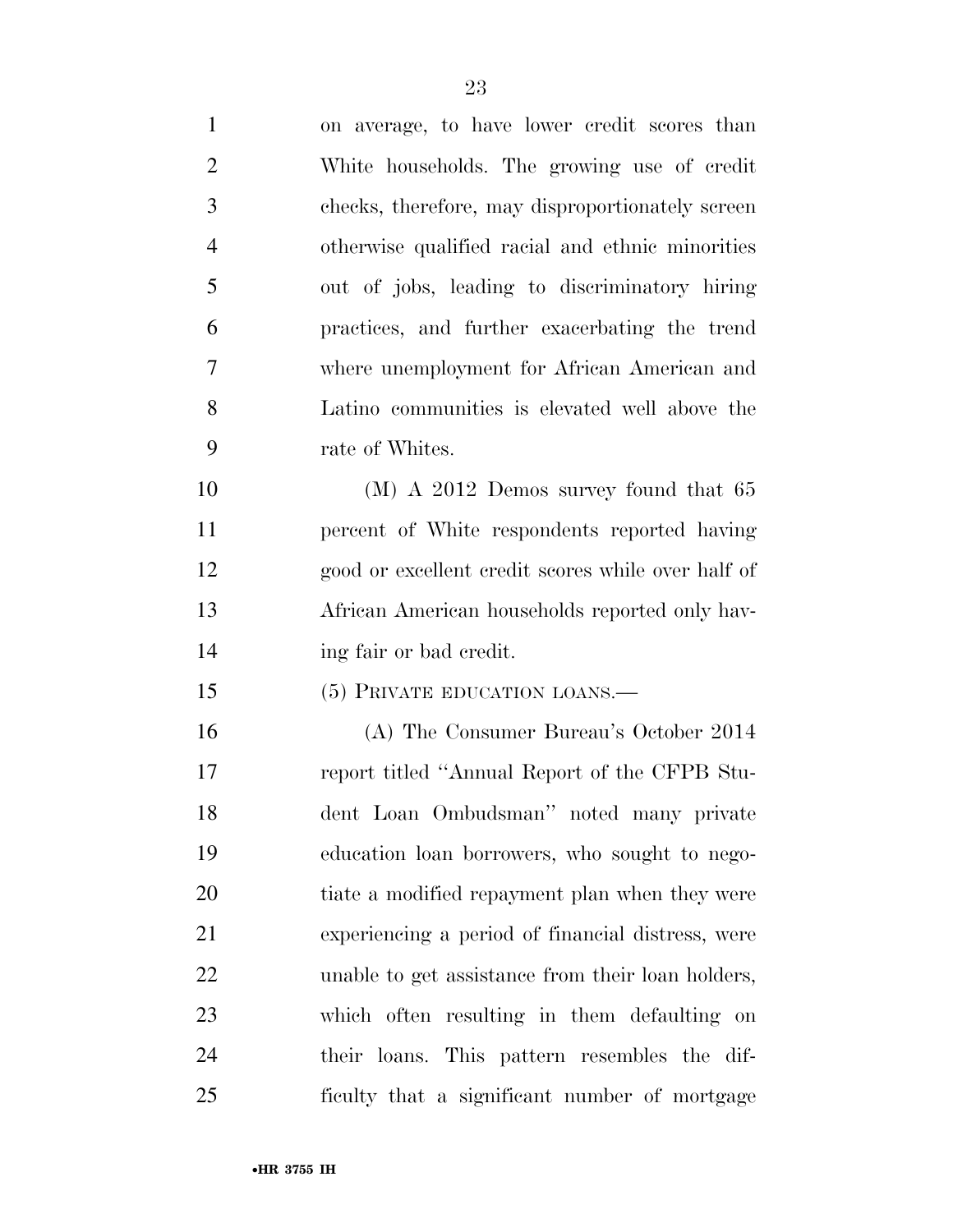loan borrowers experienced when they sought to take responsible steps to work with their mort- gage loan servicer to avoid foreclosure during the Great Recession.

 (B) Although private student loan holders may allow a borrower to postpone payments while enrolled in school full-time, many limit 8 this option to a certain time period, usually 48 to 66 months. This limited time period may not be sufficient for those who need additional time to obtain their degree or who want to continue their education by pursing a graduate or profes- sional degree. The Consumer Bureau found that borrowers who were unable to make pay- ments often defaulted or had their accounts sent to collections before they were even able to graduate.

 (6) DECEPTIVE PRACTICES AT CERTAIN PRO- PRIETARY EDUCATION INSTITUTIONS AND CAREER 20 EDUCATION PROGRAMS.

 (A) NCLC cited the proliferation of law enforcement actions against many for-profit schools in its June 2014 report, titled ''Ensur- ing Educational Integrity: 10 Steps to Improve State Oversight of For-profit Schools'', to dem-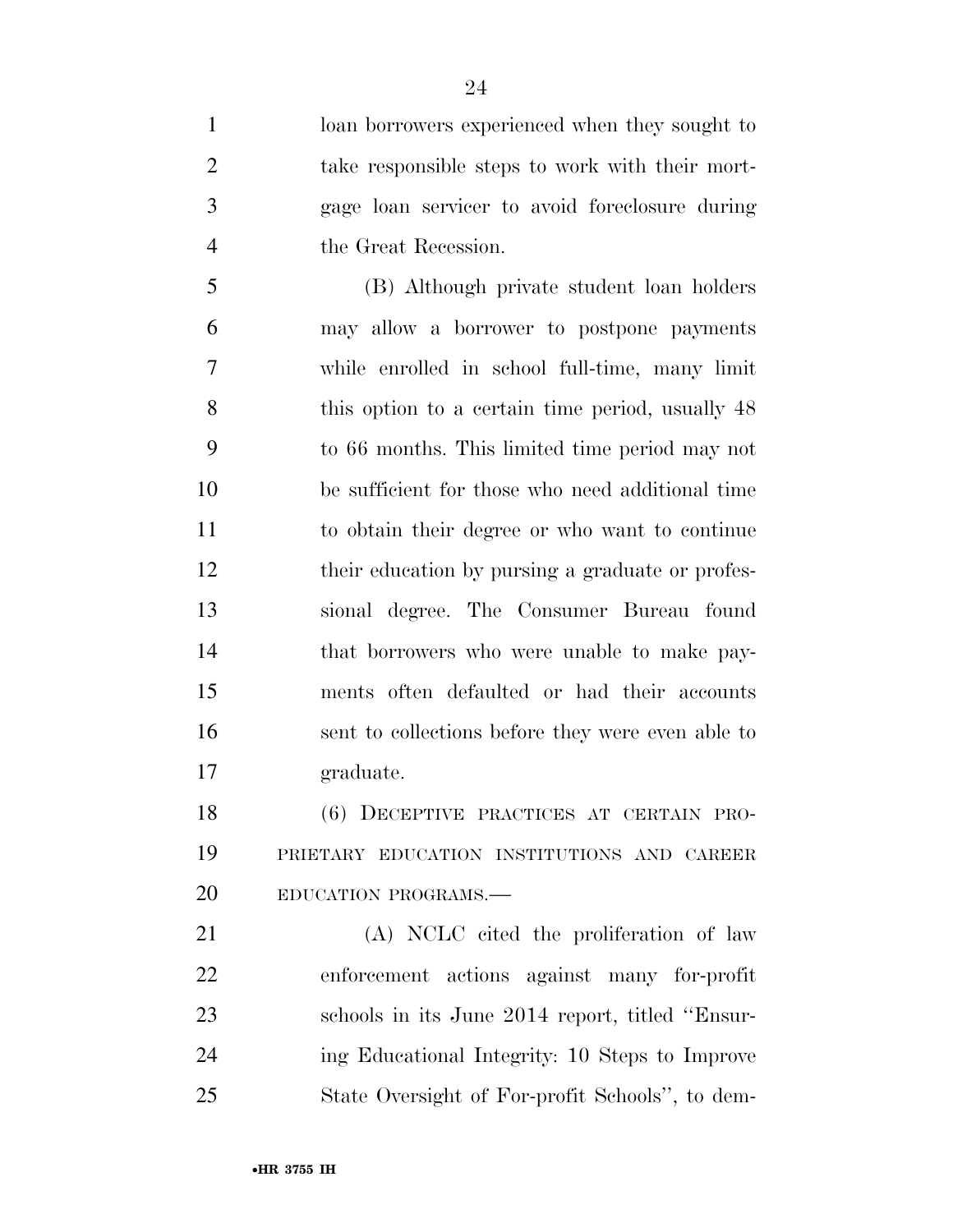onstrate the pervasive problem in this sector of targeting low-income students with deceptive high-pressure sales techniques involving inflated job placement rates and misleading data on graduate wages, and false representations about the transferability of credits and the employ- ability of graduates in occupations that require licensure. Student loan borrowers at these schools may be left with nothing but worthless credentials and large debt. Those who default on their student loans face years with damaged credit that will adversely impact their ability to rent or buy homes, purchase cars, and find em-ployment.

 (B) The closure and bankruptcy of Corin- thian Colleges, which was found to have de- ceived students by steering them into high-in- terest student loans based on misleading grad- uation rates and employment data, is a good example of the problem. Even after its closure, many Corinthian students remained saddled with student loan debt, worthless degrees, and few prospects for employment.

 (C) Attending a two-year, for-profit college costs, on average, four times as much as at-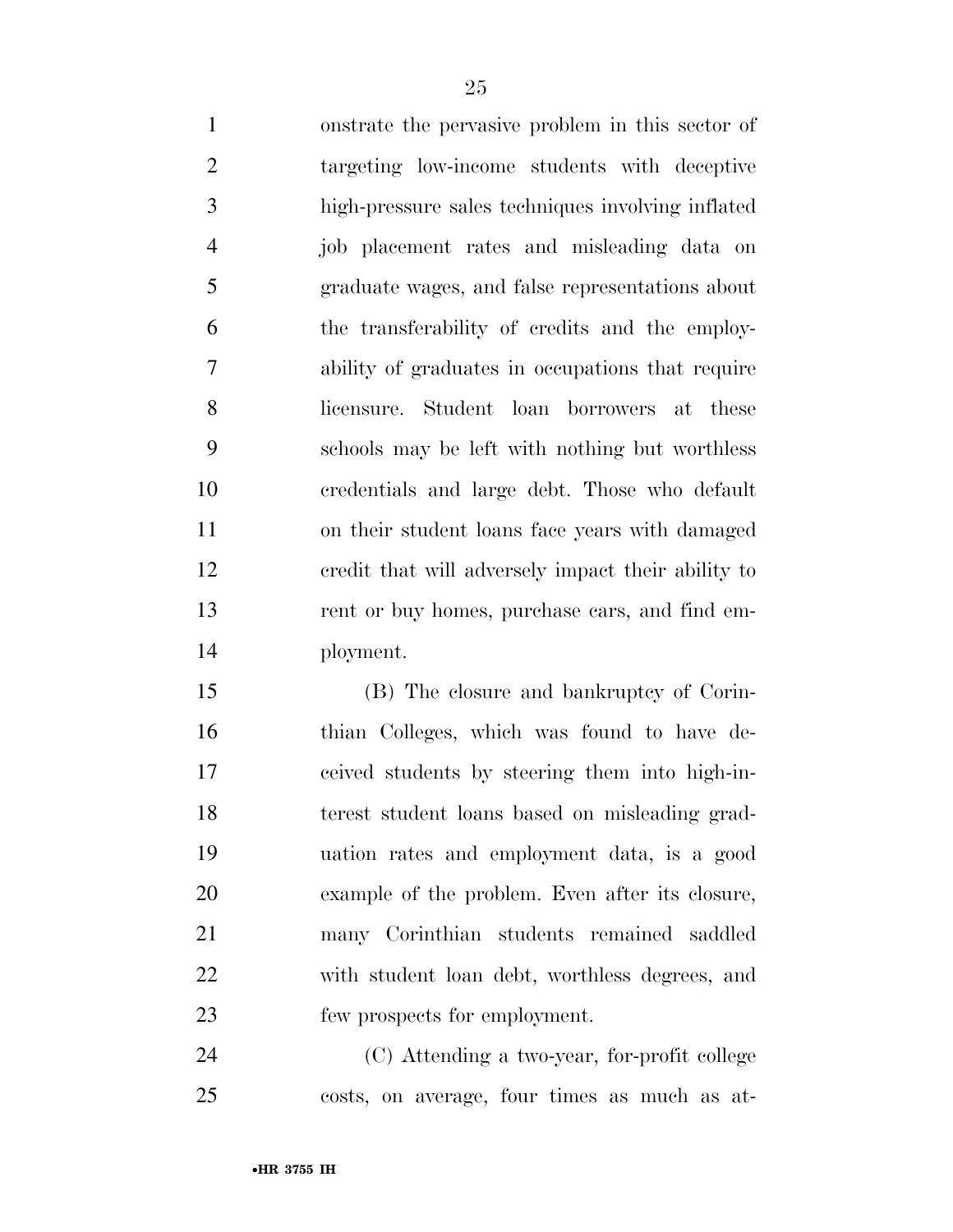tending a community college. Students at for- profit colleges represent only about 11 percent of the total higher education population but a startling 44 percent of all Federal student loan defaults, according to the United States De-partment of Education (''DOE'').

 (D) According to NCLC, a dispropor- tionate number of for-profit students are low-in- come and people of color. These schools target veterans, working parents, first-generation stu- dents, and non-English speaking students, who may be more likely than their public or private nonprofit school counterparts to drop out, incur enormous student debt, and default on this debt. In the 2011–2012 school year, 28 percent of African Americans and 15 percent of Latinos attending four-year institutions were enrolled in a for-profit school, compared to 10 percent of Whites.

 (E) As highlighted in a press release titled ''Obama Administration Announces Final Rules to Protect Students from Poor-Performing Ca- reer College Programs'', that was issued by the DOE on October 30, 2014, ''[t]oo often, stu-dents at career colleges—including thousands of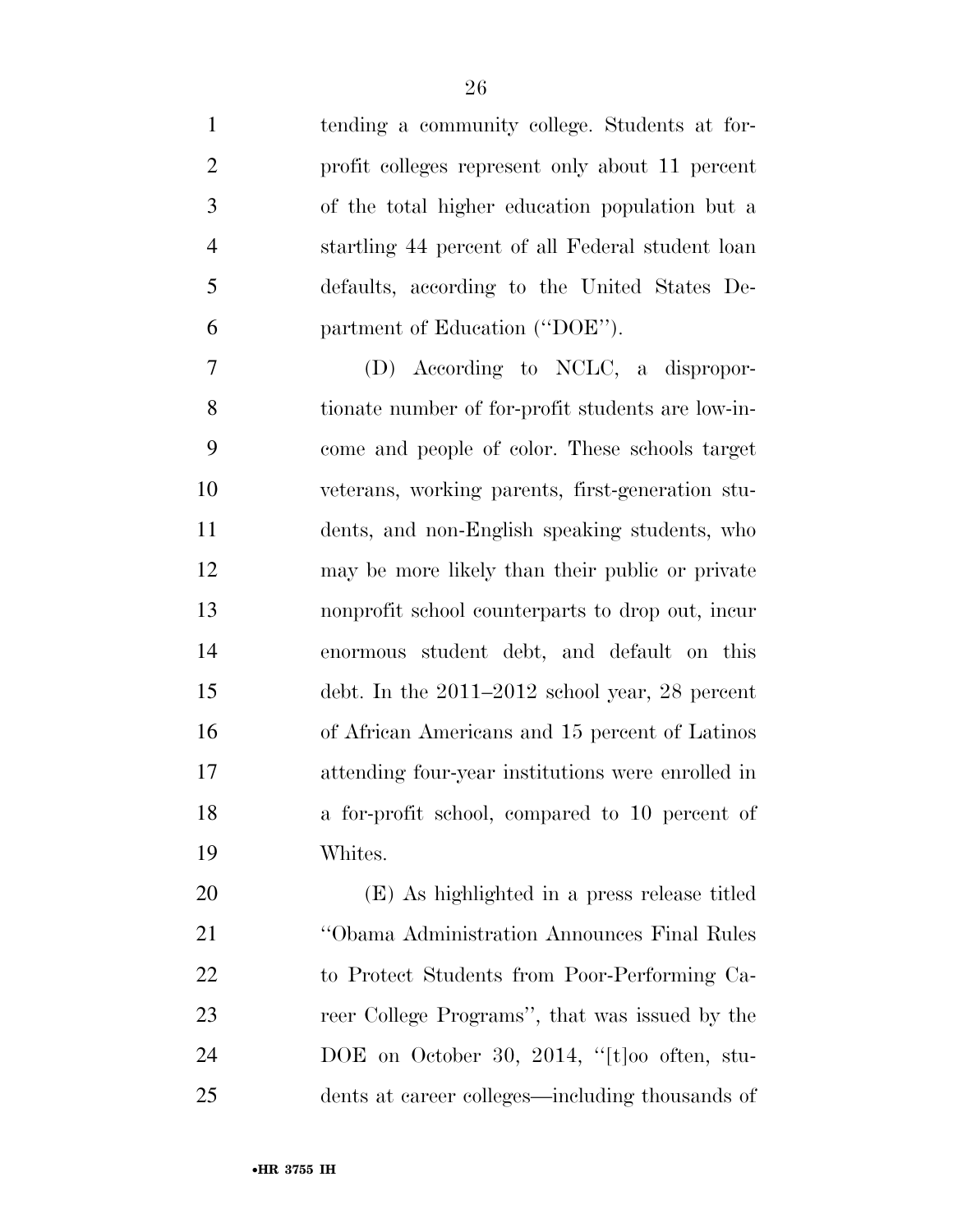veterans—are charged excessive costs, but don't get the education they paid for. Instead, stu- dents in such programs are provided with poor quality training, often for low-wage jobs or in occupations where there are simply no job op- portunities. They find themselves with large amounts of debt and, too often, end up in de- fault. In many cases, students are drawn into these programs with confusing or misleading in- formation.''. (7) MEDICAL DEBT.— (A) Research by the Consumer Bureau has found that the inclusion of medical collections on consumer reports has unfairly reduced con- sumers' credit scores. (B) The Consumer Bureau's review of 5

 million anonymized credit files from September 2011 to September 2013, for example, found that credit scores may underestimate a person's creditworthiness by up to 10 points for those who owe medical debt, and may underestimate 22 a person's creditworthiness by up to 22 points after the medical debt has been paid. For con- sumers with lower credit scores, especially those on the brink of what is considered subprime, a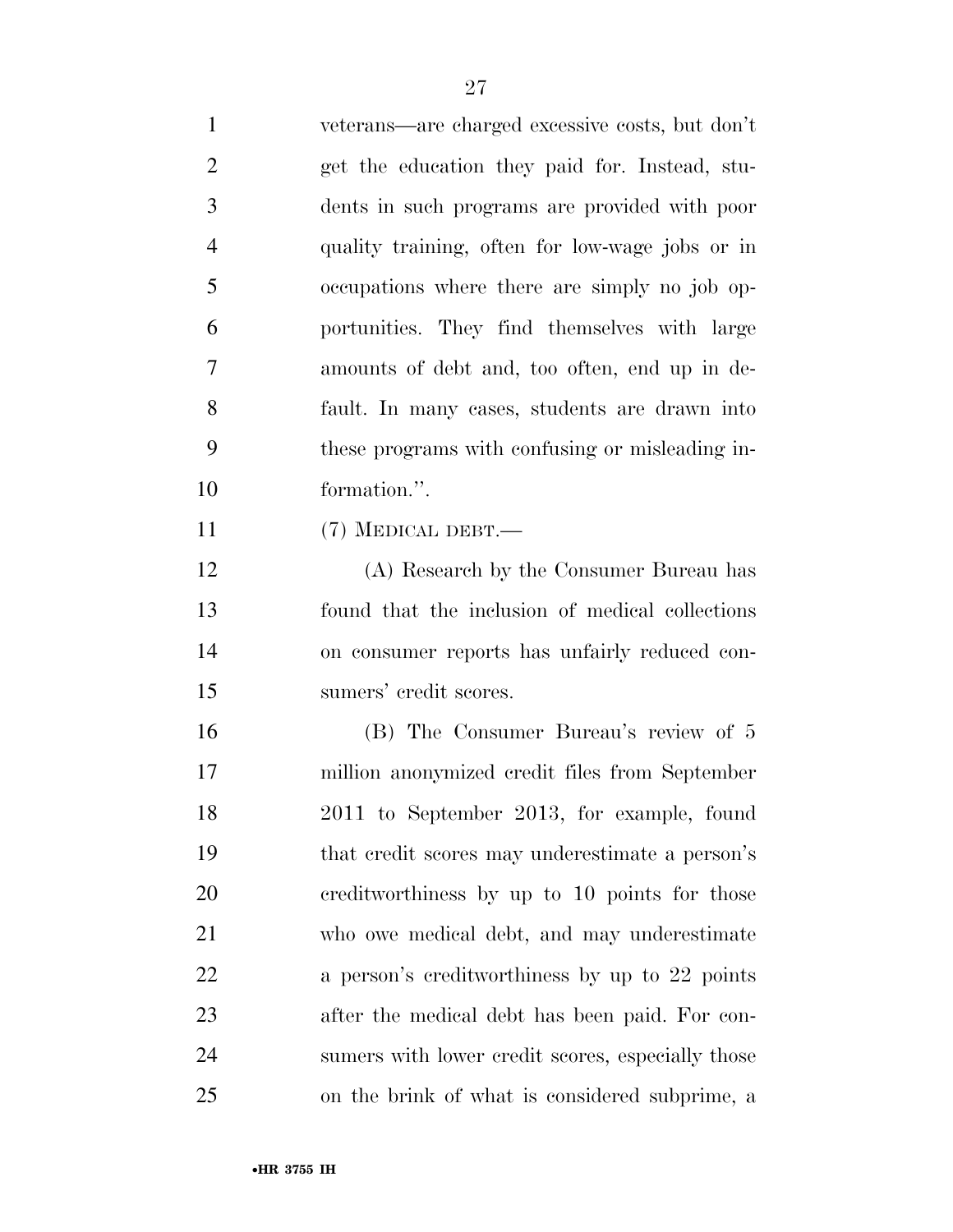| $\mathbf{1}$   | 10 to 22 point decrease in their credit scores               |
|----------------|--------------------------------------------------------------|
| $\overline{2}$ | can have a significant impact on their lives, in-            |
| 3              | cluding by affecting whether they are able to                |
| $\overline{4}$ | qualify for credit and, if so, the terms and con-            |
| 5              | ditions under which it is extended to them.                  |
| 6              | (C) The Consumer Bureau found that half                      |
| 7              | of all collections trade lines that appear on con-           |
| 8              | sumer reports are related to medical bills                   |
| 9              | claimed to be owed to hospitals and other med-               |
| 10             | ical providers. These trade lines affect the re-             |
| 11             | ports of nearly $\frac{1}{5}$ of all consumers in the credit |
| 12             | reporting system.                                            |
| 13             | (D) The Consumer Bureau has found that                       |
| 14             | there are no objective or enforceable standards              |
| 15             | that determine when a debt can or should be                  |
| 16             | reported as a collection trade line. Because debt            |
| 17             | buyers and collectors determine whether, when,               |
| 18             | and for how long to report a collection account,             |
| 19             | there is only a limited relationship between the             |
| 20             | time period reported, the severity of a delin-               |
| 21             | quency, and when or whether a collection trade               |
| 22             | line appears on a consumer's credit report.                  |
| 23             | (E) Medical bills can be complex and con-                    |
| 24             | fusing for many consumers, which results in                  |
| 25             | consumers' uncertainty about what they owe, to               |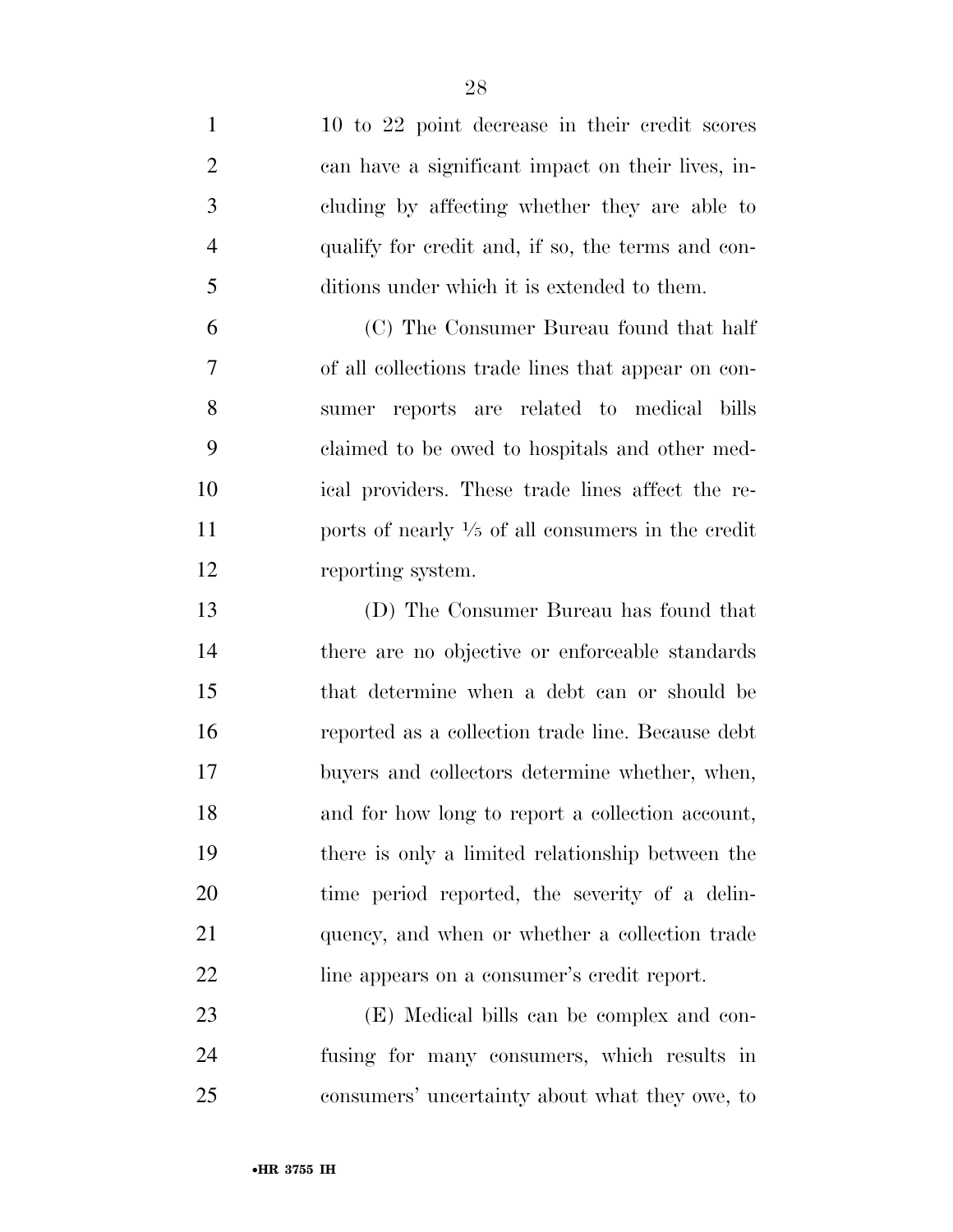whom, when, or for what, that may cause some people, who ordinarily pay their bills on time, to delay or withhold payments on their medical debts. This uncertainty can also result in med- ical collections appearing on consumer reports. In a December 2014 report titled ''Consumer Credit Reports: A Study of Medical and Non- Medical Collections'', the Consumer Bureau found that a large portion of consumers with medical collections show no other evidence of fi- nancial distress and are consumers who ordi- narily pay their other financial obligations on time. Unlike with most credit products or serv- ices, such as credit cards, installment loans, utilities, or wireless or cable services that have contractual account disclosures describing the terms and conditions of use, most consumers are not told what their out-of-pocket medical costs will be in advance. Consumers needing ur- gent or emergency care rarely know, or are pro-21 vided, the cost of a medical treatment or proce- dure before the service is rendered. (F) The Consumer Bureau concluded that

 the presence of medical collections is less pre-dictive of future defaults or serious delin-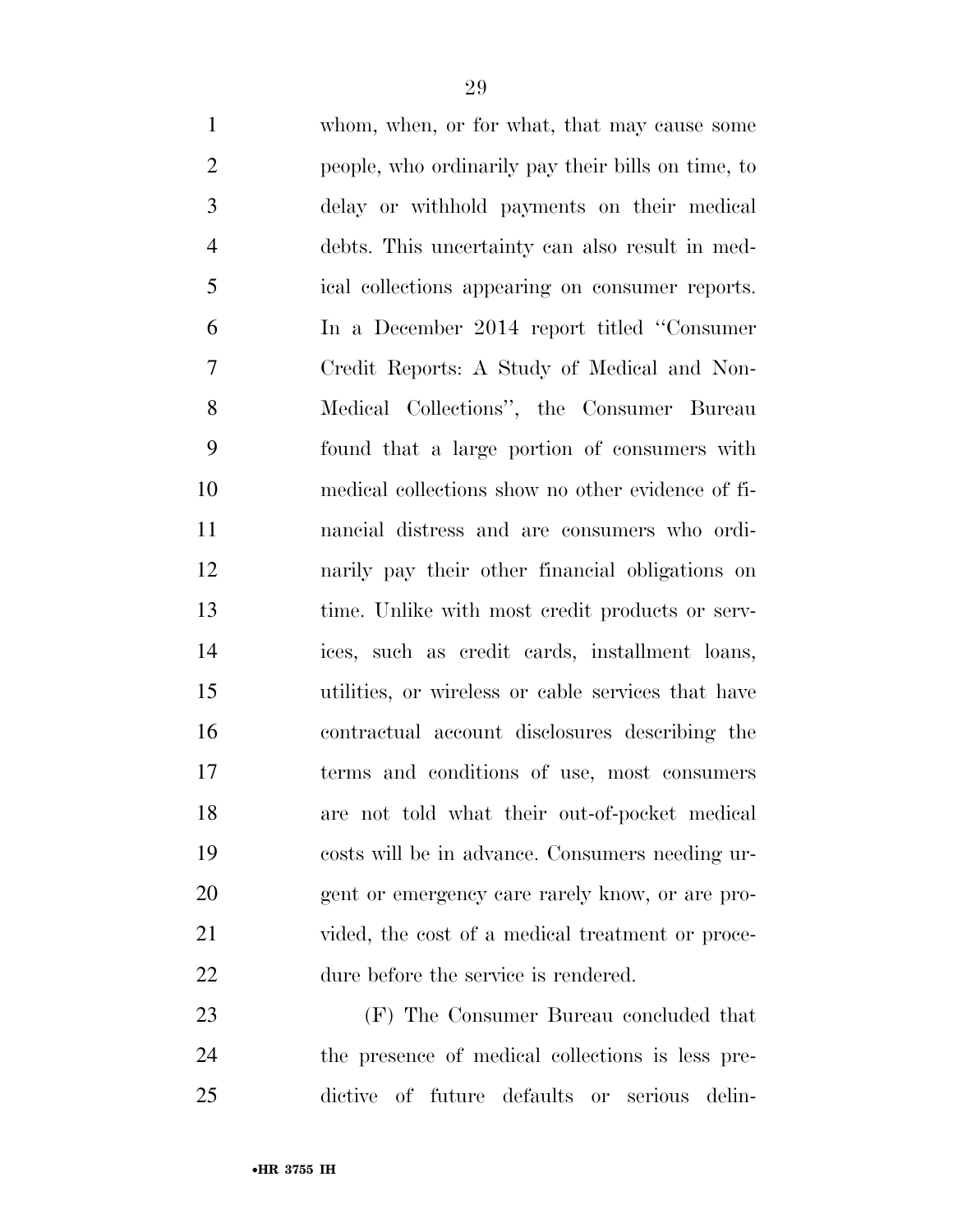| $\mathbf{1}$   | quencies than the presence of a nonmedical col-   |
|----------------|---------------------------------------------------|
| $\overline{2}$ | lection in a study titled "Data Point: Medical    |
| 3              | Debt and Credit Scores", issued in May 2014.      |
| $\overline{4}$ | (G) FICO's latest credit scoring model,           |
| 5              | "FICO 9", changes the treatment of paid col-      |
| 6              | lections to disregard any collection matters that |
| 7              | the consumer has paid in full. FICO 9, how-       |
| 8              | ever, is not yet widely used by lenders.          |
| 9              | (H) VantageScore's latest credit scoring          |
| 10             | model, "VantageScore 4.0", will be available in   |
| 11             | the fall of 2017. This model will penalize med-   |
| 12             | ical collections less than non-medical ones.      |
| 13             | (I) The three nationwide CRAs entered             |
| 14             | into a settlement agreement with the New York     |
| 15             | State attorney general in 2015 to address defi-   |
| 16             | ciencies in their dispute resolution process and  |
| 17             | enhance the accuracy of items on reports. These   |
| 18             | policy changes will be implemented in a three-    |
| 19             | phrased rollout, culminating by June 2018.        |
| 20             | Subsequently, these CRAs entered into a coop-     |
| 21             | erative agreement with 31 State Attorneys Gen-    |
| 22             | eral, which was the basis of the creation of the  |
| 23             | National Consumer Assistance Plan ("NCAP")        |
| 24             | to change some of their business practices.       |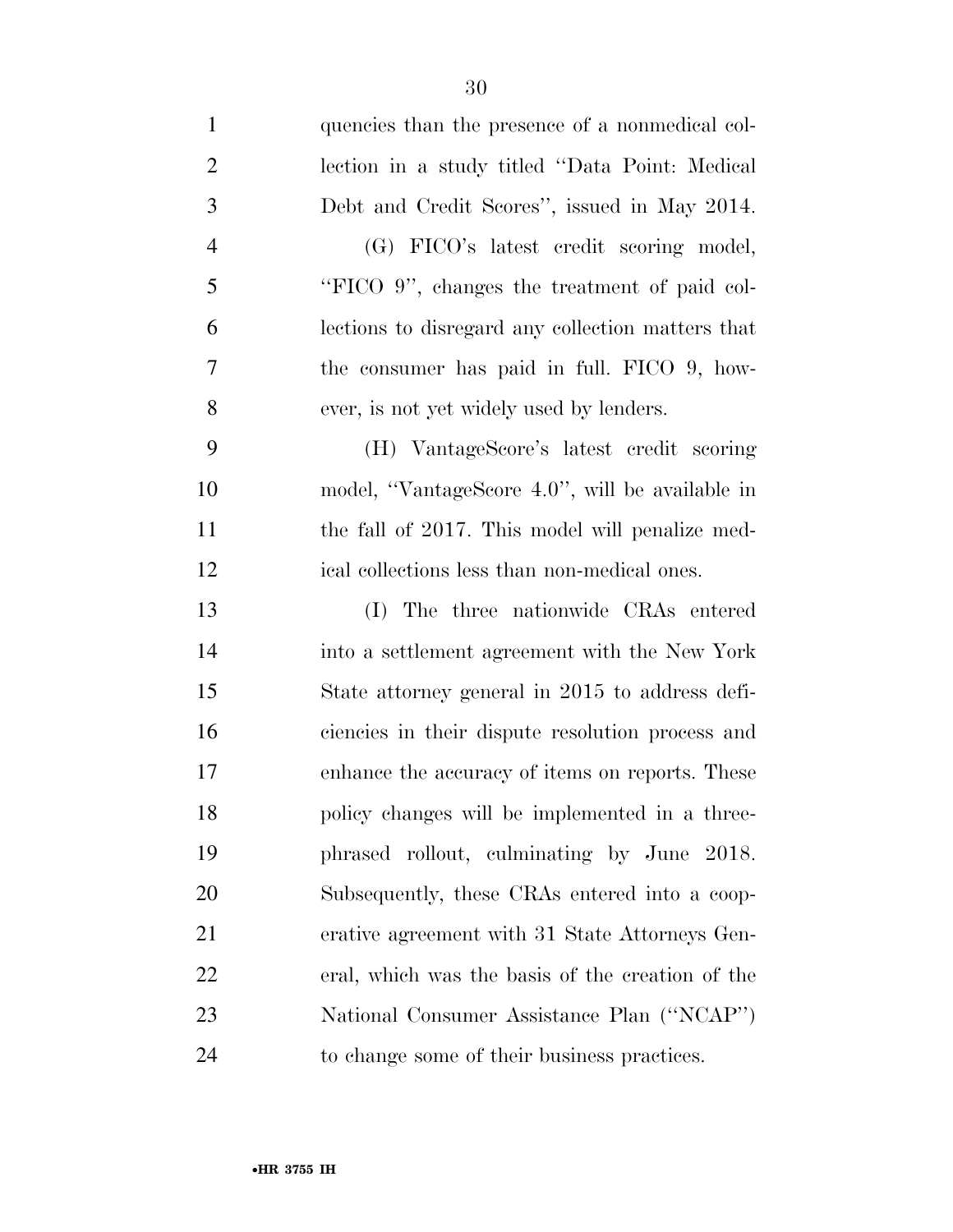| $\mathbf{1}$   | (J) While the CRAs appear to be volun-             |
|----------------|----------------------------------------------------|
| $\overline{2}$ | tarily adopting policy changes on a nationwide     |
| 3              | basis, they are not obligated to do so for con-    |
| $\overline{4}$ | sumers who reside in States that are not party     |
| 5              | to any of the consent orders.                      |
| 6              | (K) As a result of the settlement agree-           |
| 7              | ments, the three nationwide CRAs will set a        |
| 8              | 180-day waiting period before including medical    |
| 9              | collections on a report and will remove a med-     |
| 10             | ical collection from a report once it is paid by   |
| 11             | an insurance company. While this change will       |
| 12             | benefit many, once a medical collection appears    |
| 13             | on a report, it will only be deleted or suppressed |
| 14             | if it is found to have been the insurance com-     |
| 15             | pany's obligation to pay and the insurer pays it.  |
| 16             | Given the research showing there is little pre-    |
| 17             | dictive value in medical debt information, med-    |
| 18             | ical collections that are paid or settled should   |
| 19             | quickly be removed from a report, regardless of    |
| 20             | who pays or settles this debt.                     |
| 21             | (8) FINANCIAL ABUSE BY KNOWN PERSONS.-             |

 (A) Financial abuse and exploitation are frequently associated with domestic violence. This type of abuse may result in fraudulent charges to a credit card or having fraudulent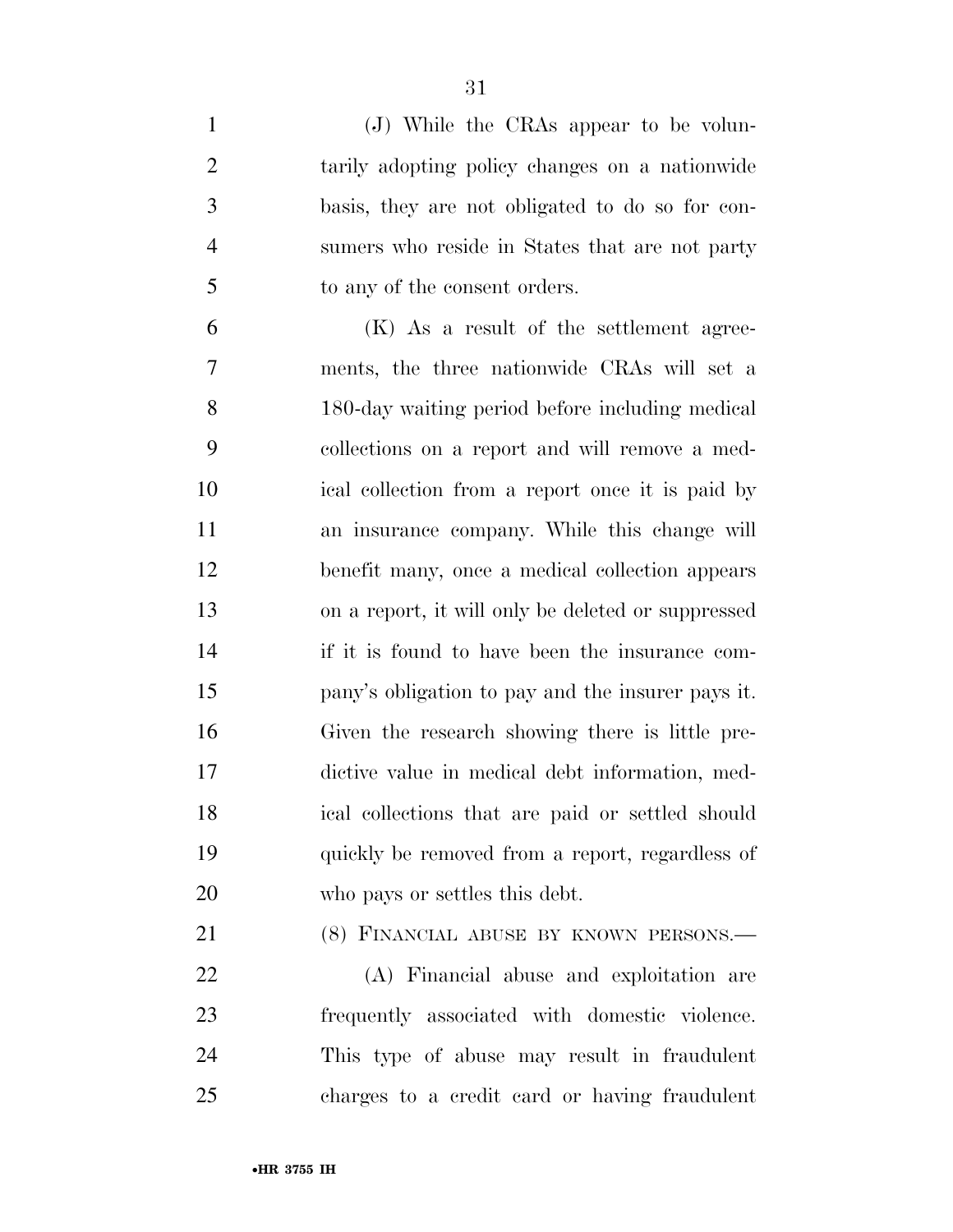accounts created by the abuser in the survivor's name. Financial abuse may also result in the survivor's inability to make timely payments on their valid obligations due to loss or changes in income that can occur when their abuser steals from or coerces the survivor to relinquish their paychecks or savings. (B) By racking up substantial debts in the survivor's name, abusers are able to exercise fi- nancial control over their survivors to make it economically difficult for the survivor, whose credit is often destroyed, to escape the situa- tion. (C) Domestic abuse survivors with poor credit are likely to face significant obstacles in establishing financial independence from their abusers. This can be due, in part, because con- sumer reports may be used when a person at- tempts to obtain a checking account, housing, insurance, utilities, employment, and even a se- curity clearance as required for certain jobs. (D) Providing documentation of identity (''ID'') theft in order to dispute information on one's consumer report can be particularly chal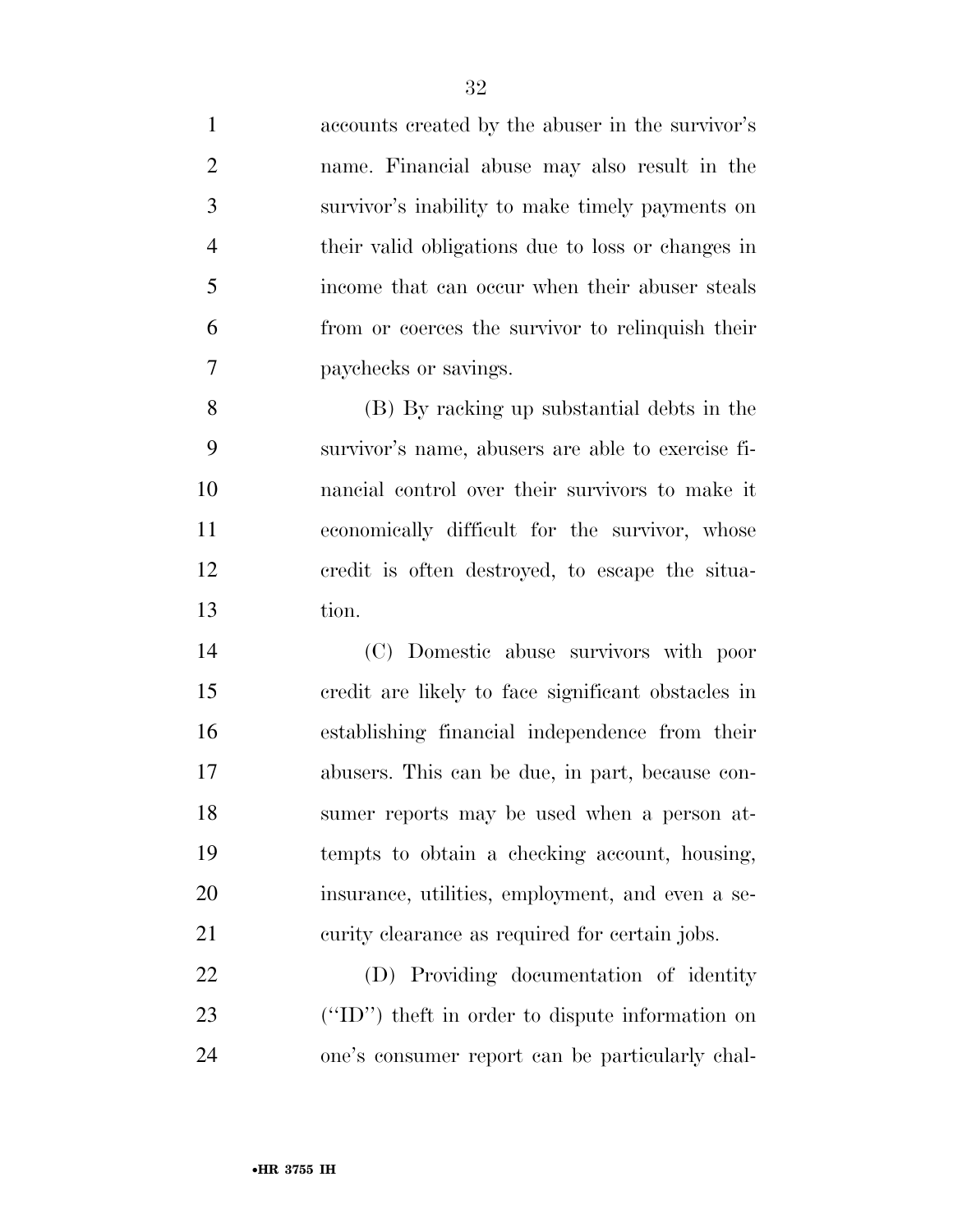lenging for those who know their financial abuser.

 (E) While it is easier for consumers who obtain a police report to remove fraudulent in- formation from their consumer report and pre- vent it from reappearing in the future, accord- ing to the Empire Justice Center, safety and other noncredit concerns may impact the capac- ity of a survivor of financial abuse committed by a known person to turn to law enforcement to get a police report.

 (F) According to the Legal Aid Society in New York, domestic abuse survivors, seeking to remove adverse information stemming from fi- nancial abuse by contacting their furnishers di- rectly, are likely to face skepticism about claims of ID theft perpetrated by a partner because of 18 an assumption that they are aware of, and may have been complicit in, the activity which the survivor alleges stems from financial abuse.

 (9) GOVERNMENT SPONSORED ENTERPRISES' 22 ("GSE") IMPACT ON THE USE OF UPDATED VERSIONS OR ADDITIONAL CREDIT SCORING MODELS 24 BY MORTGAGE LENDERS.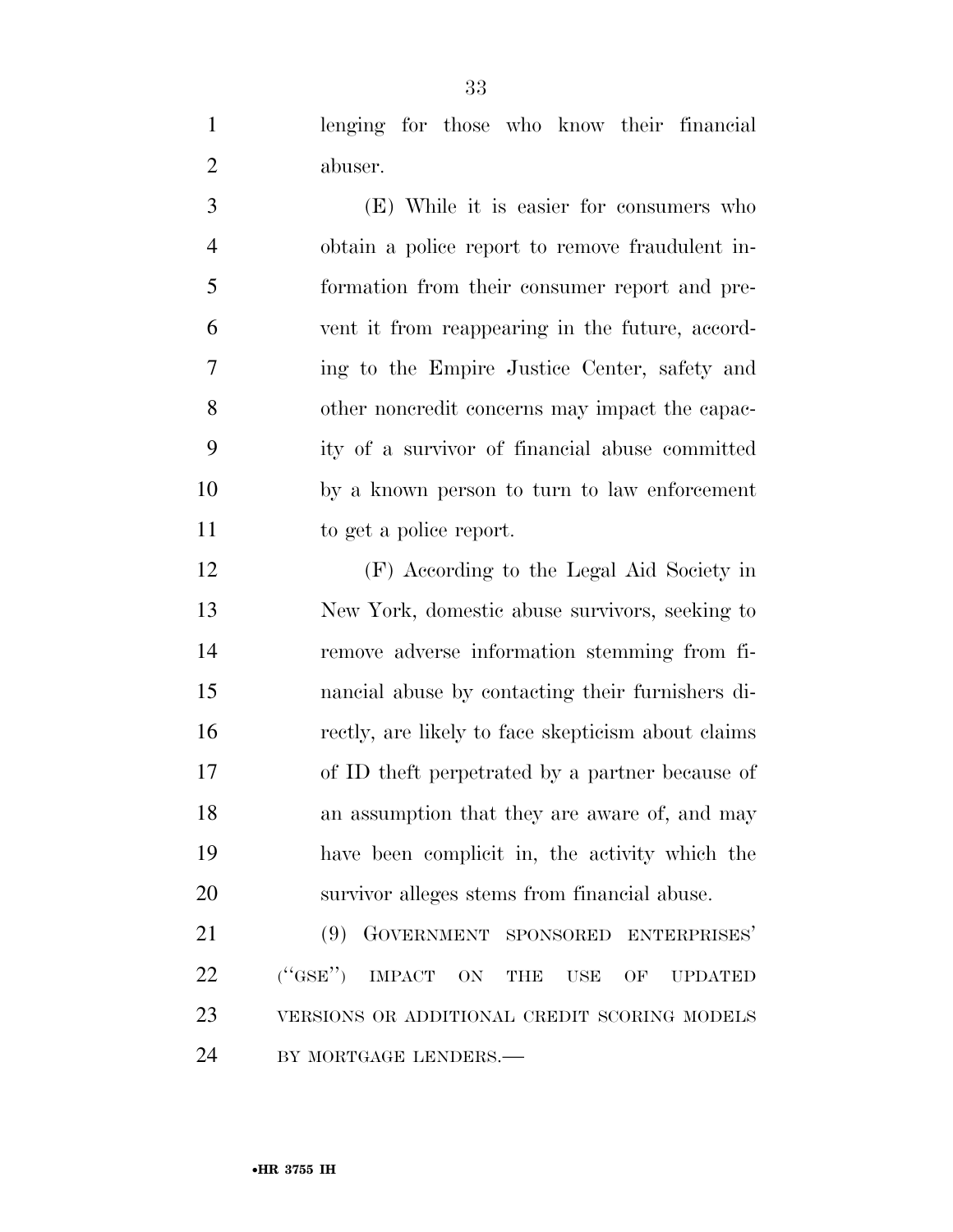| $\mathbf{1}$   | (A) Despite innovation in understanding            |
|----------------|----------------------------------------------------|
| $\overline{2}$ | consumer behavior and credit scoring analytics,    |
| 3              | many creditors, particularly mortgage lenders,     |
| $\overline{4}$ | continue to use older versions of credit scoring   |
| 5              | models and algorithms.                             |
| 6              | (B) Lenders that originate residential             |
| $\overline{7}$ | mortgage loans generally adhere to the under-      |
| 8              | writing guidelines set by Fannie Mae and           |
| 9              | Freddie Mac, which reference the 2004 FICO         |
| 10             | credit scoring model (developed more than a        |
| 11             | decade ago), not the most recent versions.         |
| 12             | (C) Despite changes to credit scoring mod-         |
| 13             | els offered by FICO and VantageScore in re-        |
| 14             | cent years to reflect current research about con-  |
| 15             | sumer behavior and creditworthiness, it is likely  |
| 16             | that paid collections will continue to be factored |
| 17             | into the risk level for many consumers applying    |
| 18             | for credit because there is no requirement that    |
| 19             | ereditors or lenders adopt the most up-to-date     |
| 20             | credit scoring models.                             |
| 21             | (10) CONSUMERS' CONFUSION ABOUT CON-               |
| 22             | SUMER REPORTS AND CREDIT SCORES.-                  |
| 23             | (A) While nationwide CRAs are required             |
| 24             | by law to supply consumers with a free copy of     |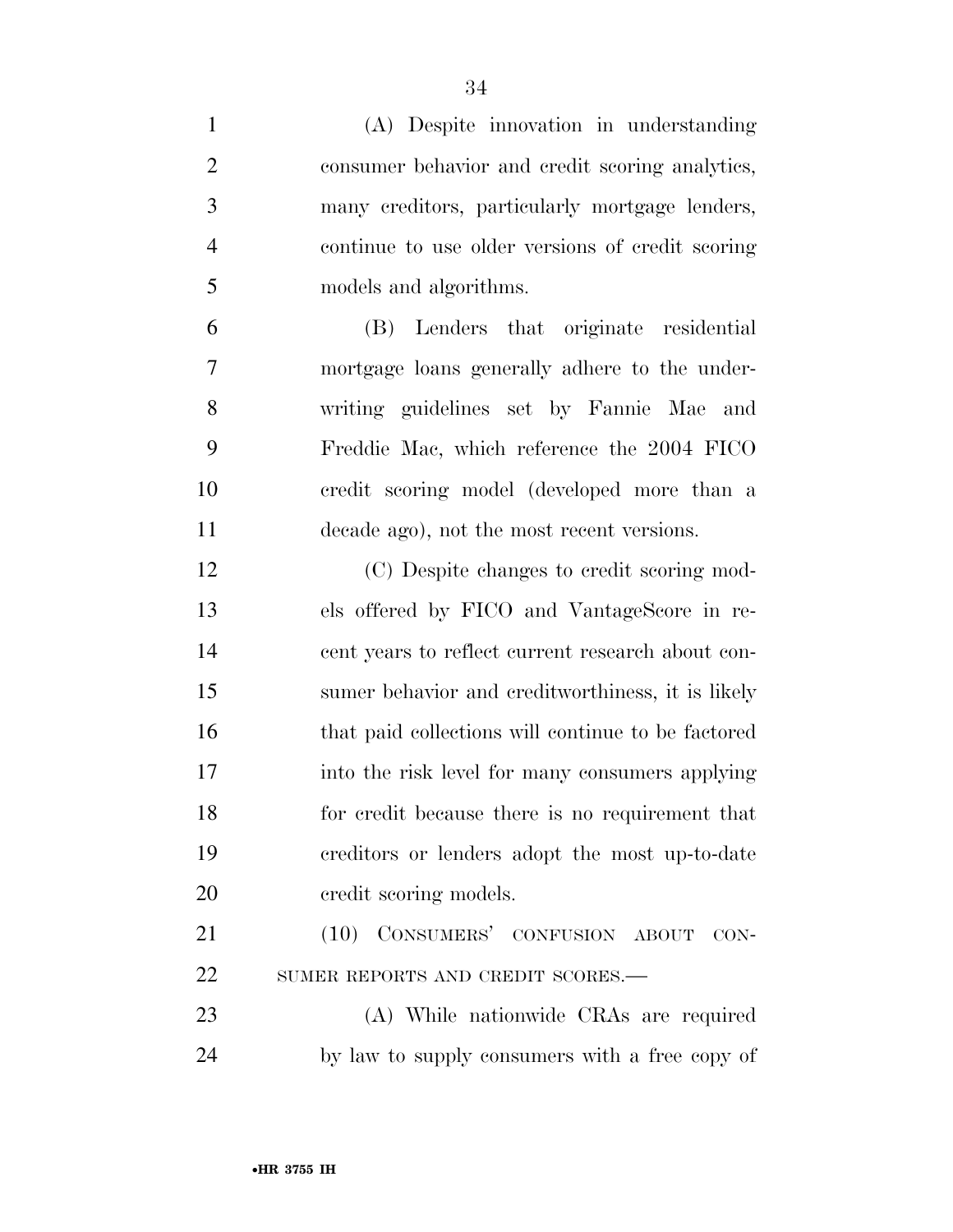•**HR 3755 IH**

 (B) A July 2011 Consumer Bureau report titled ''The Impact of Differences between Consumer- and Creditor-Purchased Credit Scores'' found that the credit scores made avail- able to and purchased by consumers from CRAs are unlikely to be the same credit scores used by creditors and lenders to evaluate consumers' creditworthiness. (C) That report found that the scarcity of public educational tools to inform consumers of the differences among credit scores, the large combined market share and brand recognition of FICO credit scores, and the marketing prac- tices of some credit score sellers may perpetuate consumers' confusion about credit scores. As a result, some consumers may be purchasing an educational credit score or subscribing to a credit monitoring service sold by a CRA, with- out realizing the limitations and usefulness of 22 these products and services.

 (D) Similarly, a September 2012 Con- sumer Bureau report titled ''Analysis of Dif-ferences between Consumer- and Creditor-Pur-

their credit report annually, they can charge

consumers to obtain a credit score disclosure.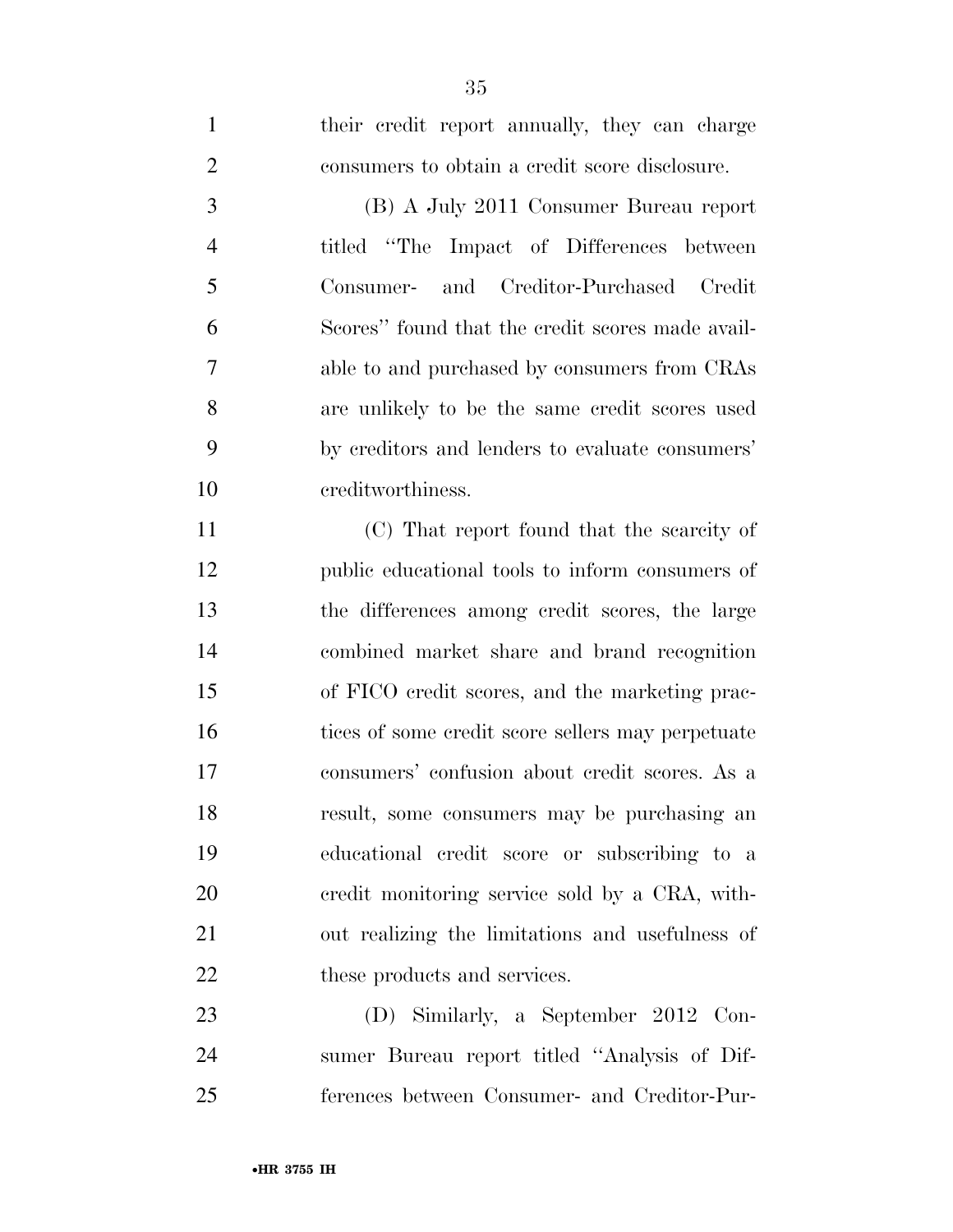chased Credit Scores'' found that consumers do not know before they purchase a credit score from a CRA whether this credit score will close- ly track or vary significantly from the credit score sold to creditors or lenders. Given the lack of transparency about the usefulness of credit scores that are marketed for purchase by con- sumers from CRAs and the resulting consumer confusion, the Consumer Bureau recommended that companies selling scores to consumers clearly inform consumers that the scores mar-12 keted to consumers for purchase by CRAs can vary, sometimes substantially, from the scores that are actually sold to and used by creditors and lenders.

 (E) A February 2011 study by Consumer Federation of America and VantageScore also found that half of the consumers surveyed did not know that a credit score is designed to indi- cate the risk of not repaying a credit obligation. Consumers also did not know who makes credit scores available, what numerical range con- stitutes excellent credit standing, or the finan-cial implications of having a low credit score.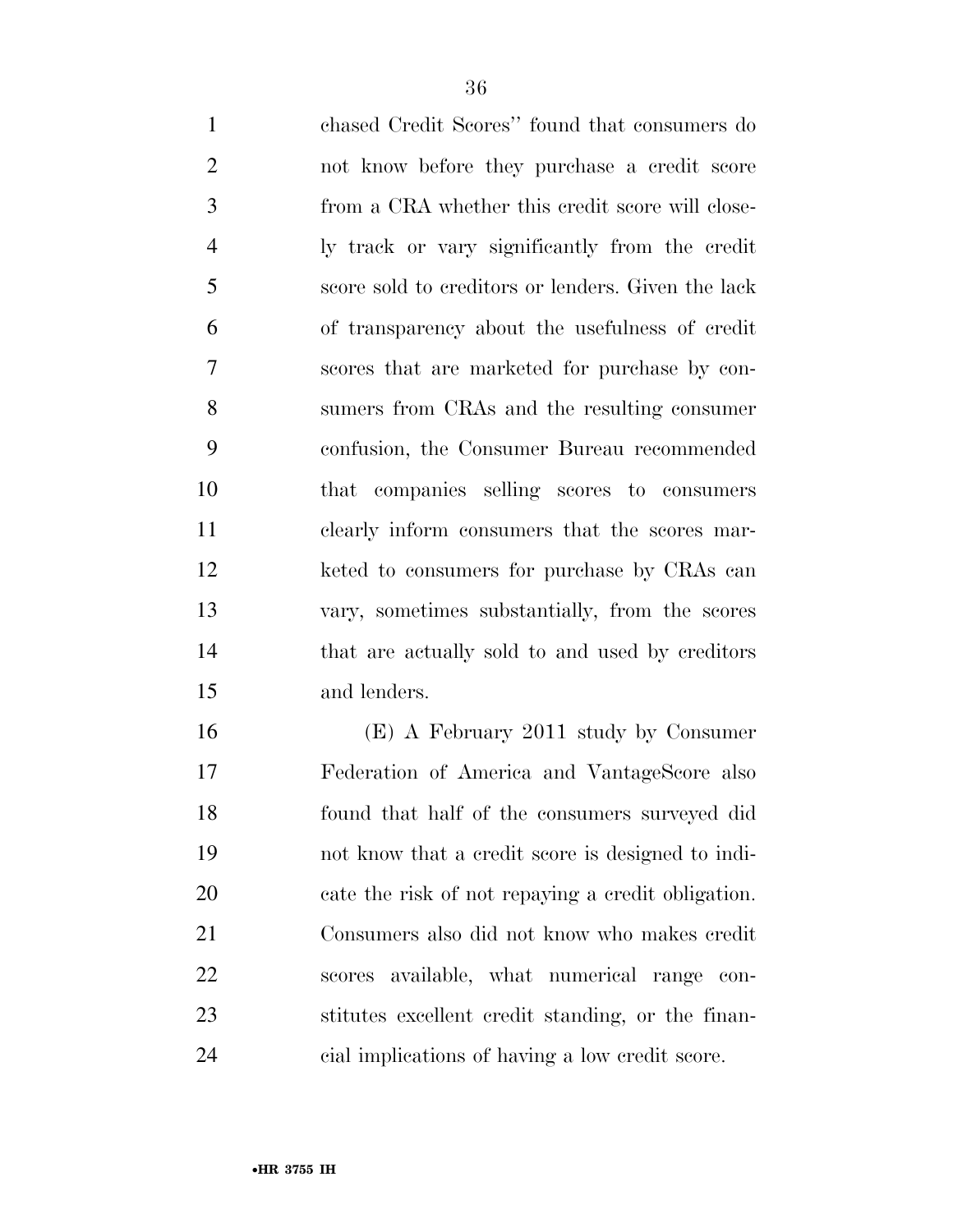(F) Many consumers do not realize that 2 they have more than just "one" credit score. Because the submission of credit information to CRAs is voluntary and not all furnishers submit information to every CRA, the information con- tained in a report also varies among CRAs. As a result, the credit score generated by each CRA is also likely to vary, resulting in poten- tially different credit decisions based on an evaluation of different credit reports obtained from different CRAs.

 (G) A February 2015 Consumer Bureau report titled ''Consumer Voices on Credit Re- ports and Scores'' found that consumers had questions about what actions to take to improve their scores once they had seen them, sug- gesting that additional disclosures and edu- cational content would be helpful to consumers. The Consumer Bureau found that consumers were confused by conflicting advice on how to 21 improve their scores.

 (H) That report also noted that consumers found the process for obtaining consumer re- ports and credit scores confusing. Consumers also were uncertain about whether, and under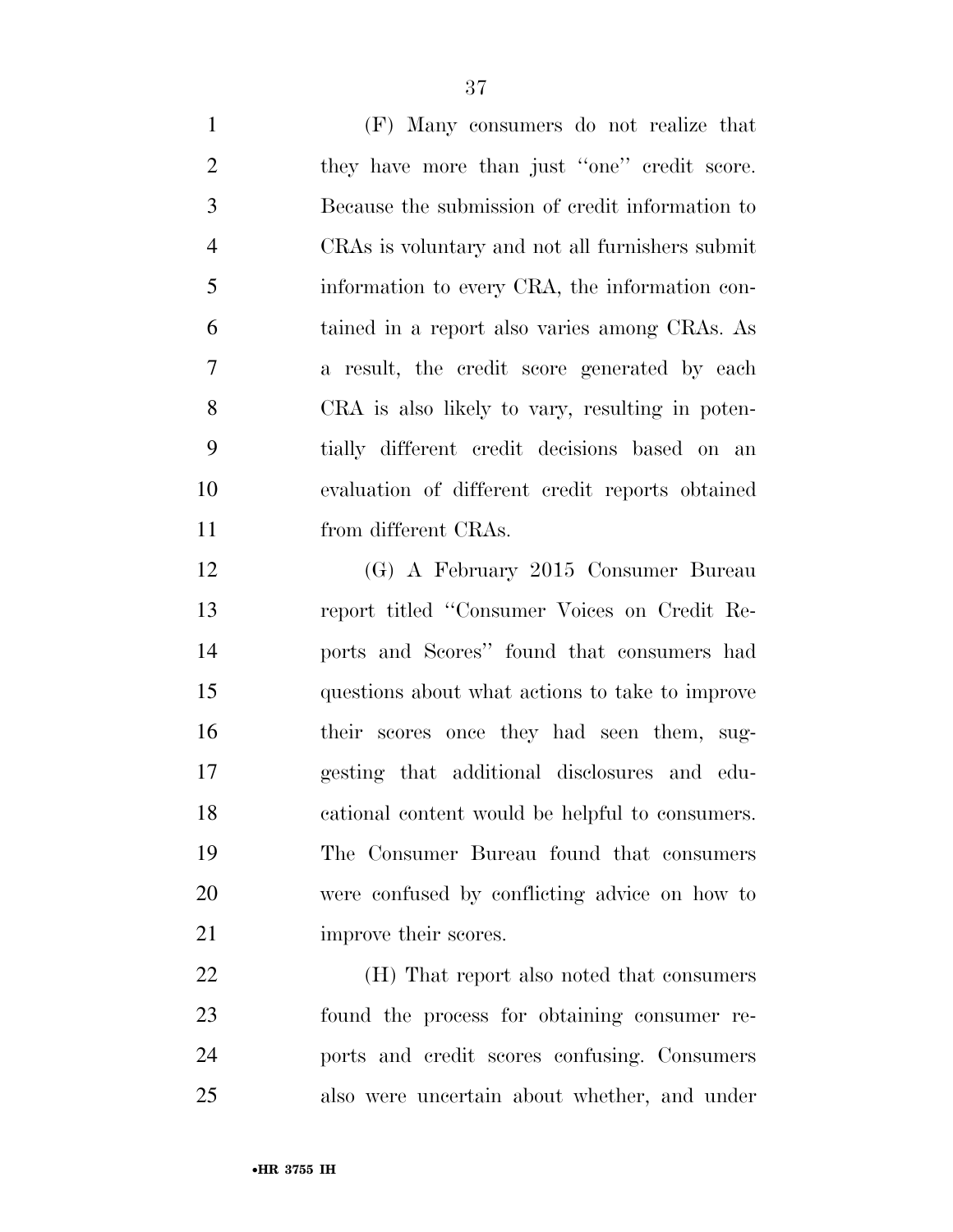| $\mathbf{1}$   | what circumstances, they could obtain a con-     |
|----------------|--------------------------------------------------|
| $\overline{2}$ | sumer report for free.                           |
| 3              | (11) DECEPTIVE AND MISLEADING MARKETING          |
| $\overline{4}$ | PRACTICES.-                                      |
| 5              | (A) The Consumer Bureau's February               |
| 6              | 2015 report titled "Consumer Voices on Credit"   |
| 7              | Reports and Scores" found that some con-         |
| 8              | sumers did not obtain a copy of their consumer   |
| 9              | report due to concerns about security or of      |
| 10             | being trapped into purchasing unwanted prod-     |
| 11             | ucts like an additional report or a credit moni- |
| 12             | toring service.                                  |
| 13             | (B) In January 2017, the Consumer Bu-            |
| 14             | reau fined TransUnion and Equifax for decep-     |
| 15             | tively marketing credit scores for purchase by   |
| 16             | consumers as the same credit scores typically    |
| 17             | used by lenders to determine creditworthiness    |
| 18             | and for luring consumers into costly subscrip-   |
| 19             | tion services that were advertised as "free" or  |
| 20             | "\$1" that automatically charged recurring fees  |
| 21             | unless cancelled by consumers. The Consumer      |
| 22             | Bureau also found that Equifax was illegally     |
| 23             | advertising its products on webpages that con-   |
| 24             | accessed<br>through<br>sumers                    |
| 25             | AnnualCreditReport.com before consumers ob-      |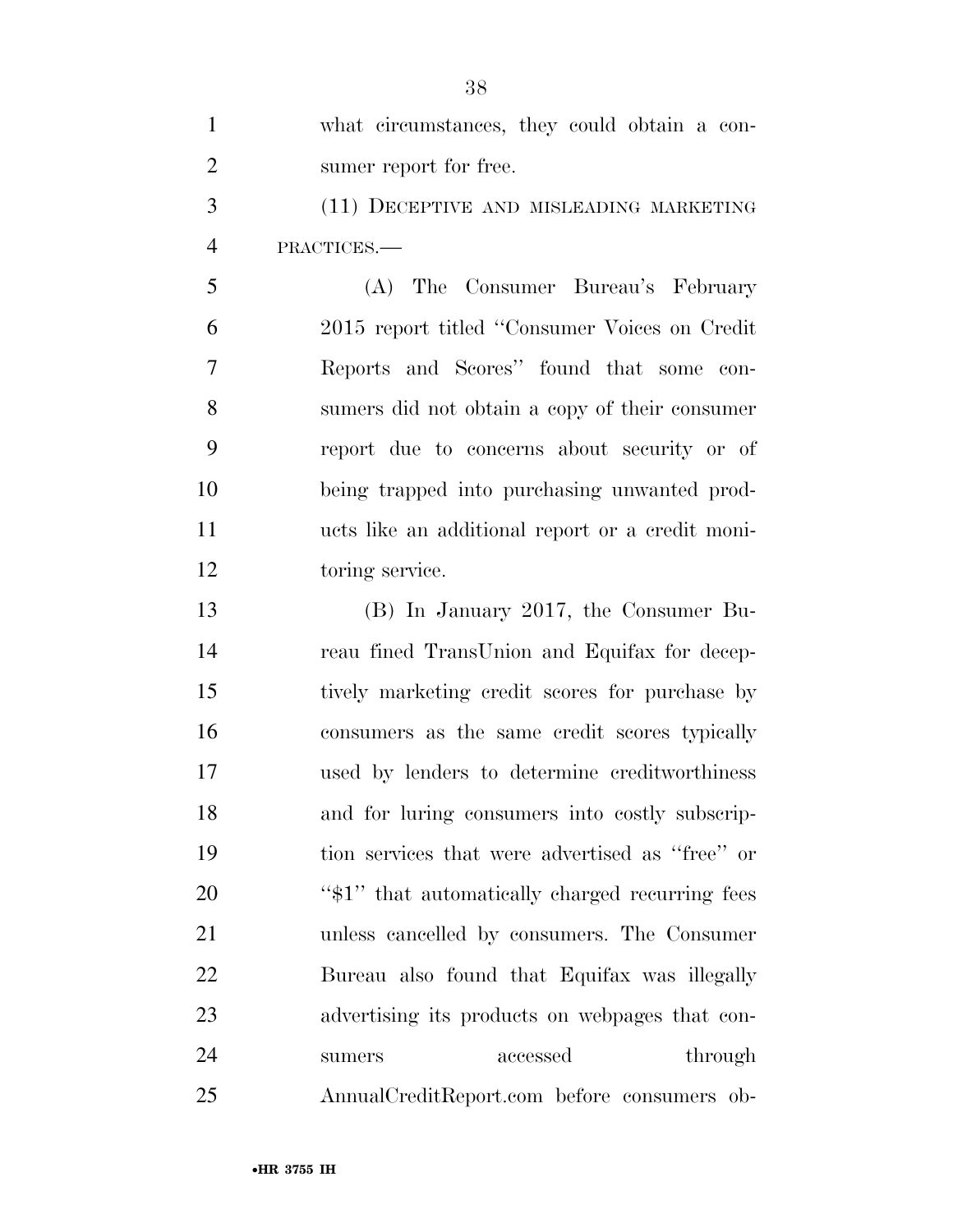| $\mathbf{1}$   | tained their free disclosures. Because of these    |
|----------------|----------------------------------------------------|
| $\overline{2}$ | troubling practices, TransUnion was ordered to     |
| 3              | pay \$13.9 million in restitution to harmed con-   |
| $\overline{4}$ | sumers and a civil penalty of \$3 million to the   |
| 5              | Consumer Bureau. Equifax was ordered to pay        |
| 6              | more than $$3.7$ million to affected consumers     |
| $\overline{7}$ | as well as a civil money penalty of $$2.5$ million |
| 8              | to the Consumer Bureau. As part of the con-        |
| 9              | sent orders, the CRAs are also supposed to         |
| 10             | change the way that they sell their products to    |
| 11             | consumers. The CRAs must also obtain con-          |
| 12             | sumers' express consent before enrolling them      |
| 13             | into subscription services as well as make it      |
| 14             | easer for consumers to cancel these programs.      |
| 15             | (C) The Consumer Bureau fined the other            |
| 16             | nationwide CRA—Experian—in March 2017              |
| 17             | for deceiving consumers about the use of credit    |
|                |                                                    |

 nationwide CRA—Experian—in March 2017 for deceiving consumers about the use of credit scores that it marketed and sold to consumers as credit scores that were used by lenders and for illegally advertising its products on web pages that consumers accessed through AnnualCreditReport.com before they obtained their free annual disclosures. Experian was or- dered to pay more than \$3.7 million in restitu-tion to harmed consumers and a civil monetary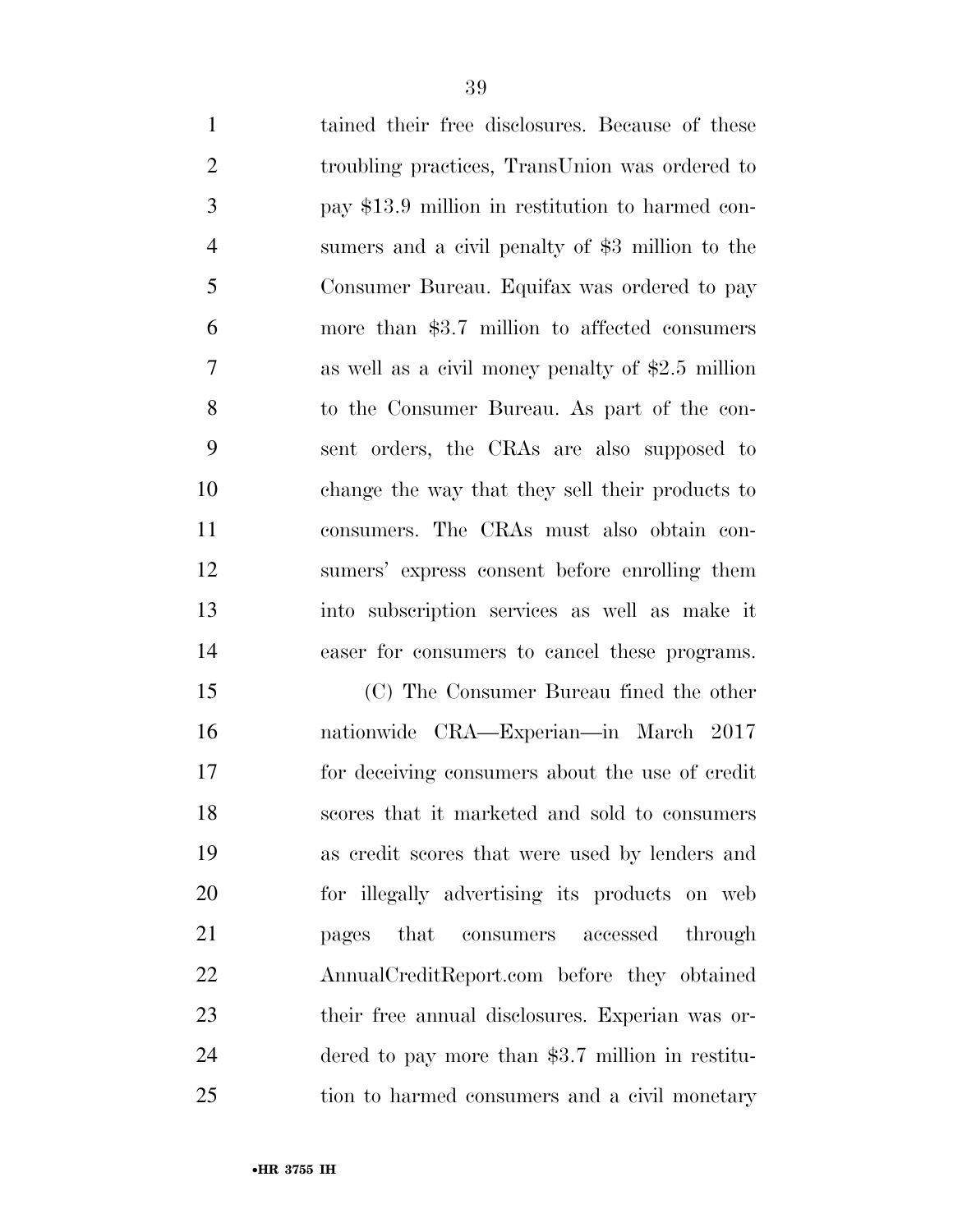penalty of \$2.5 million to the Consumer Bu-2 reau.

 (D) The Consumer Bureau's January and March 2017 consent orders with the three na- tionwide CRAs show that these CRAs have en- ticed consumers into purchasing products and services that they may not want or need, in some instances by advertising products or serv- ices ''free'' that automatically converted into an ongoing subscription service at the regular price unless cancelled by the consumer. Although these CRAs must now change their deceptive marketing practices, codifying these duties is an appropriate way to ensure that these companies never revert back to such misleading tactics.

 (E) Given the ubiquitous use of consumer reports in consumers' lives and the fact that consumers' participation in the credit reporting system is involuntary, CRAs should also prioritize providing consumers with the effective means to safeguard their personal and financial information and improve their credit standing, rather than seeking to exploit consumers' con- cerns and confusion about credit reporting and scoring, to boost their companies' profits.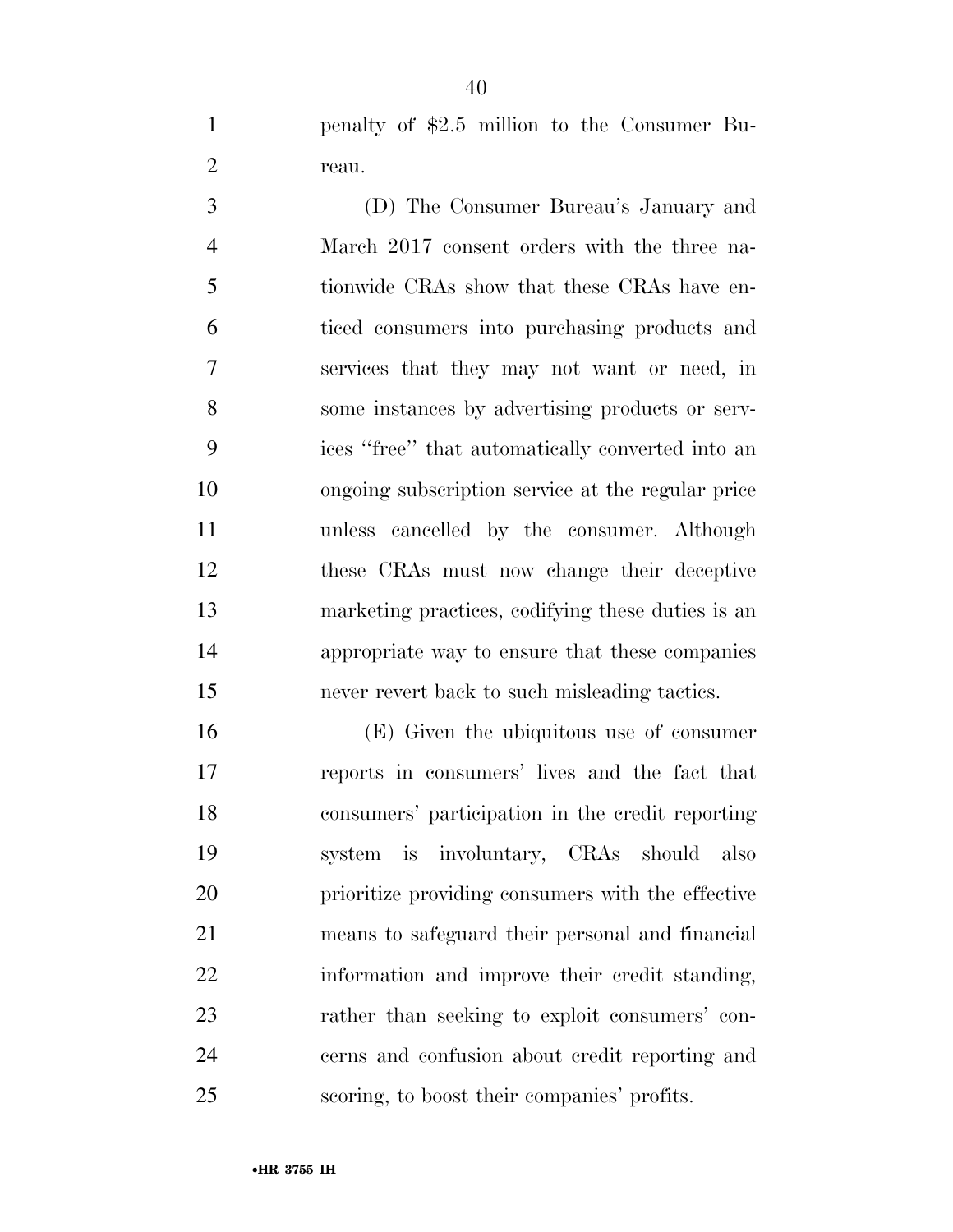(F) Vulnerable consumers, who have legiti- mate concerns about the security of their per- sonal and financial information, deserve clear, accurate, and transparent information about the credit reporting tools that may be available to them, such as fraud alerts and freezes. (12) LOAN COMPARISON SHOPPING.— (A) The Consumer Bureau's February 2015 report titled ''Consumer Voices on Credit Reports and Scores'' found that some con- sumers are reluctant to comparison shop for loans and other types of consumer credit prod- ucts out of fear that they will lower their credit scores by doing so. (B) The Consumer Bureau found that one of the most common barriers for people in re- viewing their own credit reports and shopping for the best credit terms was a lack of under- standing of the differences between ''soft'' and ''hard'' inquiries and whether requesting a copy of their own report would adversely impact their credit standing. (C) The Consumer Bureau revealed that

consumers with accurate perceptions of their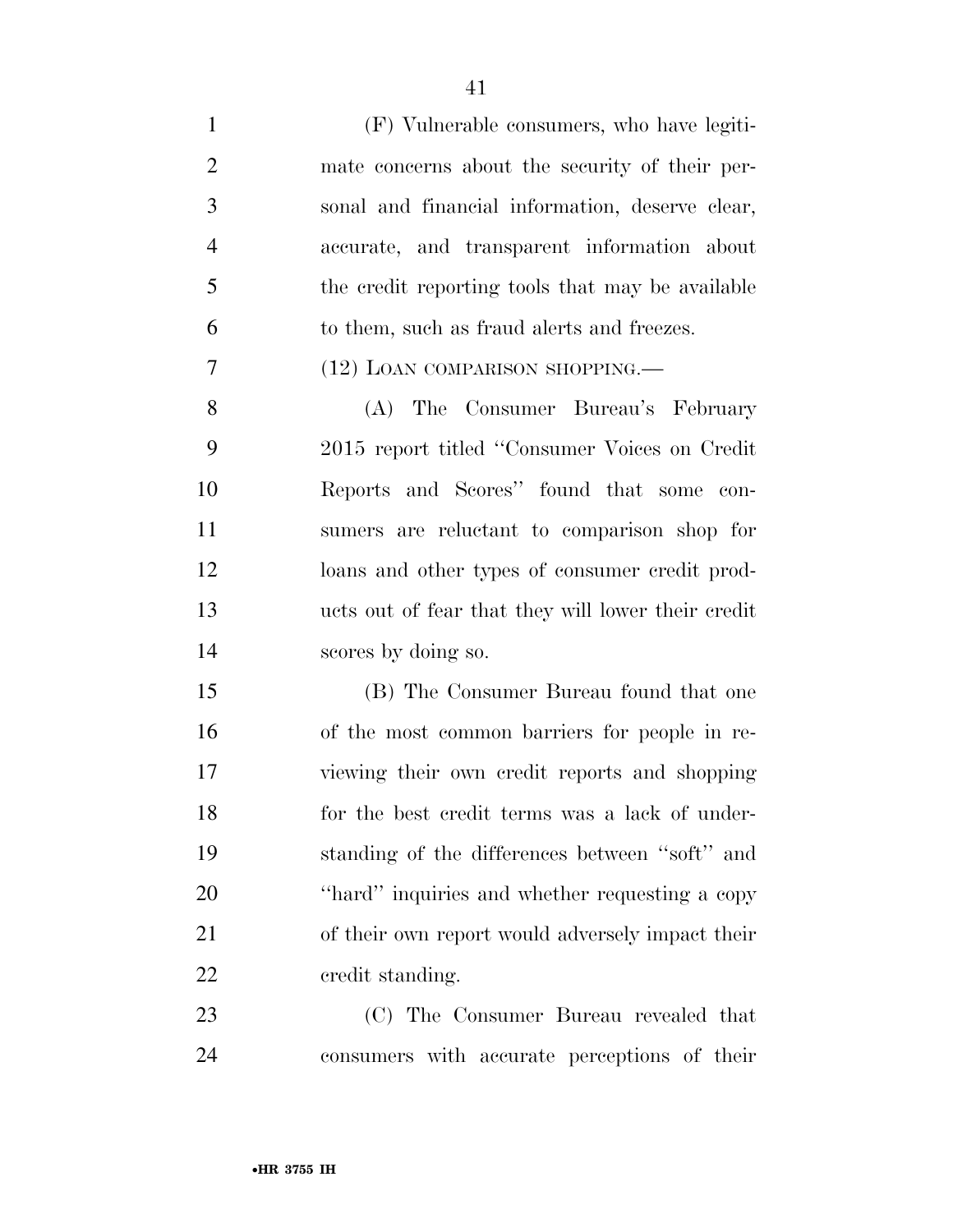| 1              | creditworthiness may be better equipped to         |
|----------------|----------------------------------------------------|
| $\overline{2}$ | shop for favorable credit terms.                   |
| 3              | (13) PROTECTIONS FOR CONSUMERS' CREDIT             |
| $\overline{4}$ | INFORMATION.                                       |
| 5              | (A) Despite heightened awareness, inci-            |
| 6              | dents of ID theft continue to rise. In February    |
| 7              | 2015, the FTC reported that ID theft was the       |
| 8              | top consumer complaint that it received for the    |
| 9              | 15th consecutive year. As these incidents in-      |
| 10             | crease, consumers experience significant finan-    |
| 11             | cial loss and emotional distress from the inabil-  |
| 12             | ity to safeguard effectively and inexpensively     |
| 13             | their credit information from bad actors.          |
| 14             | (B) According to a Carnegie Mellon study,          |
| 15             | children are 50 times more likely than adults to   |
| 16             | have their identities stolen. Child identities are |
| 17             | valuable to thieves because most children do not   |
| 18             | have existing files, and their parents may not     |
| 19             | notice fraudulent activity until their child ap-   |
| 20             | plies for a student loan, a job, or a credit card. |
| 21             | As a result, the fraudulent activity of the bad    |
| 22             | actors may go undetected for years.                |
| 23             | (C) Despite the increasing incidents of            |
| 24             | children's ID theft, parents who want to           |
| 25             | proactively prevent their children from having     |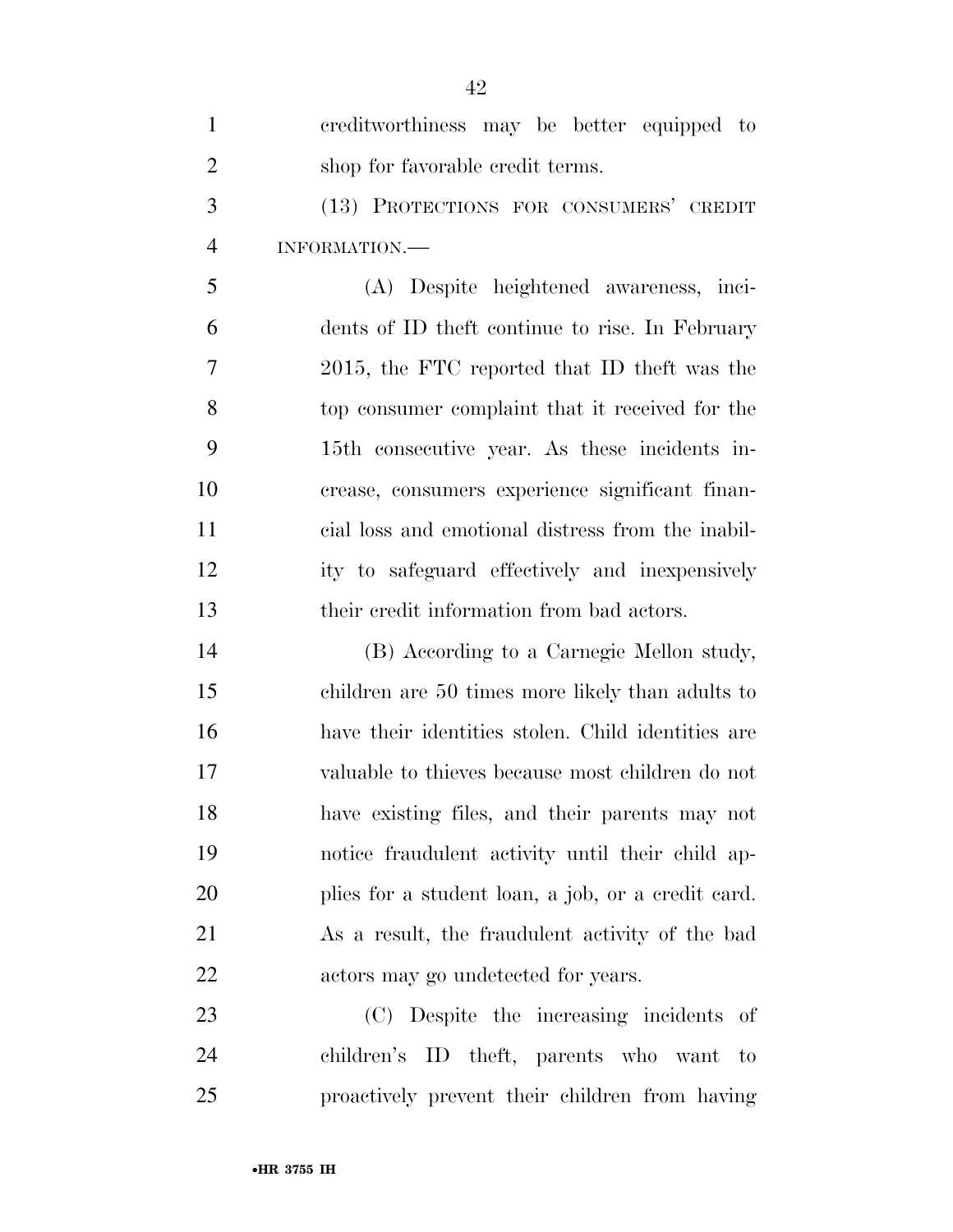| $\mathbf{1}$   | their identity stolen, may not be able to do so.  |
|----------------|---------------------------------------------------|
| $\overline{2}$ | Only one of the three nationwide CRAs cur-        |
| 3              | rently allows parents from any State to set up    |
| $\overline{4}$ | a freeze for a minor child. At the other two na-  |
| 5              | tionwide CRAs, parents can only obtain a freeze   |
| 6              | after a child has become an ID theft victim be-   |
| $\overline{7}$ | cause, it is only at this point, that these CRAs  |
| 8              | have an existing credit file for the child. While |
| 9              | many States have enacted laws to address this     |
| 10             | problem, there is no existing Federal law.        |
| 11             | (D) According to Javelin Strategy &               |
| 12             | Research's 2015 Identity Fraud study, \$16 bil-   |
| 13             | lion was stolen by fraudsters from 12.7 million   |
| 14             | American consumers in 2014. Similarly, the        |
| 15             | United States Department of Justice found an      |
| 16             | estimated 7 percent of all residents age 16 or    |
| 17             | older (about 17.6 million persons) in this coun-  |
| 18             | try were victims of one or more incidents of ID   |
| 19             | theft in 2014, and the number of elderly victims  |
| 20             | age 65 or older (about 86 percent) increased      |
| 21             | from 2.1 million in 2012 to 2.6 million in 2014.  |
| 22             | (E) Consumers frequently express concern          |
| 23             | about the security of their financial informa-    |
| 24             | tion. According to a 2015 MasterCard survey,      |
| 25             | a majority of consumers (77 percent) have anx-    |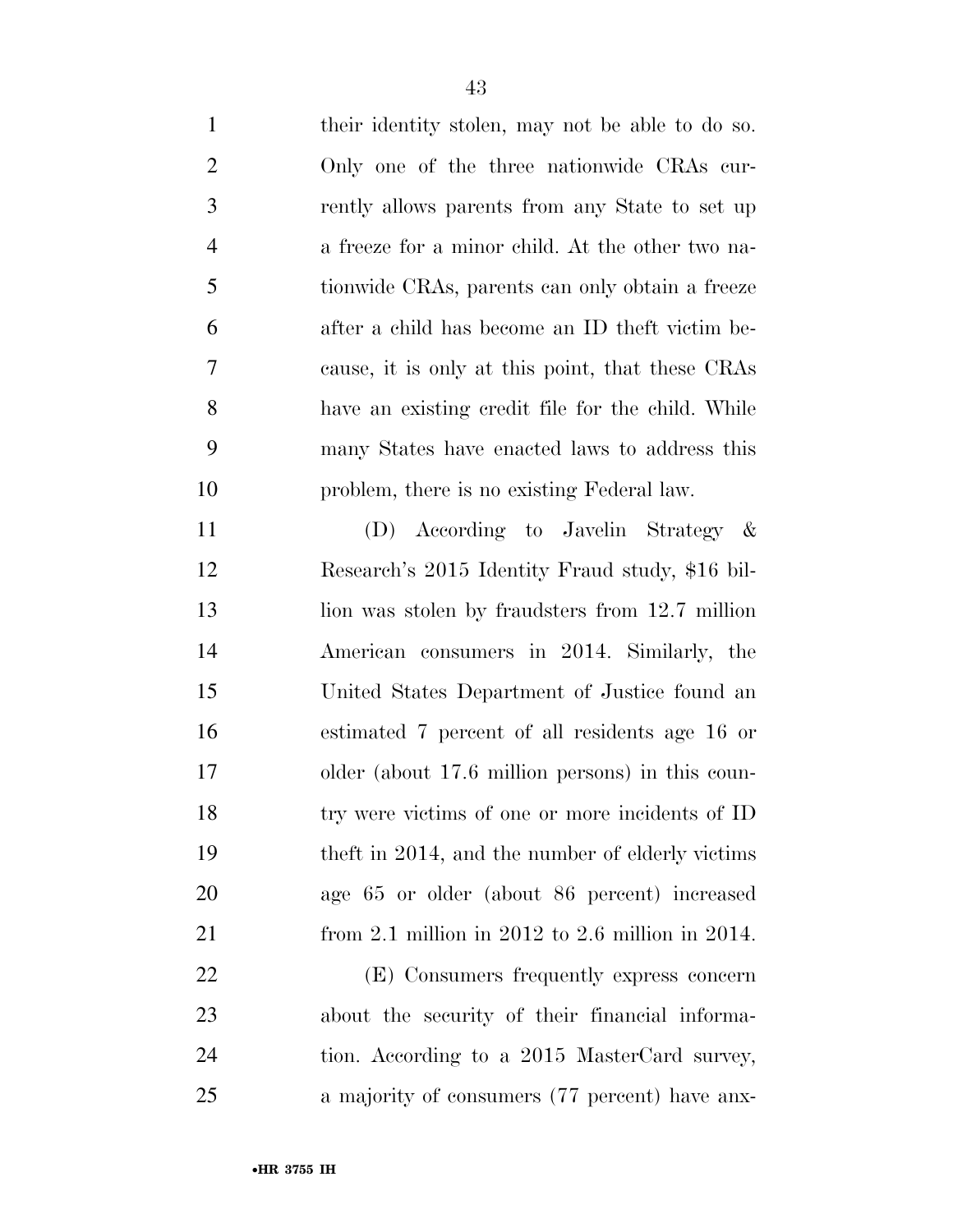iety about the possibility that their financial in- formation and Social Security numbers may be stolen or compromised, with about 55 percent of consumers indicating that they would rather have naked pictures of themselves leaked online than have their financial information stolen. (F) That survey also revealed that con- sumers' fears about the online security of their financial information even outweighed con- sumers' worries about other physical security 11 dangers such as having their houses robbed (59 12 percent) or being pickpocketed (46 percent). (G) Despite the increasing risks consumers face, there is no Federal requirement that en- sures victims and other vulnerable consumers can obtain credit freezes, the best tool for pro- tecting against new account fraud, free of charge. Nor is there a Federal requirement to ensure that consumers, regardless of the State they reside in, can proactively get a credit freeze, particularly if they do not have an exist- ing credit file, to guard against the risk of ID theft and fraud for a fair and reasonable fee.

 (H) As a result of varying State laws, many consumers may be unable to quickly lift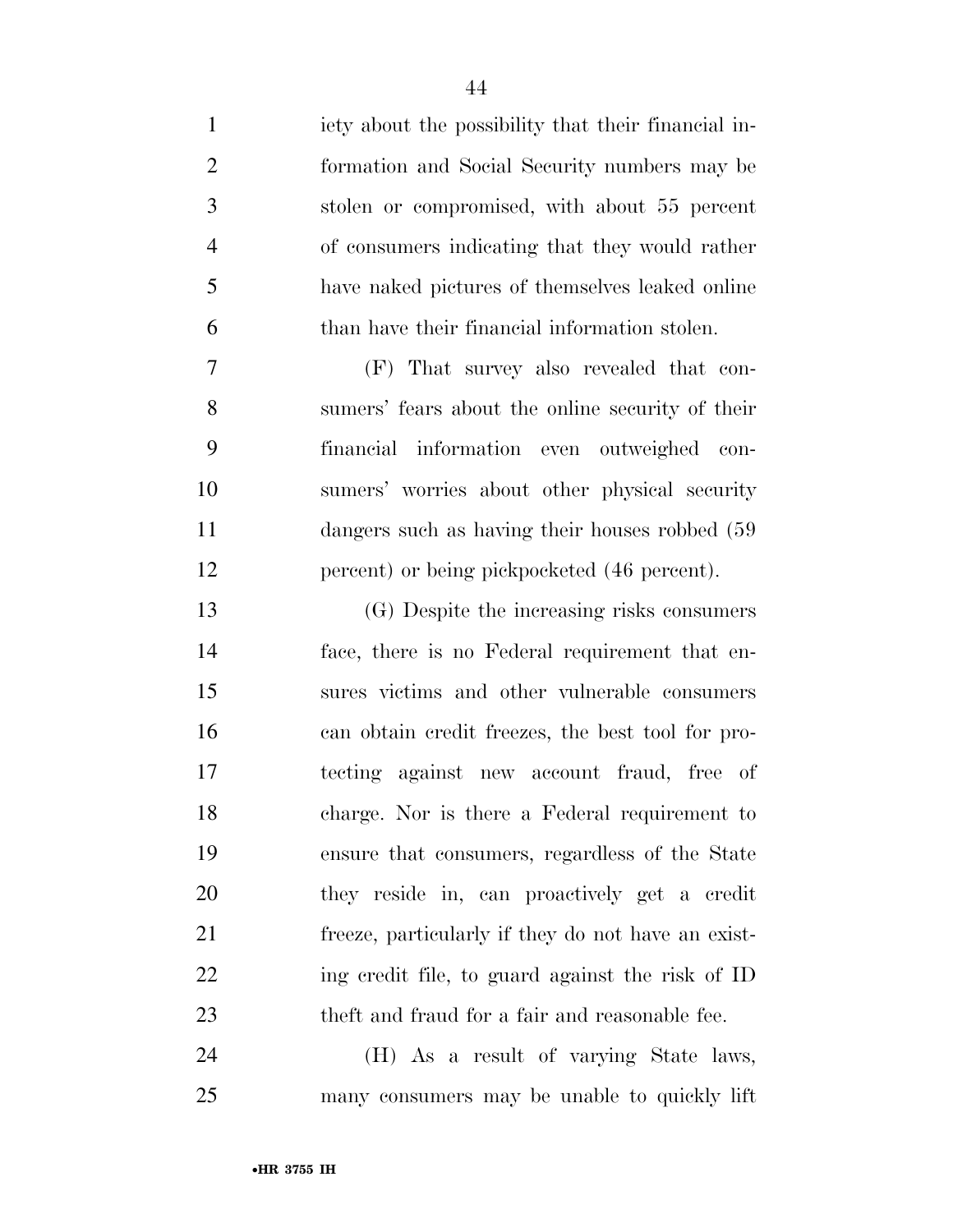| $\mathbf{1}$   | a credit freeze that they place on their con-     |
|----------------|---------------------------------------------------|
| $\overline{2}$ | sumer report, either for a specific creditor or   |
| 3              | category of creditors when they want or need      |
| $\overline{4}$ | eredit. Indeed, many consumers may not be         |
| 5              | taking advantage of existing credit freeze rights |
| 6              | provided at the State level, if they perceive the |
| 7              | benefits of this protection are outweighed by     |
| 8              | the disadvantages associated with it.             |
|                |                                                   |

 (I) According to Consumer Reports, rough- ly 50 million American consumers spent about \$3.5 billion in 2010 to purchase products aimed at protecting their identity, with the annual cost of these services ranging from \$120 to \$300. As risks to consumers' personal and fi- nancial information continue to grow, con- sumers need additional protections to ensure that they have fair and reasonable access to the full suite of ID theft and fraud prevention measures that may be right for them.

## **SEC. 4. EFFECTIVE DATE.**

 Except as otherwise specified, the amendments made by this Act shall take effect 2 years after the date of the enactment of this Act.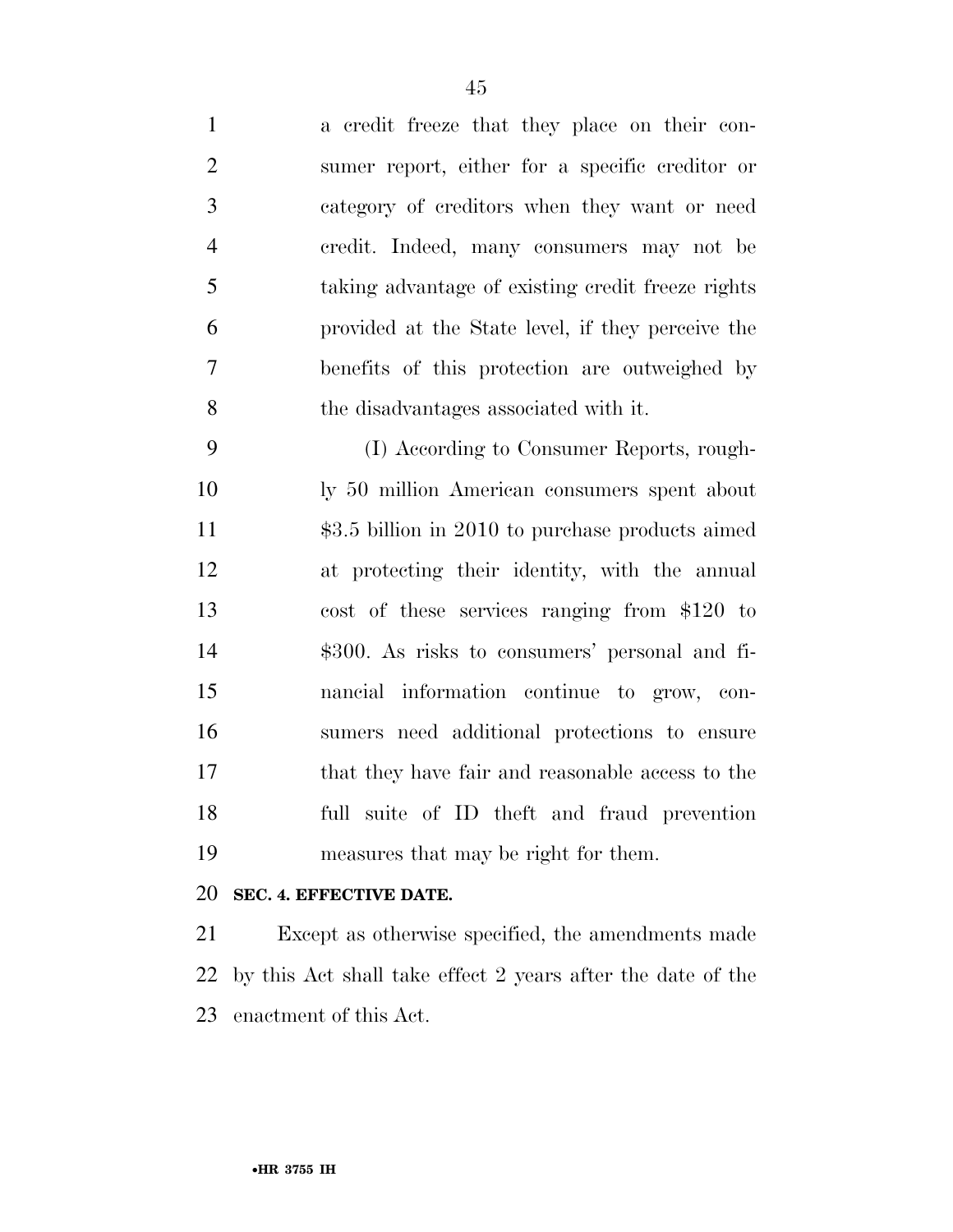## **TITLE I—FIXING THE DISPUTE PROCESS**

 **SEC. 101. ESTABLISHES A NEW RIGHT TO APPEAL DIS- PUTES COMPLETED BY CONSUMER REPORT-ING AGENCIES AND FURNISHERS.** 

 (a) IN GENERAL.—Section 611(a) of the Fair Credit Reporting Act (15 U.S.C. 1681i(a)) is amended to read as follows:

9 "(a) REINVESTIGATIONS OF DISPUTED INFORMA-TION BY A CONSUMER REPORTING AGENCY.—

11  $\frac{1}{1}$  REINVESTIGATIONS REQUIRED.

12 "(A) IN GENERAL.—Subject to subsection (f), if the completeness or accuracy of any item of information contained in a consumer's file at a consumer reporting agency is disputed by the consumer and the consumer notifies the agency (either directly or indirectly through a reseller or an authorized third party) of such dispute, 19 the agency shall, free of charge—

20  $\frac{1}{1}$  conduct a reasonable reinvestiga-21 tion using the process described in para- graph (3) to determine whether the dis- puted information is inaccurate, incom-24 plete, or cannot be verified;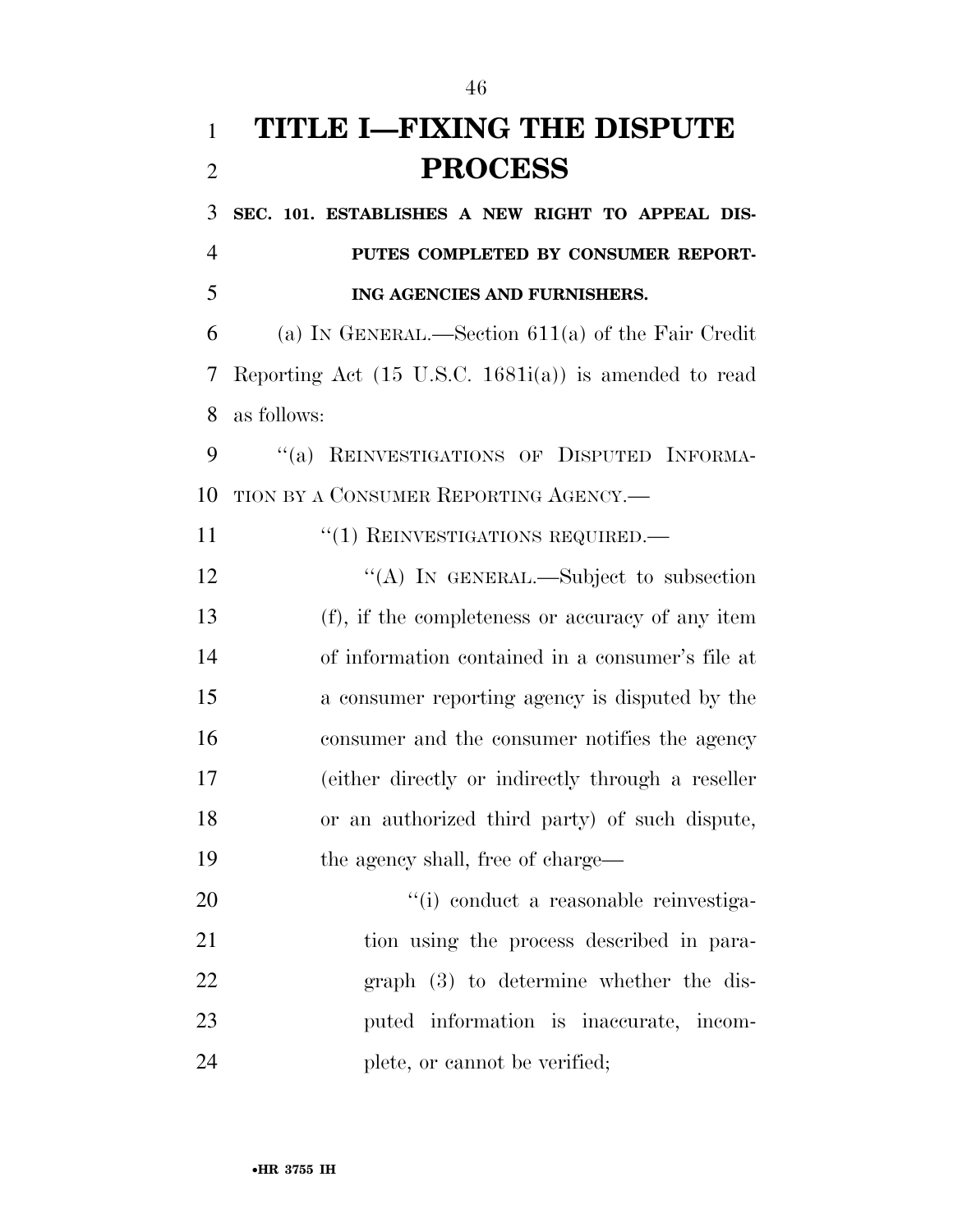| $\mathbf{1}$   | "(ii) notify the consumer that a nota-           |
|----------------|--------------------------------------------------|
| $\overline{2}$ | tion described in section $605(e)$ will be       |
| 3              | added to the consumer's file until the re-       |
| $\overline{4}$ | investigation has been completed and that        |
| 5              | such notation can be removed at the re-          |
| 6              | quest of the consumer; and                       |
| 7              | "(iii) before the end of the $30$ -day pe-       |
| 8              | riod beginning on the date on which the          |
| 9              | consumer reporting agency receives the no-       |
| 10             | tice of the dispute from the consumer or         |
| 11             | the reseller—                                    |
| 12             | $\lq\lq$ record the current status of            |
| 13             | the disputed information; or                     |
| 14             | $\lq\lq$ (II) delete or modify the item in       |
| 15             | accordance with paragraph $(3)(D)$ .             |
| 16             | "(B) EXTENSION OF PERIOD TO REINVES-             |
| 17             | TIGATE.—Except as provided in subparagraph       |
| 18             | (C), the 30-day period described in subpara-     |
| 19             | $graph(A)$ may be extended for period not to ex- |
| 20             | ceed 15 days if the consumer reporting agency    |
| 21             | receives additional information from the con-    |
| 22             | sumer or the reseller regarding the dispute      |
| 23             | after the date on which the consumer reporting   |
| 24             | agency notified any person who provided any      |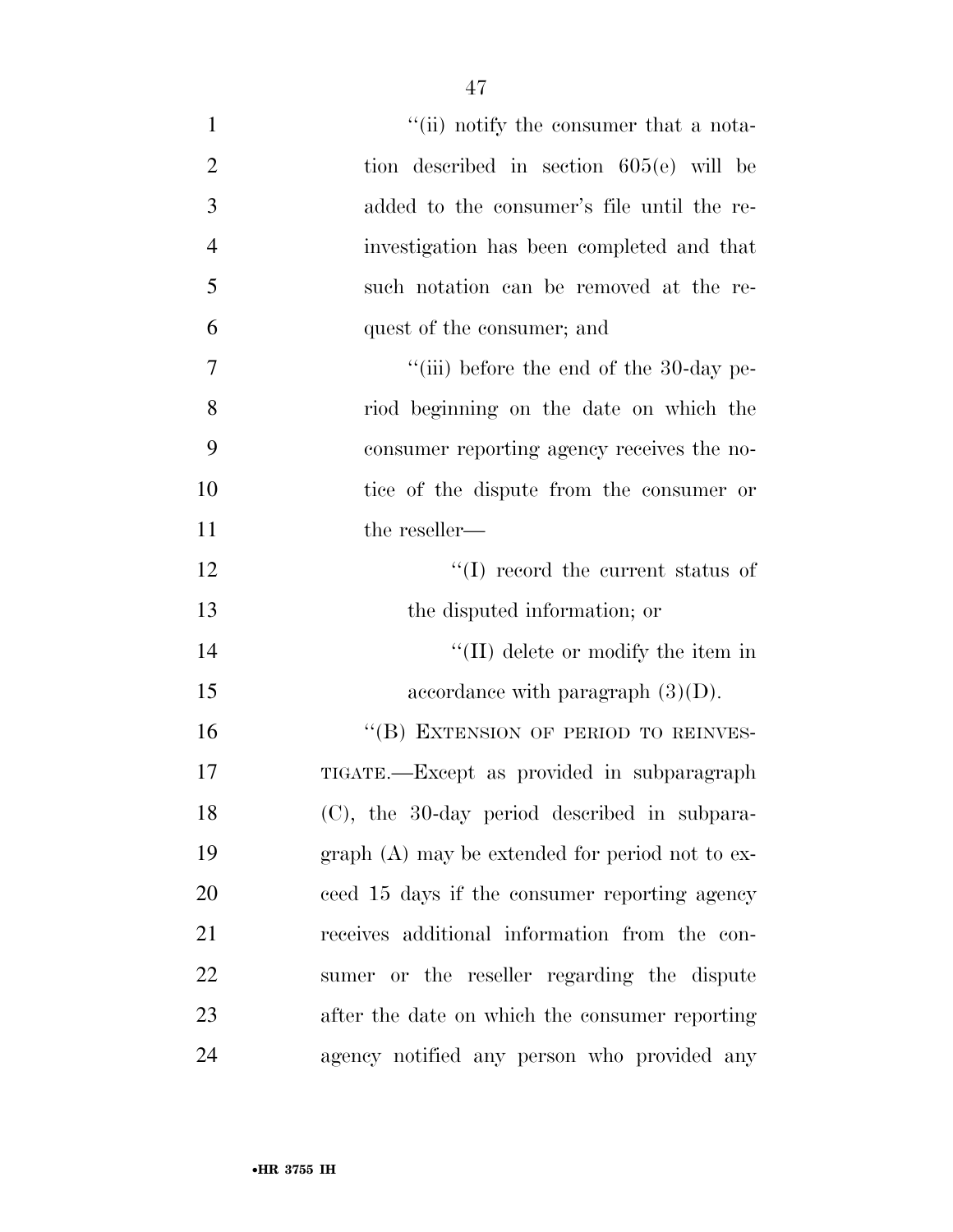1 item of information in dispute under paragraph 2  $(2)(A).$ 

3 "<sup>"</sup>(C) LIMITATIONS ON EXTENSION OF PE- RIOD TO REINVESTIGATE.—Subparagraph (B) shall not apply to any reinvestigation in which, during the 30-day period described in subpara- graph (A), the disputed information is found to be inaccurate or incomplete, or the consumer reporting agency determines that the disputed information cannot be verified.

11 "(2) PROMPT NOTICE OF DISPUTE TO FUR- NISHER OF INFORMATION; PROVISION OF INFORMA- TION REGARDING DISPUTE PROVIDED BY THE CON-14 SUMER OR RESELLER.

15 "(A) In GENERAL.—Before the end of the period of 5 business days beginning on the date on which a consumer reporting agency receives notice of a dispute from any consumer or re-19 seller under paragraph  $(1)(A)$ , the consumer re- porting agency shall provide notification of the dispute to any person who provided any item of information in dispute, at the address and in the manner established with such person. The notice shall include all information, including substantiating documents, regarding the dispute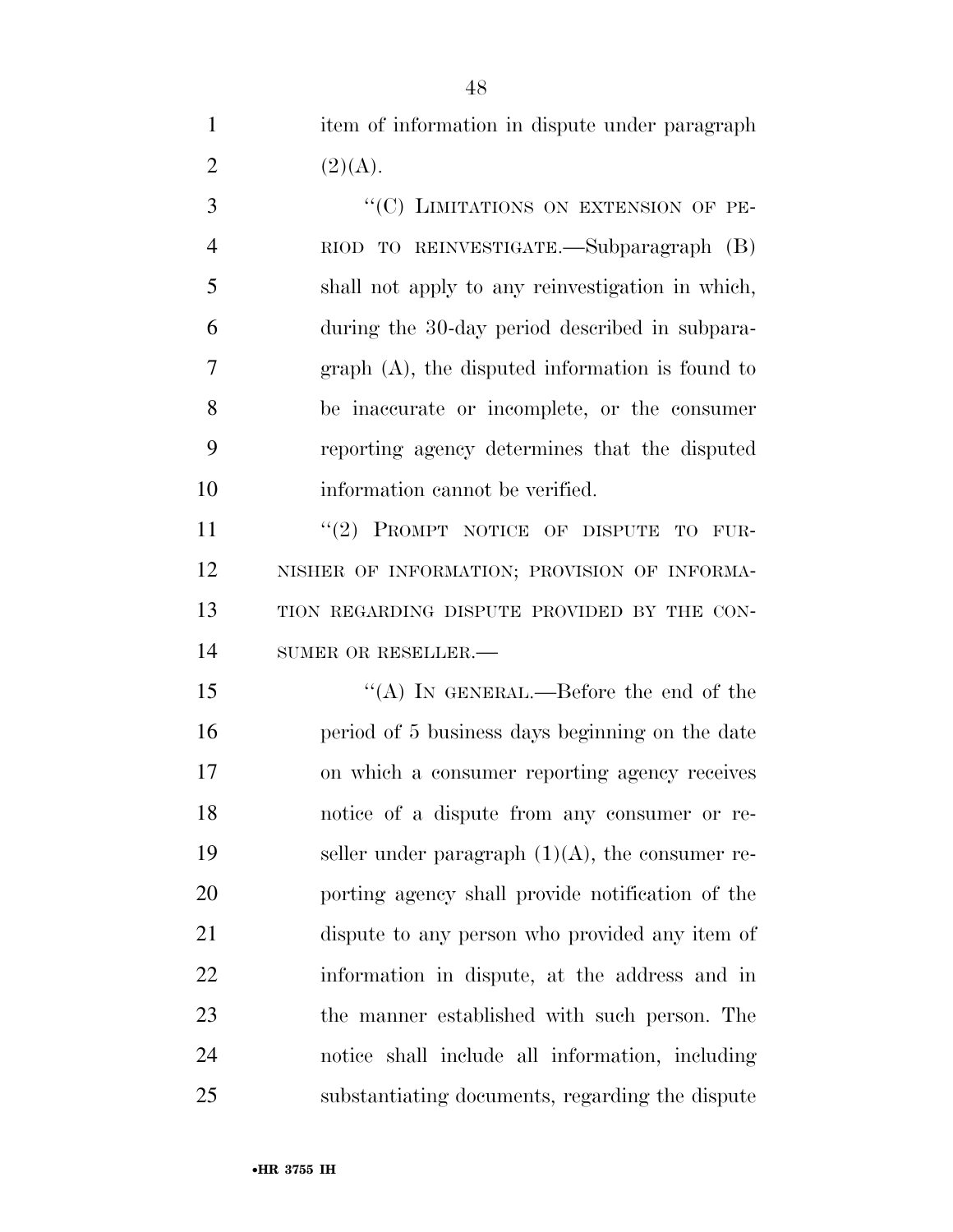that was submitted to the consumer reporting agency.

3 "(B) PROVISION OF ADDITIONAL INFORMA- TION REGARDING DISPUTE AFTER NOTIFICA- TION TO THE FURNISHER OF INFORMATION.— If a consumer reporting agency receives addi- tional information regarding the dispute from the consumer or reseller after the agency pro- vides the notification described under subpara- graph (A) and before the end of the 30-day pe-11 riod described in paragraph  $(1)(A)$ , the con- sumer reporting agency shall, not later than 3 business days after receiving such information, provide such information to the person who pro-vided the information in dispute.

16 "(3) REASONABLE STANDARDS FOR CONSUMER REPORTING AGENCIES FOR CONDUCTING REINVES- TIGATIONS AND RESOLVING DISPUTES SUBMITTED BY CONSUMERS.—

20 "(A) In GENERAL.—In conducting a re- investigation of disputed information, a con- sumer reporting agency shall, at a minimum—  $\frac{1}{1}$  maintain sufficient resources and trained staff, commensurate with the vol-ume and complexity of disputes received or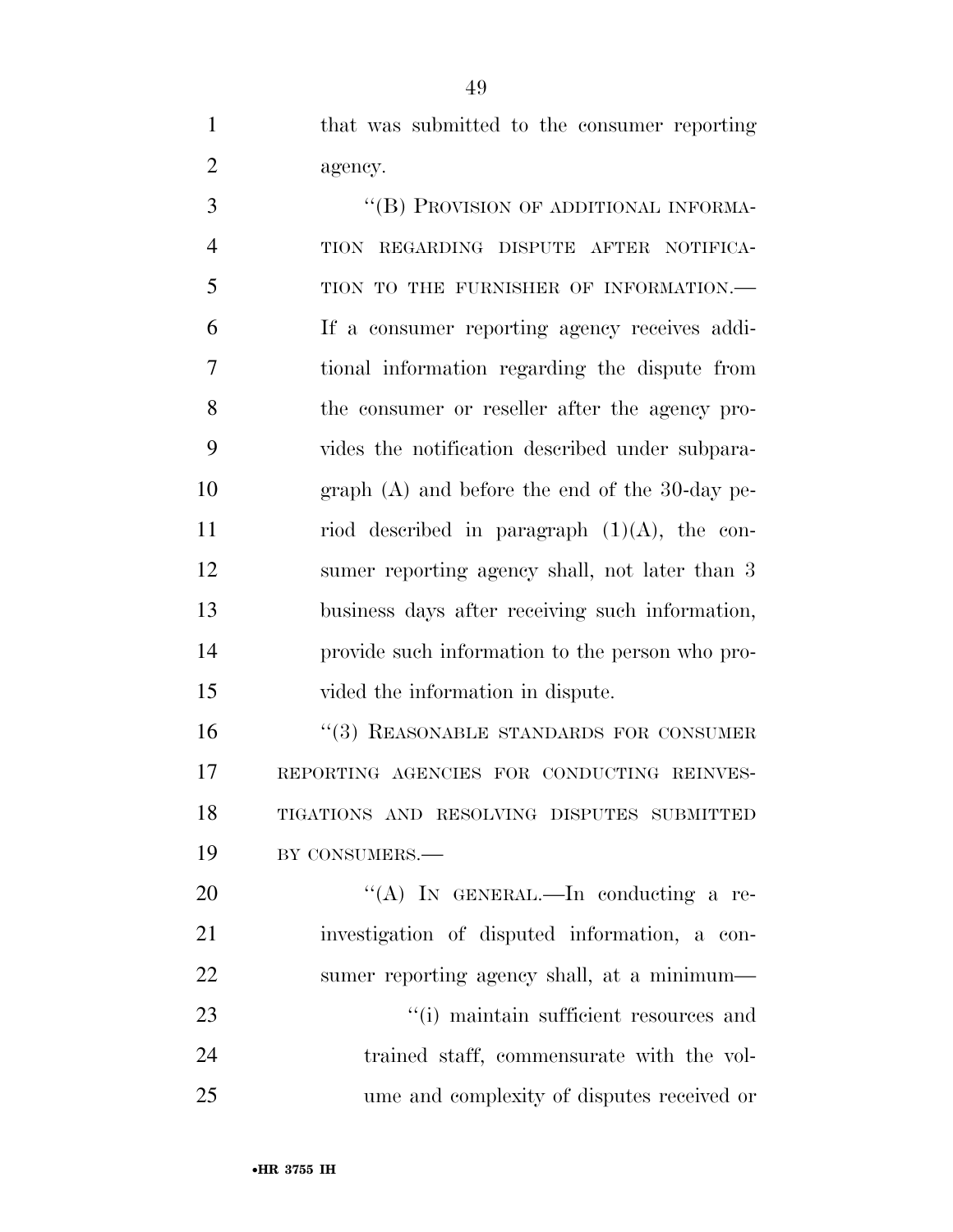| $\mathbf{1}$   | reasonably anticipated to be received, to     |
|----------------|-----------------------------------------------|
| $\overline{2}$ | determine whether the disputed informa-       |
| 3              | tion is accurate, complete, or can be         |
| $\overline{4}$ | verified by the person who provided the in-   |
| 5              | formation;                                    |
| 6              | "(ii) ensure that all staff involved at       |
| 7              | any level of the reinvestigation process, in- |
| 8              | cluding any individual with ultimate au-      |
| 9              | thority over determining whether the dis-     |
| 10             | puted information is inaccurate, incom-       |
| 11             | plete, or cannot be verified, are located     |
| 12             | within the United States;                     |
| 13             | "(iii) verify that the personally identi-     |
| 14             | fiable information of the consumer submit-    |
| 15             | ting the dispute matches the personally       |
| 16             | identifiable information contained in the     |
| 17             | consumer's file, and that such information    |
| 18             | is accurate and complete;                     |
| 19             | "(iv) verify that the consumer report-        |
| 20             | ing agency has a record of the information    |
| 21             | being disputed; and                           |
| 22             | $f'(v)$ conduct a reasonable review that      |
| 23             | considers all information, including sub-     |
| 24             | stantiating documents, provided by the        |
| 25             | consumer or reseller.                         |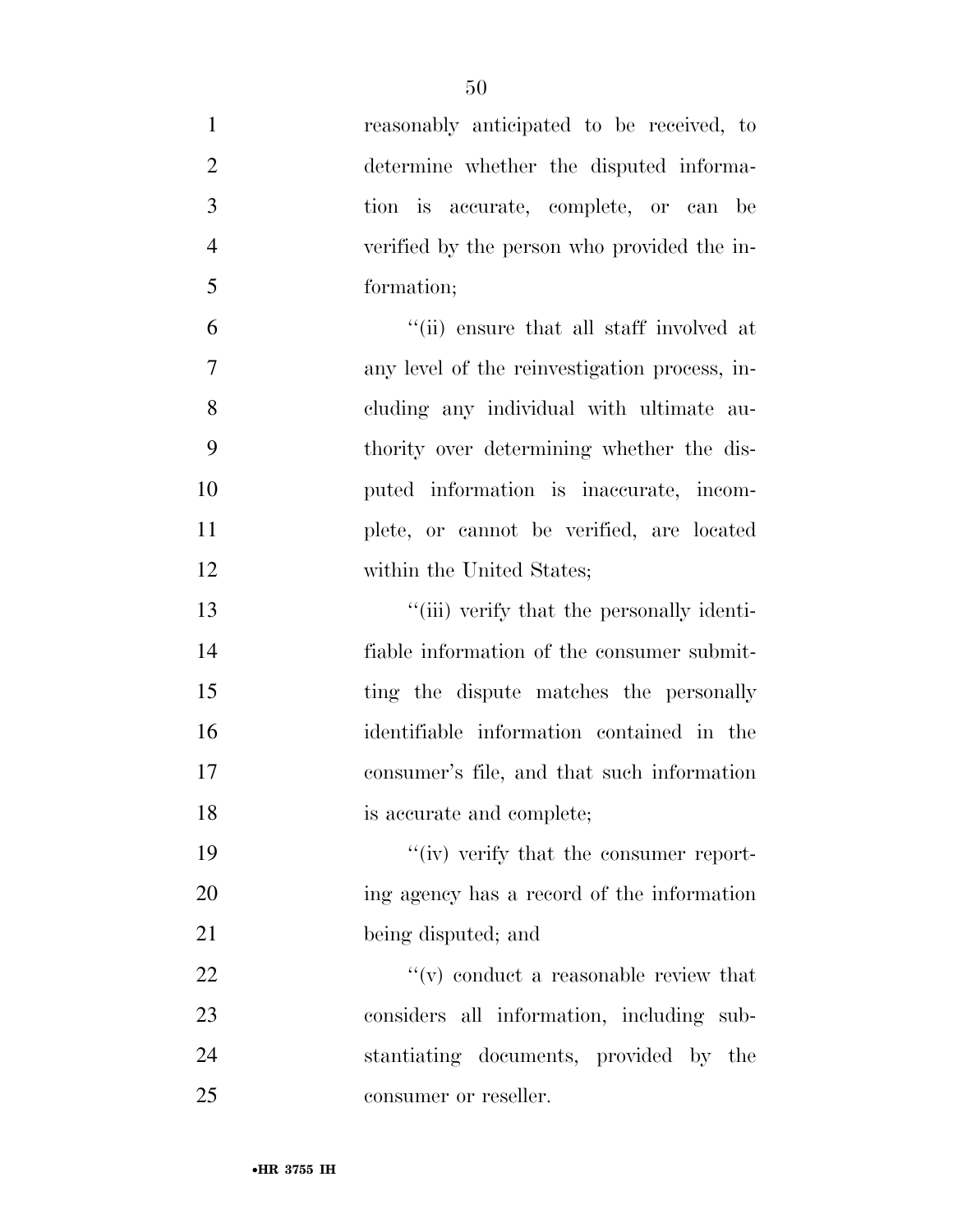| $\mathbf{1}$   | "(B) CONSUMER REPORTING.—The con-                 |
|----------------|---------------------------------------------------|
| $\overline{2}$ | sumer reporting agency shall not impose any       |
| 3              | limitation or otherwise impede the ability of a   |
| $\overline{4}$ | consumer to submit information about the dis-     |
| 5              | puted item.                                       |
| 6              | "(C) INDEPENDENT ANALYSIS.—The re-                |
| 7              | investigation conducted under subparagraph        |
| 8              | (A) shall be an independent analysis, separate    |
| 9              | from any investigation by a reseller or a person  |
| 10             | who provided the disputed information.            |
| 11             | "(D) DELETION OR MODIFICATION OF IN-              |
| 12             | <b>FORMATION</b><br>CONTAINED<br>IN<br>A CONSUMER |
| 13             | FILE.—If the disputed information is found to     |
| 14             | be inaccurate, incomplete, or cannot be verified, |
| 15             | the dispute resolution staff of the consumer re-  |
| 16             | porting agency shall have the direct authority to |
| 17             | delete or modify such information in the con-     |
| 18             | sumer's file, as appropriate, during the 30-day   |
| 19             | period described in paragraph $(1)(A)$ , shall    |
| 20             | promptly notify the consumer of the results of    |
| 21             | the reinvestigation as described in paragraph     |
| 22             | (4), and shall promptly notify any person who     |
| 23             | provided such information to the consumer re-     |
| 24             | porting agency of the modification or deletion    |
| 25             | made to the consumer's file.                      |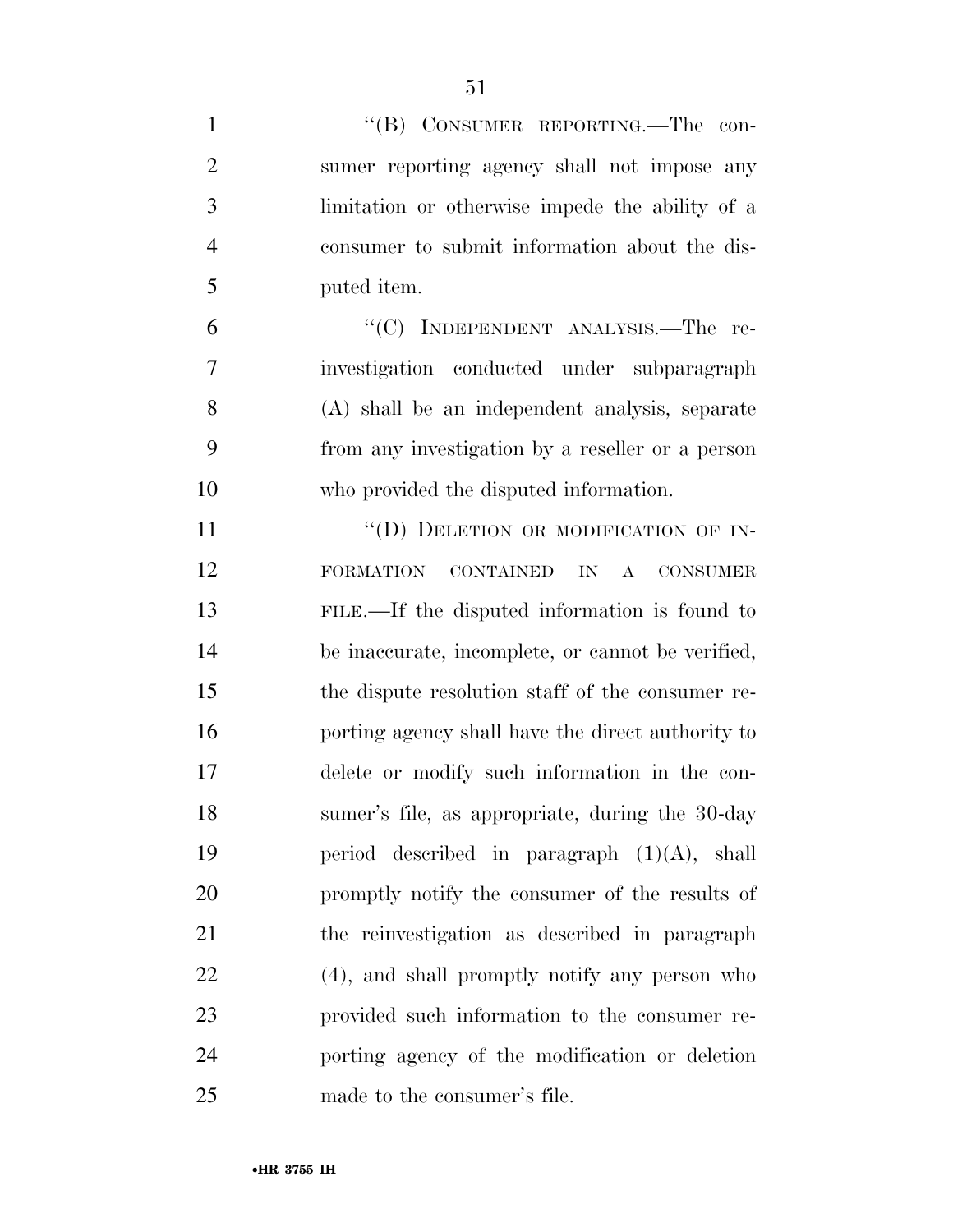1 "(4) NOTICE TO CONSUMER OF RESULTS OF REINVESTIGATION.—

3 "(A) IN GENERAL.—Not later than 5 busi- ness days after the conclusion of a reinvestiga- tion conducted under this subsection, the con- sumer reporting agency shall provide written notice to the consumer of the results of the re- investigation by postal mail or, if authorized by the consumer for that purpose, by other means available to the agency. 11 "
(B) CONTENTS OF NOTICE TO CONSUMER OF RESULTS OF REINVESTIGATION.—The notice described in subparagraph (A) shall include—  $\frac{1}{2}$  a statement that the reinvestiga- tion of the disputed information has been completed;  $"$ (ii) a statement informing the con-

 sumer as to whether the disputed informa- tion was determined to be inaccurate, in- complete, or unverifiable, including a state- ment of the specific reasons supporting the determination;

23 ''(iii) if information in the consumer's file has been deleted or modified as a re-25 sult of the reinvestigation—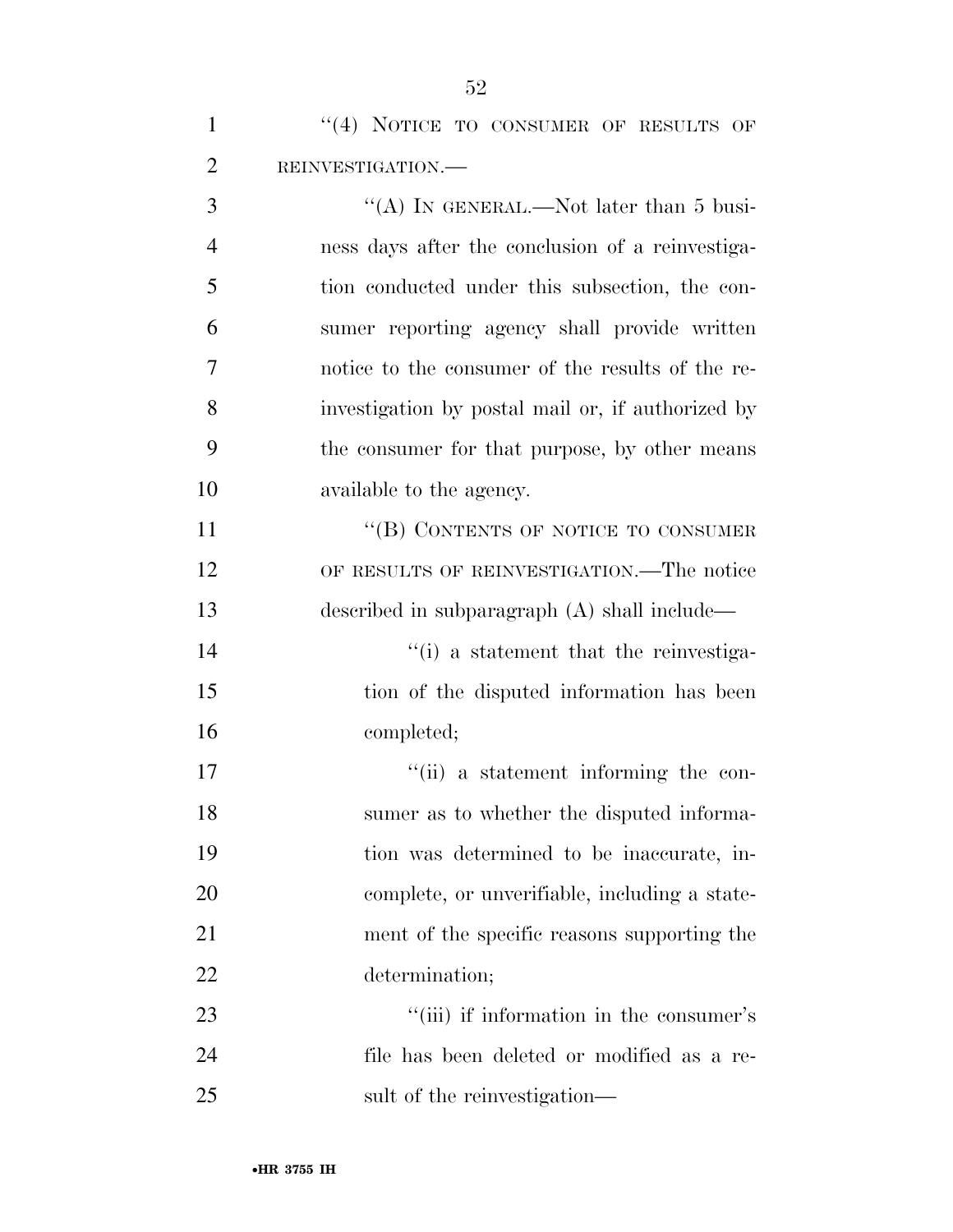| $\mathbf{1}$   | $``(I)$ a copy of the consumer re-        |
|----------------|-------------------------------------------|
| $\overline{2}$ | port and credit score or educational      |
| 3              | score (if applicable) that is based       |
| $\overline{4}$ | upon the consumer's revised file;         |
| 5              | $\lq\lq$ (II) a statement identifying the |
| 6              | specific information from the<br>con-     |
| 7              | sumer's file that was deleted or modi-    |
| 8              | fied because such information was de-     |
| 9              | termined to be inaccurate, incomplete,    |
| 10             | or unverifiable by the consumer re-       |
| 11             | porting agency;                           |
| 12             | $\lq\lq$ (III) a statement that the con-  |
| 13             | sumer has the right, free of charge, to   |
| 14             | obtain an additional consumer report      |
| 15             | and credit score or educational credit    |
| 16             | score (if applicable) within the 12-      |
| 17             | month period following the date of the    |
| 18             | conclusion of the reinvestigation, re-    |
| 19             | gardless of whether the consumer ob-      |
| 20             | tained or will obtain a free annual       |
| 21             | consumer report and credit score or       |
| 22             | educational score (if applicable) under   |
| 23             | section $612$ ; and                       |
| 24             | $\lq\lq (IV)$ a statement that the con-   |
| 25             | sumer has the right, free of charge, to   |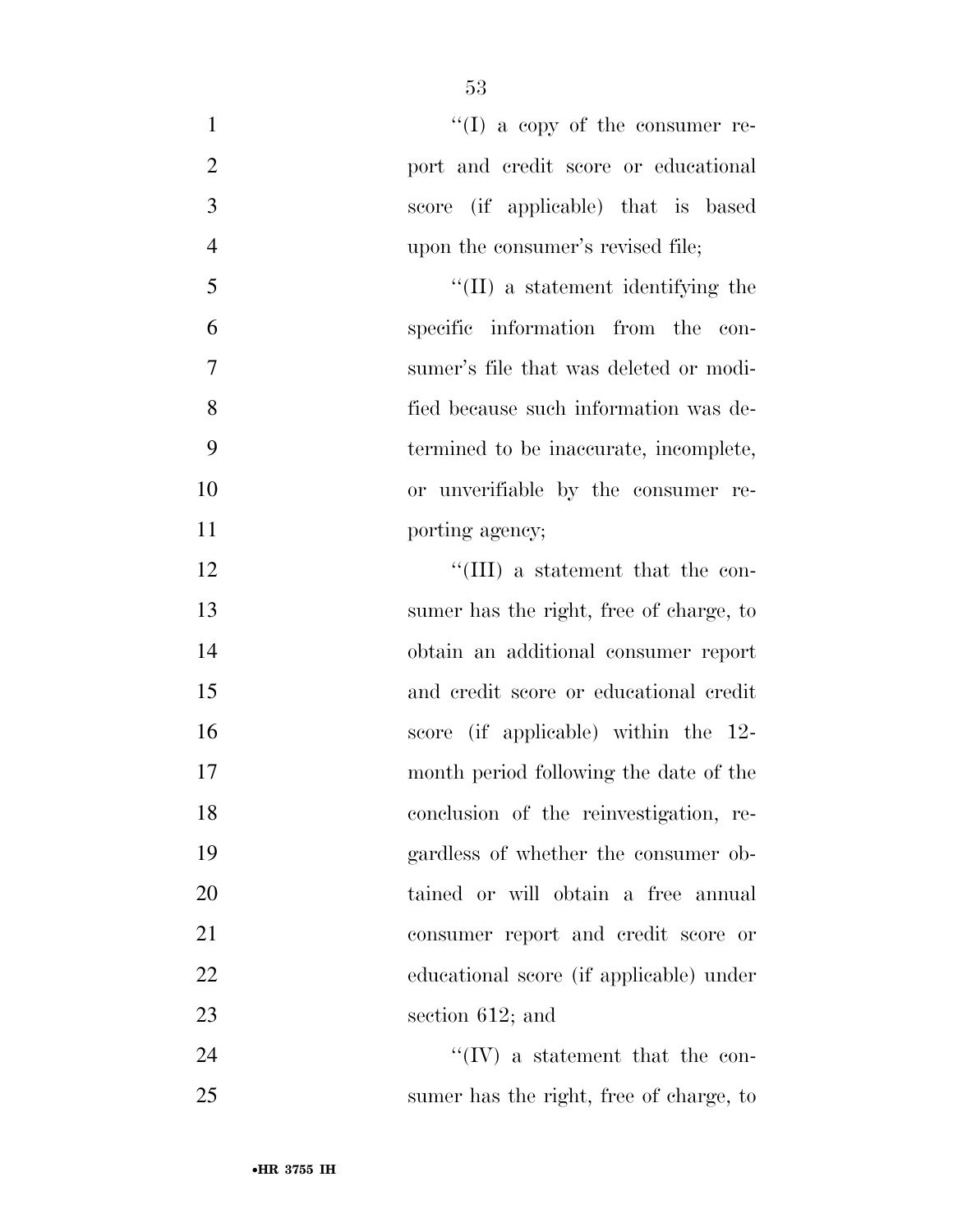| $\mathbf{1}$     | request under subsection (d) that the        |
|------------------|----------------------------------------------|
| $\overline{2}$   | consumer reporting agency furnish            |
| 3                | notifications of the consumer's revised      |
| $\overline{4}$   | report;                                      |
| 5                | $``(iv)$ a description of the procedure      |
| 6                | used by the dispute resolution staff of the  |
| $\boldsymbol{7}$ | consumer reporting agency to determine       |
| 8                | the accuracy or completeness of the infor-   |
| 9                | mation, including the business name, mail-   |
| 10               | ing address, telephone number, and Inter-    |
| 11               | net website address (if available) of any    |
| 12               | person who provided information who was      |
| 13               | contacted by the staff in connection with    |
| 14               | the determination;                           |
| 15               | $f'(v)$ a statement that the consumer        |
| 16               | has the right, free of charge, to add a nar- |
| 17               | rative statement to the consumer's file dis- |
| 18               | puting the accuracy or completeness of the   |
| 19               | information, regardless of the results of    |
| 20               | the reinvestigation by the agency, and the   |
| 21               | process for submitting such a narrative      |
| 22               | pursuant to subsection (b);                  |
| 23               | "(vi) a copy of all information relating     |
| 24               | to the consumer that was used by the con-    |
| 25               | sumer reporting agency in carrying out the   |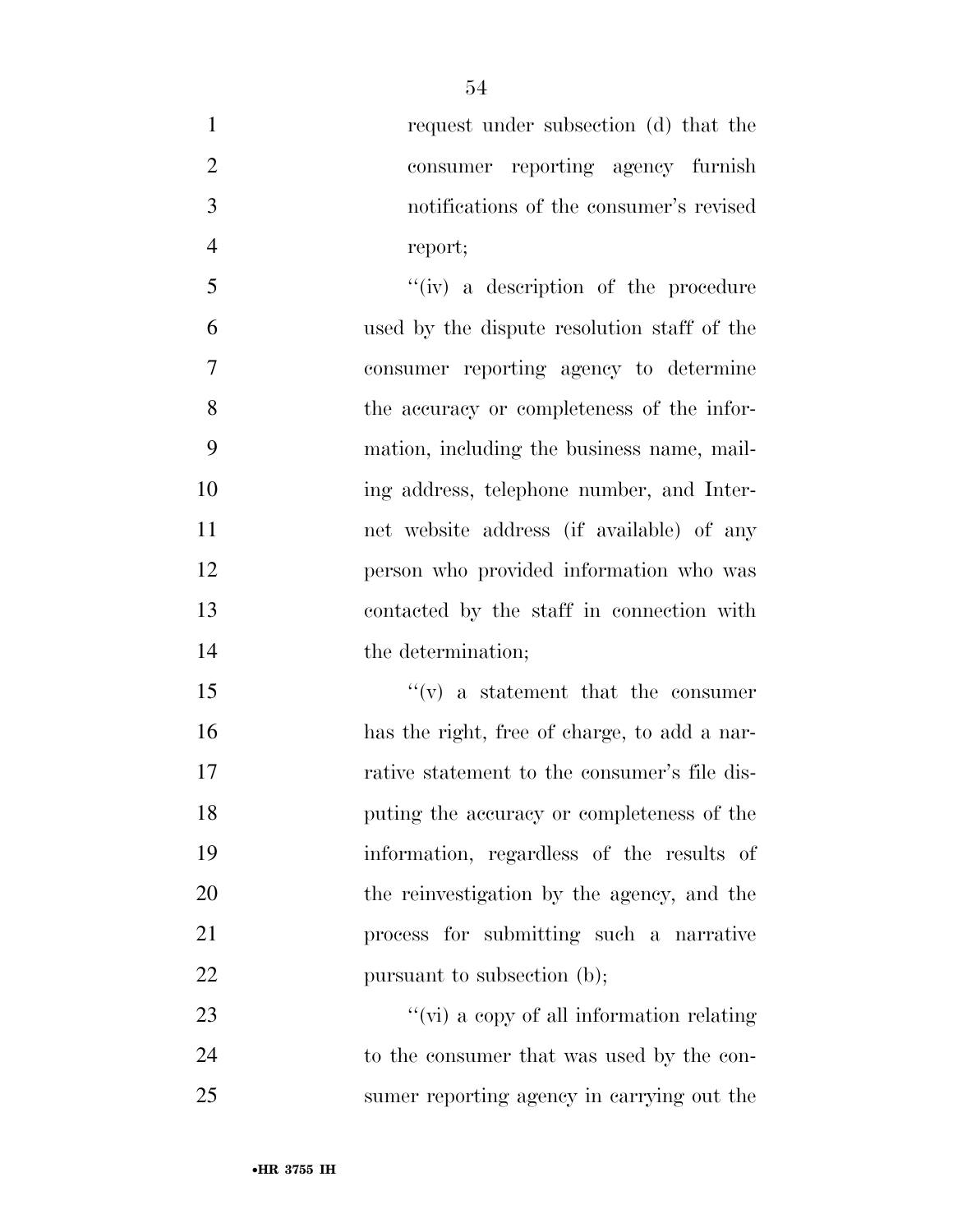| $\mathbf{1}$   | reinvestigation and relied upon as the basis                                               |
|----------------|--------------------------------------------------------------------------------------------|
| $\overline{2}$ | for the determination about the accuracy                                                   |
| 3              | and completeness of the disputed informa-                                                  |
| $\overline{4}$ | tion;                                                                                      |
| $\mathfrak{S}$ | $``(vii)$ a statement that a consumer                                                      |
| 6              | may, free of charge, challenge the results                                                 |
| $\overline{7}$ | of the reinvestigation by appeal within 120                                                |
| 8              | days after the date the notice of the results                                              |
| 9              | of the reinvestigation was provided to the                                                 |
| 10             | consumer and the process for submitting                                                    |
| 11             | an appeal;                                                                                 |
| 12             | "(viii) a statement informing the con-                                                     |
| 13             | sumer that a notation described in section                                                 |
| 14             | $605(e)$ will be added to the file of the con-                                             |
| 15             | sumer during the period in which the con-                                                  |
| 16             | sumer appeals the results of a reinvestiga-                                                |
| 17             | tion and that such notation can be re-                                                     |
| 18             | moved at the request of the consumer; and                                                  |
| 19             | $\lq\lq$ (ix) any other information, as deter-                                             |
| 20             | mined by the Bureau.                                                                       |
| 21             | "(5) REQUIREMENTS RELATING TO REINSER-                                                     |
| 22             | TION OF PREVIOUSLY DELETED OR MODIFIED MATE-                                               |
| 23             | RIAL.                                                                                      |
| 24             | "(A) CERTIFICATION OF NEW DETERMINA-                                                       |
| 25             | <b>TION</b><br>THAT<br><b>ITEM</b><br>$\operatorname{ACCURATE}$<br>IS<br><b>OR</b><br>COM- |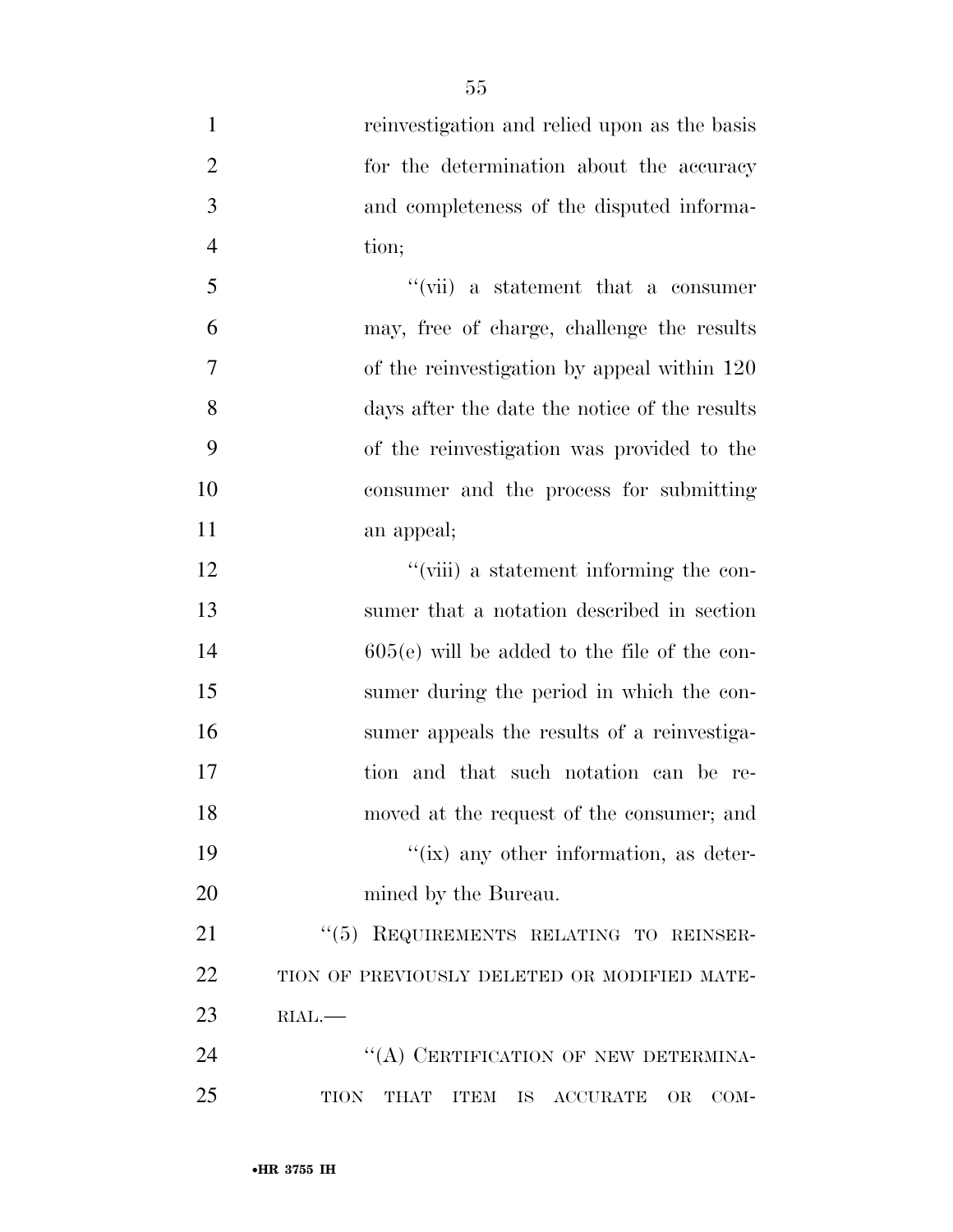| $\mathbf{1}$   | PLETE.—A consumer reporting agency may not        |
|----------------|---------------------------------------------------|
| $\overline{2}$ | reinsert into a consumer's file any information   |
| 3              | that was previously deleted or modified pursu-    |
| $\overline{4}$ | ant to paragraph $(3)(D)$ , unless the person who |
| 5              | provided the information—                         |
| 6              | $\lq\lq$ requests that the consumer re-           |
| 7              | porting agency reinsert such information;         |
| 8              | "(ii) submits a written certification             |
| 9              | that the information is accurate and com-         |
| 10             | plete; and                                        |
| 11             | "(iii) provides a statement describing            |
| 12             | the specific reasons why the information          |
| 13             | should be inserted.                               |
| 14             | "(B) NOTICE TO CONSUMER BEFORE RE-                |
| 15             | INSERTION CAN OCCUR.—Upon receipt of a re-        |
| 16             | quest for reinsertion of disputed information     |
| 17             | under subparagraph $(A)$ , the consumer report-   |
| 18             | ing agency shall, not later than 5 business days  |
| 19             | before the consumer reporting agency reinserts    |
| 20             | the information into the consumer's file, notify  |
| 21             | the consumer in writing of such request for re-   |
| 22             | insertion. Such notice shall include—             |
| 23             | "(i) the business name, mailing ad-               |
| 24             | dress, telephone number, and Internet             |
| 25             | website address (if available) of any person      |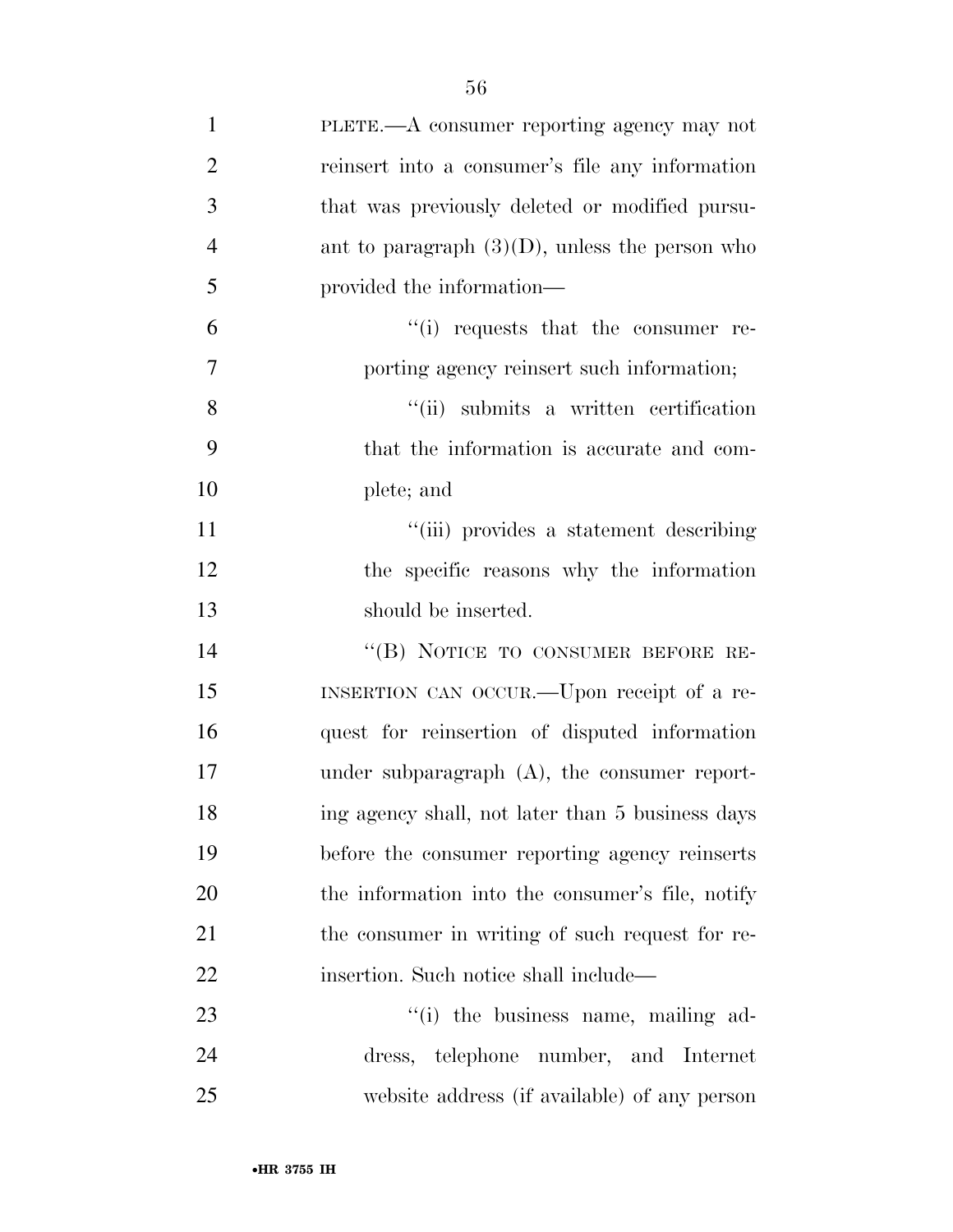|   | who provided information to or contacted |
|---|------------------------------------------|
|   | the consumer reporting agency in connec- |
| 3 | tion with the reinsertion;               |

4 ''(ii) a copy of the information relat- ing to the consumer, the certification that the information is accurate or complete, and the statement of the reasons sup- porting reinsertion provided by the person who provided the information to the con- sumer reporting agency under subpara-11 graph  $(A)$ ;

12 ''(iii) a statement that the consumer may obtain, free of charge and within the 12-month period following the date the no- tice under this subparagraph was issued, a consumer report and credit score or edu- cational score (if applicable) from the con- sumer reporting agency that includes the reinserted information, regardless of 20 whether the consumer obtained or will ob- tain a free annual consumer report and credit score or educational credit score (if applicable) under section 612;

24 ''(iv) a statement that the consumer may appeal the determination that the pre-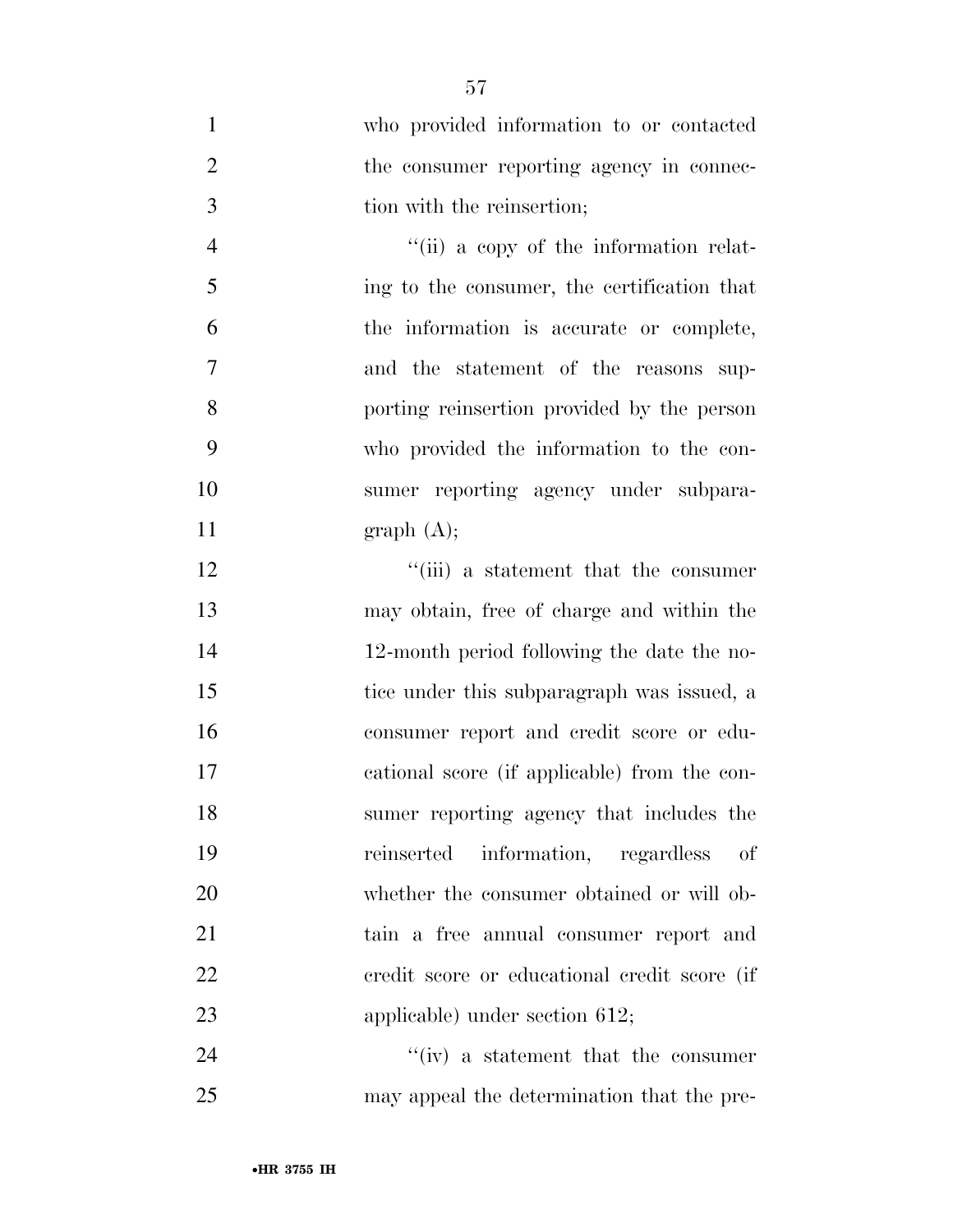| $\mathbf{1}$   | viously deleted or modified information is            |
|----------------|-------------------------------------------------------|
| $\overline{2}$ | accurate or complete and a description of             |
| 3              | the procedure for the consumer to make                |
| $\overline{4}$ | such an appeal pursuant to subsection (h);            |
| 5              | and                                                   |
| 6              | $f'(v)$ a statement that the consumer                 |
| 7              | has the right to add a narrative statement,           |
| 8              | free of charge, to the consumer's file dis-           |
| 9              | puting the accuracy or completeness of the            |
| 10             | disputed information and a description of             |
| 11             | the process to add such a narrative state-            |
| 12             | ment pursuant to subsection (b).                      |
| 13             | "(6) EXPEDITED DISPUTE RESOLUTION.—If a               |
| 14             | consumer reporting agency determines that the in-     |
| 15             | formation provided by the consumer is sufficient to   |
| 16             | substantiate that the item of information is inac-    |
| 17             | curate, incomplete, or cannot be verified by the per- |
| 18             | son who furnished such information, and the con-      |
| 19             | sumer reporting agency deletes or modifies such in-   |
| 20             | formation within 3 business days of receiving notice  |
| 21             | of the dispute, the consumer reporting agency shall   |
| 22             | be exempt from the requirements of paragraph $(4)$ ,  |
| 23             | if the consumer reporting agency provides to the      |
| 24             | consumer-                                             |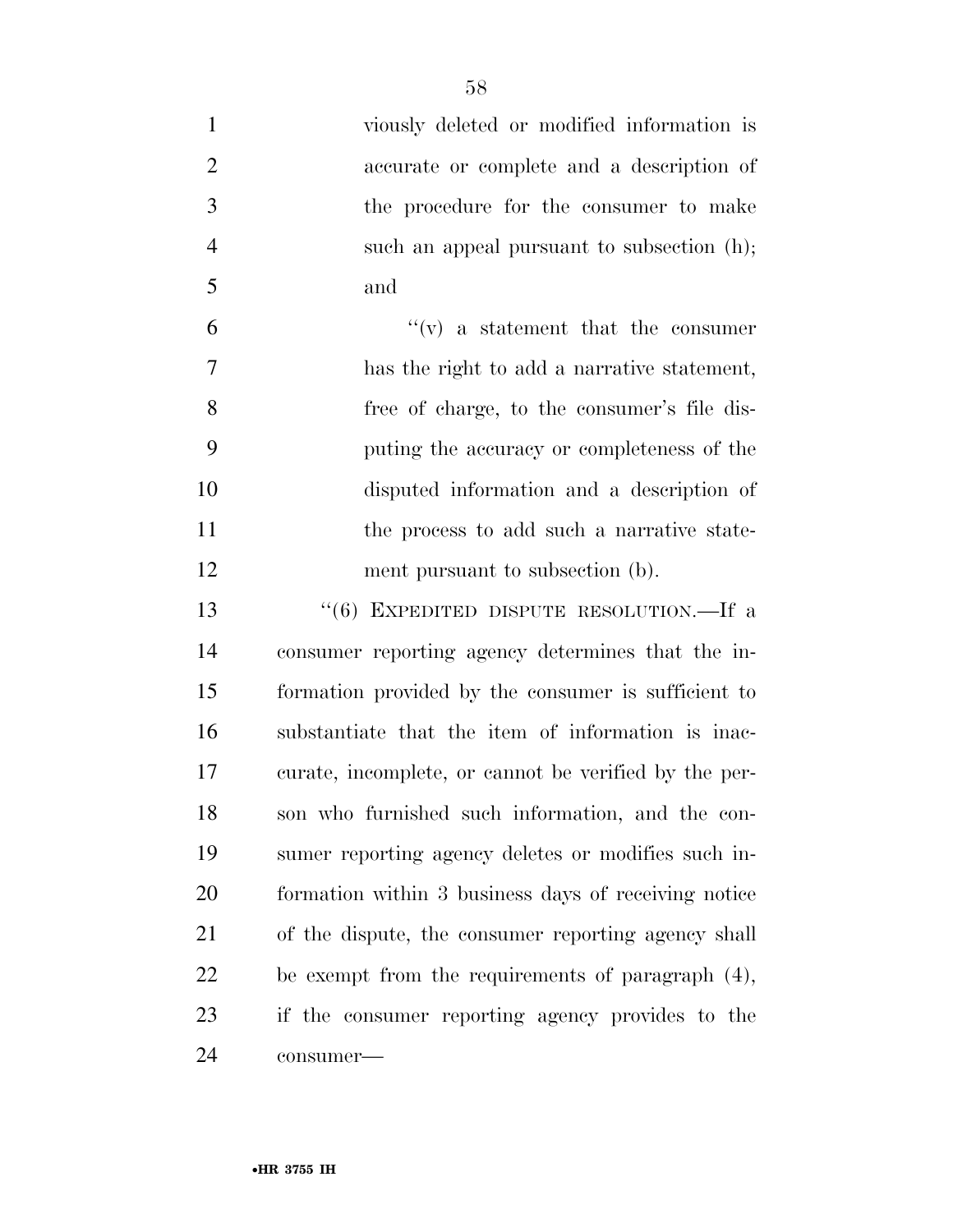| $\mathbf{1}$   | $\lq\lq$ prompt notice confirming the deletion        |
|----------------|-------------------------------------------------------|
| $\overline{2}$ | or modification of the information from the con-      |
| 3              | sumer's file in writing or by other means, if         |
| $\overline{4}$ | agreed to by the consumer when the informa-           |
| 5              | tion is disputed;                                     |
| 6              | $\lq\lq (B)$ a statement of the consumer's right      |
| $\overline{7}$ | to request that the consumer reporting agency         |
| 8              | furnish notifications of a revised consumer re-       |
| 9              | port pursuant to subsection (d);                      |
| 10             | $\cdot\cdot$ (C) not later than 5 business days after |
| 11             | deleting or modifying the information, a copy of      |
| 12             | the consumer report and credit score or edu-          |
| 13             | cational score (if applicable) that is based upon     |
| 14             | the consumer's revised file; and                      |
| 15             | $\lq\lq$ a statement that the consumer may            |
| 16             | obtain, free of charge and within the 12-month        |
| 17             | period following the date the notice under this       |
| 18             | paragraph was sent to the consumer, a con-            |
| 19             | sumer report and credit score or educational          |
| 20             | score (if applicable) from the consumer report-       |
| 21             | ing agency, regardless of whether the consumer        |
| 22             | obtained or will obtain their free annual con-        |
| 23             | sumer report and credit score or educational          |
| 24             | score (if applicable) under section 612.              |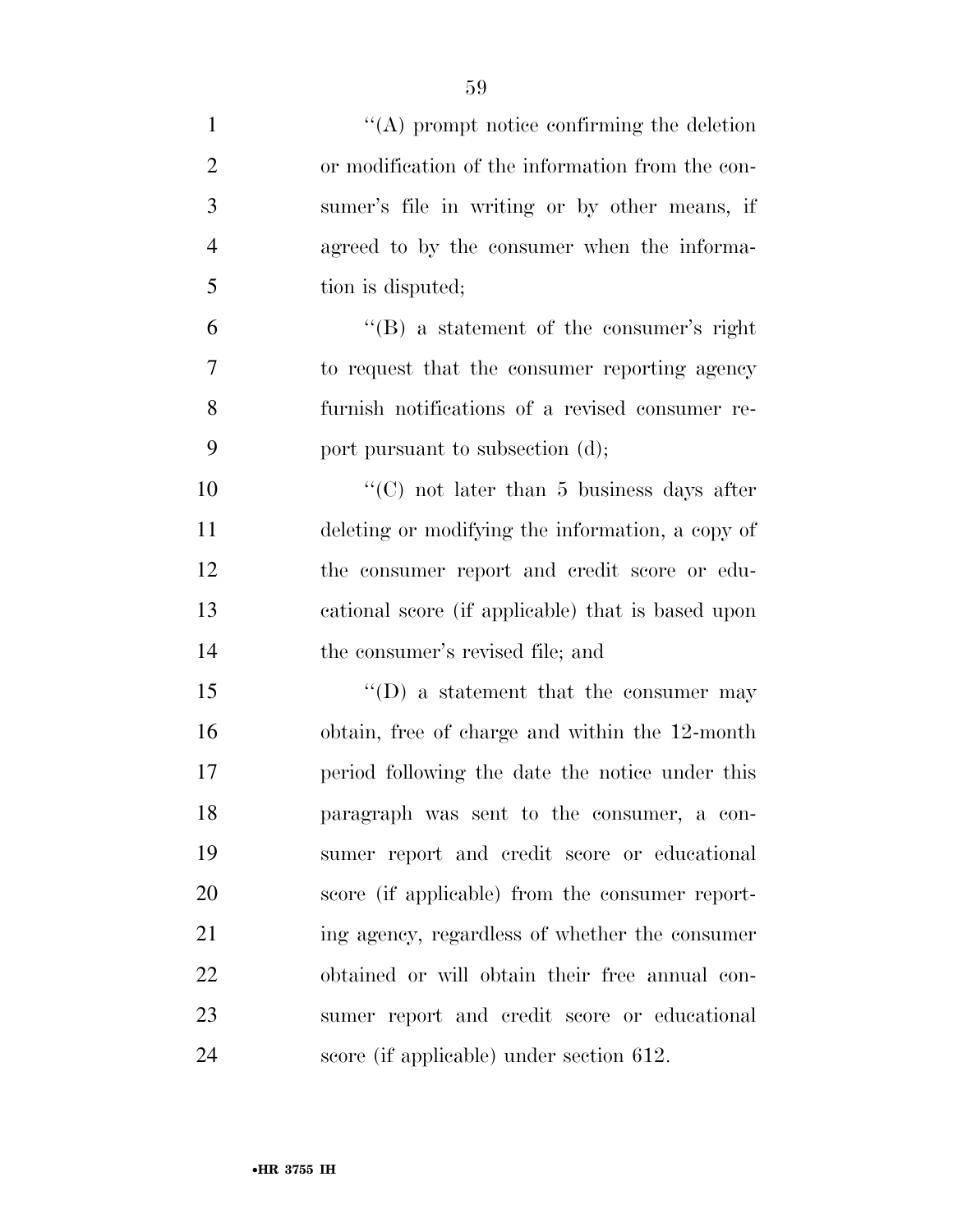1 "(7) NO EXCUSE FOR FAILURE TO CONDUCT REINVESTIGATION.—A consumer reporting agency may not refuse to conduct a reinvestigation under this subsection because the agency determines that the dispute was submitted by an authorized third party, unless the agency has clear and convincing evidence that the third party is not authorized to submit the dispute on the consumer's behalf. If the consumer reporting agency refuses to reinvestigate a dispute for these reasons, it shall provide a clear and conspicuous notice to the consumer explaining the reasons for the refusal and describing the specific in- formation the consumer is required to provide for the agency to conduct the reinvestigation.''.

 (b) ENSURING CONSUMER REPORTING AGENCIES FURNISH CERTAIN NOTIFICATIONS WITHOUT CHARGE.— Section 611(d) of the Fair Credit Reporting Act (15 U.S.C. 1681i(d)) is amended by inserting ''and without charge'' after ''request of the consumer''.

 (c) INCLUDING SPECIALTY CONSUMER REPORTING AGENCIES IN REPORTS.—

 (1) IN GENERAL.—Section 611(e) of the Fair Credit Reporting Act (15 U.S.C. 1681i(e)) is 24 amended by inserting "or  $603(x)$ " after "section 25  $603(p)$ ".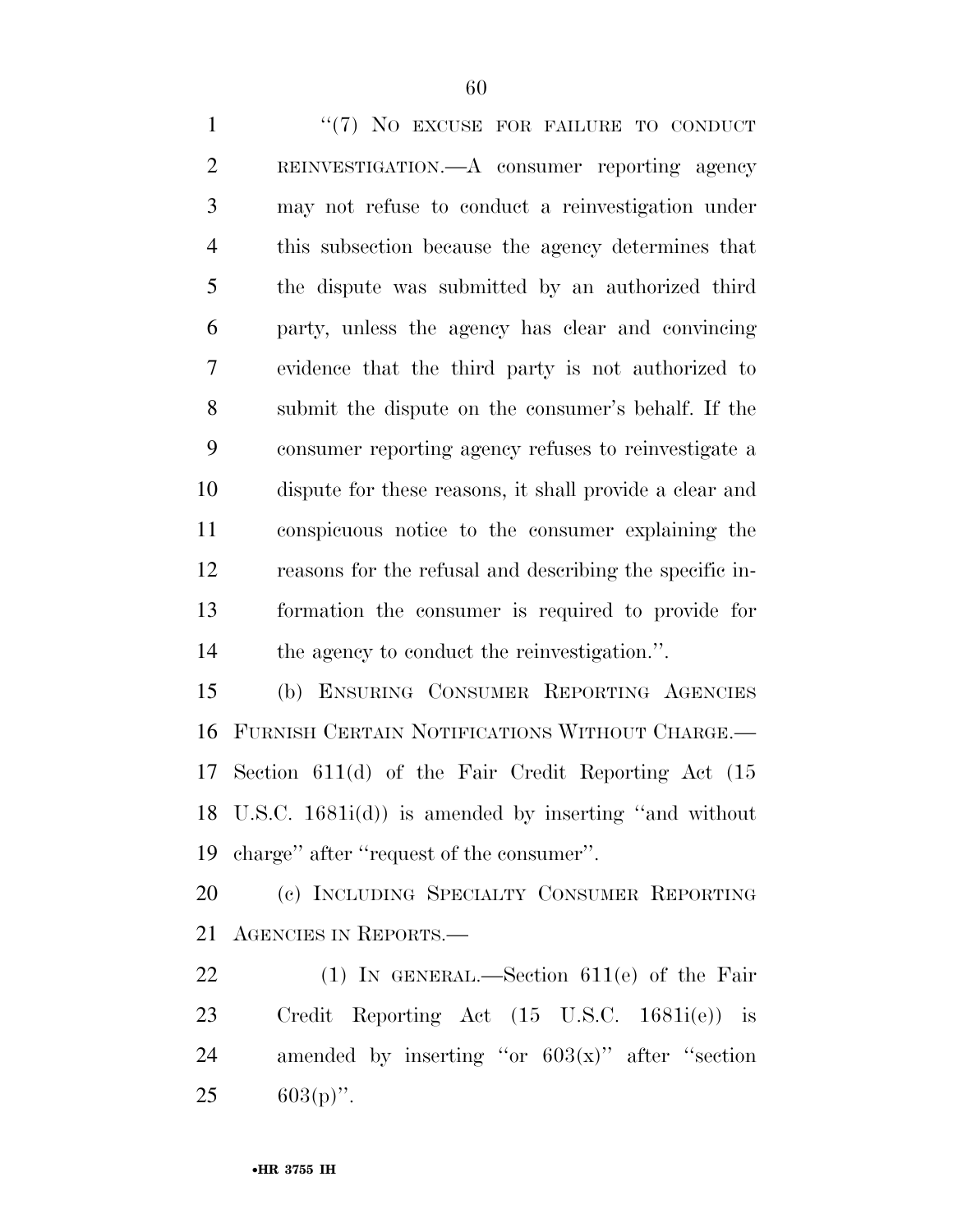| $\mathbf{1}$   | (2) TECHNICAL AMENDMENT.—Paragraph (1)                        |
|----------------|---------------------------------------------------------------|
| $\overline{2}$ | of such section $(15 \text{ U.S.C. } 1681i(e)(1))$ is amended |
| 3              | by striking "The Commission" and inserting "The               |
| $\overline{4}$ | Bureau".                                                      |
| 5              | (d) CONFORMING AMENDMENTS.—Such Act is fur-                   |
| 6              | ther amended—                                                 |
| 7              | (1) in section $605B(c)(2)$ , by striking "section            |
| 8              | $611(a)(5)(B)$ " and inserting "section $611(a)(5)$ ";        |
| 9              | $(2)$ in section 611—                                         |
| 10             | $(A)$ in subsection $(c)$ , by striking "unless"              |
| 11             | there is reasonable grounds to believe that it is             |
| 12             | frivolous or irrevelant,"; and                                |
| 13             | (B) in subsection $(f)(3)$ —                                  |
| 14             | $(i)$ in subparagraph $(A)$ , by striking                     |
| 15             | "paragraph $(6)$ , $(7)$ , or $(8)$ of subsection             |
| 16             | $(a)$ " and inserting "paragraph $(4)$ or $(5)$ of            |
| 17             | subsection $(a)$ "; and                                       |
| 18             | (ii) in subparagraph (B), by striking                         |
| 19             | "in the manner required under paragraph                       |
| 20             | $(8)(A)$ "; and                                               |
| 21             | (3) in section $623(b)(1)(B)$ , by striking "rel-             |
| 22             | evant" before "information".                                  |
| 23             | (e) GLOBAL TECHNICAL CORRECTIONS TO REF-                      |
| 24             | ERENCES TO NATIONWIDE SPECIALTY CONSUMER RE-                  |
| 25             | PORTING AGENCY.—Such Act is further amended—                  |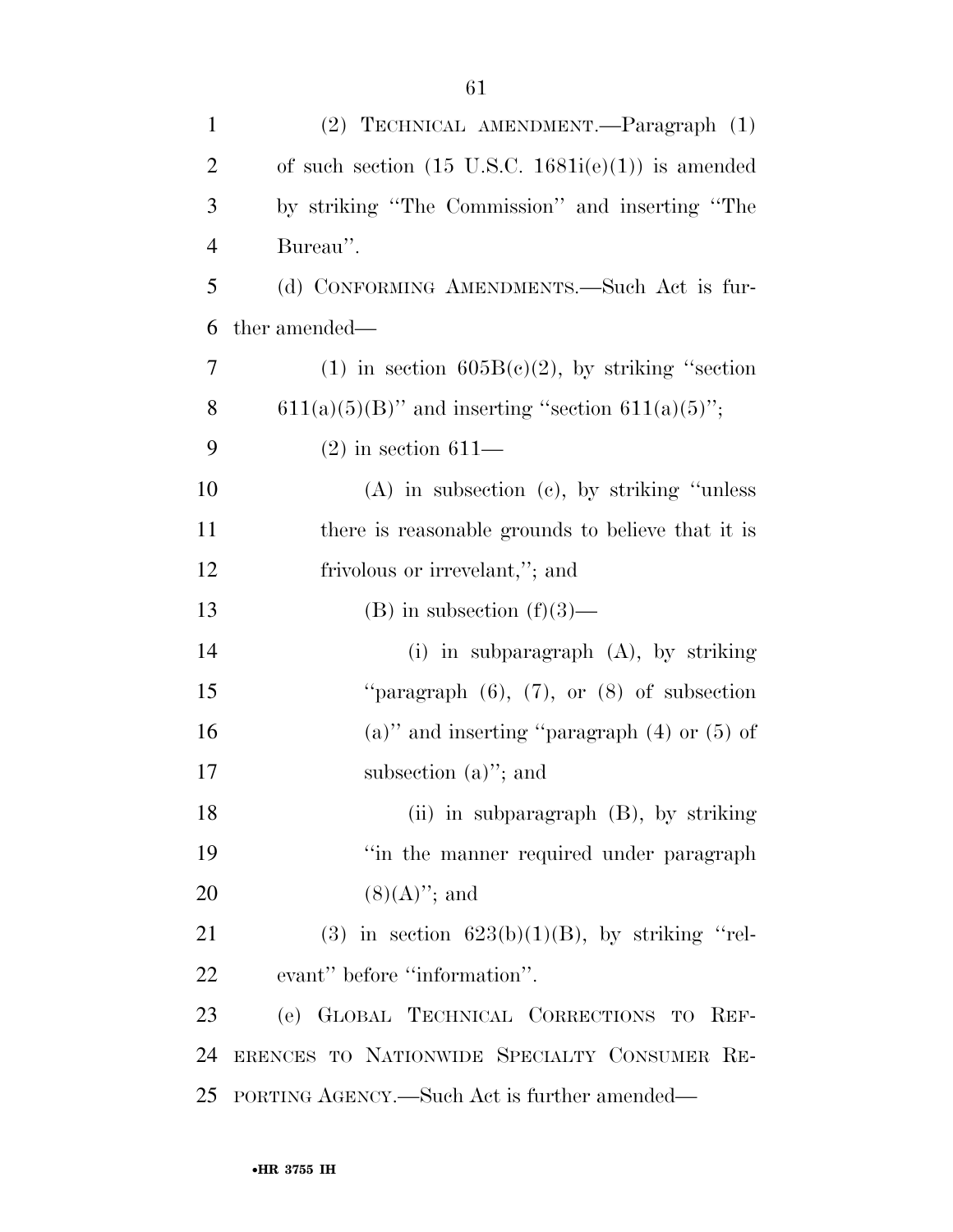| $\mathbf{1}$   | (1) by striking "section $603(w)$ " and inserting      |
|----------------|--------------------------------------------------------|
| $\overline{2}$ | "section $603(x)$ " each place such term appears; and  |
| 3              | (2) in section $612(a)(1)(A)$ , by striking "(w)"      |
| $\overline{4}$ | and inserting " $(x)$ ".                               |
| 5              | SEC. 102. CREATES REASONABLE DISPUTE PROCEDURES        |
| 6              | FOR FURNISHERS OF INFORMATION AND                      |
| 7              | MEANINGFUL DISCLOSURES TO CONSUMERS                    |
| 8              | ABOUT INVESTIGATIONS; NOTICES BY FUR-                  |
| 9              | NISHERS TO CONSUMERS OF REPORTING OF                   |
| 10             | <b>NEGATIVE ITEMS TO CONSUMER REPORTING</b>            |
| 11             | <b>AGENCIES.</b>                                       |
| 12             | Section 611 of the Fair Credit Reporting Act (15)      |
| 13             | U.S.C. 1681i) is amended by adding at the end the fol- |
| 14             | lowing new subsection:                                 |
| 15             | "(g) INCREASED CONSUMER AWARENESS OF DIS-              |
| 16             | PUTE RIGHTS.—                                          |
| 17             | "(1) IN GENERAL.—Not later than 180 days               |
| 18             | after the date of enactment of this subsection, each   |
| 19             | consumer reporting agency described under sub-         |
| 20             | section (p) or $(x)$ of section 603 shall—             |
| 21             | "(A) establish an Internet website acces-              |
| 22             | sible to consumers; and                                |
| 23             | $\lq\lq (B)$ post on the home page of such             |
| 24             | website a hyperlink to a separate webpage es-          |
| $25\,$         | tablished and maintained solely for the purpose        |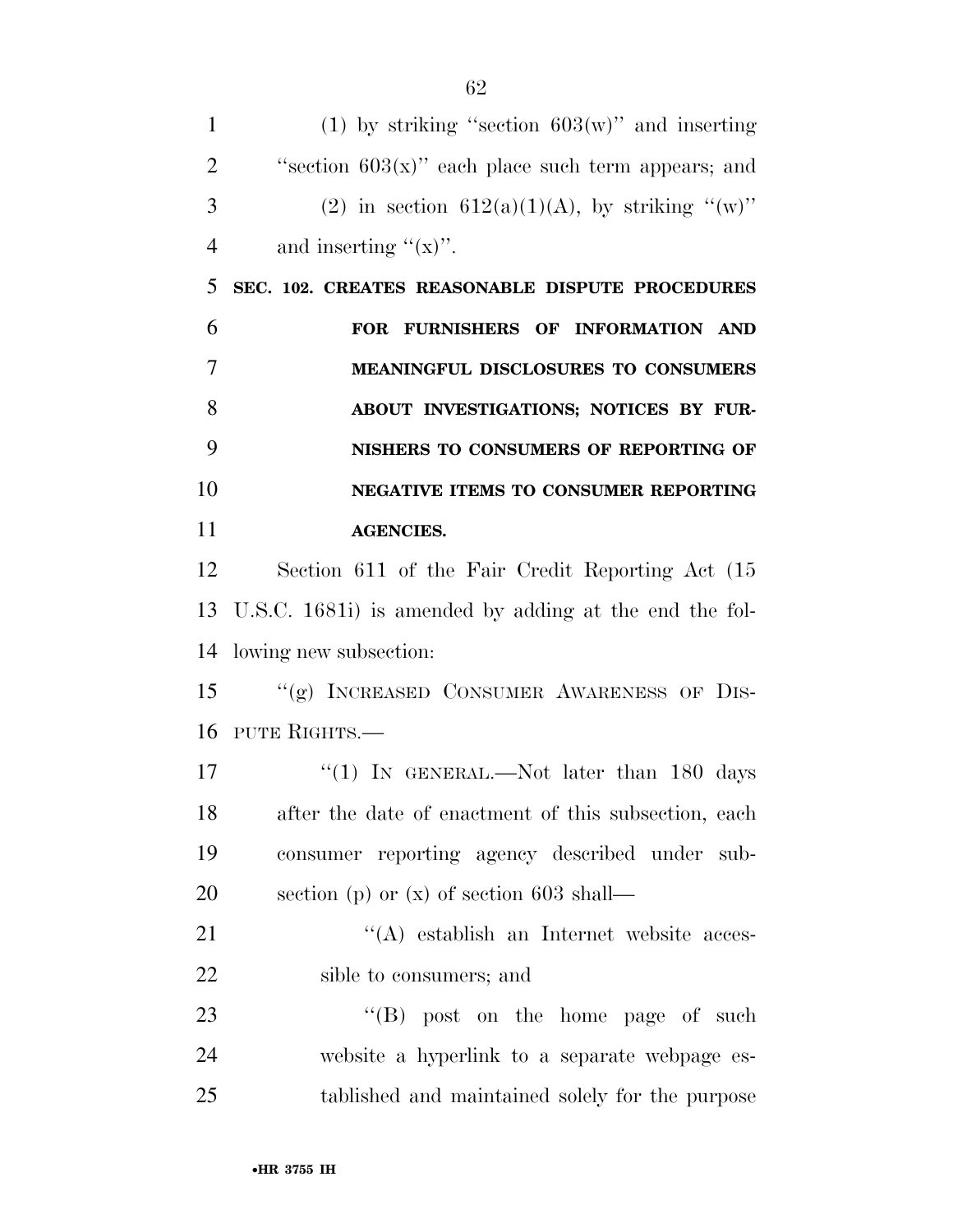| $\mathbf{1}$   | of providing information to a consumer about           |
|----------------|--------------------------------------------------------|
| $\overline{2}$ | how to dispute an item of information in the           |
| 3              | consumer report of the consumer.                       |
| $\overline{4}$ | $``(2)$ DISPUTE WEBPAGE REQUIREMENTS.—For              |
| 5              | a consumer reporting agency described under sub-       |
| 6              | section (p) or $(x)$ of section 603, the separate dis- |
| $\overline{7}$ | pute webpage described in paragraph $(1)(B)$ —         |
| 8              | "(A) may not include any type or form of               |
| 9              | marketing, advertising, information, or material       |
| 10             | associated with any products or services offered       |
| 11             | or sold to consumers;                                  |
| 12             | "(B) shall clearly and conspicuously dis-              |
| 13             | close a concise statement regarding how to file        |
| 14             | a dispute through the agency, free of charge, in       |
| 15             | the manner and format prescribed by the Bu-            |
| 16             | reau;                                                  |
| 17             | $\lq\lq$ (C) shall describe the types of documents     |
| 18             | that will be used by the agency in resolving the       |
| 19             | dispute, including the business name and mail-         |
| 20             | ing address to which a consumer may send such          |
| 21             | documents;                                             |
| 22             | "(D) shall include a clear and concise ex-             |
| 23             | planation of and the process for using electronic      |
| 24             | or other means to submit such documents, free          |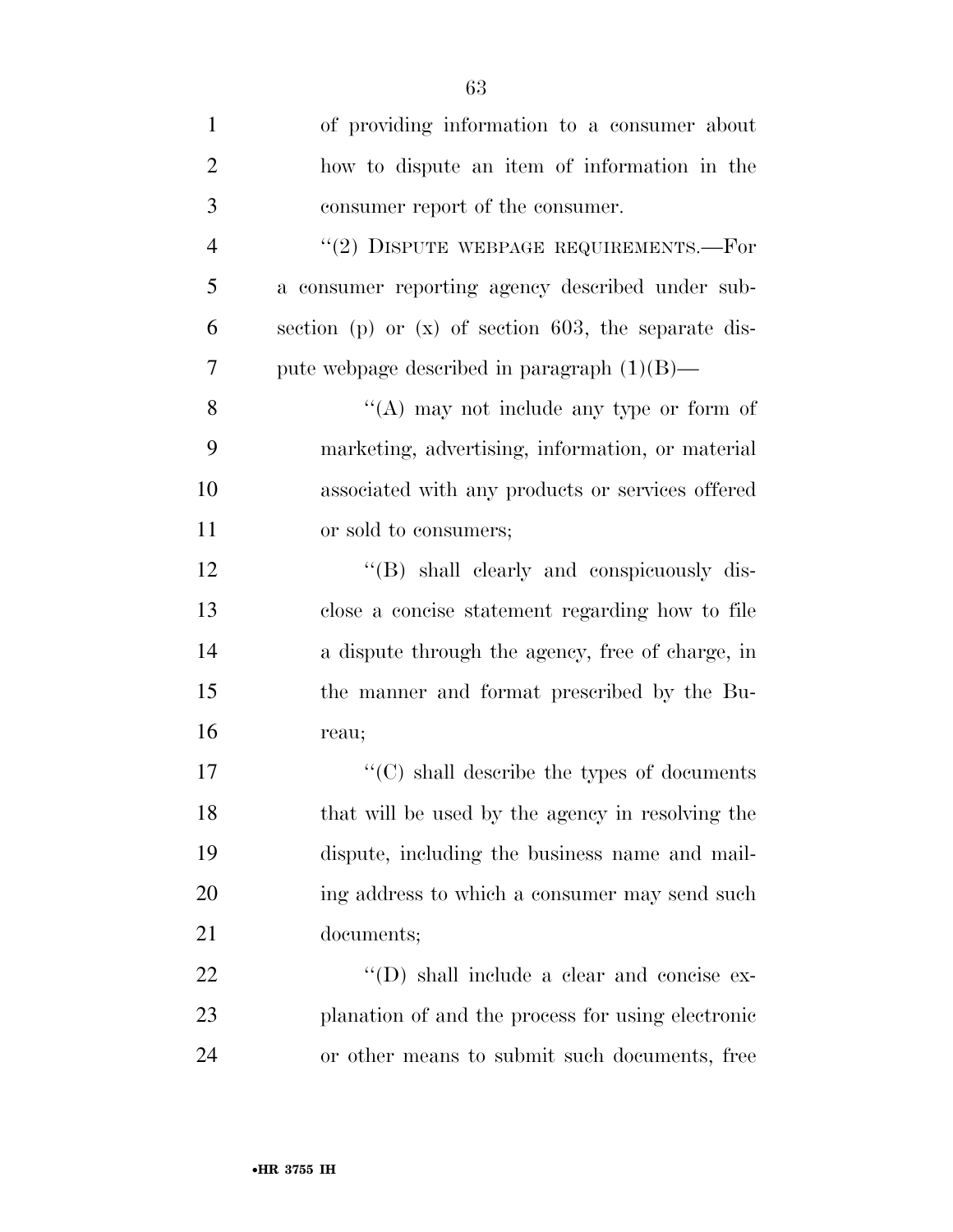| of charge, and without any character or data    |
|-------------------------------------------------|
| limitation imposed by the agency;               |
| $\lq\lq$ (E) shall include a statement that the |

 consumer may submit information, free of charge, that the consumer believes will assist the consumer reporting agency in determining the results of the reinvestigation of the dispute;

8 ''(F) shall clearly and conspicuously dis- close a statement describing the procedure like- ly to be used by the consumer reporting agency in carrying out a reinvestigation to determine the accuracy or completeness of the disputed item of information, including the time period in which the consumer will be notified of the re- sults of the reinvestigation, and a statement 16 that the agency may extend the reinvestigation period by an additional 15 days if the consumer submits additional information after a certain date; and

 $\langle G \rangle$  shall provide translations of all infor- mation on the webpage in each of the 10 most commonly spoken languages, other than English, in the United States, as determined by the Bureau of the Census on an ongoing basis,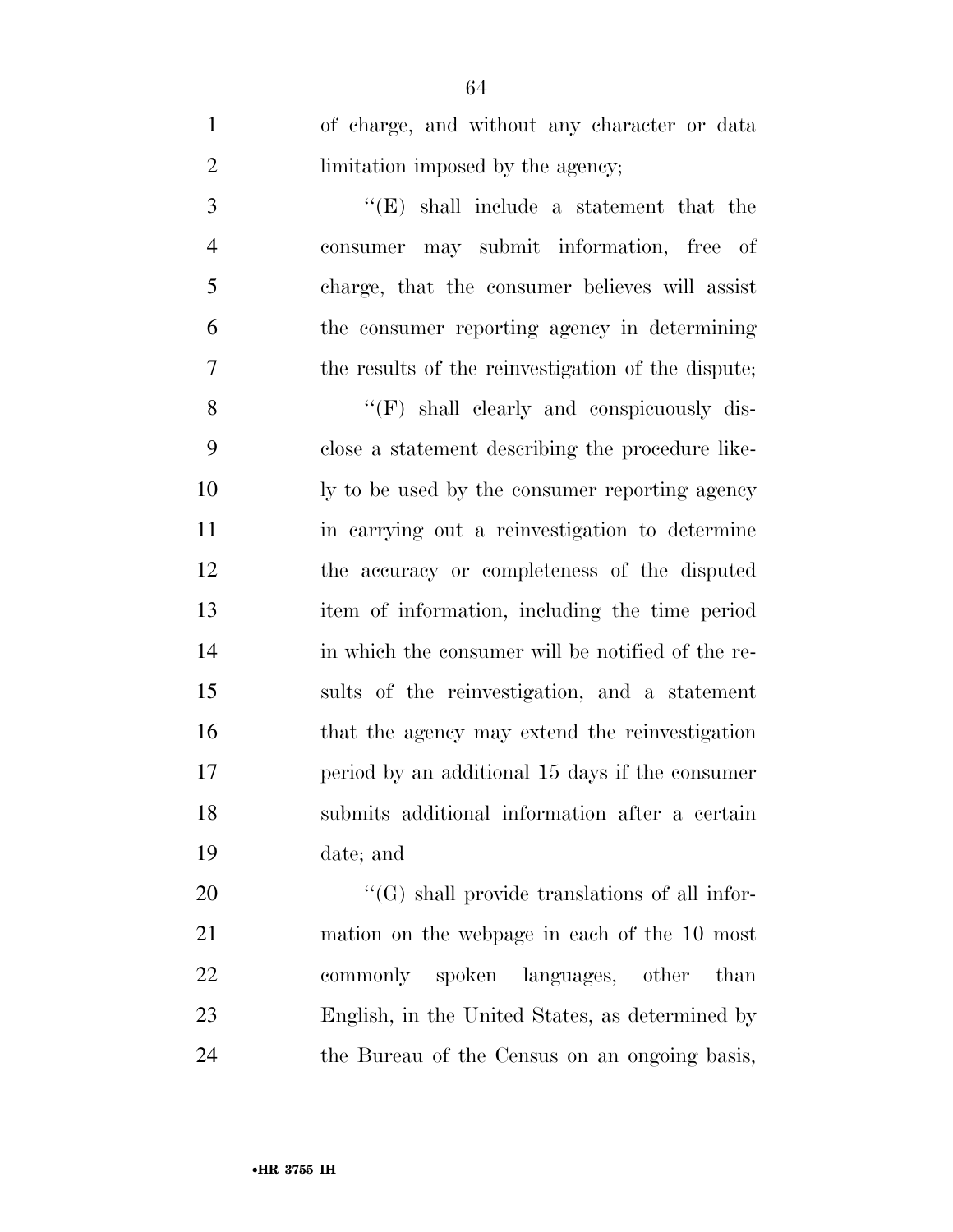| $\mathbf{1}$   | and in formats accessible to individuals with             |
|----------------|-----------------------------------------------------------|
| $\overline{2}$ | hearing or vision impairments.".                          |
| 3              | SEC. 103. CREATES REASONABLE DISPUTE PROCEDURES           |
| $\overline{4}$ | FOR CONSUMER REPORTING AGENCIES AND                       |
| 5              | MEANINGFUL DISCLOSURES TO CONSUMERS                       |
| 6              | ABOUT REINVESTIGATIONS.                                   |
| 7              | Section 623 of the Fair Credit Reporting Act (15)         |
| 8              | U.S.C. $1681s-2$ is amended by adding at the end the fol- |
| 9              | lowing new subsection:                                    |
| 10             | "(f) DUTY OF FURNISHERS TO MAINTAIN RECORDS               |
| 11             | OF CONSUMERS.—                                            |
| 12             | "(1) IN GENERAL.—A person who furnishes in-               |
| 13             | formation to a consumer reporting agency relating         |
| 14             | to a consumer who has an account with that person         |
| 15             | shall maintain all information necessary to substan-      |
| 16             | tiate the accuracy and completeness of the informa-       |
| 17             | tion furnished, including any records establishing the    |
| 18             | liability and terms and conditions under which credit     |
| 19             | was extended to a consumer and any payment his-           |
| 20             | tory with respect to such credit.                         |
| 21             | "(2) RETENTION PERIOD.—Records described                  |
| 22             | under paragraph (1) shall be maintained until the         |
| 23             | information with respect to which the records relate      |
| 24             | may no longer be included in a consumer report pur-       |
| 25             | suant to sections 605, 605C, 605D, and 605E.              |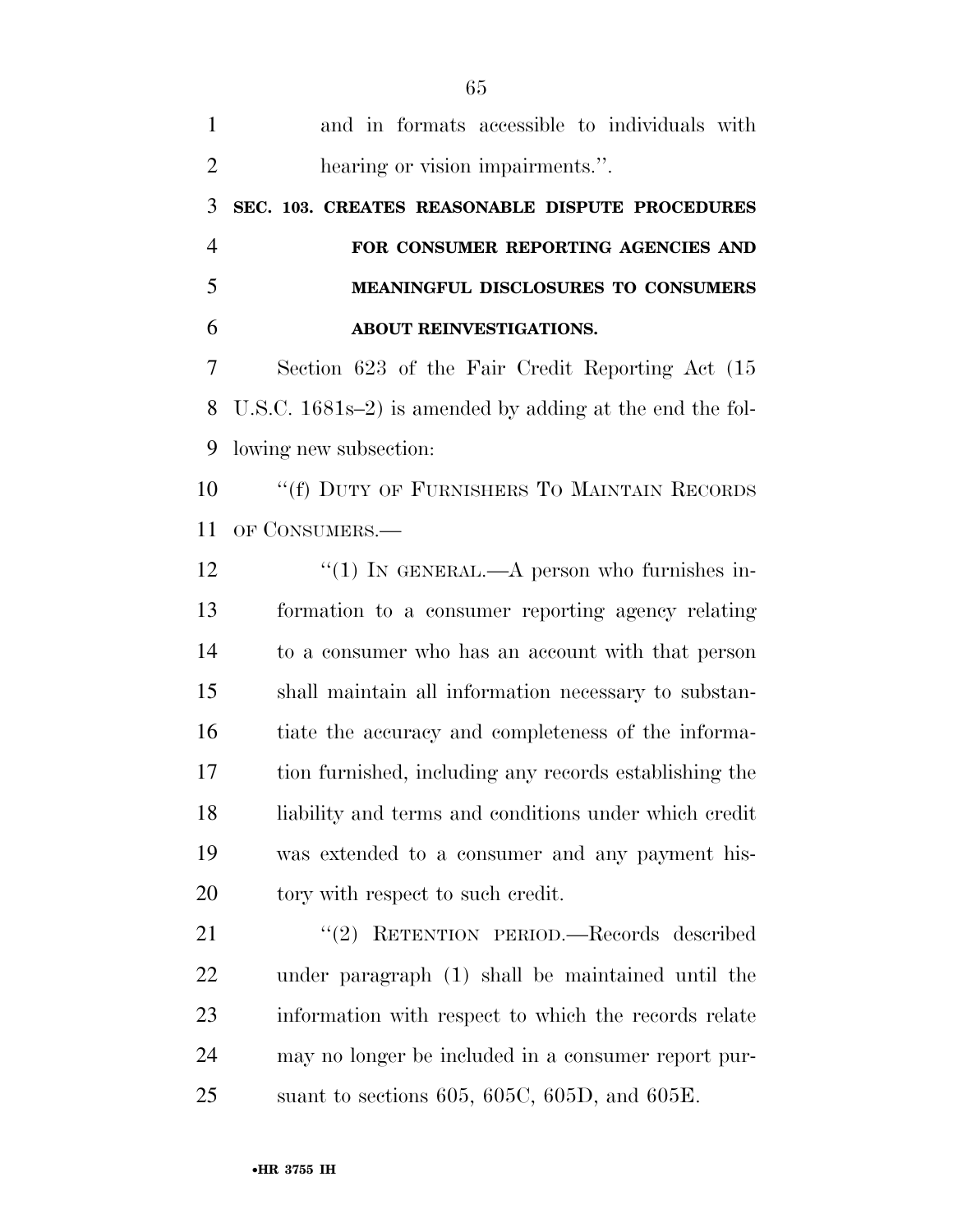1 "(3) TRANSFER OF OWNERSHIP.—If a person providing information to a consumer reporting agen- cy is acquired by another person, or if another per- son acquires the right to repayment connected to such information, the acquiring person shall be sub- ject to the requirements of this subsection with re- spect to such information to the same extent as the person who initially provided such information to the consumer reporting agency. The person selling or transferring the right to repayment shall provide the information described in paragraph (1) to the trans- feree or the acquirer.''. **SEC. 104. INCREASES CONSUMERS' AWARENESS OF DIS- PUTE RIGHTS AND TOOLS FOR CHAL- LENGING ERRORS.**  (a) DUTY TO PROVIDE ACCURATE AND COMPLETE INFORMATION.—Section 623(a) of the Fair Credit Re-18 porting Act  $(15 \text{ U.S.C. } 1681\text{s} - 2(a))$  is amended— (1) in the subsection heading, by inserting 20 "AND COMPLETE" after "ACCURATE"; 21 (2) in paragraph  $(1)$ — 22 (A) by inserting "or incomplete" after "in- accurate'' each place that term appears; and (B) in subparagraph (D), by inserting ''or completeness'' after ''accuracy''; and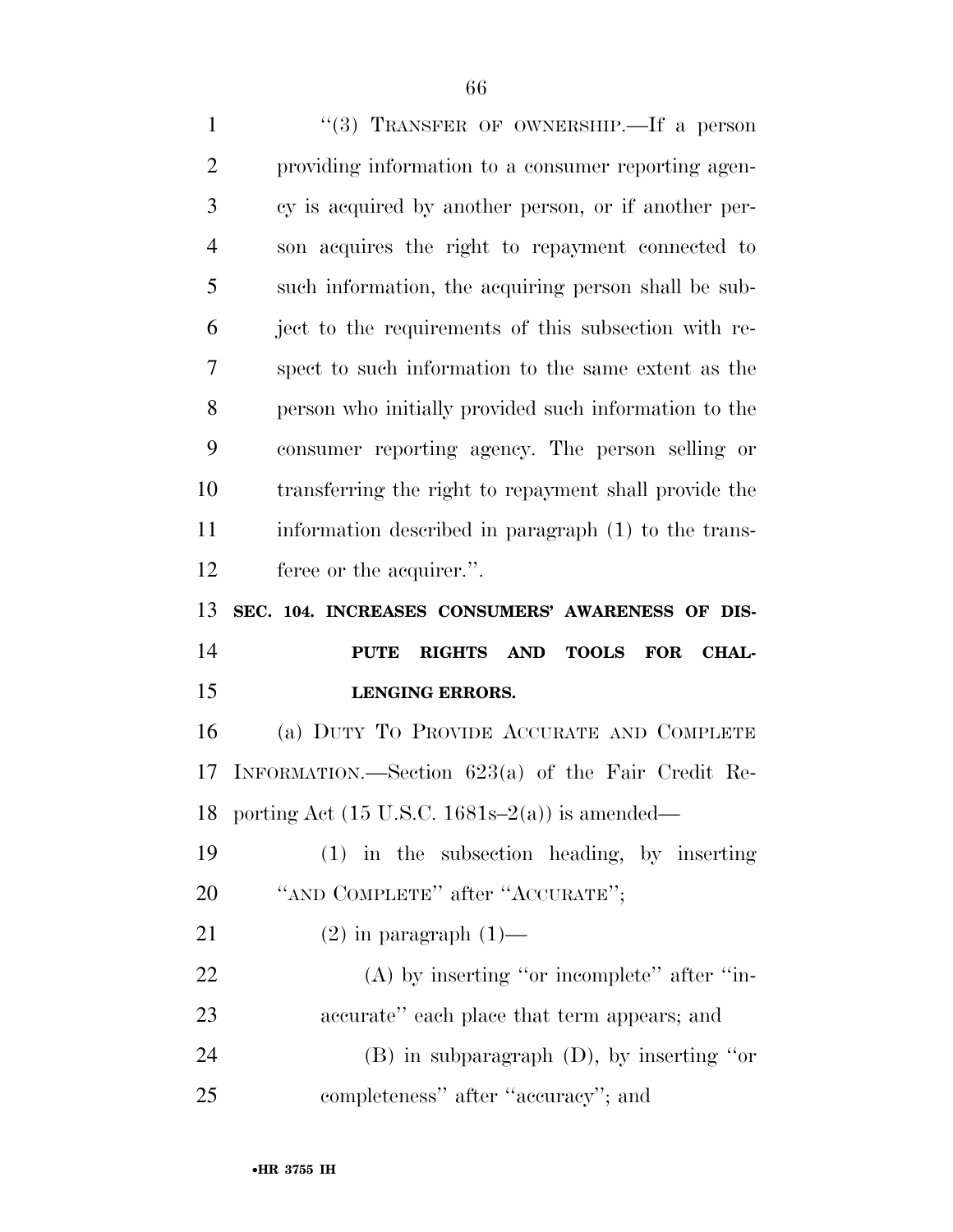| $\mathbf{1}$   | $(3)$ in paragraph $(8)$ —                            |
|----------------|-------------------------------------------------------|
| $\overline{2}$ | $(A)$ in subparagraph $(A)$ , by inserting            |
| 3              | "and completeness" after "accuracy"; and              |
| $\overline{4}$ | $(B)$ in subparagraph $(D)$ , by inserting "or        |
| 5              | completeness" after "accuracy".                       |
| 6              | (b) NEGATIVE INFORMATION NOTICES TO CON-              |
| 7              | SUMERS.—Section $623(a)(7)$ (15 U.S.C. 1681s-2(a)(7)) |
| 8              | of such Act is amended to read as follows:            |
| 9              | "(7) DUTY OF FURNISHERS TO INFORM CON-                |
| 10             | SUMERS ABOUT REPORTING NEGATIVE INFORMA-              |
| 11             | TION.                                                 |
| 12             | "(A) GENERAL NEGATIVE INFORMATION                     |
| 13             | WARNING NOTICE TO ALL CONSUMERS PRIOR                 |
| 14             | TO FURNISHING SUCH INFORMATION.-                      |
| 15             | "(i) IN GENERAL.—Any person that                      |
| 16             | regularly furnishes negative information to           |
| 17             | a consumer reporting agency described in              |
| 18             | subsection (p) or $(x)$ of section 603 about          |
| 19             | activity on any accounts of a consumer                |
| 20             | held by such person or transactions associ-           |
| 21             | ated with credit extended to a consumer by            |
| 22             | such person shall provide a written general           |
| 23             | negative information warning notice to                |
| 24             | each such consumer before such person                 |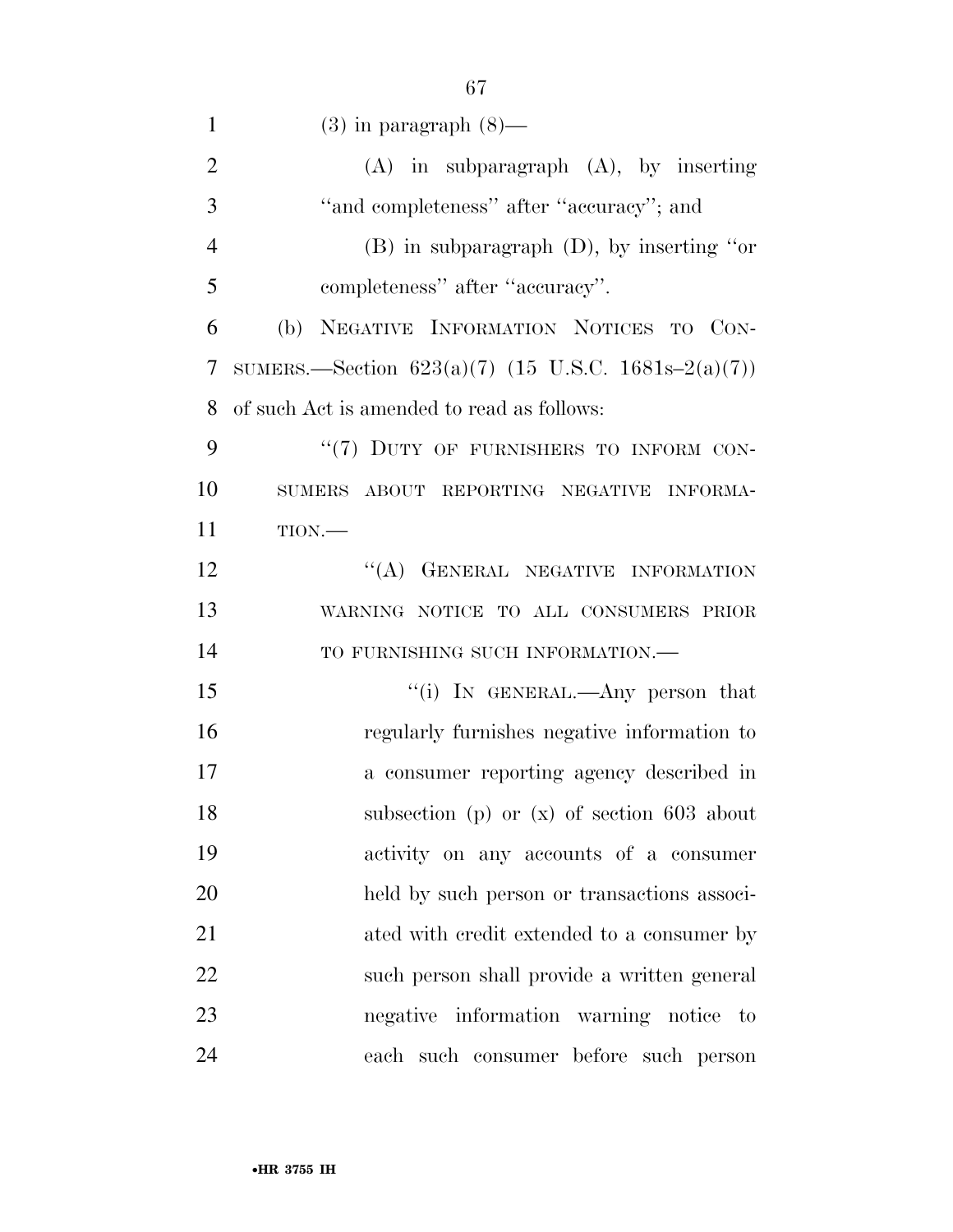| $\mathbf{1}$   | may furnish any negative information re-    |
|----------------|---------------------------------------------|
| $\overline{2}$ | lating to such a consumer.                  |
| 3              | "(ii) CONTENT.—Such notice shall—           |
| $\overline{4}$ | $\lq\lq$ (I) be clear and conspicuous;      |
| 5              | $\lq\lq$ (II) describe the types of activi- |
| 6              | ties that constitute negative informa-      |
| $\tau$         | tion;                                       |
| 8              | "(III) inform the consumer that             |
| 9              | the person may report negative infor-       |
| 10             | mation relating to any such accounts        |
| 11             | or transactions to a consumer report-       |
| 12             | ing agency described in subsection (p)      |
| 13             | or $(x)$ of section 603;                    |
| 14             | $\lq\lq$ (IV) state that the negative in-   |
| 15             | formation may appear on a consumer          |
| 16             | report of the consumer for the periods      |
| 17             | described in section 605 and that dur-      |
| 18             | ing such periods, the negative infor-       |
| 19             | mation may adversely impact the con-        |
| 20             | sumer's credit score;                       |
| 21             | $\lq\lq(V)$ state that in some limited      |
| 22             | circumstances, the negative informa-        |
| 23             | tion may result in other adverse ac-        |
|                |                                             |

tions, including a denial of a new job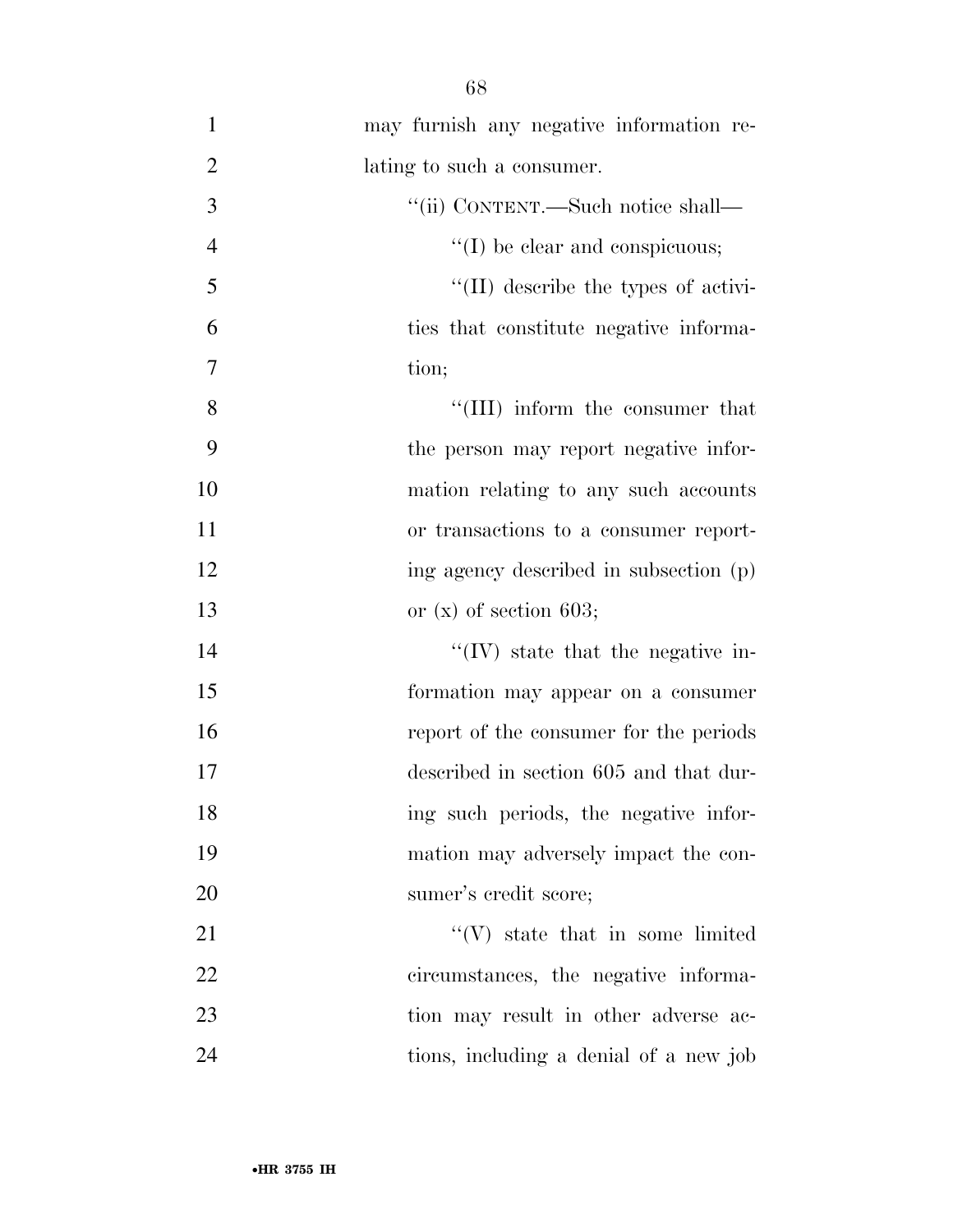| $\mathbf{1}$   | or a promotion from existing employ-        |
|----------------|---------------------------------------------|
| $\overline{2}$ | ment; and                                   |
| 3              | $\lq\lq$ (VI) state that the consumer       |
| $\overline{4}$ | has right to-                               |
| 5              | "(aa) obtain a copy of their                |
| 6              | consumer report and credit score            |
| 7              | or educational score (if applica-           |
| 8              | ble), which in some instances can           |
| 9              | be obtained free of charge, from            |
| 10             | any consumer reporting agency               |
| 11             | to which negative information               |
| 12             | may be been sent; and                       |
| 13             | "(bb) dispute, free<br>of                   |
| 14             | charge, any errors on a consumer            |
| 15             | report relating to the consumer.            |
| 16             | "(iii) TIMING OF NOTICE.—Such per-          |
| 17             | son shall provide such notice to a consumer |
| 18             | not later than 90 days before the date on   |
| 19             | which the person furnishes negative infor-  |
| 20             | mation relating to such consumer.           |
| 21             | "(B) SPECIFIC NEGATIVE INFORMATION          |
| 22             | NOTICE TO A CONSUMER.-                      |
| 23             | "(i) IN GENERAL.—Any person de-             |
| 24             | scribed in subparagraph $(A)$ that has fur- |
| 25             | nished negative information relating to ac- |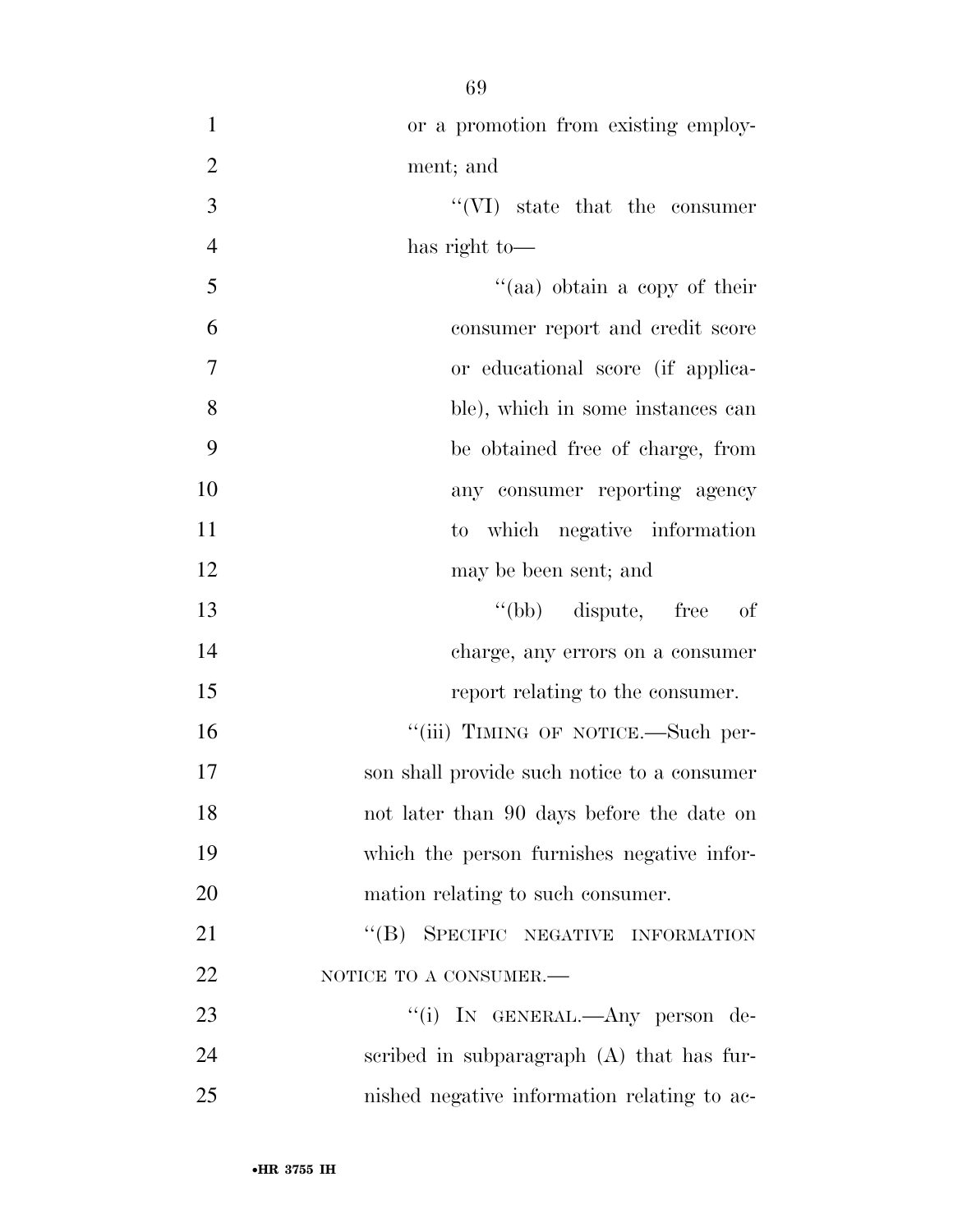| $\mathbf{1}$   | tivity on any accounts of a consumer held     |
|----------------|-----------------------------------------------|
| $\overline{2}$ | by such person or transactions associated     |
| 3              | with credit extended to a consumer by such    |
| $\overline{4}$ | person to a consumer reporting agency de-     |
| 5              | scribed in subsection (p) or $(x)$ of section |
| 6              | 603 shall send a written notice to each       |
| $\overline{7}$ | such consumer.                                |
| 8              | "(ii) CONTENT.—Such notice shall—             |
| 9              | $\lq\lq$ (I) be clear and conspicuous;        |
| 10             | "(II) inform the consumer that                |
| 11             | the person has furnished negative in-         |
| 12             | formation relating to such accounts or        |
| 13             | transactions to a consumer reporting          |
| 14             | agency described in subsection (p) or         |
| 15             | $(x)$ of section 603;                         |
| 16             | "(III) identify any consumer re-              |
| 17             | porting agency to which the negative          |
| 18             | information was furnished, including          |
| 19             | the name of the agency, mailing ad-           |
| 20             | dress, Internet website address, and          |
| 21             | toll-free telephone number; and               |
| 22             | $\lq\lq$ (IV) include the statements de-      |
| 23             | scribed in subclauses $(IV)$ , $(V)$ , and    |
| 24             | $(VI)$ of subparagraph $(A)(ii)$ .            |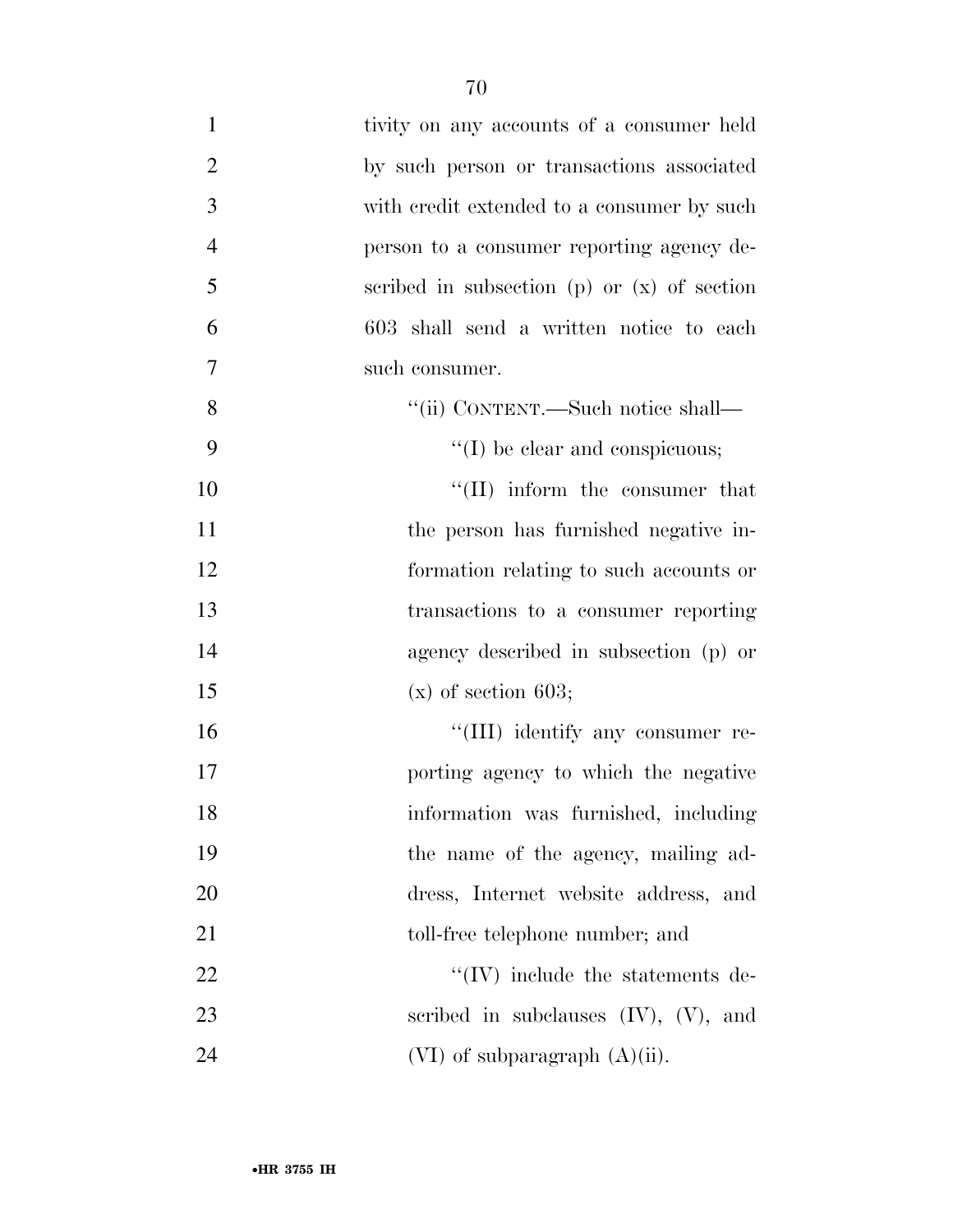| $\mathbf{1}$   | "(iii) TIME OF NOTICE.—Such person                     |
|----------------|--------------------------------------------------------|
| $\overline{2}$ | shall provide such notice to a consumer not            |
| 3              | later than 5 business days after the date              |
| $\overline{4}$ | on which the person furnished negative in-             |
| 5              | formation relating to such consumer.                   |
| 6              | "(C) NOTICE EFFECTIVE<br>FOR<br>SUBSE-                 |
| 7              | QUENT SUBMISSIONS.—After providing the no-             |
| 8              | tice described in subparagraph (B), the person         |
| 9              | may submit additional negative information to          |
| 10             | a consumer reporting agency described in sub-          |
| 11             | section (p) or $(x)$ of section 603 without pro-       |
| 12             | viding additional notice to the consumer, unless       |
| 13             | another person acquires the right to repayment         |
| 14             | connected to the additional negative informa-          |
| 15             | tion. The acquiring person shall be subject to         |
| 16             | the requirements of this paragraph and shall be        |
| 17             | required to send consumers the written notices         |
| 18             | described in this paragraph, if applicable.            |
| 19             | $\lq\lq (D)$<br>NON-TRADITIONAL<br><b>DATA</b><br>FUR- |
| 20             | NISHERS.—Any person that furnishes negative            |
| 21             | information to a consumer reporting agency de-         |
| 22             | scribed in subsection (p) or $(x)$ of section 603      |
| 23             | relating to any accounts of, or transactions as-       |
| 24             | sociated with, a consumer by such person in-           |
| 25             | volving non-traditional data shall be subject to       |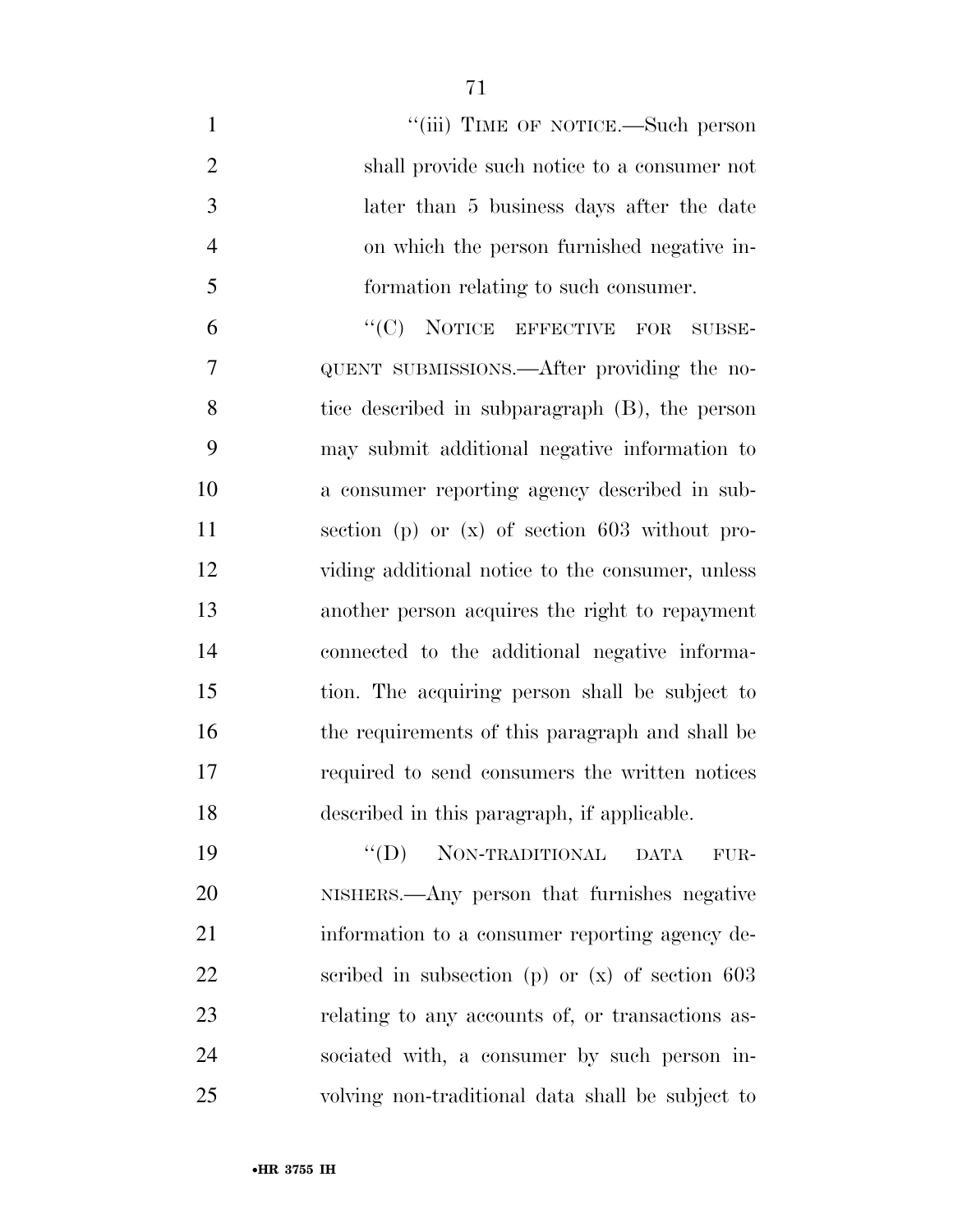| $\mathbf{1}$   | the requirements described in subparagraphs      |
|----------------|--------------------------------------------------|
| $\overline{2}$ | $(A)$ , $(B)$ , and $(C)$ .                      |
| 3              | $``(E)$ MODEL NOTICES.—                          |
| $\overline{4}$ | "(i) DUTY OF BUREAU.—Not later                   |
| 5              | than 6 months after date of the enactment        |
| 6              | of this paragraph, the Bureau shall issue        |
| $\overline{7}$ | model forms for the notices described in         |
| 8              | subparagraphs $(A)$ and $(B)$ that a person      |
| 9              | may use to comply with the requirements          |
| 10             | of this paragraph.                               |
| 11             | "(ii) USE OF MODEL NOTICE NOT RE-                |
| 12             | QUIRED.—No provision of this paragraph           |
| 13             | may be construed to require a person to          |
| 14             | use the model notices prescribed by the          |
| 15             | Bureau.                                          |
| 16             | "(iii) COMPLIANCE USING MODEL NO-                |
| 17             | TICES.—A person shall be deemed to be in         |
| 18             | compliance with the requirements of sub-         |
| 19             | paragraph $(A)(ii)$ or $(B)(ii)$ (as applicable) |
| 20             | if the person uses the model notice pre-         |
| 21             | scribed by the Bureau.                           |
| 22             | $``$ (F)<br>ISSUANCE OF GENERAL NEGATIVE         |
| 23             | WARNING NOTICE WITHOUT SUBMITTING NEGA-          |
| 24             | TIVE INFORMATION.—No provision of this para-     |
| 25             | graph may be construed to require a person de-   |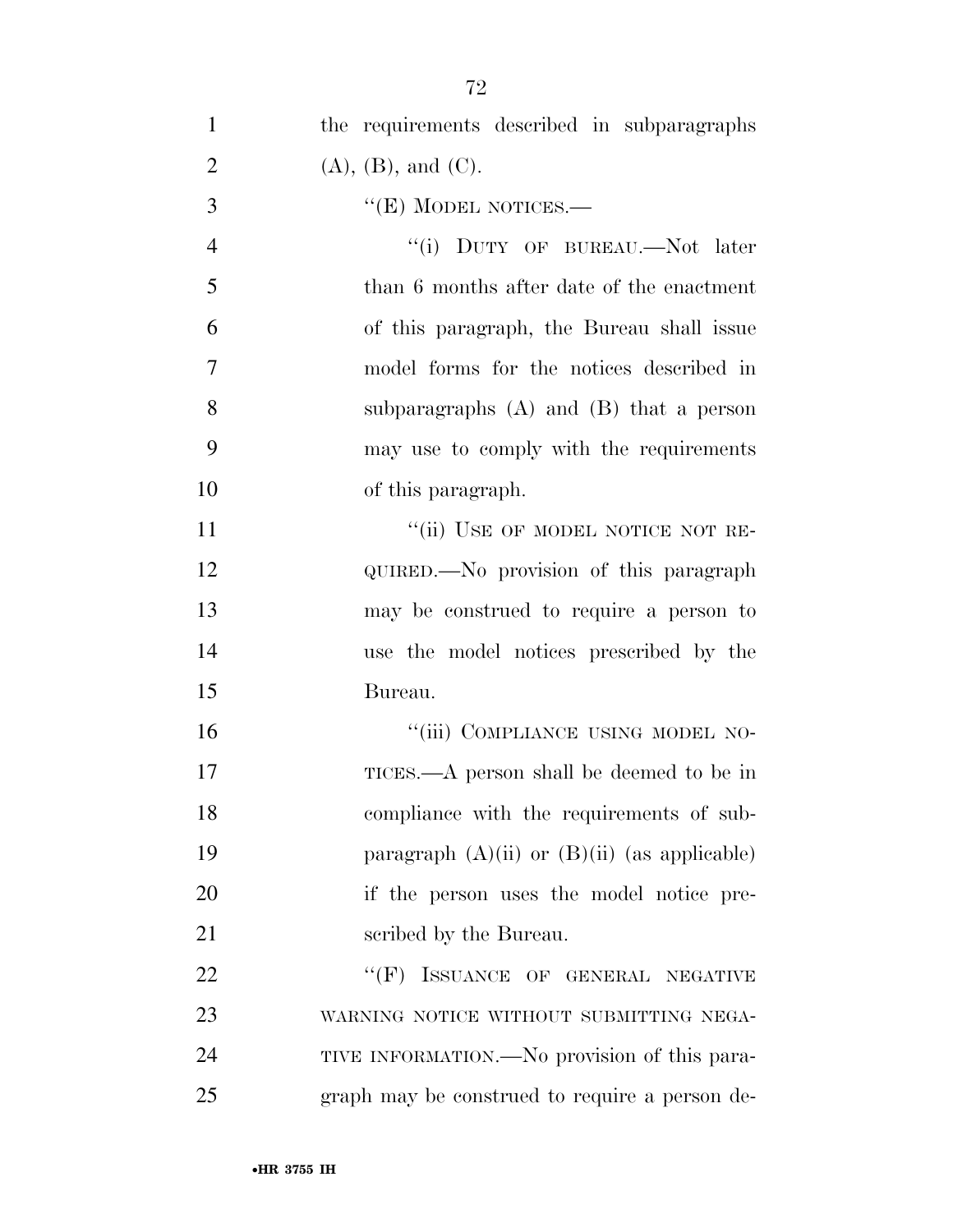scribed in subparagraph (A) or (D) to furnish negative information about a consumer to a consumer reporting agency described in sub- section (p) or (x) of section 603. ''(G) SAFE HARBOR.—A person shall not be liable for failure to perform the duties re- quired by this paragraph if the person reason- ably believes that the person is prohibited, by law, from contacting the consumer. 10 "(H) EFFECTIVE DATE.—The require-11 ments of subparagraphs (A), (B), (C), and (D) shall not take effect until the date that is 6 months after the date of the issuance of model forms for notices under subparagraph (E). 15 "(I) DEFINITIONS.—In this paragraph, the following definitions shall apply: 17 ''(i) NEGATIVE INFORMATION.—The term 'negative information' means infor- mation concerning a consumer's delin-20 quencies, late payments, insolvency, or any 21 form of default. 22 "'(ii) NON-TRADITIONAL DATA.—The term 'non-traditional data' relates to tele-communications payments, utility pay-

ments, rent payments, remittances, wire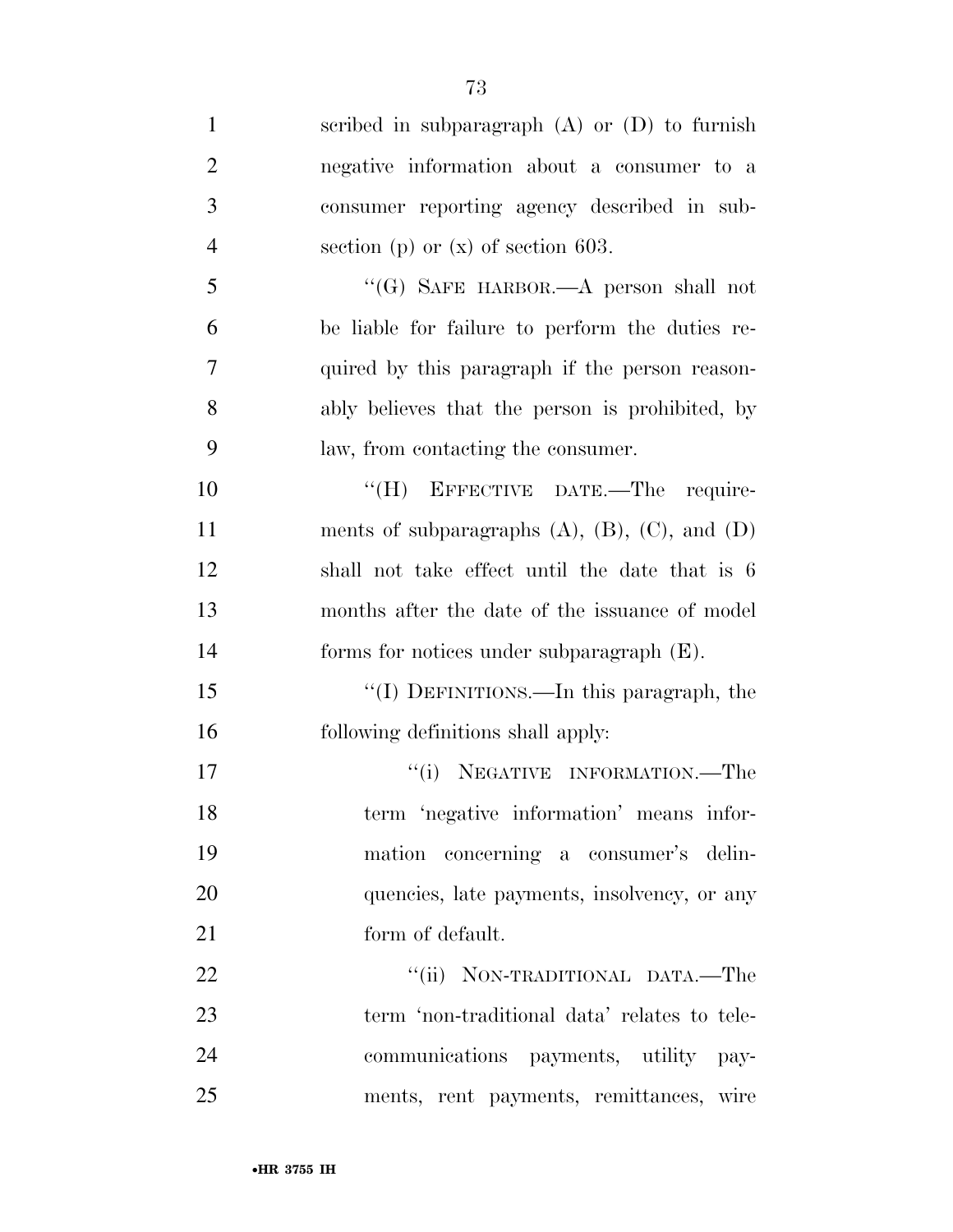| $\mathbf{1}$   | transfers, and such other items as deter-                  |
|----------------|------------------------------------------------------------|
| $\overline{2}$ | mined by the Bureau.".                                     |
| 3              | (c) DUTIES OF FURNISHERS AFTER RECEIVING NO-               |
| $\overline{4}$ | OF DISPUTE FROM A CONSUMER.-Section<br>TICE                |
| 5              | $623(a)(8)(E)$ of the Fair Credit Reporting Act (15 U.S.C. |
| 6              | $1681s-2(a)(8)(E)$ is amended to read as follows:          |
| $\overline{7}$ | "(E) DUTIES OF FURNISHERS AFTER RE-                        |
| 8              | CEIVING NOTICE OF DISPUTE FROM A CON-                      |
| 9              | SUMER.—After receiving a notice of dispute                 |
| 10             | from a consumer pursuant to subparagraph                   |
| 11             | (D), the person that provided the information              |
| 12             | in dispute to a consumer reporting agency                  |
| 13             | shall—                                                     |
| 14             | "(i) promptly provide to each con-                         |
| 15             | sumer reporting agency to which the per-                   |
| 16             | son furnished the disputed information the                 |
| 17             | notice of dispute;                                         |
| 18             | "(ii) review all information, including                    |
| 19             | any substantiating documents, provided by                  |
| 20             | the consumer about the disputed informa-                   |
| 21             | tion and conduct an investigation, separate                |
| 22             | from any reinvestigation by a consumer re-                 |
| 23             | porting agency or a reseller conducted with                |
| 24             | respect to the disputed information;                       |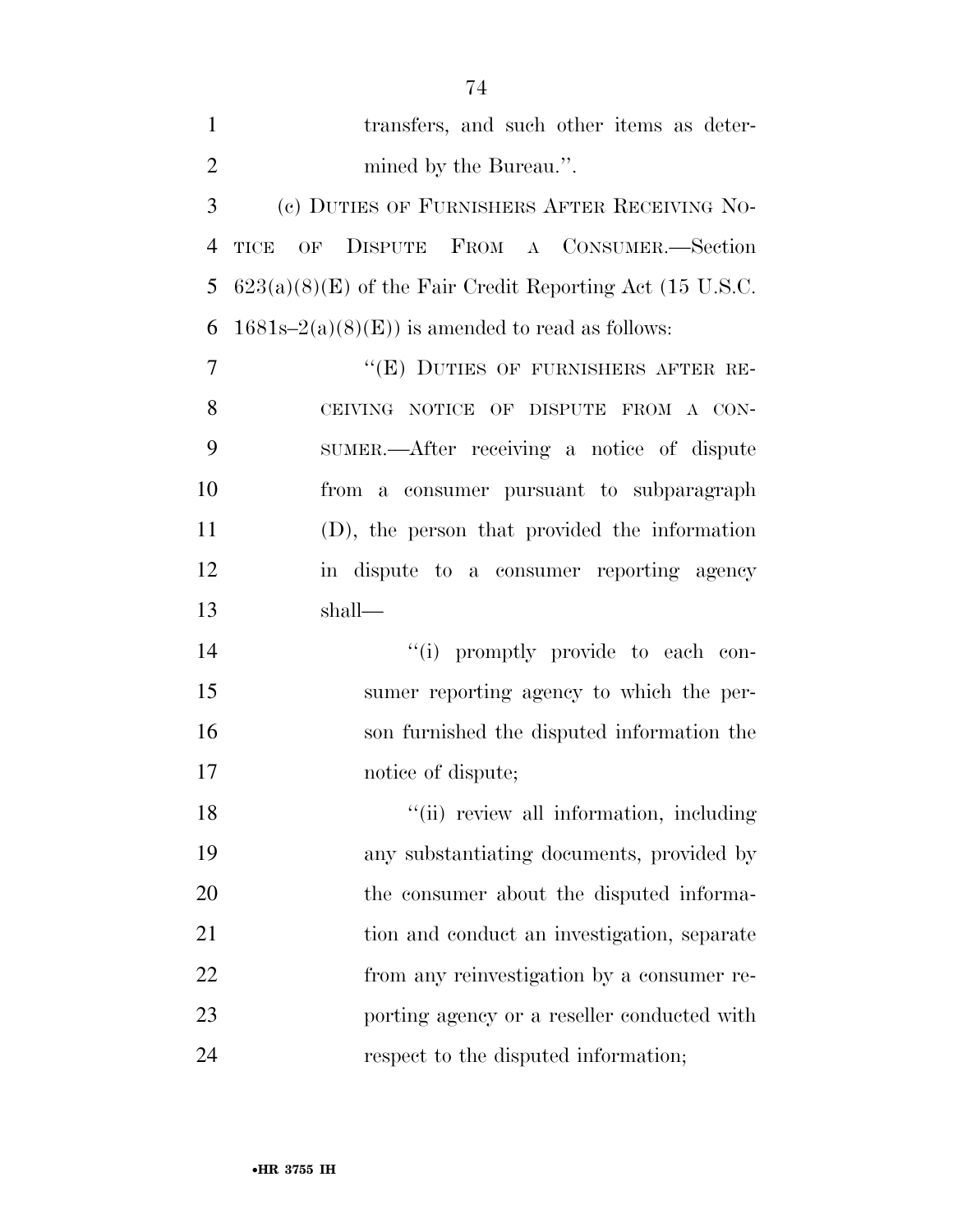| $\mathbf{1}$   | "(iii) before the expiration of the pe-     |
|----------------|---------------------------------------------|
| $\overline{2}$ | riod under section $611(a)(1)$ within which |
| 3              | a consumer reporting agency would be re-    |
| $\overline{4}$ | quired to complete its action if the con-   |
| 5              | sumer had elected to dispute the informa-   |
| 6              | tion under that section, complete an inves- |
| 7              | tigation of the disputed information pursu- |
| 8              | ant to the standards described in subpara-  |
| 9              | graph(G);                                   |
| 10             | $``(iv)$ notify the consumer, in writing,   |
| 11             | of the receipt of the dispute that in-      |
| 12             | cludes—                                     |
| 13             | $\lq\lq$ a statement about any infor-       |
| 14             | mation additional to the information        |
| 15             | that the person is required to main-        |
| 16             | tain under subsection (f) that would        |
| 17             | support the person's ability to carry       |
| 18             | out an investigation to resolve the         |
| 19             | consumer's dispute; and                     |
| 20             | $\lq\lq$ (II) a statement that the con-     |
| 21             | sumer reporting agency to which the         |
| 22             | disputed information was provided will      |
| 23             | include a notation described in section     |
| 24             | $605(e)$ in the consumer's file until the   |
| 25             | investigation has been completed, and       |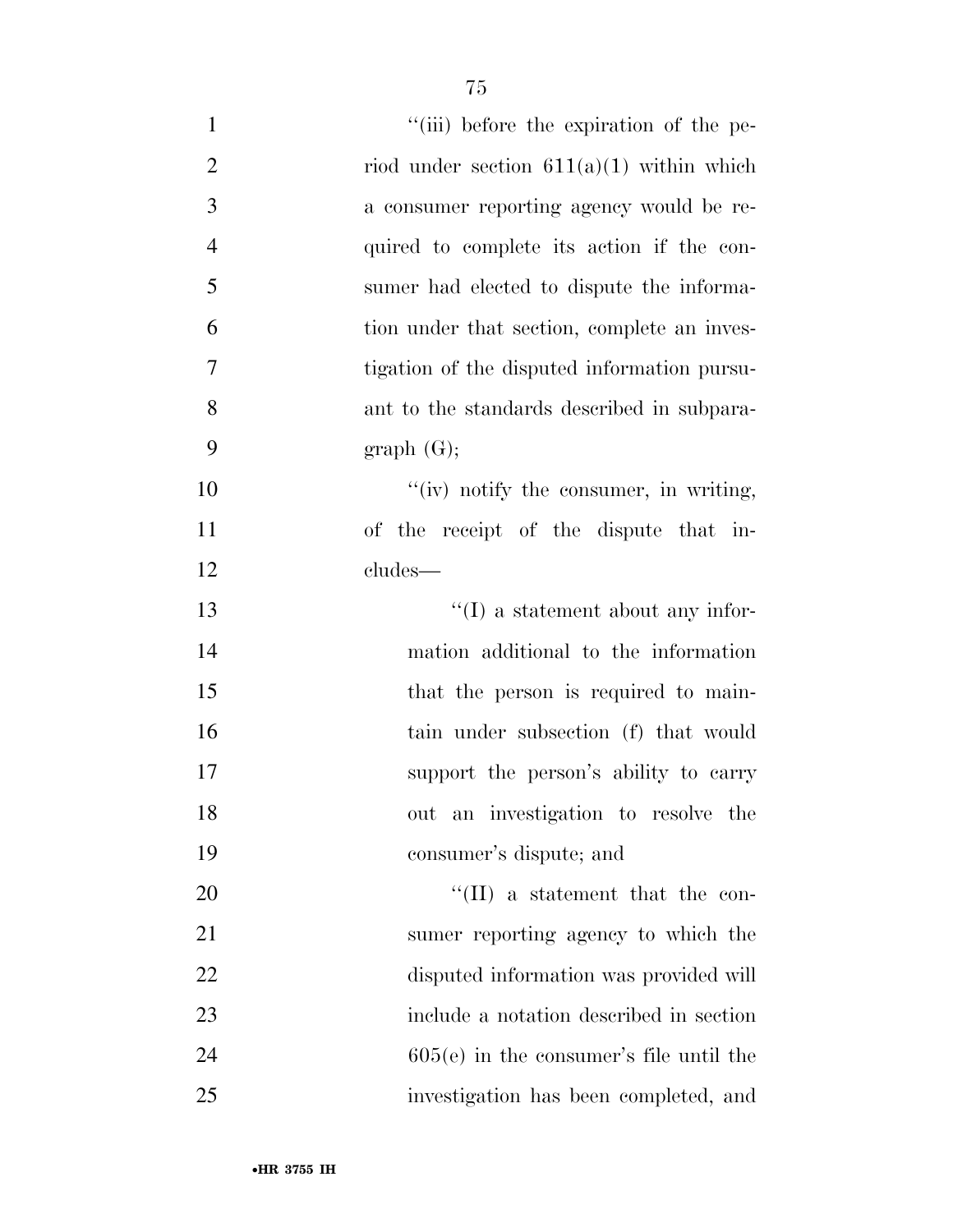| $\mathbf{1}$   | information about how a consumer                       |
|----------------|--------------------------------------------------------|
| $\overline{2}$ | may request that such notation is re-                  |
| 3              | moved by the agency;                                   |
| $\overline{4}$ | $f'(v)$ if the investigation determines                |
| 5              | the disputed information is inaccurate, in-            |
| 6              | complete, or unverifiable, promptly notify             |
| $\overline{7}$ | each consumer reporting agency to which                |
| 8              | the person furnished such information in               |
| 9              | accordance with paragraph $(2)$ ; and                  |
| 10             | $``(vi)$ notify the consumer of the re-                |
| 11             | sults of the investigation, in writing, in ac-         |
| 12             | cordance with subparagraph $(H)$ .".                   |
| 13             | (d) ELIMINATING FURNISHERS' AUTHORITY TO DIS-          |
| 14             | MISS DISPUTES AS FRIVOLOUS OR IRRELEVANT.-Section      |
| 15             | 623(a)(8) of such Act (15 U.S.C. 1681s-2(a)(8)) is     |
| 16             | amended by striking subparagraph (F) and redesignating |
| 17             | subparagraph $(G)$ as subparagraph $(F)$ .             |

18 (e) ADDITIONAL DUTIES.—Section  $623(a)(8)$  of such 19 Act (15 U.S.C. 1681s– $2(a)(8)$ ) is further amended by add-ing at the end the following new subparagraphs:

21 "(G) REASONABLE STANDARDS FOR FUR- NISHERS FOR CONDUCTING INVESTIGATIONS AND RESOLVING DISPUTES SUBMITTED BY CON- SUMERS.—In any investigation conducted by a person who furnishes information to a con-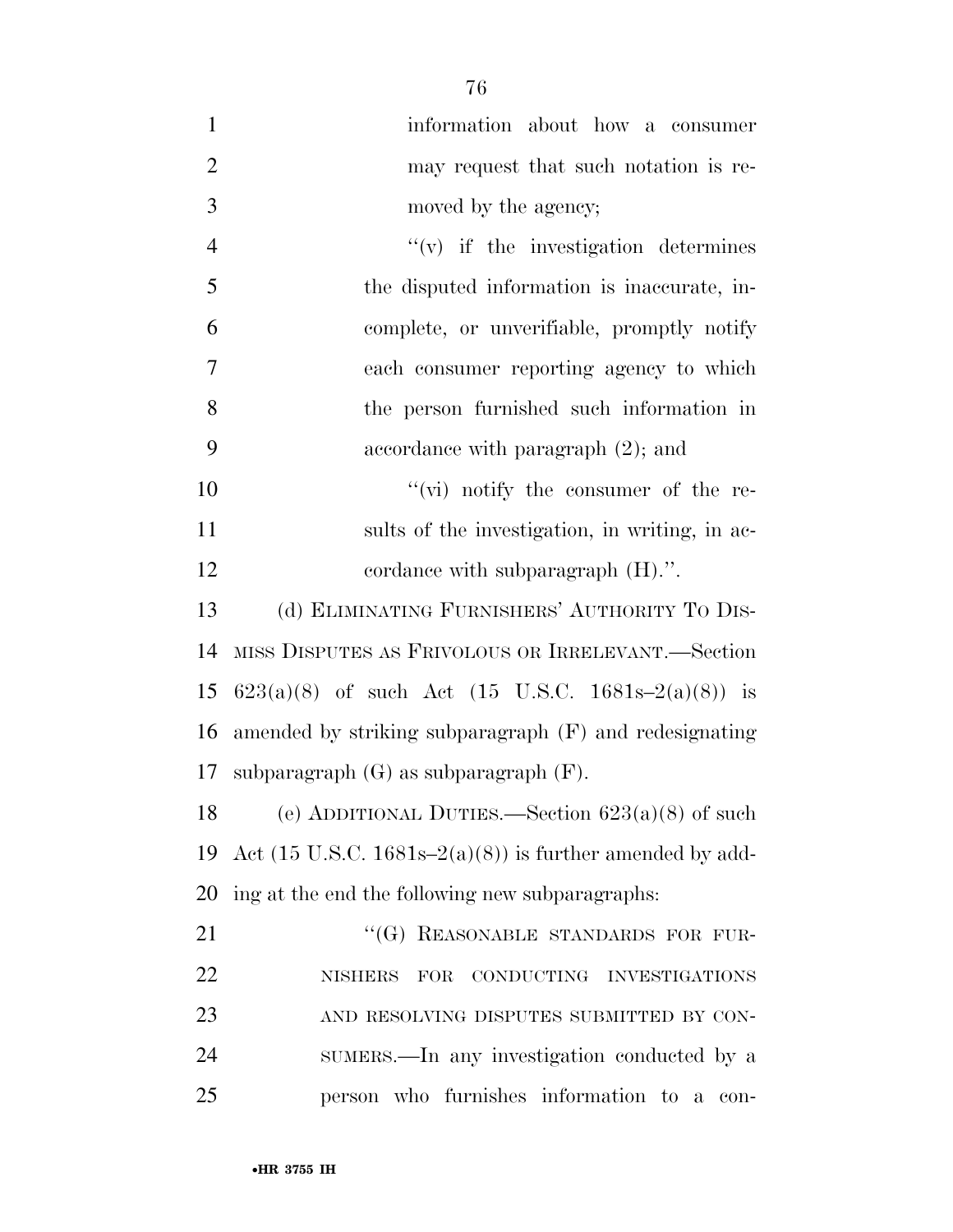| $\mathbf{1}$   | sumer reporting agency of an item of informa-  |
|----------------|------------------------------------------------|
| $\overline{2}$ | tion being disputed by a consumer, the person, |
| 3              | at a minimum-                                  |
| $\overline{4}$ | "(i) shall maintain sufficient resources       |
| 5              | and trained staff, commensurate with the       |
| 6              | volume and complexity of disputes received     |
| 7              | or reasonably anticipated to be received, to   |
| 8              | conduct investigations;                        |
| 9              | "(ii) shall verify that the person has a       |
| 10             | record of the particular information being     |
| 11             | disputed, consistent with the requirements     |
| 12             | of subsection $(f)$ ;                          |
| 13             | "(iii) shall verify that the personally        |
| 14             | identifiable information of the consumer       |
| 15             | submitting the dispute matches the person-     |
| 16             | ally identifiable information contained on     |
| 17             | such records;                                  |
| 18             | "(iv) shall conduct a reasonable re-           |
| 19             | view to determine whether the disputed in-     |
| 20             | formation is accurate, complete, and can       |
| 21             | be verified that considers all the informa-    |
| <u>22</u>      | tion, including any substantiating docu-       |
| 23             | ments, provided by the consumer about the      |
| 24             | disputed information;                          |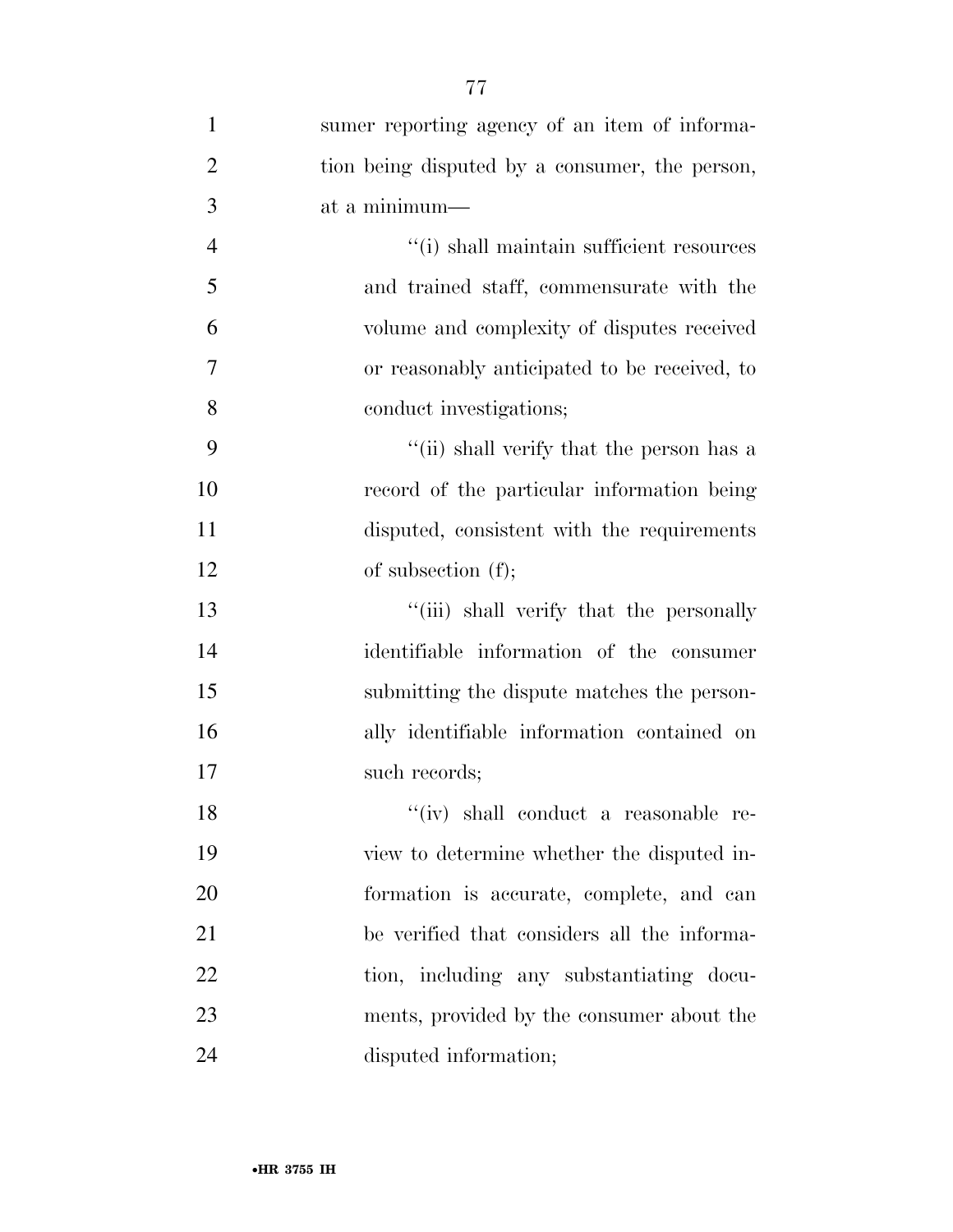| $\mathbf{1}$   | $f'(v)$ shall ensure that the investiga-         |
|----------------|--------------------------------------------------|
| $\overline{2}$ | tion is an independent analysis that is sep-     |
| 3              | arate from any reinvestigation by a con-         |
| $\overline{4}$ | sumer reporting agency or a reseller con-        |
| 5              | ducted with respect to the disputed infor-       |
| 6              | mation; and                                      |
| 7              | "(vi) may not impose any limitations             |
| 8              | or otherwise impede the ability of a con-        |
| 9              | sumer to submit information, including           |
| 10             | any substantiating documents, about the          |
| 11             | disputed information.                            |
| 12             | "(H) CONTENTS OF THE NOTICE TO THE               |
| 13             | CONSUMER ABOUT THE RESULTS OF THE IN-            |
| 14             | VESTIGATION BY THE FURNISHER.—The notice         |
| 15             | of the results of the investigation described in |
| 16             | subparagraph $(E)$ shall include—                |
| 17             | $``(i)$ a statement informing the con-           |
| 18             | sumer as to whether the disputed informa-        |
| 19             | tion was determined to be inaccurate, in-        |
| 20             | complete, or unverifiable;                       |
| 21             | $\lq$ (ii) a statement of the specific rea-      |
| 22             | sons supporting the results of the inves-        |
| 23             | tigation;                                        |
| 24             | "(iii) a description of the procedure            |
| 25             | used by the dispute resolution staff of the      |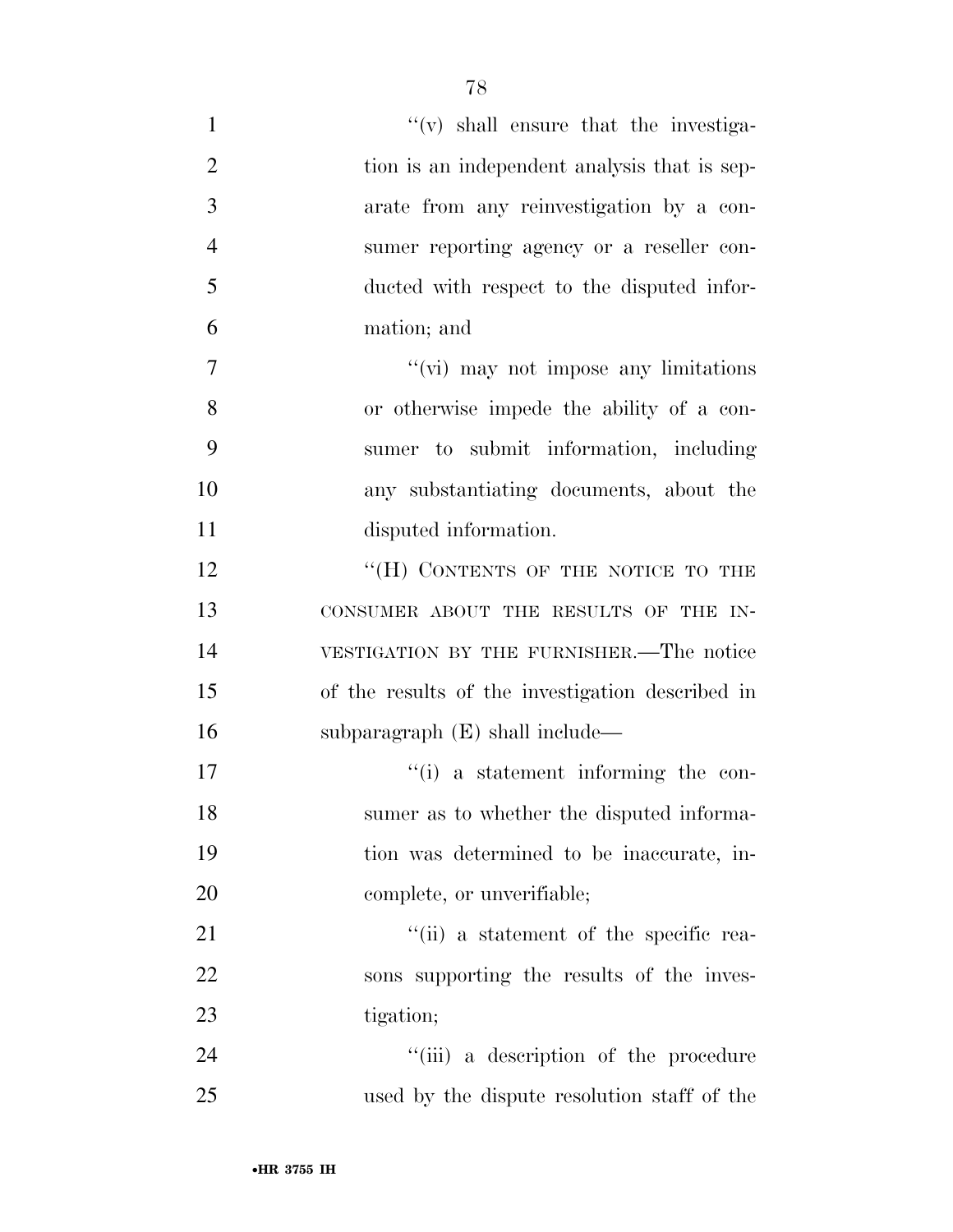| $\mathbf{1}$   | person who furnishes information to a con-    |
|----------------|-----------------------------------------------|
| $\overline{2}$ | sumer reporting agency to determine the       |
| 3              | accuracy or completeness of the informa-      |
| $\overline{4}$ | tion, including the business name, mailing    |
| 5              | address, telephone number, and Internet       |
| 6              | website address (if available) of any person  |
| 7              | who was contacted by the staff in connec-     |
| 8              | tion with the determination;                  |
| 9              | "(iv) a copy of all information relating      |
| 10             | to the consumer that was used in carrying     |
| 11             | out the investigation and was the basis for   |
| 12             | any determination about the accuracy or       |
| 13             | completeness of the disputed information;     |
| 14             | $f'(v)$ a statement that consumer will        |
| 15             | receive, free of charge, a copy of their con- |
| 16             | sumer report and credit score or edu-         |
| 17             | cational credit score (if applicable), from   |
| 18             | any consumer reporting agency to which        |
| 19             | the disputed information had been pro-        |
| 20             | vided, regardless of whether the consumer     |
| 21             | obtained or will obtain a free consumer re-   |
| 22             | port and credit score or educational credit   |
| 23             | score (if applicable) in the 12-month period  |
| 24             | preceding receipt of the notice described in  |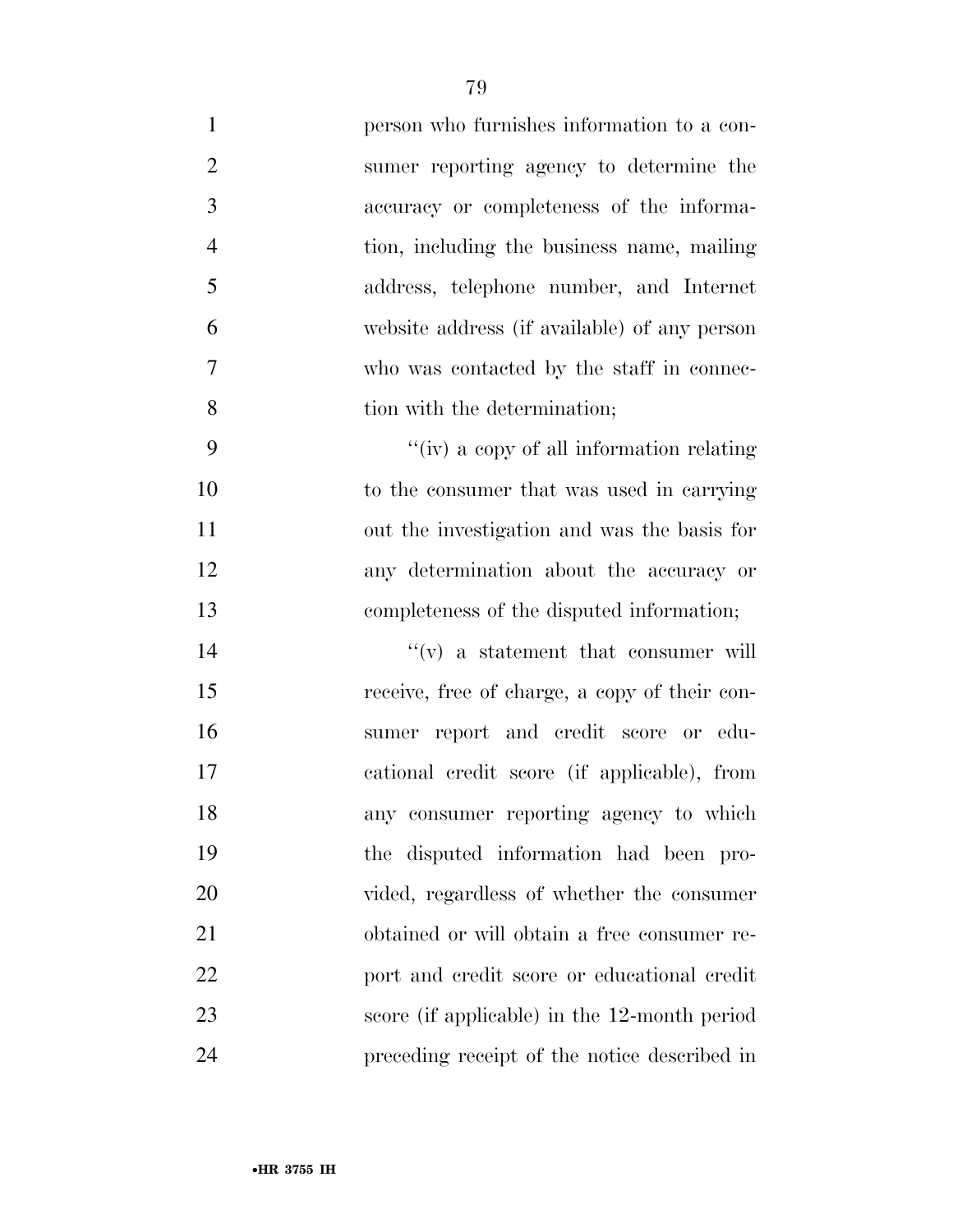this subparagraph pursuant to section 2 612(a)(1); ''(vi) if the disputed information was found to be inaccurate, incomplete, or un- verifiable, a statement that the consumer report of the consumer shall be revised to reflect the change to the consumer's file as a result of the investigation; ''(vii) a statement that the consumer has the right to appeal the results of the investigation under paragraph (10), free of charge, within 120 days after the date of the notice of the results of the investiga- tion was provided to the consumer and the **process for submitting an appeal**; 16 ''(viii) a statement that the consumer may add a narrative statement, free of charge, to the consumer's file held by the consumer reporting agency to which the in- formation has been furnished disputing the accuracy or completeness of the informa-22 tion, regardless of the results of the inves- tigation by the person, and the process for contacting any agency that received the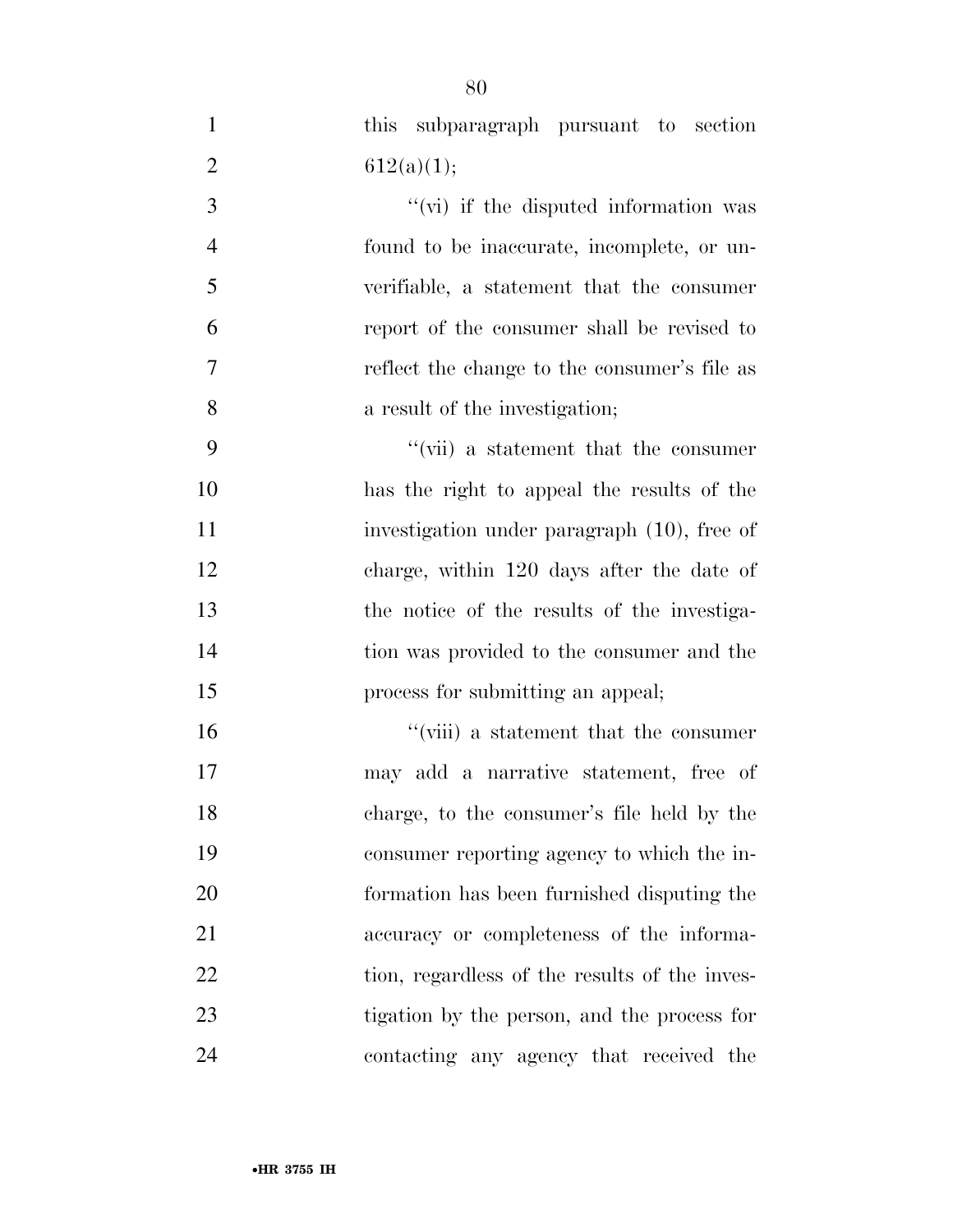| $\mathbf{1}$   |     | consumer's information from the person to      |
|----------------|-----|------------------------------------------------|
| $\overline{2}$ |     | submit a narrative statement;                  |
| 3              |     | $\lq\lq$ (ix) a statement informing the con-   |
| $\overline{4}$ |     | sumer that a notation described in section     |
| 5              |     | $605(e)$ will be added to the consumer's file  |
| 6              |     | during the period in which the consumer        |
| 7              |     | appeals the results of an investigation and    |
| 8              |     | that such notation can be removed at the       |
| 9              |     | request of the consumer; and                   |
| 10             |     | $f(x)$ a statement that the consumer           |
| 11             |     | has the right to request a copy of their       |
| 12             |     | consumer report and credit score or edu-       |
| 13             |     | cational credit score (if applicable), free of |
| 14             |     | charge, within the 12-month period fol-        |
| 15             |     | lowing the date of the conclusion of the in-   |
| 16             |     | vestigation from any consumer reporting        |
| 17             |     | agency in which the disputed information       |
| 18             |     | had been provided, regardless of whether       |
| 19             |     | the consumer obtained or will obtain a free    |
| 20             |     | annual consumer report and credit score or     |
| 21             |     | educational credit score (if applicable)       |
| 22             |     | under<br>this subparagraph or section          |
| 23             |     | $612(a)(1)$ .".                                |
| 24             | (f) | CONFORMING<br>AMENDMENT.-Section               |
| 25             |     | $615(a)(4)(B)$ is amended—                     |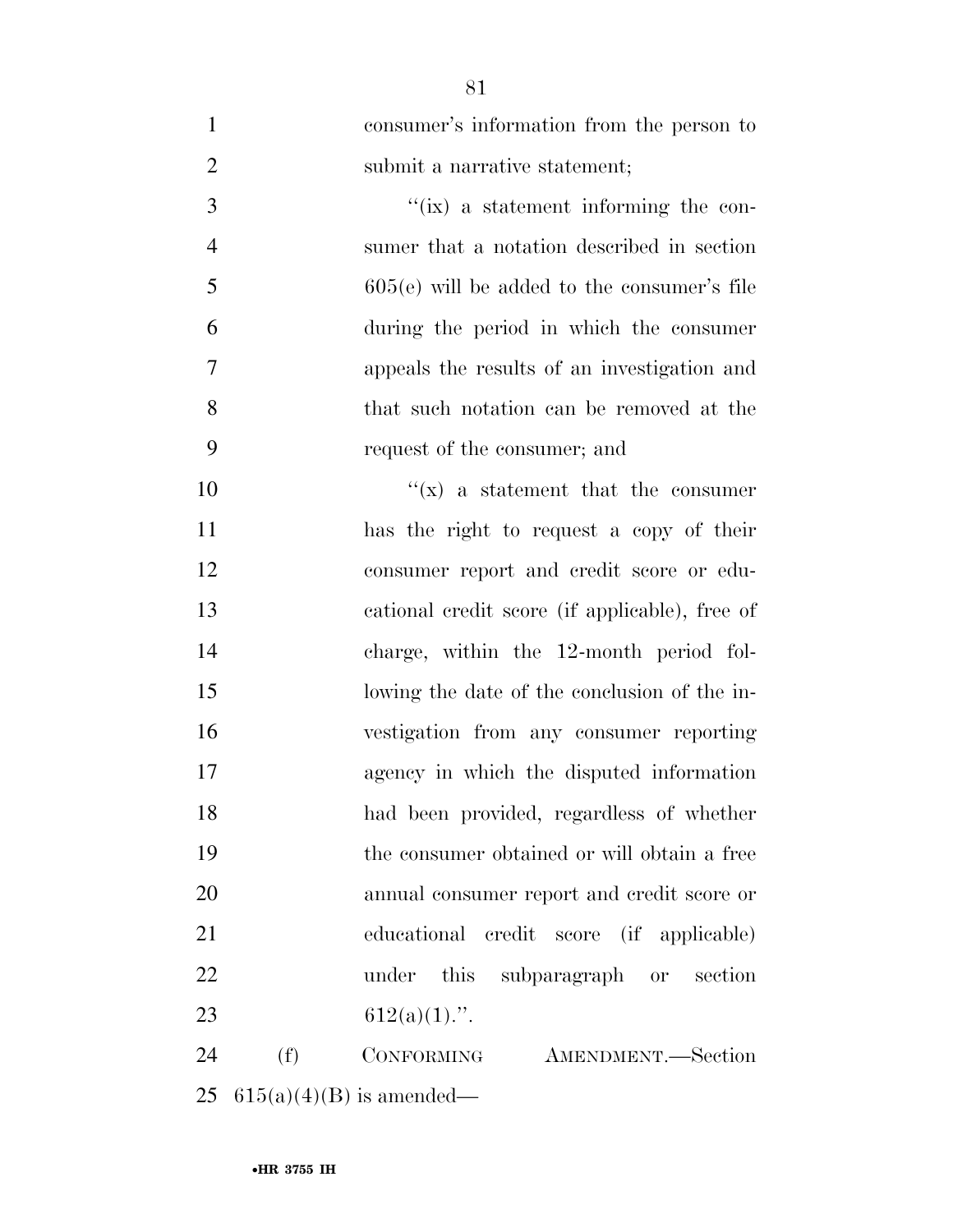| $\mathbf{1}$   | $(1)$ by striking ", under section 611, with a        |
|----------------|-------------------------------------------------------|
| $\overline{2}$ | consumer reporting agency"; and                       |
| 3              | $(2)$ by striking "furnished by the agency" and       |
| $\overline{4}$ | inserting "to a consumer reporting agency under       |
| 5              | section 611 or to a person who furnished informa-     |
| 6              | tion to an agency under section 623".                 |
| 7              | SEC. 105. ENHANCES ACCURACY AND COMPLETENESS DU-      |
| 8              | TIES FOR CONSUMER REPORTING AGENCIES                  |
| 9              | AND FURNISHERS.                                       |
| 10             | (a) APPEALS OF REINVESTIGATIONS CONDUCTED BY          |
| 11             | A CONSUMER REPORTING AGENCY.—Section 611 of the       |
| 12             | Fair Credit Reporting Act (15 U.S.C. 1681i) is amend- |
|                | $13$ ed—                                              |
| 14             | $(1)$ in subsection (b), by inserting "or if the      |
| 15             | consumer is unsatisfied with the results of an appeal |
| 16             | conducted under subsection (h)," after "resolve the   |
| 17             | dispute,"; and                                        |
| 18             | $(2)$ by inserting after subsection $(g)$ (as added   |
| 19             | by section 102) the following new subsection:         |
| 20             | "(h) CONSUMER RIGHT TO APPEAL RESULTS OF A            |
| 21             | CONSUMER REPORTING AGENCY REINVESTIGATION.—           |
| 22             | "(1) IN GENERAL.—Within 120 days after the            |
| 23             | date of receipt of the results of a reinvestigation   |
| 24             | conducted under subsection (a), a consumer (or au-    |
| 25             | thorized third party) may, free of charge, appeal the |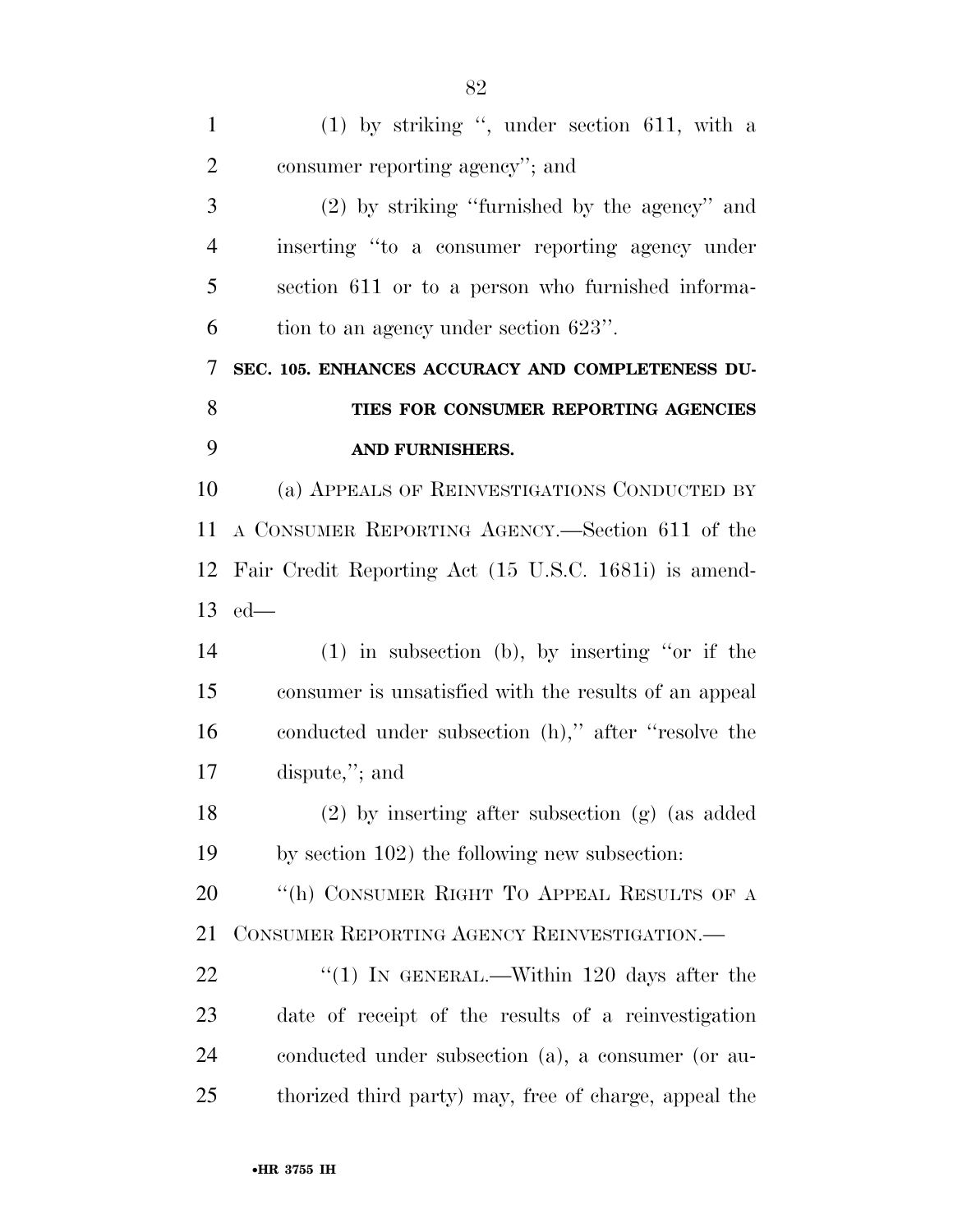| $\mathbf{1}$   | results of such reinvestigation by submitting a notice |
|----------------|--------------------------------------------------------|
| $\overline{2}$ | of appeal to the consumer reporting agency.            |
| 3              | $"(2)$ NOTICE OF APPEAL.—                              |
| $\overline{4}$ | "(A) REQUIREMENTS.—A notice of appeal                  |
| 5              | described in paragraph $(1)$ may be submitted in       |
| 6              | writing, or through a toll-free telephone number       |
| 7              | or other electronic means established by the           |
| 8              | consumer reporting agency (including on the            |
| 9              | Internet website described in subsection $(g)$ ),      |
| 10             | $and-$                                                 |
| 11             | "(i) shall identify the information con-               |
| 12             | tained in the consumer's file that is the              |
| 13             | subject of the appeal;                                 |
| 14             | "(ii) shall describe the specific reasons              |
| 15             | for submitting the notice of appeal; and               |
| 16             | "(iii) may provide any information the                 |
| 17             | consumer believes is relevant to substan-              |
| 18             | tiate the validity of the dispute.                     |
| 19             | "(B) CONSUMER REPORTING AGENCY NO-                     |
| 20             | TICE TO CONSUMER.—Upon receipt of such no-             |
| 21             | tice of appeal, the consumer reporting agency          |
| 22             | shall promptly provide to the consumer a state-        |
| 23             | ment confirming the receipt of the consumer's          |
| 24             | notice of appeal that shall include—                   |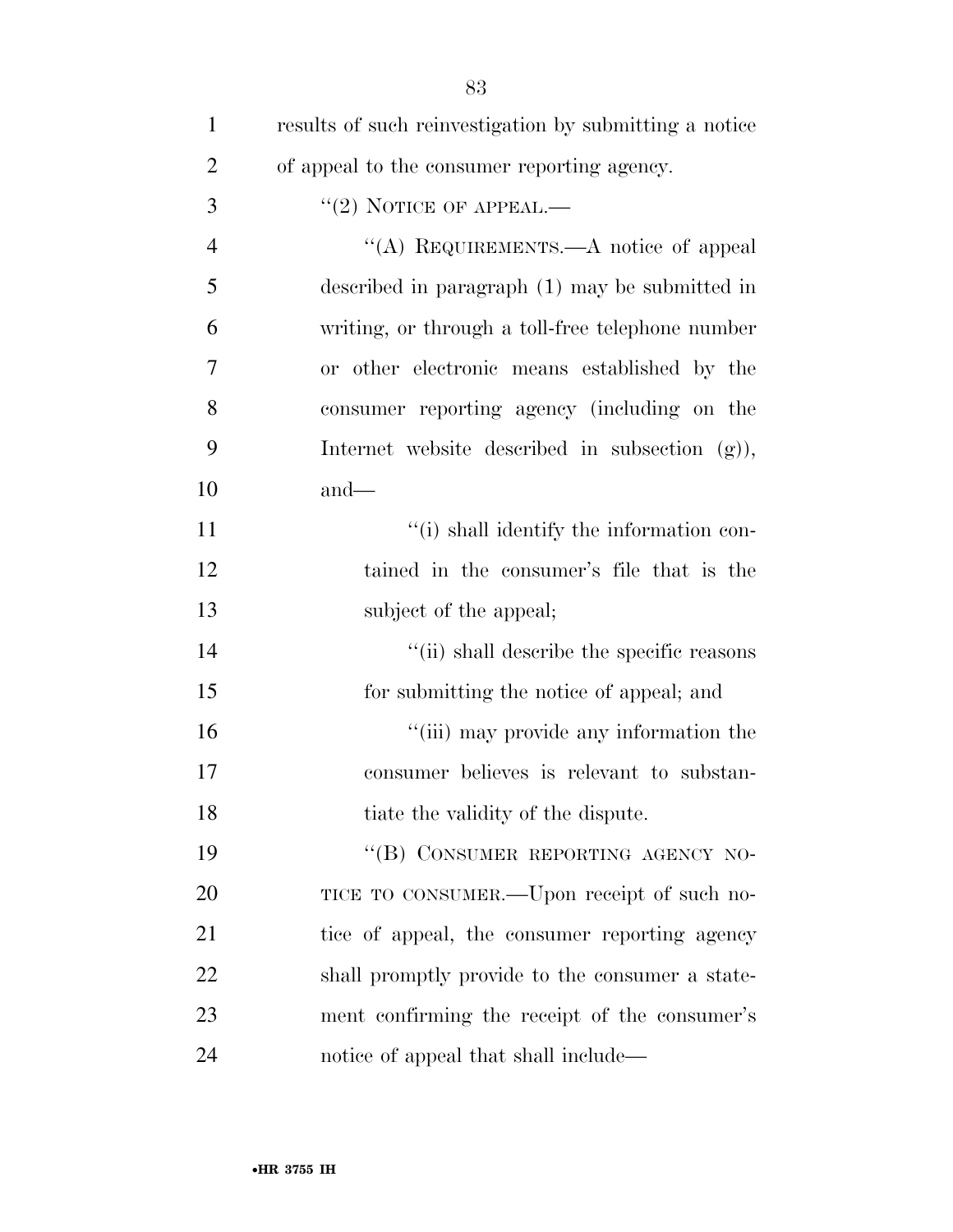| $\mathbf{1}$   | "(i) an approximate date on which the             |
|----------------|---------------------------------------------------|
| $\overline{2}$ | consumer's appeal review will be com-             |
| 3              | pleted;                                           |
| $\overline{4}$ | "(ii) the process and procedures by               |
| 5              | which such review will be conducted; and          |
| 6              | "(iii) an employee reference number               |
| $\overline{7}$ | or other employee identifier for each of the      |
| 8              | specific individuals designated by the con-       |
| 9              | sumer reporting agency who, upon the re-          |
| 10             | quest of the consumer, may discuss the            |
| 11             | substance and status of the appeal.               |
| 12             | "(3) CONSUMER REPORTING AGENCY REQUIRE-           |
| 13             | MENTS UPON RECEIPT OF NOTICE OF APPEAL.-          |
| 14             | "(A) IN GENERAL.—Not later than $20$              |
| 15             | days after receiving a notice of appeal, the con- |
| 16             | sumer reporting agency shall review the appeal.   |
| 17             | If the consumer reporting agency determines       |
| 18             | the information is inaccurate, incomplete, or     |
| 19             | cannot be verified, the consumer reporting        |
| 20             | agency shall delete or modify the item of infor-  |
| 21             | mation being disputed by the consumer from        |
| 22             | the file of the consumer before the end of the    |
| 23             | 20-day period beginning on the date on which      |
| 24             | the consumer reporting agency receives a notice   |
| 25             | of an appeal from the consumer.                   |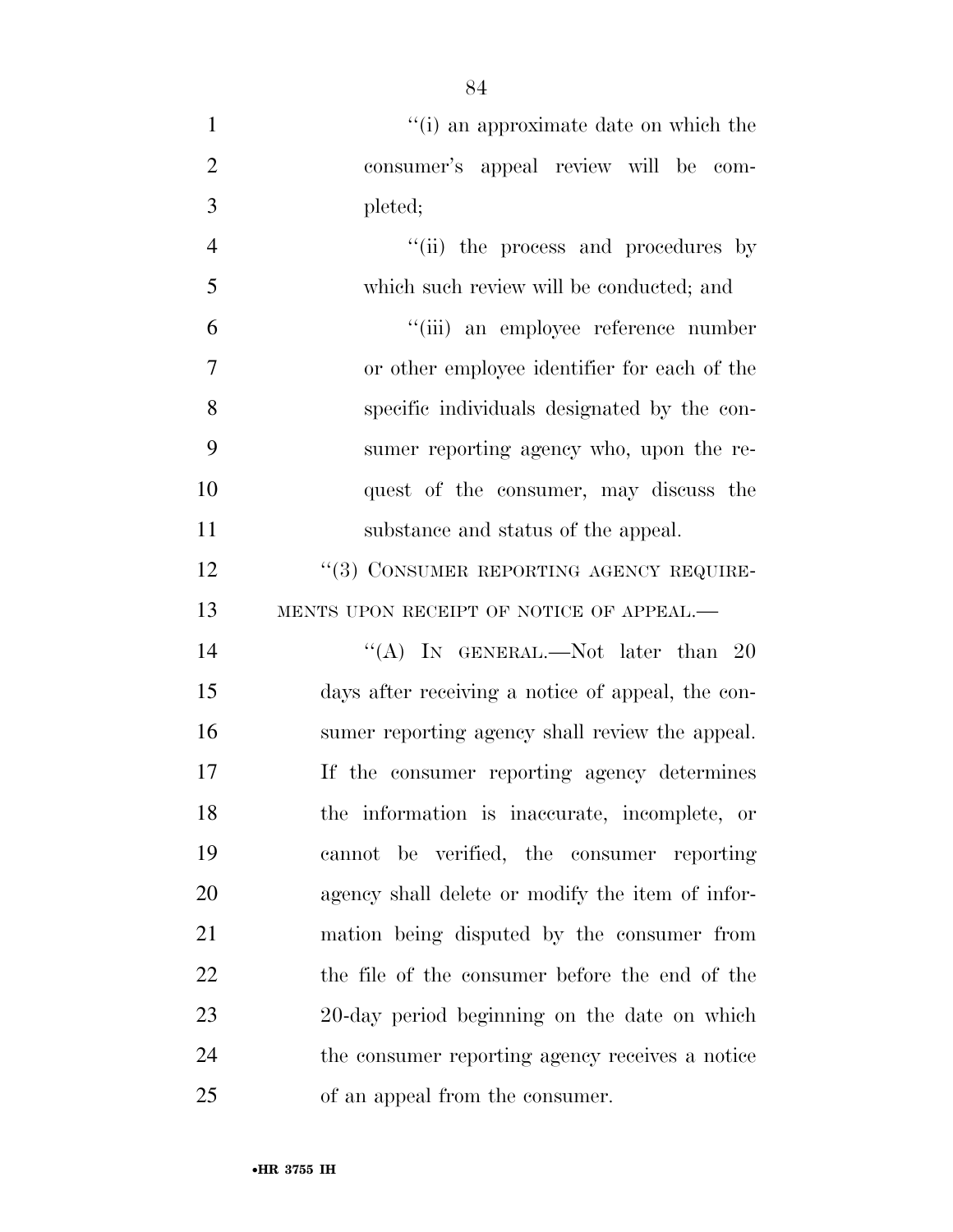| "(B) NOTICE OF APPEAL TO FURNISHER;    |
|----------------------------------------|
| INFORMATION REGARDING DISPUTE PROVIDED |
| BY THE CONSUMER.—                      |

 ''(i) IN GENERAL.—Before the end of the period of 3 business days beginning on the date on which a consumer reporting agency receives a notice of appeal, the con- sumer reporting agency shall provide no- tice of the appeal, including all information relating to the specific appeal that the con- sumer reporting agency has received from 12 the consumer, to any person who provided any information in dispute.

14 "(ii) PROVISION OF ADDITIONAL IN-15 FORMATION REGARDING THE DISPUTE.—If 16 the consumer reporting agency receives ad- ditional information from the consumer after the agency provides the notice re- quired under clause (i) and before the end of the 20-day period described in subpara- graph (A), the consumer reporting agency shall, not later than 3 business days after receiving such information, provide such information to any person who provided the information in dispute and shall have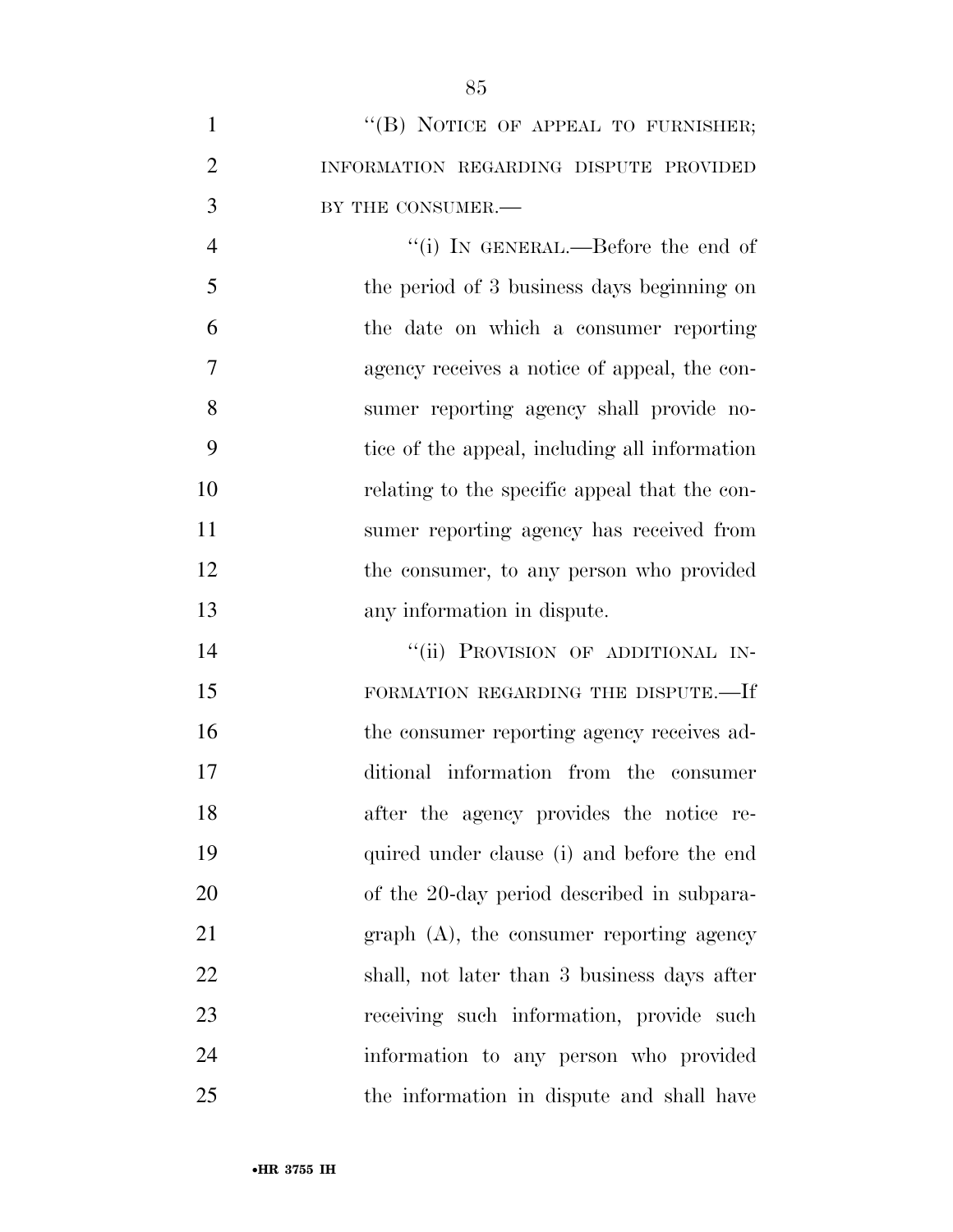| $\mathbf{1}$   | an additional 10 business days to complete |
|----------------|--------------------------------------------|
| $\overline{2}$ | the appeal review.                         |
| 3              | "(C) MINIMUM STANDARDS FOR APPEALS         |
| $\overline{4}$ | EMPLOYEES.-                                |
| 5              | "(i) DESIGNATION.—Upon receipt of          |
| 6              | a notice of appeal under paragraph (1), a  |
| $\overline{7}$ | consumer reporting agency shall designate  |
| 8              | one or more specific employees who—        |
| 9              | $\lq\lq$ (I) shall be assigned an<br>em-   |
| 10             | ployee reference number or other em-       |
| 11             | ployee identifier that can be used by      |
| 12             | the consumer to discuss the appeal         |
| 13             | with the specific individuals handling     |
| 14             | the appeal;                                |
| 15             | "(II) shall have direct authority"         |
| 16             | to resolve the dispute that is the sub-    |
| 17             | ject of the notice of appeal from the      |
| 18             | review stage to its completion;            |
| 19             | "(III) shall meet minimum train-           |
| 20             | ing and ongoing certification require-     |
| 21             | ments at regular intervals, as estab-      |
| 22             | lished by the Bureau;                      |
| 23             | $\lq\lq (IV)$ shall be located within the  |
| 24             | United States;                             |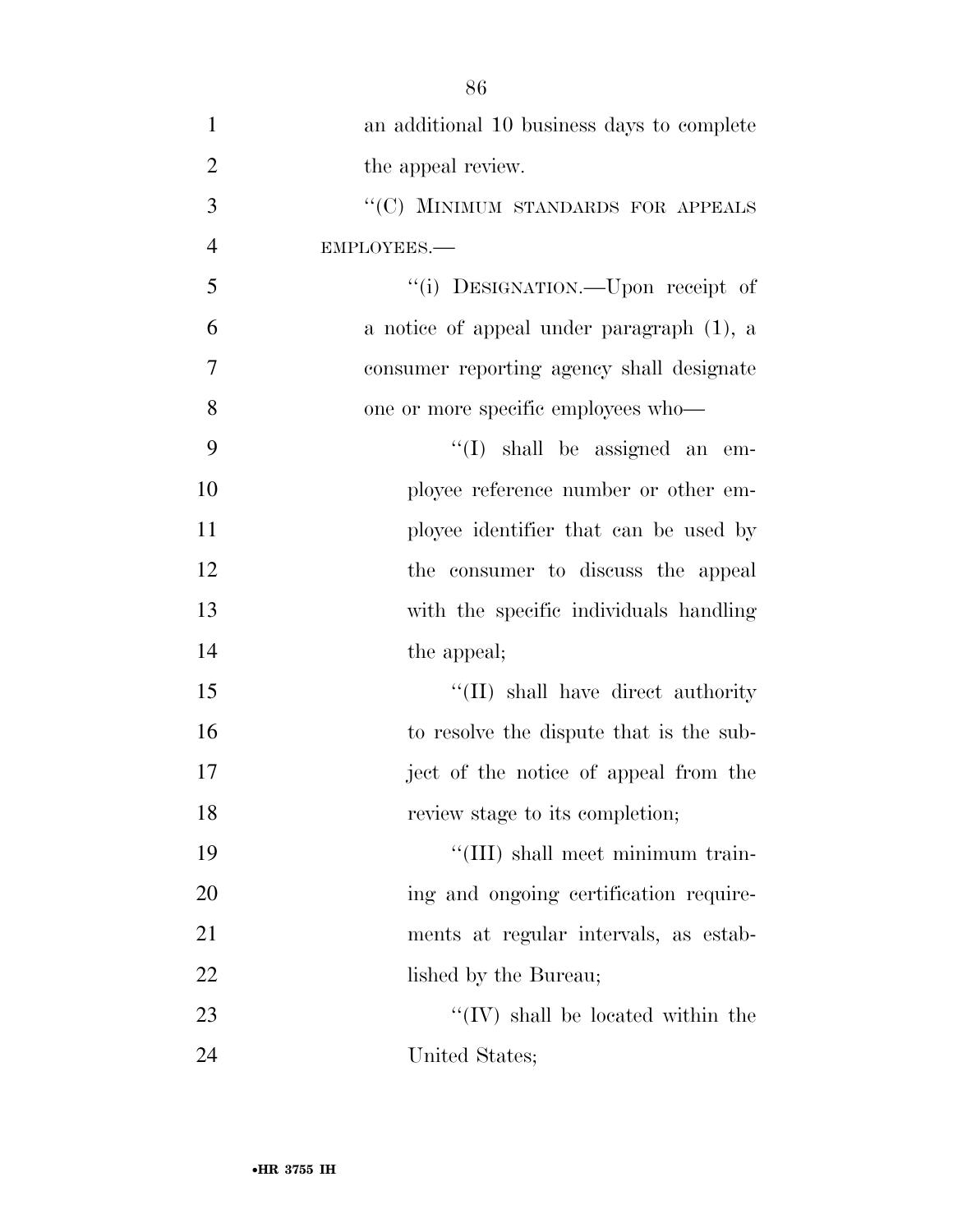| $\mathbf{1}$   | $\lq\lq(V)$ may not have been involved       |
|----------------|----------------------------------------------|
| $\overline{2}$ | in the reinvestigation conducted or          |
| 3              | terminated pursuant to subsection (a);       |
| $\overline{4}$ | and                                          |
| 5              | "(VI) may not be subject to any              |
| 6              | requirements linking incentives, in-         |
| $\overline{7}$ | cluding promotion, to the number of          |
| 8              | appeals processed within a certain           |
| 9              | time period.                                 |
| 10             | "(ii) REQUIREMENTS.—Such employ-             |
| 11             | ees shall conduct a robust review of the ap- |
| 12             | peal and make a determination regarding      |
| 13             | the accuracy and completeness of the dis-    |
| 14             | puted information by—                        |
| 15             | $\lq\lq$ conducting an independent           |
| 16             | analysis, separate from any investiga-       |
| 17             | tion by a reseller or person who pro-        |
| 18             | vided the disputed information, and          |
| 19             | separate from any prior reinvestiga-         |
| 20             | tion conducted by the consumer re-           |
| 21             | porting agency of the disputed infor-        |
| 22             | mation;                                      |
| 23             | "(II) verifying that the personally          |
| 24             | identifiable information of the con-         |
| 25             | sumer submitting the dispute matches         |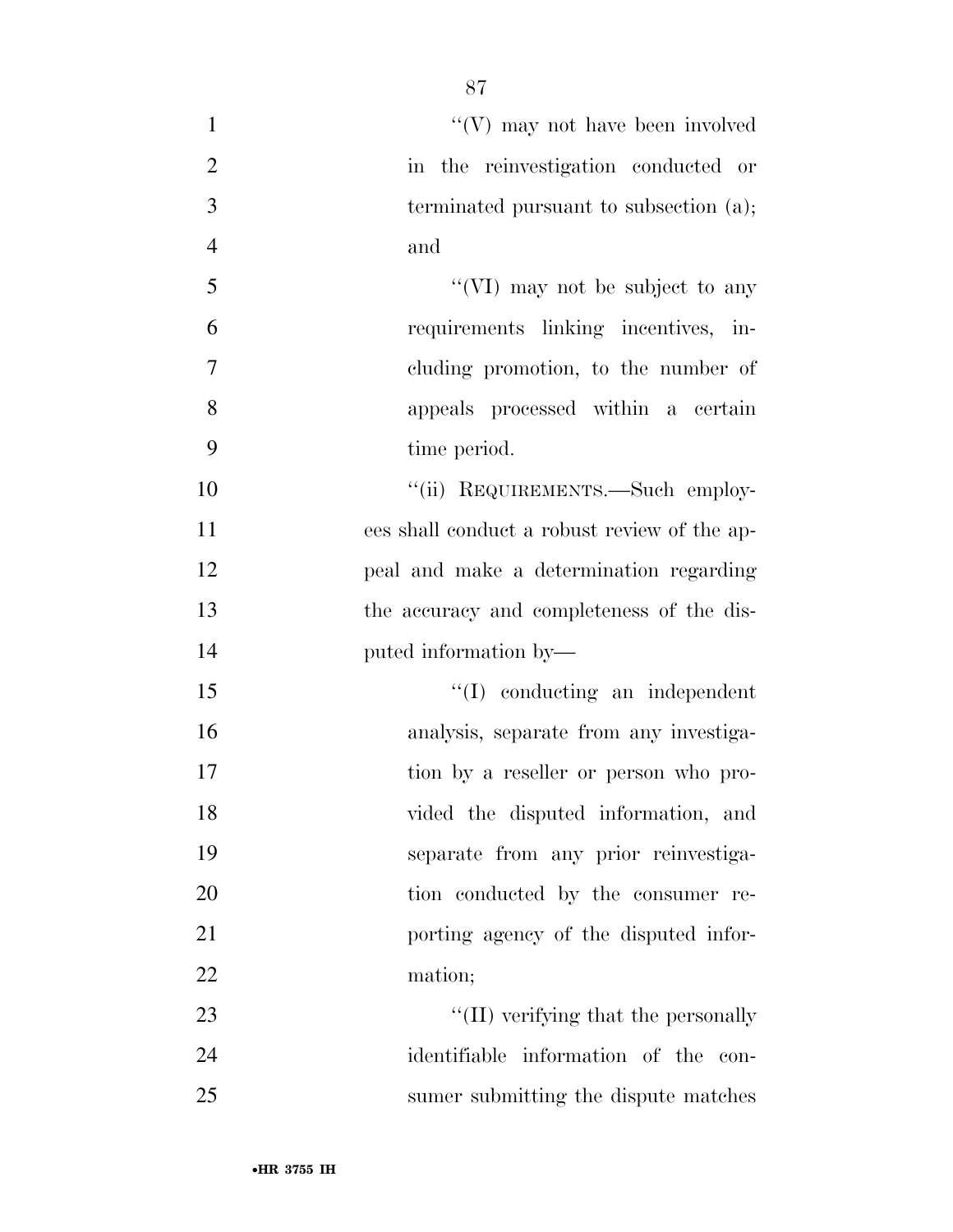| $\mathbf{1}$   | the personally identifiable information           |
|----------------|---------------------------------------------------|
| $\overline{2}$ | contained on the consumer's file;                 |
| 3              | "(III) analyzing the notice of ap-                |
| $\overline{4}$ | peal and all information, including               |
| 5              | any substantiating documents, pro-                |
| 6              | vided by the consumer with the notice             |
| $\tau$         | of appeal;                                        |
| 8              | $\lq\lq (IV)$ evaluating the validity of          |
| 9              | any information submitted by any                  |
| 10             | person that was used by the consumer              |
| 11             | reporting agency in the reinvestigation           |
| 12             | of the initial dispute;                           |
| 13             | $\lq\lq(V)$ verifying that the consumer           |
| 14             | reporting agency has a record of the              |
| 15             | information being disputed; and                   |
| 16             | "(VI) applying any additional                     |
| 17             | factors or investigative processes, as            |
| 18             | specified by the Bureau.                          |
| 19             | "(D) NOTICE OF APPEAL RESULTS.—Not                |
| 20             | later than 5 days after the end of the 20-day     |
| 21             | period described under subparagraph (A) (or       |
| 22             | the 10-day extension period, as applicable) the   |
| 23             | consumer reporting agency shall provide the       |
| 24             | consumer with written notice of the results of    |
| 25             | the appeal by postal mail or, if requested by the |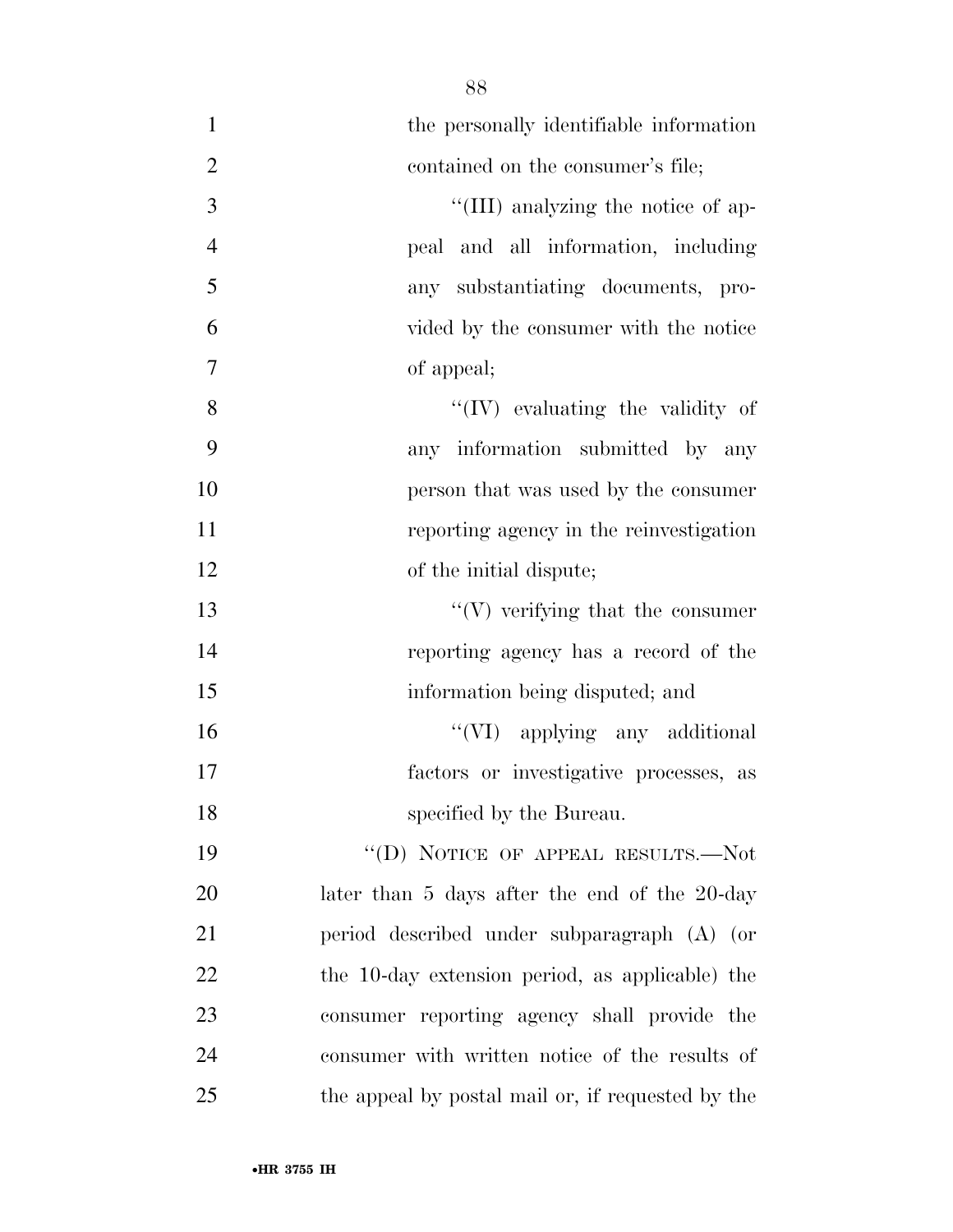| $\mathbf{1}$   | consumer, by other means. The contents of    |
|----------------|----------------------------------------------|
| $\overline{2}$ | such notice shall include—                   |
| 3              | $f(i)$ a statement that the appeal is        |
| $\overline{4}$ | completed and the date on which it was       |
| 5              | completed, the results of the appeal, and    |
| 6              | the specific reasons supporting the results  |
| $\overline{7}$ | of the appeal;                               |
| 8              | "(ii) a copy of all information relating     |
| 9              | to the consumer that was used as a basis     |
| 10             | for deciding the results of the appeal;      |
| 11             | "(iii) a consumer report that is based       |
| 12             | upon the consumer's file as that file may    |
| 13             | have been revised as a result of the appeal; |
| 14             | "(iv) a description of the procedure         |
| 15             | used to determine the accuracy and com-      |
| 16             | pleteness of the information, including the  |
| 17             | business name, telephone number, mailing     |
| 18             | address, and Internet website address (if    |
| 19             | applicable) of any person who provided in-   |
| 20             | formation that was contacted in connection   |
| 21             | with such information, if reasonably avail-  |
| 22             | able;                                        |
| 23             | $f'(v)$ information describing that the      |
|                |                                              |

 consumer may submit a statement, without charge, disputing the accuracy or com-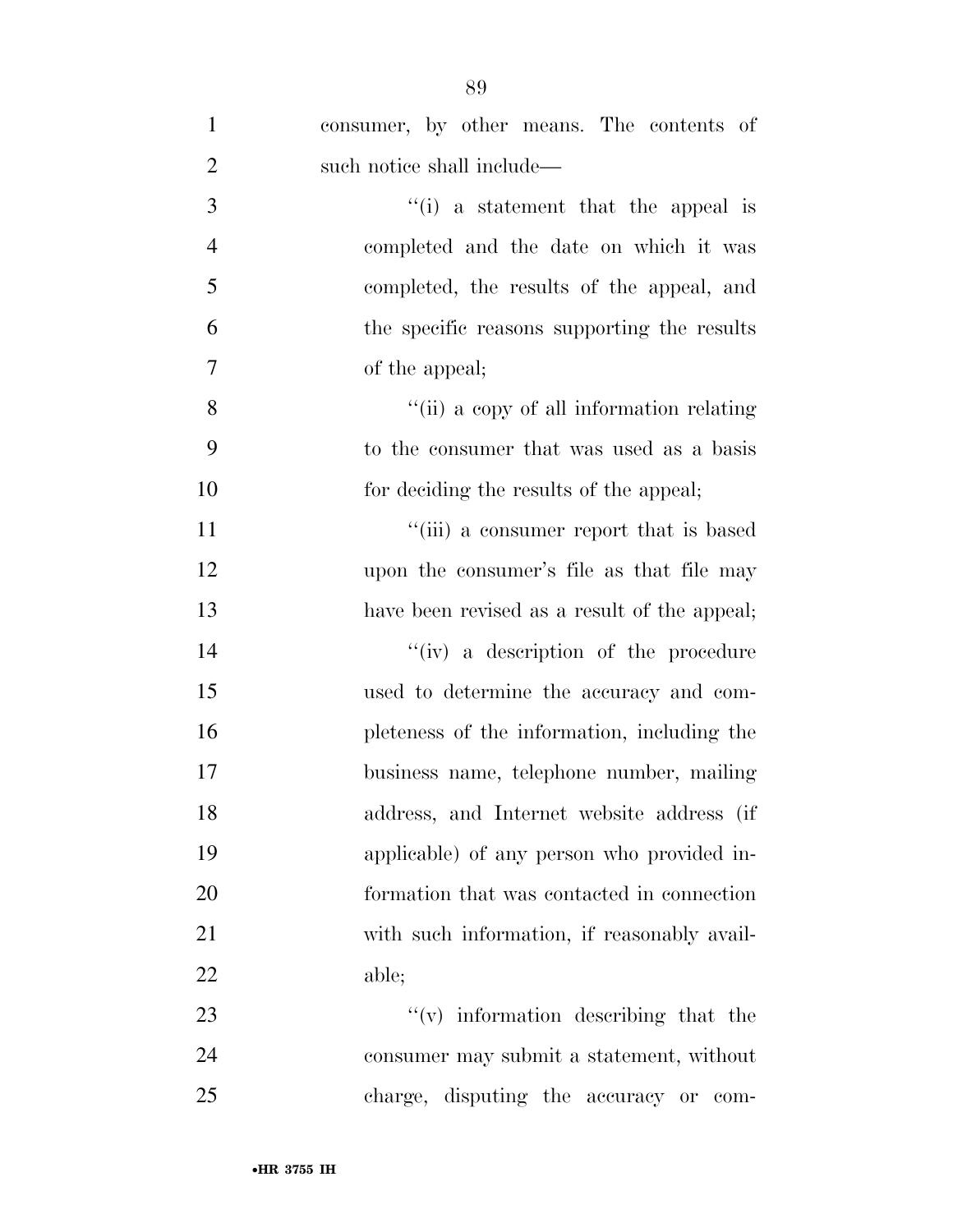| $\mathbf{1}$   | pleteness of information in the consumer's       |
|----------------|--------------------------------------------------|
| $\overline{2}$ | file that was the subject of an appeal           |
| 3              | under this subsection by submitting a            |
| $\overline{4}$ | statement directly to each consumer re-          |
| 5              | porting agency that received the informa-        |
| 6              | tion;                                            |
| 7              | "(vi) a description of the consumer's            |
| 8              | rights pursuant to subsection (d) (relating      |
| 9              | to furnishing notifications to certain users     |
| 10             | of consumer reports); and                        |
| 11             | "(vii) any other information, as deter-          |
| 12             | mined by the Bureau.                             |
| 13             | "(E) NO EXCUSE FOR FAILURE TO CON-               |
| 14             | DUCT APPEAL.—A consumer reporting agency         |
| 15             | may not refuse to conduct a review of an appeal  |
| 16             | under this subsection because the agency deter-  |
| 17             | mines that the notice of appeal was submitted    |
| 18             | by an authorized third party, unless the agency  |
| 19             | has clear and convincing evidence that the third |
| 20             | party is not authorized to submit the notice of  |
| 21             | appeal on the consumer's behalf. If the con-     |
| 22             | sumer reporting agency refuses to conduct a re-  |
| 23             | view of the appeal for these reasons, it shall   |
| 24             | provide a clear and conspicuous written notice   |
| 25             | to the consumer explaining the reasons for the   |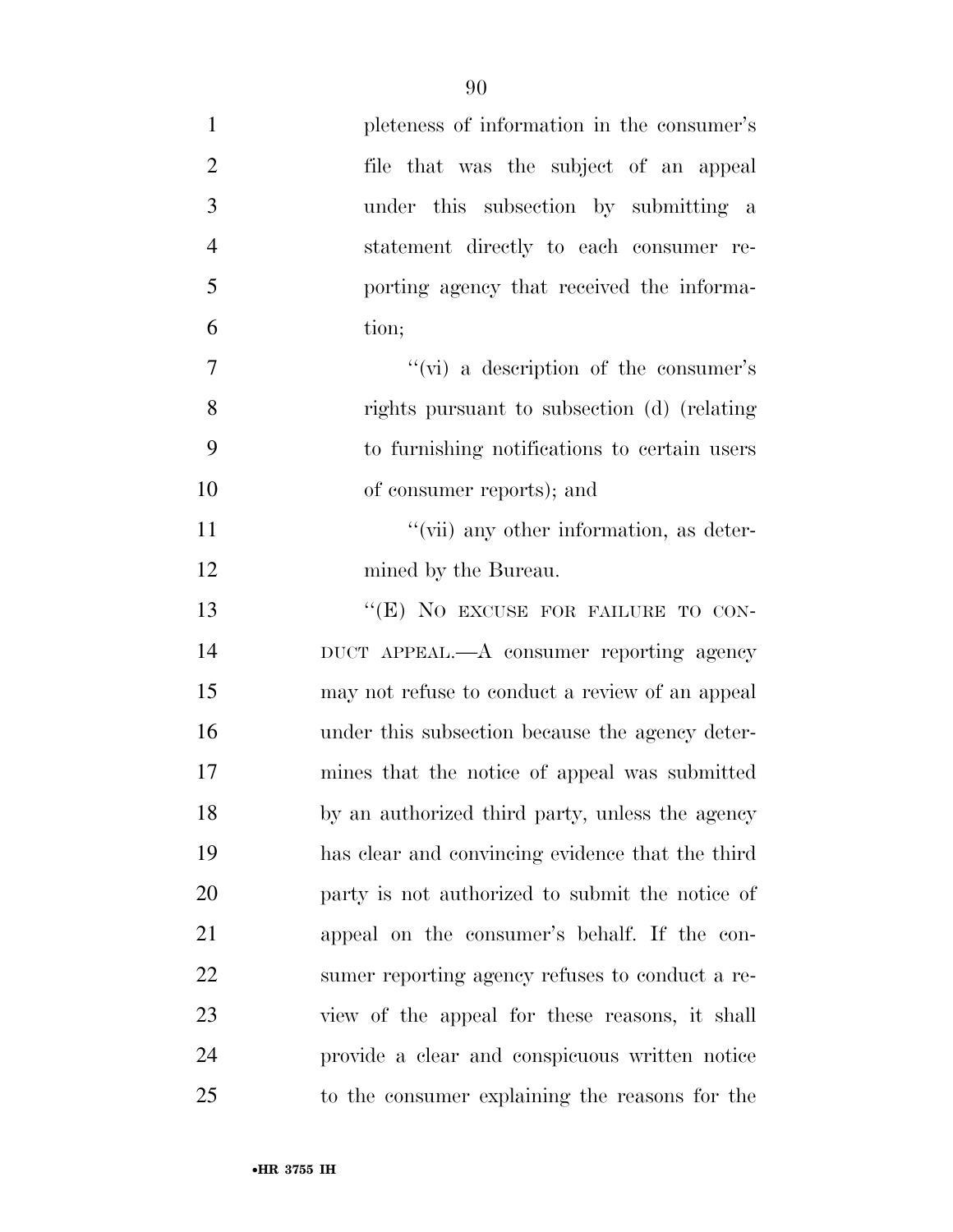| $\mathbf{1}$   | refusal and describing any information the con-                         |
|----------------|-------------------------------------------------------------------------|
| $\overline{2}$ | sumer is required to provide for the agency to                          |
| 3              | conduct a review of the appeal.".                                       |
| $\overline{4}$ | (b) APPEALS OF INVESTIGATIONS CONDUCTED BY                              |
| 5              | FURNISHERS OF INFORMATION.—Section $623(a)$ of the                      |
| 6              | Fair Credit Reporting Act $(15 \text{ U.S.C. } 1681\text{s} - 2(a))$ is |
| 7              | amended by adding at the end the following new para-                    |
| 8              | graph:                                                                  |
| 9              | "(10) DUTY OF FURNISHERS OF INFORMATION                                 |
| 10             | UPON NOTICE OF APPEAL OF INVESTIGATION.-                                |
| 11             | "(A) IN GENERAL.—Within 120 days of                                     |
| 12             | the date of receipt of the results of an inves-                         |
| 13             | tigation conducted under paragraph $(8)(E)$ , a                         |
| 14             | consumer may, free of charge, appeal such re-                           |
| 15             | sults by submitting a notice of appeal to the                           |
| 16             | person who provided the information in the dis-                         |
| 17             | pute to a consumer reporting agency (hereafter                          |
| 18             | in this paragraph referred to as the 'furnisher').                      |
| 19             | "(B) NOTICE OF APPEAL.—A notice of ap-                                  |
| 20             | peal described in subparagraph (A) may be sub-                          |
| 21             | mitted in writing, through a toll-free telephone                        |
| 22             | number, or by other electronic means estab-                             |
| 23             | lished by the furnisher, and—                                           |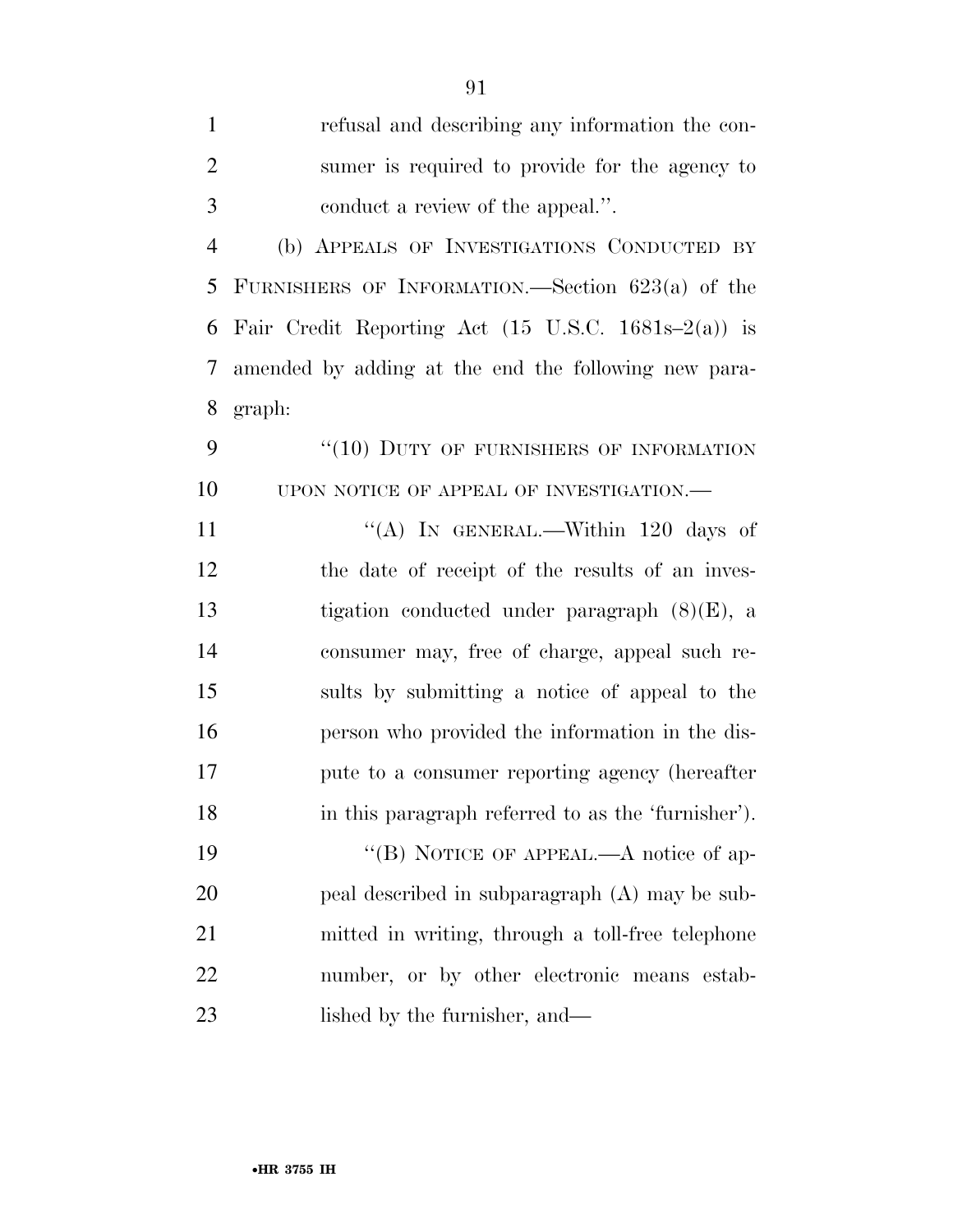| $\mathbf{1}$   | "(i) shall identify the information con-       |
|----------------|------------------------------------------------|
| $\overline{2}$ | tained in the consumer's file that is the      |
| 3              | subject of the appeal;                         |
| $\overline{4}$ | "(ii) shall describe the specific reasons      |
| 5              | for submitting the notice of appeal; and       |
| 6              | "(iii) may include any information, in-        |
| 7              | eluding substantiating documents, the con-     |
| 8              | sumer believes is relevant to the appeal.      |
| 9              | "(C) FURNISHER ACTIONS.—Upon receipt           |
| 10             | of such notice of appeal, the furnisher shall— |
| 11             | $\lq\lq$ (i) before the end of the period of 3 |
| 12             | business days beginning on the date on         |
| 13             | which the furnisher receives the notice of     |
| 14             | appeal, notify each consumer reporting         |
| 15             | agency to which the person furnished such      |
| 16             | information a statement identifying the        |
| 17             | items of information that a consumer is        |
| 18             | appealing; and                                 |
| 19             | "(ii) notify the consumer confirming           |
| 20             | the receipt of the consumer's notice of ap-    |
| 21             | peal, including an approximate date when       |
| 22             | the consumer's appeal will be completed,       |
| 23             | the process and procedures by which a re-      |
| 24             | view of the appeal will be conducted, and      |
| 25             | the specific individual designated by the      |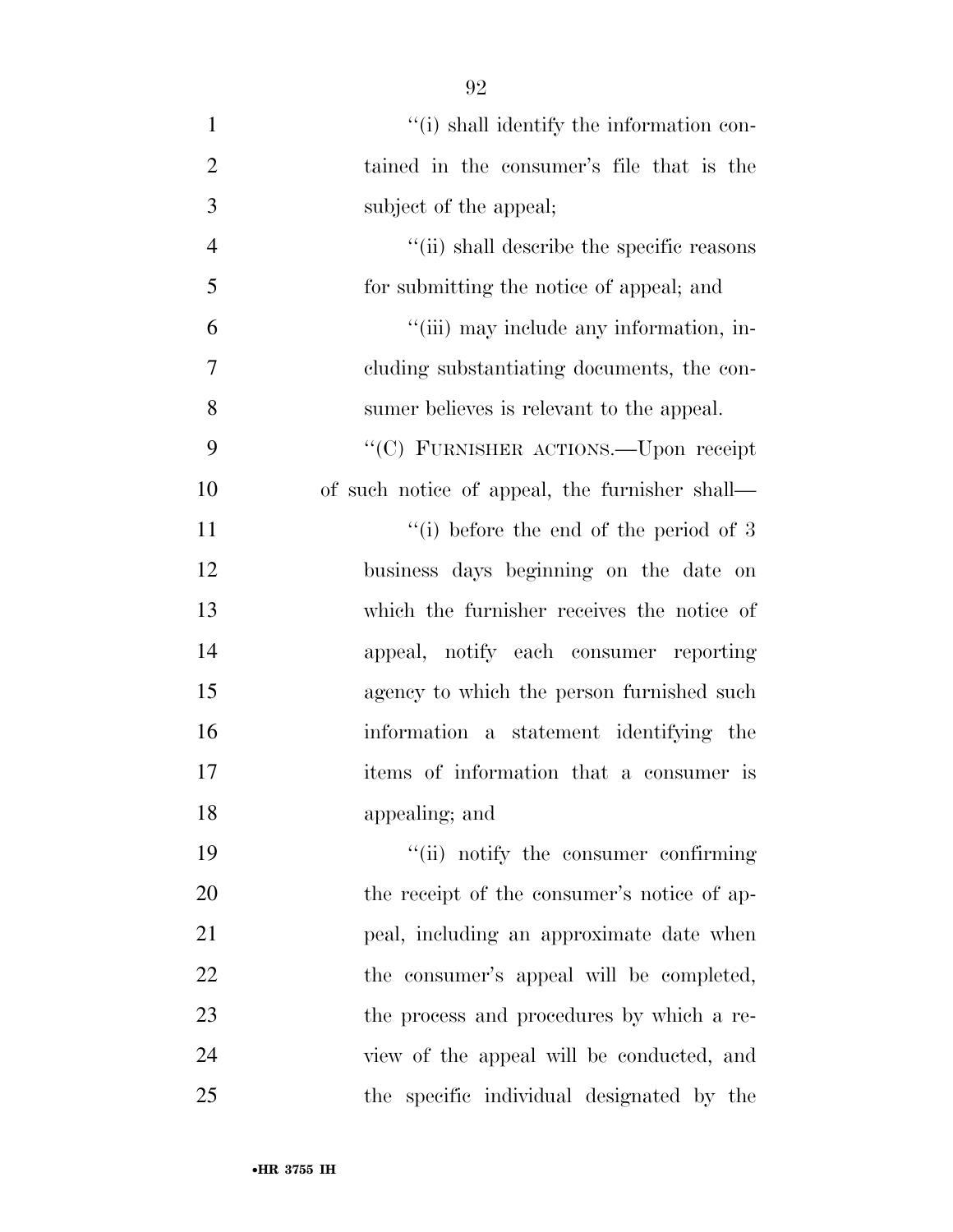consumer reporting agency who, upon the request of the consumer, may discuss the substance and status of the appeal.

 ''(D) FURNISHER REQUIREMENTS UPON RECEIPT OF NOTICE OF APPEAL.—Not later than 20 days after receiving a notice of appeal, the furnisher shall determine whether the item of information being disputed by the consumer is inaccurate, incomplete, or cannot be verified, and shall notify the consumer reporting agency of the determination. If the furnisher cannot verify the accuracy or completeness of the dis- puted information, the furnisher shall, before the end of the 20-day period beginning on the date on which the furnisher receives notice of an appeal from the consumer, submit instruc- tions to the consumer reporting agency that the item of information being disputed by the con- sumer should be deleted from the file of the consumer.

21 "(E) MINIMUM STANDARDS FOR APPEALS EMPLOYEES.—Upon receipt of a notice of ap- peal under subparagraph (A), a furnisher shall designate one or more specific employees who—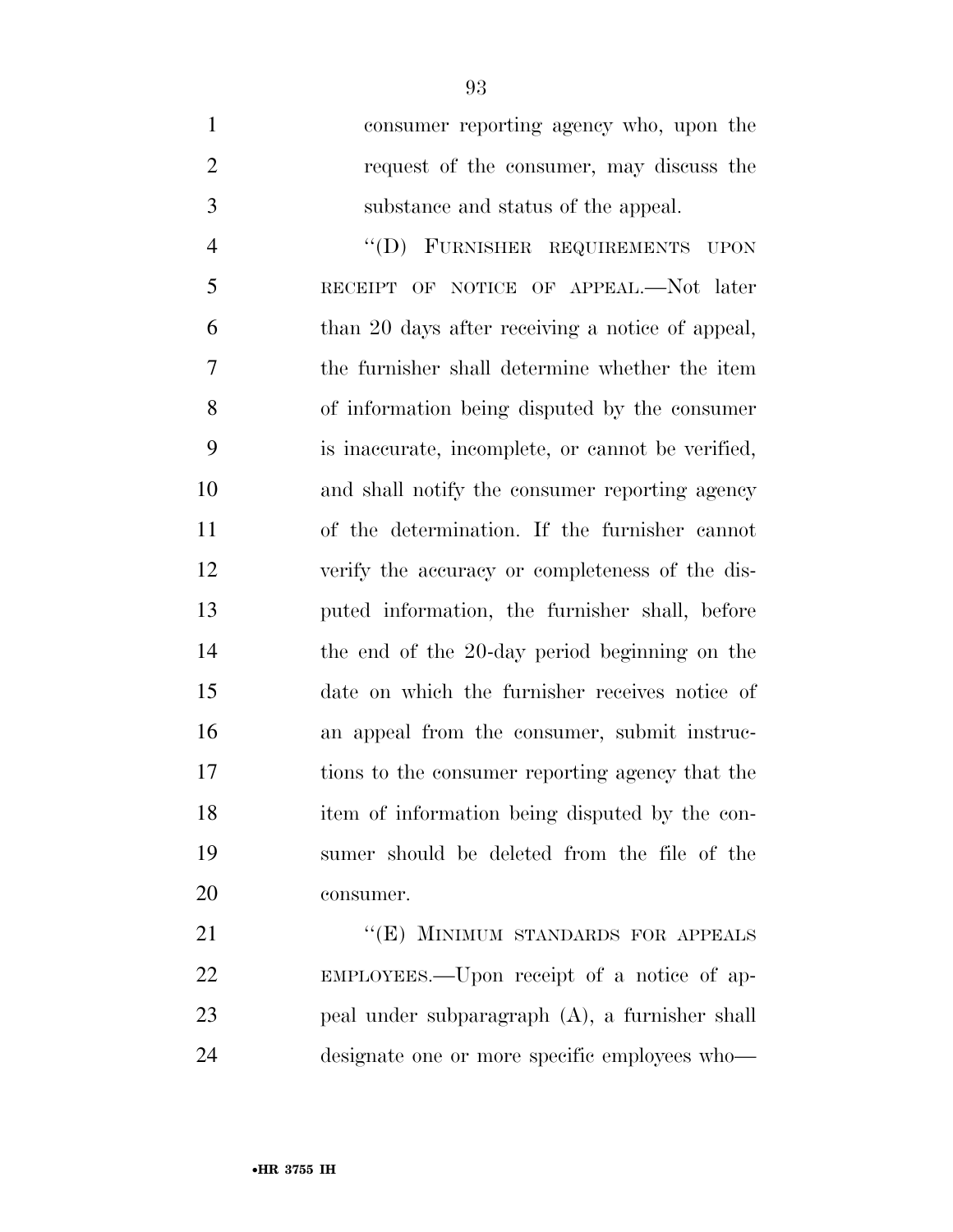| $\mathbf{1}$   | "(i) shall be assigned an employee ref-        |
|----------------|------------------------------------------------|
| $\overline{2}$ | erence number or other employee identifier     |
| 3              | that can be used by the consumer to dis-       |
| $\overline{4}$ | cuss the appeal with the specific individ-     |
| 5              | uals handling the appeal;                      |
| 6              | "(ii) shall have direct authority to re-       |
| 7              | solve the dispute that is the subject of the   |
| 8              | notice of appeal on behalf of the furnisher    |
| 9              | from the review stage to its completion;       |
| 10             | "(iii) shall meet minimum training             |
| 11             | and ongoing certification requirements at      |
| 12             | regular intervals, as established by the Bu-   |
| 13             | reau;                                          |
| 14             | "(iv) may not have been involved in            |
| 15             | investigation conducted pursuant to<br>an      |
| 16             | paragraph $(8)$ ; and                          |
| 17             | $f'(v)$ may not be subject to any re-          |
| 18             | quirements linking incentives, including       |
| 19             | promotion, to the number of appeals proc-      |
| 20             | essed within a certain time period.            |
| 21             | "(F) REQUIREMENTS FOR APPEALS PROC-            |
| 22             | ESS.—Such employees shall conduct a robust     |
| 23             | review of the appeal and make a determination  |
| 24             | regarding the accuracy and completeness of the |
| 25             | disputed information by-                       |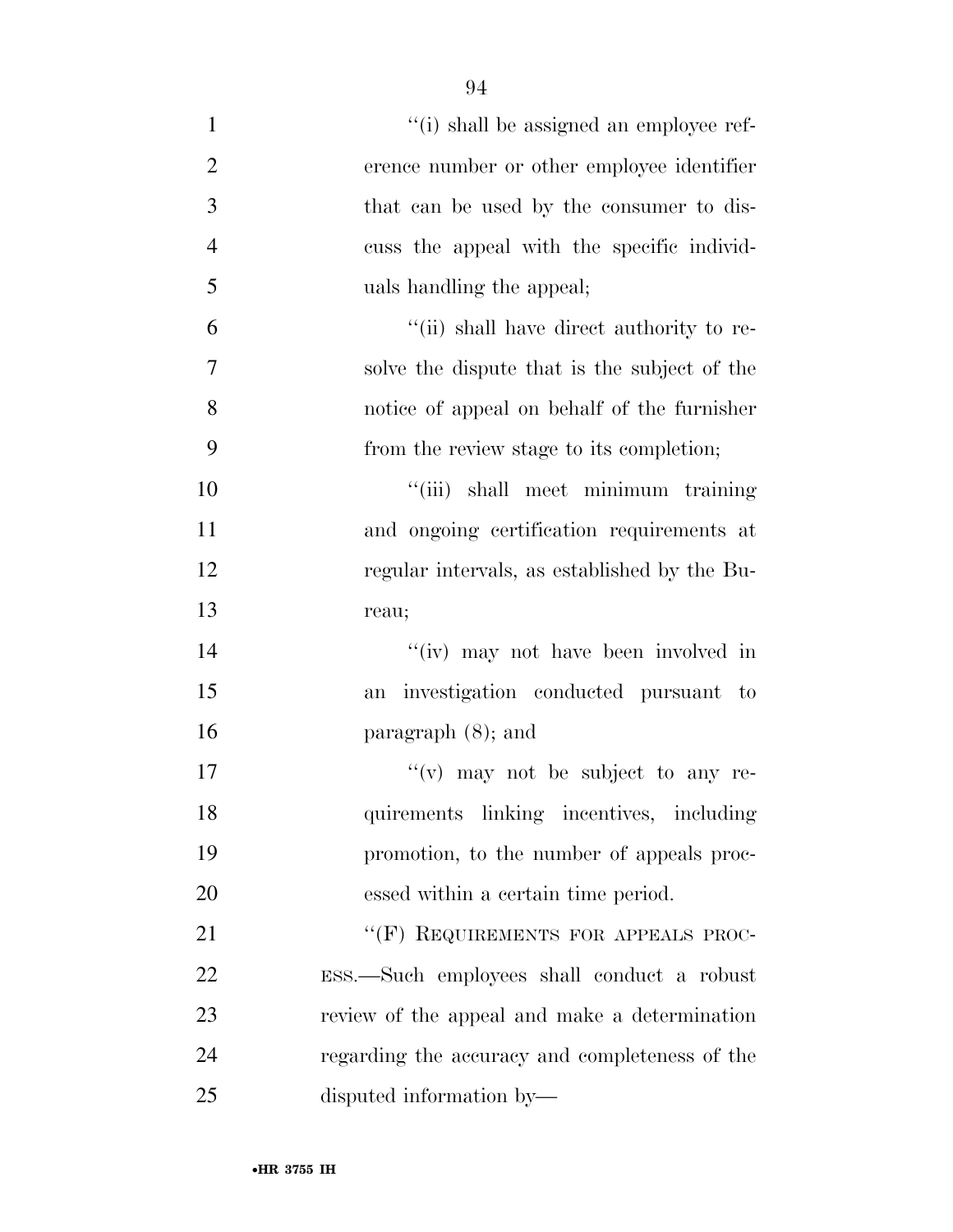| $\mathbf{1}$   | "(i) conducting an independent anal-         |
|----------------|----------------------------------------------|
| $\overline{2}$ | ysis, separate from any reinvestigation by   |
| 3              | a reseller or consumer reporting agency, of  |
| $\overline{4}$ | the disputed information;                    |
| 5              | "(ii) verifying that the personally          |
| 6              | identifiable information related to the dis- |
| 7              | pute is accurate and complete;               |
| 8              | "(iii) analyzing the notice of appeal        |
| 9              | and all information, including substan-      |
| 10             | tiating documents, provided by the con-      |
| 11             | sumer with the notice of appeal;             |
| 12             | "(iv) evaluating the validity of any in-     |
| 13             | formation submitted by any person that       |
| 14             | was used by the furnisher in the initial in- |
| 15             | vestigation into the dispute;                |
| 16             | $f'(v)$ verifying that the information       |
| 17             | being disputed relates to the consumer in    |
| 18             | whose file the information is located;       |
| 19             | "(vi) verifying that the furnisher has       |
| 20             | a record of the information being disputed;  |
| 21             | and                                          |
| 22             | "(vii) applying any additional factors       |
| 23             | or investigative processes, as specified by  |
| 24             | the Bureau.                                  |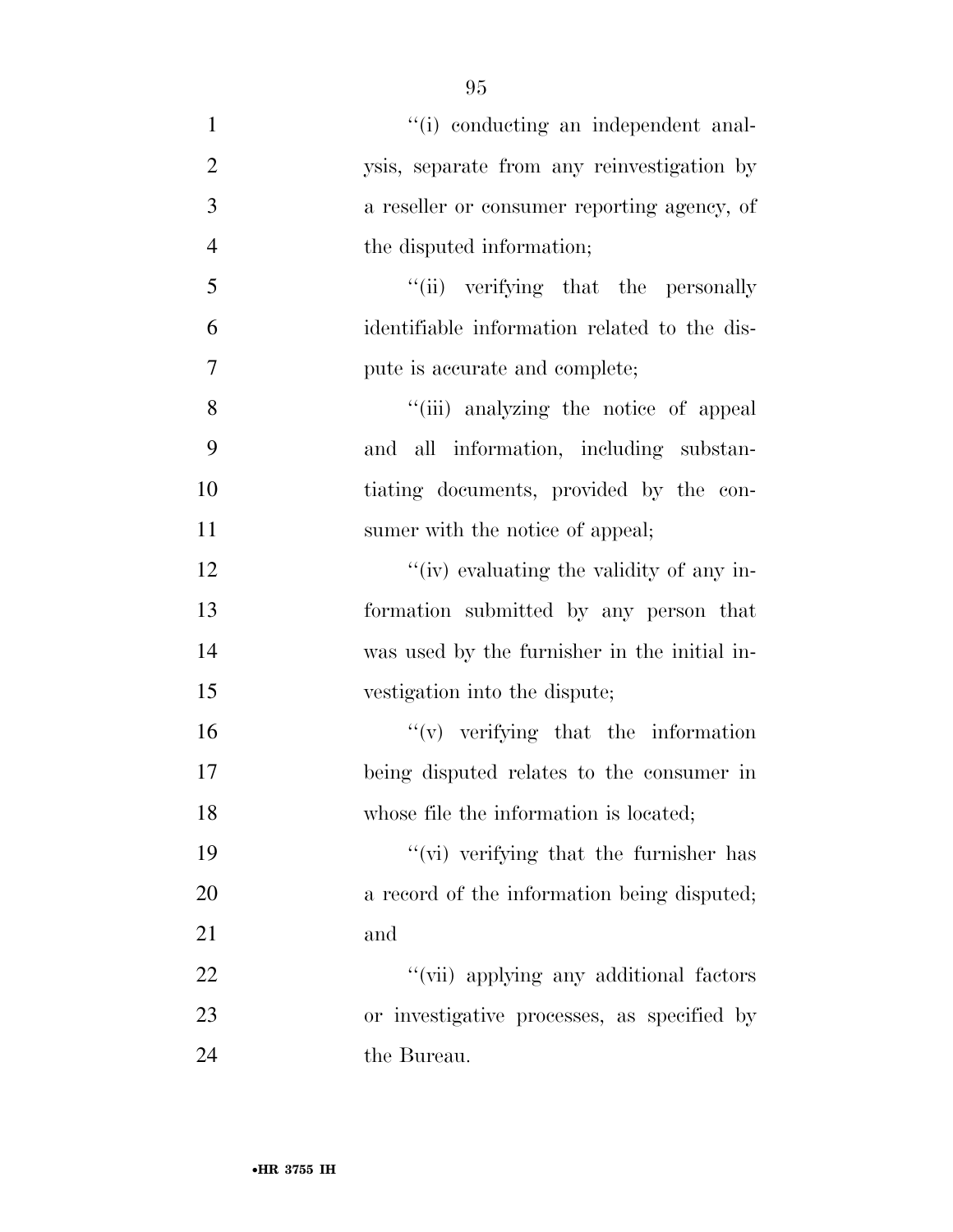$((G)$  EXTENSION OF REVIEW PERIOD. If a consumer submits additional information re- lated to the appeal after the period of 3 busi- ness days described in subparagraph (C)(i) and before the end of the 20-day period described in subparagraph (D), the furnisher shall have an additional 10 business days to complete the re-view of the appeal.

9 "(H) NOTICE OF APPEAL RESULTS.—Not 10 later than 5 days after the end of the 20-day period described in subparagraph (D) (or the 10 business day extension described under sub- paragraph (G), as applicable) the furnisher shall provide the consumer with written notice of the results of the appeal by mail or, if re- quested by the consumer, by other means. The contents of such notice shall include—

18 ''(i) a statement that the appeal is completed and the date on which it was completed, the results of the appeal, and 21 the specific reasons supporting the results 22 of the appeal;

23 ''(ii) a copy of all information relating to the consumer that was used as a basis for deciding the results of the appeal;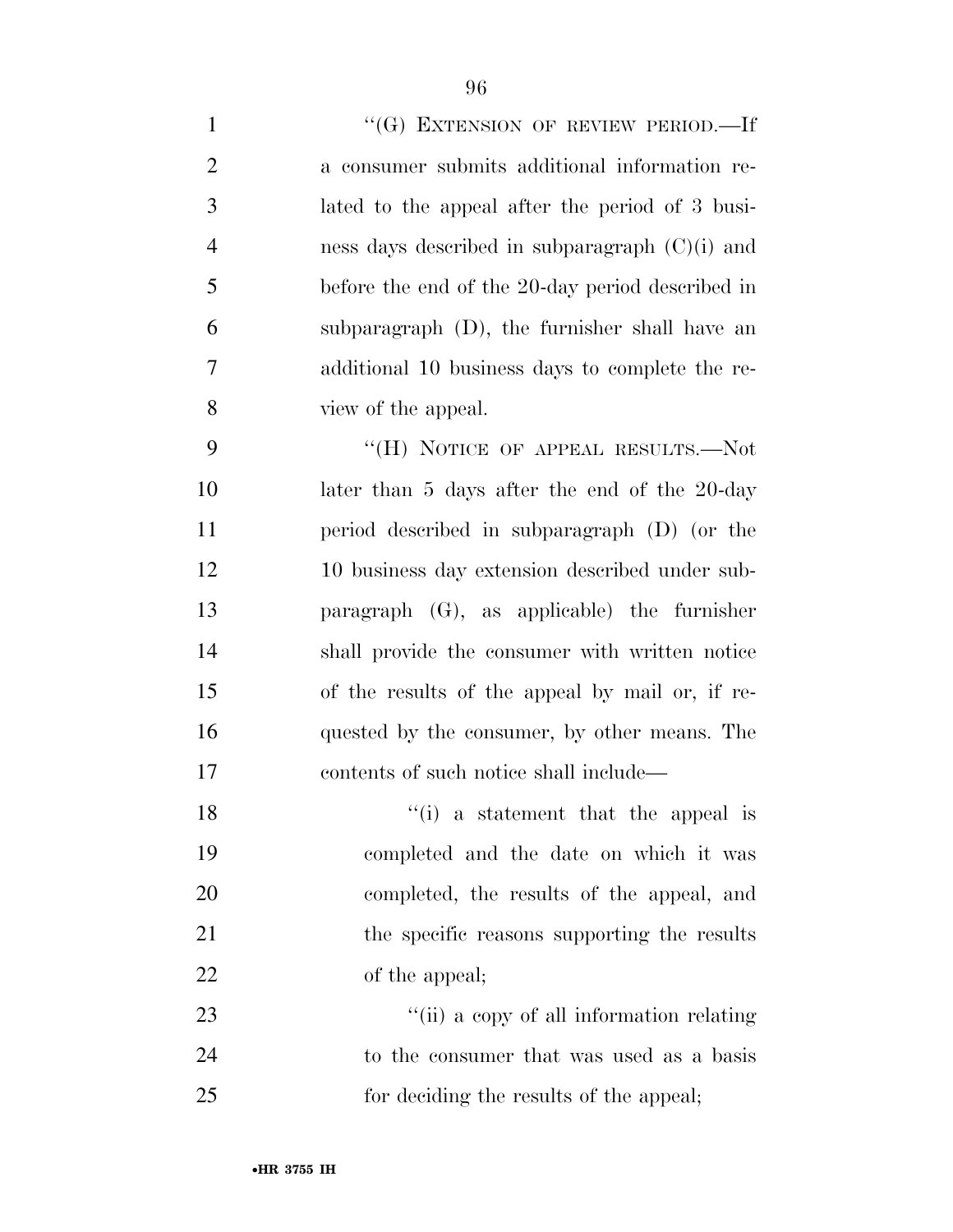| $\mathbf{1}$   | "(iii) if the appeal results in any          |
|----------------|----------------------------------------------|
| $\overline{2}$ | change to the consumer report, a notifica-   |
| 3              | tion that the consumer shall receive a copy, |
| $\overline{4}$ | free of charge, of a revised consumer re-    |
| 5              | port (based upon the consumer's file as      |
| 6              | that file was changed as a result of the ap- |
| 7              | peal) and a credit score or educational      |
| 8              | eredit score (if applicable) from each con-  |
| 9              | sumer reporting agency that had been fur-    |
| 10             | nished incorrect information;                |
| 11             | "(iv) a description of the procedure         |
| 12             | used to determine the accuracy and com-      |
| 13             | pleteness of the information, including the  |
| 14             | business name, telephone number, mailing     |
| 15             | address, and Internet website address (if    |
| 16             | applicable), of any person who provided in-  |
| 17             | formation that was contacted in connection   |
| 18             | with such information, if reasonably avail-  |
| 19             | able;                                        |
| 20             | $f'(v)$ information describing that the      |
| 21             | consumer may submit a statement, without     |
| 22             | charge, disputing the accuracy or com-       |
| 23             | pleteness of information in the consumer's   |
| 24             | file that was the subject of an appeal       |
| 25             | under this paragraph by submitting a         |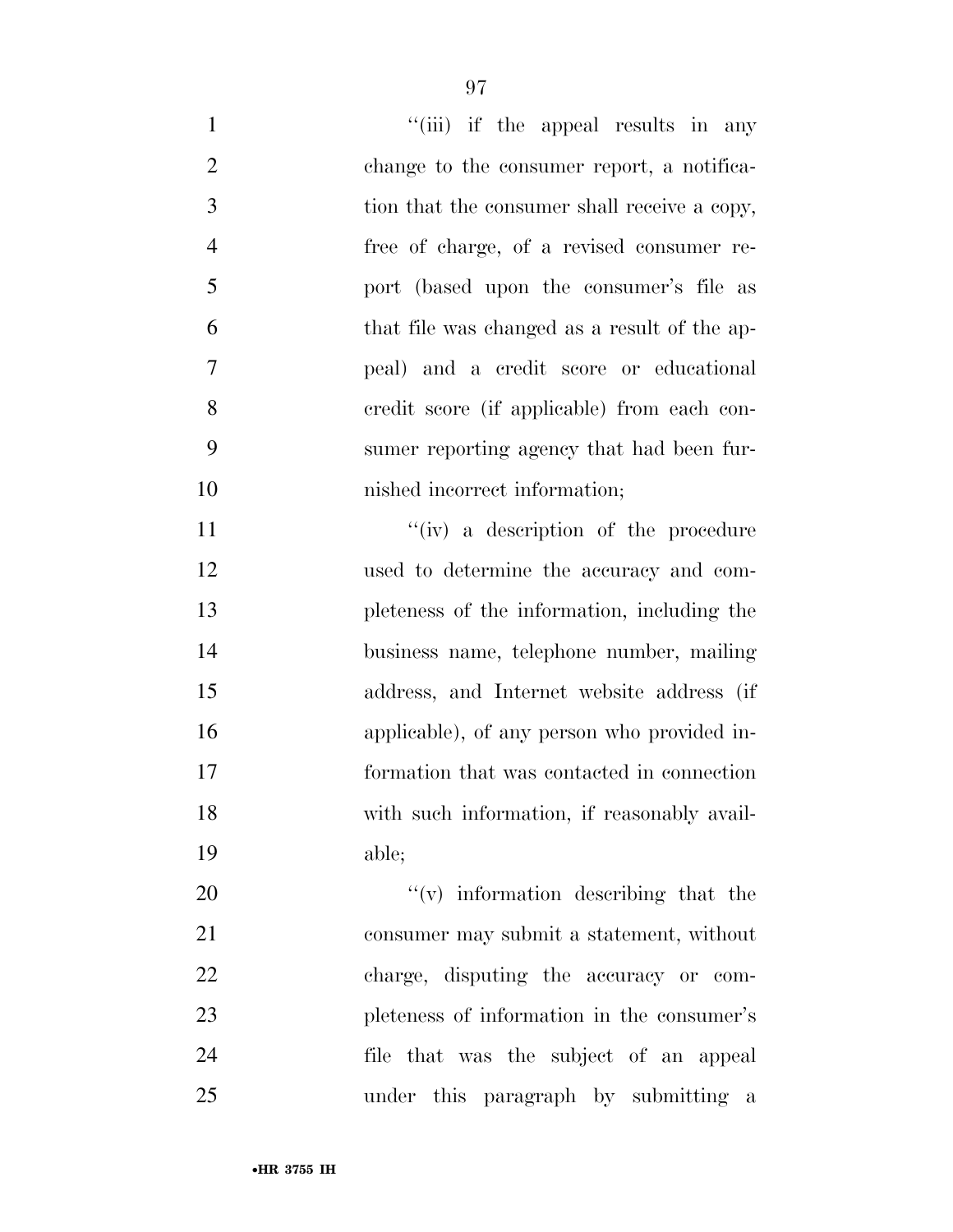| $\mathbf{1}$   | statement directly to each consumer re-                     |
|----------------|-------------------------------------------------------------|
| $\overline{2}$ | porting agency that received the informa-                   |
| 3              | tion; and                                                   |
| $\overline{4}$ | $\mathcal{L}(\mathbf{vi})$ a notification that the consumer |
| 5              | may request the furnisher to submit to                      |
| 6              | each consumer reporting agency the con-                     |
| 7              | sumer's request to furnish notifications                    |
| 8              | pursuant to section $611(d)$ (relating to fur-              |
| 9              | nishing notifications to certain users of                   |
| 10             | consumer reports).".                                        |
| 11             | (c) TECHNICAL AMENDMENT.—Section $623(a)(8)(A)$             |
| 12             | of the Fair Credit Reporting Act (15 U.S.C. 1681s-          |
| 13             | $2(a)(8)(A)$ is amended by striking "reinvestigate" and in- |
| 14             | serting "investigate".                                      |
| 15             | (d) CONFORMING AMENDMENTS.—Section 609 of the               |
| 16             | Fair Credit Reporting Act (15 U.S.C. 1681g) is amend-       |
|                | $17$ ed—                                                    |
| 18             | $(1)$ in subsection $(e)$ —                                 |
| 19             | $(A)$ by striking "Commission" and insert-                  |
| 20             | ing "Bureau" each place that term appears;                  |
| 21             | (B) in the subsection heading, by striking                  |
| 22             | "RIGHTS TO OBTAIN AND DISPUTE INFORMA-                      |
| 23             | TION IN CONSUMER REPORTS AND TO OBTAIN                      |
| 24             | CREDIT SCORES" and inserting "KEY CON-                      |
| 25             | SUMER REPORTING RIGHTS"; and                                |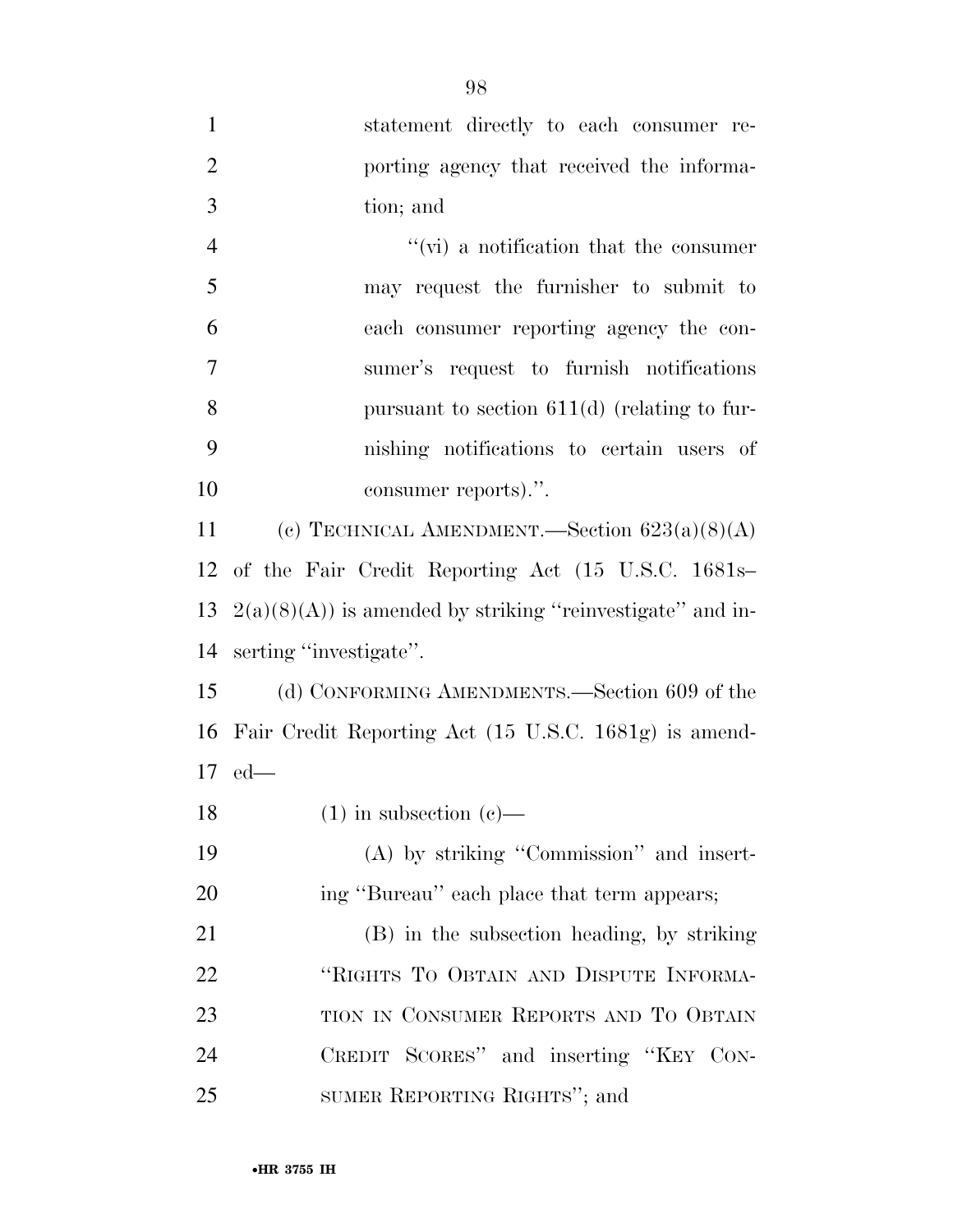1 (C) in paragraph  $(1)$ — 2 (i) in the heading, by striking "COM-3 MISSION" and inserting "BUREAU"; 4 (ii) in subparagraph (B)— 5 (I) in clause (ii), by striking ''a 6 consumer report without charge under 7 section 612'' and inserting ''consumer 8 reports and credit scores or edu-9 cational credit scores (as applicable) 10 without charge under subsections (f), 11 (g), (i), or (j) or section  $612$ "; 12 (II) in clause (iii), by inserting 13  $"or section 623" after "section 611";$ 14 (III) by striking clauses (iv) and 15 (vi); 16 (IV) in clause (v), by striking 17  $"and"$  at the end; 18 (V) by inserting after clause (iii) 19 the following new clause: 20  $\frac{1}{20}$  the right of a consumer to ap-21 peal a determination of a reinvestigation 22 conducted by a consumer reporting agency 23 under section 611(h) or an investigation 24 conducted by a furnisher of information 25 under section  $623(a)(10);$ "; and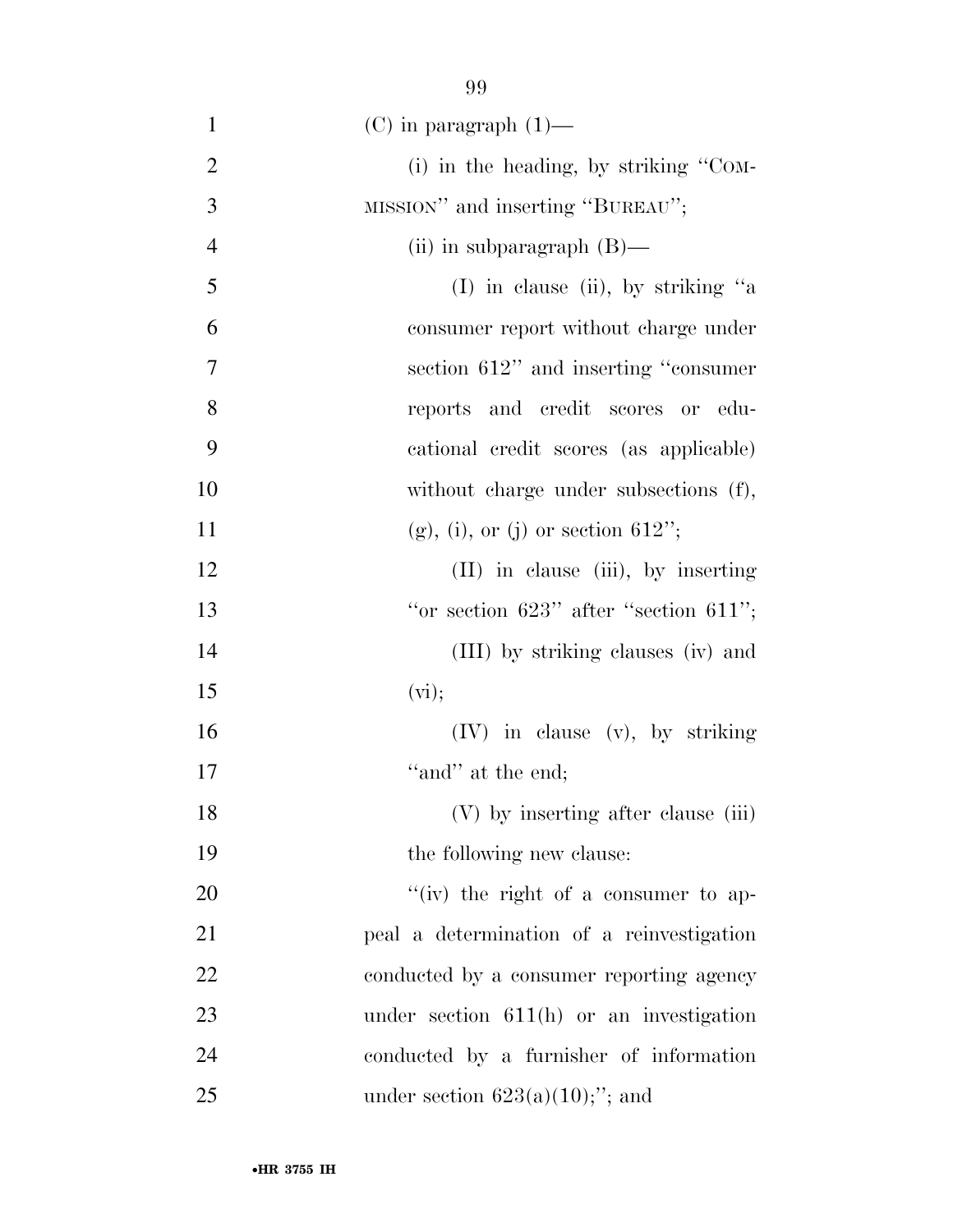| $\mathbf{1}$   | (VI) by adding at the end the fol-                 |
|----------------|----------------------------------------------------|
| $\mathbf{2}$   | lowing new clauses:                                |
| 3              | $\lq\lq$ (vi) the method and circumstances         |
| $\overline{4}$ | under which certain consumers can partici-         |
| 5              | pate in credit rehabilitation or restoration       |
| 6              | under section $605C$ , $605D$ , or $605E$ ; and    |
| $\overline{7}$ | "(vii) the method and circumstances                |
| 8              | under which consumers can obtain a 1-              |
| 9              | year fraud alert, 7-year fraud alert, active       |
| 10             | duty alert, or credit freeze as described in       |
| 11             | section 605A through a consumer report-            |
| 12             | ing agency described under section                 |
| 13             | $603(p)$ .";                                       |
| 14             | (iii) in subparagraph $(C)$ , by inserting         |
| 15             | "and the Commission" after "Bureau";               |
| 16             | and                                                |
| 17             | (iv) by adding at the end the following            |
| 18             | new subparagraph:                                  |
| 19             | "(D) PUBLICATION OF SUMMARY                        |
| 20             | RIGHTS.—A consumer reporting agency de-            |
| 21             | scribed under subsection $(p)$ or $(x)$ of section |
| 22             | 603 shall display in a clear and conspicuous       |
| 23             | manner, including on the Internet website of       |
| 24             | the consumer reporting agency, the summary of      |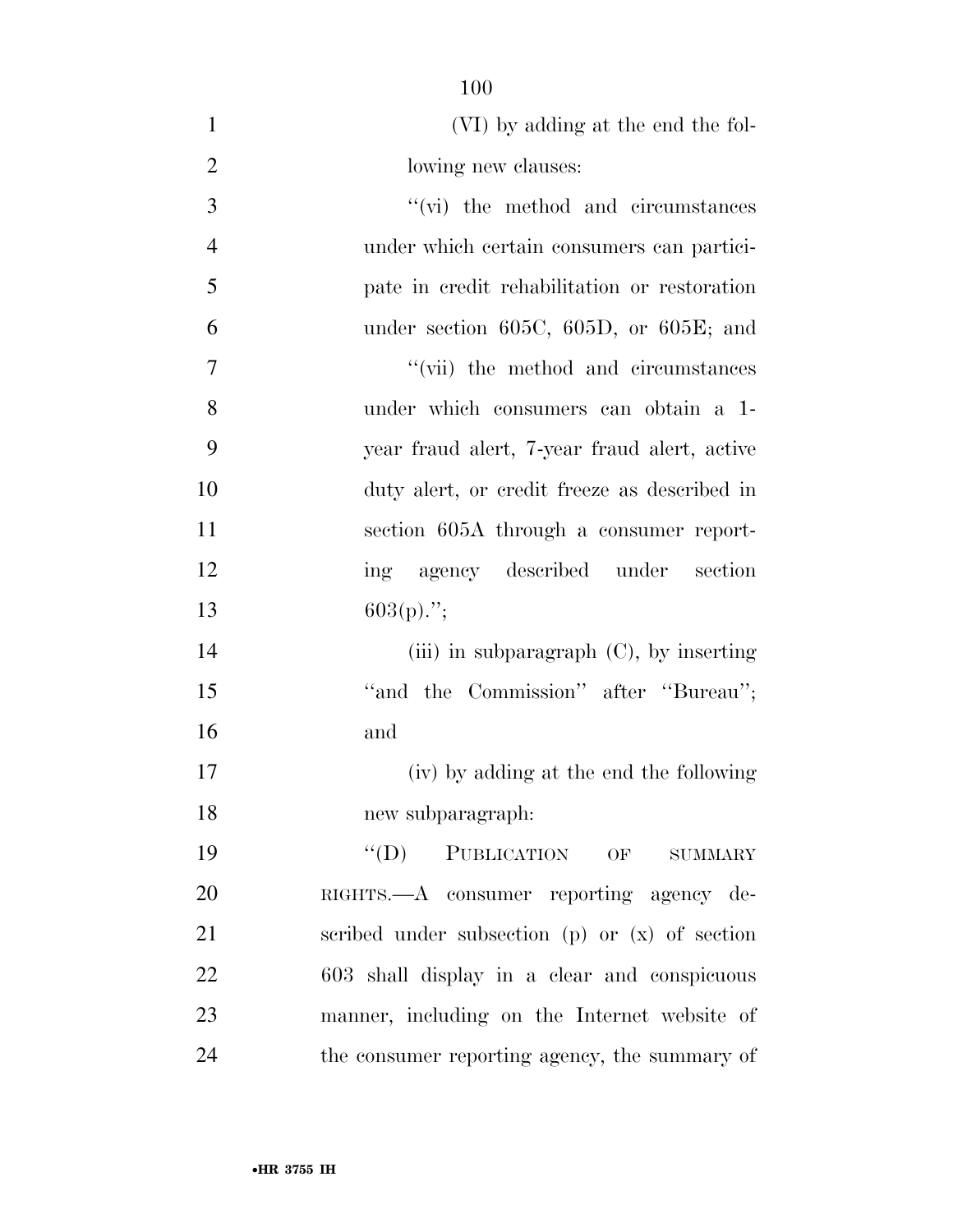| $\mathbf{1}$   | rights prepared by the Bureau under this para-                |
|----------------|---------------------------------------------------------------|
| 2              | $graph.'$ ; and                                               |
| 3              | $(2)$ in subsection $(d)$ , by inserting "Bureau and          |
| $\overline{4}$ | the" before "Commission".                                     |
| 5              | SEC. 106. REQUIRES FURNISHERS TO MAINTAIN RECORDS             |
| 6              | NECESSARY TO VERIFY ACCURACY OF DIS-                          |
| 7              | PUTES.                                                        |
| 8              | Section 611 of the Fair Credit Reporting Act (15)             |
| 9              | U.S.C. 1681i), as amended by section $105(a)(2)$ , is further |

9 U.S.C. 1681i), as amended by section  $105(a)(2)$ , is further amended by adding at the end the following new sub-section:

12 "(i) REQUIREMENT TO SEND REVISED CONSUMER REPORT TO CONSUMER.—Upon receiving a notice de-14 scribed in section  $623(a)(8)(E)(iv)$ , each consumer report- ing agency shall send to the consumer a revised consumer report and credit score or education credit score (if appli- cable) based upon the consumer's file as that file was changed as a result of the investigation.''.

 **SEC. 107. ESTABLISHES NEW REQUIREMENTS ON CON- SUMER REPORTING AGENCIES WHEN NOTI- FIED OF INACCURATE OR INCOMPLETE IN-FORMATION FROM FURNISHERS.** 

 Section 605(e) of the Fair Credit Reporting Act (15 24 U.S.C. 1681c) (as so redesignated by section  $401(a)(2)$ ) is amended to read as follows: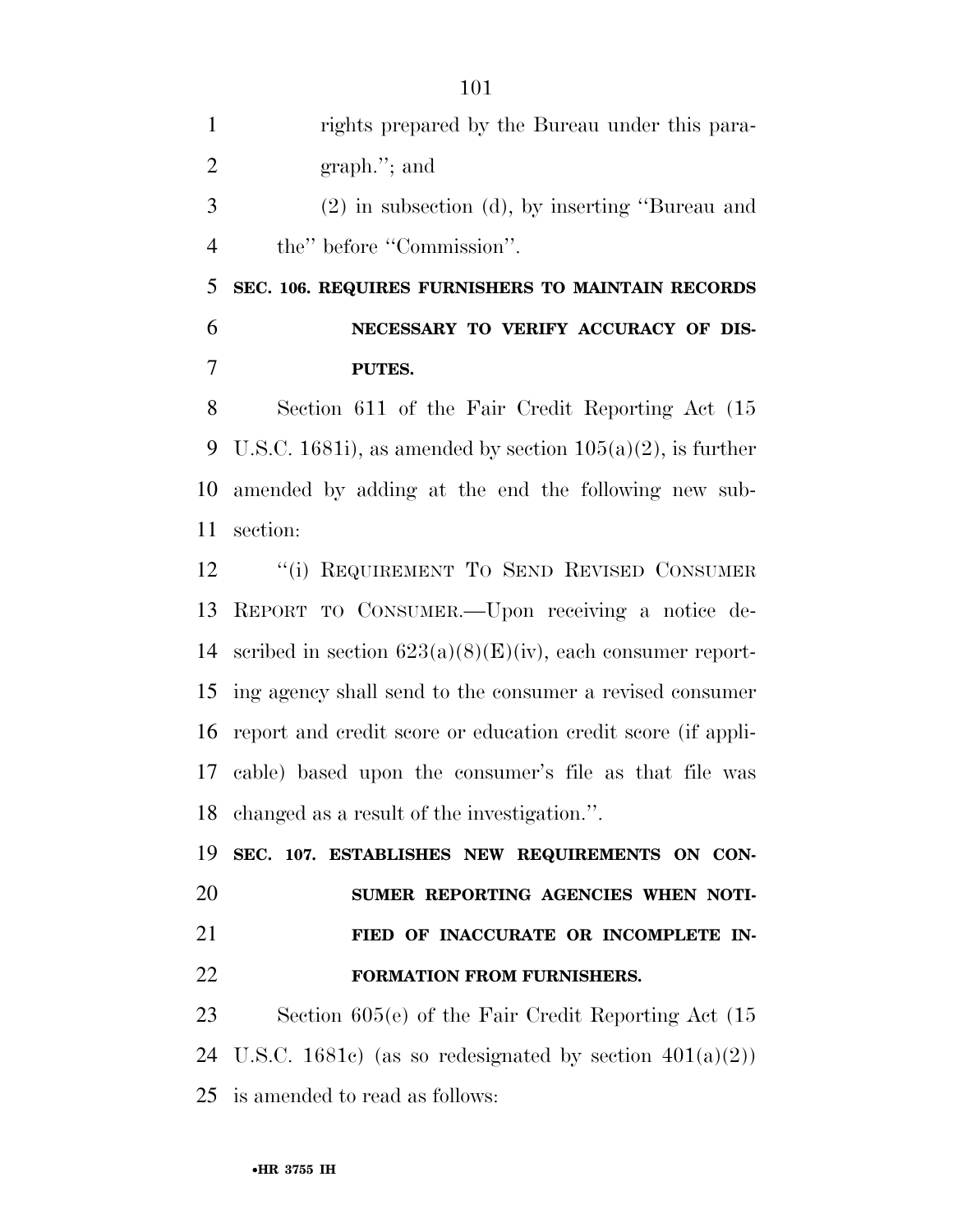| $\mathbf{1}$   | "(e) INDICATION OF DISPUTE.—                          |
|----------------|-------------------------------------------------------|
| $\overline{2}$ | "(1) IN GENERAL.—A consumer reporting                 |
| 3              | agency shall include in any consumer report based     |
| $\overline{4}$ | on the consumer's file a notation identifying any     |
| 5              | item of information that is currently in dispute by   |
| 6              | the consumer if—                                      |
| $\overline{7}$ | $\lq\lq$ a consumer disputes the completeness         |
| 8              | or accuracy of any item of information con-           |
| 9              | tained in a consumer's file pursuant to section       |
| 10             | 611(a)(1);                                            |
| 11             | $\lq\lq (B)$ a consumer files with a consumer re-     |
| 12             | porting agency an appeal of a reinvestigation         |
| 13             | pursuant to section $611(h)$ ; or                     |
| 14             | $\cdot\cdot$ (C) the consumer reporting agency is no- |
| 15             | tified by a person that furnished any items of        |
| 16             | information that are currently in dispute by the      |
| 17             | consumer that—                                        |
| 18             | $\cdot$ (i) a consumer disputes the com-              |
| 19             | pleteness or accuracy of any information              |
| 20             | furnished by a person to any consumer re-             |
| 21             | porting agency pursuant to paragraph (3)              |
| 22             | or $(8)$ of section 623(a); or                        |
| 23             | "(ii) a consumer submits a notice of                  |
| 24             | appeal under section $623(a)(10)$ .                   |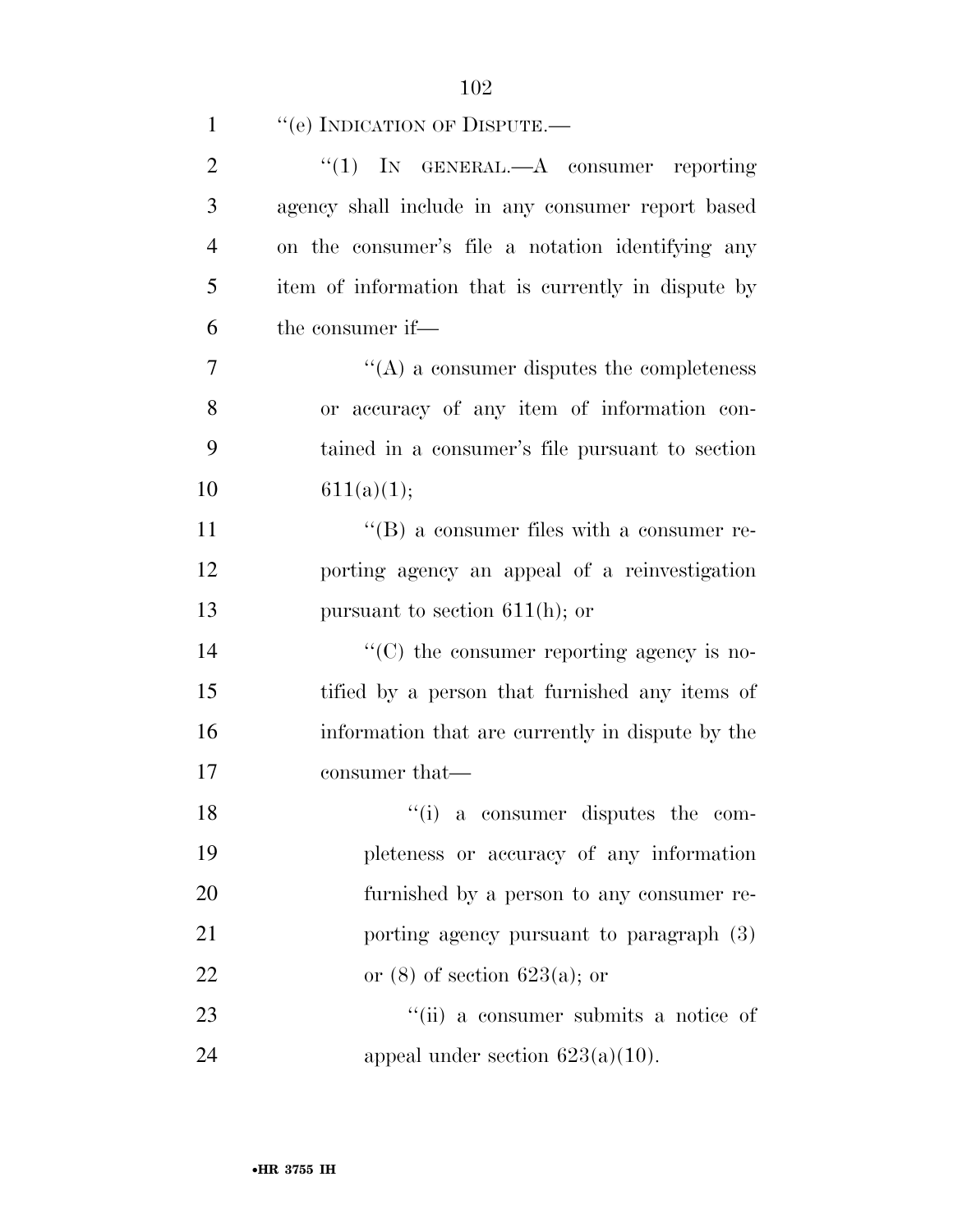| $\mathbf{1}$   | "(2) OPT OUT.—A consumer may submit a re-               |
|----------------|---------------------------------------------------------|
| $\overline{2}$ | quest to a consumer reporting agency or a person        |
| 3              | who furnished the information in dispute, as applica-   |
| $\overline{4}$ | ble, to have the notation described in paragraph (1)    |
| 5              | omitted from the consumer report. Upon receipt of       |
| 6              | such a request—                                         |
| 7              | "(A) by a consumer reporting agency, such               |
| 8              | agency shall remove the notation within 1 busi-         |
| 9              | ness day; and                                           |
| 10             | $\lq\lq (B)$ by a person who furnished the infor-       |
| 11             | mation in dispute, such person shall submit             |
| 12             | such request to each consumer reporting agency          |
| 13             | to which the person furnished such information          |
| 14             | within 1 business day and such agency shall re-         |
| 15             | move the notation within 1 business day of re-          |
| 16             | ceipt of such request.".                                |
| 17             | SEC. 108. INDICATION OF DISPUTE BY CONSUMERS AND        |
| 18             | USE OF DISPUTED INFORMATION.                            |
| 19             | Section $607(b)$ of the Fair Credit Reporting Act $(15$ |
| 20             | U.S.C. 1681e) is amended to read as follows:            |
| 21             | "(b) ACCURACY AND COMPLETENESS OF REPORT.—              |
| 22             | "(1) IN GENERAL.—In preparing a consumer                |
| 23             | report, a consumer reporting agency shall maintain      |
| 24             | reasonable procedures to ensure maximum possible        |
| 25             | accuracy and completeness of the information con-       |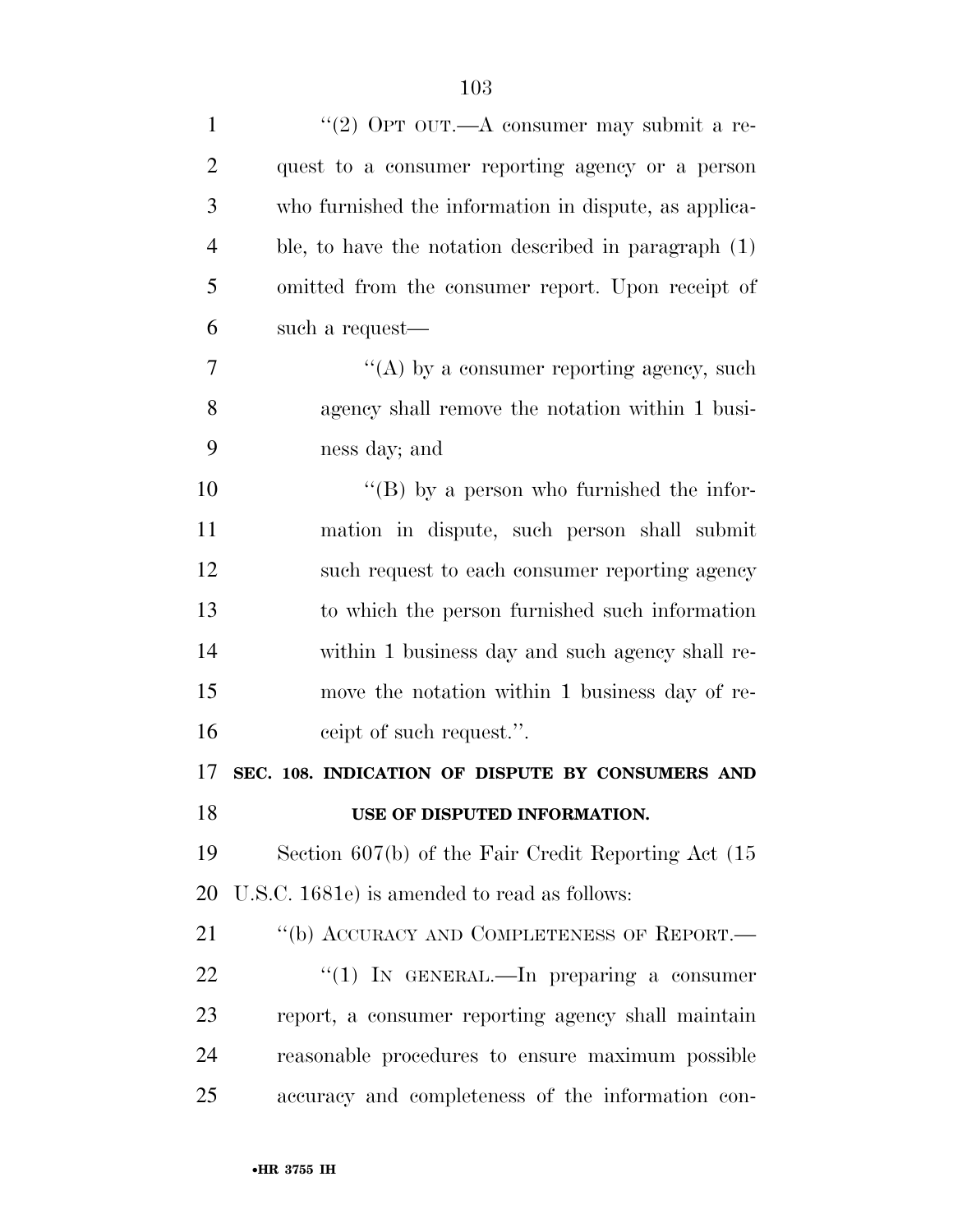| $\mathbf{1}$   | cerning the individual to whom the consumer report |
|----------------|----------------------------------------------------|
| $\overline{2}$ | relates.                                           |
| 3              | $``(2)$ BUREAU RULE TO ASSURE MAXIMUM POS-         |
| $\overline{4}$ | SIBLE ACCURACY AND COMPLETENESS WITH CREDIT        |
| 5              | REPORTING PRACTICES.-                              |
| 6              | "(A) RULE.—Not later than 18 months                |
| 7              | after the date of enactment of this subsection,    |
| 8              | the Bureau shall issue a final rule establishing   |
| 9              | the procedures described in paragraph (1).         |
| 10             | "(B) REQUIREMENTS.—In formulating the              |
| 11             | rule required under subparagraph (A), the Bu-      |
| 12             | reau shall—                                        |
| 13             | "(i) develop standards for matching                |
| 14             | the personally identifiable information in-        |
| 15             | cluded in the consumer's file with the per-        |
| 16             | sonally identifiable information furnished         |
| 17             | by the person who provided the informa-            |
| 18             | tion to the consumer reporting agency              |
| 19             | (hereafter in this subsection referred to as       |
| 20             | the 'furnisher'), including the full name of       |
| 21             | a consumer, the date of birth of a con-            |
| 22             | sumer, the full social security number of a        |
| 23             | consumer, and any other information that           |
| 24             | the Bureau determines would aid in assur-          |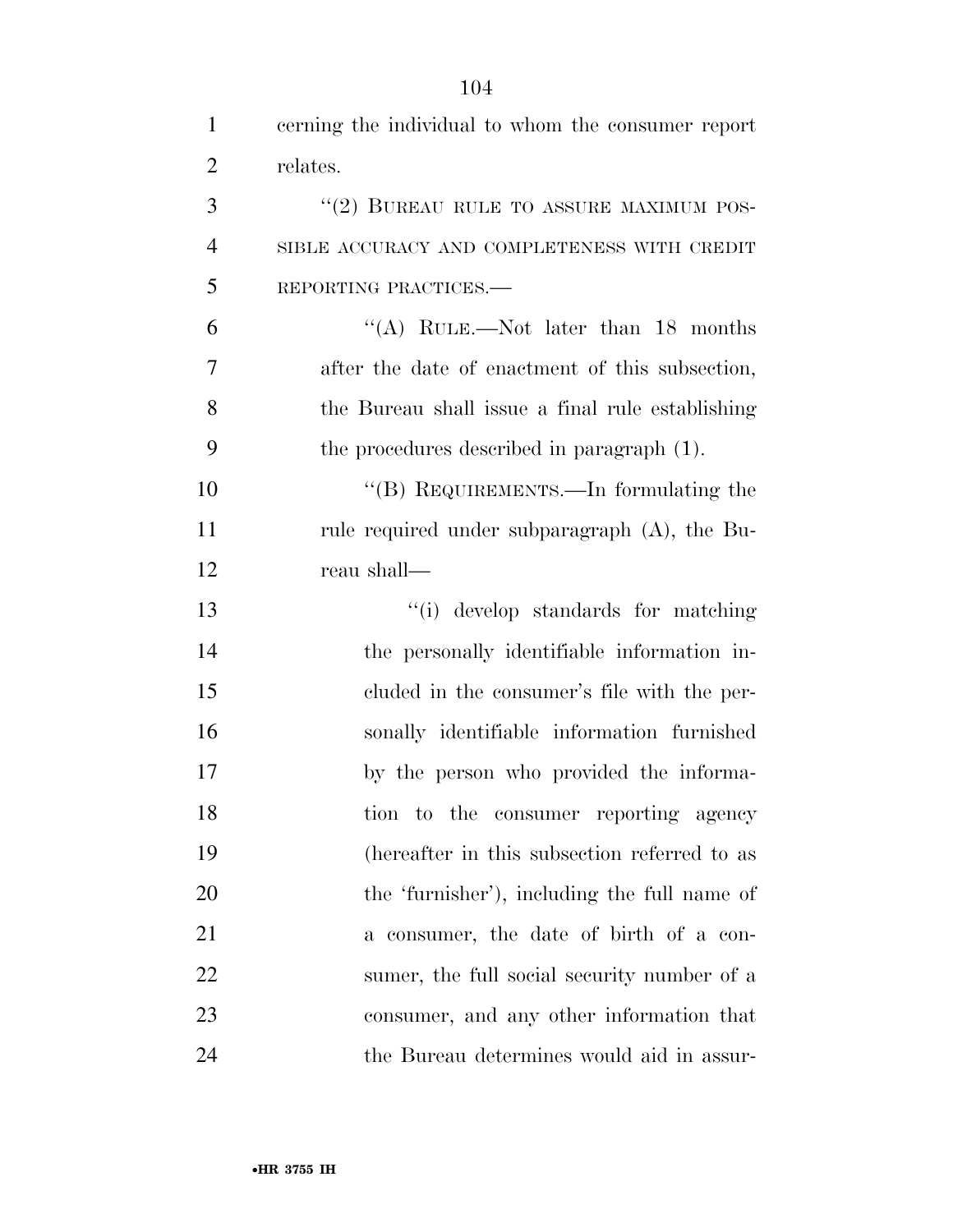| $\mathbf{1}$   | ing maximum possible accuracy and com-      |
|----------------|---------------------------------------------|
| $\overline{2}$ | pleteness of such consumer reports;         |
| 3              | "(ii) establish processes for a con-        |
| $\overline{4}$ | sumer reporting agency to monitor the in-   |
| 5              | tegrity of the data provided by furnishers  |
| 6              | and the compliance of furnishers with the   |
| $\overline{7}$ | requirements of this title;                 |
| 8              | "(iii) establish processes for a con-       |
| 9              | sumer reporting agency to regularly rec-    |
| 10             | oncile data relating to accounts in collec- |
| 11             | tion, including those that have not been    |
| 12             | paid in full, by specifying the cir-        |
| 13             | cumstances under which the consumer re-     |
| 14             | porting agency shall remove or suppress     |
| 15             | negative or adverse information from a      |
| 16             | consumer's file that has not been updated   |
| 17             | by a furnisher who is also a debt collector |
| 18             | (as defined in section 803 of the Fair Debt |
| 19             | Collection Practices Act) within the time   |
| 20             | period established by the Bureau;           |
| 21             | "(iv) establish procedures to require       |
| 22             | each consumer reporting agency to review    |
| 23             | and monitor the quality of information re-  |
| 24             | ceived from any source, including informa-  |
| 25             | tion from public records, by regularly and  |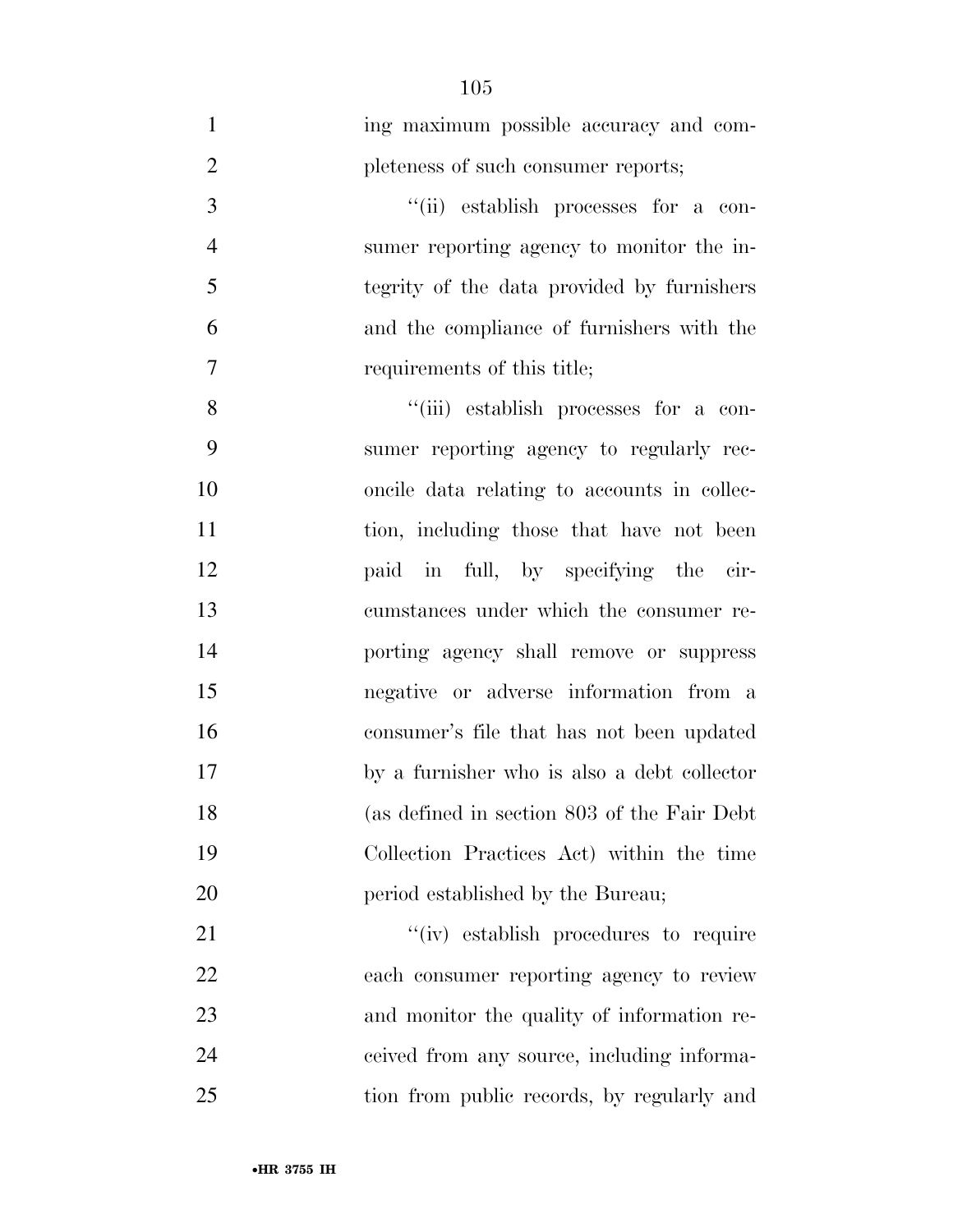| $\mathbf{1}$   | on an ongoing basis comparing the infor-       |
|----------------|------------------------------------------------|
| $\overline{2}$ | mation received to the information avail-      |
| 3              | able from the original source and ensuring     |
| $\overline{4}$ | that the information received is the most      |
| 5              | current information;                           |
| 6              | $``(v)$ develop standards and procedures       |
| 7              | for consumer reporting agencies to identify    |
| 8              | furnishers that repeatedly fail to provide     |
| 9              | accurate and complete information, to take     |
| 10             | corrective action against such furnishers,     |
| 11             | and to reject information submitted by         |
| 12             | such furnishers;                               |
| 13             | "(vi) develop standards and proce-             |
| 14             | dures for consumer reporting agencies to       |
| 15             | adopt regarding collection of public record    |
| 16             | data, including standards and procedures       |
| 17             | to consider the ultimate data source, how      |
| 18             | the public record information is filed and     |
| 19             | its availability and accessibility, and wheth- |
| 20             | er information relating to the satisfaction    |
| 21             | of judgments or other updates to the pub-      |
| 22             | lic record are available on a reasonably       |
| 23             | timely basis from a particular source; and     |
| 24             | "(vii) establish any other factors, pro-       |
| 25             | cedures, or processes determined by the        |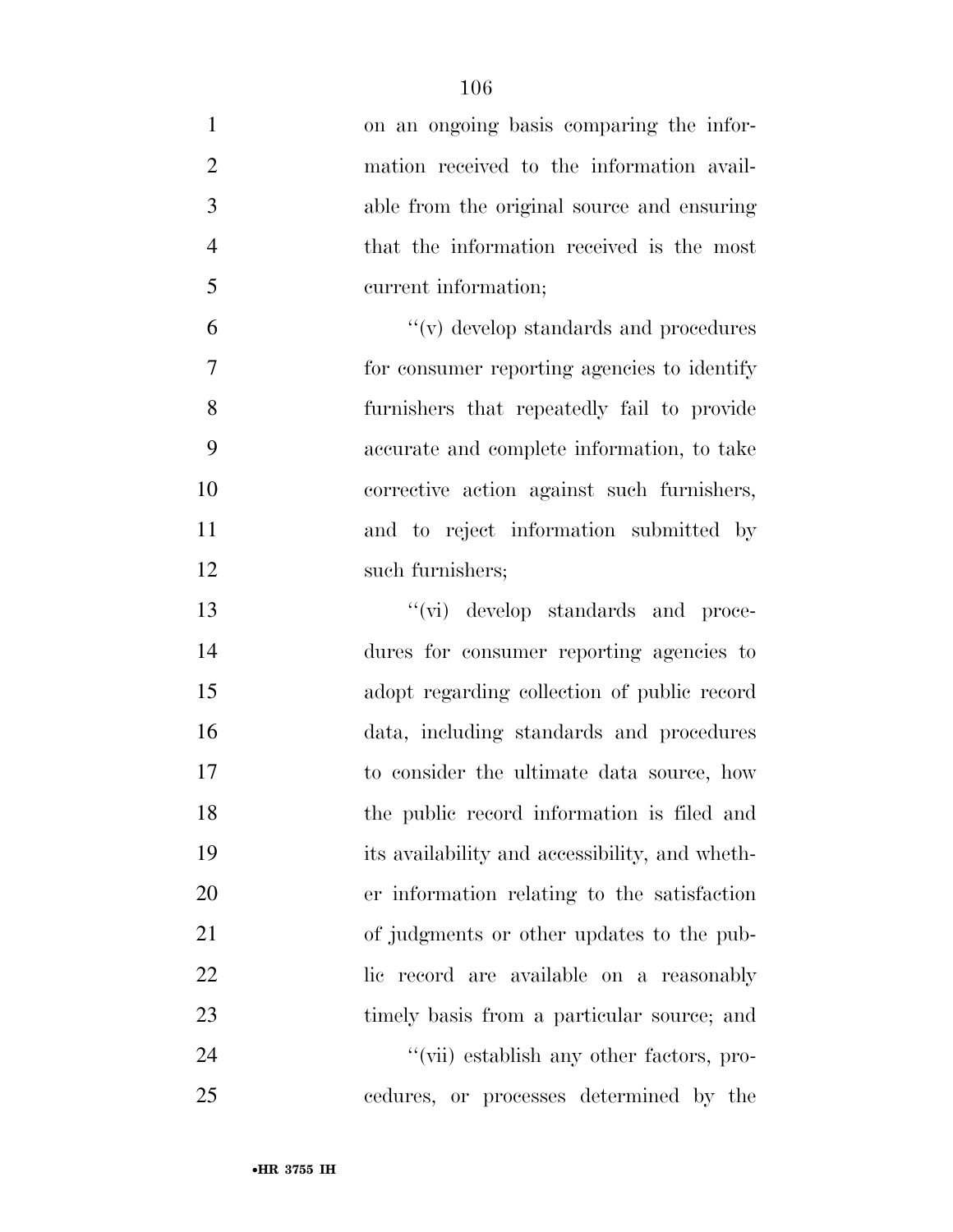| $\mathbf{1}$   | Bureau to be necessary to assist consumer              |
|----------------|--------------------------------------------------------|
| $\overline{2}$ | reporting agencies in achieving maximum                |
| 3              | possible accuracy and completeness of the              |
| $\overline{4}$ | information in consumer reports.                       |
| 5              | "(3) CORRECTIVE ACTION FOR FURNISHERS                  |
| 6              | THAT REPEATEDLY FURNISH INACCURATE OR IN-              |
| 7              | COMPLETE INFORMATION.—Upon identifying a fur-          |
| 8              | nisher that repeatedly fails to furnish accurate, com- |
| 9              | plete, or verifiable information to consumer report-   |
| 10             | ing agencies, the Bureau shall—                        |
| 11             | "(A) ensure the prompt removal of any ad-              |
| 12             | verse information relating to a consumer's ac-         |
| 13             | counts submitted by such furnisher; and                |
| 14             | $\lq\lq$ take corrective action, which may in-         |
| 15             | clude                                                  |
| 16             | "(i) mandatory revised training and                    |
| 17             | training materials for the staff of the fur-           |
| 18             | nisher regarding the furnishing of accurate            |
| 19             | and complete information;                              |
| 20             | "(ii) sharing industry best practices                  |
| 21             | and procedures regarding accuracy and                  |
| <u>22</u>      | completeness; or                                       |
| 23             | "(iii) temporarily prohibiting a fur-                  |
| 24             | nisher from providing information to a                 |
| 25             | consumer reporting agency.".                           |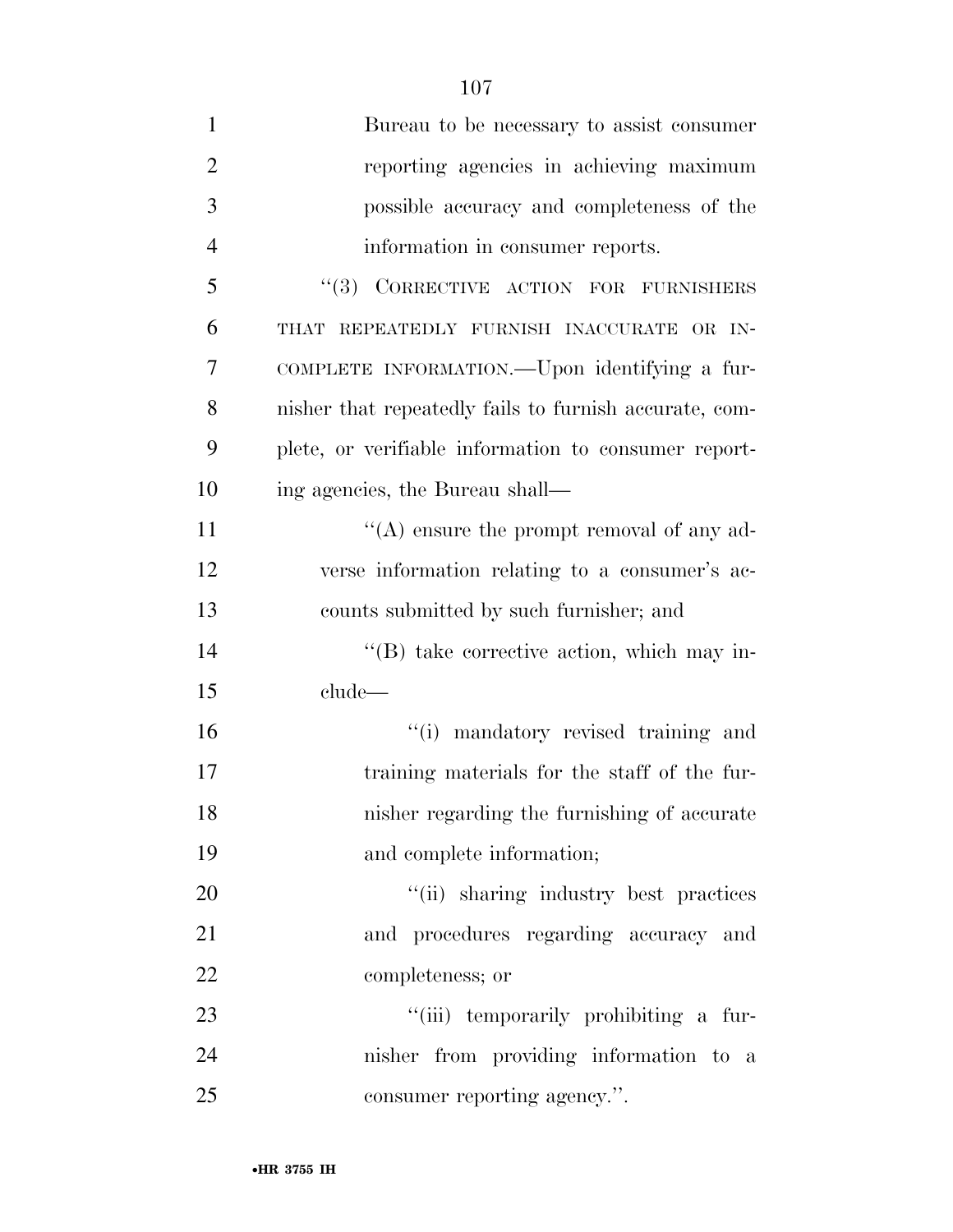Section 605(d) of the Fair Credit Reporting Act (15 U.S.C. 1681c(d)) is amended by adding at the end the following:

 ''(3) PUBLIC RECORD DATA SOURCE.—Any con- sumer reporting agency that furnishes a consumer report that contains public record data shall also in- clude in such report the source from which that data was obtained, including the particular court, if any, and the date that the data was initially reported or publicized.''.

## **SEC. 110. INJUNCTIVE RELIEF FOR VICTIMS.**

 (a) IN GENERAL.—The Fair Credit Reporting Act (15 U.S.C. 1681 et seq.) is amended—

(1) in section 616—

 (A) in subsection (a), by amending the subsection heading to read as follows: ''DAM-19  $AGES''$ ;

 (B) by redesignating subsections (c) and (d) as subsections (d) and (e), respectively; and (C) by inserting after subsection (b) the following new subsection:

24 "'(c) INJUNCTIVE RELIEF.—In addition to any other remedy set forth in this section, a court may award injunc-tive relief to require compliance with the requirements im-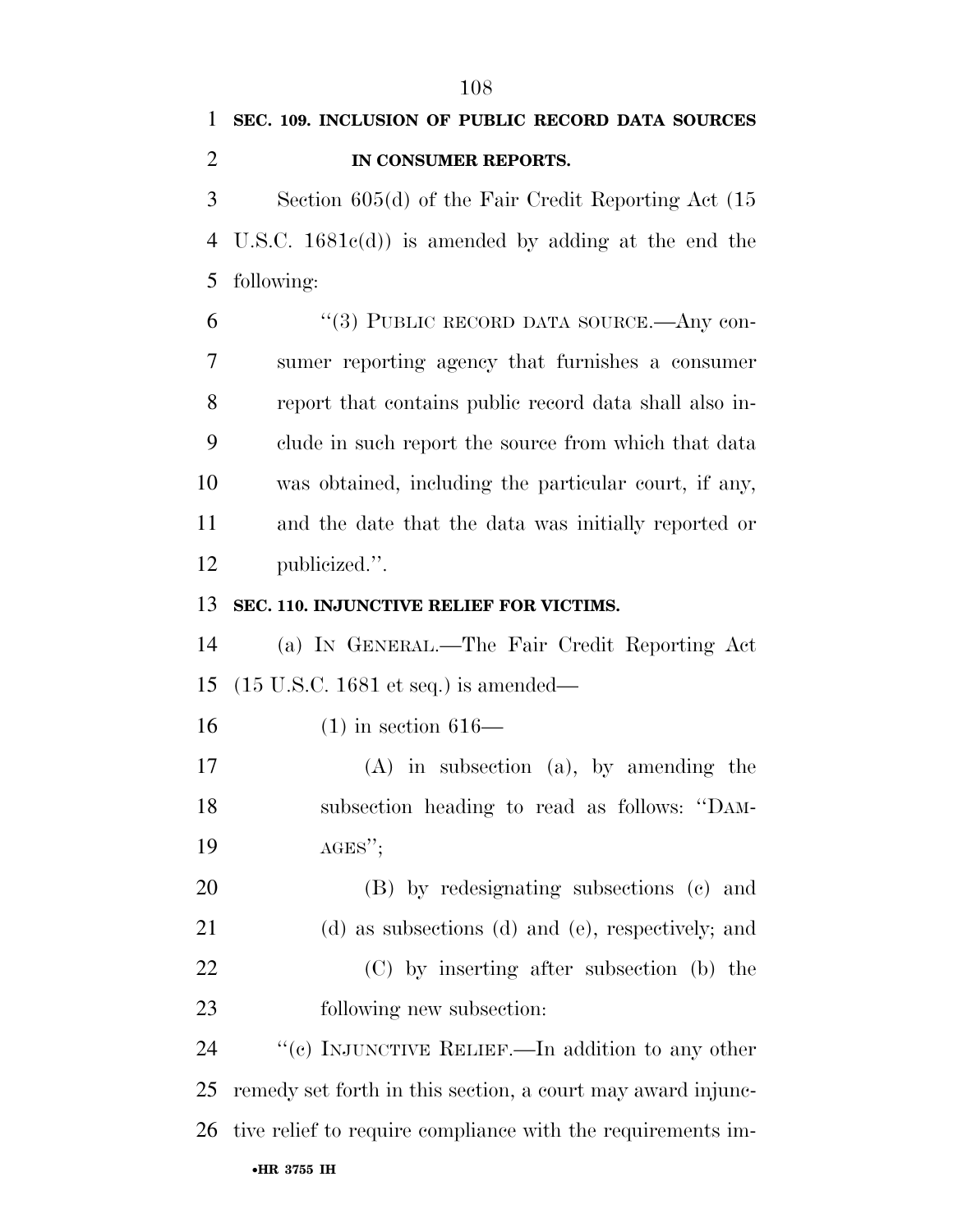| $\mathbf{1}$ | posed under this title with respect to any consumer. In      |
|--------------|--------------------------------------------------------------|
| 2            | the event of any successful action for injunctive relief     |
| 3            | under this subsection, the court may award to the pre-       |
| 4            | vailing party costs and reasonable attorney fees (as deter-  |
| 5            | mined by the court) incurred during the action by such       |
| 6            | party."; and                                                 |
| $\tau$       | $(2)$ in section 617—                                        |
| 8            | $(A)$ in subsection $(a)$ , by amending the                  |
| 9            | subsection heading to read as follows: "DAM-                 |
| 10           | $AGES''$ ;                                                   |
| 11           | (B) by redesignating subsection (b) as sub-                  |
| 12           | section $(c)$ ; and                                          |
| 13           | (C) by inserting after subsection (a) the                    |
| 14           | following new subsection:                                    |
| 15           | "(b) INJUNCTIVE RELIEF.—In addition to any other             |
| 16           | remedy set forth in this section, a court may award in june- |
| 17           | tive relief to require compliance with the requirements im-  |
|              | 18 posed under this title with respect to any consumer. In   |
| 19           | the event of any successful action for injunctive relief     |
| 20           | under this subsection, the court may award to the pre-       |
| 21           | vailing party costs and reasonable attorney fees (as deter-  |
| 22           | mined by the court) incurred during the action by such       |
| 23           | party.".                                                     |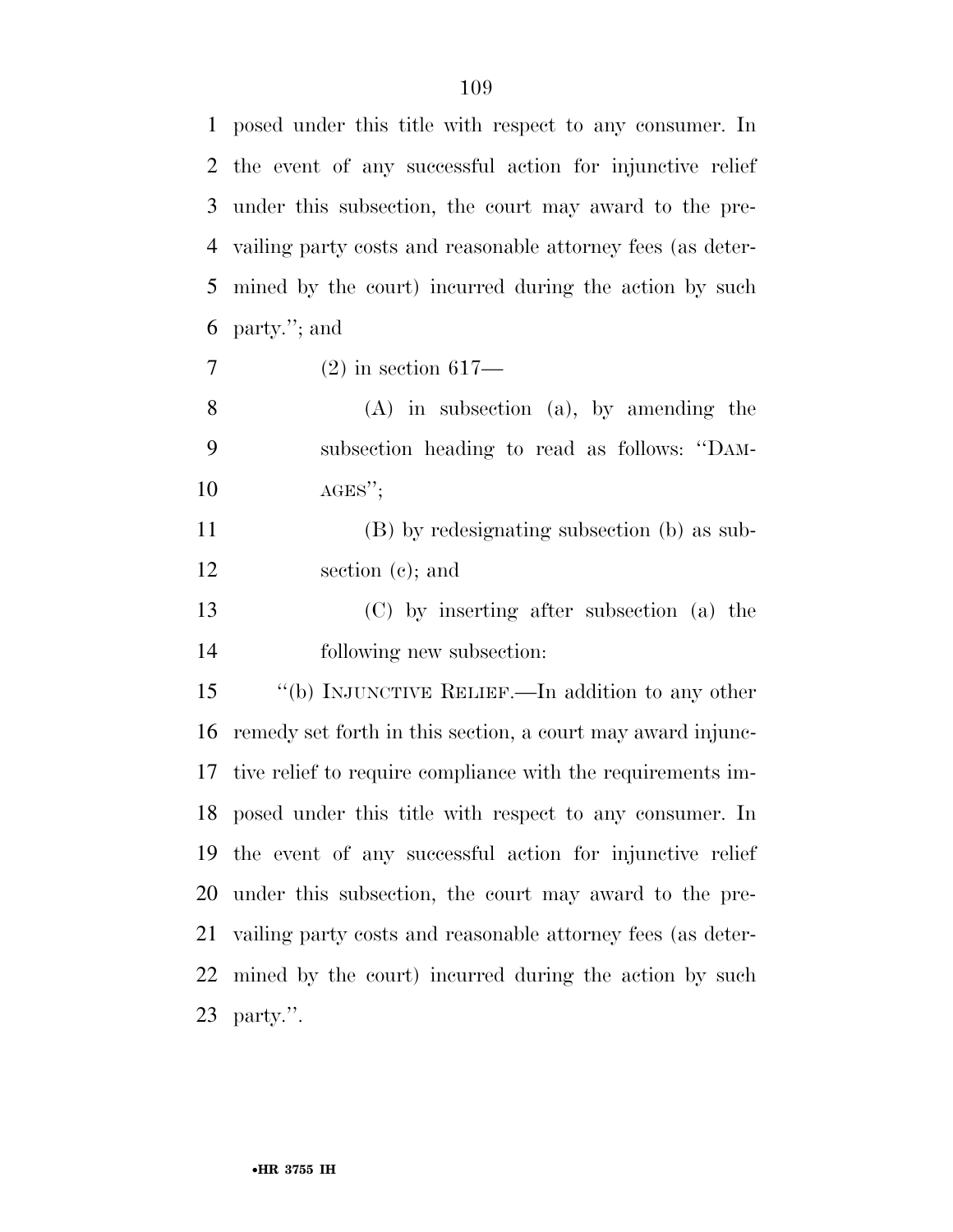(b) ENFORCEMENT BY FEDERAL TRADE COMMIS- SION.—Section 621(a)(2)(A) of the Fair Credit Reporting 3 Act (15 U.S.C. 1681s(a)(2)(A)) is amended— (1) by amending the subparagraph heading to read as follows: ''NEGLIGENT, WILLFUL, OR KNOW- ING VIOLATIONS''; and (2) by inserting ''negligent, willful, or'' before 8 "knowing". **TITLE II—RESTRICTING THE USE OF CREDIT CHECKS FOR EMPLOYMENT DECISIONS SEC. 201. BANS THE USE OF CREDIT INFORMATION FOR MOST EMPLOYMENT DECISIONS.**  (a) IN GENERAL.—Section 604 of the Fair Credit Reporting Act (15 U.S.C. 1681b) is amended— 16 (1) in subsection (a)(3)(B), by inserting ", sub- ject to the requirements of subsection (b)'' after ''purposes''; and  $(2)$  in subsection (b)— 20 (A) in paragraph  $(1)$ — 21 (i) by amending the paragraph head-22 ing to read as follows: "USE OF CON-23 SUMER REPORTS FOR EMPLOYMENT PUR-24 POSES";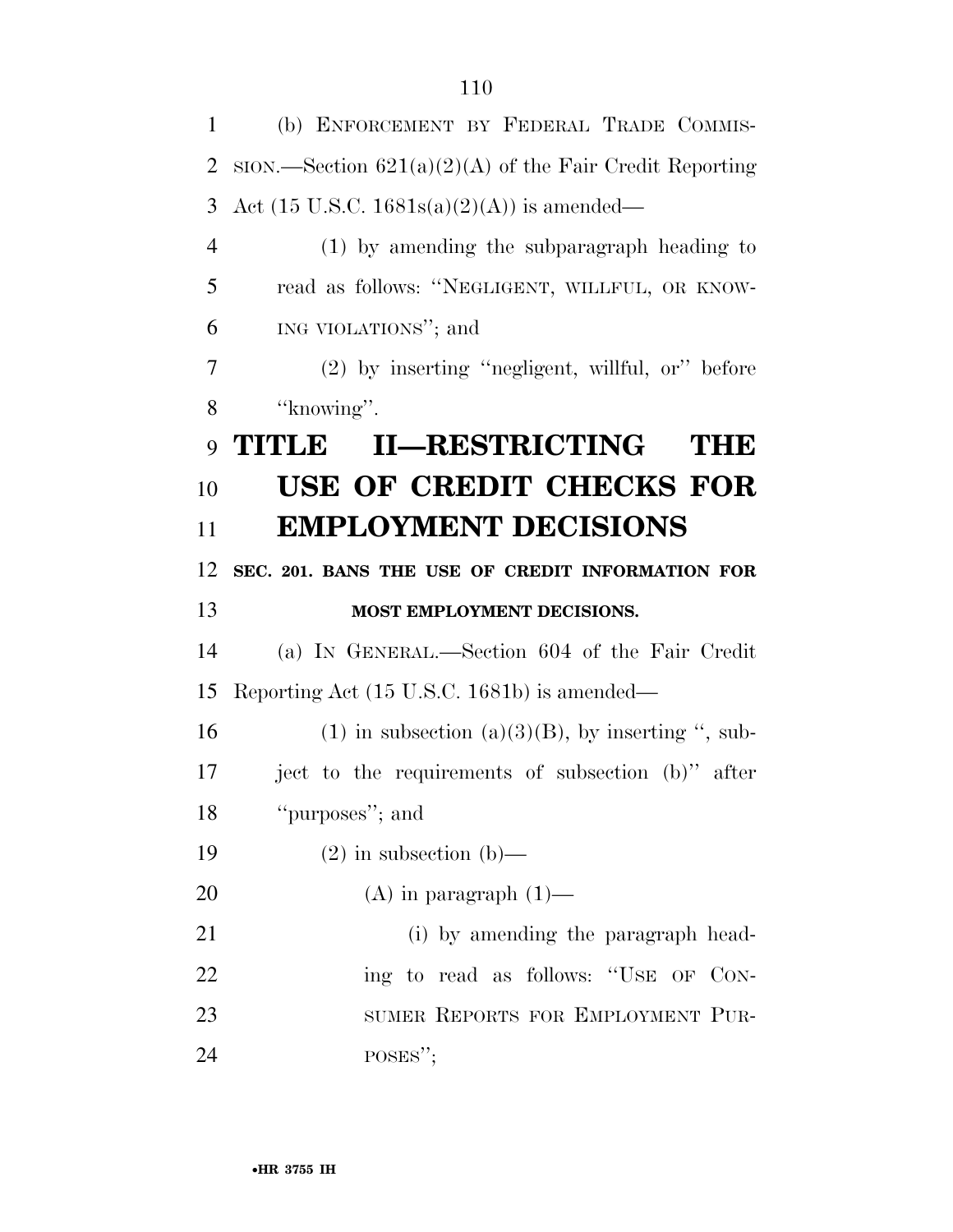| $\mathbf{1}$   | (ii) in subparagraph $(A)$ , by redesig-         |
|----------------|--------------------------------------------------|
| $\overline{2}$ | nating clauses (i) and (ii) as subclauses $(I)$  |
| 3              | and (II), respectively (and conforming the       |
| $\overline{4}$ | margins accordingly);                            |
| 5              | (iii) by redesignating subparagraphs             |
| 6              | $(A)$ and $(B)$ as clauses (i) and (ii), respec- |
| $\tau$         | tively (and conforming the margins accord-       |
| 8              | ingly);                                          |
| 9              | (iv) by striking the period at the end           |
| 10             | of clause (ii) (as so redesignated) and in-      |
| 11             | serting "; and";                                 |
| 12             | (v) by striking "agency may furnish"             |
| 13             | and inserting "agency—                           |
| 14             | "(A) may furnish"; and                           |
| 15             | (vi) by adding at the end the following          |
| 16             | new subparagraph:                                |
| $17\,$         | "(B) except as provided in paragraph $(5)$ ,     |
| 18             | may not furnish a consumer report with respect   |
| 19             | to any consumer in which any information con-    |
| 20             | tained in the report bears on the consumer's     |
| 21             | ereditworthiness, credit standing, or credit ca- |
| 22             | pacity."; and                                    |
| 23             | (B) by adding at the end the following new       |
| 24             | paragraphs:                                      |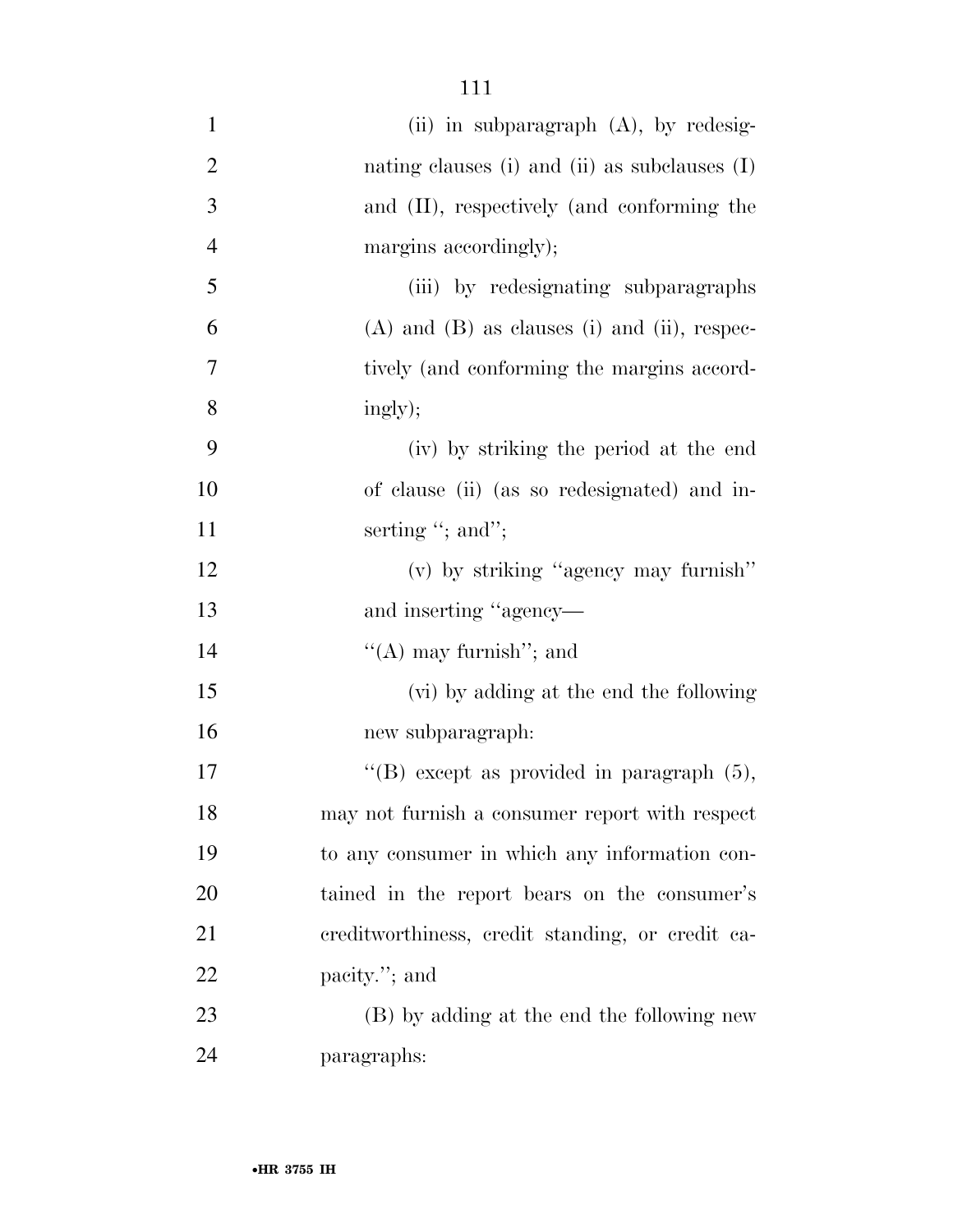| $\mathbf{1}$   | "(5) REQUIREMENTS FOR CONSUMER REPORTS         |
|----------------|------------------------------------------------|
| $\overline{2}$ | BEARING ON THE CONSUMER'S CREDITWORTHINESS,    |
| 3              | CREDIT STANDING, OR CREDIT CAPACITY.-          |
| $\overline{4}$ | "(A) IN GENERAL.—A person may use a            |
| 5              | consumer report with respect to any consumer   |
| 6              | in which any information contained in the re-  |
| 7              | port bears on the consumer's creditworthiness, |
| 8              | eredit standing, or credit capacity only if—   |
| 9              | $``(i)$ either—                                |
| 10             | $\lq\lq$ (I) the person is required to ob-     |
| 11             | tain the report by a Federal, State, or        |
| 12             | local law; or                                  |
| 13             | "(II) the information contained                |
| 14             | in the report is being used with re-           |
| 15             | spect to a national security investiga-        |
| 16             | tion (as defined in paragraph $(4)(D)$ );      |
| 17             | "(ii) none of the cost associated with         |
| 18             | obtaining the consumer report will be          |
| 19             | passed on to the consumer to whom the re-      |
| 20             | port relates; and                              |
| 21             | "(iii) the information contained in the        |
| 22             | consumer report will not be disclosed to       |
| 23             | any other person other than—                   |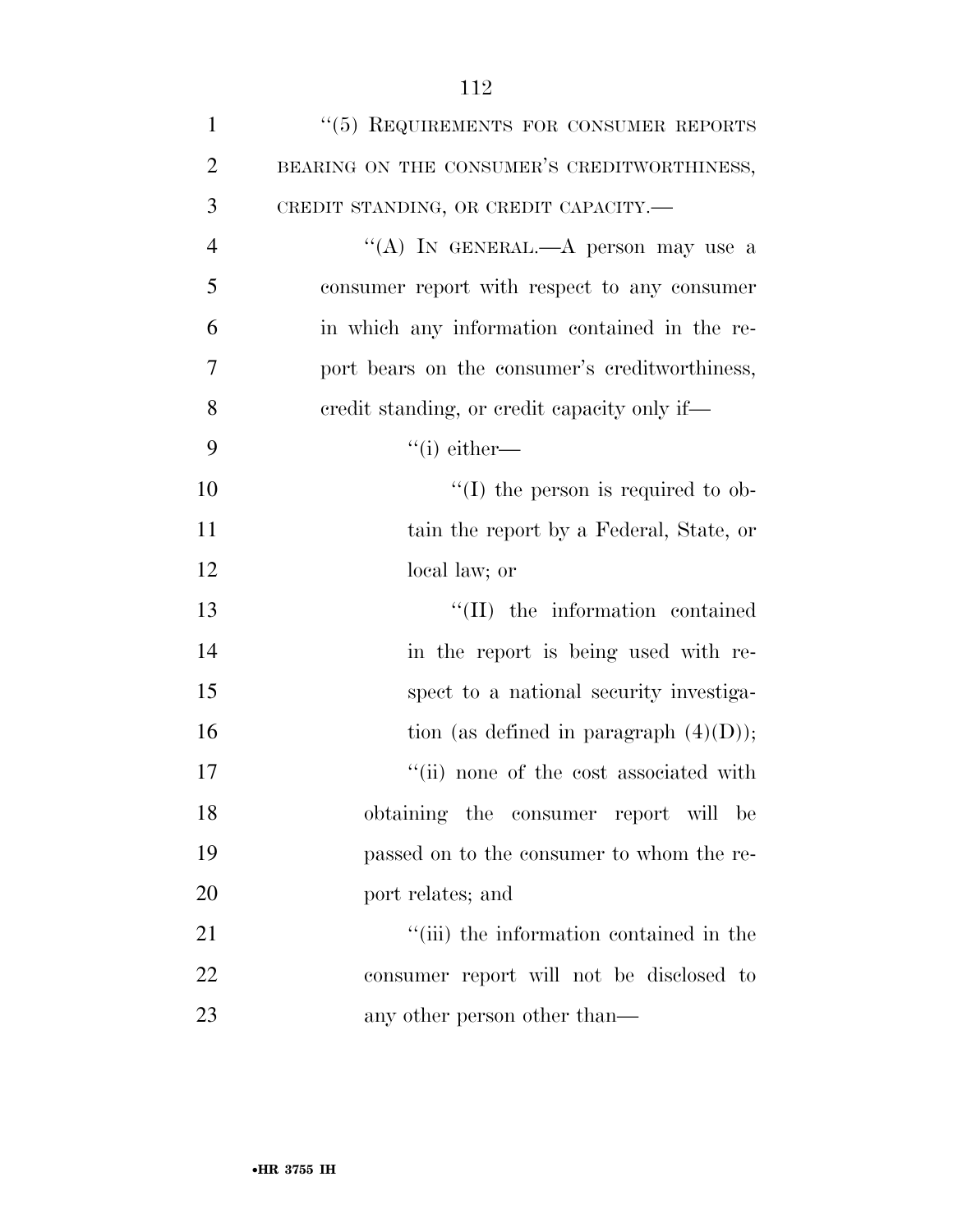| $\mathbf{1}$   | $\lq\lq$ (I) in an aggregate format that          |
|----------------|---------------------------------------------------|
| $\overline{2}$ | protects a consumer's personally iden-            |
| 3              | tifiable information; or                          |
| $\overline{4}$ | "(II) as may be necessary to                      |
| 5              | comply with any applicable Federal,               |
| 6              | State, or local equal employment op-              |
| 7              | portunity law or regulation.                      |
| 8              | "(B) DISCLOSURES.—A person who pro-               |
| 9              | cures, or causes to be procured, a consumer re-   |
| 10             | port described in subparagraph (A) for employ-    |
| 11             | ment purposes shall, in the disclosure made       |
| 12             | pursuant to paragraph $(2)$ , include—            |
| 13             | "(i) an explanation that a consumer               |
| 14             | report is being obtained for employment           |
| 15             | purposes;                                         |
| 16             | "(ii) the reasons for obtaining such a            |
| 17             | report; and                                       |
| 18             | "(iii) the citation to the applicable             |
| 19             | Federal, State, or local law or regulation        |
| 20             | described in subparagraph $(A)(i)(I)$ .           |
| 21             | "(C) ADVERSE ACTIONS.—In using a con-             |
| 22             | sumer report described in subparagraph $(A)$ for  |
| 23             | employment purposes and before taking an ad-      |
| 24             | verse action based in whole or in part on the re- |
| 25             | port, the person intending to take such adverse   |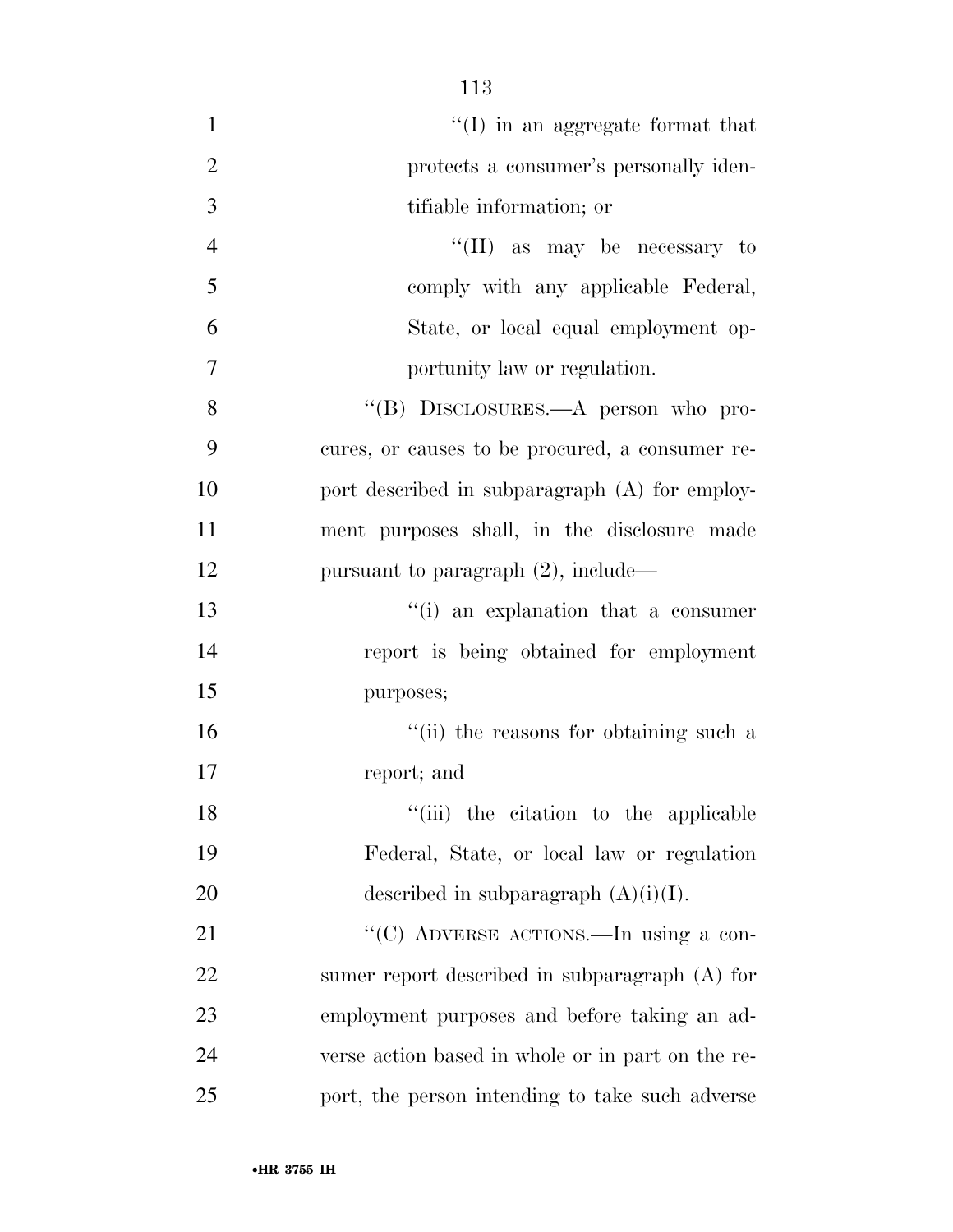| $\mathbf{1}$   | action shall, in addition to the information de- |
|----------------|--------------------------------------------------|
| $\overline{2}$ | scribed in paragraph (3), provide to the con-    |
| 3              | sumer to whom the report relates—                |
| $\overline{4}$ | "(i) the name, address, and telephone            |
| 5              | number of the consumer reporting agency          |
| 6              | that furnished the report (including, for a      |
| $\overline{7}$ | consumer reporting agency that compiles          |
| 8              | and maintains files on consumers on a na-        |
| 9              | tionwide basis, a toll-free telephone number     |
| 10             | established by such agency);                     |
| 11             | "(ii) the date on which the report was           |
| 12             | furnished; and                                   |
| 13             | "(iii) the specific factors from the re-         |
| 14             | port upon which the adverse action (as de-       |
| 15             | fined in section $603(k)(1)(B)(ii)$ was          |
| 16             | based.                                           |
| 17             | NATIONAL SECURITY<br>$\lq\lq (D)$<br>INVESTIGA-  |
| 18             | TIONS.—The requirements of paragraph (4)         |
| 19             | shall apply to a consumer report described       |
| 20             | under subparagraph $(A)$ .                       |
| 21             | "(E) NON-CIRCUMVENTION.—With respect             |
| 22             | to a consumer report in which any information    |
| 23             | contained in the report bears on the consumer's  |
| 24             | ereditworthiness, credit standing, or credit ca- |
| 25             | pacity, if a person is prohibited from using the |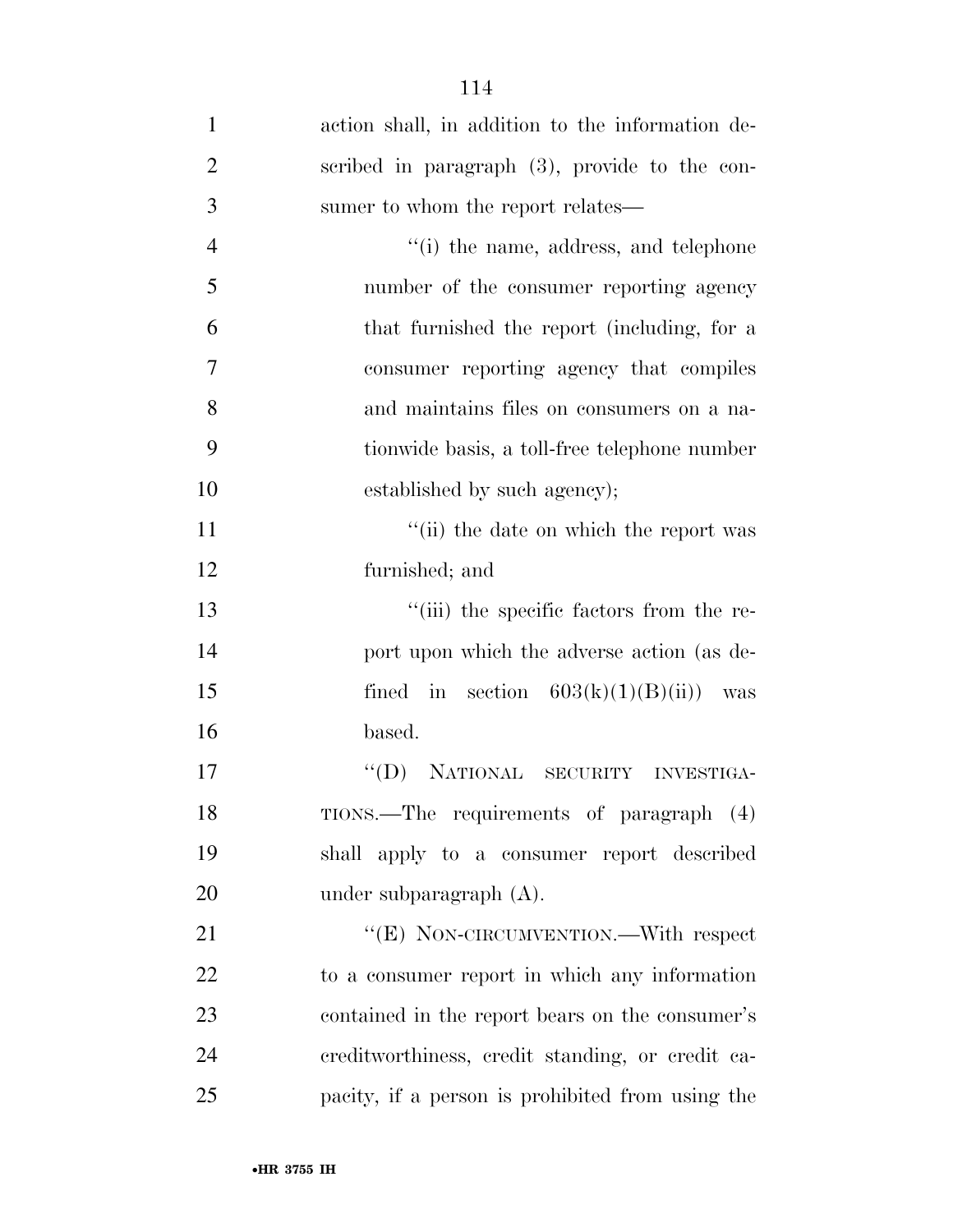| $\mathbf{1}$   | consumer report pursuant to subparagraph $(A)$ ,          |
|----------------|-----------------------------------------------------------|
| $\overline{2}$ | such person may not, directly or indirectly, ei-          |
| 3              | ther orally or in writing, require, request, sug-         |
| $\overline{4}$ | gest, or cause any employee or prospective em-            |
| 5              | ployee to submit such information to the person           |
| 6              | as a condition of employment.                             |
| 7              | "(F) NON-WAIVER.—A consumer may not                       |
| 8              | waive the requirements of this paragraph with             |
| 9              | respect to a consumer report.                             |
| 10             | "(6) RULE OF CONSTRUCTION.—Nothing in                     |
| 11             | this subsection shall be construed to require a con-      |
| 12             | sumer reporting agency to prevent a Federal, State,       |
| 13             | or local law enforcement agency from accessing in-        |
| 14             | formation in a consumer report to which the law en-       |
| 15             | forcement agency could otherwise obtain access.".         |
| 16             | (b) TECHNICAL AMENDMENT.—The Fair Credit Re-              |
| 17             | porting Act (15 U.S.C. 1681 et seq.) is amended by strik- |
| 18             | ing "section $604(b)(4)(E)(i)$ " each place such term ap- |
| 19             | pears and inserting "section $604(b)(4)(D)(i)$ ".         |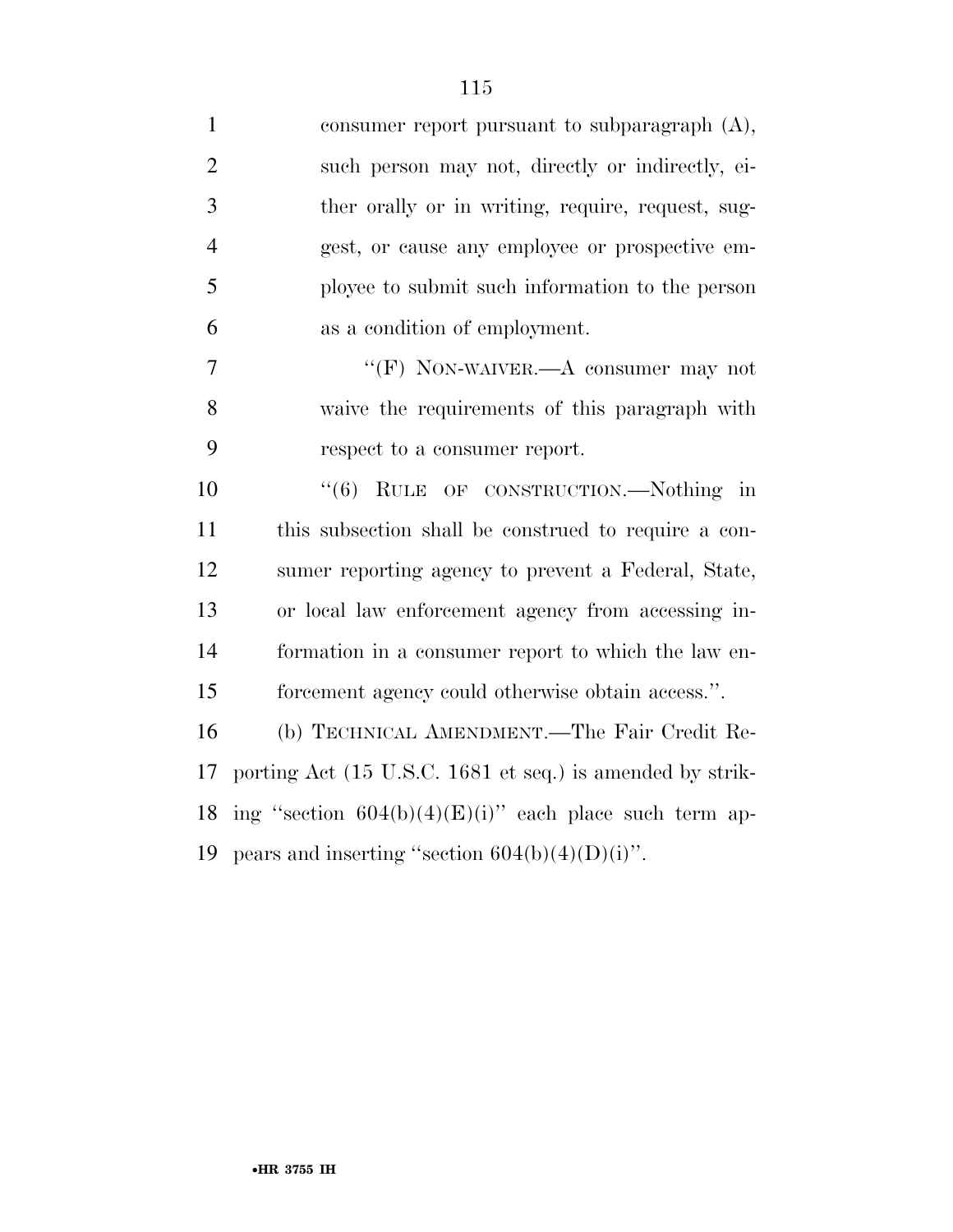# **TITLE III—REHABILITATING THE CREDIT STANDING OF STRUG- GLING PRIVATE EDUCATION LOAN BORROWERS**

 **SEC. 301. REMOVES ADVERSE INFORMATION FOR CERTAIN DEFAULTED OR DELINQUENT PRIVATE EDU- CATION LOAN BORROWERS WHO DEM-ONSTRATE A HISTORY OF LOAN REPAYMENT.** 

 (a) IN GENERAL.—The Fair Credit Reporting Act (15 U.S.C. 1681 et seq.), as amended by section 405, is further amended by inserting after section 605D the fol-lowing new section:

### **''§ 605E. Credit rehabilitation for distressed private education loan borrowers who dem-onstrate a history of loan repayment**

 ''(a) IN GENERAL.—A consumer reporting agency may not furnish any consumer report containing any ad- verse item of information relating to a delinquent or de- faulted private education loan of a borrower if the bor- rower has rehabilitated the borrower's credit with respect to such loan by making 9 on-time monthly payments (in accordance with the terms and conditions of the bor- rower's original loan agreement or any other repayment agreement that antedates the original agreement) during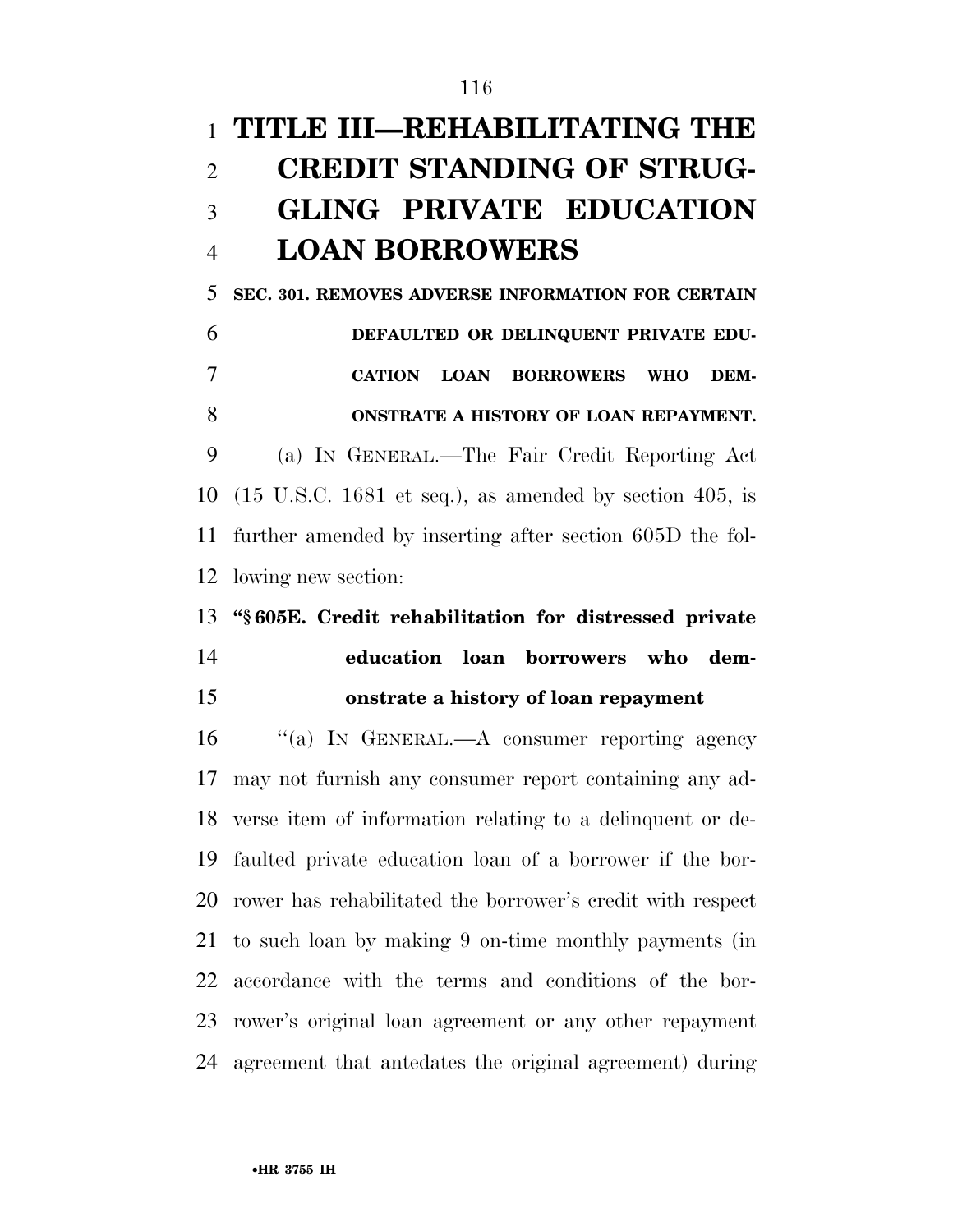a period of 10 consecutive months on such loan after the date on which the delinquency or default occurred.

 ''(b) INTERRUPTION OF 10-MONTH PERIOD FOR CERTAIN CONSUMERS FACING UNUSUAL EXTENUATING LIFE EVENTS.—

6 "(1) PERMISSIBLE INTERRUPTION OF THE 10- MONTH PERIOD.—A borrower may stop making con- secutive monthly payments and be granted a grace period after which the 10-month period described in subsection (a) shall resume. Such grace period shall be provided under the following circumstances:

 $\langle (A)$  With respect to a borrower who is a member of the Armed Forces entitled to incen-14 tive pay for the performance of hazardous duty under section 301 of title 37, United States Code, hazardous duty pay under section 351 of such title, or other assignment or special duty pay under section 352 of such title, the grace period shall begin on the date on which the bor- rower begins such assignment or duty and end on the date that is 6 months after the comple-22 tion of such assignment or duty.

23 "'(B) With respect to a borrower who re- sides in an area affected by a major disaster or emergency declared under the Robert T. Staf-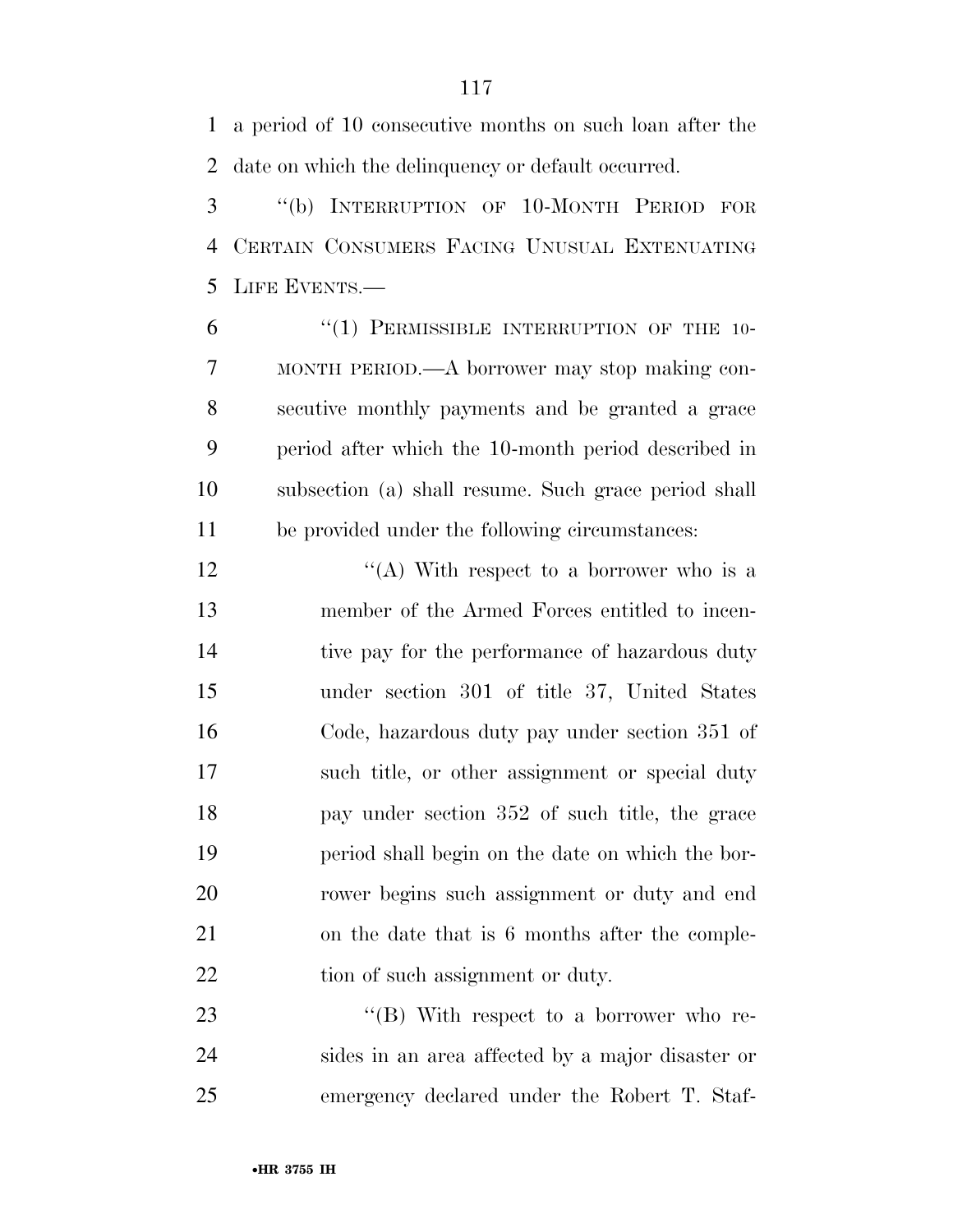| $\mathbf{1}$   | ford Disaster Relief and Emergency Assistance                     |
|----------------|-------------------------------------------------------------------|
| $\overline{2}$ | Act $(42 \text{ U.S.C. } 5121 \text{ et seq.}),$ the grace period |
| 3              | shall begin on the date on which the major dis-                   |
| $\overline{4}$ | aster or emergency was declared and end on the                    |
| 5              | date that is 3 months after such date.                            |
| 6              | $``(2)$ OTHER CIRCUMSTANCES.—                                     |
| $\tau$         | "(A) IN GENERAL.—The Bureau<br>may                                |
| 8              | allow a borrower demonstrating hardship to                        |
| 9              | stop making consecutive monthly payments and                      |
| 10             | be granted a grace period after which the 10-                     |
| 11             | month period described in subsection (a) shall                    |
| 12             | resume.                                                           |
| 13             | "(B) BORROWER DEMONSTRATING HARD-                                 |
| 14             | SHIP DEFINED.—In this paragraph, the term                         |
| 15             | 'borrower demonstrating hardship' means a                         |
| 16             | borrower or a class of borrowers who, as deter-                   |
| 17             | mined by the Bureau, is facing or has experi-                     |
| 18             | enced unusual extenuating life circumstances or                   |
| 19             | events that result in severe financial or personal                |
| 20             | barriers such that the borrower or class or bor-                  |
| 21             | rowers does not have the capacity to comply                       |
| 22             | with the requirements of subsection (a).                          |
| 23             | "(c) PROCEDURES.—The Bureau shall establish pro-                  |
|                |                                                                   |

 cedures to implement the credit rehabilitation described in this section, including—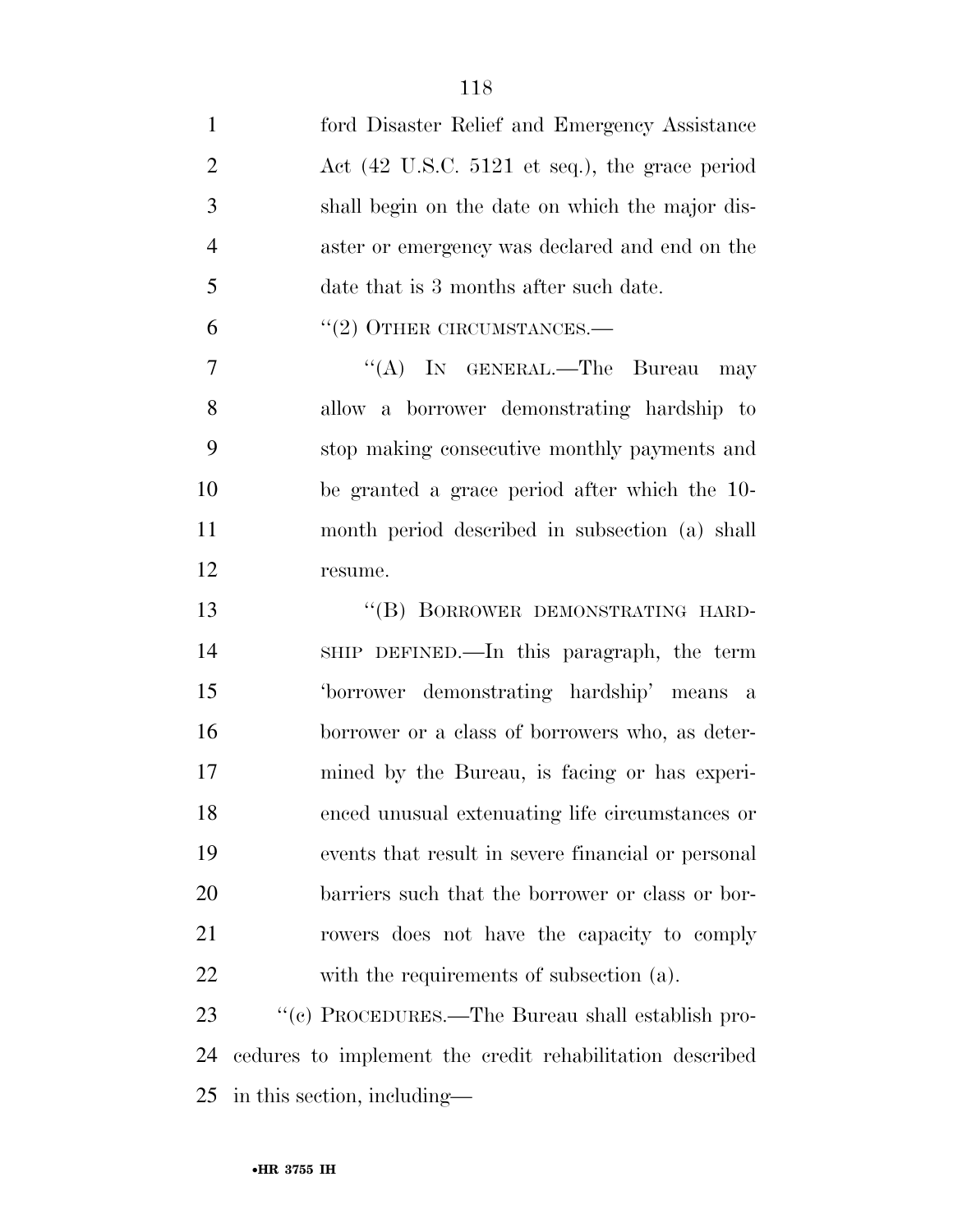| $\mathbf{1}$   | $"(1)$ the manner, content, and form for request-      |
|----------------|--------------------------------------------------------|
| $\overline{2}$ | ing credit rehabilitation;                             |
| 3              | $"(2)$ the method for validating that the bor-         |
| $\overline{4}$ | rower is satisfying the requirements of subsection     |
| 5              | (a);                                                   |
| 6              | $(3)$ the manner, content, and form for noti-          |
| 7              | fying the private educational loan holder of-          |
| 8              | $\lq\lq$ the borrower's participation in credit        |
| 9              | rehabilitation under subsection (a);                   |
| 10             | "(B) the requirements of subsection $(d)$ ;            |
| 11             | and                                                    |
| 12             | "(C) the restrictions of subsection $(f)$ ;            |
| 13             | "(4) the manner, content, and form for noti-           |
| 14             | fying a consumer reporting agency of—                  |
| 15             | "(A) the borrower's participation in credit            |
| 16             | rehabilitation under subsection (a); and               |
| 17             | "(B) the requirements of subsection $(d)$ ;            |
| 18             | $\lq(5)$ the method for verifying whether a bor-       |
| 19             | rower qualifies for the grace period described in sub- |
| 20             | section $(b)$ ;                                        |
| 21             | $``(6)$ the manner, content, and form of notifying     |
| 22             | a consumer reporting agency and private educational    |
| 23             | loan holder that a borrower was granted a grace pe-    |
| 24             | riod; and                                              |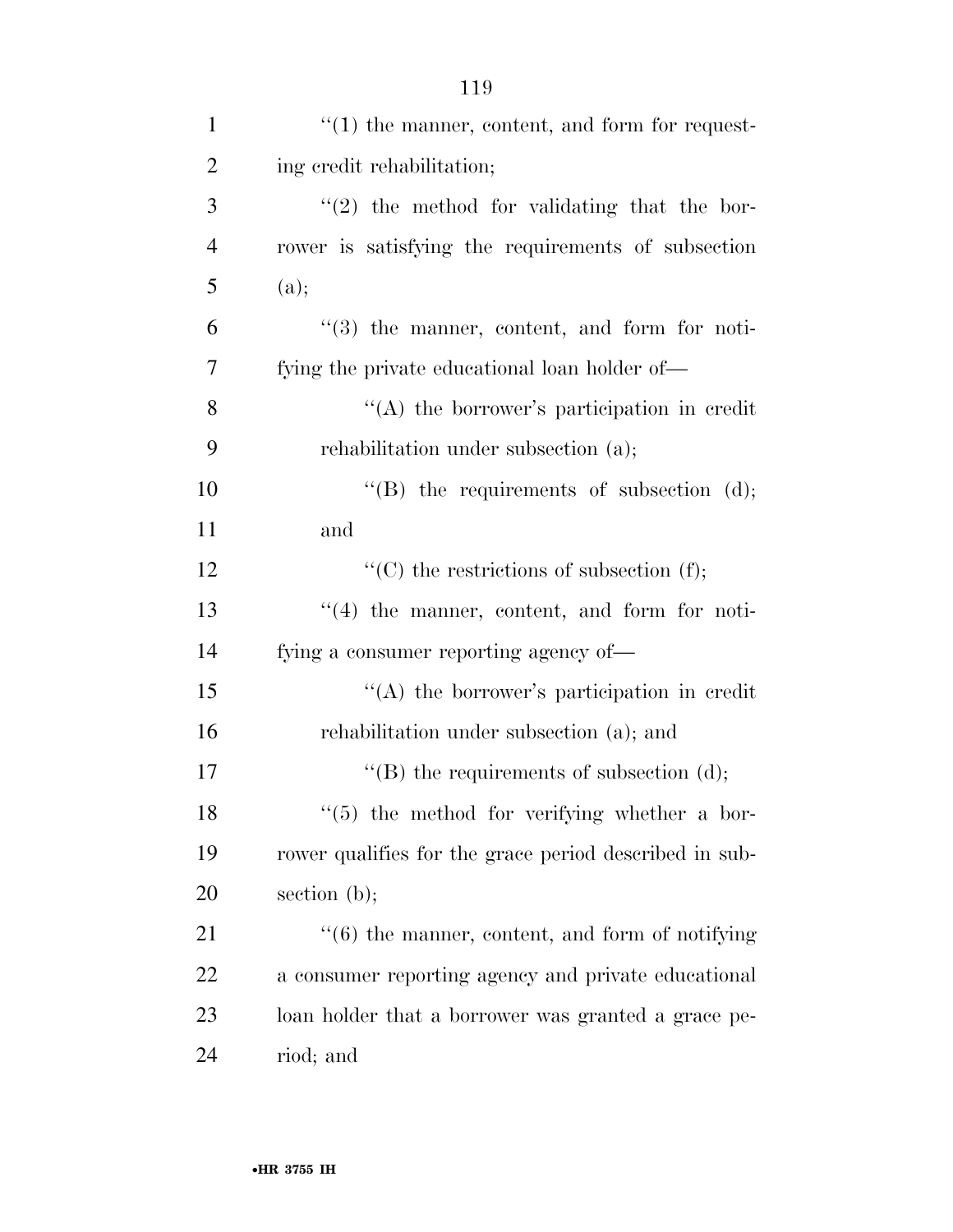1 ''(7) the method for a borrower to demonstrate that the borrower has successfully satisfied the re- quirements under subsection (a) and for notifying a consumer reporting agency and private educational loan holder.

 ''(d) STANDARDIZED REPORTING CODES.—A con- sumer reporting agency shall develop standardized report- ing codes for use by any private educational loan holder to identify and report a borrower's status of making and completing 9 on-time monthly payments during a period of 10 consecutive months on a delinquent or defaulted pri- vate education loan, including codes specifying the grace period described in subsection (b) and any agreement to modify monthly payments. Such codes shall not appear on any report provided to a third party, and shall be removed from the consumer's credit report upon the consumer's completion of the rehabilitation period under this section. ''(e) ELIMINATING BARRIERS TO CREDIT REHABILI- TATION.—A consumer report in which a private edu- cational loan holder furnishes the standardized reporting codes described in subsection (d) to a consumer reporting agency, or in which a consumer reporting agency includes such codes, shall be deemed to comply with the require- ments for accuracy and completeness required under sec-25 tions  $623(a)(1)$  and  $630$ .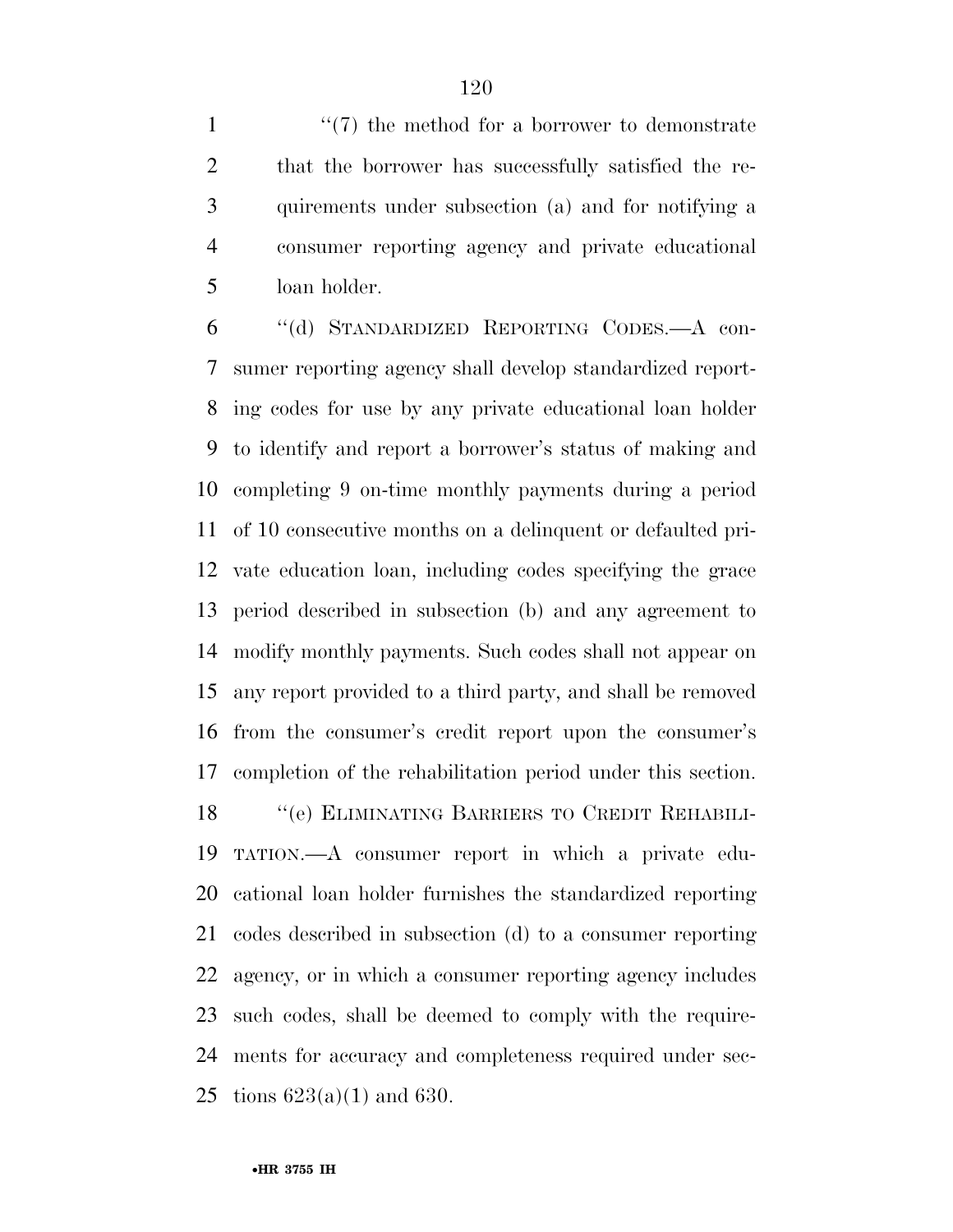| $\mathbf{1}$ | "(f) PROHIBITION ON CIVIL ACTIONS FOR CON-                   |
|--------------|--------------------------------------------------------------|
| 2            | SUMERS PURSUING REHABILITATION. A private edu-               |
| 3            | cational loan holder may not commence or proceed with        |
| 4            | any civil action against a borrower with respect to a delin- |
| 5            | quent or defaulted loan during the period of rehabilitation  |
| 6            | if the loan holder has been notified—                        |
| 7            | "(1) under subsection (c)(3) of a borrower's in-             |
| 8            | tent to participate in rehabilitation;                       |
| 9            | "(2) under subsection (c)(6) that a borrower                 |
| 10           | was granted the grace period; or                             |
| 11           | "(3) under subsection (c)(7) that the borrower               |
| 12           | has successfully satisfied the requirements under            |
|              |                                                              |
| 13           | subsection (a).                                              |
| 14           | "(g) RULES OF CONSTRUCTION.—                                 |
| 15           | "(1) APPLICATION TO SUBSEQUENT DEFAULT                       |
| 16           | OR DELINQUENCY.—A borrower who satisfies the re-             |
| 17           | quirements under subsection (a) shall be eligible for        |
| 18           | additional credit rehabilitation described in sub-           |
| 19           | section (a) with respect to any subsequent default or        |
| 20           | delinquency of the borrower on the rehabilitated pri-        |
| 21           | vate education loan.                                         |
| 22           | $``(2)$ INTERRUPTION OF THE CONSECUTIVE                      |
| 23           | PAYMENT PERIOD REQUIREMENT.—The grace period                 |
| 24           | described in subsection $(b)(1)(A)$ shall not apply if       |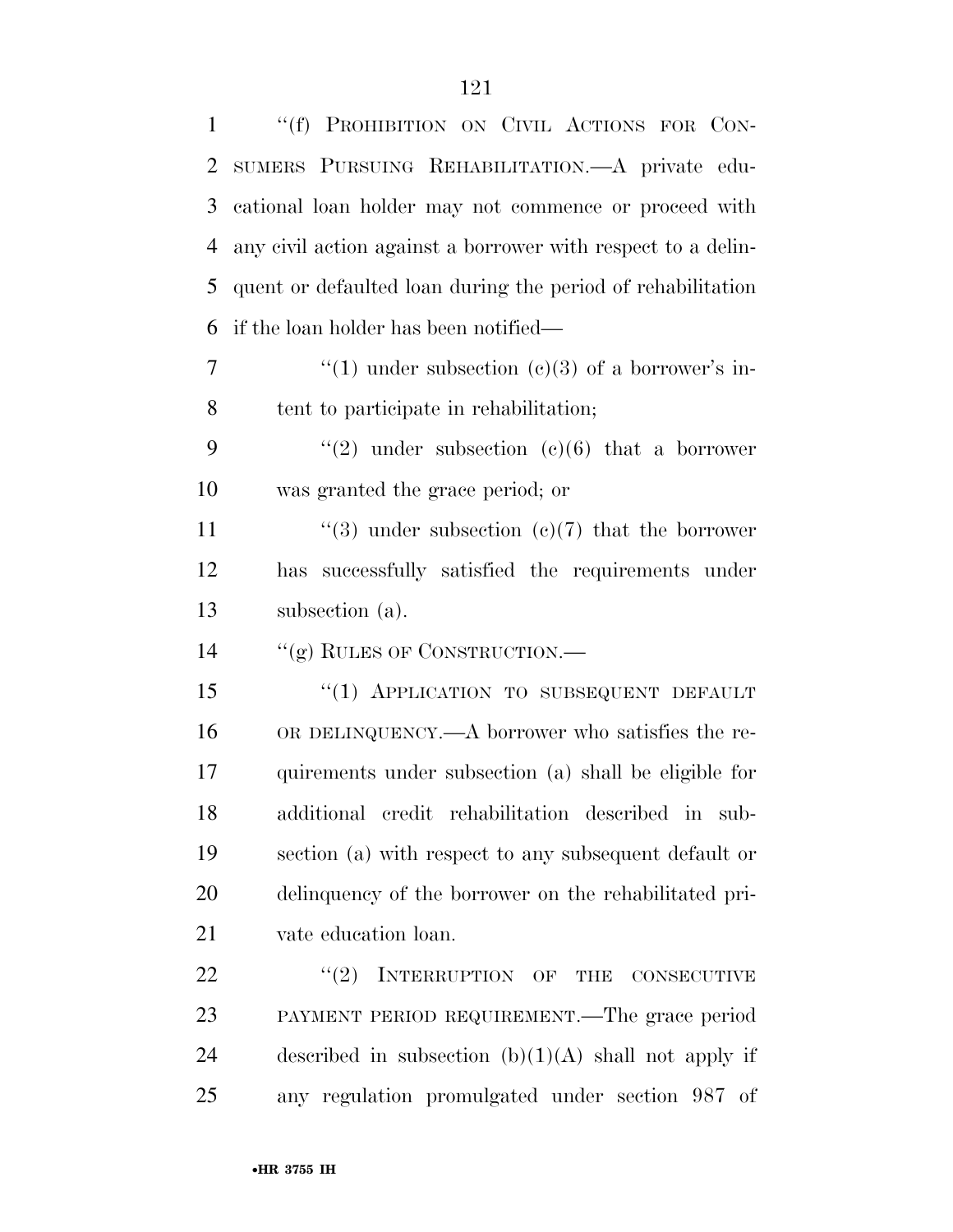| 1              | title 10, United States Code (commonly known as         |
|----------------|---------------------------------------------------------|
| $\overline{2}$ | the Military Lending Act), or the Servicemembers        |
| 3              | Civil Relief Act (50 U.S.C. App. 501 et seq.) allows    |
| $\overline{4}$ | for a grace period or other interruption of the 10-     |
| 5              | month period described in subsection (a) and such       |
| 6              | grace period or other interruption is longer than the   |
| 7              | period described in subsection $(b)(1)(A)$ or otherwise |
| 8              | provides greater protection or benefit to the bor-      |
| 9              | rower who is a member of the Armed Forces.".            |
| 10             | (b) TABLE OF CONTENTS AMENDMENT.—The table              |
| 11             | of contents of the Fair Credit Reporting Act is amended |

 by inserting after the item relating to section 605D (as added by section 405) the following new item:

''605E. Credit rehabilitation for distressed private education loan borrowers who demonstrate a history of loan repayment.''.

#### **SEC. 302. PRIVATE EDUCATION LOAN DEFINITIONS.**

 Section 603 of the Fair Credit Reporting Act (15 U.S.C. 1681a) is amended by adding at the end the fol-lowing new subsection:

18 "(z) PRIVATE EDUCATION LOAN DEFINITIONS. The terms 'private education loan' and 'private edu- cational lender' have the meanings given such terms, re- spectively, in section 140(a) of the Truth in Lending Act.''.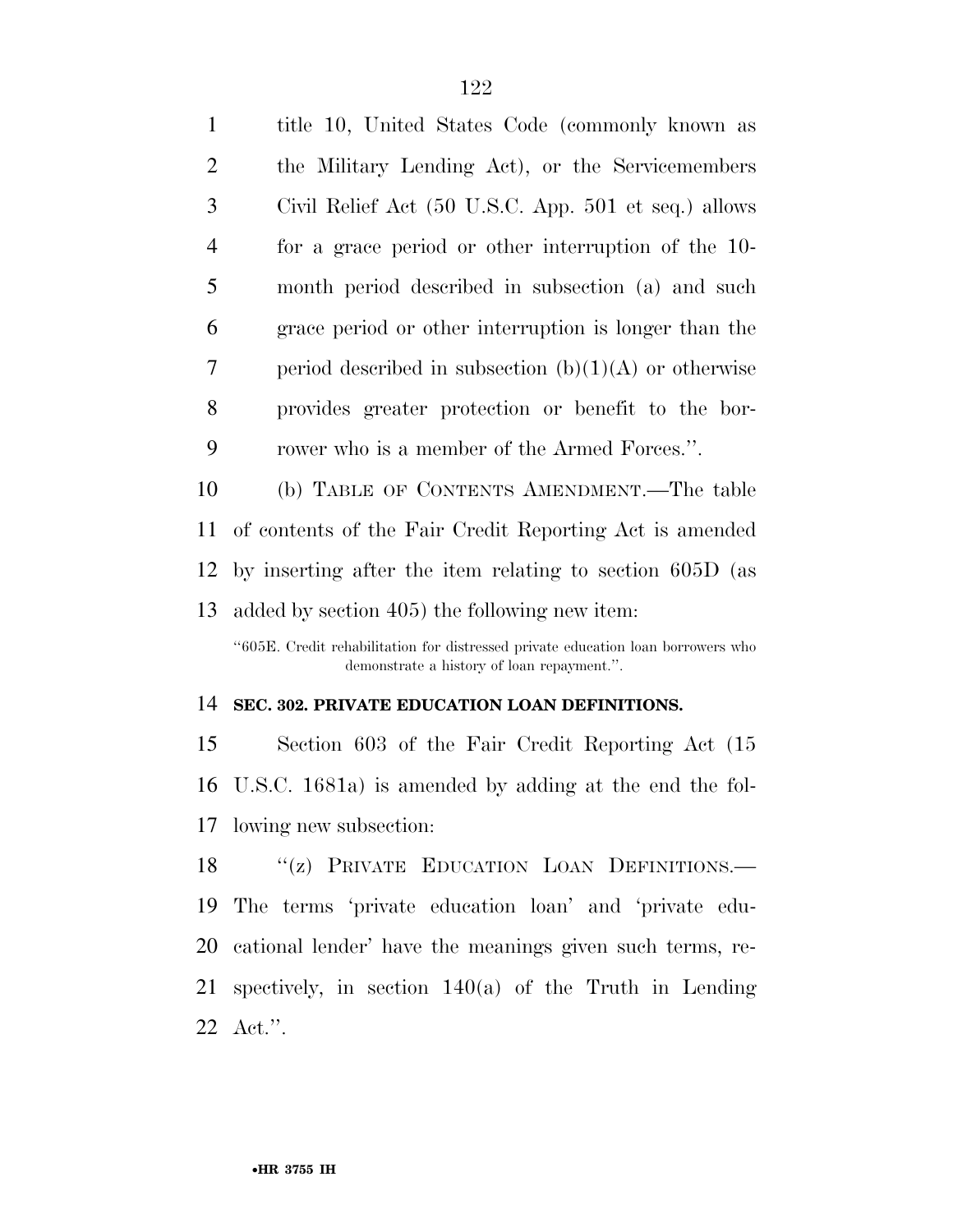| $\mathbf{1}$   | TITLE IV-RESTORING THE IM-                               |
|----------------|----------------------------------------------------------|
| $\overline{2}$ | <b>PAIRED CREDIT OF VICTIMS</b>                          |
| 3              | PREDATORY ACTIVITIES<br>OF                               |
| $\overline{4}$ | AND UNFAIR CONSUMER RE-                                  |
| 5              | <b>PORTING PRACTICES</b>                                 |
| 6              | SEC. 401. SHORTENS THE TIME PERIOD THAT MOST AD-         |
| 7              | VERSE CREDIT INFORMATION STAYS ON CON-                   |
| 8              | <b>SUMER REPORTS.</b>                                    |
| 9              | (a) IN GENERAL.—Section 605 of the Fair Credit           |
| 10             | Reporting Act (15 U.S.C. 1681c) is amended—              |
| 11             | $(1)$ in subsection $(a)$ —                              |
| 12             | (A) by striking "Except as authorized                    |
| 13             | under subsection (b), no" and inserting "No";            |
| 14             | $(B)$ in paragraph $(1)$ , by striking "10               |
| 15             | years" and inserting "7 years";                          |
| 16             | $(C)$ in paragraph $(2)$ , by striking "Civil"           |
| 17             | suits, civil judgments, and records" and insert-         |
| 18             | ing "Records";                                           |
| 19             | (D) in paragraph $(3)$ , by striking "seven              |
| 20             | years" and inserting "4 years";                          |
| 21             | $(E)$ in paragraph $(4)$ , by striking "seven            |
| 22             | years" and inserting "4 years, except as pro-            |
| 23             | vided in paragraph $(8)$ , $(10)$ , $(11)$ , $(12)$ , or |
| 24             | $(13)$ , or as required by section 605C, 605D,           |
| 25             | 605E, or $605F$ ";                                       |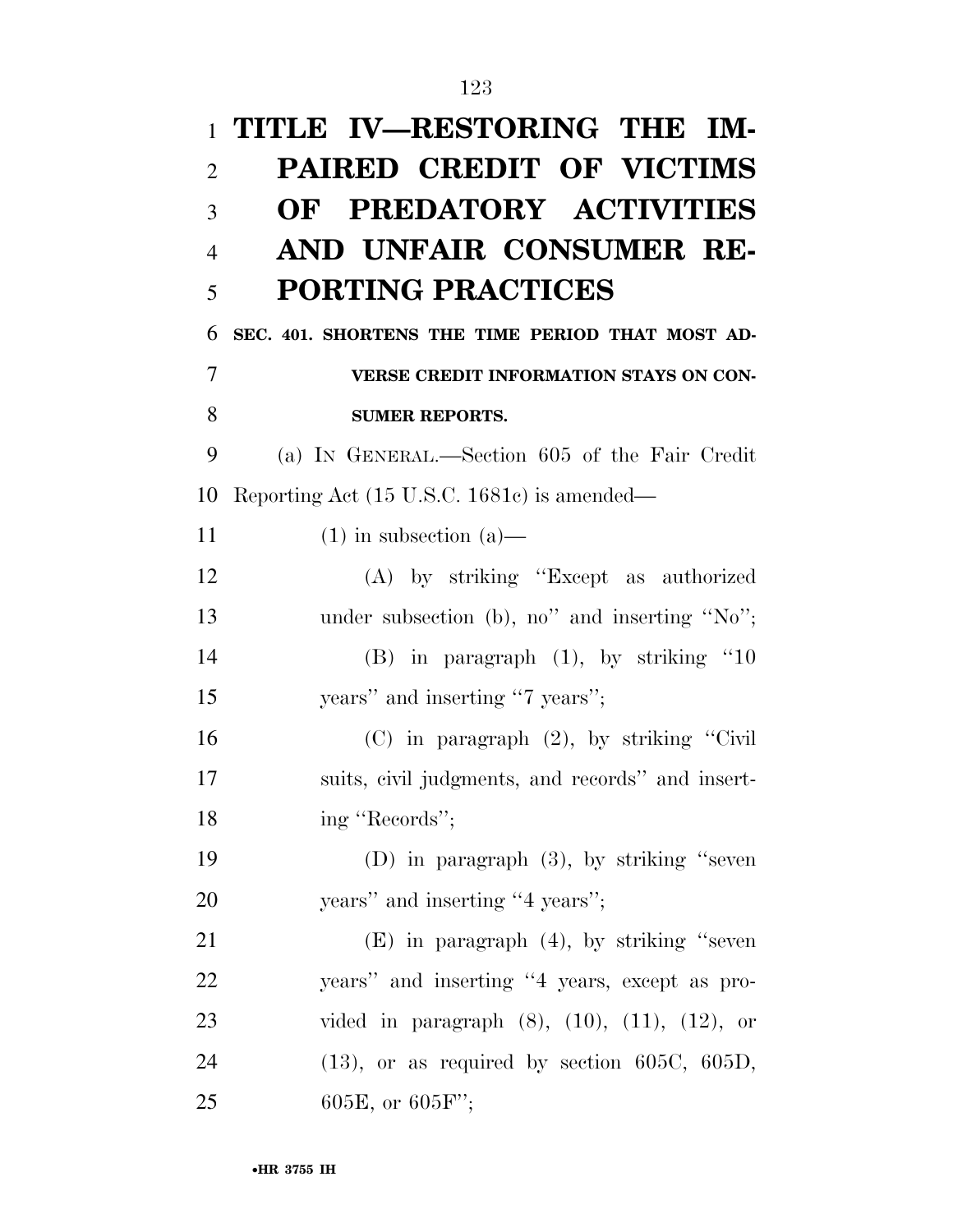| $\mathbf{1}$   | $(F)$ in paragraph $(5)$ —                              |
|----------------|---------------------------------------------------------|
| $\overline{2}$ | (i) by striking ", other than records of                |
| 3              | convictions of crimes"; and                             |
| 4              | (ii) by striking "seven years" and in-                  |
| 5              | serting "4 years, except as required by sec-            |
| 6              | tion 605C, 605D, 605E, or 605F"; and                    |
| 7              | (G) by adding at the end the following new              |
| 8              | paragraphs:                                             |
| 9              | "(7) Civil suits and civil judgments (except as         |
| 10             | provided in paragraph $(8)$ ) that, from date of entry, |
| 11             | antedate the report by more than 4 years or until       |
| 12             | the governing statute of limitations has expired,       |
| 13             | whichever is the longer period.                         |
| 14             | "(8) A civil suit or civil judgment—                    |
| 15             | "(A) brought by a private education loan                |
| 16             | holder that, from the date of successful comple-        |
| 17             | tion of credit restoration or rehabilitation in ac-     |
| 18             | cordance with the requirements of section 605D          |
| 19             | or 605E, antedates the report by 45 calendar            |
| 20             | days; or                                                |
| 21             | "(B) brought by a lender with respect to                |
| 22             | a covered residential mortgage loan that ante-          |
| 23             | dates the report by 45 calendar days.                   |
| 24             | "(9) Records of convictions of crimes which             |
| 25             | antedate the report by more than 7 years.               |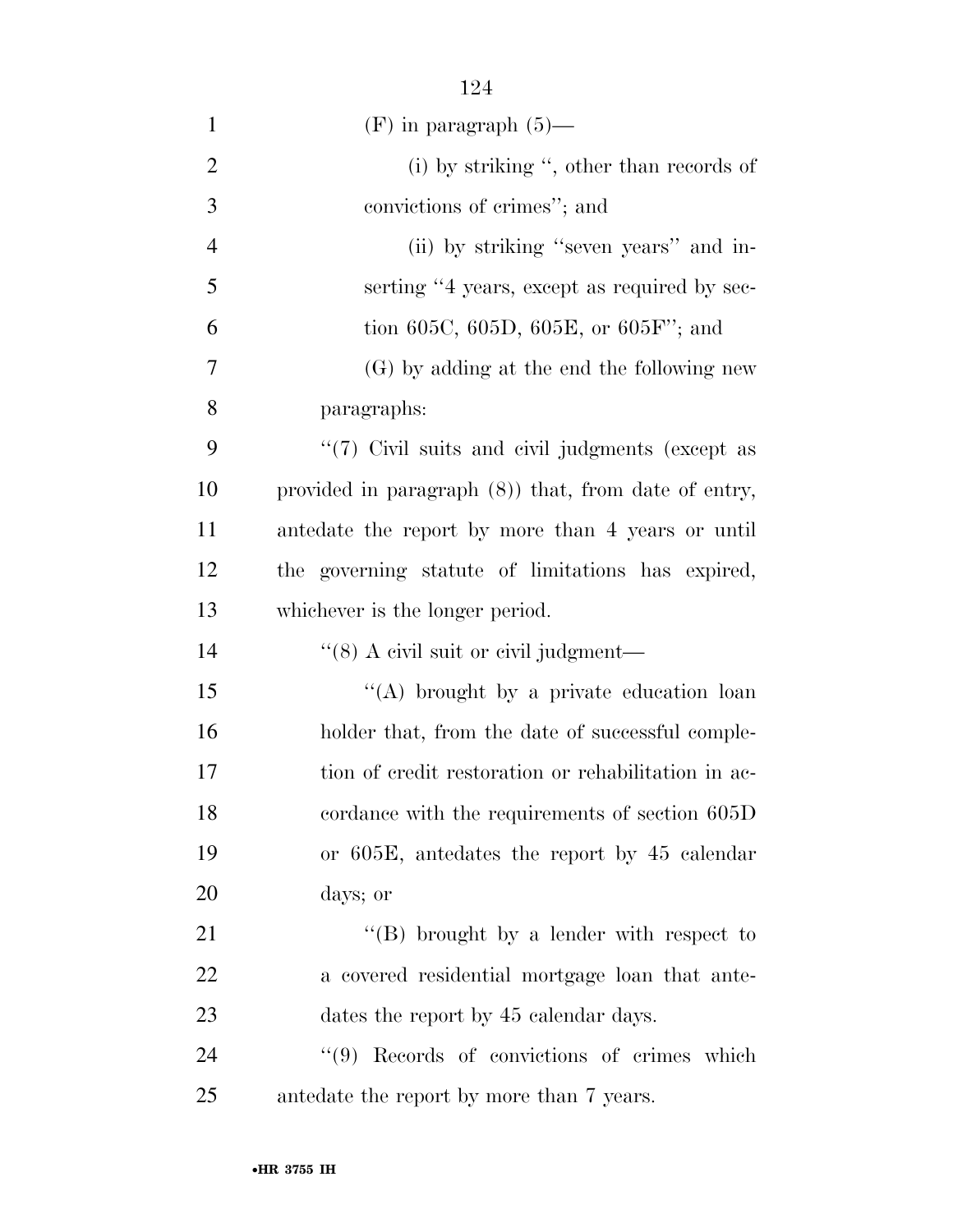| $\mathbf{1}$   | $\lq(10)$ Any other adverse item of information re-             |
|----------------|-----------------------------------------------------------------|
| $\overline{2}$ | lating to the collection of debt that did not arise             |
| 3              | from a contract or an agreement to pay by a con-                |
| $\overline{4}$ | sumer, including fines, tickets, and other assess-              |
| 5              | ments, as determined by the Bureau, excluding tax               |
| 6              | liability.";                                                    |
| $\tau$         | (2) by striking subsection (b) and redesignating                |
| 8              | subsections (c) through (h) as subsections<br>(b)               |
| 9              | through (g), respectively; and                                  |
| 10             | $(3)$ in subsection (b) (as so redesignated), by                |
| 11             | striking "7-year period referred to in paragraphs (4)           |
| 12             | and $(6)$ " and inserting "4-year period referred to in         |
| 13             | paragraphs $(4)$ and $(5)$ ".                                   |
| 14             | (b) CONFORMING AMENDMENTS.—The Fair Credit                      |
| 15             | Reporting Act (15 U.S.C. 1681) is amended—                      |
| 16             | $(1)$ in section 616(d), by striking "section                   |
| 17             | $605(g)$ " each place that term appears and inserting           |
| 18             | "section $605(f)$ "; and                                        |
| 19             | $(2)$ in section $625(b)(5)(A)$ , by striking "section          |
| 20             | $605(g)$ " and inserting "section $605(f)$ ".                   |
| 21             | SEC. 402. MANDATES THE EXPEDITED REMOVAL OF FULLY               |
| 22             | PAID OR SETTLED DEBT FROM CONSUMER                              |
| 23             | <b>REPORTS.</b>                                                 |
| 24             | Section $605(a)$ of the Fair Credit Reporting Act $(15$         |
| 25             | U.S.C. $1681e(a)$ , as amended by section $401(a)(1)$ , is fur- |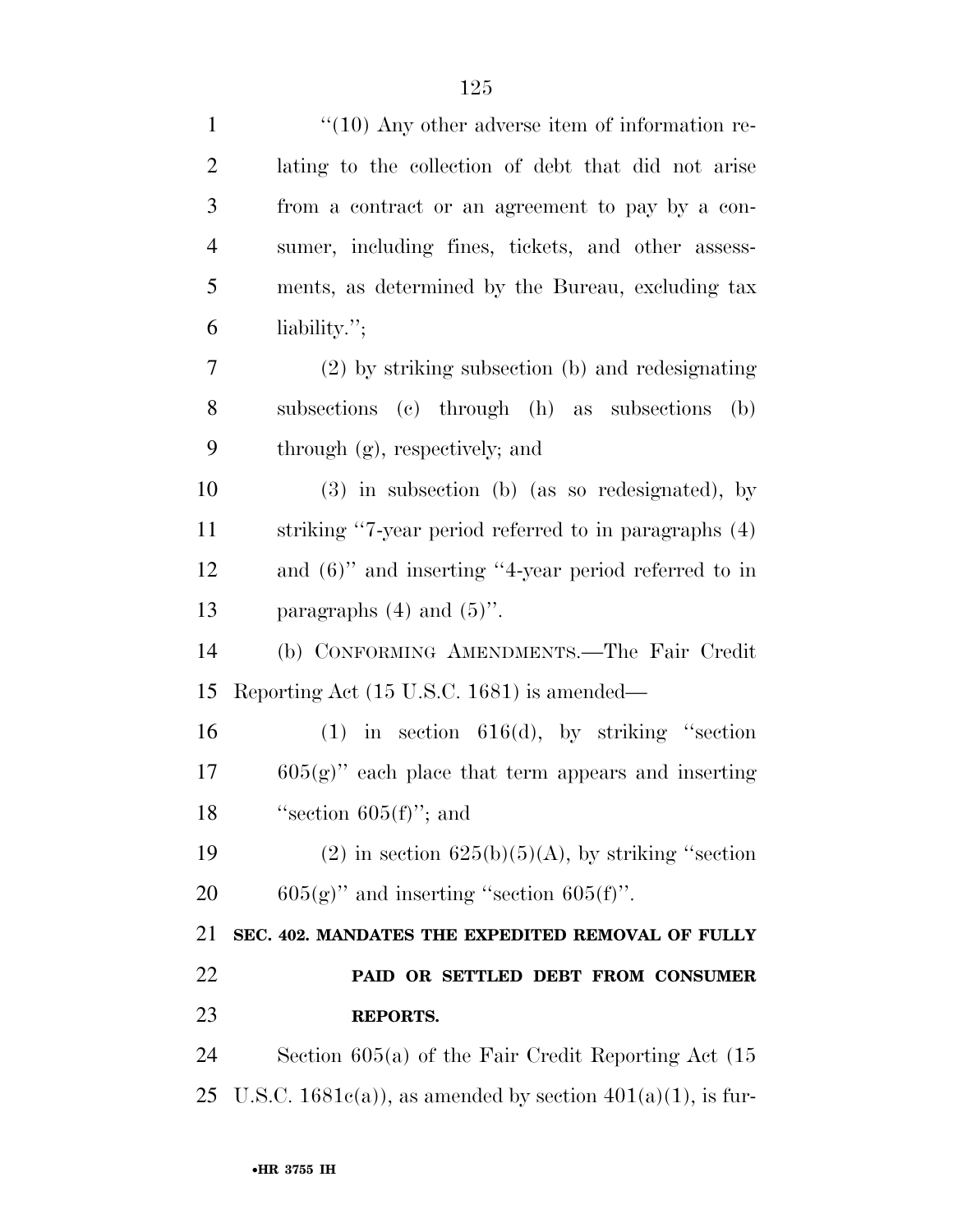ther amended by adding at the end the following new para-graph:

3 (11) Any other adverse item of information re- lated to a fully paid or settled debt that had been characterized as delinquent, charged off, or in collec- tion which, from the date of payment or settlement, antedates the report by more than 45 calendar days.''.

 **SEC. 403. IMPOSES RESTRICTIONS ON THE APPEARANCE OF MEDICAL COLLECTIONS ON CONSUMER REPORTS AND REQUIRES THE EXPEDITED REMOVAL OF FULLY PAID OR SETTLED MED- ICAL COLLECTIONS FROM CONSUMER RE-PORTS.** 

 (a) REMOVAL OF FULLY PAID OR SETTLED MED- ICAL DEBT FROM CONSUMER REPORTS.—Section 605(a) of the Fair Credit Reporting Act (15 U.S.C. 1681c(a)), as amended by section 402, is further amended by adding at the end the following new paragraph:

 $\frac{1}{2}$  (12) Any other adverse item of information re- lated to a fully paid or settled debt arising from the receipt of medical services, products, or devices that had been characterized as delinquent, charged off, or in collection which, from the date of payment or set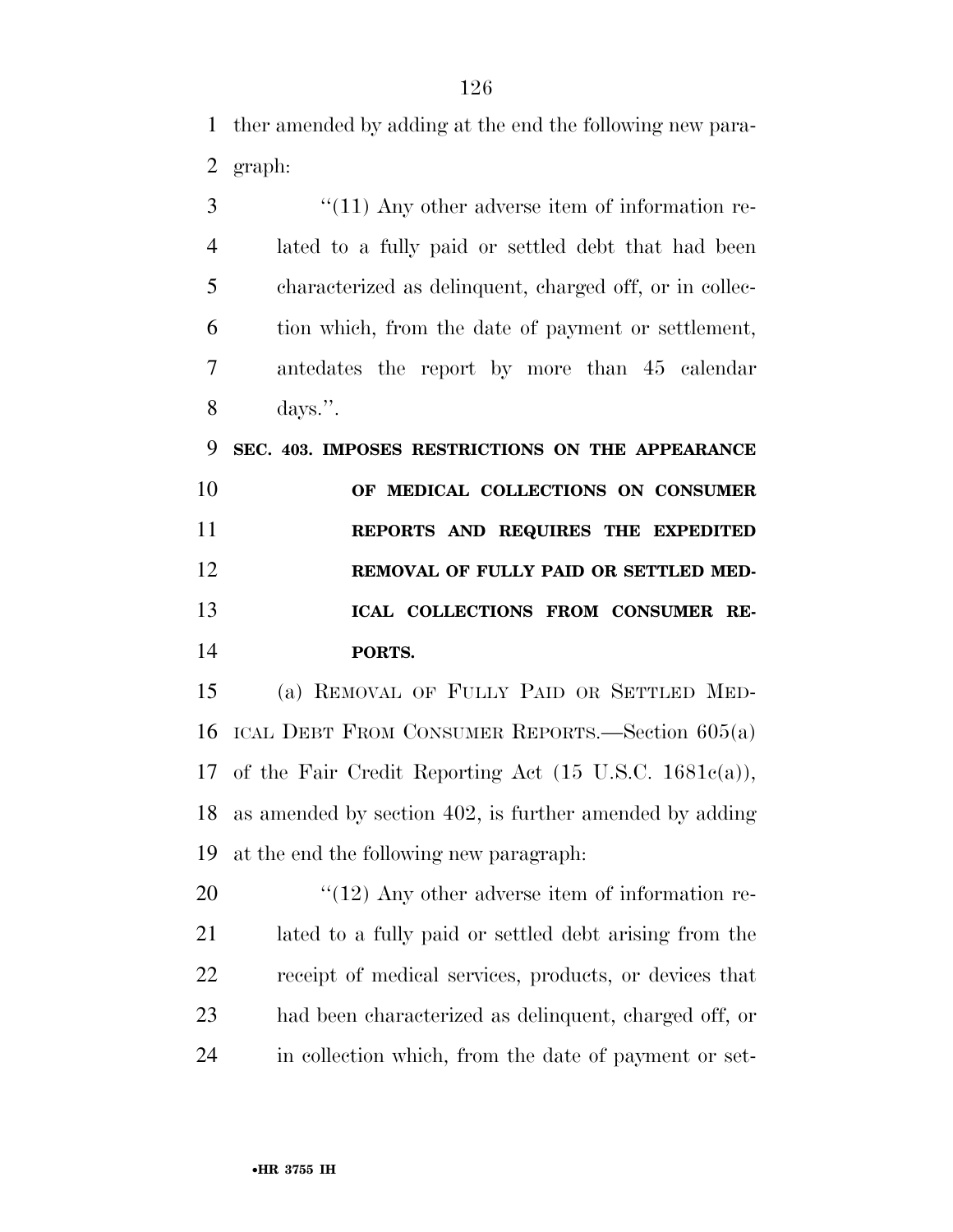tlement, antedates the report by more than 45 cal-endar days.''.

 (b) ESTABLISHING AN EXTENDED TIME PERIOD BE- FORE MEDICAL DEBT INFORMATION MAY BE RE- PORTED.—Section 605(a) of such Act is further amended by adding at the end the following new paragraph:

7 ''(13) Any information related to a debt arising from the receipt of medical services, products, or de- vices, if the date on which such debt was placed for collection, charged to profit or loss, or subjected to any similar action antedates the report by less than 180 calendar days.''.

13 (c) TECHNICAL AMENDMENT. Section  $604(g)(1)(C)$  of the Fair Credit Reporting Act (15 U.S.C.  $1681b(g)(1)(C)$  is further amended by striking "devises" and inserting ''devices''.

**SEC. 404. PROVIDES CREDIT RESTORATION FOR VICTIMS** 

 **OF PREDATORY MORTGAGE LENDING AND SERVICING.** 

 (a) IN GENERAL.—The Fair Credit Reporting Act (15 U.S.C. 1681 et seq.) is amended by inserting after section 605B the following new section: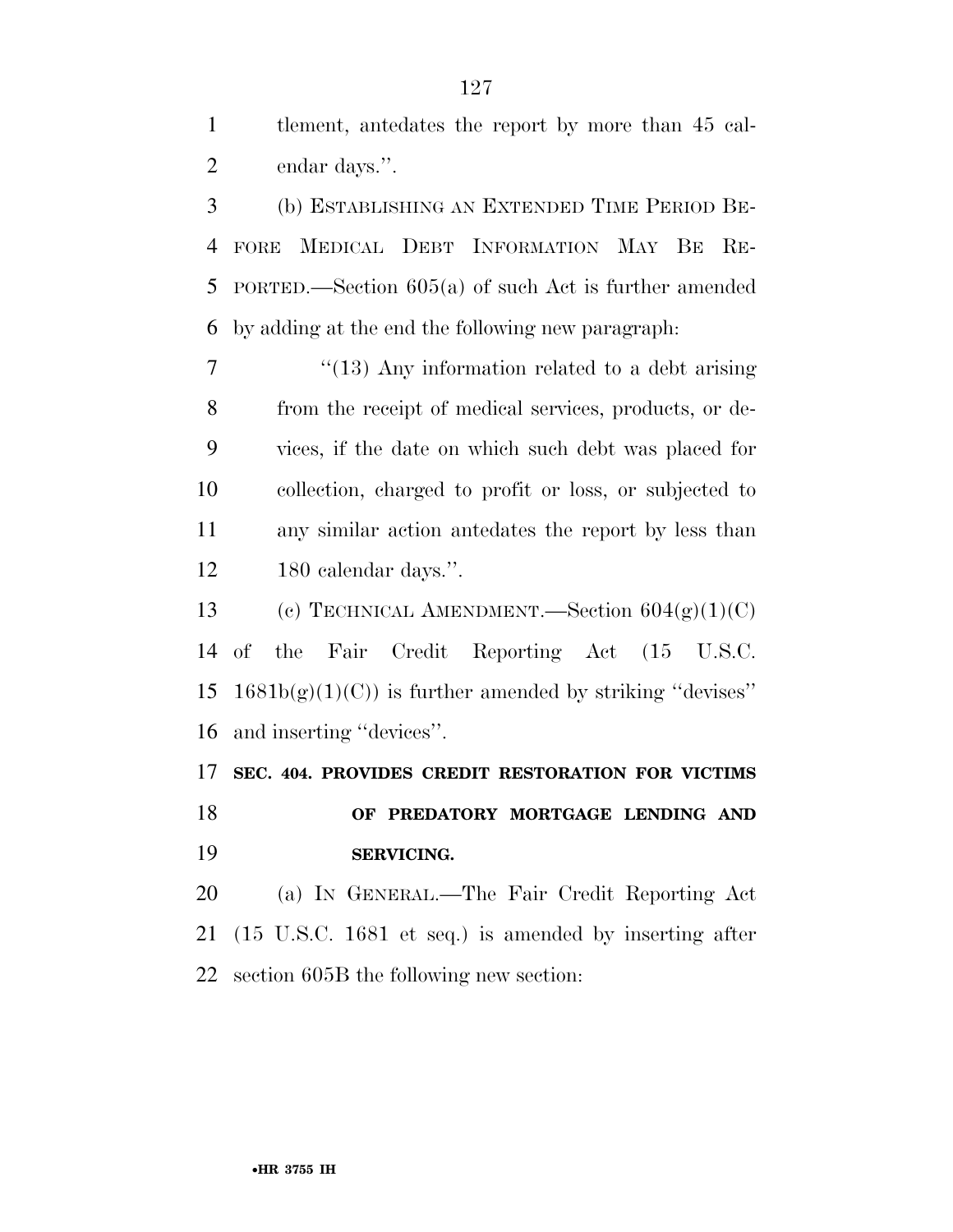''(a) IN GENERAL.—A consumer reporting agency may not furnish any consumer report containing any ad- verse item of information relating to a covered residential mortgage loan (including the origination and servicing of such a loan, any loss mitigation activities related to such a loan, and any foreclosure, deed in lieu of foreclosure, or short sale related to such a loan), if the action or inac-tion to which the item of information relates—

 $\binom{11}{1}$  resulted from an unfair, deceptive, or abu- sive act or practice, or a fraudulent, discriminatory, or illegal activity of a financial institution, as deter- mined by the Bureau or a court of competent juris-diction; or

 $\mathcal{L}(2)$  is related to an unfair, deceptive, or abu- sive act, practice, or a fraudulent, discriminatory, or illegal activity of a financial institution that is the subject of a settlement agreement initiated on behalf of a consumer or consumers and that is between the financial institution and an agency or department of a local, State, or Federal Government, regardless of whether such settlement includes an admission of wrongdoing.

•**HR 3755 IH** ''(b) COVERED RESIDENTIAL MORTGAGE LOAN DE-FINED.—In this section, the term 'covered residential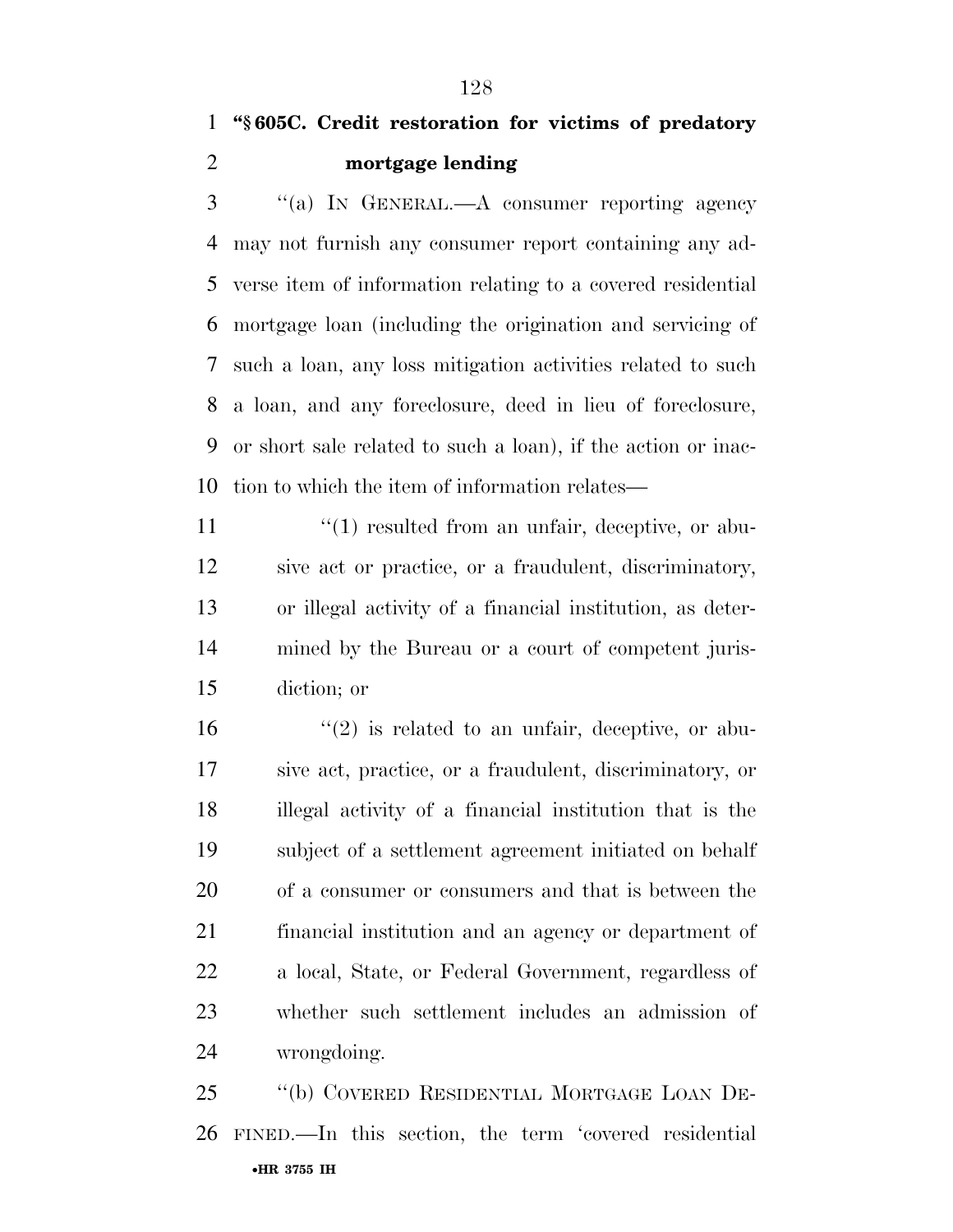mortgage loan' means any loan primarily for personal, family, or household use that is secured by a mortgage, deed of trust, or other equivalent consensual security in- terest on a dwelling (as defined in section 103(w) of the Truth in Lending Act), including a loan in which the pro-ceeds will be used for—

7  $\frac{1}{1}$  a manufactured home (as defined in sec- tion 603 of the Housing and Community Develop-ment Act of 1974 (42 U.S.C. 5402));

10  $\frac{10}{2}$  any installment sales contract, land con- tract, or contract for deed on a residential property; or

 ''(3) a reverse mortgage transaction (as defined in section 103 of the Truth in Lending Act).''.

 (b) TABLE OF CONTENTS AMENDMENT.—The table of contents of the Fair Credit Reporting Act is amended by inserting after the item relating to section 605B the following new item:

''605C. Credit restoration for victims of predatory mortgage lending.''.

 (c) EFFECTIVE DATE.—The amendments made by this section shall take effect at the end of the 18-month period beginning on the date of the enactment of this Act.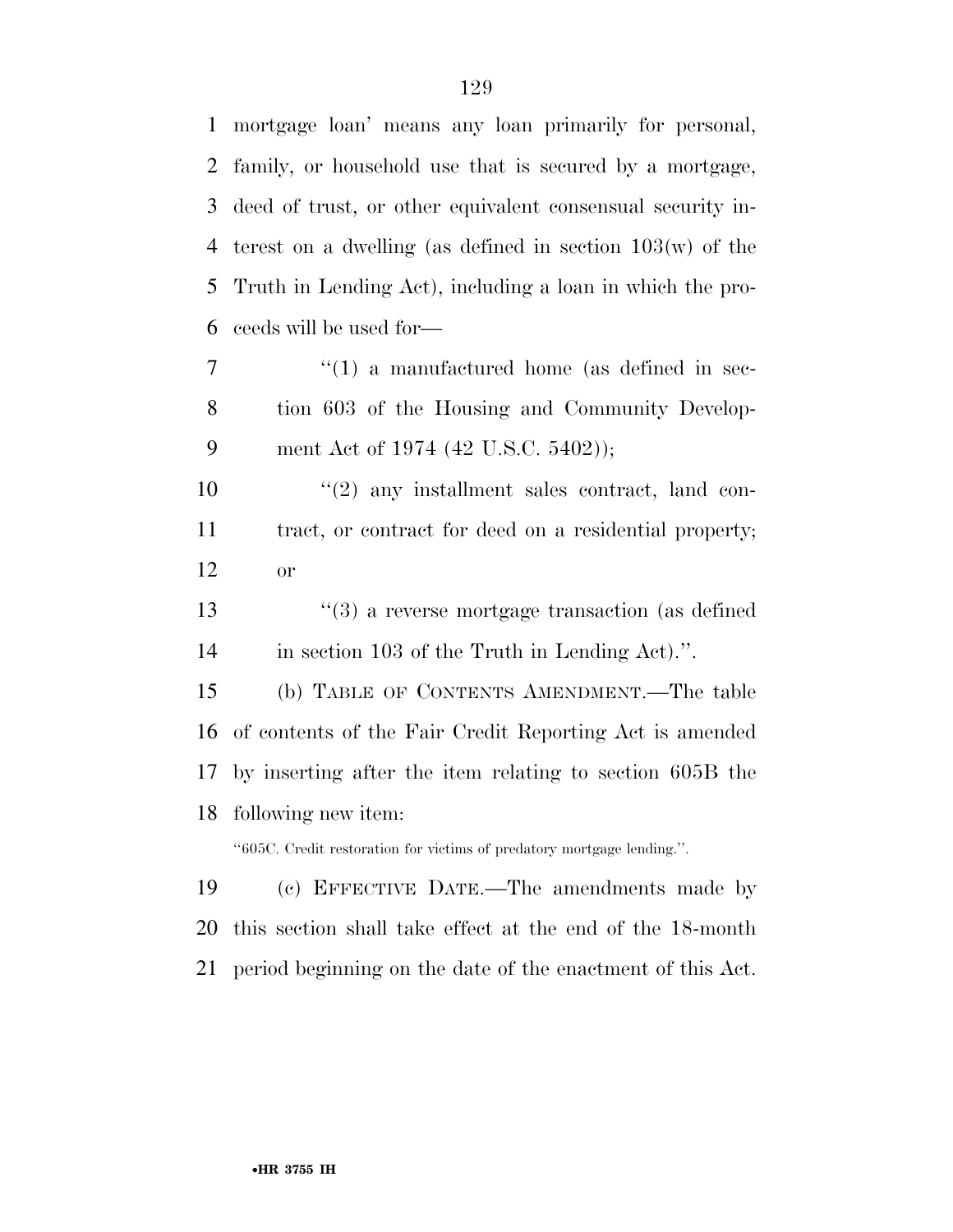| 1              | SEC. 405. PROVIDES CREDIT RELIEF FOR PRIVATE EDU-                          |
|----------------|----------------------------------------------------------------------------|
| $\overline{2}$ | CATION LOANS BORROWERS WHO WERE DE-                                        |
| 3              | FRAUDED OR MISLEAD BY PROPRIETARY                                          |
| $\overline{4}$ | EDUCATION INSTITUTION OR CAREER EDU-                                       |
| 5              | <b>CATION PROGRAMS.</b>                                                    |
| 6              | (a) IN GENERAL.—The Fair Credit Reporting Act                              |
| 7              | $(15 \text{ U.S.C. } 1681 \text{ et seq.}),$ as amended by section 404, is |
| 8              | further amended by inserting after section 605C the fol-                   |
| 9              | lowing new section:                                                        |
| 10             | "§605D. Private education loan credit restoration for                      |
| 11             | defrauded student borrowers who attend                                     |
| 12             | certain proprietary educational institu-                                   |
| 13             | tion or career education programs                                          |
| 14             | "(a) PROCESS FOR CERTIFICATION AS A QUALIFYING                             |
| 15             | PRIVATE EDUCATION LOAN BORROWER.-                                          |
| 16             | "(1) IN GENERAL.—A consumer, or an indi-                                   |
| 17             | vidual acting on behalf of or as a personal represent-                     |
| 18             | ative of the consumer or a class of consumers, may                         |
| 19             | submit a request to the Bureau, along with a                               |
| 20             | defraudment claim, to be certified as a qualifying                         |
| 21             | private education loan borrower with respect to a                          |
| 22             | private education loan.                                                    |
| 23             | "(2) CERTIFICATION.—The Bureau shall certify                               |
| 24             | a consumer described in paragraph (1) as a quali-                          |
| 25             | fying private education loan borrower with respect to                      |
| 26             | a private education loan if the Bureau or a court of                       |
|                | •HR 3755 IH                                                                |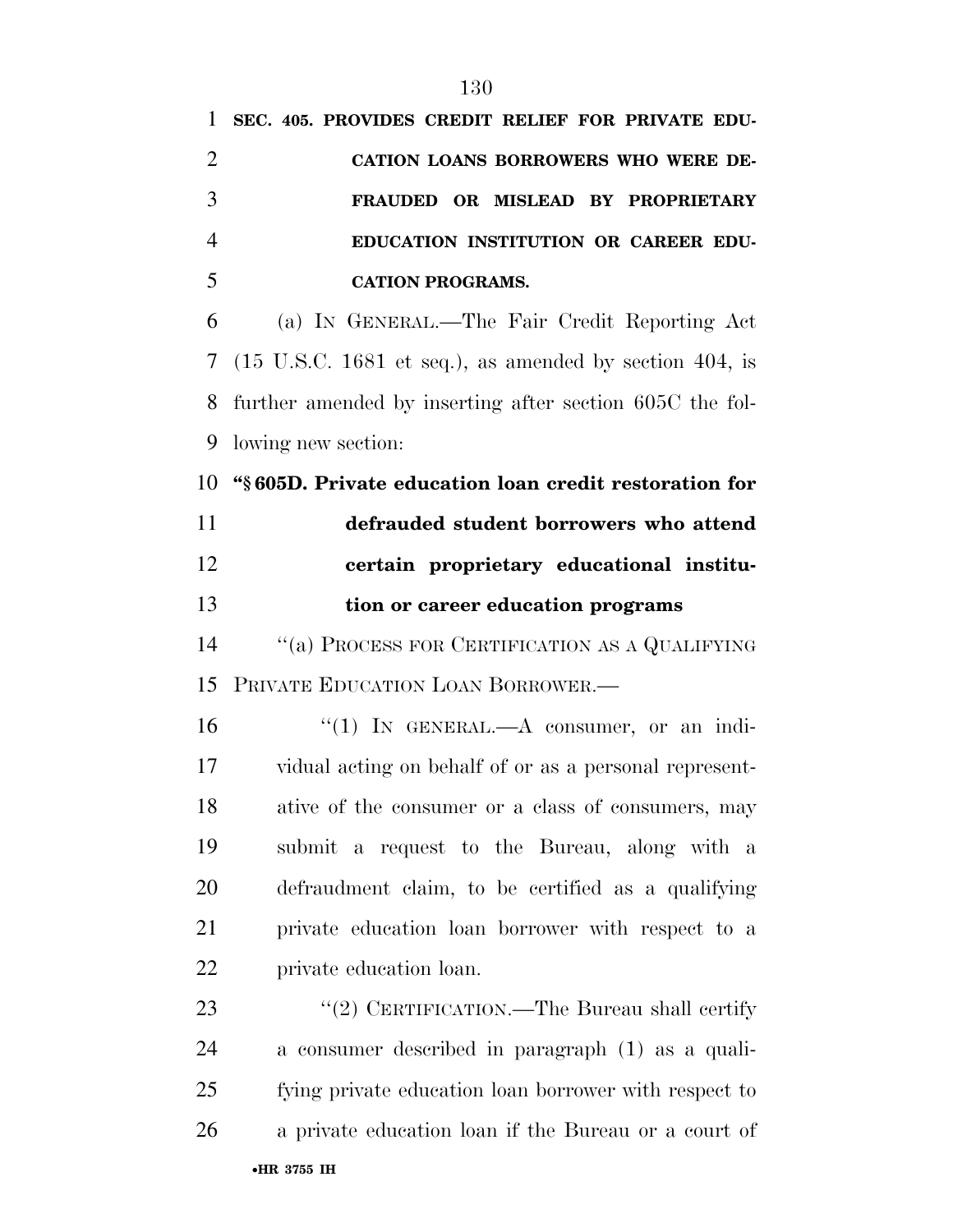competent jurisdiction determines that the consumer has a valid defraudment claim with respect to such loan.

 ''(b) REMOVAL OF ADVERSE INFORMATION.—Upon receipt of a notice described in subsection (d)(5), a con- sumer reporting agency shall remove any adverse informa- tion relating to any private education loan with respect to which a consumer is a qualifying private education loan borrower from any consumer report within 45 calendar days of receipt of such notification.

11 "(c) DISCLOSURE.—The Bureau shall disclose the re- sults of a certification determination in writing to the con- sumer that provides a clear and concise explanation of the basis for the determination of whether such consumer or class of consumers is a qualifying private education loan borrower with respect to a private education loan and, as applicable, an explanation of the consumer's right to have adverse information relating to such loan removed from their consumer report by a consumer reporting agency.

- 20 "(d) PROCEDURES.—The Bureau shall—
- 21 ''(1) establish procedures for a consumer or an individual acting on behalf of or as a personal rep- resentative of the consumer or a class of consumers to submit a request described in subsection (a);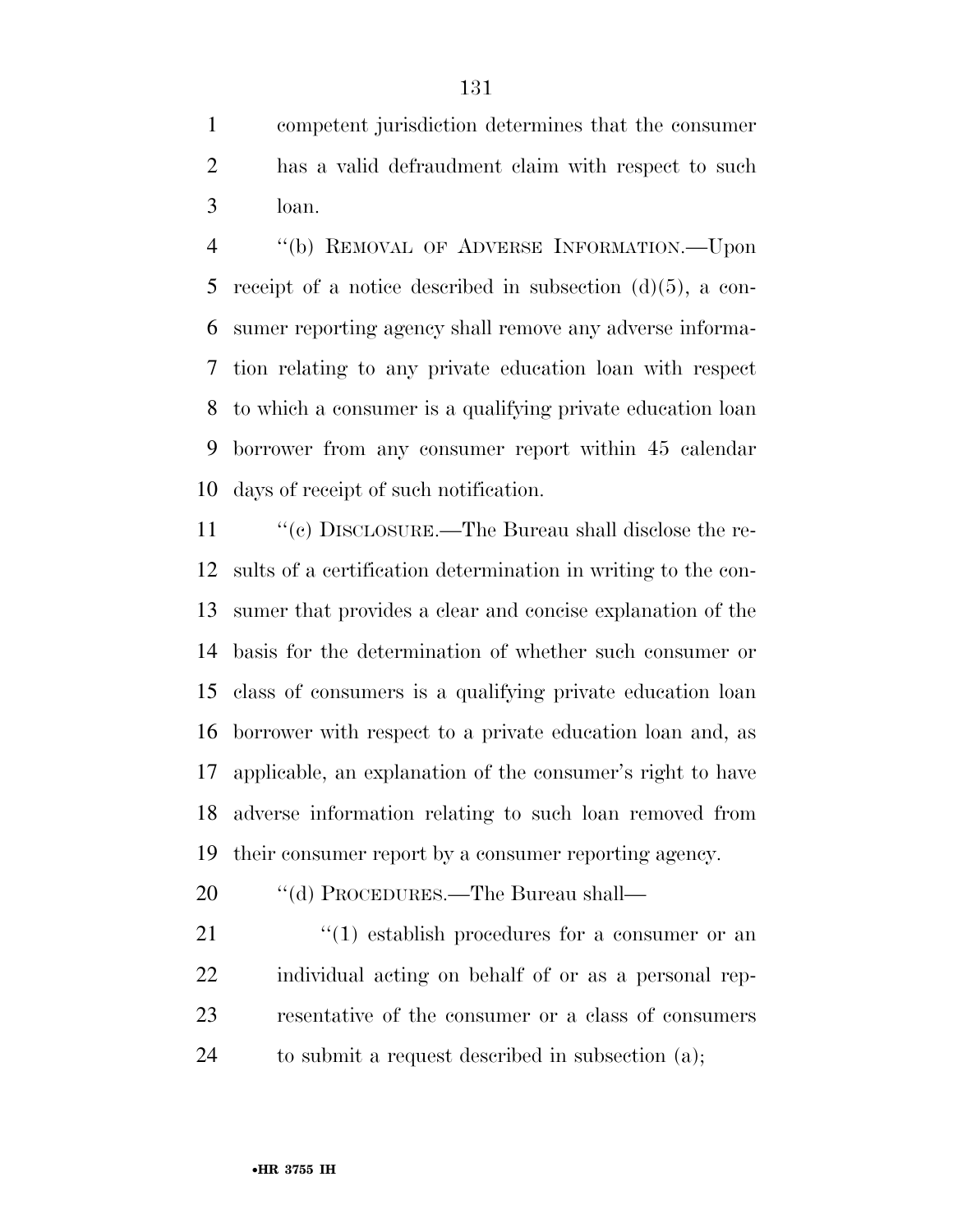1  $\frac{1}{2}$  establish procedures to efficiently review, accept, and process such a request;

 ''(3) develop ongoing outreach initiatives and education programs to inform consumers or a class of consumers of the circumstances under which such consumer or class may be eligible to be certified as a qualifying private education loan borrower with re-spect to a private education loan;

 ''(4) establish procedures, including the man- ner, form, and content of the notice informing a pri- vate educational loan holder of the prohibition on re- porting any adverse information relating to a private education loan with respect to which a consumer is a qualifying private education loan borrower; and

 ''(5) establish procedures, including the man- ner, form, and content of the notice informing a con- sumer reporting agency of the obligation to remove any adverse information as described in subsection (c).

 ''(e) STANDARDIZED REPORTING CODES.—A con- sumer reporting agency shall develop standardized report- ing codes for use by private education loan holders to iden- tify and report a qualifying private education loan bor- rower's status of a request to remove any adverse informa-tion relating to any private education loan with respect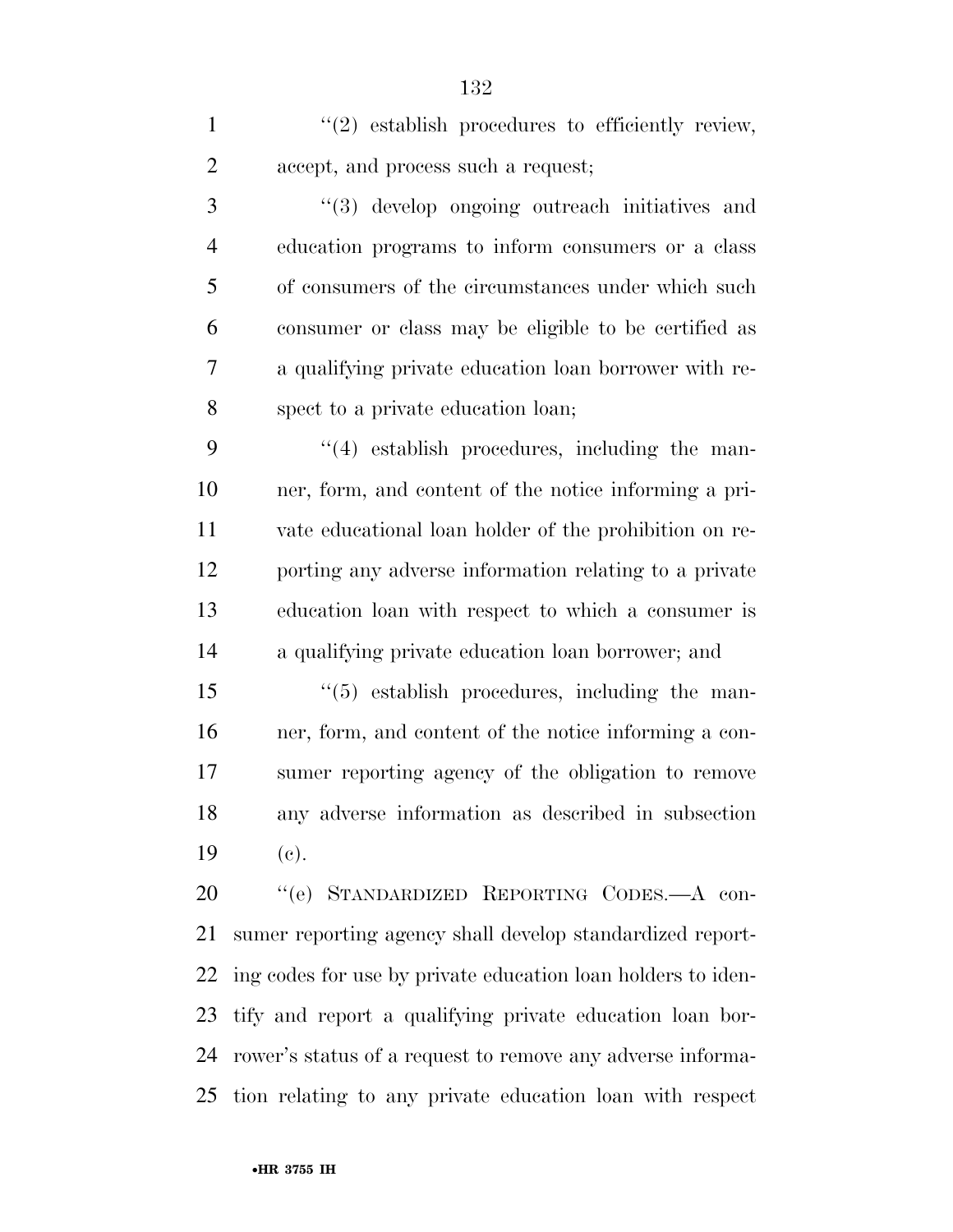to which such consumer is a qualifying private education loan borrower. A consumer report in which a person fur- nishes such codes shall be deemed to comply with the re- quirements for accuracy and completeness required under sections 623(a)(1) and 630. Such codes shall not appear on any report provided to a third party, and shall be re- moved from the consumer's credit report upon the success-ful restoration of the consumer's credit under this section.

9 "(f) DEFRAUDMENT CLAIM DEFINED.—For pur- poses of this section, the term 'defraudment claim' means a claim made with respect to a consumer who is a bor- rower of a private education loan with respect to a propri- etary educational institution or career education program in which the consumer or an individual acting on behalf of or as a personal representative of the consumer or a class of consumers alleges that—

17  $\frac{1}{2}$  (1) the proprietary educational institution or career education program—

19  $\langle (A)$  engaged in an unfair, deceptive, or abusive act or practice, or a fraudulent, dis-21 criminatory, or illegal activity—

22 ''(i) as defined by State law of the State in which the proprietary educational institution or career education program is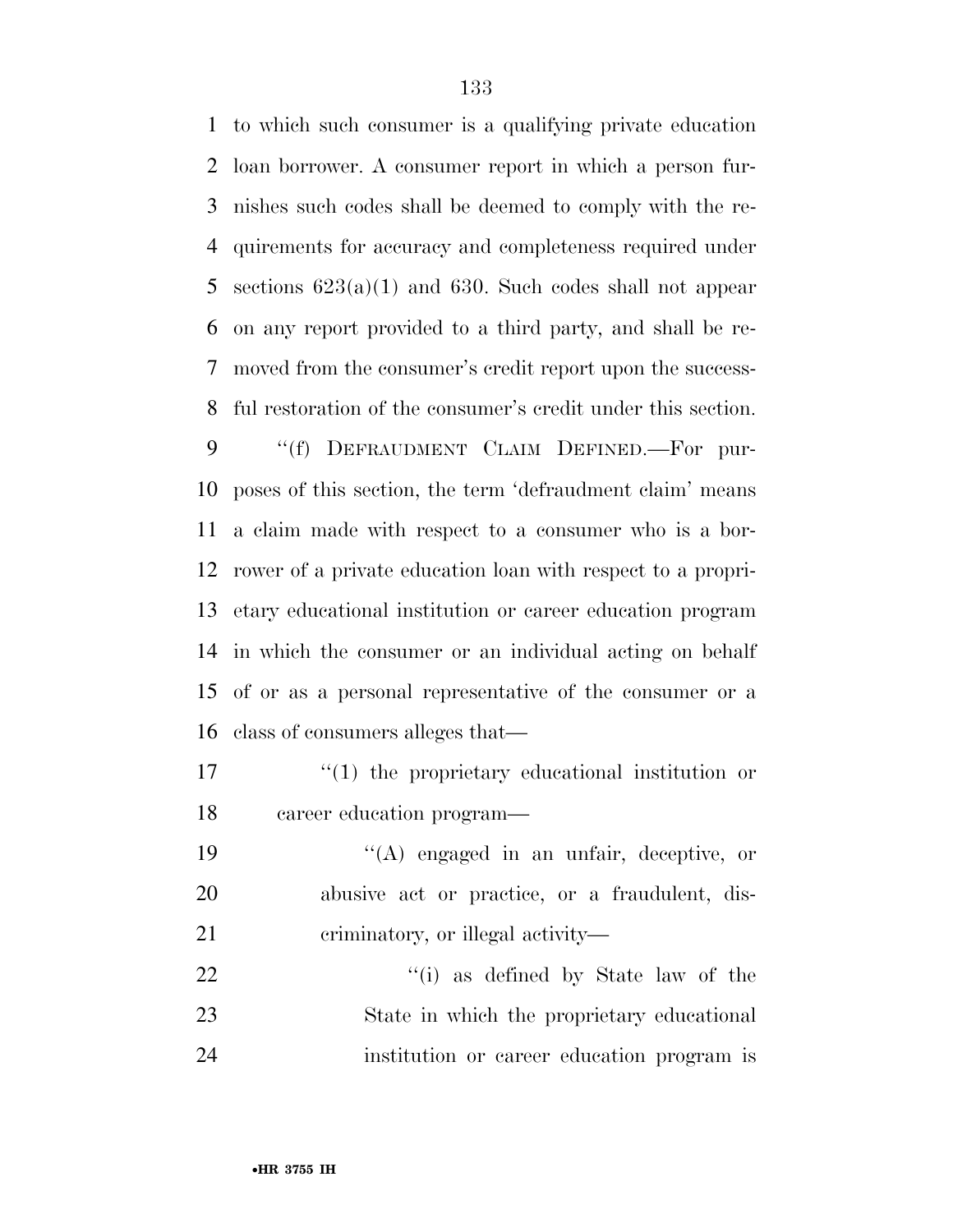| $\mathbf{1}$   | headquartered or maintains or maintained              |
|----------------|-------------------------------------------------------|
| $\overline{2}$ | significant operations; or                            |
| 3              | "(ii) under Federal law;                              |
| $\overline{4}$ | $\lq\lq(B)$ is the subject of an enforcement          |
| 5              | order, a settlement agreement, a memorandum           |
| 6              | of understanding, a suspension of tuition assist-     |
| 7              | ance, or any other action relating to an unfair,      |
| 8              | deceptive, or abusive act or practice that is be-     |
| 9              | tween the proprietary educational institution or      |
| 10             | career education program and an agency or de-         |
| 11             | partment of a local, State, or Federal Govern-        |
| 12             | ment; or                                              |
| 13             | "(C) misrepresented facts to students or              |
| 14             | accrediting agencies or associations about grad-      |
| 15             | uation or gainful employment rates in recog-          |
| 16             | nized occupations or failed to provide the            |
| 17             | coursework necessary for students to success-         |
| 18             | fully obtain a professional certification or de-      |
| 19             | gree from the proprietary educational institu-        |
| 20             | tion or career education program; or                  |
| 21             | $\lq(2)$ the consumer or an individual acting on      |
| 22             | behalf of or as a personal representative of the con- |
| 23             | sumer or a class of consumers has submitted a valid   |
| 24             | defense to repayment claim with respect to such       |
| 25             | loan, as determined by the Secretary of Education.".  |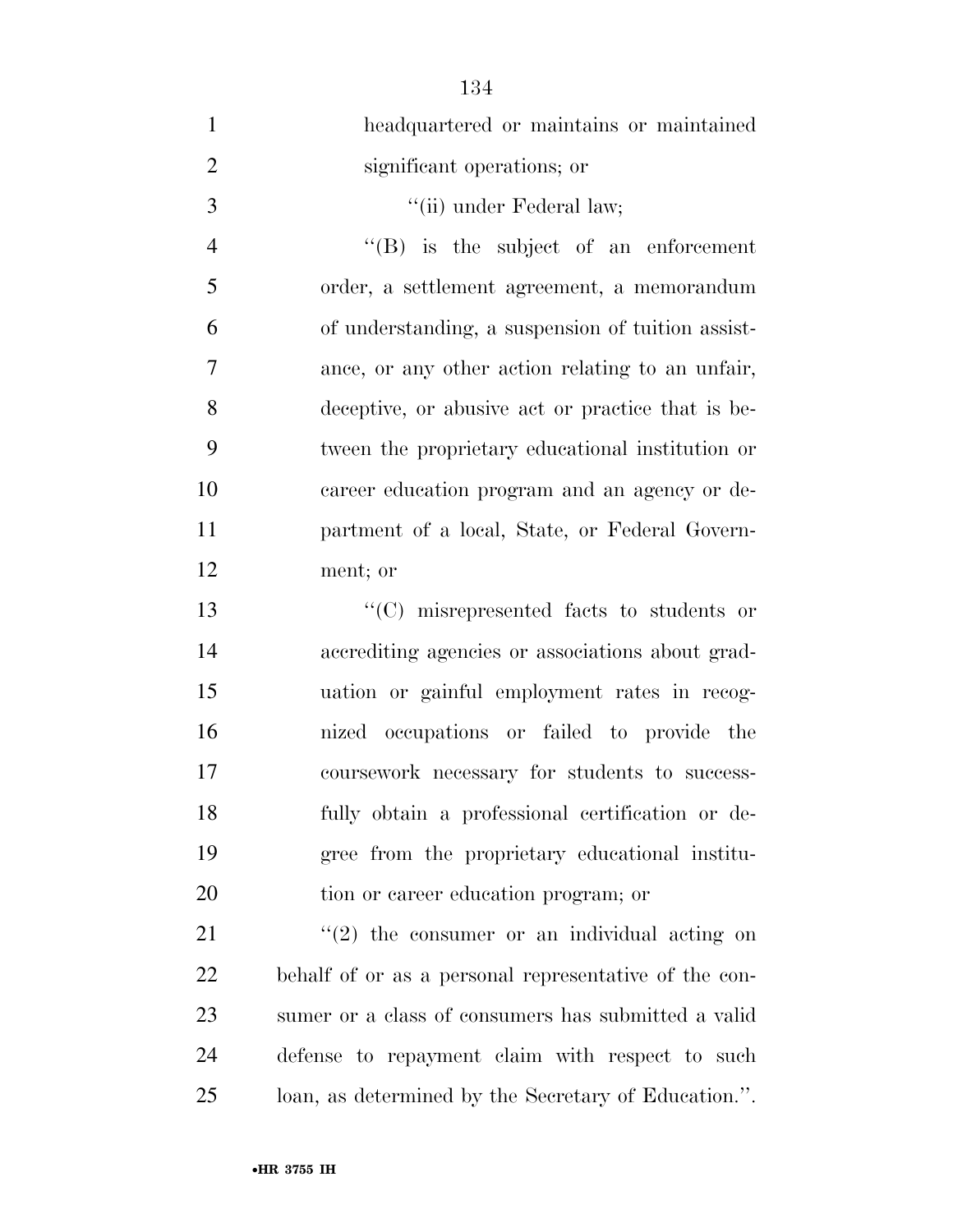(b) TABLE OF CONTENTS AMENDMENT.—The table of contents of the Fair Credit Reporting Act is amended by inserting after the item relating to section 605C (as added by section 404) the following new item:

''605D. Private education loan credit restoration for defrauded student borrowers who attend certain proprietary educational institution or career education programs.''.

 **SEC. 406. ESTABLISHES RIGHT FOR VICTIMS OF FINANCIAL ABUSE TO HAVE ADVERSE INFORMATION AS- SOCIATED WITH AN ABUSER'S FRAUDULENT ACTIVITY REMOVED FROM THEIR CONSUMER REPORTS.** 

 (a) IN GENERAL.—The Fair Credit Reporting Act (15 U.S.C. 1681 et seq.), as amended by section 301, is further amended by inserting after section 605E the fol-lowing new section:

#### **''§ 605F. Financial abuse prevention**

 ''For a consumer who is the victim of intentionally abusive or harmful financial behavior, as determined by a court of competent jurisdiction including a family court, juvenile court, or other court with personal jurisdiction, that was conducted by a spouse, family or household mem- ber, caregiver, or person with whom such consumer had a dating relationship in a manner which resulted in the inclusion of an adverse item of information on the con- sumer report of the consumer, and the consumer did not participate in or consent to such behavior, the consumer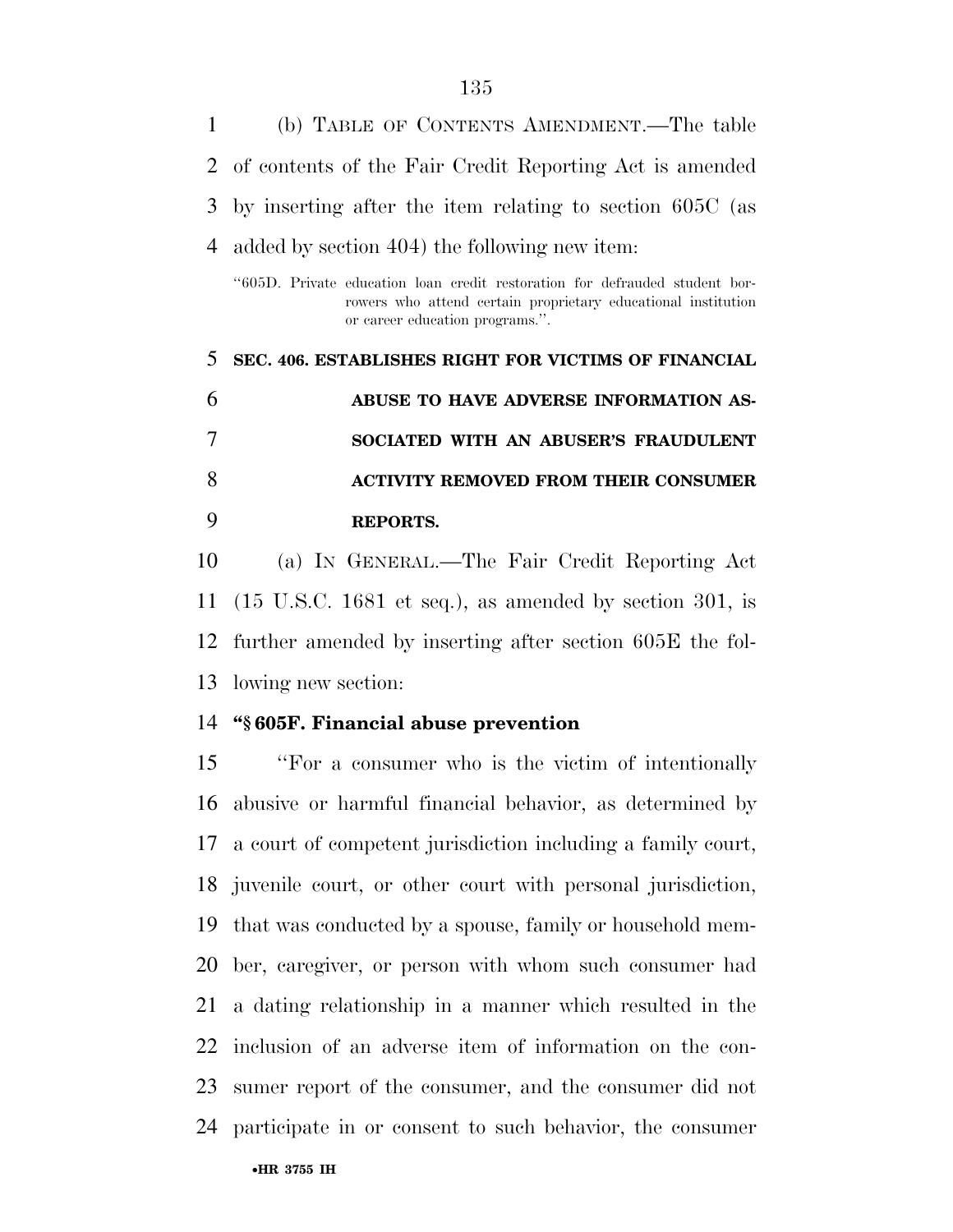may apply to a court of competent jurisdiction, including a family court, juvenile court, or other court with personal jurisdiction, for an order to require the removal of such adverse information from the consumer's file maintained by any consumer reporting agency.''.

 (b) TABLE OF CONTENTS AMENDMENT.—The table of contents of the Fair Credit Reporting Act is amended by inserting after the item relating to section 605E (as added by section 301) the following new item: ''605F. Financial abuse prevention.''.

 **SEC. 407. PROHIBITS TREATMENT OF CREDIT RESTORA- TION OR REHABILITATION AS ADVERSE IN-FORMATION.** 

 The Fair Credit Reporting Act (15 U.S.C. 1681 et seq.) is amended—

 (1) by adding at the end the following new sec-tion:

 **''§ 630. Prohibition of certain factors related to Fed-eral credit restoration or rehabilitation** 

19 "(a) RESTRICTION ON CREDIT SCORING MODELS.— A credit scoring model may not—

21 ''(1) take into consideration, in a manner ad- verse to a consumer's credit score or educational credit score, any information in a consumer report concerning the consumer's participation in credit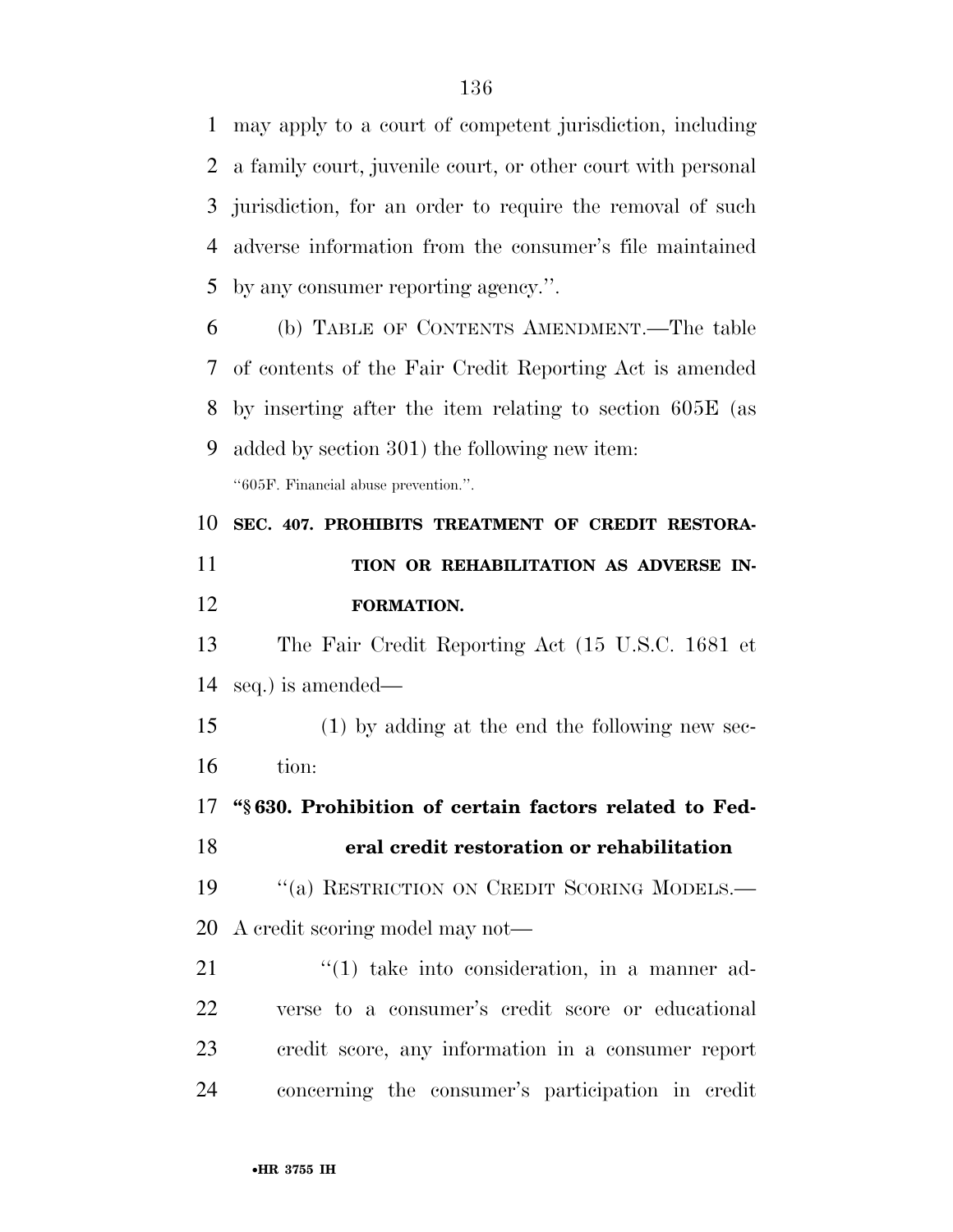restoration or rehabilitation under section 605C, 605D, 605E, or 605F; or

 ''(2) treat negatively, in a manner adverse to a consumer's credit score or educational credit score, the absence of payment history data for an existing account, whether the account is open or closed, where the absence of such information is the result of a consumer's participation in credit restoration or rehabilitation under section 605C, 605D, 605E, or 605F.

 ''(b) RESTRICTION ON PERSONS OBTAINING CON- SUMER REPORTS.—A person who obtains a consumer re-port may not—

 $\frac{1}{2}$   $\frac{1}{2}$  take into consideration, in a manner ad- verse to a consumer, any information in a consumer report concerning the consumer's participation in credit restoration or rehabilitation under section 605C, 605D, 605E, or 605F; or

 $(2)$  treat negatively the absence of payment history data for an existing account, whether the ac- count is open or closed, where the absence of such information is the result of a consumer's participa- tion in credit restoration or rehabilitation under sec-tion 605C, 605D, 605E, or 605F.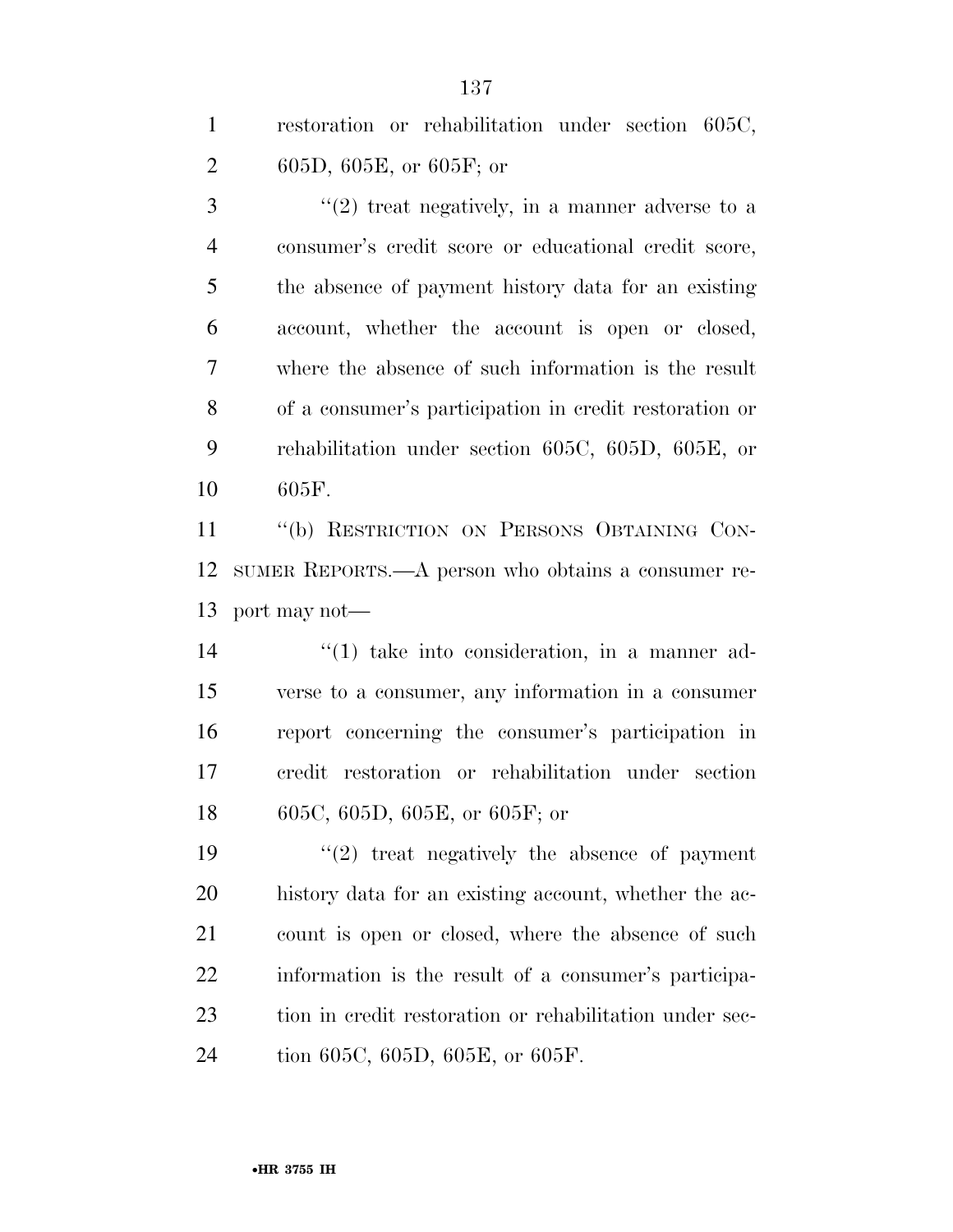''(c) ACCURACY AND COMPLETENESS.—If a person who furnishes information to a consumer reporting agency requests the removal of information from a consumer re- port or a consumer reporting agency removes information from a consumer report in compliance with the require- ments under section 605C, 605D, 605E, or 605F, or such 7 information was removed pursuant at section  $605(a)(11)$ , such report shall be deemed to satisfy the requirements for accuracy and completeness with respect to such infor-mation.

11 "(d) PROHIBITION RELATED TO ADVERSE ACTIONS AND RISK-BASED PRICING DECISIONS.—No person shall use information related to a consumer's participation in credit restoration or rehabilitation under section 605C, 605D, 605E, or 605F in connection with any determina-tion of—

- 17  $\frac{1}{2}$  (1) the consumer's eligibility or continued eli-gibility for an extension of credit;
- 19  $\frac{1}{2}$  the terms and conditions offered to a con-sumer regarding an extension of credit; or

21 ''(3) an adverse action made for employment purposes.''; and

 (2) in the table of contents for such Act, by adding at the end the following new item:

''630. Prohibition of certain factors related to Federal credit restoration or rehabilitation.''.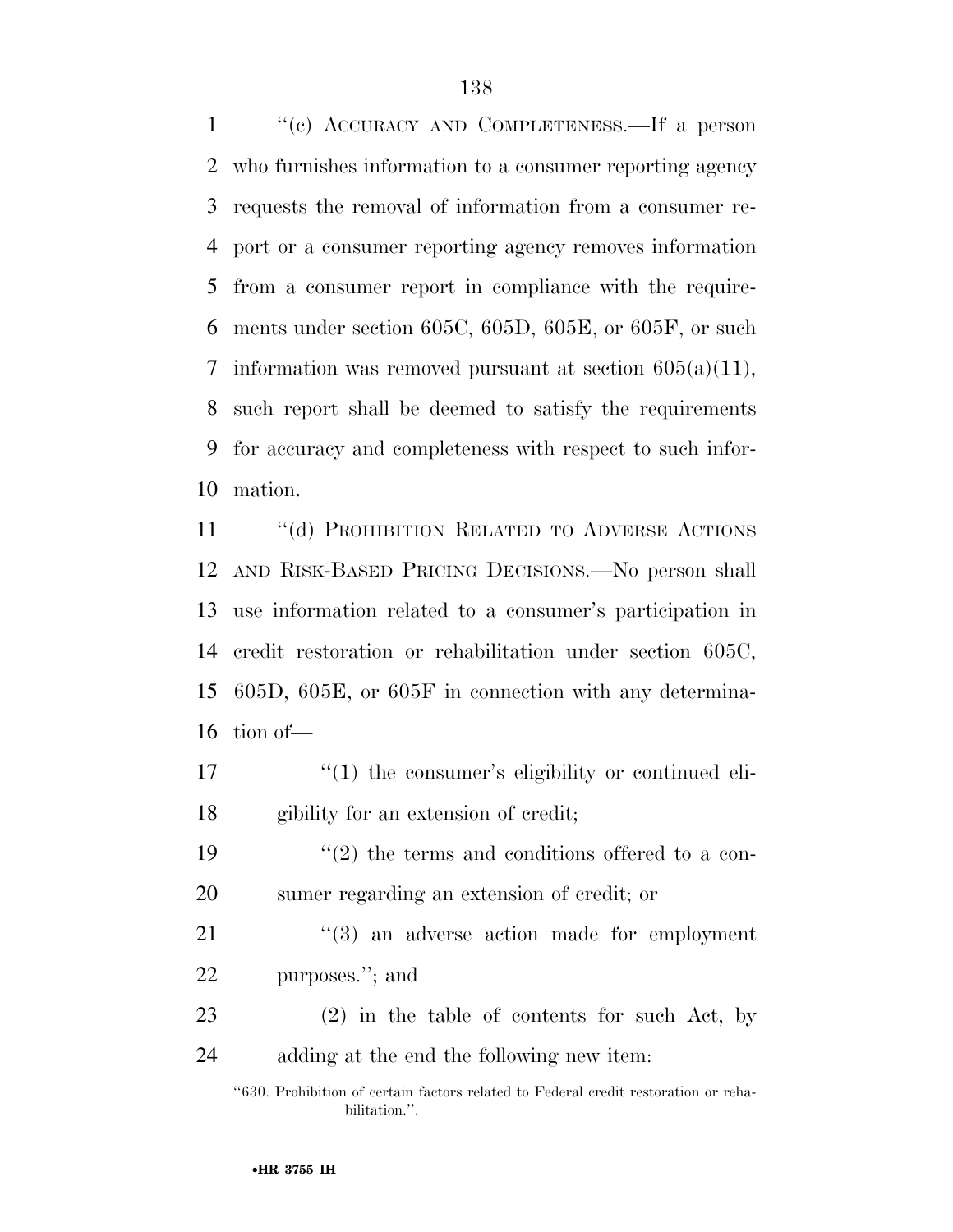## **TITLE V—MONITORING THE DE- VELOPMENT AND USE OF CREDIT SCORES**

 **SEC. 501. ESTABLISHES CLEAR FEDERAL OVERSIGHT OF THE DEVELOPMENT OF CREDIT SCORING MODELS BY THE BUREAU.** 

 The Fair Credit Reporting Act (15 U.S.C. 1681 et seq.), as amended by section 407, is further amended— (1) by adding at the end the following new sec-tion:

#### **''§ 631. Credit scoring models**

 ''(a) VALIDATED CREDIT SCORING MODELS.—Not later than 1 year after the date of enactment of this sec- tion, the Bureau shall issue final regulations applicable to a person that creates, maintains, or purchases credit scor- ing models used in making credit decisions to establish standards for validating the accuracy and predictive value of all such credit scoring models, both before release for initial use and at regular intervals thereafter, for as long as such credit scoring models are made available for pur-chase or use by such person.

 ''(b) PROHIBITION.—At least once every 2 years, the Bureau shall conduct a review of credit scoring models to determine whether the use of any particular factors, or the weight or consideration given to certain factors by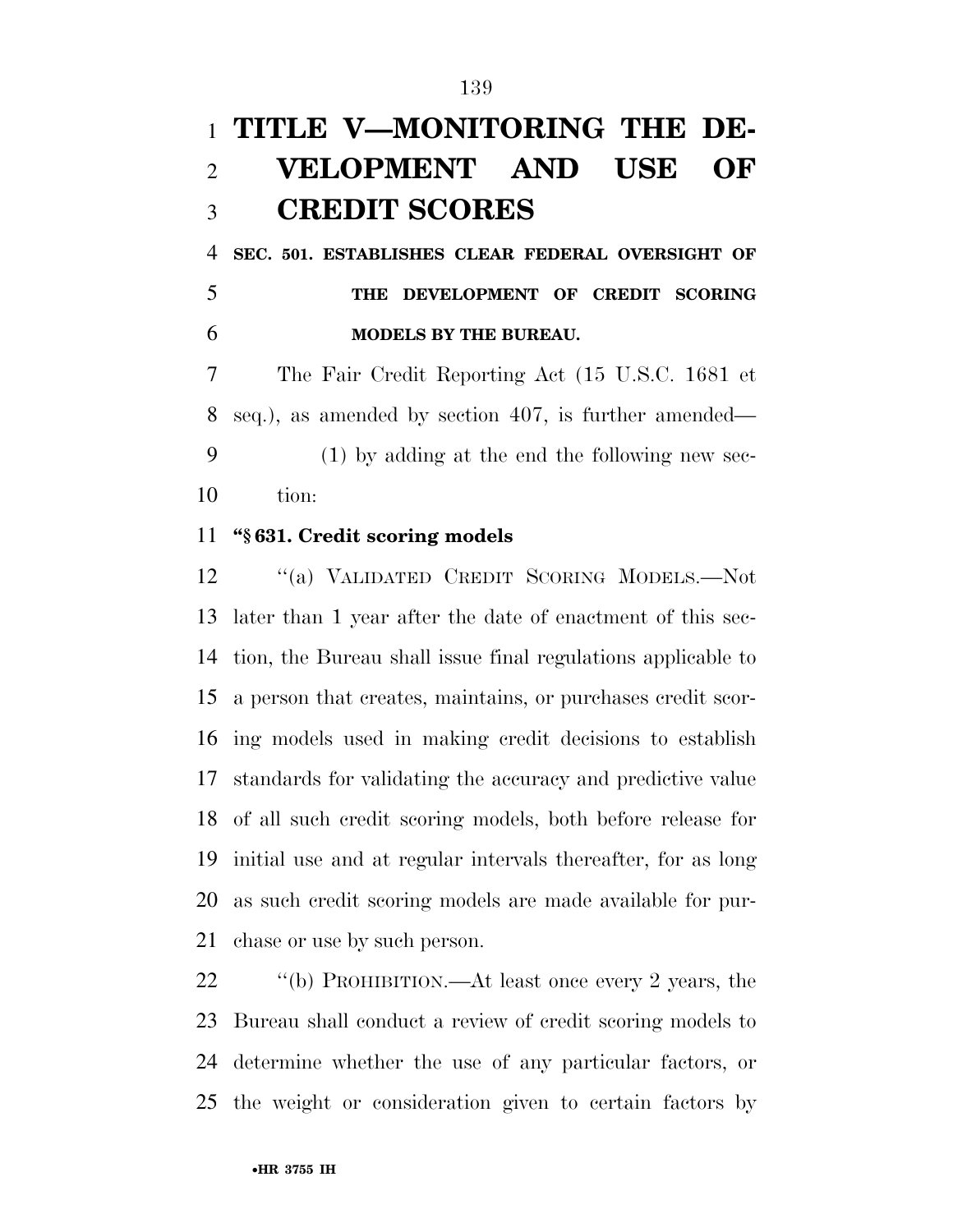credit scoring models, is inappropriate, including if such factors do not enhance or contribute to the accuracy and predictive value of the models. Upon the conclusion of its review, the Bureau may prohibit a person described in subsection (a) from weighing, considering, or including certain factors in, or making available for purchase or use, certain credit scoring models or versions, as the Bureau determines appropriate.

9 "(c) COMPLIANCE.—The Bureau is authorized to en- force compliance with this section by a person described in subsection (a).''; and

 (2) in the table of contents for such Act, by in- serting after the item relating to section 630 (as added by section 407) the following new item: ''631. Credit scoring models.''.

 **SEC. 502. MANDATES ONGOING REVIEW AND REPORTS TO CONGRESS BY THE FEDERAL HOUSING FI-NANCE AGENCY ON USING ADDITIONAL, AL- TERNATIVE, AND UPDATED CREDIT SCORING MODELS AS PART OF THE CRITERIA FOR LOANS PURCHASED BY FANNIE MAE AND FREDDIE MAC.** 

•**HR 3755 IH** (a) BIENNIAL REVIEW.—The Director of the Federal Housing Finance Agency, in consultation with the Direc- tor of the Bureau of Consumer Financial Protection, shall review the advantages and disadvantages of implementing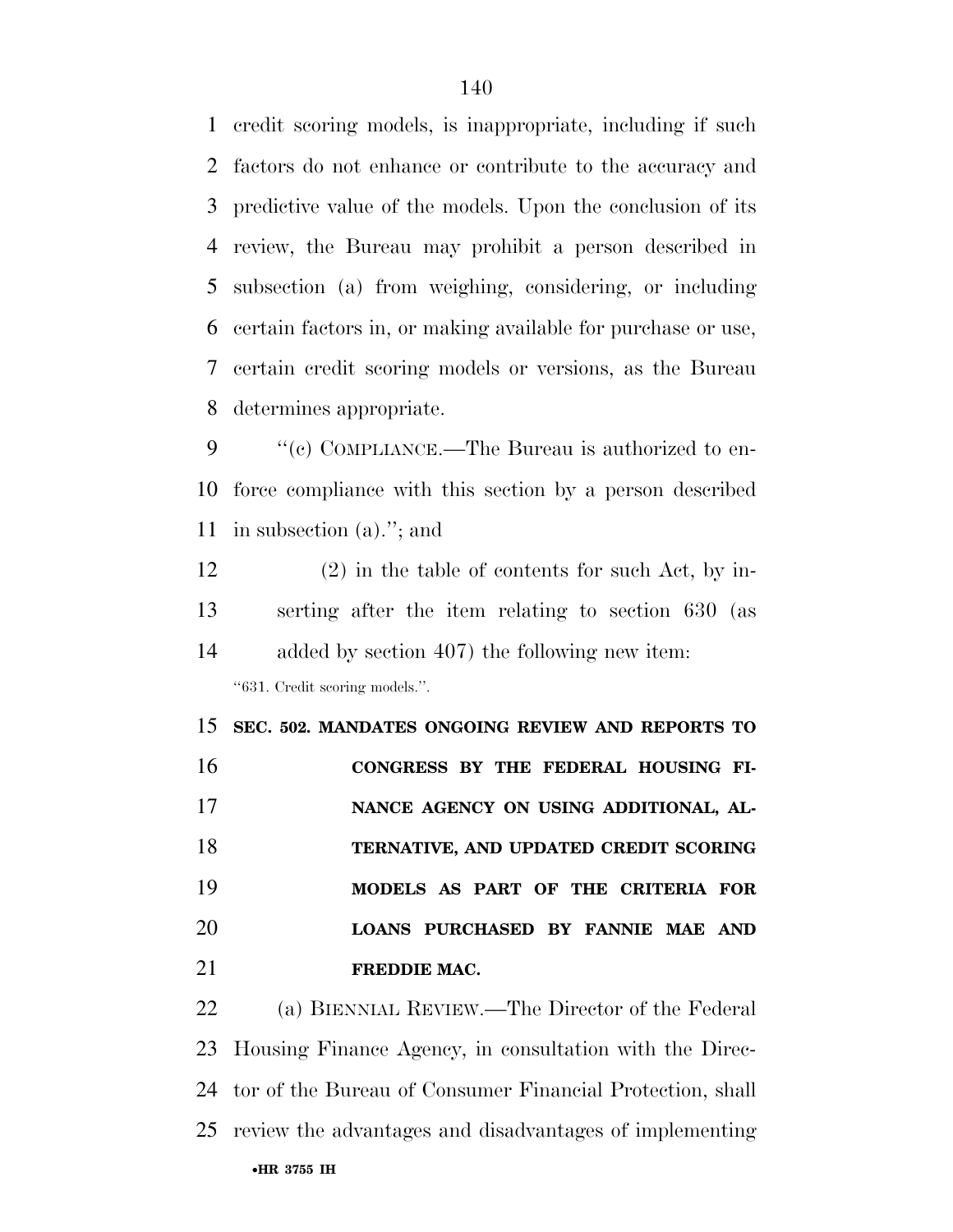additional, alternative, or updated credit scoring models (as defined in section 603 of the Fair Credit Reporting Act (15 U.S.C. 1681a)) used to establish the eligibility criteria for loans purchased by the Federal National Mort- gage Association and the Federal Home Loan Mortgage Corporation. Such review shall analyze—

 (1) the impact of using such credit scoring models on the accuracy and predictive value of the performance of loans purchased by the Federal Na- tional Mortgage Association and the Federal Home Loan Mortgage Corporation;

 (2) the ability of the Federal National Mort- gage Association and the Federal Home Loan Mort- gage Corporation to more effectively manage credit risks by adopting additional, alternative, or updated credit scoring models;

 (3) any potential operational risks associated with the reliance on one single provider of credit scores;

 (4) the availability and affordability of covered residential mortgage loans, as defined in section 22 605C of the Fair Credit Reporting Act;

(5) the interests of taxpayers; and

 (6) any other factors determined relevant by the Director of the Federal Housing Finance Agency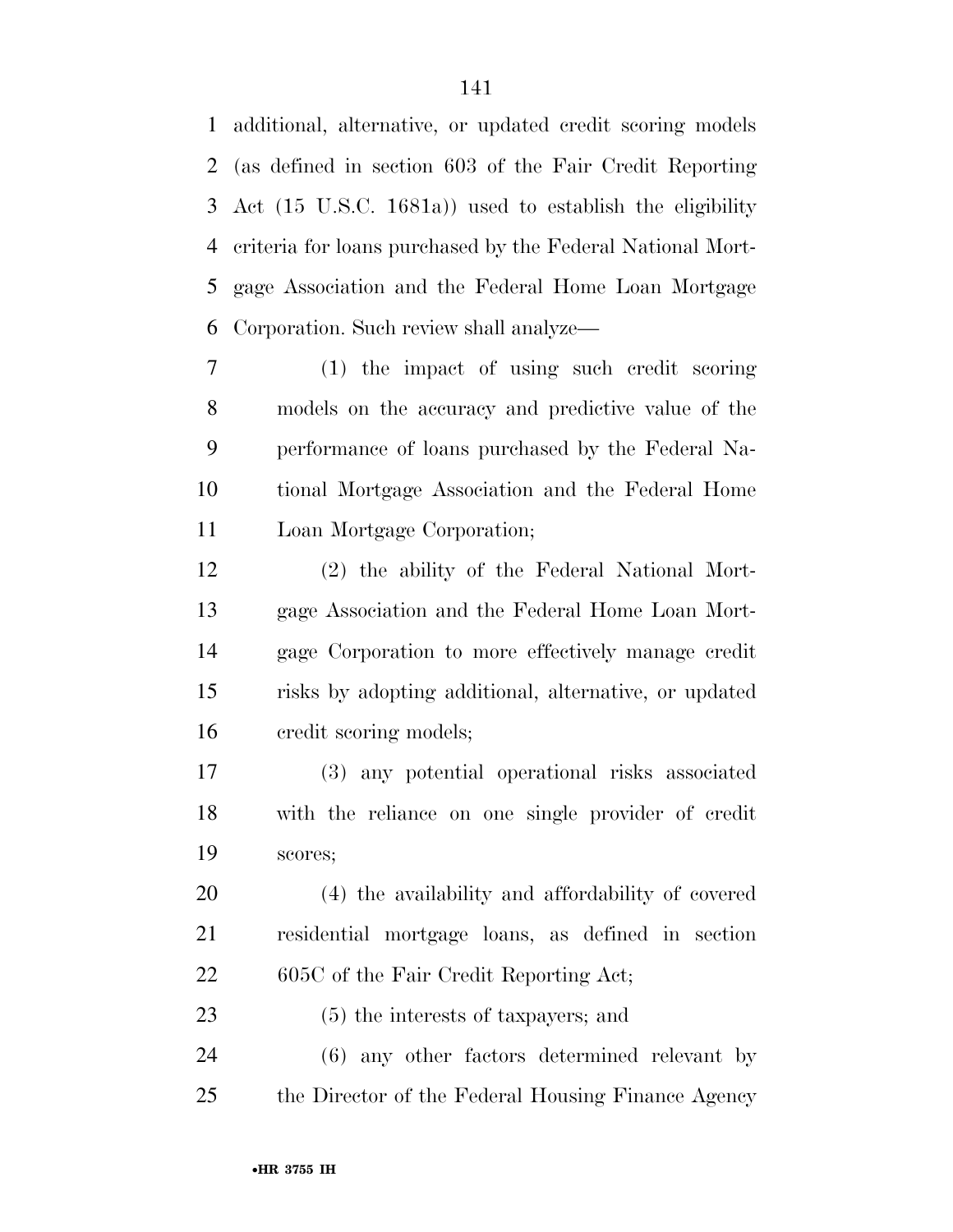or the Director of the Bureau of Consumer Finan-cial Protection.

 (b) PUBLIC PARTICIPATION.—The Director of the Federal Housing Finance Agency shall seek public input about the methodology and research design of the review described in subsection (a), including from organizations and experts representing racial and ethnic minority com- munities and populations, fair lending organizations, civil rights organizations, and consumer and community groups that represent depository institutions and credit unions that primarily serve traditionally underserved commu-nities.

 (c) REPORTS.—Not later than the end of the 18- month period beginning on the date of the enactment of this Act, and every 2 years thereafter, the Director of the Federal Housing Finance Agency shall issue a report to the Committee on Financial Services of the House of Rep- resentatives and the Committee on Banking, Housing, and Urban Affairs of the Senate containing all findings and determinations made in carrying out the review required under subsection (a).

22 (d) IMPLEMENTATION OF FINDINGS.—If the Director of the Federal Housing Finance Agency determines, in consultation with the Bureau, that the advantages of im-plementing additional, alternative, or updated credit scor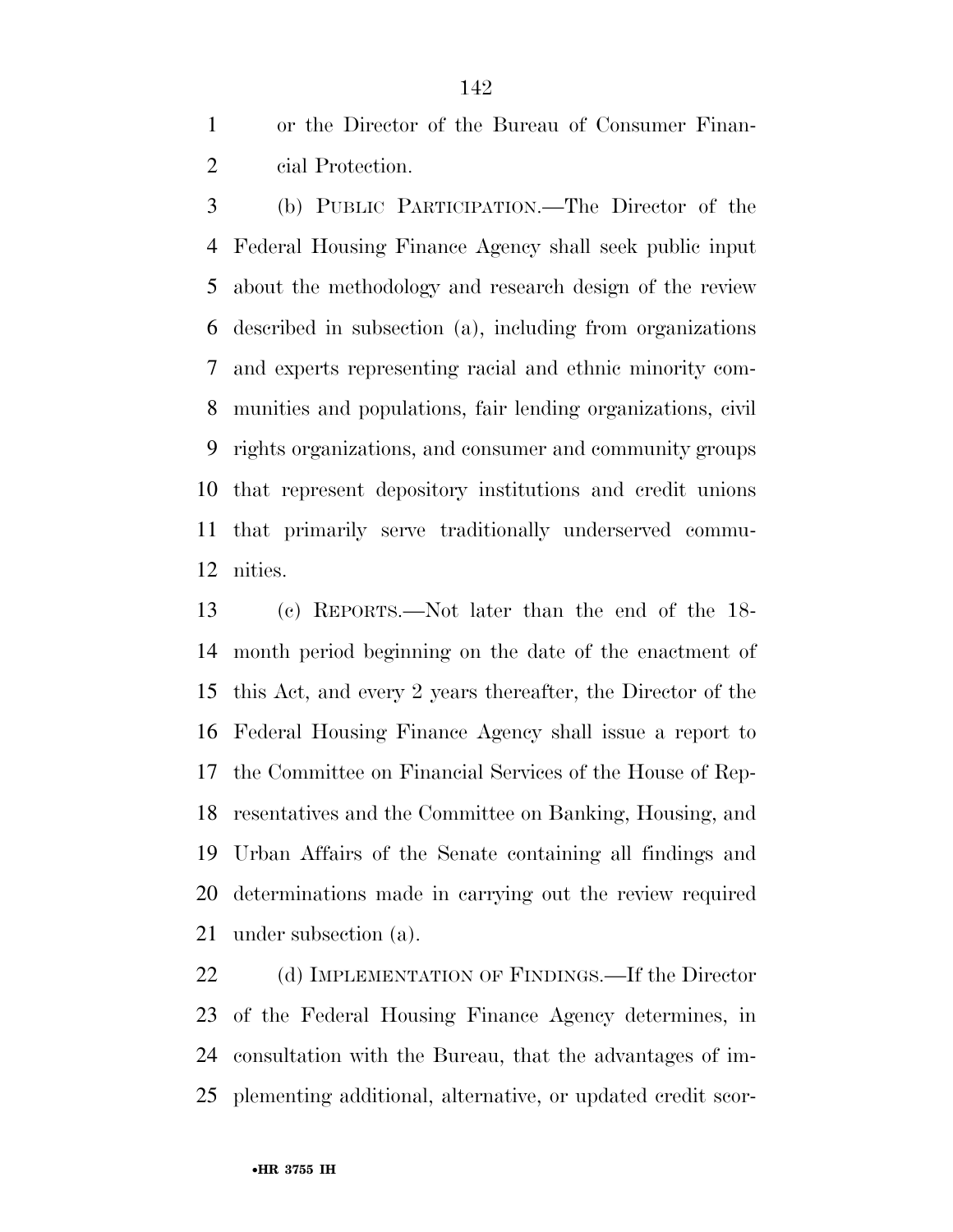ing models outweigh the disadvantages, the Director shall promptly require the Federal National Mortgage Associa- tion and the Federal Home Loan Mortgage Corporation to revise their seller-servicer guidelines to allow for the use of such additional, alternative, or updated credit scoring models, and any other guidelines as the Director deter- mines appropriate, in a manner consistent with the deter-mination of the Director.

 **SEC. 503. REQUIRES A BUREAU STUDY AND REPORT TO CONGRESS ON THE IMPACT OF USING NON-TRADITIONAL DATA.** 

 (a) STUDY.—The Bureau of Consumer Financial Protection shall carry out a study to assess the impact (including the availability and affordability of credit and other noncredit decisions, the potential positive and nega- tive impacts on a consumer's credit scores, and any unin- tended consequences) of using traditional modeling tech- niques or alternative modeling techniques to analyze non- traditional data from a consumer report and the inclusion of non-traditional data on consumer reports on the fol-lowing:

 (1) Consumers with no or minimal traditional credit history.

 (2) Traditionally underserved communities and populations.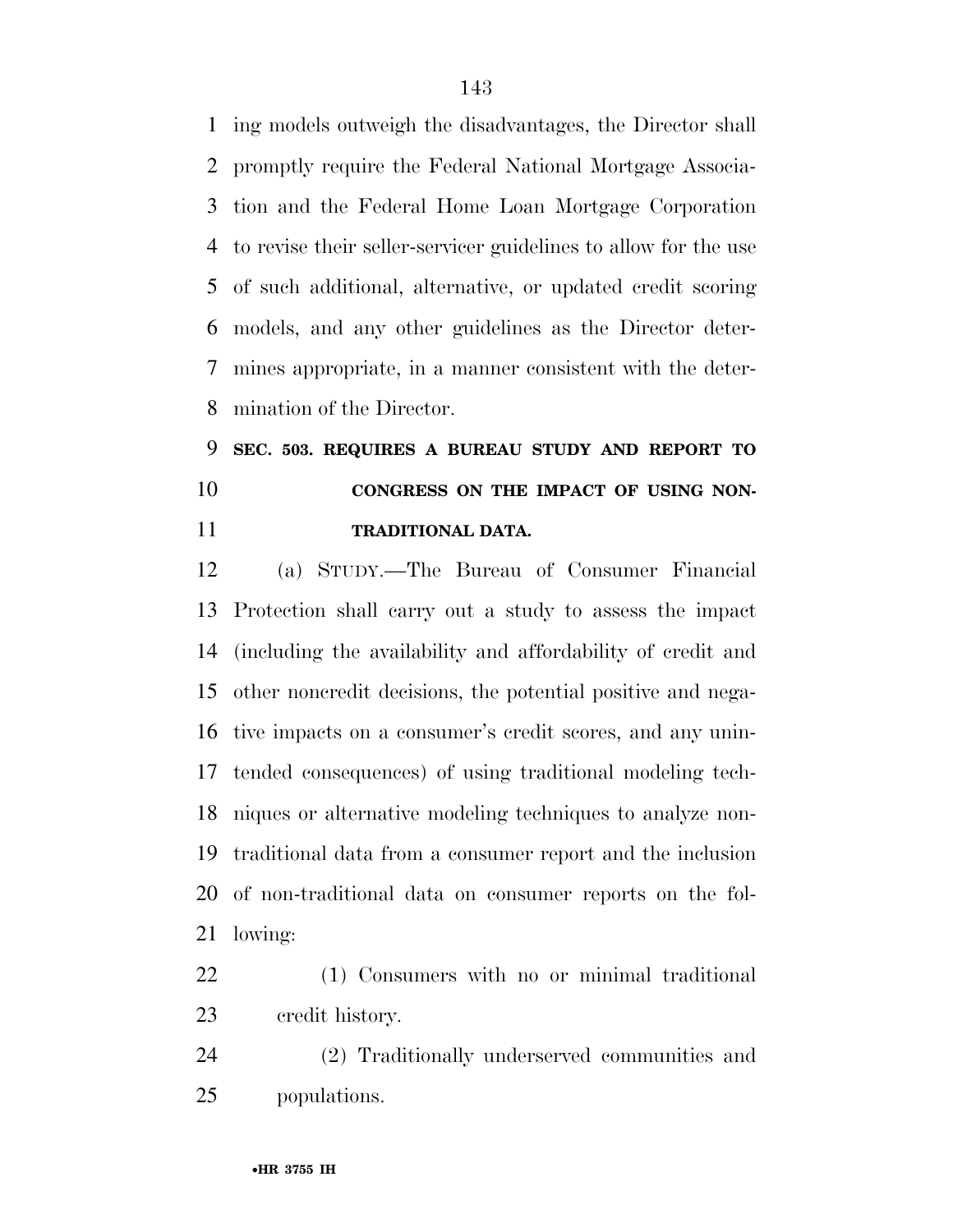| $\mathbf{1}$   | (3) Consumers residing in rural areas.                     |
|----------------|------------------------------------------------------------|
| $\overline{2}$ | (4) Consumers residing in urban areas.                     |
| 3              | (5) Racial and ethnic minorities and women.                |
| $\overline{4}$ | (6) Consumers across various income strata,                |
| 5              | particularly consumers earning below 120 percent of        |
| 6              | the area median income (as defined by the Secretary        |
| $\overline{7}$ | of Housing and Urban Development).                         |
| 8              | (7) Immigrants, refugees, and non-permanent                |
| 9              | residents.                                                 |
| 10             | (8) Minority financial institutions (as defined            |
| 11             | under section $308(b)$ of the Financial Institutions       |
| 12             | Reform, Recovery, and Enforcement Act of 1989              |
| 13             | (12 U.S.C. 1463 note)) and community financial in-         |
| 14             | stitutions.                                                |
| 15             | (9) Consumers residing in federally assisted               |
| 16             | housing, including consumer receiving Federal rental       |
| 17             | subsidies.                                                 |
| 18             | (b) ADDITIONAL CONSIDERATIONS.—The study re-               |
| 19             | quired under subsection (a) shall also consider the impact |
| 20             | of the inclusion of non-traditional data on a consumer re- |
| 21             | port and the use of traditional modeling techniques or al- |
| 22             | ternative modeling techniques with respect to-             |
| 23             | (1) the privacy, security, and confidentiality the         |
| 24             | consumer's financial, medical, and personally identi-      |
| 25             | fiable information;                                        |
|                |                                                            |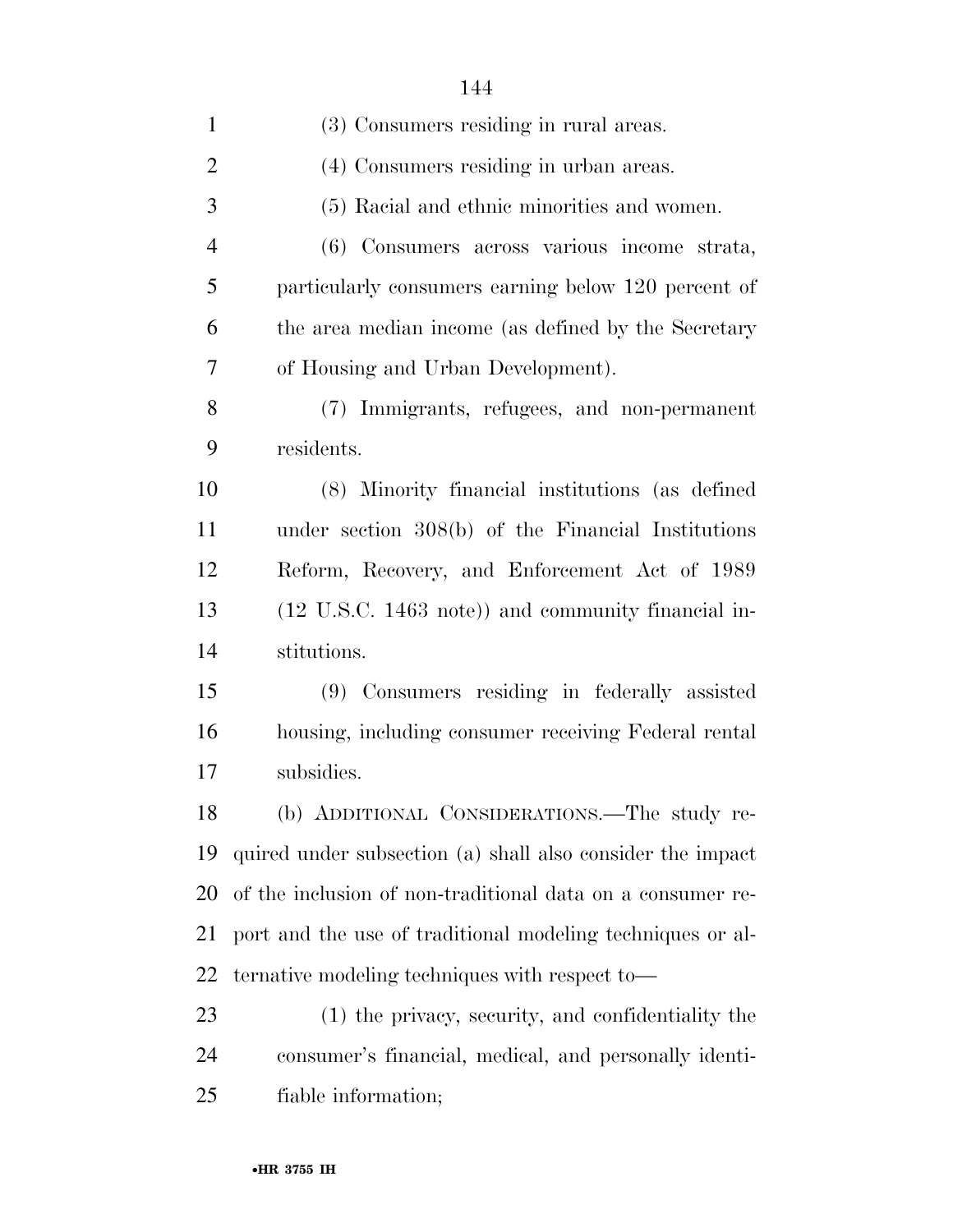| $\mathbf{1}$   | $(2)$ the consumer's control over how such infor-          |
|----------------|------------------------------------------------------------|
| $\overline{2}$ | mation may or will be used or considered;                  |
| 3              | (3) the consumer's understanding of how such               |
| $\overline{4}$ | information may be used or considered and the ease         |
| 5              | with which the consumer could decide to restrict or        |
| 6              | prohibit such use or consideration; and                    |
| $\tau$         | (4) the potential discriminatory effect or dis-            |
| 8              | parate outcomes the use or consideration of such in-       |
| 9              | formation may have.                                        |
| 10             | (c) REPORT.—Not later than 1 year after the date           |
| 11             | of the enactment of this Act, the Bureau of Consumer Fi-   |
| 12             | nancial Protection shall issue a report to the Committee   |
| 13             | on Financial Services of the House of Representatives and  |
| 14             | the Committee on Banking, Housing, and Urban Affairs       |
| 15             | of the Senate containing all findings and determinations,  |
| 16             | including any recommendations for any legislative or regu- |
| 17             | latory changes, made in carrying out the study required    |
| 18             | under subsection (a).                                      |
| 19             | (d) DEFINITIONS.—In this section:                          |
| 20             | (1) ALTERNATIVE MODELING TECHNIQUES.-                      |
| 21             | The term "alternative modeling techniques" means           |
| 22             | statistical and mathematical techniques that are not       |
| 23             | traditional modeling techniques, including decision        |
| 24             | trees, random forests, artificial neutral networks,        |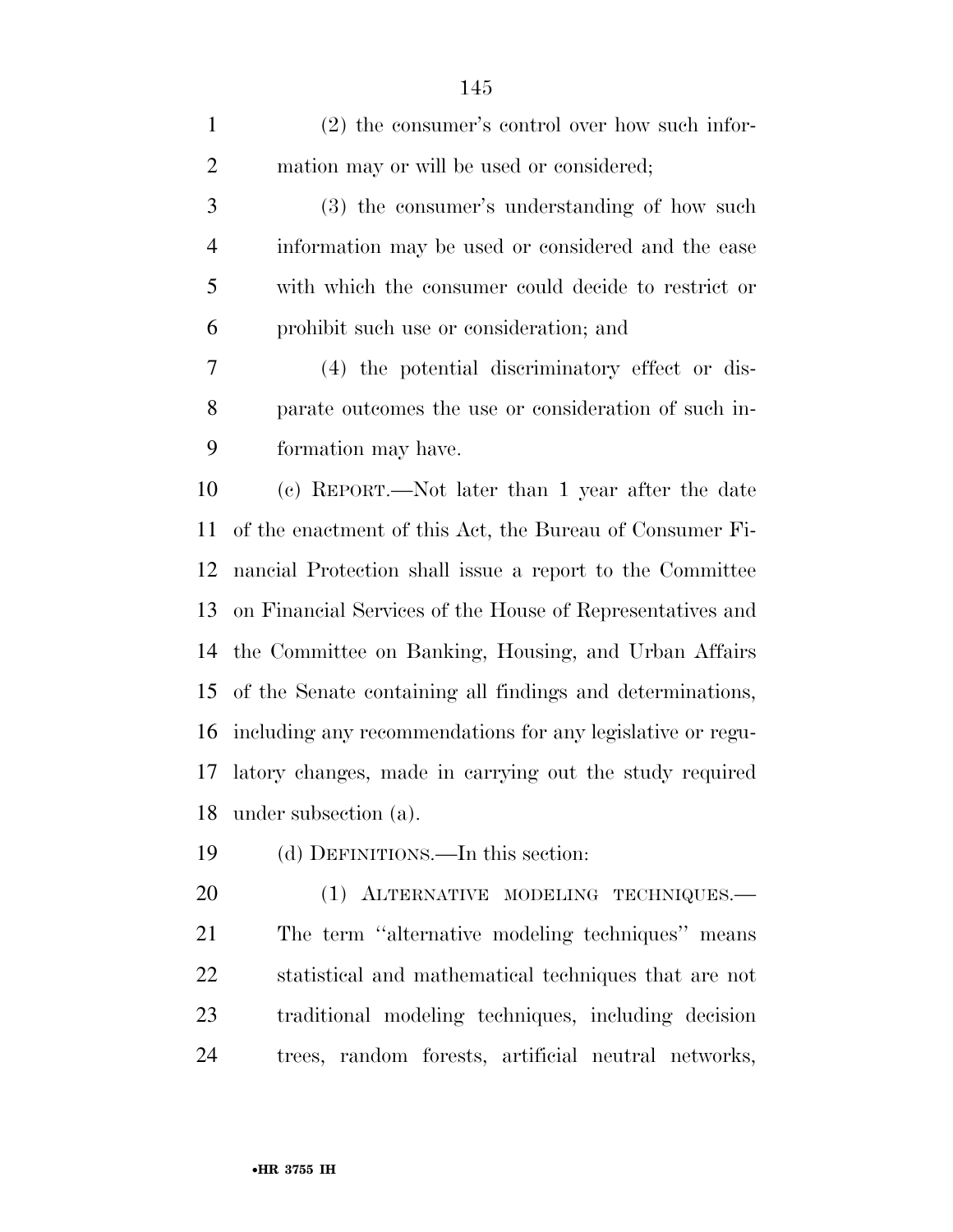nearest neighbor, genetic programming, and boost-2 ing algorithms.

 (2) CONSUMER REPORT.—The term ''consumer report'' has the meaning given such term in section 603 of the Fair Credit Reporting Act (15 U.S.C. 1681a).

 (3) NON-TRADITIONAL DATA.—The term ''non- traditional data'' means data related to tele- communications, utility payments, rent payments, remittances, wire transfers, data not otherwise regu- larly included in consumer reports issued by con- sumer reporting agencies described under section 603(p), and such other items as the Bureau of Con-sumer Financial Protection deems appropriate.

 (4) TRADITIONAL MODELING TECHNIQUES.— The term ''traditional modeling techniques'' means statistical and mathematical techniques (including models, algorithms, linear and logistic regression methods, and their outputs) that are traditionally used in automated underwriting processes.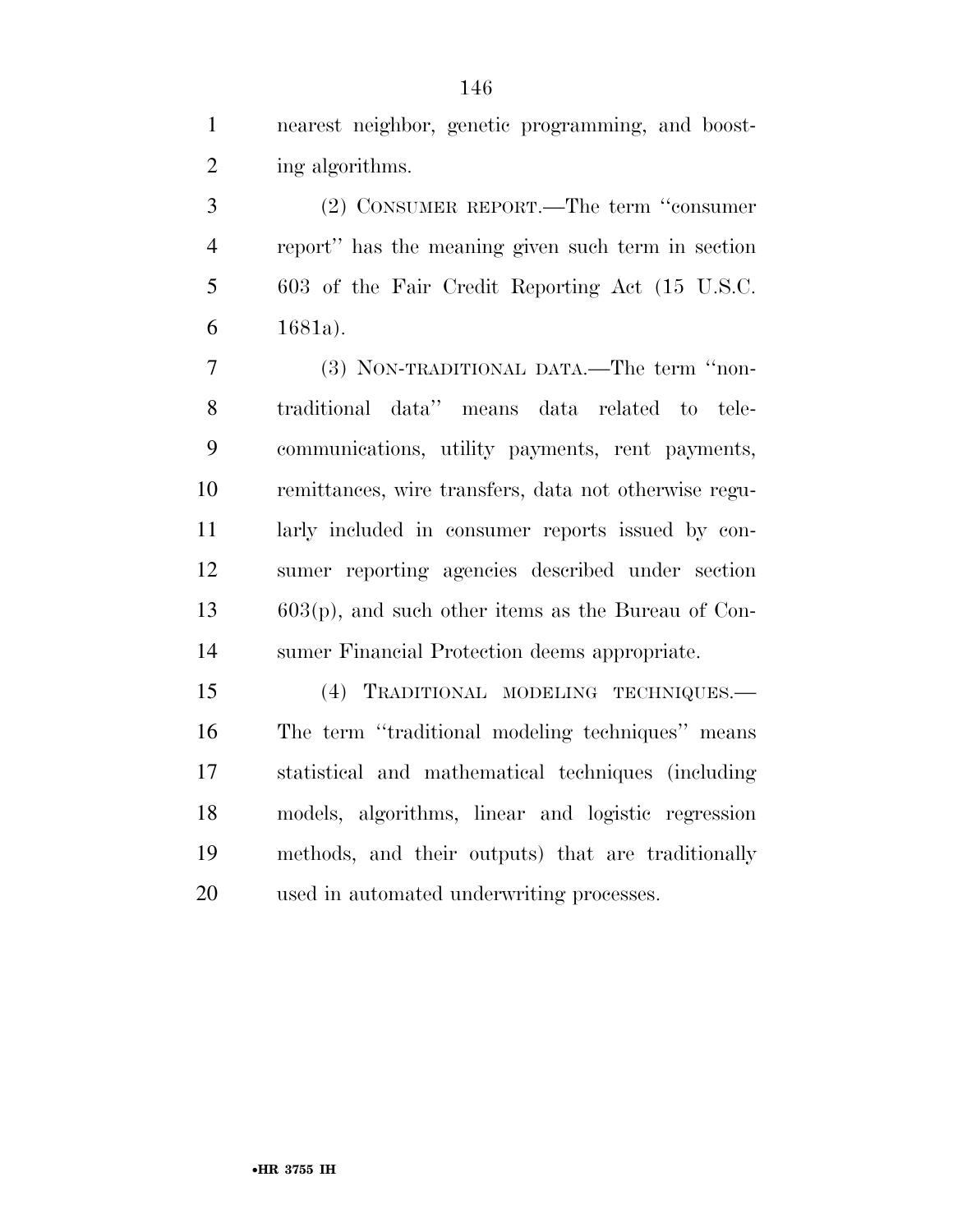# **TITLE VI—PROVIDING GREATER CONSUMER ACCESS TO AND UNDERSTANDING OF CON- SUMER REPORTS AND CRED-IT SCORES**

### **SEC. 601. CREDIT SCORE AND EDUCATIONAL CREDIT SCORE DEFINITIONS.**

 (a) IN GENERAL.—Section 603 of the Fair Credit Reporting Act (15 U.S.C. 1681a), as amended by section 302, is further amended by adding at the end the following new subsection:

 ''(aa) CREDIT SCORE AND EDUCATIONAL CREDIT SCORE DEFINITIONS.—

14 "(1) CREDIT SCORE.—The term 'credit score' means a numerical value or a categorization derived from a statistical tool or modeling system used by a person who makes or arranges a loan or extends credit to predict the likelihood of certain credit be- haviors, including default, as determined by the Bu-reau.

21 "(2) EDUCATIONAL CREDIT SCORE.—The term 'educational credit score' means a numerical value or categorization derived from a statistical tool or mod- eling system based upon information from a con-sumer report that assists consumers in under-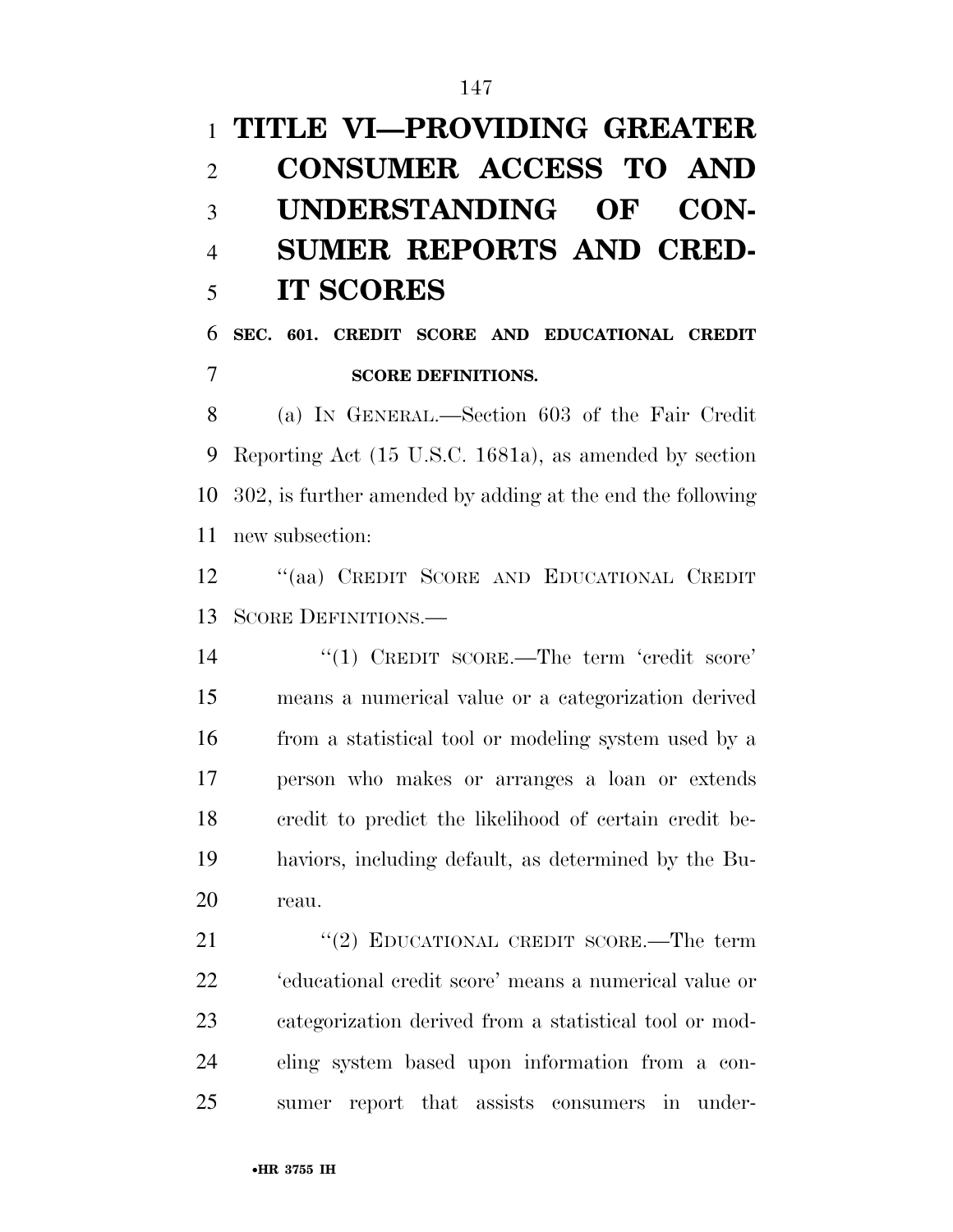standing how a lender or creditor may view the con- sumer's creditworthiness in deciding whether to make a loan or extend credit to that consumer. 4 "(3) KEY FACTORS.—The term 'key factors' means relevant elements or reasons affecting the credit score for the particular individual, listed in the order of importance based on the effect of each element or reason on the credit score or educational credit score. 10 ''(4) CREDIT SCORING MODEL.—The term 'credit scoring model' means a scoring algorithm, formula, model, program, or mechanism used to gen- erate a credit score or an educational credit score.''. (b) CONFORMING AMENDMENTS.—The Fair Credit Reporting Act (15 U.S.C. 1681 et seq.) is amended— 16 (1) in section  $605(c)(2)$  (as so redesignated by section 103), by striking ''(as defined in section  $609(f)(2)(B)$ "; and (2) in section 615— (A) by striking ''as defined in section 21 609 $(f)(2)(A)$ " each place that term appears; and 23 (B) by striking "set forth in subpara-24 graphs (B) through (E) of section  $609(f)(1)$ " and inserting ''with respect to a credit score de-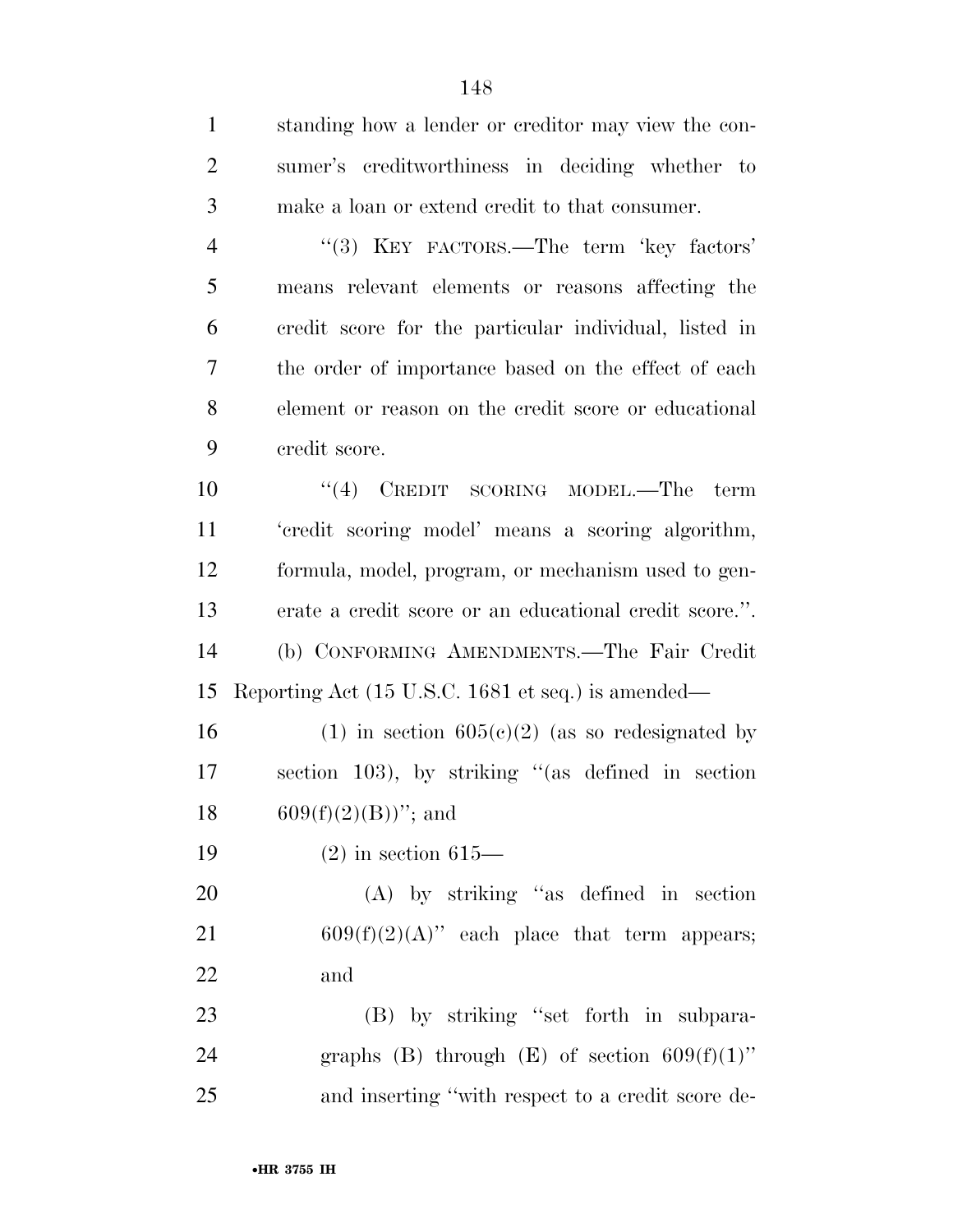| $\mathbf{1}$   | scribed in section $609(f)(2)$ , if available" each     |
|----------------|---------------------------------------------------------|
| $\overline{2}$ | place that term appears.                                |
| 3              | SEC. 602. EXPANDS EXPLANATORY INFORMATION GIVEN TO      |
| $\overline{4}$ | CONSUMERS ABOUT HOW SCORES ARE CAL-                     |
| 5              | <b>CULATED.</b>                                         |
| 6              | Section $609(f)$ of the Fair Credit Reporting Act $(15$ |
| 7              | U.S.C. $1681g(f)$ is amended to read as follows:        |
| 8              | "(f) DISCLOSURE OF CREDIT SCORE AND EDU-                |
| 9              | CATIONAL CREDIT SCORE BY CONSUMER REPORTING             |
| 10             | AGENCIES.                                               |
| 11             | "(1) IN GENERAL.—Upon the request of a con-             |
| 12             | sumer for a credit score or educational credit score,   |
| 13             | a consumer reporting agency shall supply to the con-    |
| 14             | sumer a statement—                                      |
| 15             | $\lq\lq$ containing—                                    |
| 16             | "(i) a current credit score at the time                 |
| 17             | of the request generated using a commonly               |
| 18             | used credit scoring model to generate cred-             |
| 19             | it scores, subject to regulations of the Bu-            |
| 20             | reau;                                                   |
| 21             | "(ii) an educational credit score at the                |
| 22             | time of the request, if it is not practicable           |
| 23             | to generate such a credit score, as deter-              |
| 24             | mined by the Bureau; or                                 |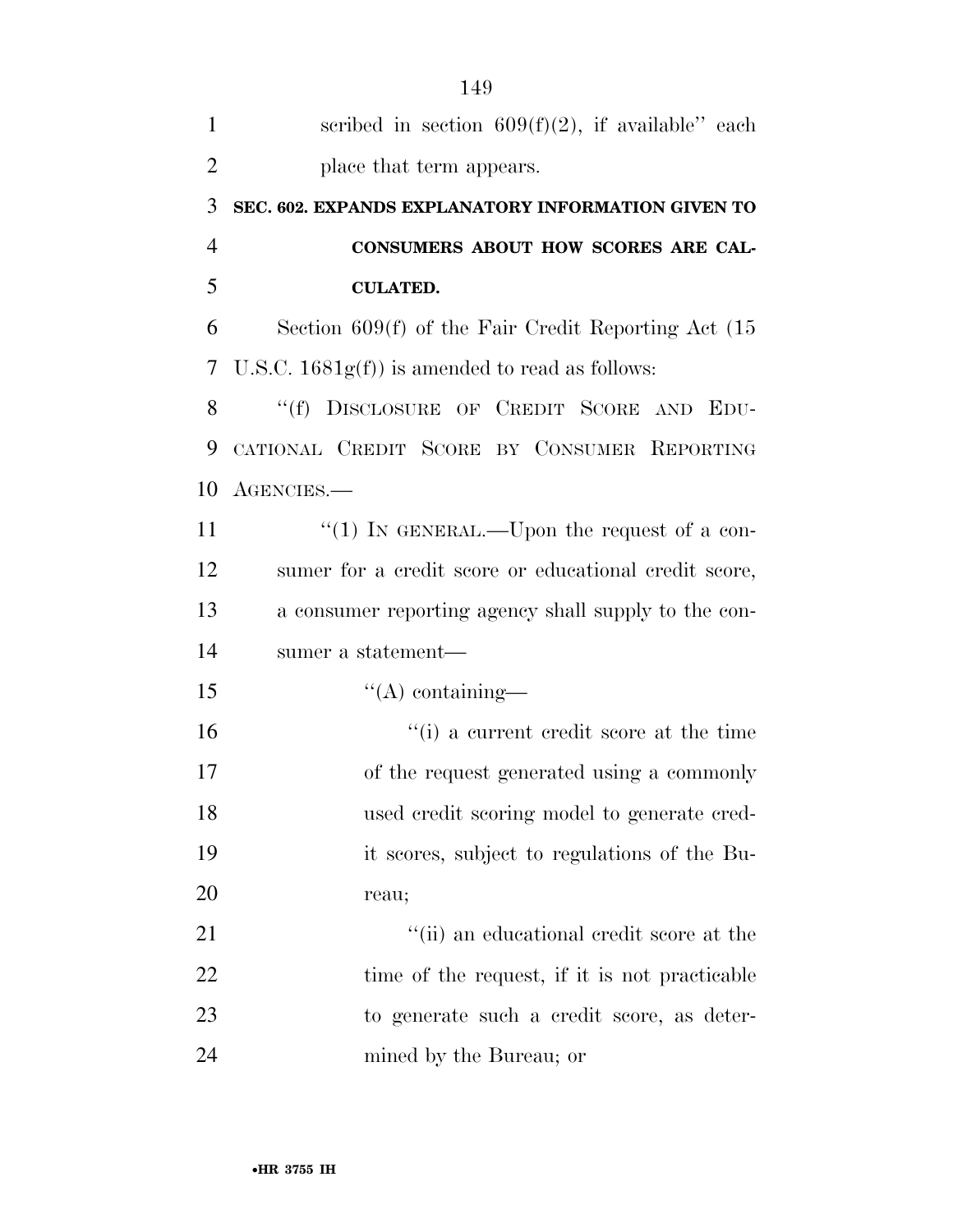| $\mathbf{1}$   | "(iii) an explanation that the con-                      |
|----------------|----------------------------------------------------------|
| $\overline{2}$ | sumer's file does not have sufficient infor-             |
| 3              | mation from which to generate such a                     |
| $\overline{4}$ | credit score or educational credit score;                |
| 5              | and                                                      |
| 6              | $\lq\lq$ with respect to each previous credit            |
| 7              | score in the file of the consumer—                       |
| 8              | "(i) the date on which the credit score                  |
| 9              | was generated;                                           |
| 10             | "(ii) the name of any entity that the                    |
| 11             | credit score was provided to; and                        |
| 12             | "(iii) the credit score itself.                          |
| 13             | "(2) REQUIREMENTS.—A statement provided                  |
| 14             | under clause (i) or (ii) of paragraph $(1)(A)$ shall in- |
| 15             | clude—                                                   |
| 16             | "(A) a minimum of 4 key factors, if avail-               |
| 17             | able, that adversely affected the credit score or        |
| 18             | educational credit score, except that if one of          |
| 19             | the key factors consists of the number of                |
| 20             | enquiries made with respect to a consumer re-            |
| 21             | port, that factor shall be provided to the con-          |
| 22             | sumer in addition to the factors required by             |
| 23             | this subparagraph;                                       |
| 24             | $\lq\lq$ to the extent possible, specific actions        |
| 25             | a consumer could take with respect to each key           |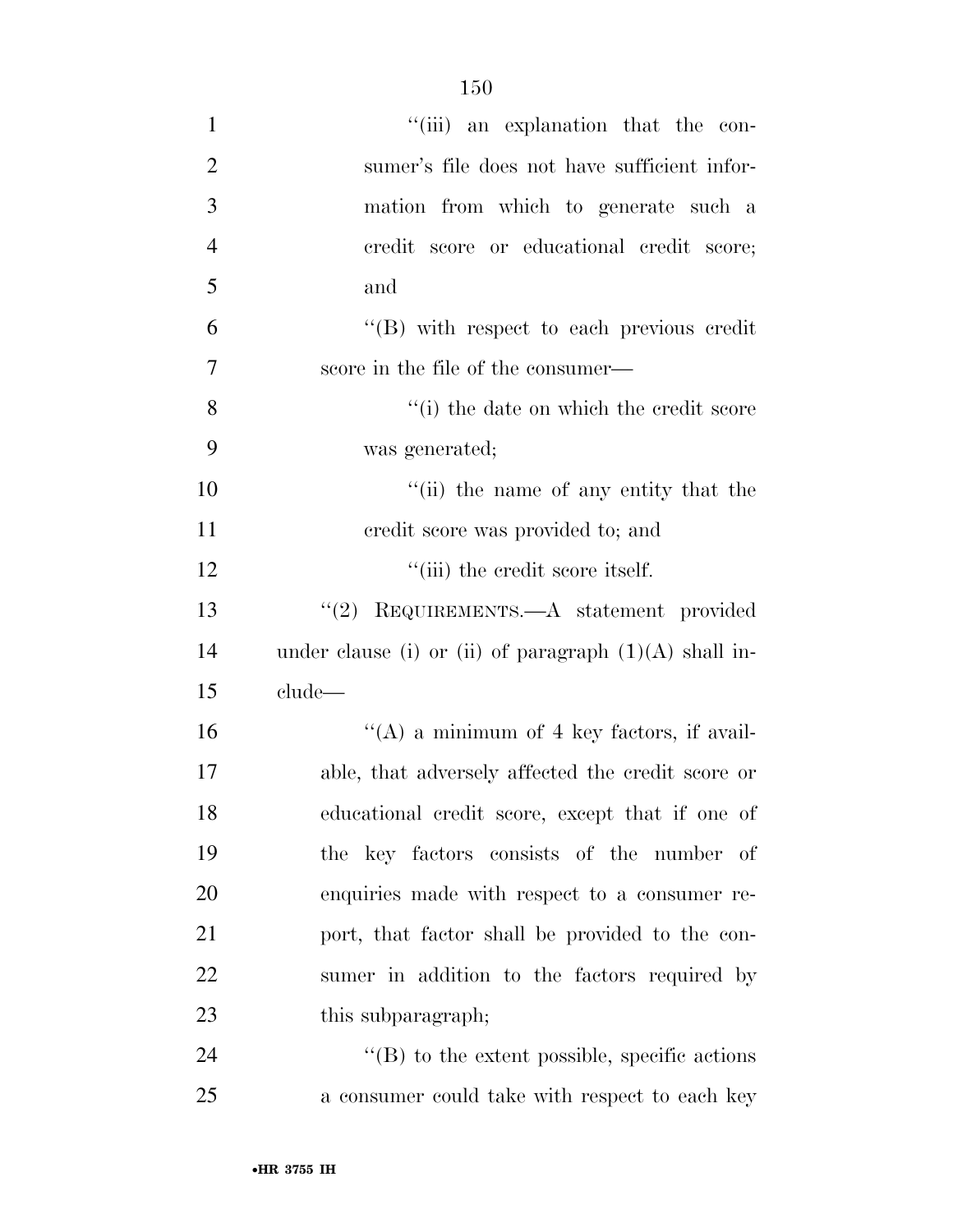| $\mathbf{1}$   | factor listed in subparagraph (A) to improve       |
|----------------|----------------------------------------------------|
| $\overline{2}$ | the consumer's credit score or educational cred-   |
| 3              | it score;                                          |
| $\overline{4}$ | " $(C)$ a minimum of 4 key factors, if avail-      |
| 5              | able, that positively affected the credit score or |
| 6              | educational credit score;                          |
| $\overline{7}$ | $\lq\lq$ the range of possible credit scores or    |
| 8              | educational credit scores under the credit scor-   |
| 9              | ing model used;                                    |
| 10             | $\lq\lq$ the distribution of credit scores or      |
| 11             | educational credit scores among consumers who      |
| 12             | are scored under the same credit scoring model     |
| 13             | by the consumer reporting agency, and using        |
| 14             | the same scale as that of the score that is pro-   |
| 15             | vided to a creditor or consumers—                  |
| 16             | $f'(i)$ in the form of a bar graph con-            |
| 17             | taining a minimum of 6 bars that illus-            |
| 18             | trates the percentage of consumers with            |
| 19             | credit scores or educational credit scores         |
| 20             | within the range of scores represented by          |
| 21             | each bar; or                                       |
| 22             | "(ii) by another clear and readily un-             |
| 23             | derstandable graphical depiction, state-           |
| 24             | ment, or illustration comparing the con-           |
| 25             | sumer's credit score or educational credit         |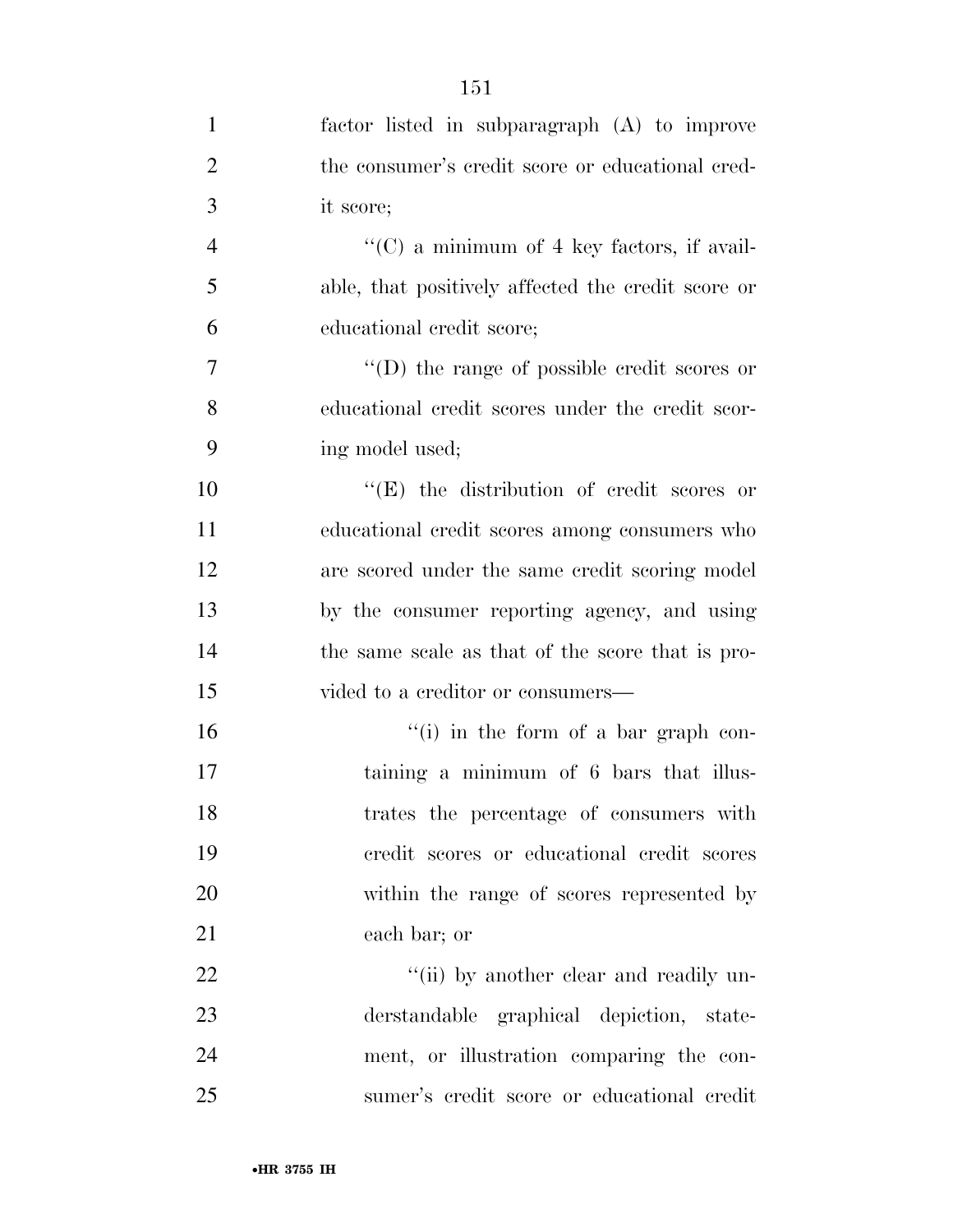| $\mathbf{1}$   | score to the scores of other consumers, as          |
|----------------|-----------------------------------------------------|
| $\overline{2}$ | determined by the Bureau;                           |
| 3              | " $(F)$ the date on which the credit score or       |
| $\overline{4}$ | educational credit score was created; and           |
| 5              | $\lq\lq(G)$ the name of the person that devel-      |
| 6              | oped the credit scoring model on which the          |
| 7              | credit score or educational credit score was        |
| 8              | based.                                              |
| 9              | "(3) APPLICABILITY TO CERTAIN USES.—This            |
| 10             | subsection shall not be construed so as to compel a |
| 11             | consumer reporting agency to-                       |
| 12             | $\lq\lq$ develop or disclose a credit score if      |
| 13             | the agency does not distribute credit scores        |
| 14             | used by a person who makes or arranges a loan       |
| 15             | or extends credit to predict the likelihood of      |
| 16             | certain credit behaviors; or                        |
| 17             | "(B) develop or disclose an educational             |
| 18             | credit score if the agency does not develop edu-    |
| 19             | cational credit scores that assist in under-        |
| 20             | standing the general credit behavior of a con-      |
| 21             | sumer and predicting the future credit behavior     |
| 22             | of the consumer.                                    |
| 23             | "(4) MAINTENANCE OF CREDIT SCORES.-                 |
| 24             | "(A) IN GENERAL.—All consumer report-               |
| 25             | ing agencies shall maintain in the consumer's       |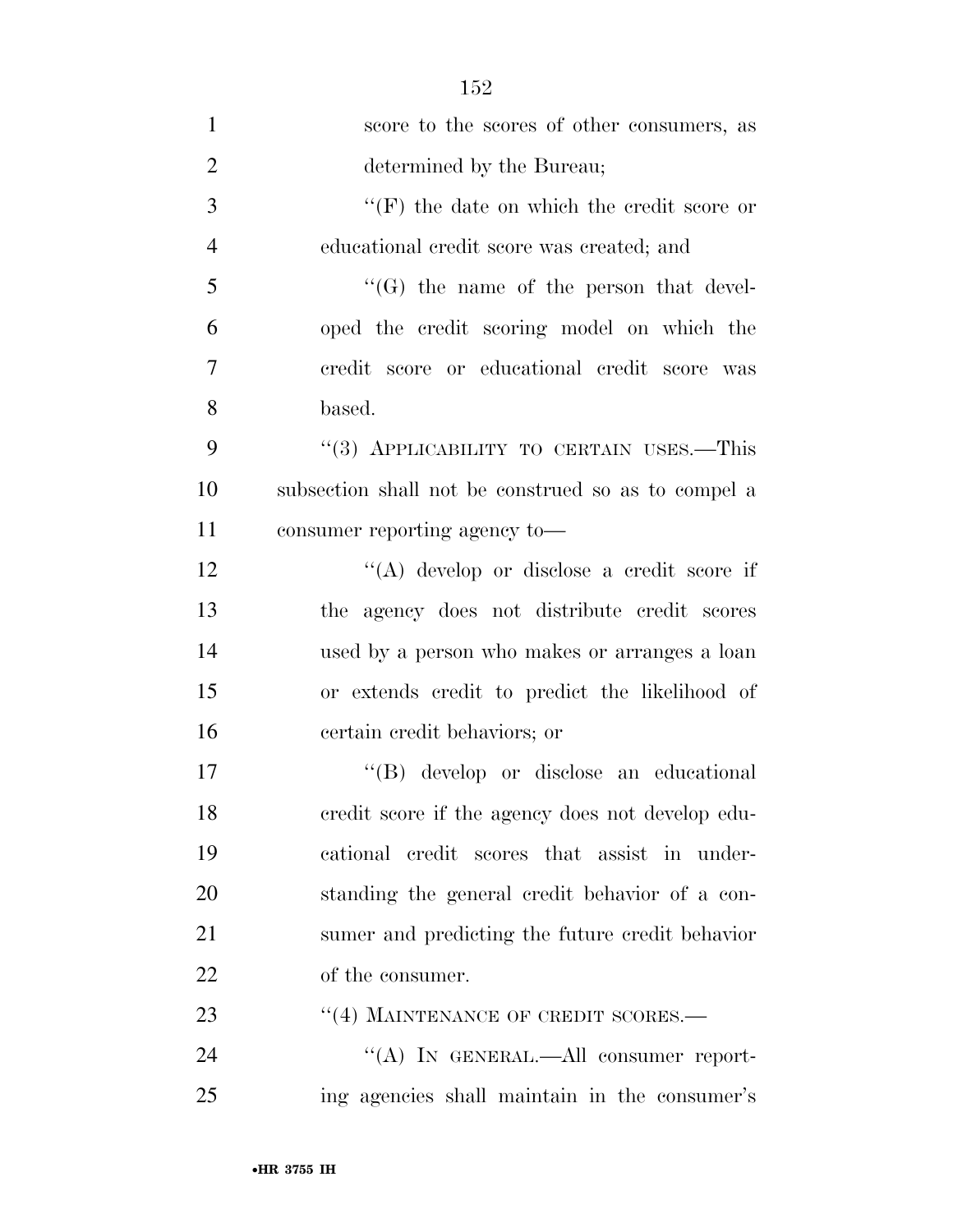| $\mathbf{1}$   | file credit scores relating to the consumer for a            |
|----------------|--------------------------------------------------------------|
| $\overline{2}$ | period of 2 years from the date on which such                |
| 3              | information is generated.                                    |
| $\overline{4}$ | ``(B)<br>DISCLOSURE ONLY<br><b>TO</b><br>$CON-$              |
| 5              | SUMERS.—A past credit score maintained in a                  |
| 6              | consumer's file pursuant to subparagraph (A)                 |
| 7              | may only be provided to the consumer to which                |
| 8              | the credit score relates and may not be included             |
| 9              | in a consumer report or used as a factor in gen-             |
| 10             | erating a credit score or educational credit                 |
| 11             | score.                                                       |
| 12             | $``(C)$ REMOVAL OF<br>PAST<br><b>CREDIT</b>                  |
| 13             | scores.—A past credit score maintained in a                  |
| 14             | consumer's file pursuant to subparagraph (A)                 |
| 15             | shall be removed from the consumer's file after              |
| 16             | the end of the 2-year period described under                 |
| 17             | subparagraph $(A)$ .".                                       |
| 18             | SEC. 603. REQUIRES CONSUMER REPORTING AGENCIES TO            |
| 19             | DISCLOSE PROMINENTLY THE DIFFERENCES                         |
| 20             | BETWEEN AND LIMITATIONS OF CREDIT                            |
| 21             | <b>SCORES AND EDUCATIONAL CREDIT SCORES</b>                  |
| 22             | REQUIRED PRIOR TO A CONSUMER OBTAIN-                         |
| 23             | ING SUCH SCORES.                                             |
| 24             | Section $609(f)$ of the Fair Credit Reporting Act $(15$      |
|                | 25 U.S.C. $1681g(f)$ , as amended by section 602, is further |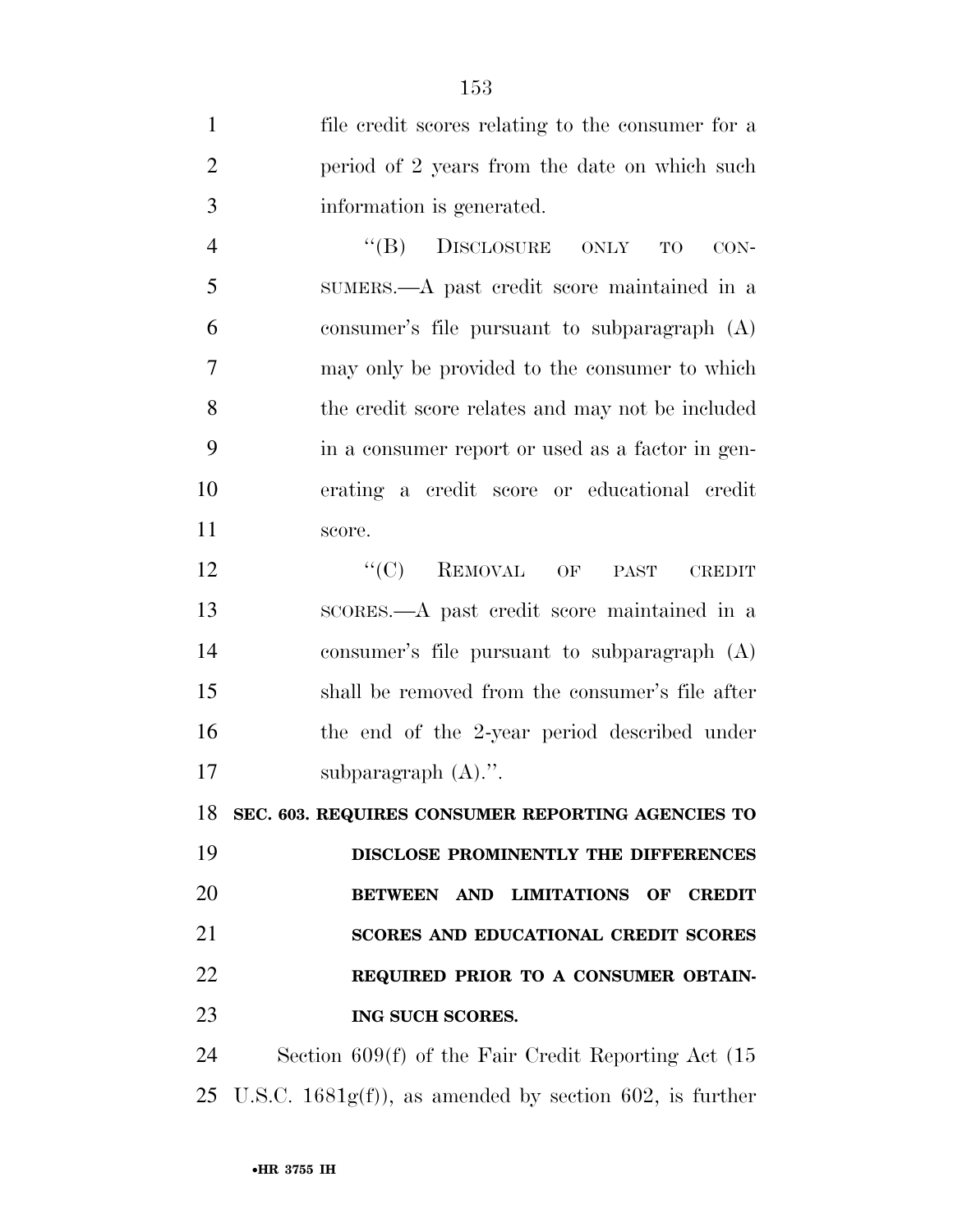amended by adding at the end the following new para-graphs:

 ''(5) WEBSITE DISCLAIMER.—A consumer re- porting agency that generates or provides credit scores or educational credit scores shall clearly and conspicuously display on the home page of the agen- cy's Internet website, and as part of any application, solicitation, or marketing material or media pro- viding information related to a credit score or edu- cational credit score, the following notice, in boldface type of 18-point font or larger and in a text box with boldface outer borders:

#### **'' 'CREDIT SCORE DISCLAIMER.**

14 "There is no "one" credit score. There are many scoring formulas derived from a wide variety of models available to a consumer and used by lenders and creditors. Different lenders and creditors use different scoring for- mulas to determine whether to extend credit or make a loan to you, and the terms of the credit or loan. An edu- cational credit score is not a credit score that a person who makes a loan or extends credit to you is likely to use. Educational credit scores are merely intended to be used as an educational tool to help consumers understand how the information contained in a consumer report may affect the terms and conditions of a loan or extension of credit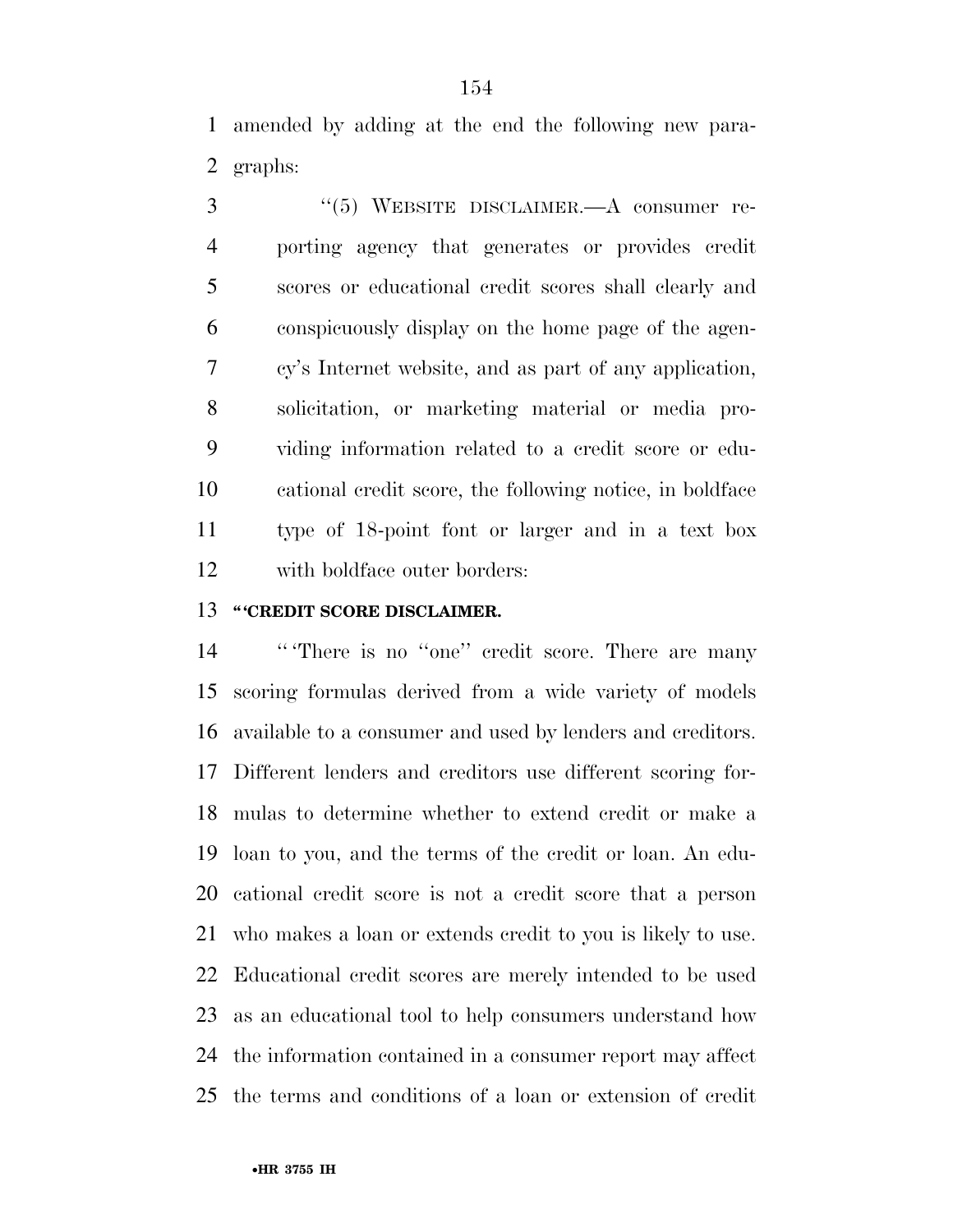that may be available to a consumer. Lenders and credi- tors may also rely on information not contained in your consumer report and not reflected in the calculation of your credit score.'.

 ''(6) ADDITIONAL REQUIREMENTS FOR EDU-CATIONAL CREDIT SCORES.—

7 "(A) DISCLAIMER.—If an educational credit score is provided pursuant to paragraph (1), a consumer reporting agency shall clearly and conspicuously include in a prominent loca- tion on the statement, in boldface type of 18- point font or larger, and in a text box with boldface outer borders, the following notice:

#### **'' 'EDUCATIONAL CREDIT SCORE DISCLAIMER.**

 '' 'The educational credit score provided to you is not a credit score that a lender or creditor is likely to use to make a loan or extend credit to you. There are many dif- ferent credit scores derived from a wide variety of models used by lenders and creditors. An educational credit score is merely an educational tool. It is intended to provide con- sumers with a basic understanding of how the information contained in a consumer report may affect the terms and conditions of credit that are available. The credit scores you receive directly from different lenders and creditors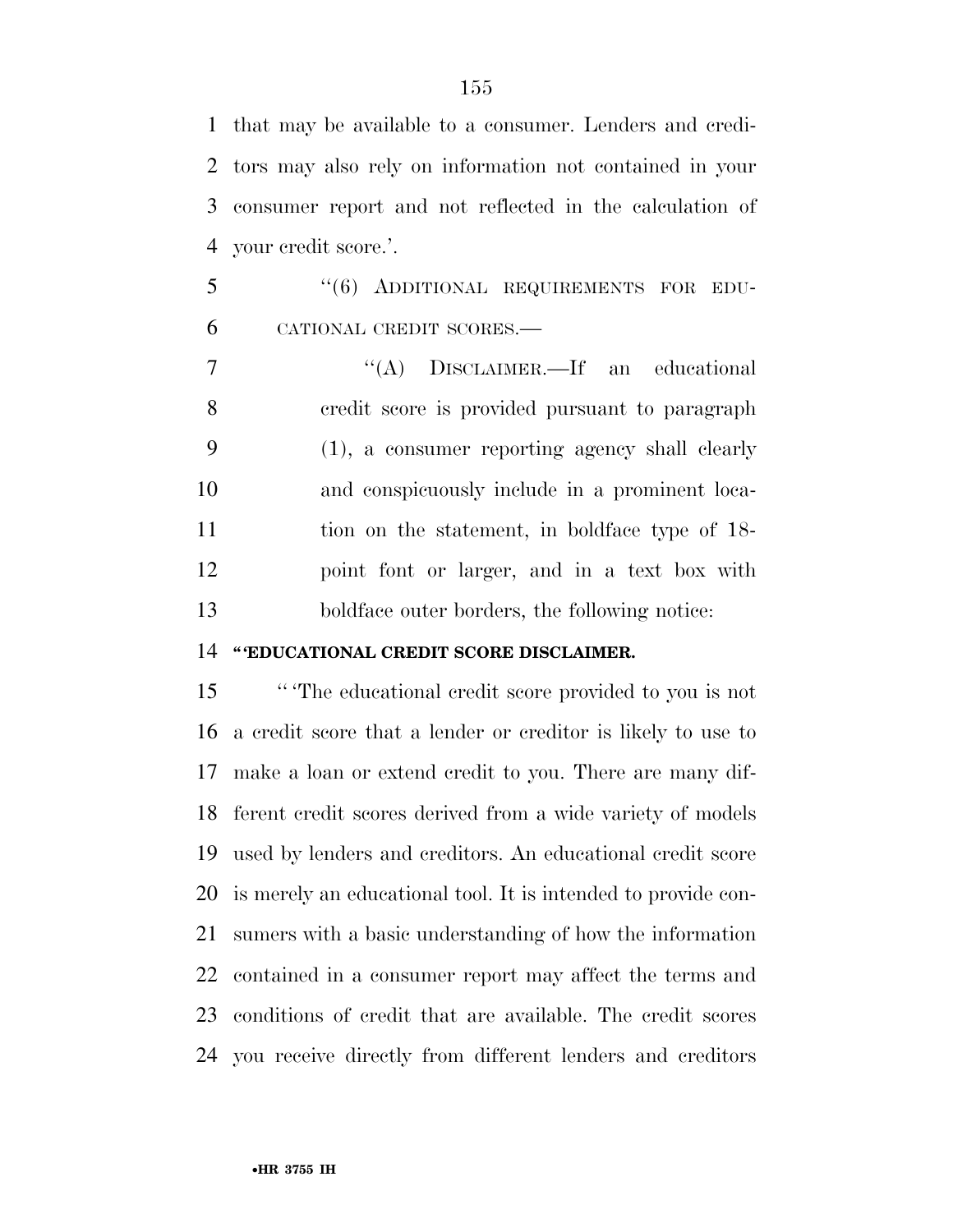may not be the same as an educational credit score. There are a number of reasons for this:

 $\frac{3}{2}$  '' '(1) Each company may use a different for- mula for calculating credit scores and the differences in the formulas may lead to differences in your scores.

 $\frac{7}{2}$  '' '(2) Companies may produce scores that give results on different scales.

 $9 \t``(3)$  Not all lenders or creditors report to every consumer reporting agency, and therefore the information contained in your consumer report that the consumer reporting agencies use to calculate your educational credit score may differ among agencies.'.

15 "(B) PROHIBITION ON MISLEADING REP- RESENTATIONS.—A consumer reporting agency may not refer to an educational credit score as a credit score in any application, solicitation, marketing, or other informational materials or media.

21 "(7) MODIFICATION OF DISCLAIMERS.—The Bureau may modify the content, format, and man- ner of the disclaimers required under paragraphs (5) and (6), if warranted, after conducting consumer testing or research.''.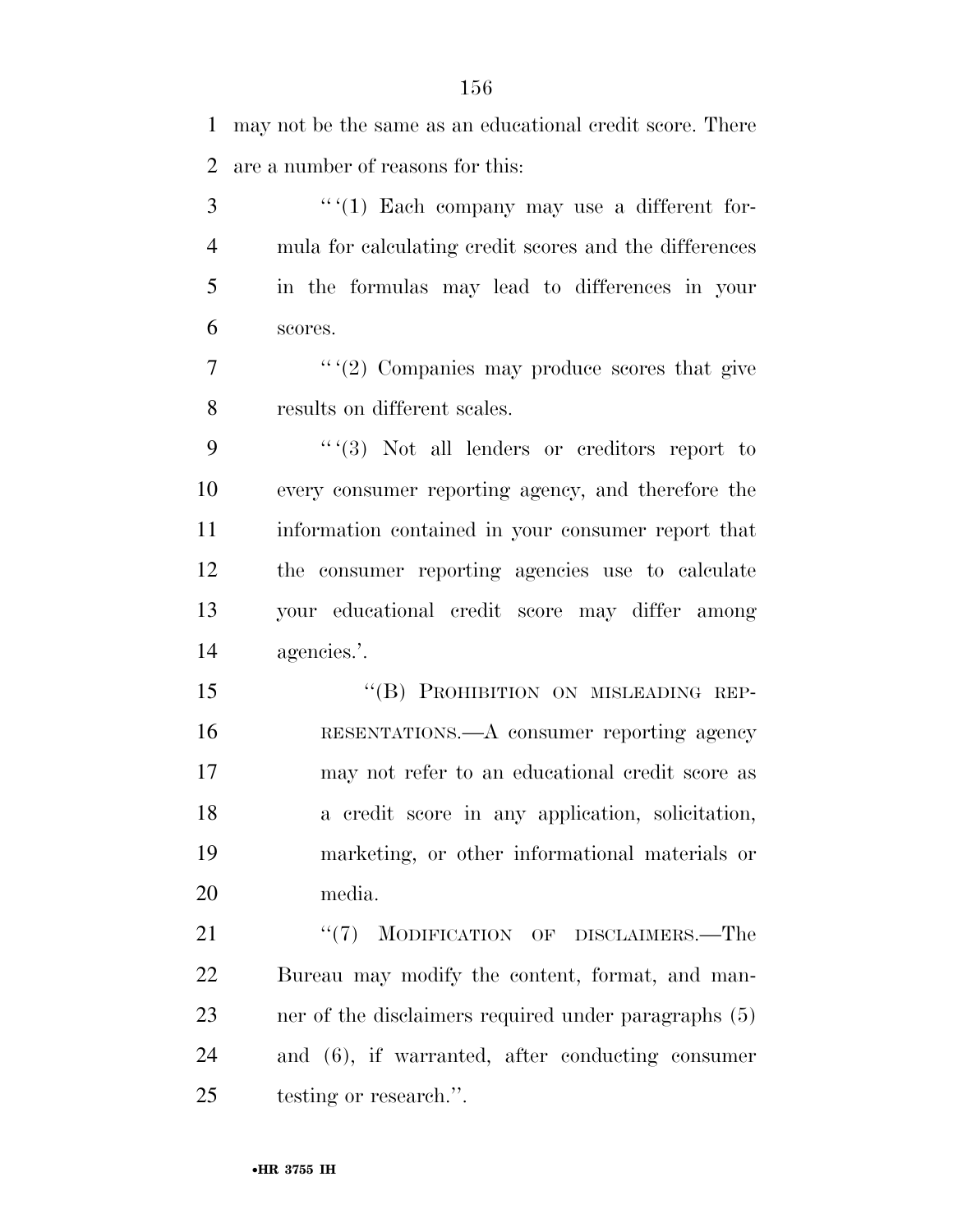| 1              | SEC. 604. PROVIDES CONSUMERS WITH FREE CREDIT                           |
|----------------|-------------------------------------------------------------------------|
| $\overline{2}$ | SCORE DISCLOSURES WITH THEIR FREE AN-                                   |
| 3              | NUAL CONSUMER REPORTS UPON REQUEST                                      |
| $\overline{4}$ | <b>AND</b><br><b>INSTANCES</b><br>CON-<br><b>CREATES</b><br><b>WHEN</b> |
| 5              | SUMERS AUTOMATICALLY RECEIVE<br><b>FREE</b>                             |
| 6              | CONSUMER REPORTS AND CREDIT SCORES.                                     |
| 7              | (a) IN GENERAL.—Section 612 of the Fair Credit                          |
| 8              | Reporting Act $(15 \text{ U.S.C. } 1681j)$ is amended—                  |
| 9              | $(1)$ in subsection $(a)$ —                                             |
| 10             | $(A)$ in paragraph $(1)$ —                                              |
| 11             | $(i)$ in subparagraph $(A)$ , by inserting                              |
| 12             | after "section 609" the following: "(includ-                            |
| 13             | ing the disclosure of a credit score or edu-                            |
| 14             | cational credit score under subsection (f)                              |
| 15             | of such section)"; and                                                  |
| 16             | (ii) in subparagraph $(C)$ —                                            |
| 17             | (I) by striking "Commission"                                            |
| 18             | and inserting "Bureau";                                                 |
| 19             | (II) by inserting ", credit scores,                                     |
| 20             | and educational credit scores (as ap-                                   |
| 21             | plicable)" after "consumer reports"                                     |
| 22             | each place that term appears; and                                       |
| 23             | (III) in clause (i), by inserting                                       |
| 24             | "and through the Internet website es-                                   |
| 25             | tablished under section $611(g)$ " after                                |
| 26             | "such requests";                                                        |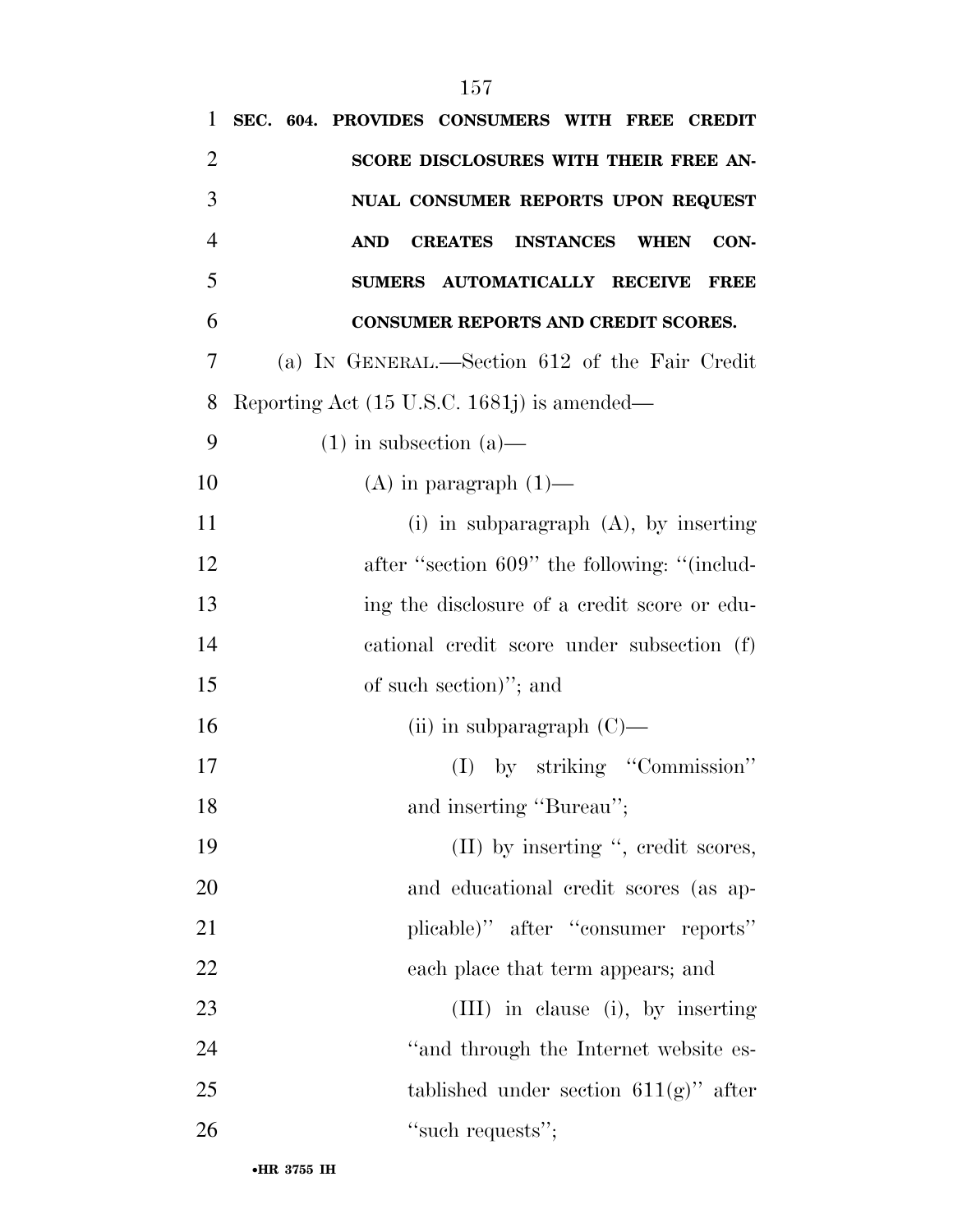| $\mathbf{1}$   | $(B)$ in paragraph $(2)$ —                              |
|----------------|---------------------------------------------------------|
| $\overline{2}$ | $(i)$ by striking "15 days" and insert-                 |
| 3              | ing "3 business days"; and                              |
| $\overline{4}$ | (ii) by inserting ", credit score, or                   |
| 5              | educational credit score" after "consumer               |
| 6              | report";                                                |
| 7              | $(C)$ in paragraph $(3)$ , by inserting ", credit       |
| 8              | score, or educational credit score" after "con-         |
| 9              | sumer report"; and                                      |
| 10             | (D) in paragraph $(4)$ , by inserting ", credit         |
| 11             | scores, or educational credit scores" after "con-       |
| 12             | sumer reports";                                         |
| 13             | $(2)$ in subsection (b), by inserting "(including       |
| 14             | the disclosure of a credit score or educational credit  |
| 15             | score, as applicable, under subsection (f) of such sec- |
| 16             | tion)" after "section $609$ ";                          |
| 17             | $(3)$ in subsection $(e)$ —                             |
| 18             | $(A)$ by inserting "(including the disclosure           |
| 19             | of a credit score or educational credit score           |
| 20             | under subsection (f) of such section)" after            |
| 21             | "pursuant to section 609";                              |
| 22             | (B) in paragraph $(2)$ , by striking "; or"             |
| 23             | and inserting a semicolon;                              |
| 24             | $(C)$ in paragraph $(3)$ , by striking the pe-          |
| 25             | riod at the end and inserting a semicolon; and          |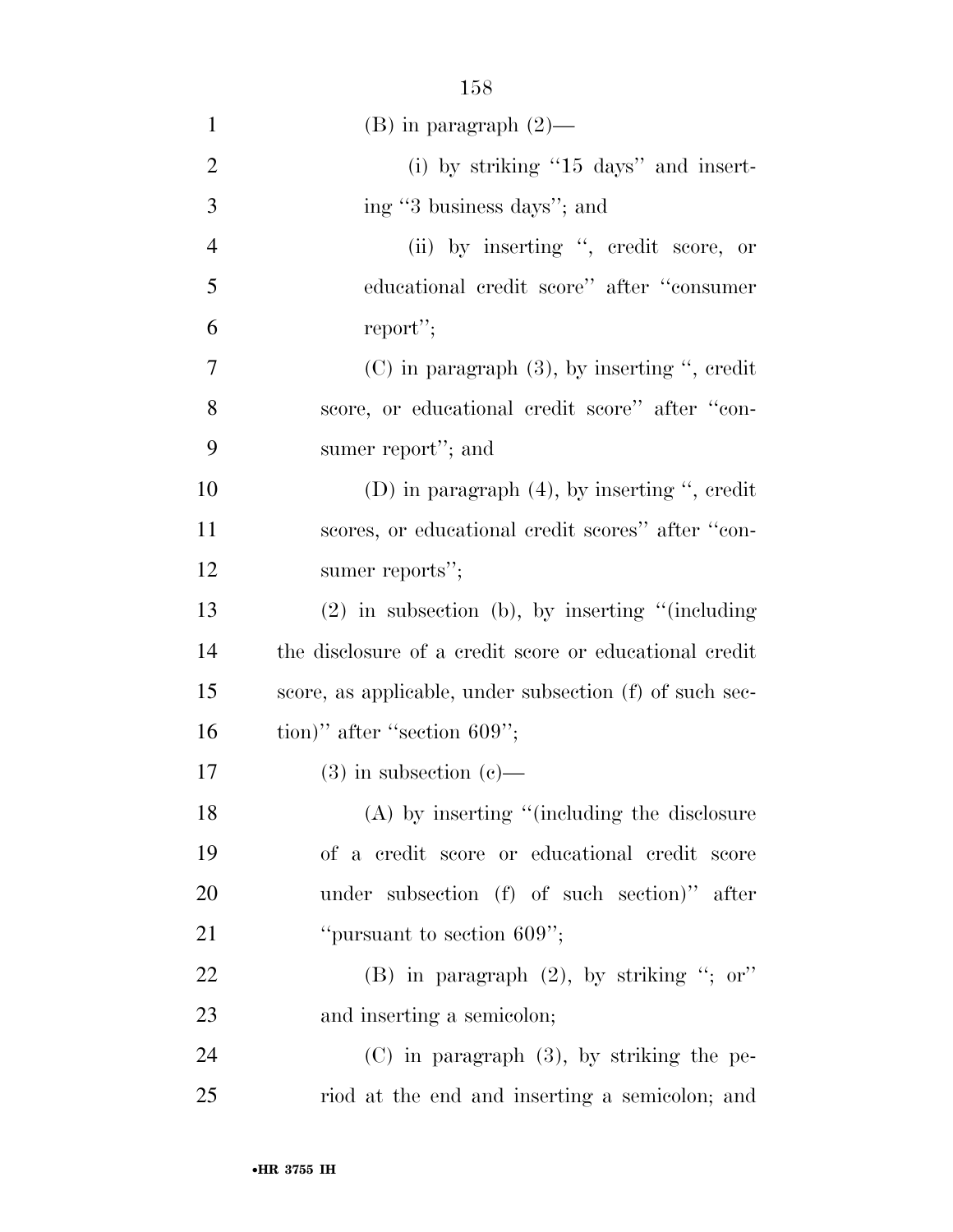| $\mathbf{1}$   | (D) by adding at the end the following new               |
|----------------|----------------------------------------------------------|
| $\overline{2}$ | paragraphs:                                              |
| 3              | "(4) has disputed information, or submitted an           |
| $\overline{4}$ | appeal of an investigation or reinvestigation of such    |
| 5              | information, under section 611 or 623, regardless of     |
| 6              | whether the consumer has already received a credit       |
| 7              | report, credit score, or educational credit score        |
| 8              | under section $611$ or $623$ ; or                        |
| 9              | $\cdot\cdot$ (5) has had information that was previously |
| 10             | deleted under section $611(a)(5)$ reinserted into the    |
| 11             | consumer's file, regardless of whether the consumer      |
| 12             | has already received a credit report, credit score, or   |
| 13             | educational credit score under such section.";           |
| 14             | $(4)$ in subsection (d), by inserting "(including        |
| 15             | the disclosure of a credit score or educational credit   |
| 16             | score under subsection (f) of such section)" after       |
| 17             | "section $609"$ ;                                        |
| 18             | $(5)$ in subsection $(f)(1)$ —                           |
| 19             | (A) by striking "reasonable charge" and                  |
| 20             | all that follows through "section 609" and in-           |
| 21             | serting "reasonable charge on a consumer for             |
| 22             | providing a consumer report to a consumer";              |
| 23             | (B) by striking subparagraph (B);                        |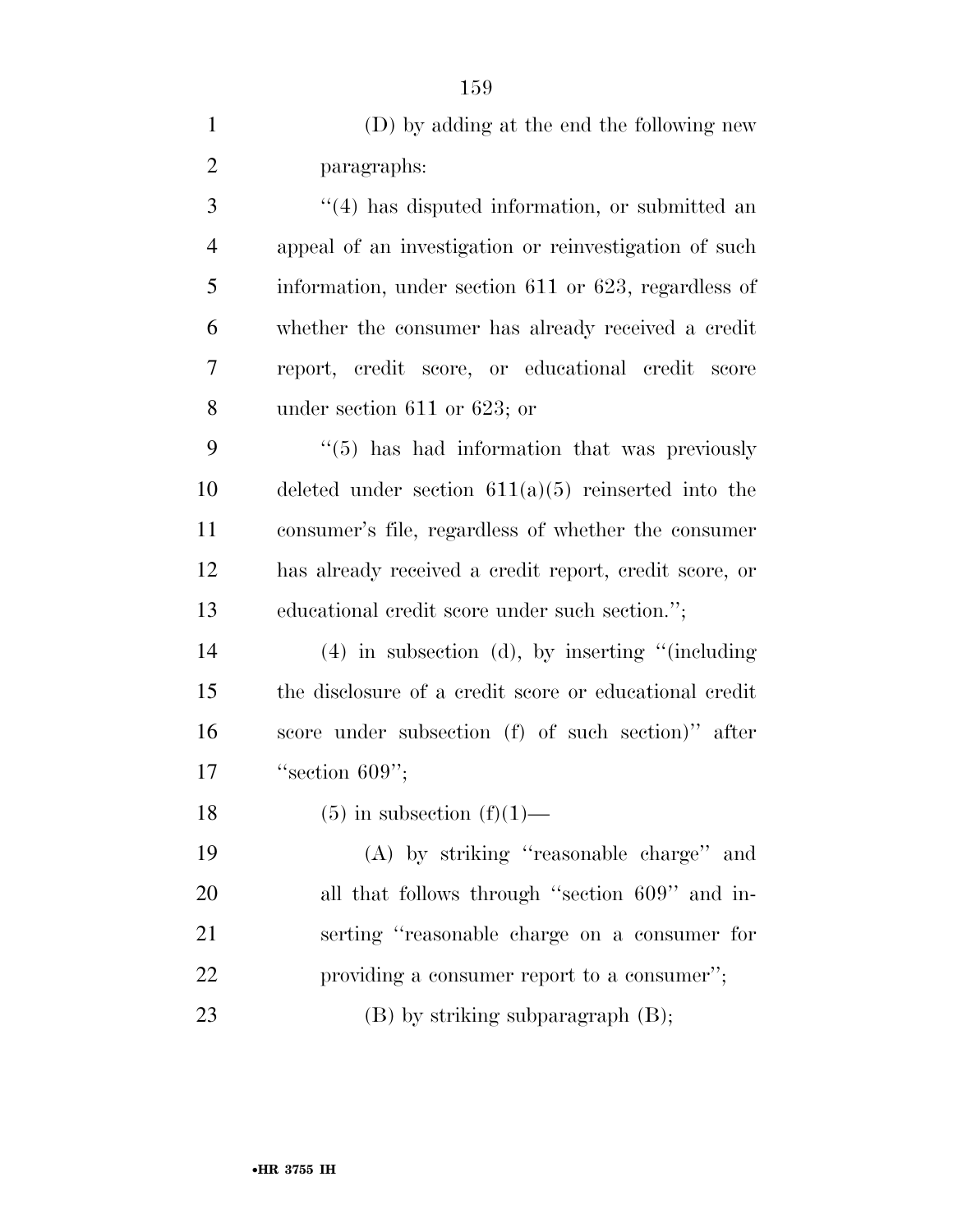| $\mathbf{1}$   | (C) by redesignating clauses (i) and (ii) as      |
|----------------|---------------------------------------------------|
| $\overline{2}$ | subparagraphs $(A)$ and $(B)$ , respectively (and |
| 3              | conforming the margins accordingly); and          |
| $\overline{4}$ | (D) in subparagraph (B) (as so redesig-           |
| 5              | nated), by striking "disclosure; and" and insert- |
| 6              | ing "disclosure."; and                            |
| 7              | $(6)$ by adding at the end the following new sub- |
| 8              | sections:                                         |
| 9              | "(h) CENTRALIZED SOURCE FOR OBTAINING FREE        |
| 10             | COPY OF CONSUMER REPORT AND SCORES.—              |
| 11             | "(1) NATIONWIDE CONSUMER REPORTING                |
| 12             | AGENCIES.                                         |
| 13             | "(A) IN GENERAL.—Not later than $180$             |
| 14             | days after the date of enactment of this sub-     |
| 15             | section, each consumer reporting agency de-       |
| 16             | scribed under subsection (p) of section 603       |
| 17             | shall prominently display on the home page of     |
| 18             | the agency's website—                             |
| 19             | "(i) a hyperlink labeled 'Get Your                |
| 20             | Free Annual Credit Reports along with ei-         |
| 21             | ther your Credit Scores or Educational            |
| 22             | Credit Scores provided for under Federal          |
| 23             | Law' or substantially similar text, as deter-     |
| 24             | mined by the Bureau; and                          |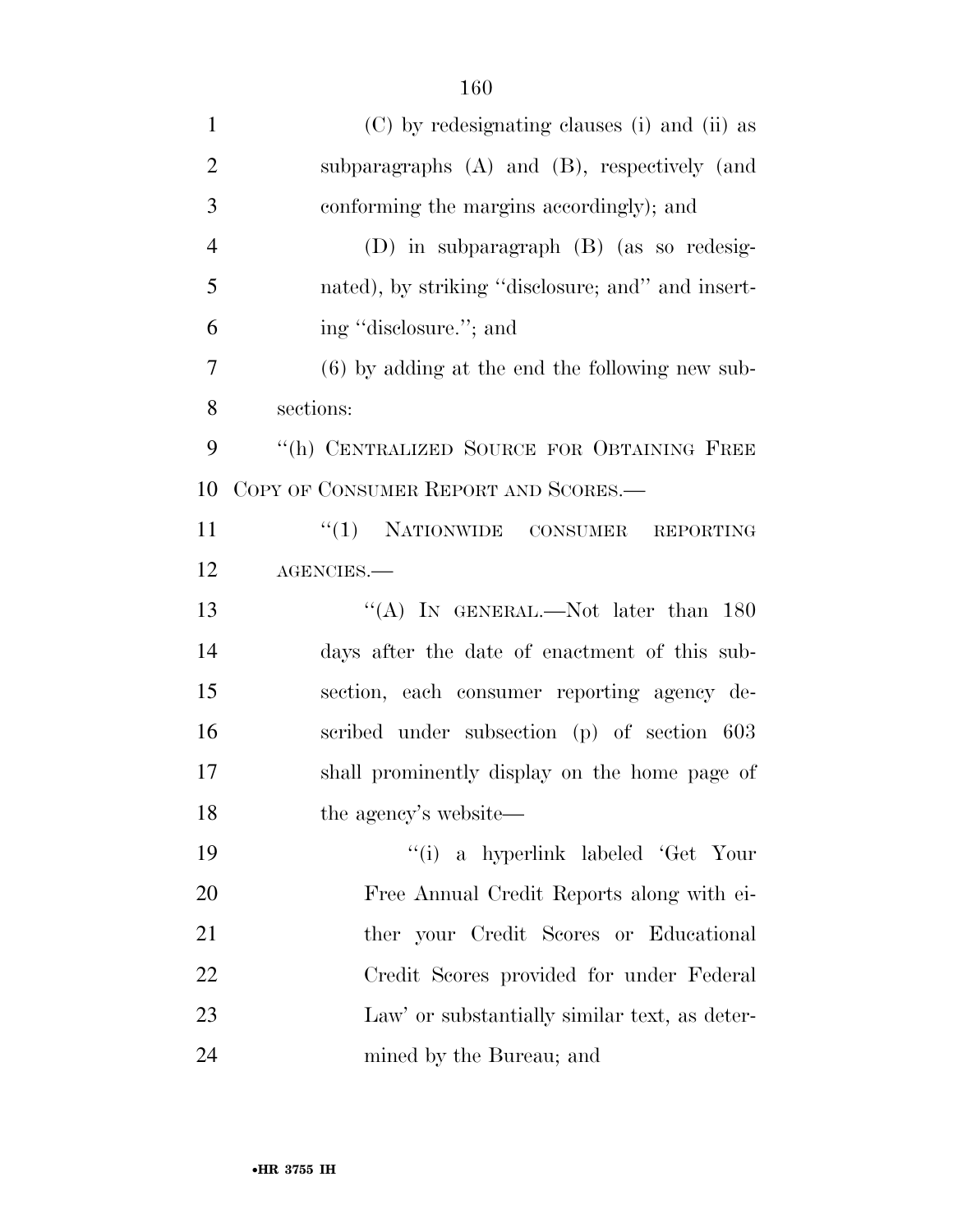| $\mathbf{1}$   | "(ii) a disclosure titled 'Consumer's                       |
|----------------|-------------------------------------------------------------|
| $\overline{2}$ | Right to Free Credit Scores, Educational                    |
| 3              | Credit Scores, and Reports under Federal                    |
| $\overline{4}$ | Law' or substantially similar text, as deter-               |
| 5              | mined by the Bureau that includes the fol-                  |
| 6              | lowing statement:                                           |
| $\overline{7}$ | "All consumers are entitled to obtain a free copy of        |
| 8              | their consumer report and credit score or educational cred- |
| 9              | it score annually from each of the nationwide consumer      |
| 10             | reporting agencies. Under Federal law, a consumer is enti-  |
| 11             | tled to obtain additional free copies of their consumer re- |
| 12             | ports, along with a copy of either the consumer's credit    |
| 13             | or educational credit score (under certain cir-<br>score    |
| 14             | cumstances), including:                                     |
| 15             | $``(1)$ When a consumer is unemployed and in-               |
| 16             | tends to apply for employment within 60 days.               |
| 17             | $``(2)$ When a consumer is a recipient of public            |
| 18             | welfare assistance.                                         |
| 19             | $``(3)$ When a consumer has a reasonable belief             |
| <b>20</b>      | that their report contains inaccuracies as a result of      |
| 21             | fraud.                                                      |
| 22             | $``(4)$ When a consumer asserts in good faith a             |
| 23             | suspicion that the consumer has been or is about to         |
| 24             | become a victim of identity theft, fraud, or a related      |
| 25             | crime, or harmed by the unauthorized disclosure of          |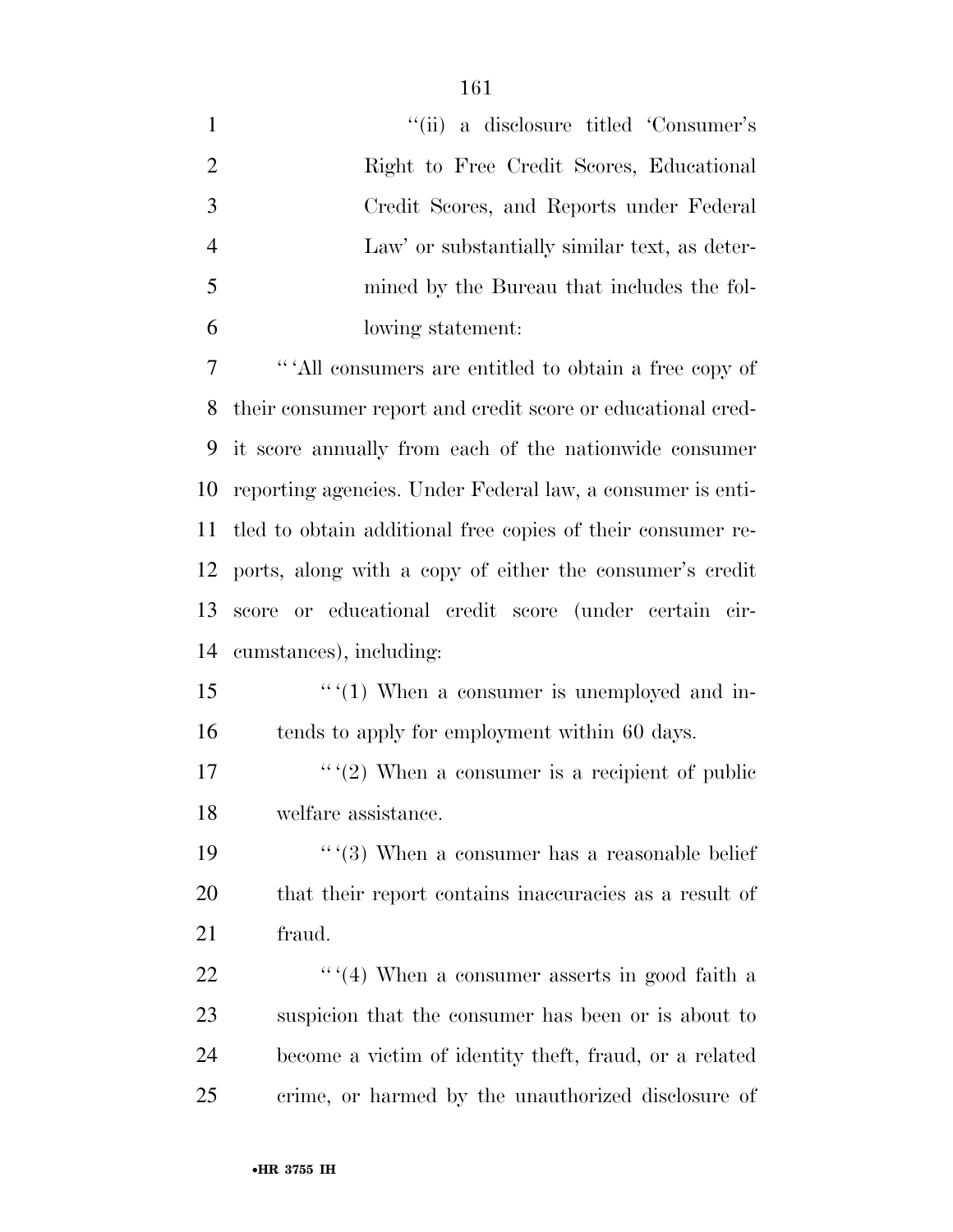$\frac{3}{5}$  '' (5) When a consumer files a dispute or an appeal of the results of a dispute with a consumer reporting agency or a person who furnished informa- tion to the consumer reporting agency regarding the accuracy or completeness of the information con-tained on their report.

 '''(6) After a furnisher of information discovers it has furnished inaccurate or incomplete informa- tion to a consumer reporting agency, and the fur-nisher notifies the agency of the error.

13 '''(7) After an adverse action is taken against a consumer or a consumer receives a risk-based pric-ing notice.

16 '' '(8) When a mortgage lender, private edu- cational lender, indirect auto lender, or motor vehicle lender obtains and uses a consumer's reports or scores for underwriting purposes.'.

20 "(B) HYPERLINK REQUIREMENTS.—The hyperlink described in subparagraph (A)(i) shall be prominently located on the top of the home page and should link directly to the website of the centralized source established pursuant to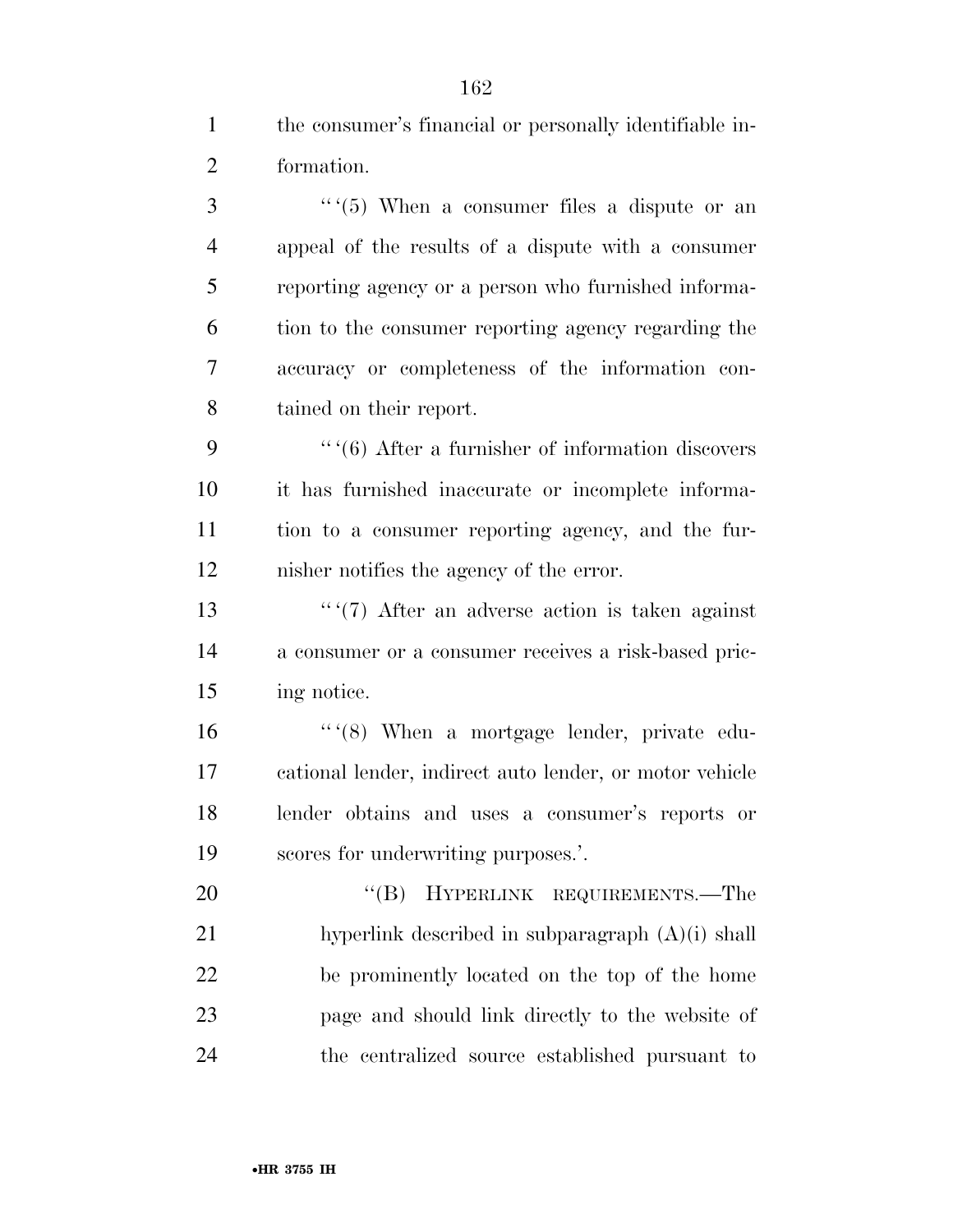| $\mathbf{1}$   | section 211(d) of the Fair and Accurate Credit           |
|----------------|----------------------------------------------------------|
| $\overline{2}$ | Transactions Act of 2003 (15 U.S.C. 1681 $j(d)$ ).       |
| 3              | "(C) MODIFICATIONS.—The Bureau may                       |
| $\overline{4}$ | modify the disclosure described in subparagraph          |
| 5              | $(A)(ii)$ as necessary to include other cir-             |
| 6              | cumstances under which a consumer has the                |
| 7              | right to receive a free consumer report, credit          |
| 8              | score, or educational credit score.                      |
| 9              | "(2) NATIONWIDE SPECIALTY CONSUMER RE-                   |
| 10             | PORTING AGENCIES.-                                       |
| 11             | "(A) IN GENERAL.—Not later than $180$                    |
| 12             | days after the date of enactment of this sub-            |
| 13             | section, each nationwide specialty consumer re-          |
| 14             | porting agency shall prominently display on the          |
| 15             | Internet home webpage of the agency a disclo-            |
| 16             | sure titled 'Consumer's Right to Free Con-               |
| 17             | sumer Reports and Credit Score or Educational            |
| 18             | Credit Score (as applicable) under Federal               |
| 19             | Law'. Such disclosure shall include the fol-             |
| 20             | lowing statement:                                        |
| 21             | "'Upon request, all consumers are entitled to obtain     |
| 22             | a free copy of their consumer report and credit score or |
| 23             | educational credit score (as applicable) during any 12-  |

month period from each of the nationwide specialty con-

sumer reporting agencies. Federal law also provides fur-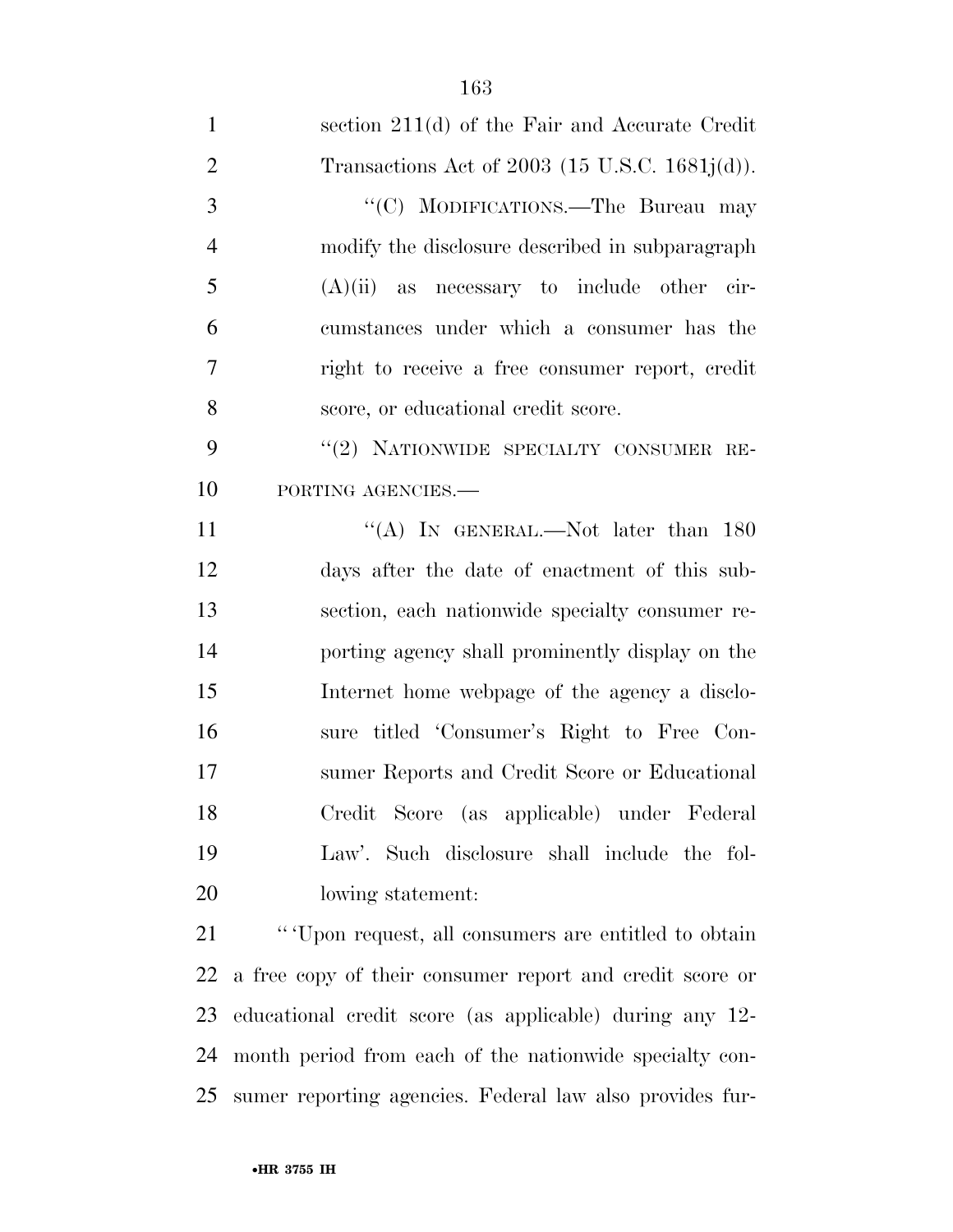ther circumstances under which a consumer is entitled to obtain additional free copies of their consumer report and credit score or educational credit score (as applicable) in- cluding:  $5 \qquad \qquad$  "(1) When a consumer is unemployed and in- tends to apply for employment within 60 days.  $\frac{7}{2}$  '' (2) When a consumer is a recipient of public welfare assistance.  $\cdots$  (3) When a consumer has a reasonable belief that their report contains inaccuracies as a result of fraud.  $\cdots$  (4) When a consumer files a dispute or an appeal of the results of a dispute with a consumer reporting agency or a person who furnished informa- tion to the consumer reporting agency regarding the accuracy or completeness of the information con- tained on their report.  $\cdots$  (5) After a furnisher of information discovers it has furnished inaccurate or incomplete informa- tion to a consumer reporting agency, and the fur- nisher notifies the agency of the error.  $\cdots$  (6) After an adverse action is taken against a consumer or a consumer receives a risk-based pric-ing notice.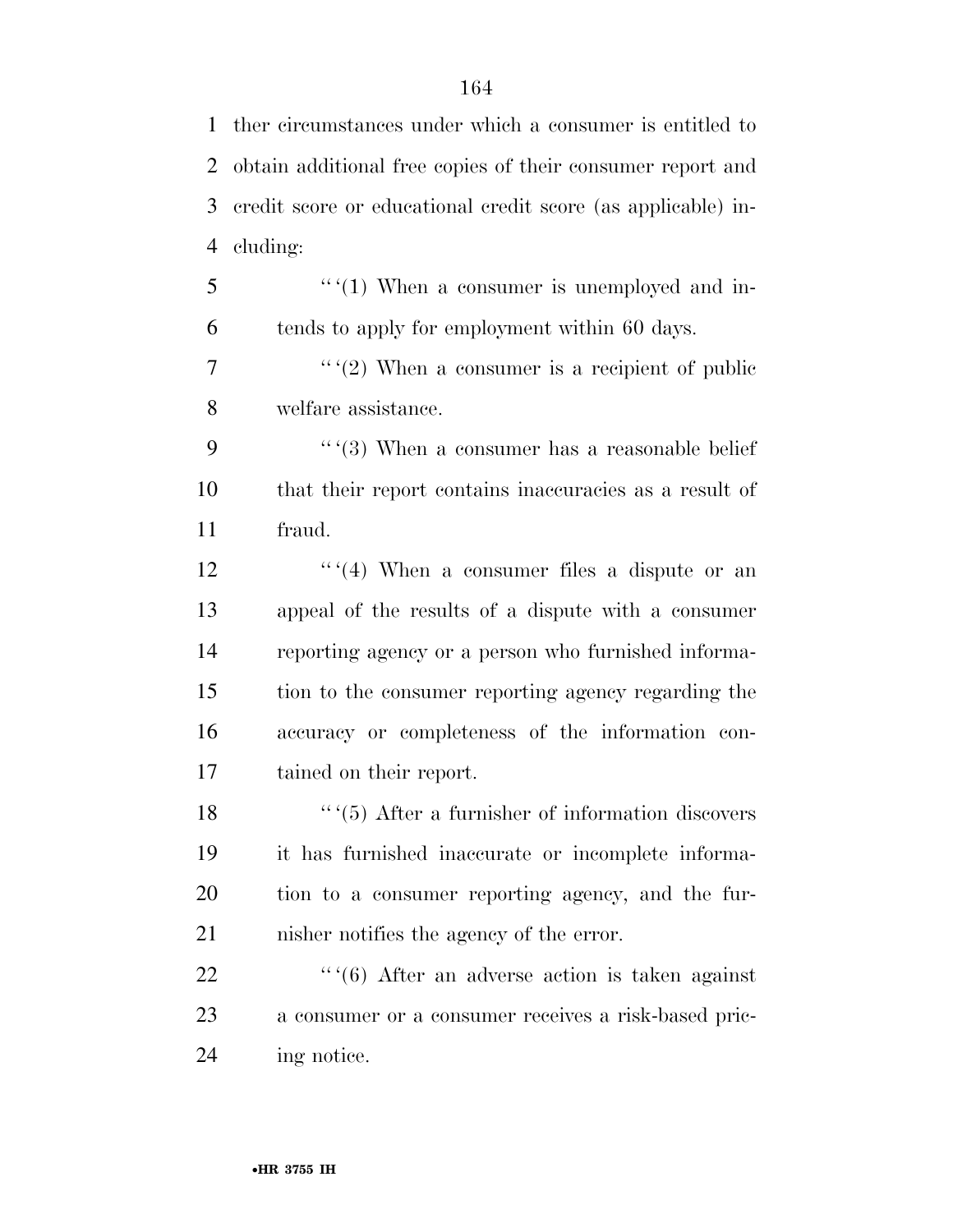| $\mathbf{1}$   | "'(7) When a mortgage lender, private edu-              |
|----------------|---------------------------------------------------------|
| $\overline{2}$ | cational lender, indirect auto lender, or motor vehicle |
| 3              | lender obtains and uses a consumer's reports or         |
| $\overline{4}$ | scores for underwriting purposes.'.                     |
| 5              | "(B) MODIFICATIONS.—The Bureau may                      |
| 6              | modify the disclosure described in subparagraph         |
| 7              | (A) as necessary to include other circumstances         |
| 8              | under which a consumer has the right to receive         |
| 9              | a free consumer report and credit score or edu-         |
| 10             | cational credit score (as applicable).                  |
| 11             | $``(C)$ TOLL-FREE TELEPHONE ACCESS.—                    |
| 12             | The information described in this paragraph             |
| 13             | shall also be made available via a toll-free tele-      |
| 14             | phone number. Such number shall be promi-               |
| 15             | nently displayed on the home page of the                |
| 16             | website of each nationwide specialty consumer           |
| 17             | reporting agency. Each of the circumstances             |
| 18             | under which a consumer may obtain a free con-           |
| 19             | sumer report and credit score or educational            |
| 20             | credit score (as applicable) shall be presented in      |
| 21             | an easily understandable format and consumers           |
| 22             | shall be directed to an individual who is a cus-        |
| 23             | tomer service representative not later than 2           |
| 24             | minutes after the initial phone connection is           |
| 25             | made by the consumer. Information provided              |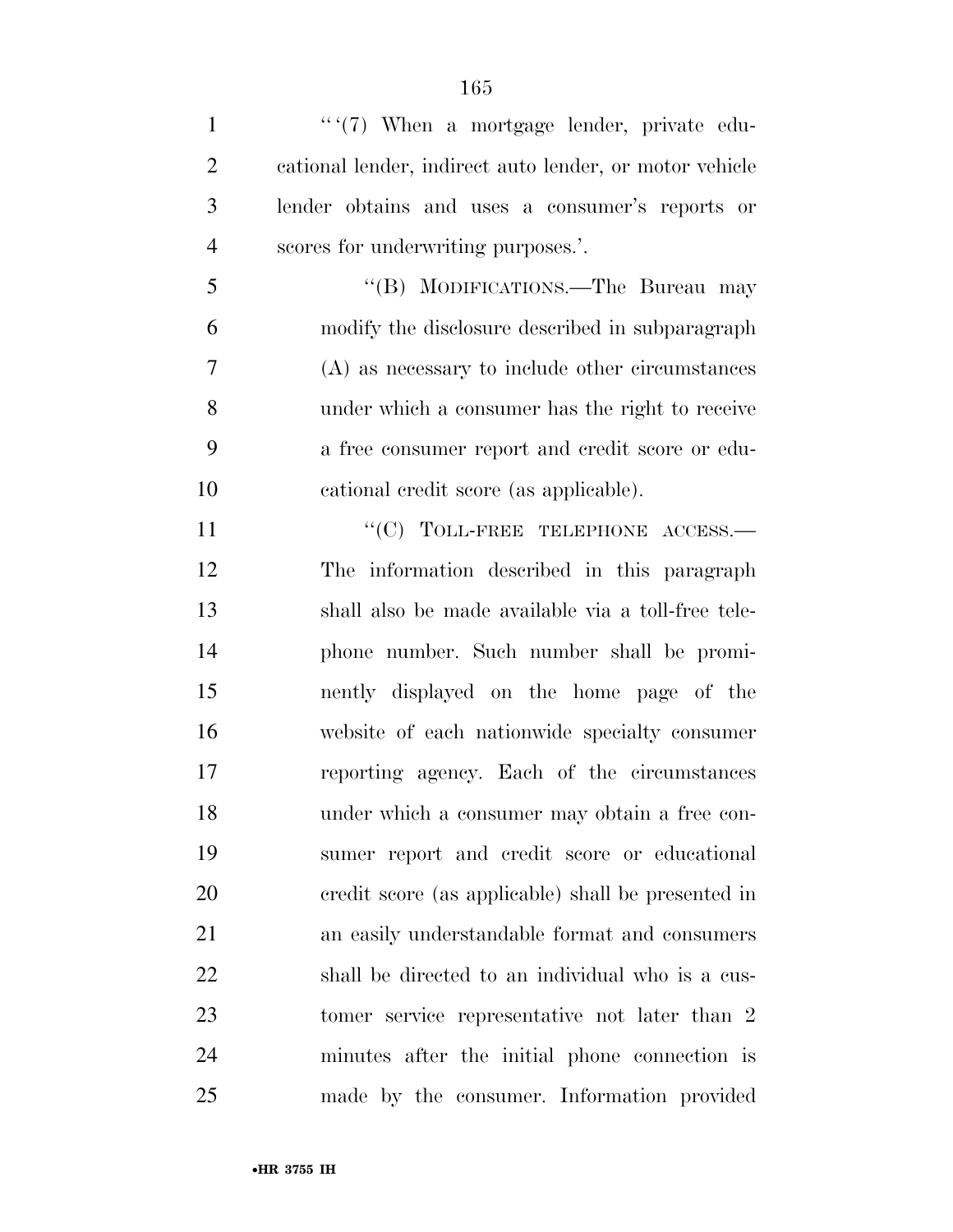| $\mathbf{1}$   | through such telephone number shall comply                                |  |  |  |  |  |  |  |
|----------------|---------------------------------------------------------------------------|--|--|--|--|--|--|--|
| $\overline{2}$ | with the requirements of section 633.                                     |  |  |  |  |  |  |  |
| 3              | "(D) ONLINE CONSUMER REPORTS; EX-                                         |  |  |  |  |  |  |  |
| $\overline{4}$ | EMPTION.—Upon receipt of a request by a con-                              |  |  |  |  |  |  |  |
| 5              | sumer for a consumer report, each nationwide                              |  |  |  |  |  |  |  |
| 6              | specialty consumer reporting agency shall pro-                            |  |  |  |  |  |  |  |
| 7              | vide access to such report electronically on the                          |  |  |  |  |  |  |  |
| 8              | Internet website described in section $611(g)$ .                          |  |  |  |  |  |  |  |
| 9              | "(i) AUTOMATIC PROVISION OF FREE CONSUMER                                 |  |  |  |  |  |  |  |
| 10             | REPORTS AND CREDIT SCORES OR EDUCATIONAL CREDIT                           |  |  |  |  |  |  |  |
| 11             | SCORES.—A consumer reporting agency shall provide to                      |  |  |  |  |  |  |  |
| 12             | a consumer a free copy of the file and credit score or edu-               |  |  |  |  |  |  |  |
| 13             | cational credit score of the consumer who-                                |  |  |  |  |  |  |  |
| 14             | $\lq(1)$ obtains a 1-year fraud alert, 7-year fraud                       |  |  |  |  |  |  |  |
| 15             | alert, active duty alert, or credit freeze as described                   |  |  |  |  |  |  |  |
| 16             | in section $605A$ ; or                                                    |  |  |  |  |  |  |  |
| 17             | $\lq(2)$ has disputed information, or submitted an                        |  |  |  |  |  |  |  |
| 18             | appeal of an investigation or reinvestigation of such                     |  |  |  |  |  |  |  |
| 19             | information, under section 611 or 623.".                                  |  |  |  |  |  |  |  |
| 20             | (b) TECHNICAL AMENDMENT.—Section $615(h)(7)$ of                           |  |  |  |  |  |  |  |
| 21             | such Act $(15 \text{ U.S.C. } 1681\text{m(h)}(7))$ is amended by striking |  |  |  |  |  |  |  |
| 22             | "section" and inserting "subsection".                                     |  |  |  |  |  |  |  |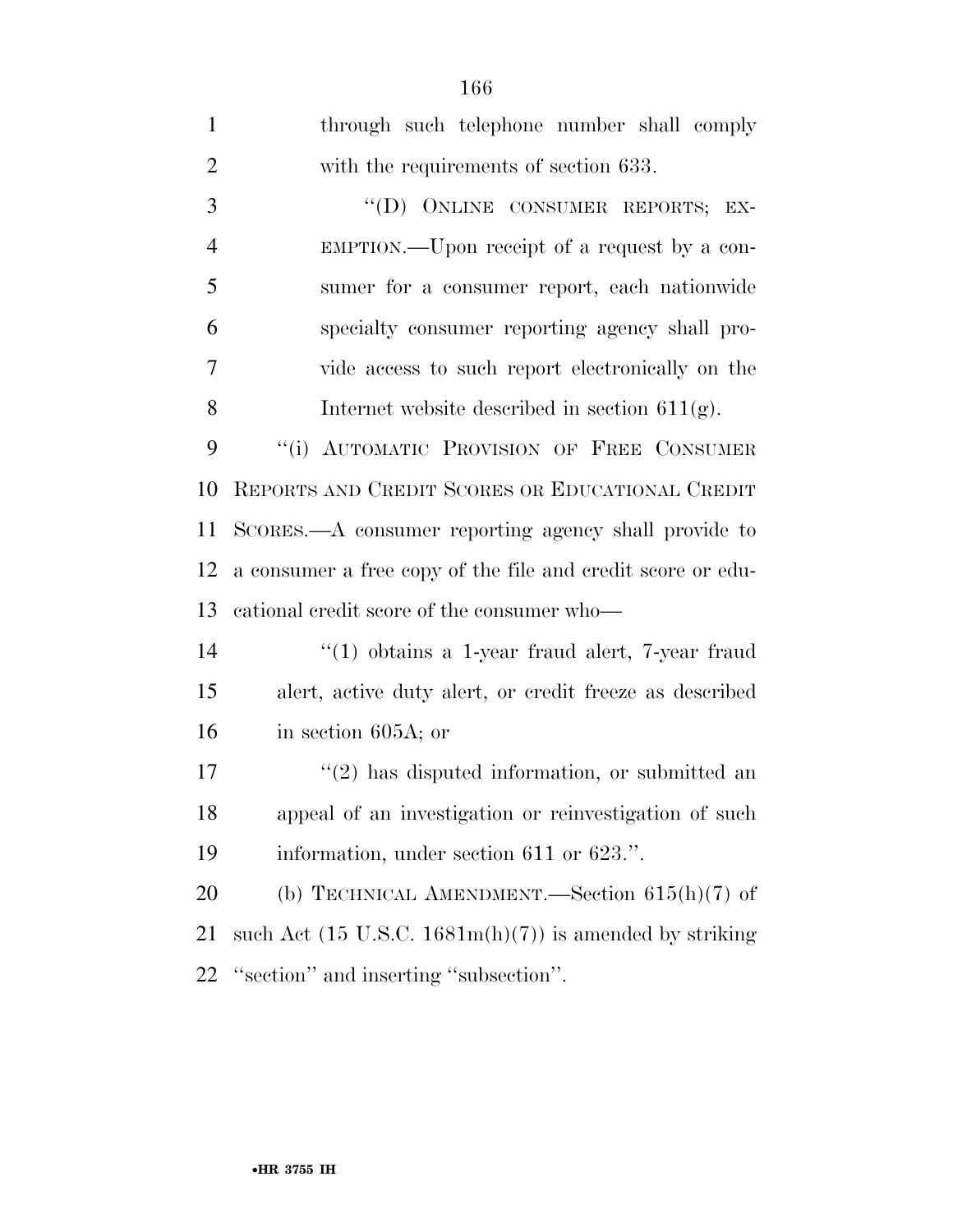**SEC. 605. REQUIRES PRIVATE EDUCATIONAL LENDERS TO PROVIDE CONSUMERS WITH FREE COPIES OF ANY CONSUMER REPORTS AND CREDIT SCORES THAT THEY USED FOR UNDER- WRITING BEFORE CONSUMERS SIGN LOAN AGREEMENTS.** 

 Section 609 of the Fair Credit Reporting Act (15 U.S.C. 1681g), as amended by section 702, is further amended by adding at the end the following new sub-section:

11 "(i) DISCLOSURE OF CONSUMER REPORTS AND CREDIT SCORES BY PRIVATE EDUCATIONAL LENDERS.—

13 "(1) IN GENERAL.—If a private educational lender obtains a copy of any consumer reports or credit scores and uses such reports or scores in con- nection with an application of a consumer for a pri- vate education loan, the private educational lender shall provide to the consumer, not later than 3 busi- ness days after obtaining such reports or scores and before the date on which the consumer enters into a loan agreement with the private educational lend- er, a copy of any such reports or scores, along with 23 the statement described under subsection  $(f)(2)$ .

24 ''(2) COSTS.—None of the costs to the private educational lender associated with procuring con-sumer reports or credit scores under this subsection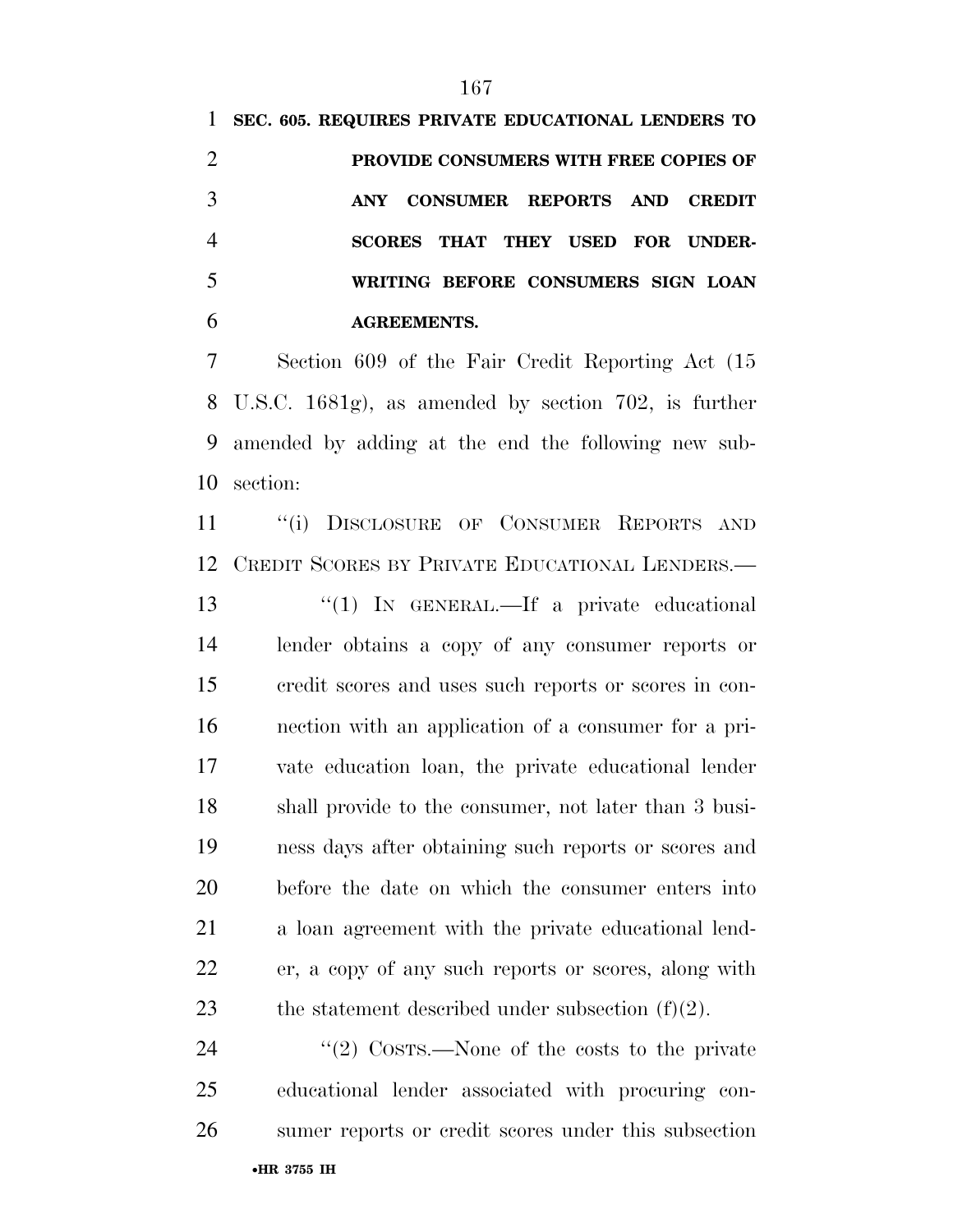may be charged, directly or indirectly, to the con-sumer.

 ''(3) RULE OF CONSTRUCTION.—Nothing in this subsection shall be construed to eliminate any requirement for creditors and lenders to provide credit score disclosures, including the statement de- scribed under subsection (f)(2), to consumers as part of an adverse action or risk-based pricing no-tice.''.

**SEC. 606. REQUIRES MOTOR VEHICLE LENDERS OR INDI-**

 **RECT AUTO LENDERS TO PROVIDE CON- SUMERS WITH FREE COPIES OF ANY CON- SUMER REPORTS AND CREDIT SCORES THAT THEY USED FOR UNDERWRITING BEFORE CONSUMERS SIGN LEASE OR LOAN AGREE-MENTS.** 

 Section 609 of the Fair Credit Reporting Act (15 U.S.C. 1681g), as amended by section 605, is further amended by adding at the end the following new sub-section:

21 "(j) DISCLOSURE OF CONSUMER REPORTS AND CREDIT SCORES USED BY MOTOR VEHICLE LENDERS OR INDIRECT AUTO LENDERS.—

24 "(1) IN GENERAL.—If a motor vehicle lender or indirect auto lender obtains a copy of any consumer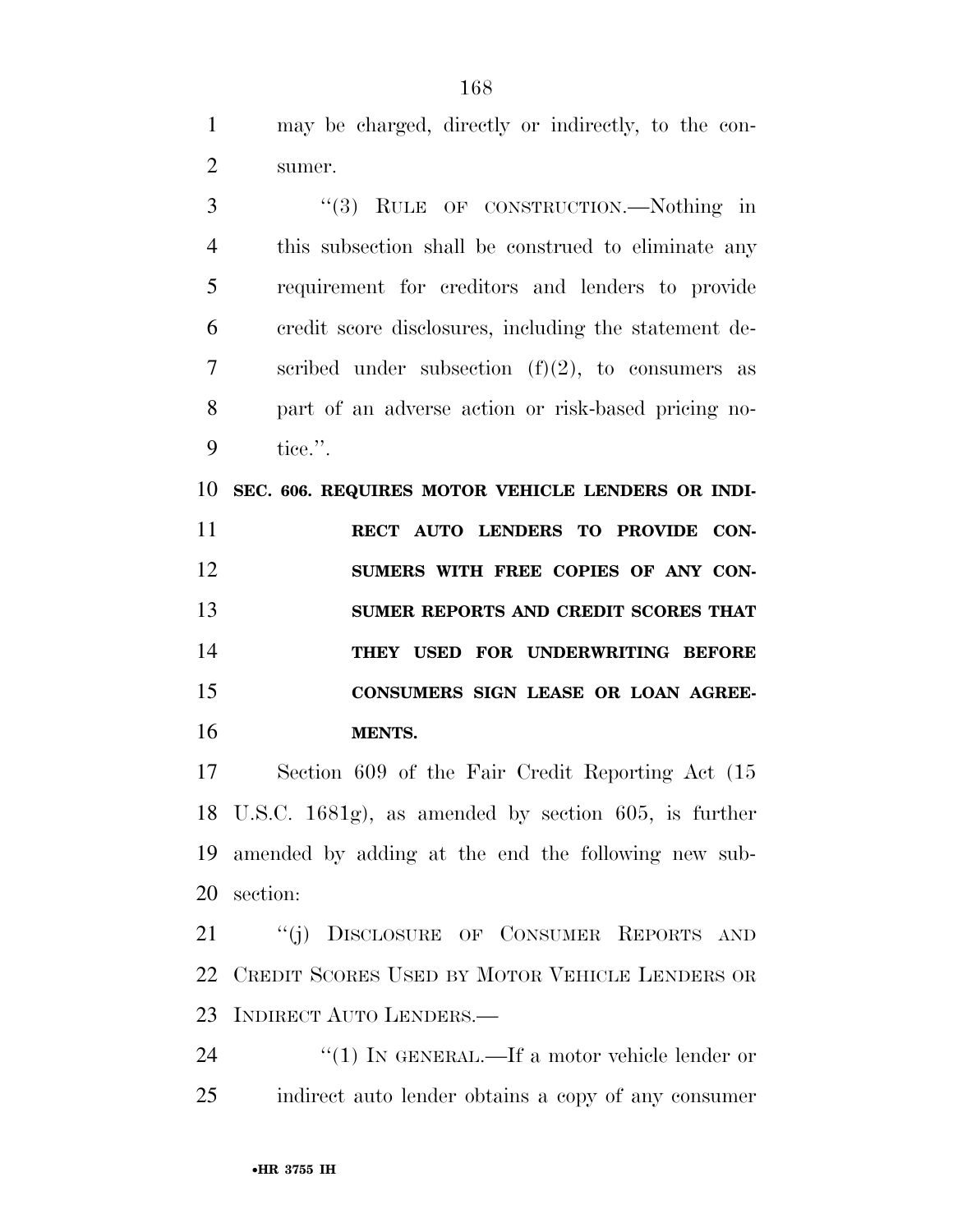reports or credit scores and uses such reports or scores in connection with an application of a con- sumer for a motor vehicle loan or lease, the motor vehicle lender or indirect auto lender shall provide to the consumer a document, separate from the con- sumer's lease or purchase agreement and before the consumer enters into a lease or purchase agreement, disclosing any consumer reports and credit scores, including the statement described in subsection (f)(2), used by the lender to determine whether to extend credit to the consumer.

 ''(2) COSTS.—None of the costs to the motor vehicle lender or indirect auto lender associated with procuring consumer reports or credit scores under this subsection may be charged, directly or indi-rectly, to the consumer.

17 "(3) RULE OF CONSTRUCTION.—Nothing in this subsection shall be construed to eliminate any requirement for creditors and lenders to provide credit score disclosures, including the statement de-21 scribed under subsection  $(f)(2)$ , to consumers as part of an adverse action or risk-based pricing no-tice.

24 "(4) DEFINITIONS.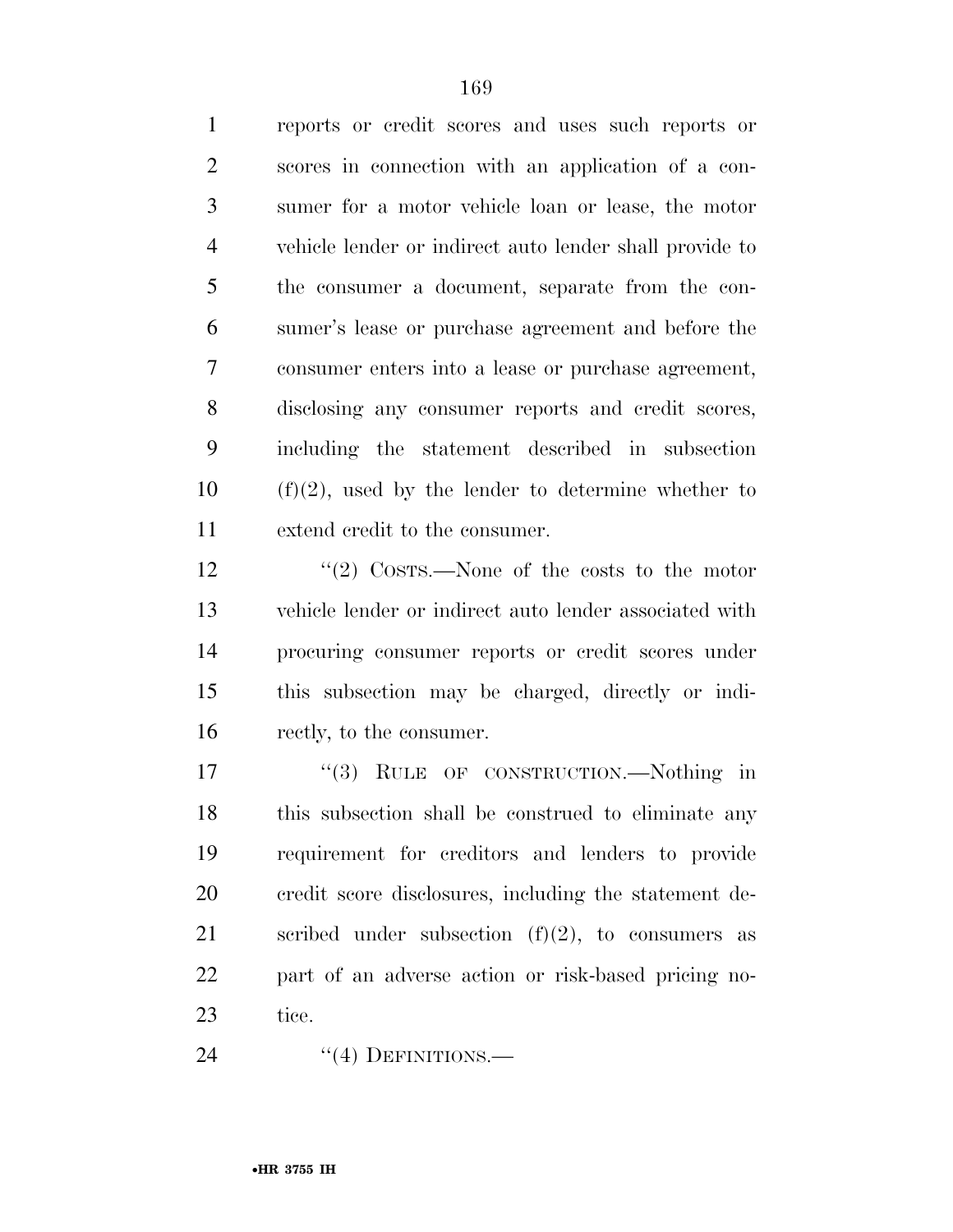1 "(A) INDIRECT AUTO LENDER.—The term 'indirect auto lender' has the meaning given the term by the Bureau, and shall include a person extending a loan made with respect to a car, boat, motorcycle, recreational vehicle, or other similar vehicle used primarily for personal or household purposes.

8 "(B) MOTOR VEHICLE LENDER.—The term 'motor vehicle lender' has the meaning given the term by the Board of Governors of the Federal Reserve System, and shall include a person extending a loan made with respect to a car, boat, motorcycle, recreational vehicle, or other similar vehicle used primarily for personal or household purposes.''.

**SEC. 607. REQUIRES RESIDENTIAL MORTGAGE LENDERS** 

 **TO PROVIDE CONSUMERS WITH FREE COPIES OF ANY CONSUMER REPORTS AND CREDIT SCORES THAT THEY USED FOR UNDER- WRITING BEFORE CONSUMERS SIGN LOAN AGREEMENTS.** 

22 Section  $609(g)$  of the Fair Credit Reporting Act  $(15$ 23 U.S.C.  $1681g(g)$  is amended—

 (1) by redesignating paragraph (2) as para-graph  $(5)$ ;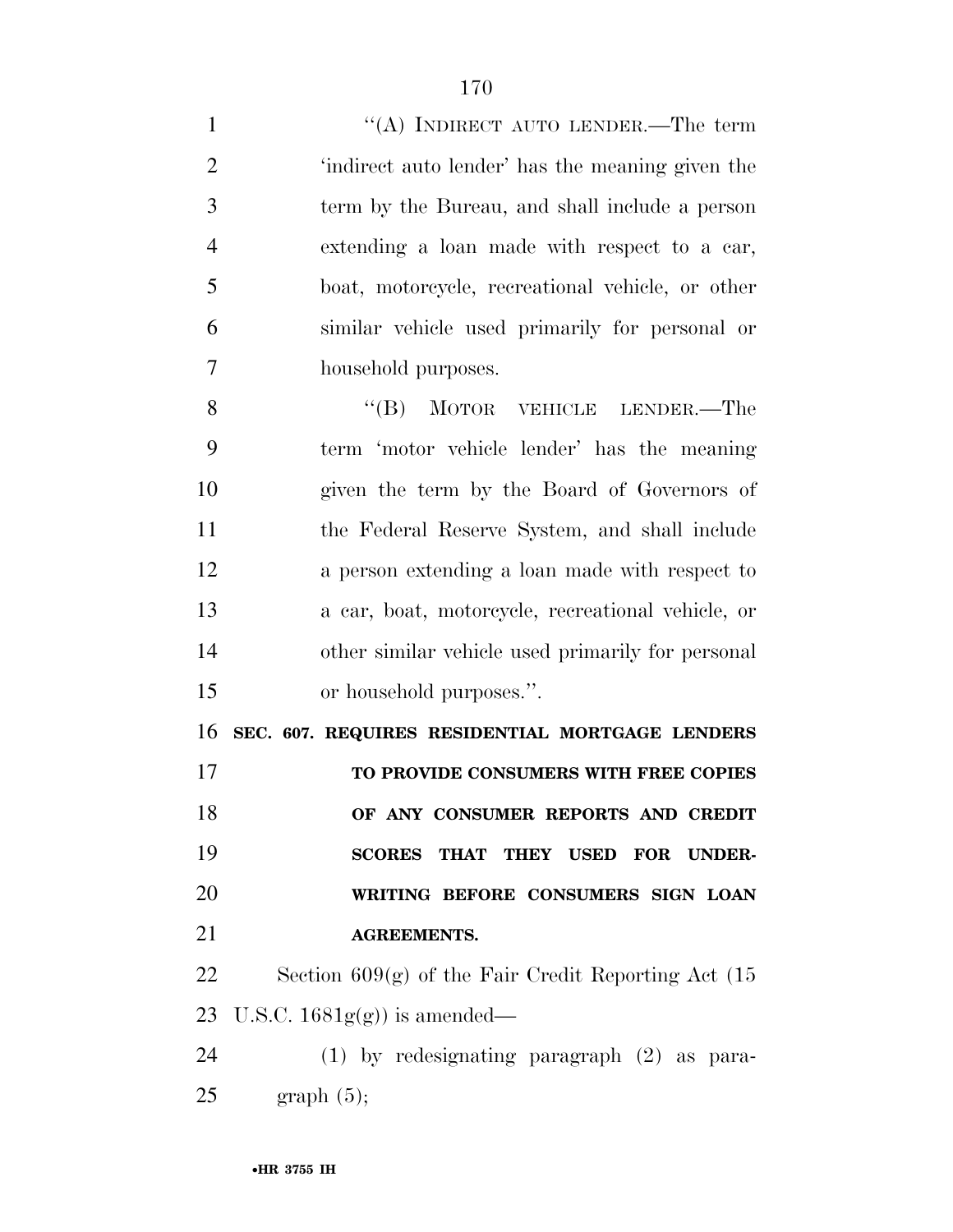| $\mathbf{1}$   | $(2)$ in paragraph $(1)$ —                           |
|----------------|------------------------------------------------------|
| $\overline{2}$ | $(A)$ by striking "a consumer credit score"          |
| 3              | and inserting "any consumer reports or credit        |
| $\overline{4}$ | scores";                                             |
| 5              | $(B)$ by striking ", as defined in subsection        |
| 6              | $(f),$ ";                                            |
| 7              | (C) by striking "the following to the con-           |
| 8              | sumer as soon as reasonably practicable:" and        |
| 9              | inserting ", not later than 3 business days after    |
| 10             | using such reports or scores, a document dis-        |
| 11             | closing any consumer reports and credit scores       |
| 12             | used by the lender to determine whether to ex-       |
| 13             | tend credit to the consumer along with the           |
| 14             | statement described in subsection $(f)(2)$ .";       |
| 15             | (D) by striking subparagraphs $(A)$ , $(B)$ ,        |
| 16             | (C), (E), and (F);                                   |
| 17             | $(E)$ by redesignating subparagraph $(D)$ as         |
| 18             | paragraph $(3)$ ; and                                |
| 19             | $(F)$ by redesignating subparagraph $(G)$ as         |
| 20             | paragraph $(4)$ ;                                    |
| 21             | $(3)$ by inserting after paragraph $(1)$ the fol-    |
| 22             | lowing new paragraph:                                |
| 23             | "(2) RULE OF CONSTRUCTION.—Nothing in                |
| 24             | this subsection shall be construed to eliminate any  |
| 25             | requirement for lenders to provide credit score dis- |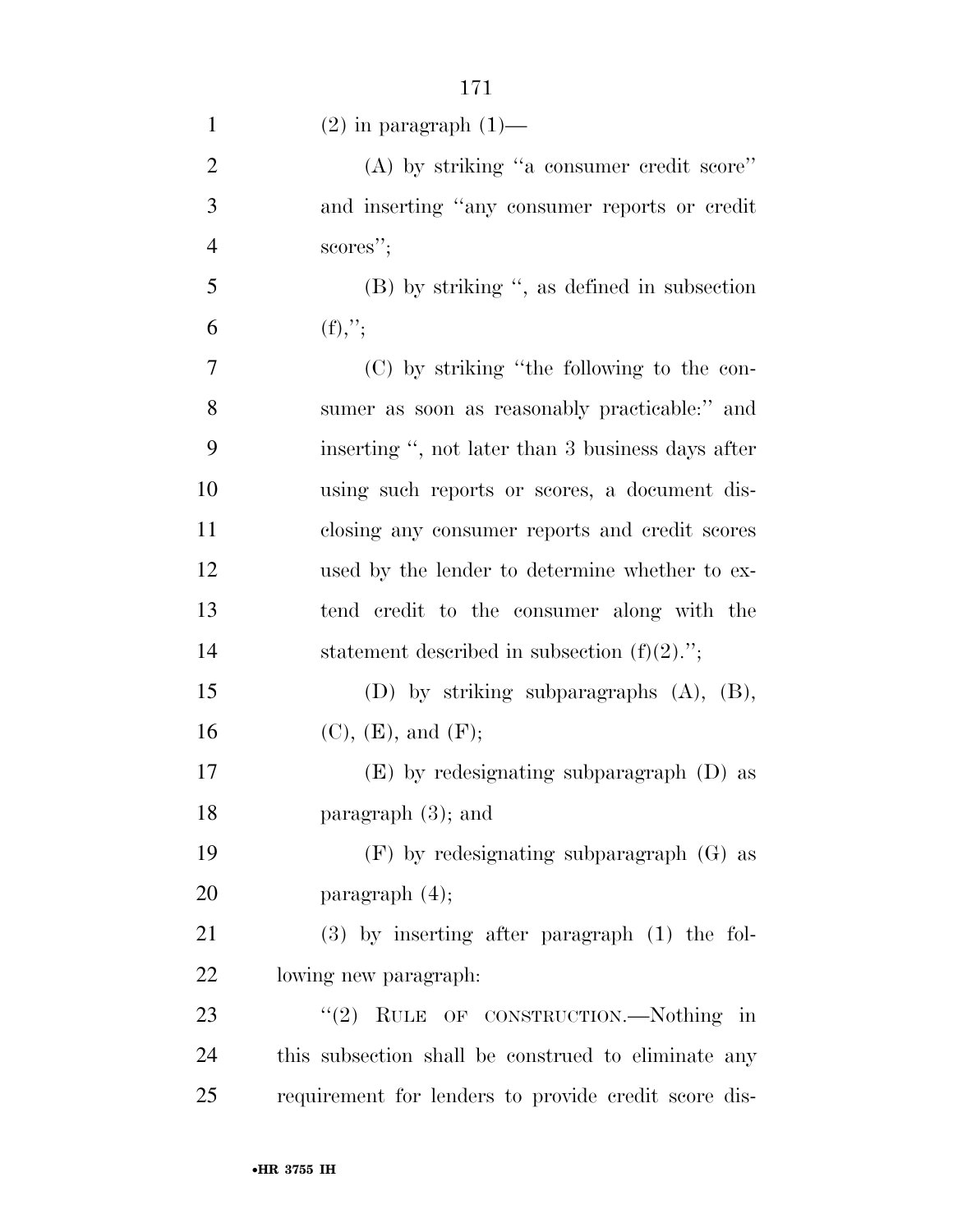| $\mathbf{1}$   | closures, including the statement described under        |
|----------------|----------------------------------------------------------|
| $\overline{2}$ | subsection $(f)(2)$ , to consumers as part of an adverse |
| 3              | action or risk-based pricing notice.";                   |
| $\overline{4}$ | $(4)$ in paragraph $(3)$ (as so redesignated), in        |
| 5              | the quoted material—                                     |
| 6              | $(A)$ by inserting ", free of charge," after             |
| 7              | "disclose to you"; and                                   |
| 8              | (B) by striking "affecting your credit"                  |
| 9              | scores" and inserting "affecting your credit             |
| 10             | score or scores";                                        |
| 11             | $(5)$ in paragraph $(5)$ (as so redesignated) by in-     |
| 12             | serting "or scores" after "credit score" each place      |
| 13             | such term appears; and                                   |
| 14             | $(6)$ by adding at the end the following new             |
| 15             | paragraphs:                                              |
| 16             | $\cdot\cdot$ (6) ACTIONS NOT REQUIRED.—This subsection   |
| 17             | shall not require any person to disclose any credit      |
| 18             | score or related information obtained by the person      |
| 19             | after a loan has closed.                                 |
| 20             | "(7) NO PROCUREMENT COSTS.—None of the                   |
| 21             | costs to the creditor or lender associated with pro-     |
| 22             | curing any consumer reports or scores under this         |
| 23             | subsection may be charged, directly or indirectly, to    |
| 24             | the consumer.".                                          |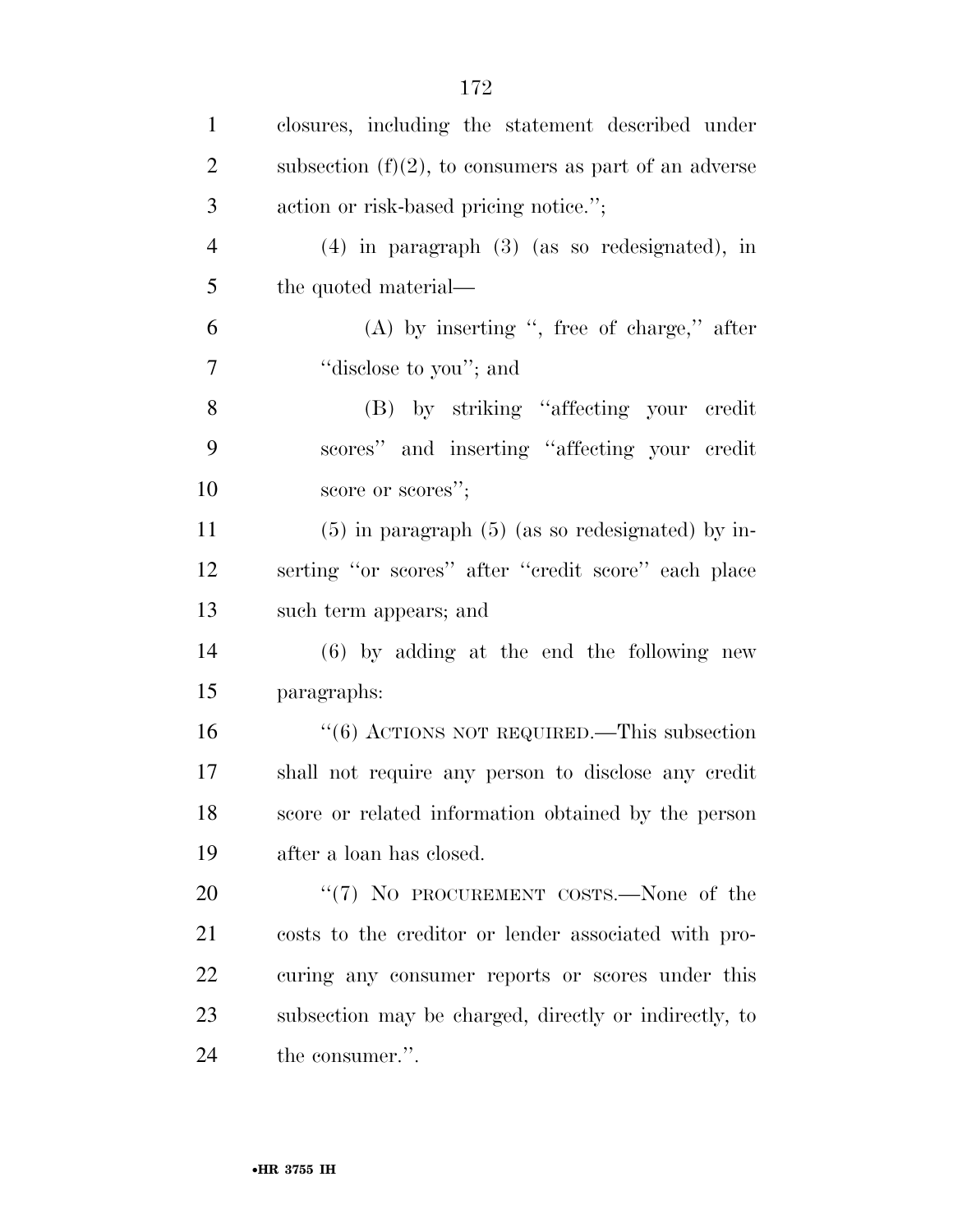# **TITLE VII—BANNING MIS- LEADING AND UNFAIR CON- SUMER REPORTING PRAC-TICES**

 **SEC. 701. PROHIBITS AUTOMATIC RENEWALS FOR CON- SUMER REPORTING AND CREDIT SCORING PRODUCTS AND SERVICES OFFERED UNDER PROMOTIONAL TERMS.** 

 The Fair Credit Reporting Act (15 U.S.C. 1681 et seq.), as amended by section 501, is further amended— (1) by adding at the end the following new sec-tion:

#### **''§ 632. Promotional periods**

 ''(a) TERMINATION NOTICE.—With respect to any product or service related to a consumer report or a credit score that is provided to a consumer under promotional terms, the seller or provider of such product or service shall provide clear and conspicuous notice to the consumer within a reasonable period of time before the promotional period ends.

 ''(b) OPT-IN.—With respect to any such product or service, the seller or provider may not continue to sell or provide such product or service to the consumer after the end of the promotional period unless the consumer specifi-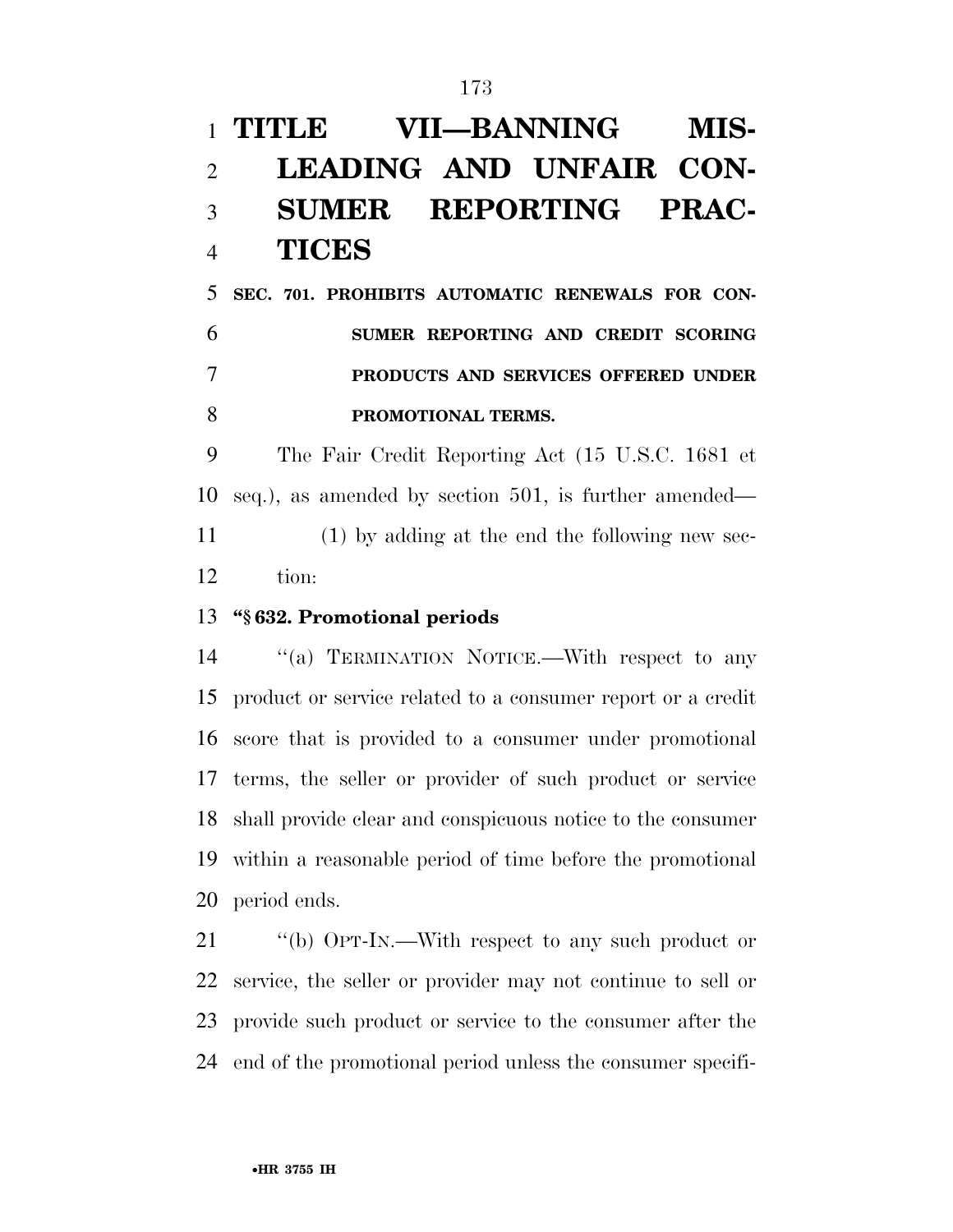| $\mathbf{1}$   | cally agrees at the end of the promotional period to con- |  |  |  |  |  |  |
|----------------|-----------------------------------------------------------|--|--|--|--|--|--|
| $\overline{2}$ | tinue receiving the product or service."; and             |  |  |  |  |  |  |
| 3              | $(2)$ in the table of contents for such Act, by in-       |  |  |  |  |  |  |
| $\overline{4}$ | serting after the item relating to section 631 (as        |  |  |  |  |  |  |
| 5              | added by section 501) the following new item:             |  |  |  |  |  |  |
|                | "632. Promotional periods.".                              |  |  |  |  |  |  |
| 6              | SEC. 702. BANS MISLEADING AND DECEPTIVE MARKETING         |  |  |  |  |  |  |
| 7              | RELATED TO THE PROVISION OF CONSUMER                      |  |  |  |  |  |  |
| 8              | REPORTING AND CREDIT SCORING PROD-                        |  |  |  |  |  |  |
| 9              | UCTS AND SERVICES.                                        |  |  |  |  |  |  |
| 10             | Section 609 of the Fair Credit Reporting Act (15)         |  |  |  |  |  |  |
| 11             | U.S.C. $1681g$ is amended—                                |  |  |  |  |  |  |
| 12             | $(1)$ in subsection $(a)$ —                               |  |  |  |  |  |  |
| 13             | $(A)$ in paragraph $(1)$ —                                |  |  |  |  |  |  |
| 14             | (i) by striking "request, except" and                     |  |  |  |  |  |  |
| 15             | all that follows through "consumer to                     |  |  |  |  |  |  |
| 16             | whom" and inserting "request, unless the                  |  |  |  |  |  |  |
| 17             | consumer to whom";                                        |  |  |  |  |  |  |
| 18             | (ii) by striking "disclosure; and" and                    |  |  |  |  |  |  |
| 19             | inserting "disclosure."; and                              |  |  |  |  |  |  |
| 20             | (iii) by striking subparagraph $(B)$ ;                    |  |  |  |  |  |  |
| 21             | and                                                       |  |  |  |  |  |  |
| 22             | $(B)$ in paragraph $(6)$ , by inserting "or edu-          |  |  |  |  |  |  |
| 23             | cational credit score (if applicable) under sub-          |  |  |  |  |  |  |
| 24             | section (f) or section $612$ " before the period at       |  |  |  |  |  |  |
| 25             | the end; and                                              |  |  |  |  |  |  |
|                |                                                           |  |  |  |  |  |  |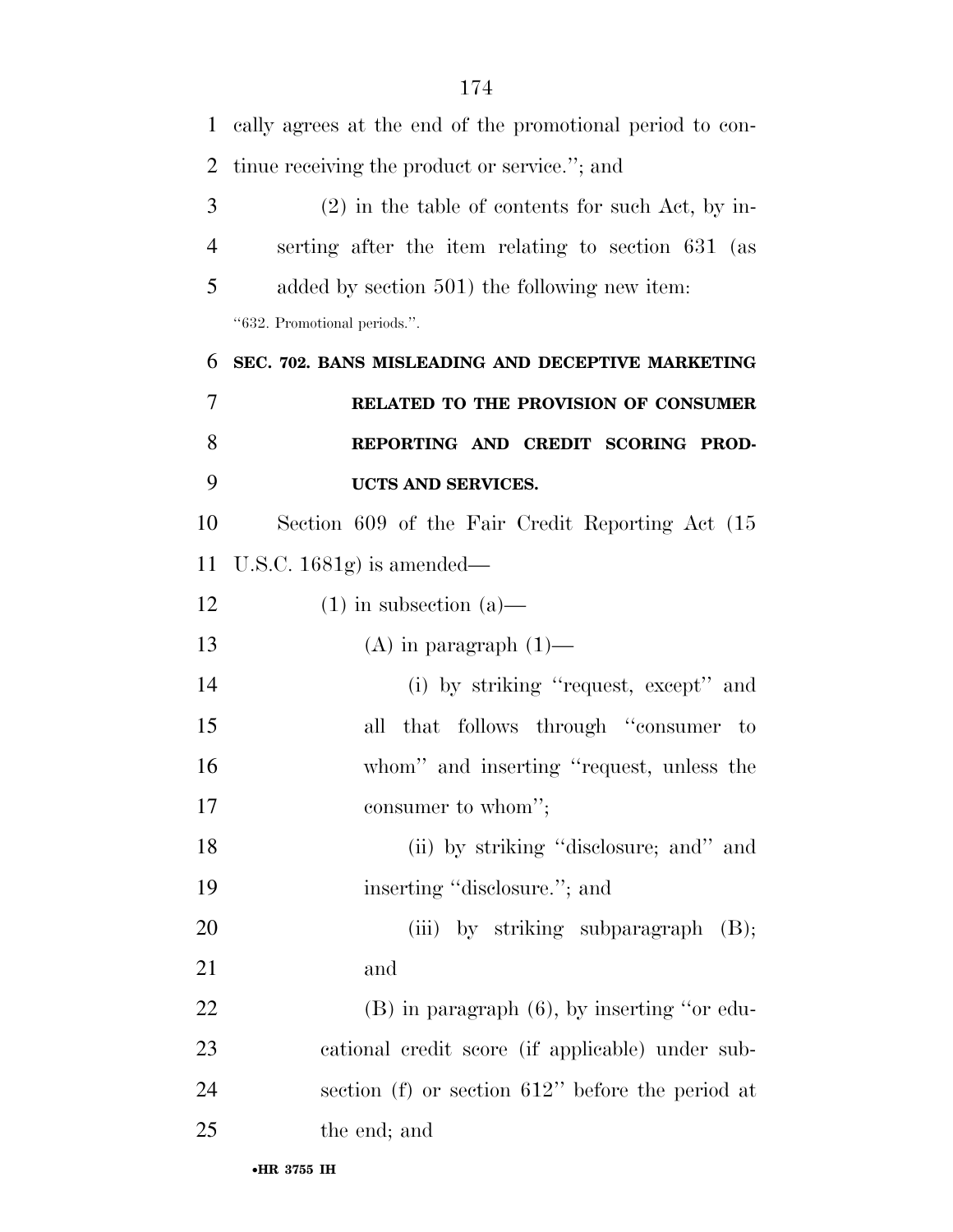(2) by adding at the end the following new sub-section:

 ''(h) DISCLOSURES ON PRODUCTS AND SERVICES.— The Bureau, in consultation with the Federal Trade Com- mission, shall issue regulations within 18 months of the date of the enactment of this subsection requiring each consumer reporting agency and reseller to clearly and con- spicuously disclose all material terms and conditions, in- cluding any fee and pricing information associated with any products or services offered, advertised, marketed, or sold to consumers by the agency or reseller. Such disclo- sures shall be made in all forms of communication to con- sumers and displayed prominently on the agency or re- seller's website and all other locations where products or services are offered, advertised, marketed, or sold to con-sumers.''.

**SEC. 703. ENDS EXCESSIVE DIRECT-TO-CONSUMER SALES** 

 **BY GIVING THE BUREAU AUTHORITY TO SET FAIR AND REASONABLE FEES ON CONSUMER REPORTING AND CREDIT SCORING PROD- UCTS AND SERVICES SOLD BY CONSUMER REPORTING AGENCIES TO CONSUMERS.** 

 The Fair Credit Reporting Act (15 U.S.C. 1681 et seq.), as amended by section 706, is further amended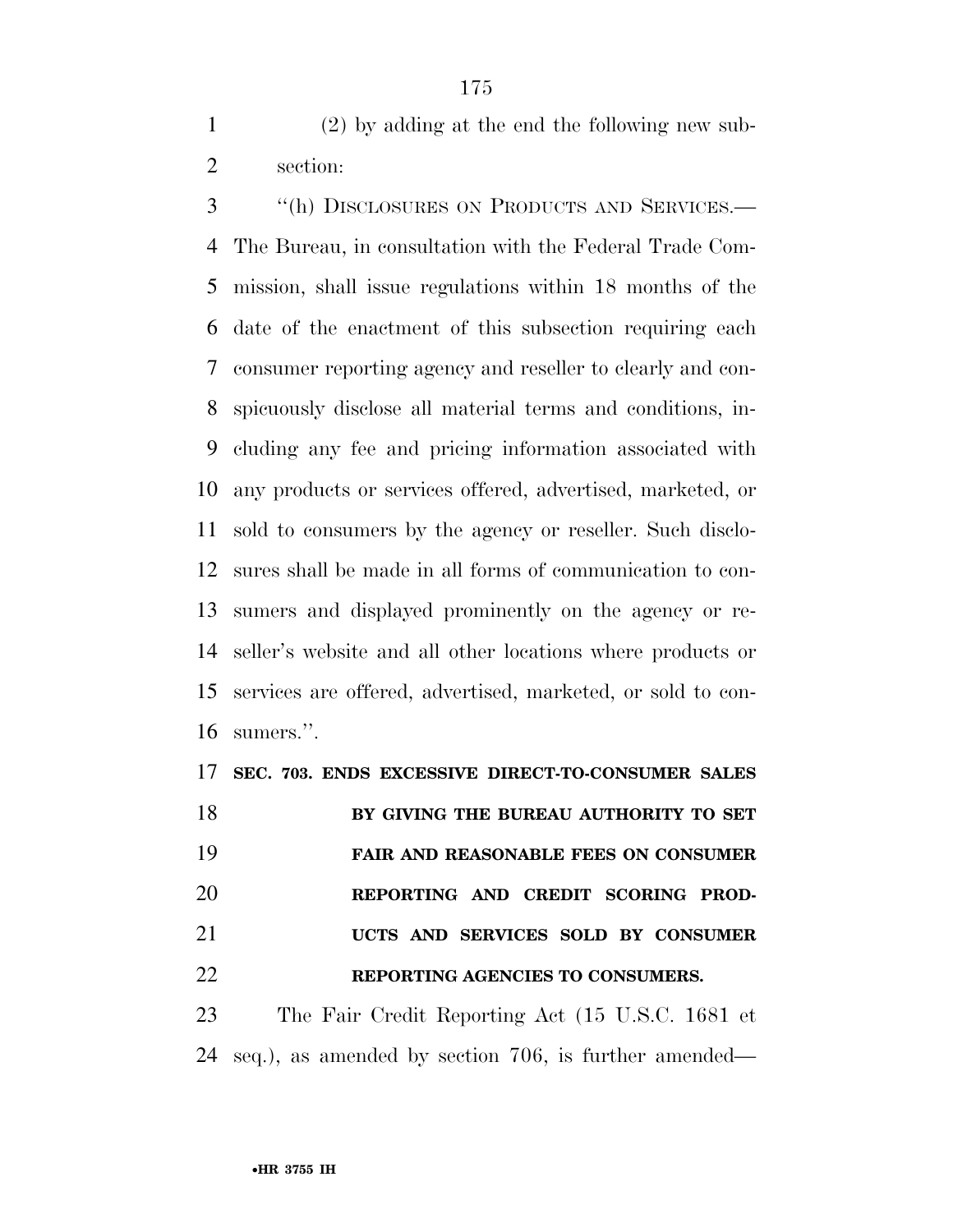(1) by adding at the end the following new sec-tion:

### **''§ 635. Fair and reasonable fees for products and services**

 ''The Bureau may, with respect to any product or service offered by a consumer reporting agency to a con- sumer, set a fair and reasonable maximum fee that may be charged for such product or service, except where such maximum fee is otherwise provided under this title.''; and (2) in the table of contents for such Act, as amended by section 706, by adding at the end the following new item:

''635. Fair and reasonable fees for products and services.''.

# **SEC. 704. PROMOTES ACCESS TO CONSUMER REPORTING AND CREDIT SCORING DISCLOSURES FOR CONSUMERS WITH LIMITED ENGLISH PRO- FICIENCY AND VISUAL AND HEARING IM- PAIRMENTS TO ENHANCE THEIR ABILITY TO EXERCISE THEIR RIGHTS.**

 The Fair Credit Reporting Act (15 U.S.C. 1681 et seq.), as amended by section 701, is further amended— (1) by adding at the end the following new sec-tion: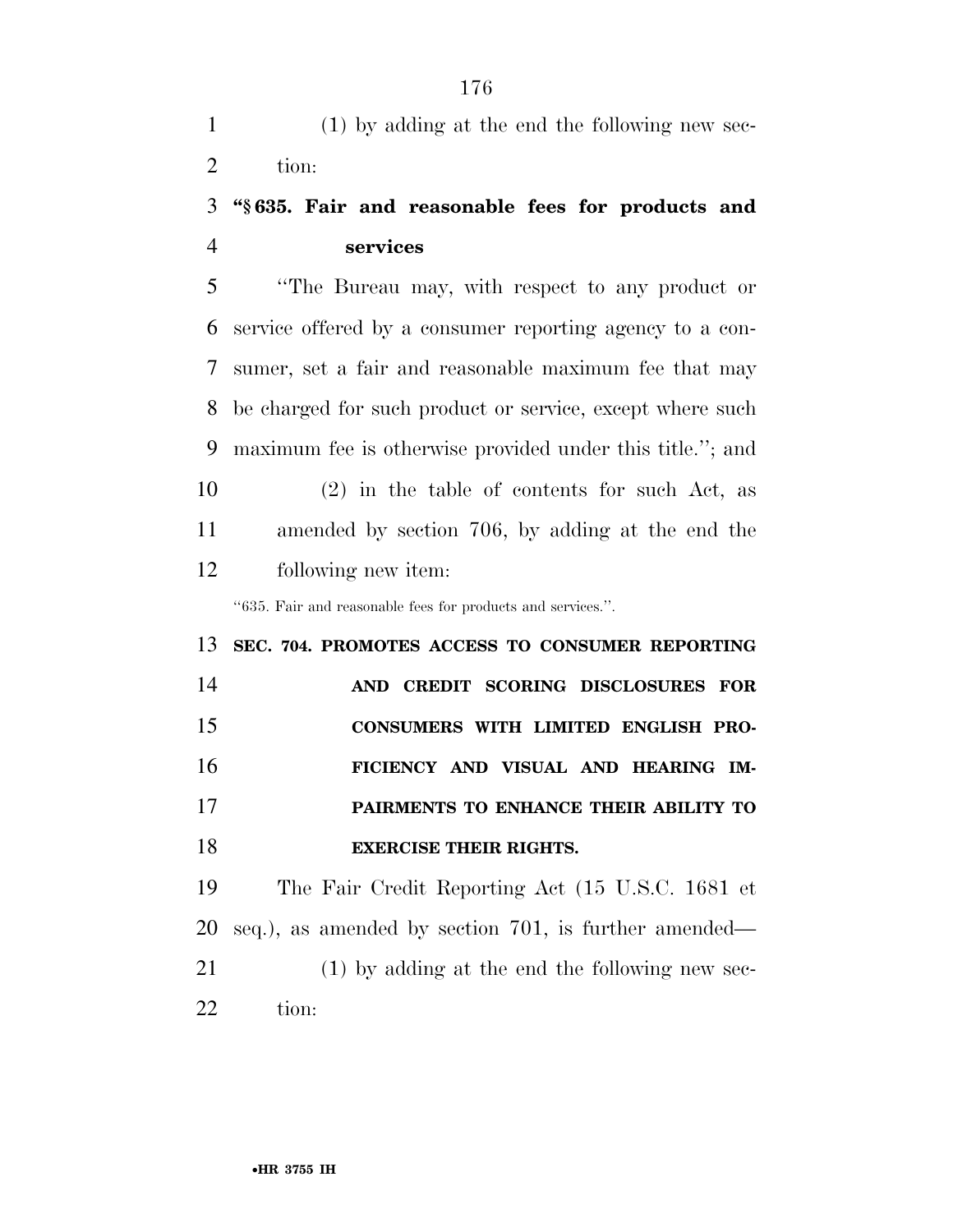| $\mathbf{1}$   | "§633. Fair access to information for nonnative             |  |  |  |  |  |  |  |
|----------------|-------------------------------------------------------------|--|--|--|--|--|--|--|
| $\overline{2}$ | English speakers and the visually and                       |  |  |  |  |  |  |  |
| 3              | hearing impaired                                            |  |  |  |  |  |  |  |
| $\overline{4}$ | "(a) IN GENERAL.—Not later than 180 days after              |  |  |  |  |  |  |  |
| 5              | the date of the enactment of this section, the Bureau shall |  |  |  |  |  |  |  |
| 6              | issue a rule to require consumer reporting agencies and     |  |  |  |  |  |  |  |
| 7              | persons who furnish information to consumer reporting       |  |  |  |  |  |  |  |
| 8              | agencies under this title, to the maximum extent reason-    |  |  |  |  |  |  |  |
| 9              | ably practicable—                                           |  |  |  |  |  |  |  |
| 10             | $\lq(1)$ to provide any information, disclosures, or        |  |  |  |  |  |  |  |
| 11             | other communication with consumers—                         |  |  |  |  |  |  |  |
| 12             | $\lq\lq$ in each of the 10 most commonly spo-               |  |  |  |  |  |  |  |
| 13             | ken languages, other than English, in the                   |  |  |  |  |  |  |  |
| 14             | United States, as determined by the Bureau of               |  |  |  |  |  |  |  |
| 15             | the Census on an ongoing basis; and                         |  |  |  |  |  |  |  |
| 16             | $\lq\lq$ in formats accessible to individuals               |  |  |  |  |  |  |  |
| 17             | with hearing or vision impairments; and                     |  |  |  |  |  |  |  |
| 18             | $\lq(2)$ to ensure that—                                    |  |  |  |  |  |  |  |
| 19             | $\lq\lq$ customer service representatives, in-              |  |  |  |  |  |  |  |
| 20             | cluding employees assigned to handle disputes               |  |  |  |  |  |  |  |
| 21             | or appeals under sections 611 and 623, who are              |  |  |  |  |  |  |  |
| 22             | available to assist consumers are highly familiar           |  |  |  |  |  |  |  |
| 23             | with the requirements of this title;                        |  |  |  |  |  |  |  |
| 24             | "(B) such representatives are available                     |  |  |  |  |  |  |  |
| 25             | during regular business hours and outside of                |  |  |  |  |  |  |  |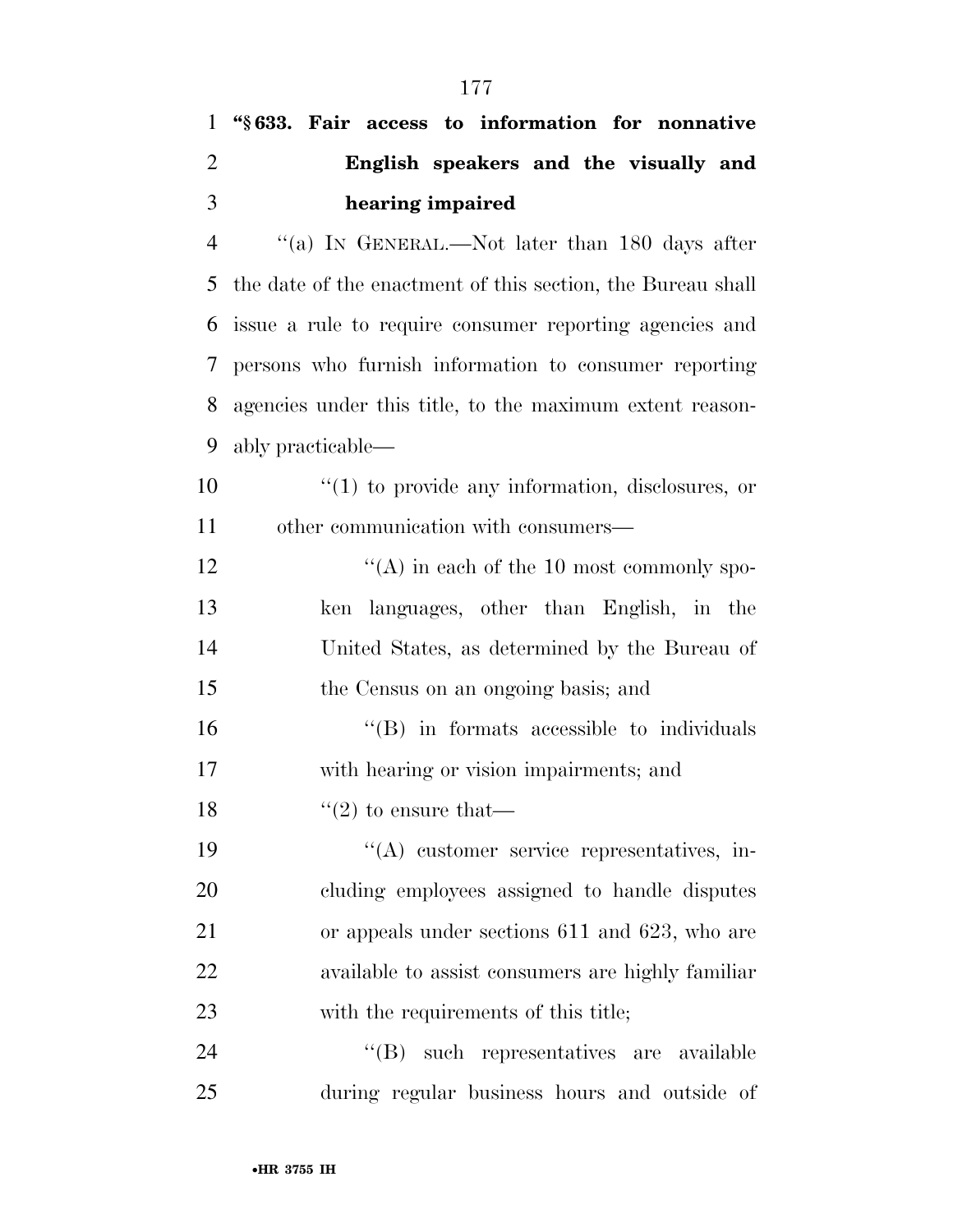| 1              | regular business hours, including evenings and                                                              |  |  |  |  |  |  |  |
|----------------|-------------------------------------------------------------------------------------------------------------|--|--|--|--|--|--|--|
| $\overline{2}$ | weekends; and                                                                                               |  |  |  |  |  |  |  |
| 3              | "(C) at least one among such representa-                                                                    |  |  |  |  |  |  |  |
| $\overline{4}$ | tives is fluent in each of the 10 most commonly                                                             |  |  |  |  |  |  |  |
| 5              | spoken languages, other than English, in the                                                                |  |  |  |  |  |  |  |
| 6              | United States, as determined by the Bureau of                                                               |  |  |  |  |  |  |  |
| 7              | the Census on an ongoing basis.                                                                             |  |  |  |  |  |  |  |
| 8              | "(b) BUREAU CONSULTATION.—The Bureau shall                                                                  |  |  |  |  |  |  |  |
| 9              | consult with advocates for civil rights, consumer groups,                                                   |  |  |  |  |  |  |  |
| 10             | community groups, and organizations that serve tradition-                                                   |  |  |  |  |  |  |  |
| 11             | ally underserved communities and populations in issuing                                                     |  |  |  |  |  |  |  |
| 12             | the rule described in subsection $(a)$ ."; and                                                              |  |  |  |  |  |  |  |
| 13             | $(2)$ in the table of contents for such Act, by in-                                                         |  |  |  |  |  |  |  |
| 14             | serting after the item relating to section 632 (as                                                          |  |  |  |  |  |  |  |
| 15             | added by section 701) the following new item:                                                               |  |  |  |  |  |  |  |
|                | "633. Fair access to information for nonnative English speakers and the visually<br>and hearing impaired.". |  |  |  |  |  |  |  |
| 16             | SEC. 705. ESTABLISHES CONSUMERS' RIGHT TO SHOP FOR                                                          |  |  |  |  |  |  |  |
| 17             | THE BEST DEAL ON CERTAIN LARGE DOLLAR                                                                       |  |  |  |  |  |  |  |
| 18             | LOANS WITHOUT HARMING THEIR CREDIT                                                                          |  |  |  |  |  |  |  |
| 19             | STANDING.                                                                                                   |  |  |  |  |  |  |  |
| 20             | Section 605 of the Fair Credit Reporting Act (15)                                                           |  |  |  |  |  |  |  |
| 21             | U.S.C. 1681c) is amended by adding at the end the fol-                                                      |  |  |  |  |  |  |  |
| 22             | lowing new subsection:                                                                                      |  |  |  |  |  |  |  |
| 23             | "(h) ENCOURAGING CONSUMERS TO COMPARISON                                                                    |  |  |  |  |  |  |  |
| 24             | SHOP FOR LOANS BY TREATING GROUPED ENQUIRIES OF                                                             |  |  |  |  |  |  |  |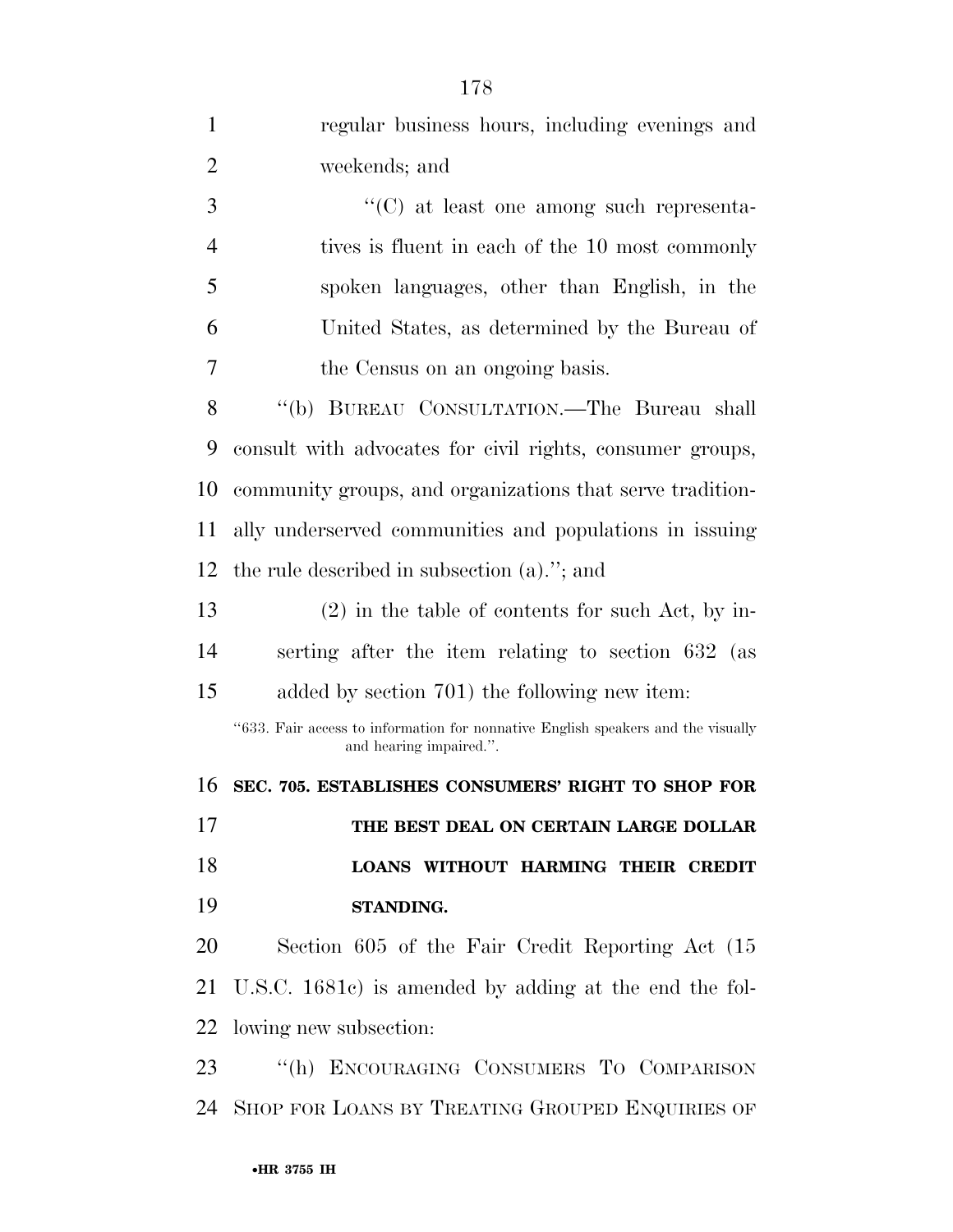THE SAME TYPE WITHIN A REASONABLE PERIOD AS A SINGLE ENQUIRY.—

3 "(1) IN GENERAL.—With respect to multiple enquiries of the same type made to a consumer re- porting agency for a consumer report or credit score with respect to a consumer, any credit scoring model shall treat such enquiries as a single enquiry if the enquiries are made within a 120-day period.

9 "(2) DEFINITION OF ENQUIRIES OF THE SAME TYPE.—With respect to multiple enquiries made to a consumer reporting agency for a consumer report or credit score with respect to a consumer, such enquiries are 'of the same type' if the consumer re- porting agency has reason to believe that the enquiries are all made for the purpose of deter- mining the consumer's creditworthiness for an exten-sion of credit described in one of the following:

18 "(A) A covered residential mortgage loan (as described in section 605C).

20 "'(B) A motor vehicle loan or lease (as de-21 seribed in section  $609(j)$ .

22  $\bullet$  (C) A private education loan.

23 ''(D) Any other consumer financial product or service, as determined by the Bureau.''.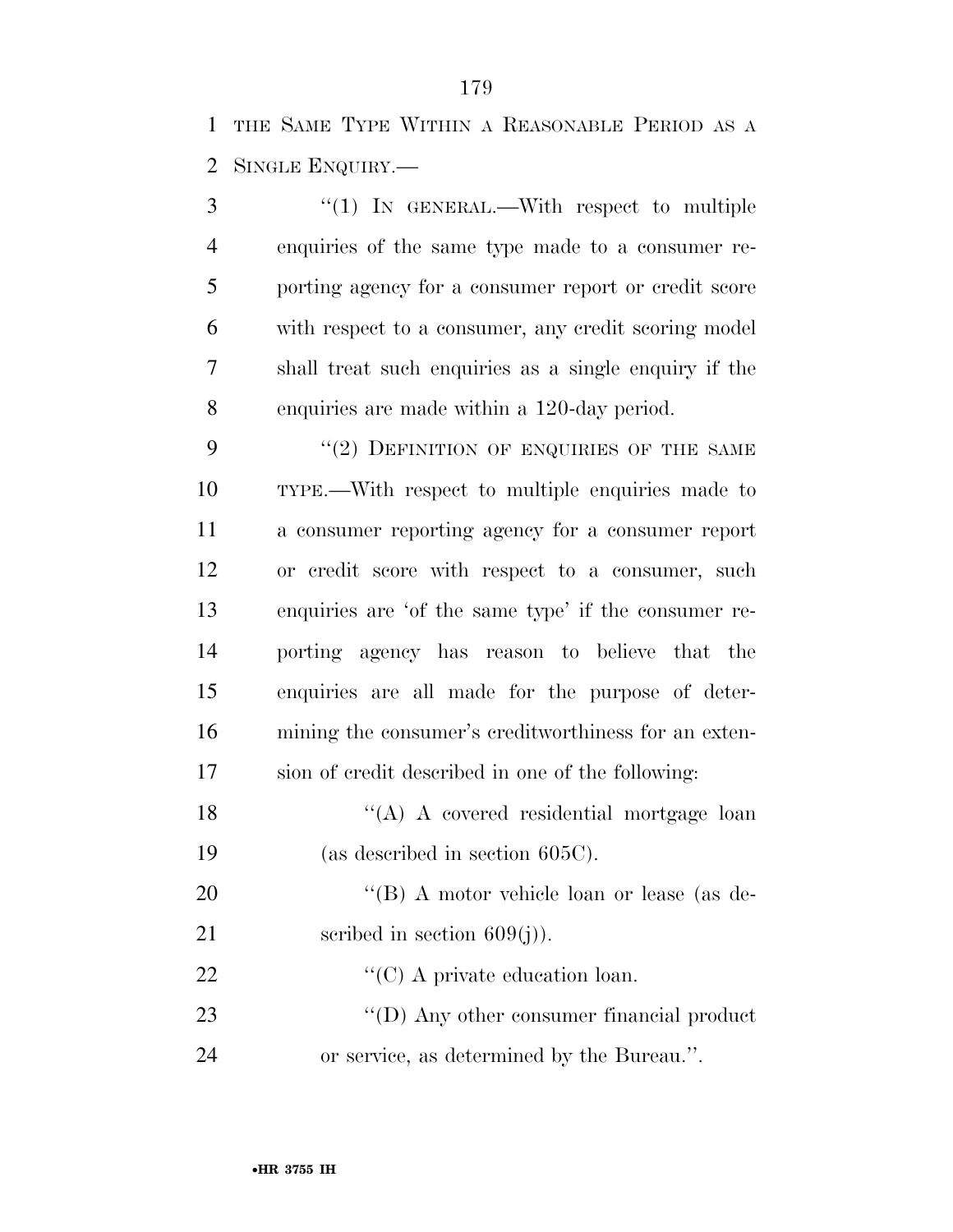|   |  | 1 SEC. 706. ENDS CONFUSION ABOUT WHETHER ENTITIES |  |  |      |
|---|--|---------------------------------------------------|--|--|------|
|   |  | ARE ENGAGED IN CONSUMER REPORTING                 |  |  |      |
| 3 |  | PRACTICES BY CREATING A NATIONWIDE                |  |  |      |
|   |  | CONSUMER REPORTING AGENCIES                       |  |  | REG- |
|   |  | ISTRY.                                            |  |  |      |

 The Fair Credit Reporting Act (15 U.S.C. 1681 et seq.), as amended by section 704, is further amended— (1) by adding at the end the following new sec-tion:

### **''§ 634. Nationwide consumer reporting agencies reg-istry**

 ''(a) IN GENERAL.—Not later than 1 year after the date of enactment of this section, the Bureau shall estab- lish and maintain a publicly accessible registry of con- sumer reporting agencies described in subsection (p) or (x) of section 603 (and any other agencies the Bureau de- termines provide similar services to such consumer report- ing agencies) that includes current contact information of each such agency, including the Internet website address 20 of the Internet website described under section  $611(g)$ , and information on how consumers can obtain their con- sumer report, credit scores, or educational credit scores (as applicable) by toll-free telephone, postal mail, or elec-tronic means.

 ''(b) REGISTRY REQUIREMENTS.—The registry de-scribed in subsection (a) shall—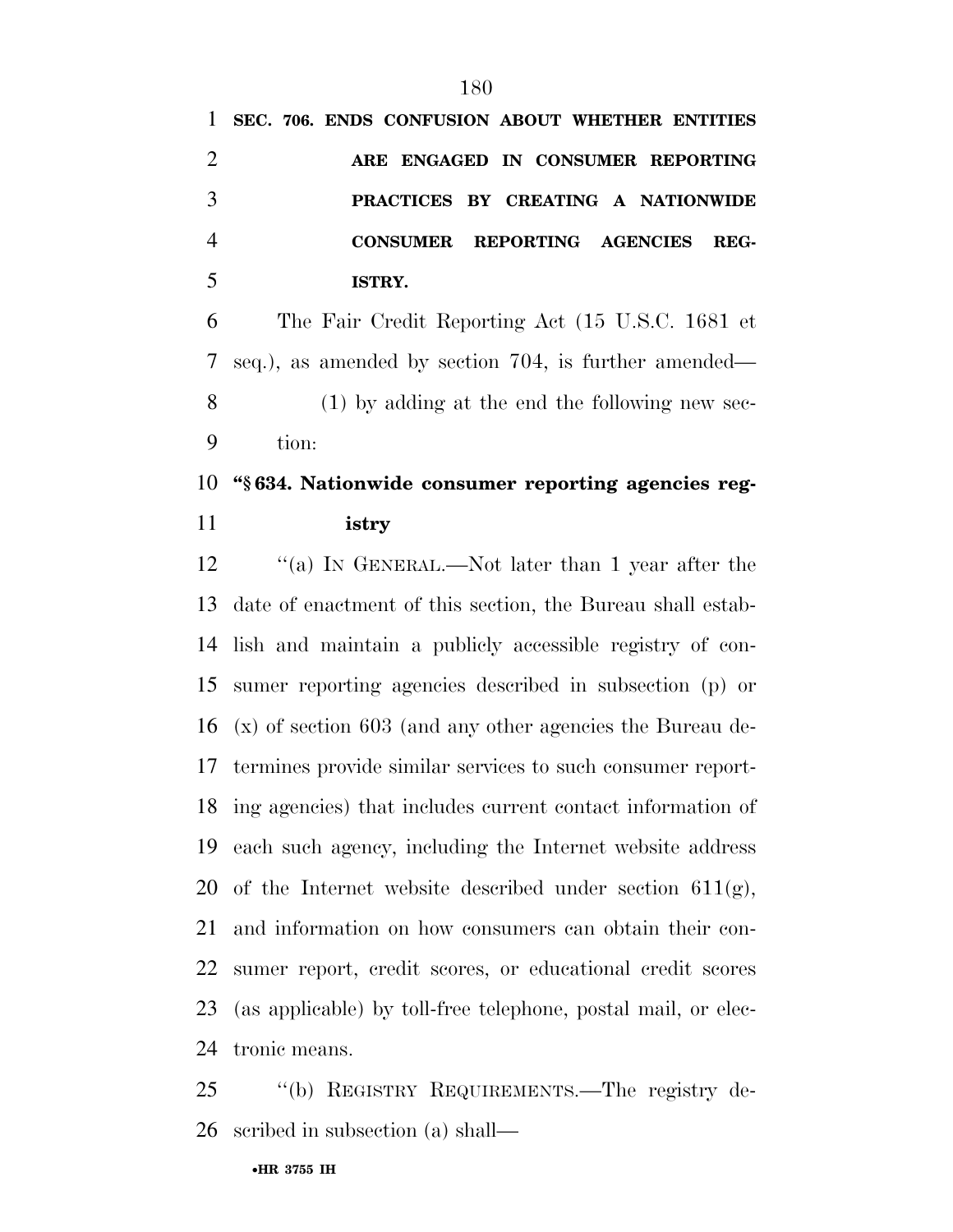1 ''(1) identify the largest agencies and the mar- kets and demographics covered by such agencies; and  $\frac{4}{2}$  ''(2) disclose, with respect to each agency, whether the agency is subject to the supervisory au- thority of the Bureau under this title. ''(c) INFORMATION UPDATES.—Each agency de- scribed under subsection (a) shall submit to the Bureau contact information for the registry, including any updates to such information. The Bureau shall— 11 ''(1) independently verify information submitted by each agency; and  $\frac{1}{2}$  update the registry not less frequently than annually.''; and (2) in the table of contents for such Act, by in-serting after the item relating to section 633 (as

added by section 704) the following new item:

''634. Nationwide consumer reporting agencies registry.''.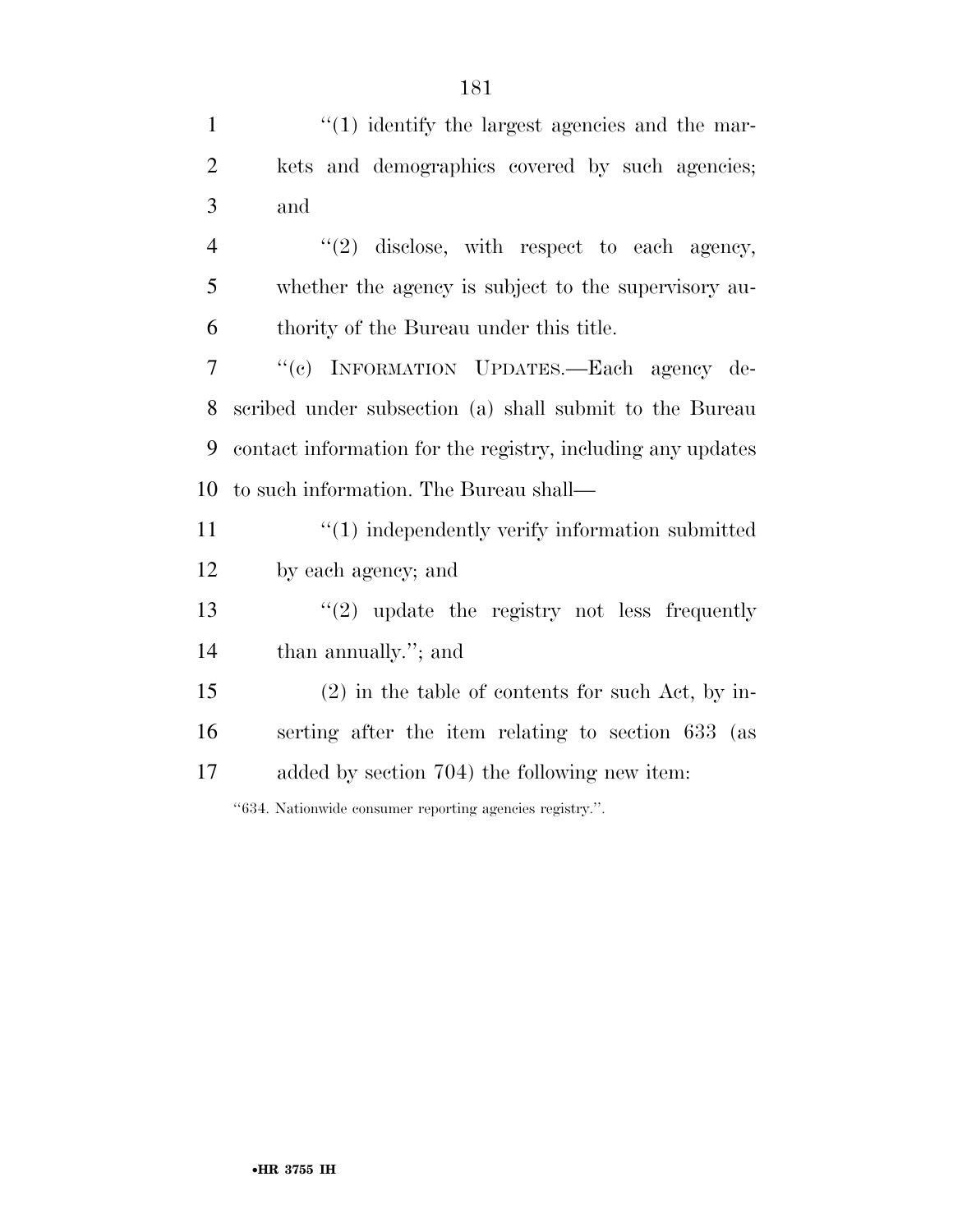# **TITLE VIII—EXPANDING ACCESS TO TOOLS TO PROTECT VUL- NERABLE CONSUMERS FROM IDENTITY THEFT, FRAUD, OR A RELATED CRIME, AND PRO- TECT VICTIMS FROM FUR-THER HARM**

### **SEC. 801. IDENTITY THEFT REPORT DEFINITION.**

 Paragraph (4) of section 603(q) of the Fair Credit 10 Reporting Act (15 U.S.C.  $1681a(q)(4)$ ) is amended to read as follows:

12 "(4) IDENTITY THEFT REPORT.—The term 'identity theft report' has the meaning given that term by rule of the Bureau, and means, at a min-imum, a report—

 $\langle A \rangle$  that is a standardized affidavit that alleges that a consumer has been a victim of identity theft, fraud, or a related crime, or has been harmed by the unauthorized disclosure of the consumer's financial or personally identifi- able information, that was developed and made available by the Bureau; or

23  $"({\rm B})$ (i) that alleges an identity theft, fraud, or a related crime, or alleges harm from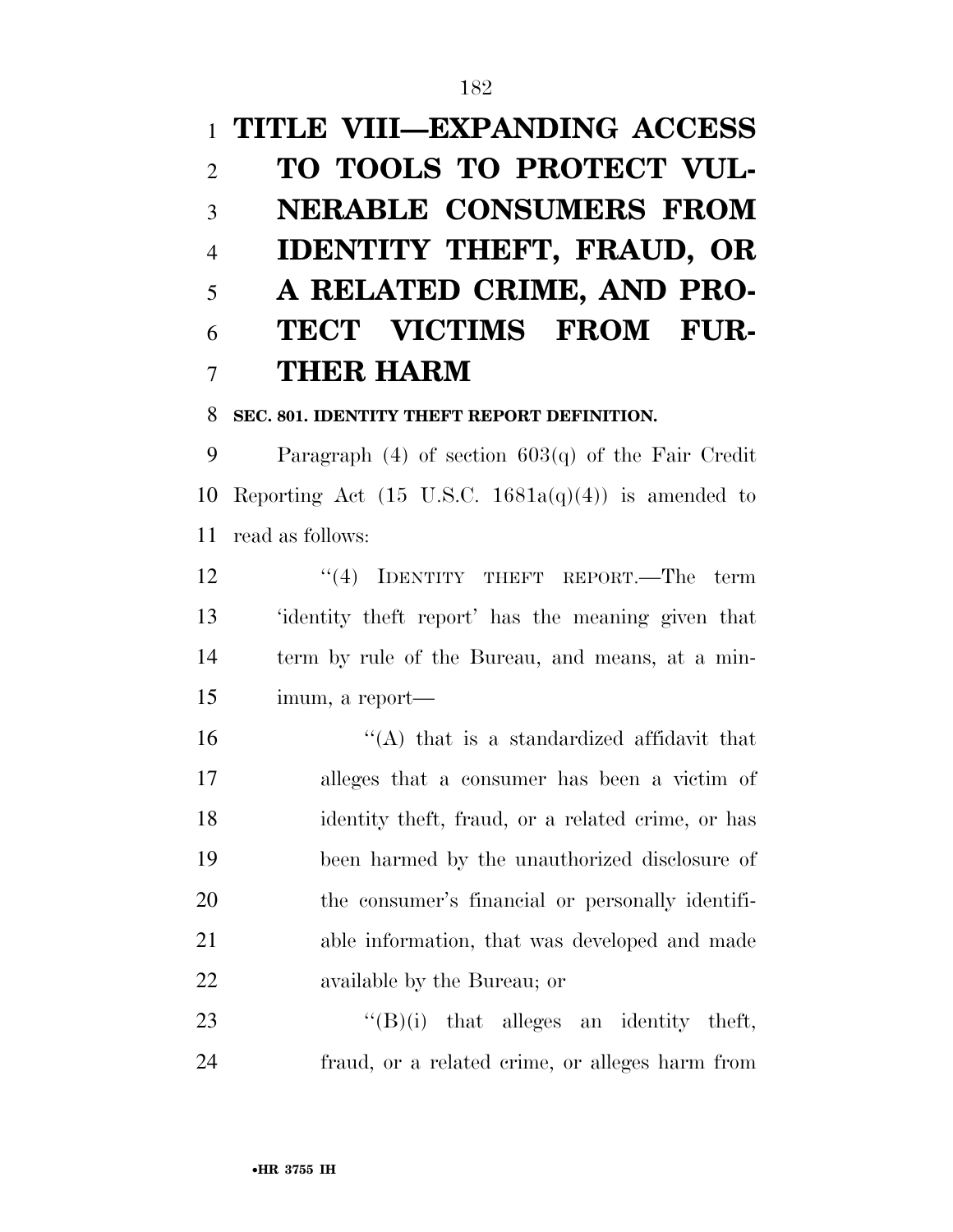| $\mathbf{1}$   | the unauthorized disclosure of the consumer's            |
|----------------|----------------------------------------------------------|
| $\overline{2}$ | financial or personally identifiable information;        |
| 3              | "(ii) that is a copy of an official, valid re-           |
| $\overline{4}$ | port filed by a consumer with an appropriate             |
| 5              | Federal, State, or local law enforcement agency,         |
| 6              | including the United States Postal Inspection            |
| 7              | Service, or such other government agency                 |
| 8              | deemed appropriate by the Bureau; and                    |
| 9              | "(iii) the filing of which subjects the per-             |
| 10             | son filing the report to criminal penalties relat-       |
| 11             | ing to the filing of false information if, in fact,      |
| 12             | the information in the report is false.".                |
|                |                                                          |
| 13             | SEC. 802. CREDIT FREEZE DEFINITION.                      |
| 14             | Section $603(q)$ of the Fair Credit Reporting Act $(15$  |
| 15             | U.S.C. $1681a(q)(4)$ is amended by adding at the end the |
| 16             | following new paragraph:                                 |
| $17\,$         | $``(6)$ CREDIT FREEZE.—The term 'credit freeze'          |
| 18             | means a restriction placed at the request of a con-      |
| 19             | sumer or a personal representative of the consumer,      |
| 20             | on the consumer report of the consumer, that pro-        |
| 21             | hibits a consumer reporting agency described in sec-     |
| 22             | tion $603(p)$ from releasing the consumer report for     |
| 23             | a purpose relating to the extension of credit without    |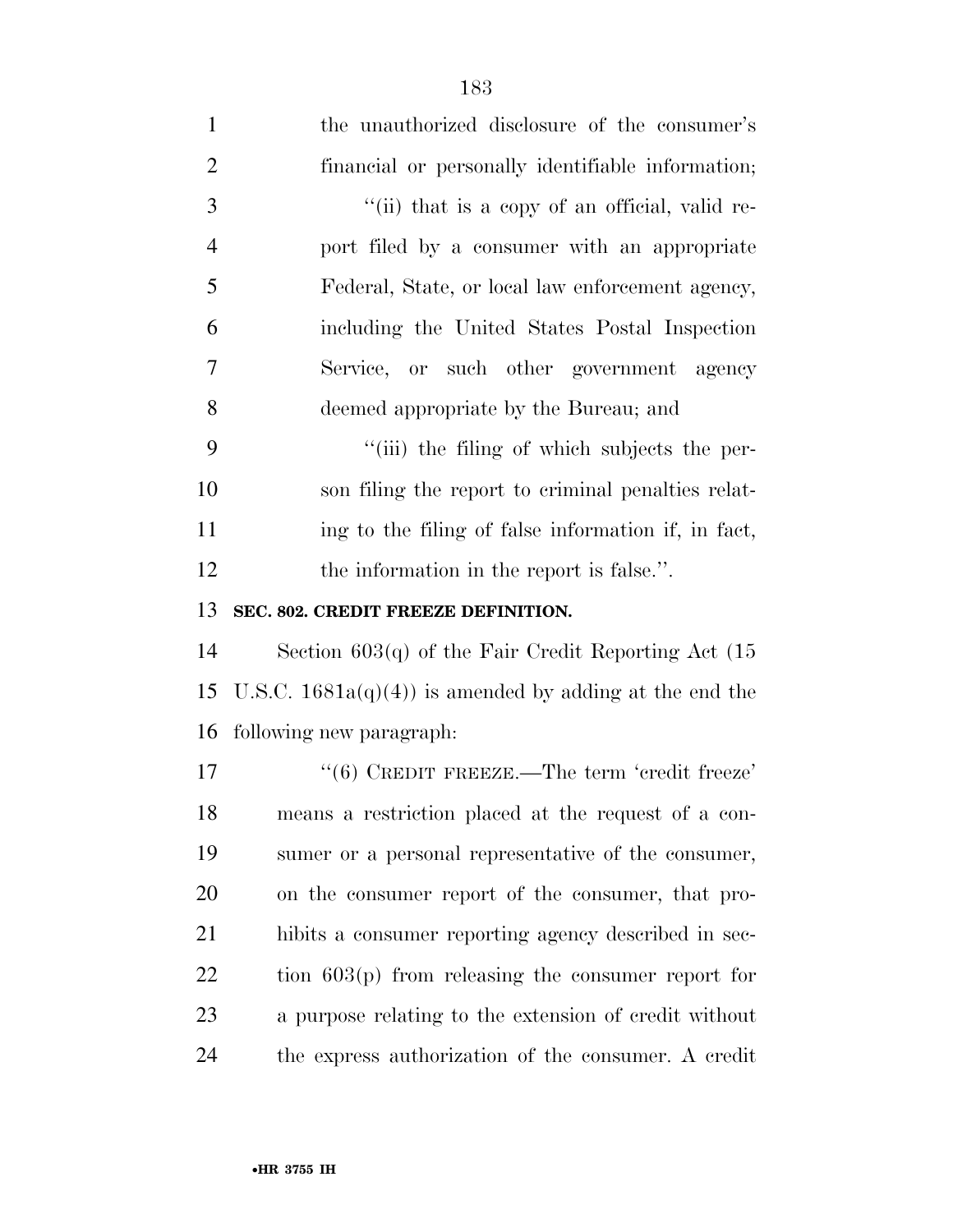freeze shall not apply to the use of a consumer re-port by any of the following:

 $\mathcal{S}$  ''(A) A person, or the person's subsidiary, affiliate, agent, subcontractor, or assignee with whom the consumer has, or prior to assignment had, an authorized account, contract, or debtor- creditor relationship for the purposes of review- ing the active account or collecting the financial obligation owed on the account, contract, or debt.

11 "(B) A person, or the person's subsidiary, affiliate, agent, subcontractor, or assignee, to whom access has been granted pursuant to a request by the consumer described under sec-15 tion  $605A(i)(1)(B)$ , for purposes of facilitating 16 the extension of credit or other permissible use.

17  $\langle ^{\prime}(C) \rangle$  Any person acting pursuant to a court order, warrant, or subpoena.

 ''(D) A Federal, State, or local govern-ment, or an agent or assignee thereof.

21 ''(E) Any person for the sole purpose of providing a credit monitoring or identity theft protection service to which the consumer has subscribed.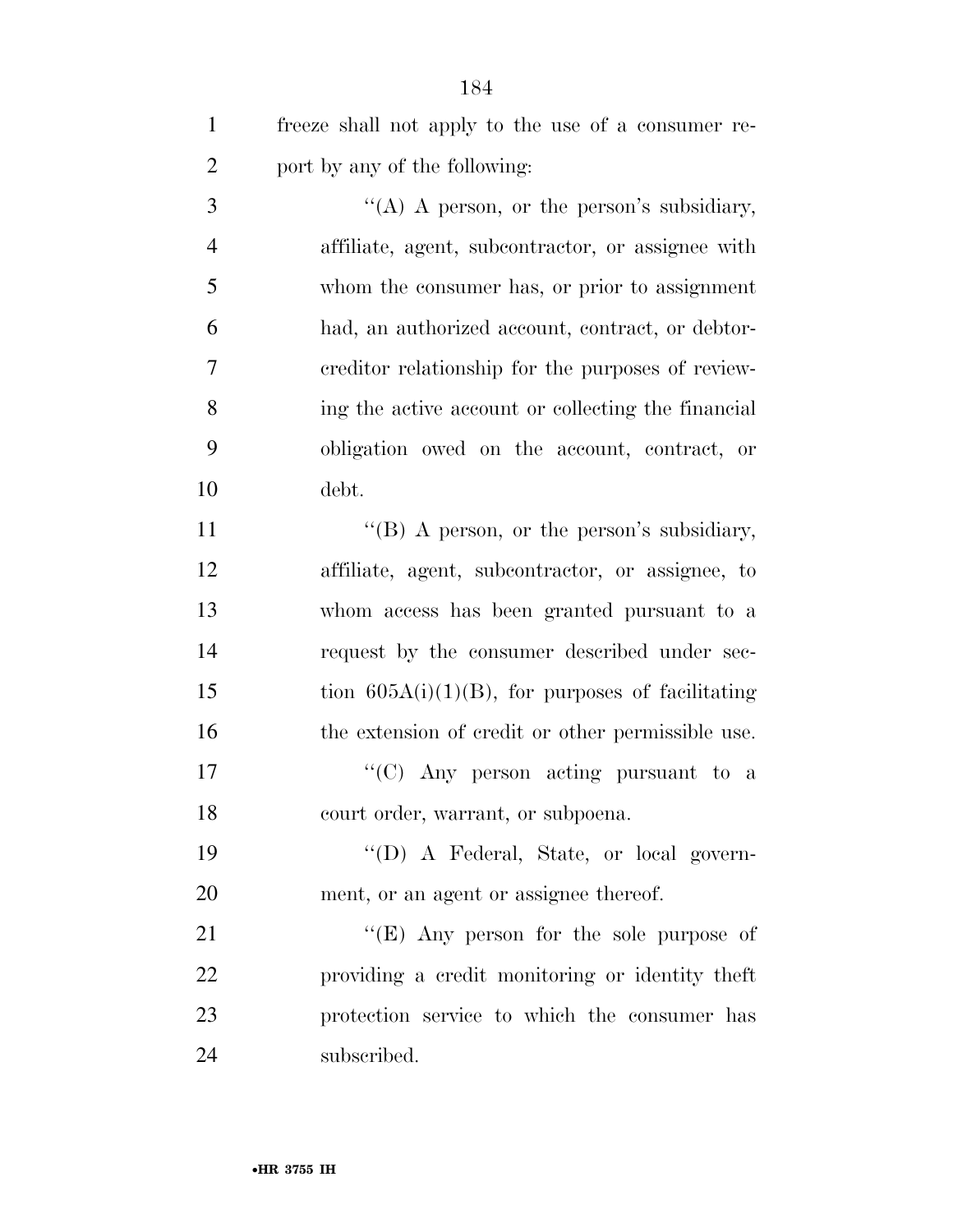| $\mathbf{1}$   | "(F) Any person for the purpose of pro-                                    |
|----------------|----------------------------------------------------------------------------|
| $\overline{2}$ | viding a consumer with a copy of the consumer                              |
| 3              | report, credit score, or educational credit score                          |
| $\overline{4}$ | of the consumer upon the consumer's request.                               |
| 5              | $\lq\lq(G)$ Any person or entity for insurance                             |
| 6              | purposes, including use in setting or adjusting                            |
| 7              | a rate, adjusting a claim, or underwriting.                                |
| 8              | "(H) Any person acting pursuant to an au-                                  |
| 9              | thorization from a consumer to use their con-                              |
| 10             | sumer report for employment purposes.".                                    |
| 11             | SEC. 803. CREDIT FREEZES FOR MINORS AND OTHER VUL-                         |
| 12             | <b>NERABLE CONSUMERS.</b>                                                  |
| 13             | (a) IN GENERAL.—The Fair Credit Reporting Act                              |
| 14             | $(15 \text{ U.S.C. } 1681 \text{ et seq.}),$ as amended by section 406, is |
| 15             | further amended by inserting after section 605F the fol-                   |
| 16             | lowing new section:                                                        |
| 17             | "SEC. 605G. ADDITIONAL PROTECTIONS FOR FILES AND                           |
| 18             | CREDIT RECORDS OF VULNERABLE CON-                                          |
| 19             | <b>SUMERS.</b>                                                             |
| 20             | "(a) IN GENERAL.—A consumer reporting agency de-                           |
| 21             | scribed in section $603(p)$ shall, upon request by a covered               |
| 22             | representative of a covered consumer—                                      |
| 23             | $\cdot$ (1) create a credit record for a verified covered                  |
| 24             | consumer and place or remove a covered consumer                            |
| 25             | eredit freeze on such credit record; or                                    |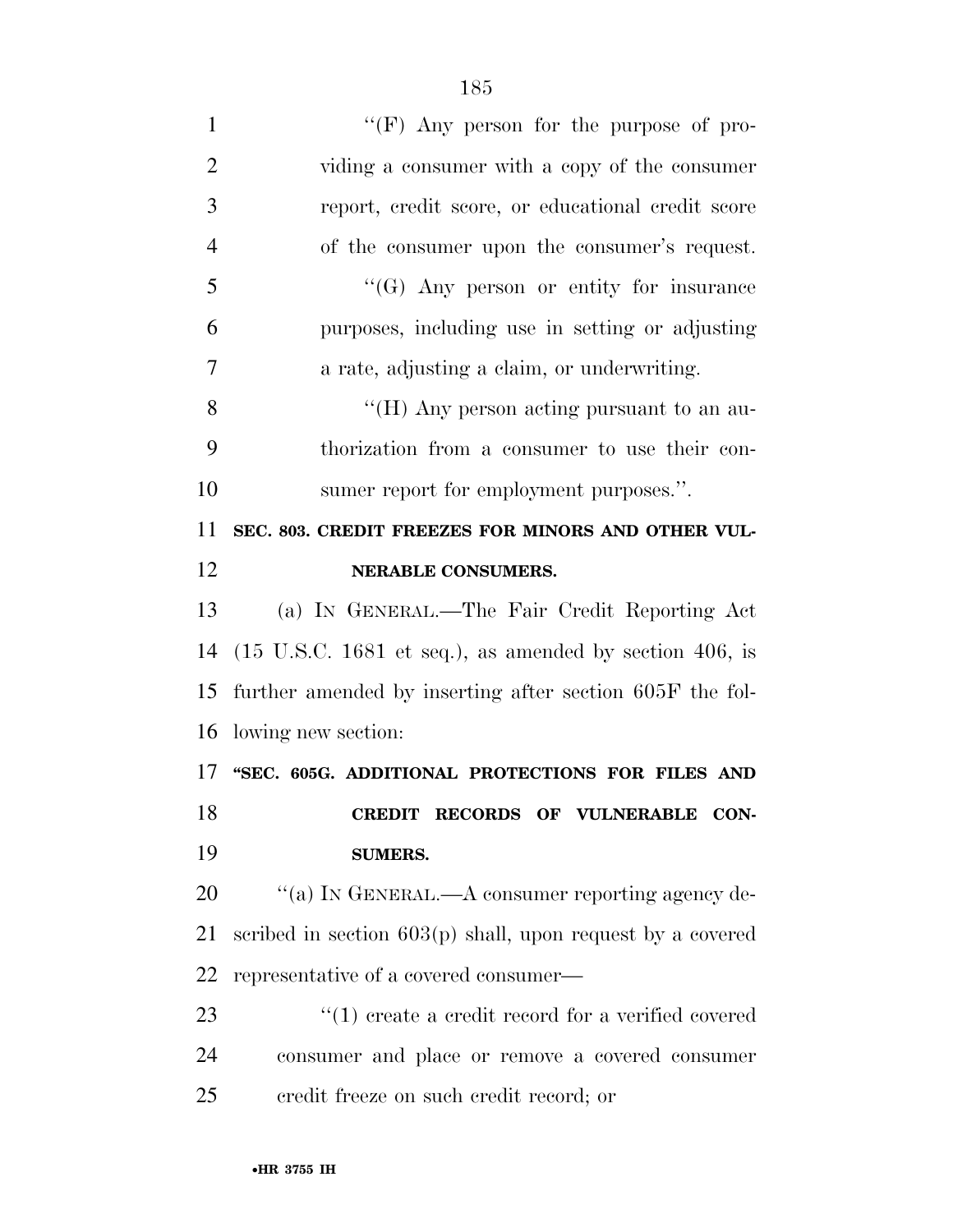| $\mathbf{1}$   | $(2)$ place or remove a covered consumer credit                 |
|----------------|-----------------------------------------------------------------|
| $\overline{2}$ | freeze on a file of a covered consumer that is main-            |
| 3              | tained by such consumer reporting agency.                       |
| $\overline{4}$ | "(b) REQUIREMENTS.—The Bureau, by rule, shall es-               |
| 5              | tablish procedures for a consumer reporting agency de-          |
| 6              | scribed in section $603(p)$ to —                                |
| 7              | $\cdot$ (1) verify the authority and the identity of the        |
| 8              | requestion by determining if the requestion has sub-            |
| 9              | mitted sufficient proof of authority and sufficient             |
| 10             | proof of identification to meet the requirements of a           |
| 11             | covered representative; and                                     |
| 12             | $\cdot\cdot\cdot(2)$ notify the requestor when the consumer re- |
| 13             | porting agency has fulfilled the request.                       |
| 14             | REMOVING COVERED CONSUMER<br>``(e)<br><b>CREDIT</b>             |
| 15             | FREEZES<br>FROM FILES AND DELETING<br><b>CREDIT</b>             |
| 16             | RECORDS.—                                                       |
| 17             | "(1) IN GENERAL.—A consumer reporting                           |
| 18             | agency described in section $603(p)$ shall permanently          |
| 19             | remove a covered consumer credit freeze from a file             |
| 20             | or delete a credit record upon request by—                      |
| 21             | $\lq\lq$ a covered representative;                              |
| 22             | "(B) a minor child who shows sufficient                         |
| 23             | proof of emancipation and sufficient proof of                   |
| 24             | identification;                                                 |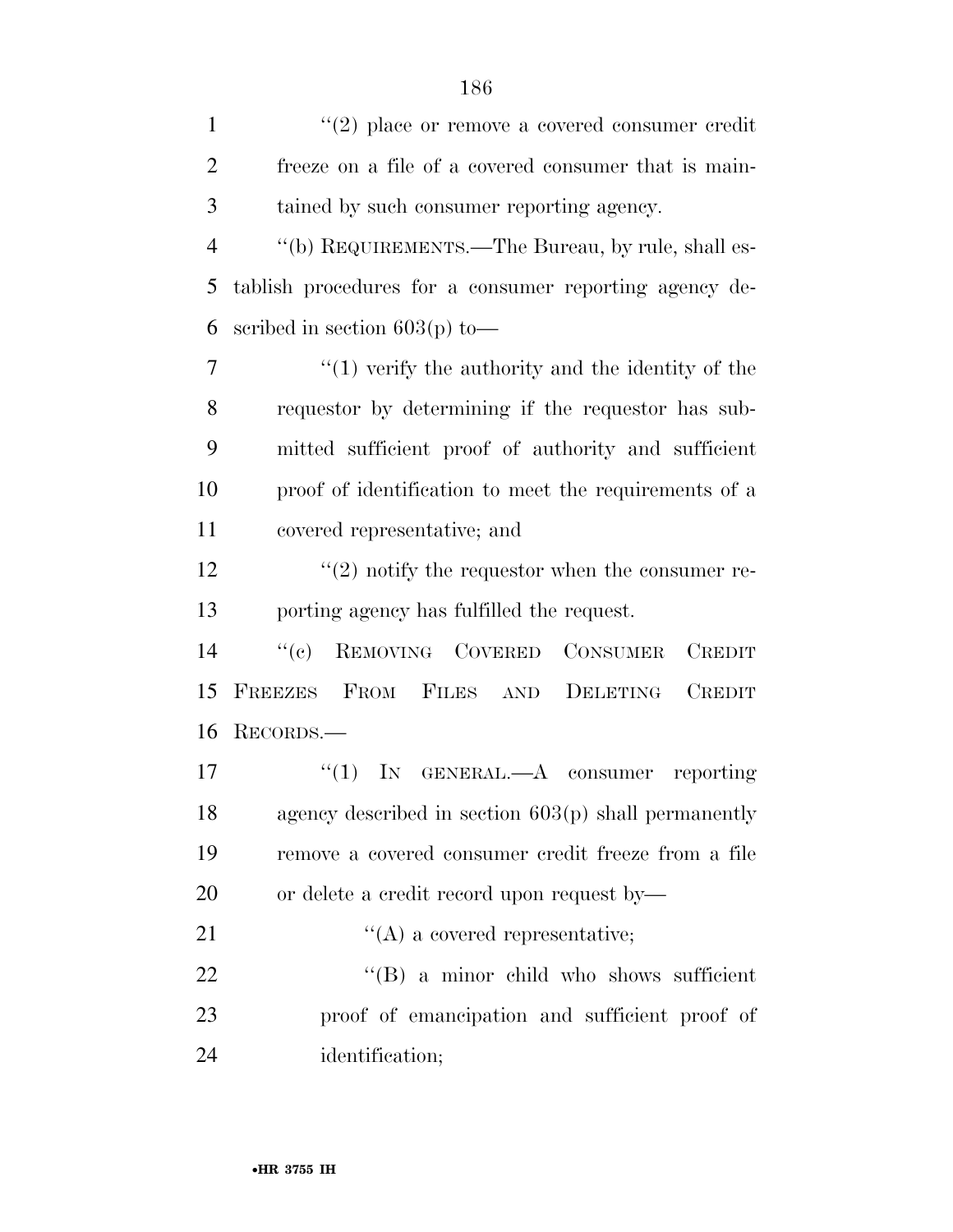| $\mathbf{1}$   | $\lq\lq$ (C) a covered consumer for whom a con-        |
|----------------|--------------------------------------------------------|
| $\overline{2}$ | servatorship or guardianship has been termi-           |
| 3              | nated; or                                              |
| $\overline{4}$ | $\lq\lq$ (D) a consumer who was a minor child on       |
| 5              | the date the covered consumer credit freeze was        |
| 6              | placed, if such consumer makes the request on          |
| 7              | or after the date of the State-determined age of       |
| 8              | consent for the minor child.                           |
| 9              | "(2) ALERT STATEMENT.—An alert statement               |
| 10             | shall be included in a file of a minor child for which |
| 11             | a covered consumer credit freeze has been removed      |
| 12             | pursuant to paragraph (1) if the minor child was a     |
| 13             | victim of fraud or identity the t before the date of   |
| 14             | the State-determined age of consent of the minor       |
| 15             | child as follows:                                      |
| 16             | "(A) For a file for which a covered con-               |
| 17             | sumer credit freeze has been removed upon re-          |
| 18             | quest by a covered representative, for the period      |
| 19             | beginning on the date of the removal of the cov-       |
| 20             | ered consumer credit freeze from the file and          |
| 21             | ending on the date that is 1 year after the date       |
| 22             | of the State-determined age of consent for the         |
| 23             | minor child.                                           |
| 24             | "(B) For a file for which a covered con-               |
| 25             | sumer credit freeze was removed on the date of         |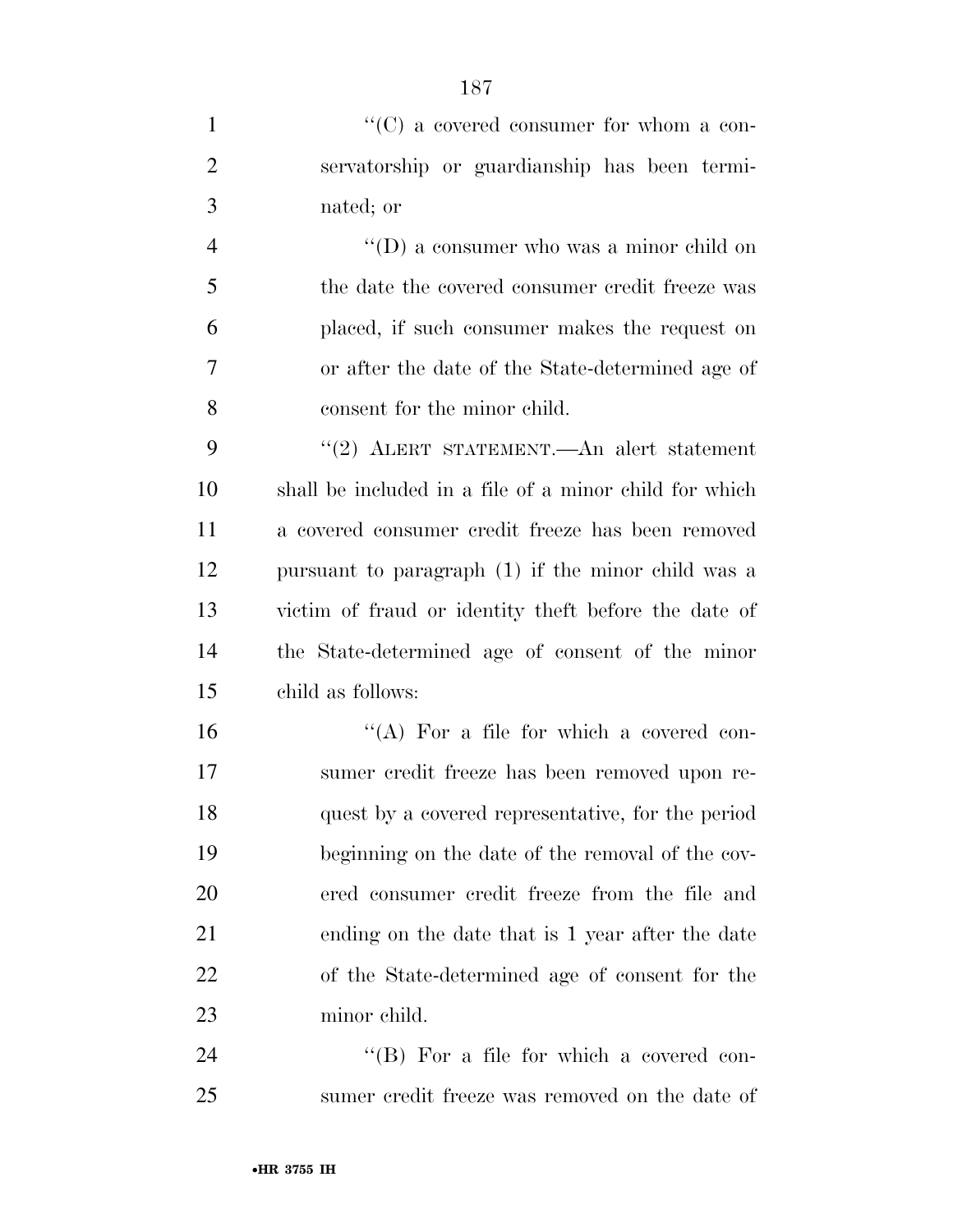| $\mathbf{1}$   | the State-determined age of consent for the             |
|----------------|---------------------------------------------------------|
| $\overline{2}$ | minor child, for a period of 1 year after such          |
| 3              | date.                                                   |
| $\overline{4}$ | "(3) DUTY OF RESELLER.—With respect to in-              |
| 5              | formation concerning a minor child whose file con-      |
| 6              | tains an alert statement, a reseller shall include such |
| 7              | alert statement when furnishing such information.       |
| 8              | "(d) TIMING.—With respect to a covered consumer         |
| 9              | credit freeze, a consumer reporting agency described in |
| 10             | section $603(p)$ shall—                                 |
| 11             | $\lq(1)$ place or remove such covered consumer          |
| 12             | credit freeze within 30 days after receipt of a re-     |
| 13             | quest to place or remove such covered consumer          |
| 14             | credit freeze; and                                      |
| 15             | $\lq(2)$ notify the consumer to whom the covered        |
| 16             | consumer credit freeze relates not later than 10 days   |
| 17             | after such covered consumer credit freeze has been      |
| 18             | placed or removed of such placement or removal.         |
| 19             | $``$ (e) FEES.—                                         |
| 20             | "(1) IN GENERAL.—Except as provided in para-            |
| 21             | $graph (2)$ , a consumer reporting agency described in  |
| 22             | section $603(p)$ may only charge a fee, not to exceed   |
| 23             | \$3 (as adjusted by the Bureau on January 1st of        |
| 24             | each year to reflect proportional changes in the Con-   |
| 25             | sumer Price Index for All Urban Consumers pub-          |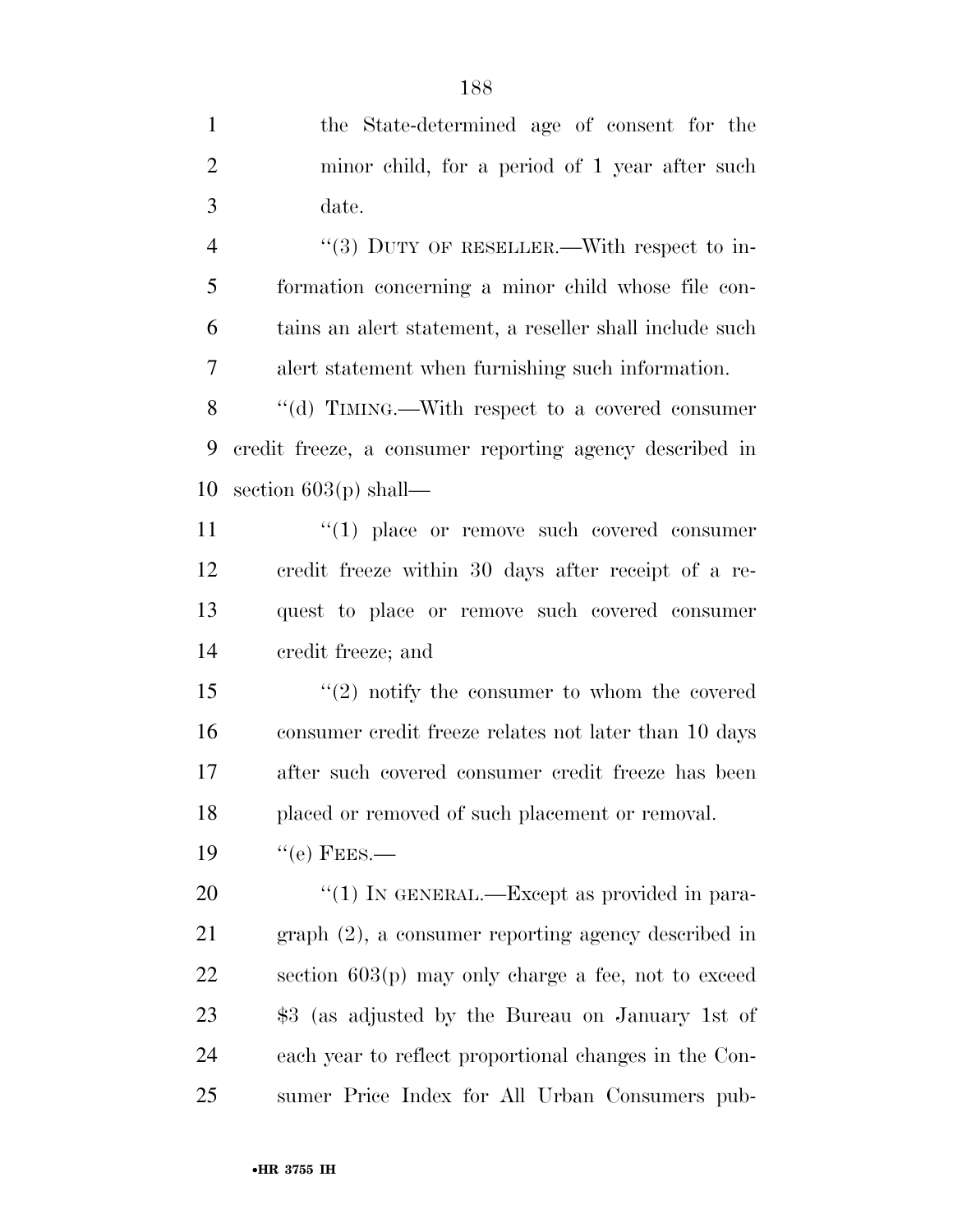| $\mathbf{1}$   | lished by the Bureau of Labor Statistics of the De-             |
|----------------|-----------------------------------------------------------------|
| $\overline{2}$ | partment of Labor, with fractional changes rounded              |
| 3              | to the nearest 50 cents), to create a credit record,            |
| $\overline{4}$ | place or remove a covered consumer credit freeze on             |
| 5              | a credit record or credit file, or place or remove an           |
| 6              | alert statement.                                                |
| $\overline{7}$ | "(2) FEES PROHIBITED.—A consumer report-                        |
| 8              | ing agency described in section $603(p)$ may not                |
| 9              | charge a fee as described in paragraph $(1)$ to a con-          |
| 10             | sumer who has been placed in a foster care setting.             |
| 11             | "(f) EXCEPTIONS.—No provision of this section shall             |
| 12             | be construed to require a consumer reporting agency de-         |
| 13             | scribed in section $603(p)$ to prevent valid access to a credit |
| 14             | record or file—                                                 |
| 15             | $\lq(1)$ by a Federal, State, or local law enforce-             |
| 16             | ment agency;                                                    |
| 17             | $\lq(2)$ to a person who provides a covered con-                |
| 18             | sumer or a covered representative with a copy of the            |
| 19             | file of the covered consumer at the request of the              |
| 20             | covered consumer or the covered representative;                 |
| 21             | $\lq(3)$ by any child support agency acting pursu-              |
| 22             | ant to Federal, State, or local law;                            |
| 23             | $\lq(4)$ by any Federal, State, or local health care            |
| 24             | department or its agents or assignees acting to in-             |
| 25             | vestigate Medicare fraud; or                                    |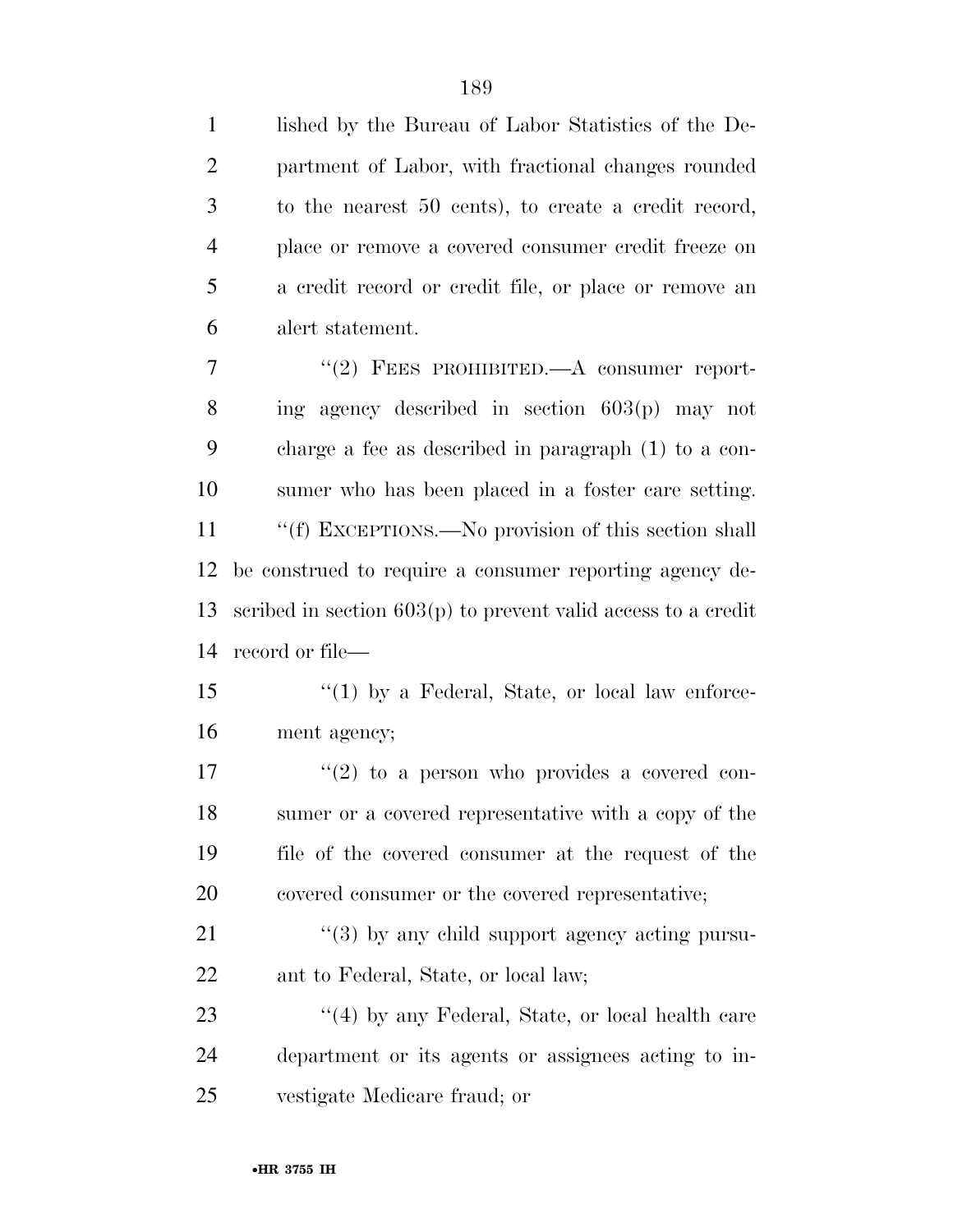| $\mathbf{1}$   | $\lq(5)$ by any Federal, State, or local department     |
|----------------|---------------------------------------------------------|
| $\overline{2}$ | of revenue or taxes, or its agents or assignees, acting |
| 3              | to investigate or collect delinquent taxes or delin-    |
| $\overline{4}$ | quent court orders, or to fulfill other statutory re-   |
| 5              | quirements.                                             |
| 6              | "(g) DEFINITIONS.—In this section the following         |
| 7              | definitions shall apply:                                |
| 8              | "(1) ALERT STATEMENT.—The term 'alert                   |
| 9              | statement' means a statement that—                      |
| 10             | $\lq\lq$ notifies all permissible users of a con-       |
| 11             | sumer report relating to a covered consumer             |
| 12             | that the consumer may be a victim of fraud, in-         |
| 13             | cluding identity theft; and                             |
| 14             | $\lq\lq (B)$ is presented in a manner that facili-      |
| 15             | tates a clear and conspicuous view of the infor-        |
| 16             | mation described in subparagraph (A) by any             |
| 17             | person requesting such consumer report.                 |
| 18             | "(2) COVERED CONSUMER.—The term 'covered                |
| 19             | consumer' means—                                        |
| 20             | $\lq\lq (A)$ a minor child;                             |
| 21             | "(B) an incapacitated consumer for whom                 |
| 22             | a guardian or conservator has been appointed;           |
| 23             | $\lq\lq$ (C) a consumer under the jurisdiction of       |
| 24             | a county welfare department or county proba-            |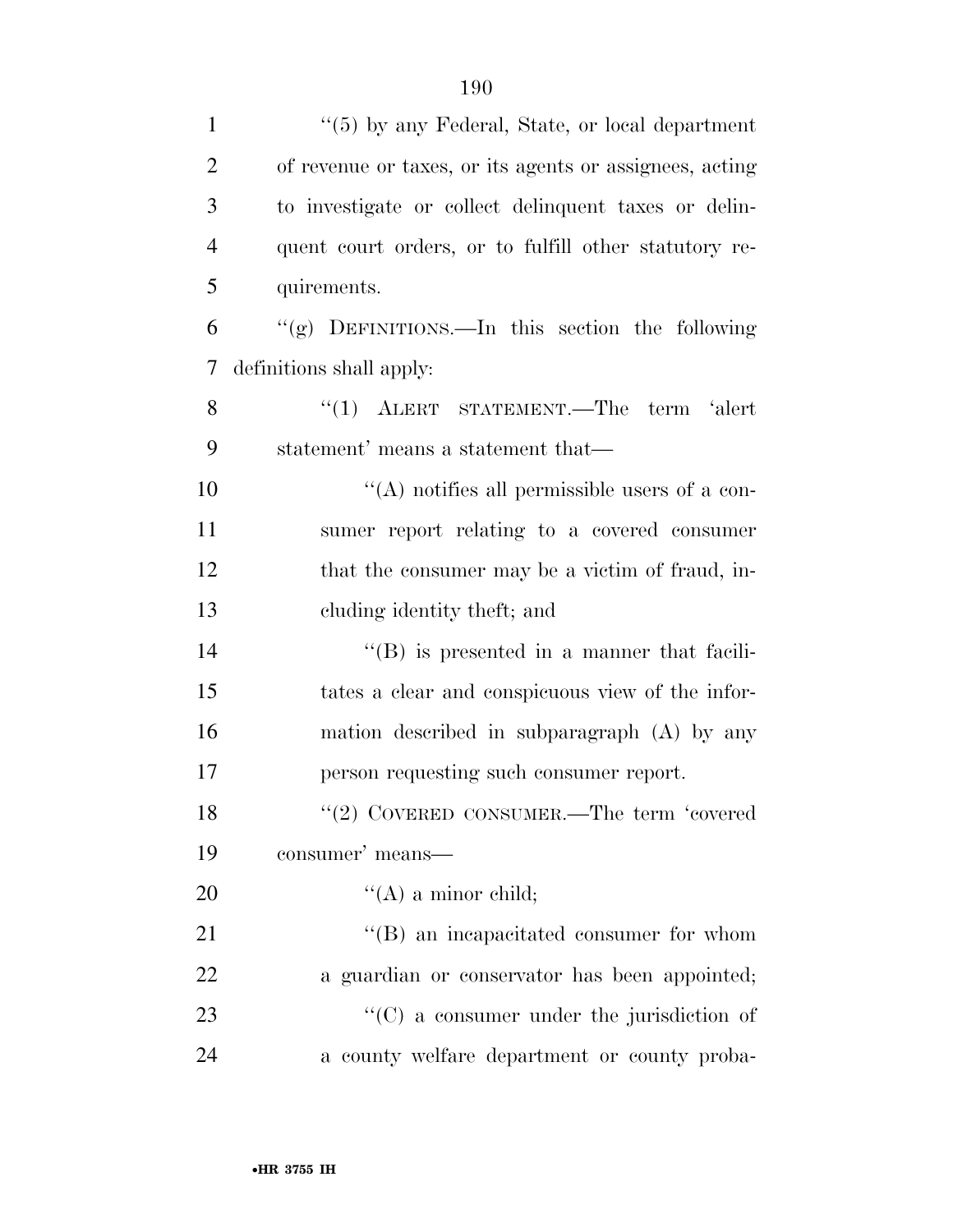| $\mathbf{1}$   | tion department who has been placed in a foster       |
|----------------|-------------------------------------------------------|
| $\overline{2}$ | care setting; or                                      |
| 3              | "(D) any other person or class of persons,            |
| $\overline{4}$ | as determined by the Bureau.                          |
| 5              | "(3) COVERED CONSUMER CREDIT FREEZE.-                 |
| 6              | The term 'covered consumer credit freeze' means a     |
| $\overline{7}$ | credit freeze placed or removed on a credit record or |
| 8              | file pursuant to this section.                        |
| 9              | $(4)$ COVERED REPRESENTATIVE.—The term                |
| 10             | 'covered representative'—                             |
| 11             | "(A) means a person who provides to a                 |
| 12             | consumer reporting agency sufficient proof of         |
| 13             | authority and sufficient proof of identification;     |
| 14             | $\lq\lq (B)$ means, with respect to a covered con-    |
| 15             | sumer who has been placed in a foster care set-       |
| 16             | ting, a county welfare department or its agent        |
| 17             | or designee, or a county probation department         |
| 18             | or its agent or designee;                             |
| 19             | $\lq\lq$ (C) with respect to a covered consumer       |
| 20             | who has been placed in a foster care setting,         |
| 21             | does not mean a foster parent; and                    |
| 22             | $\lq\lq$ (D) means any other person or class of       |
| 23             | persons, as determined by the Bureau.                 |
| 24             | CREDIT RECORD.—The term 'credit<br>``(5)              |
| 25             | record' means a compilation of information that—      |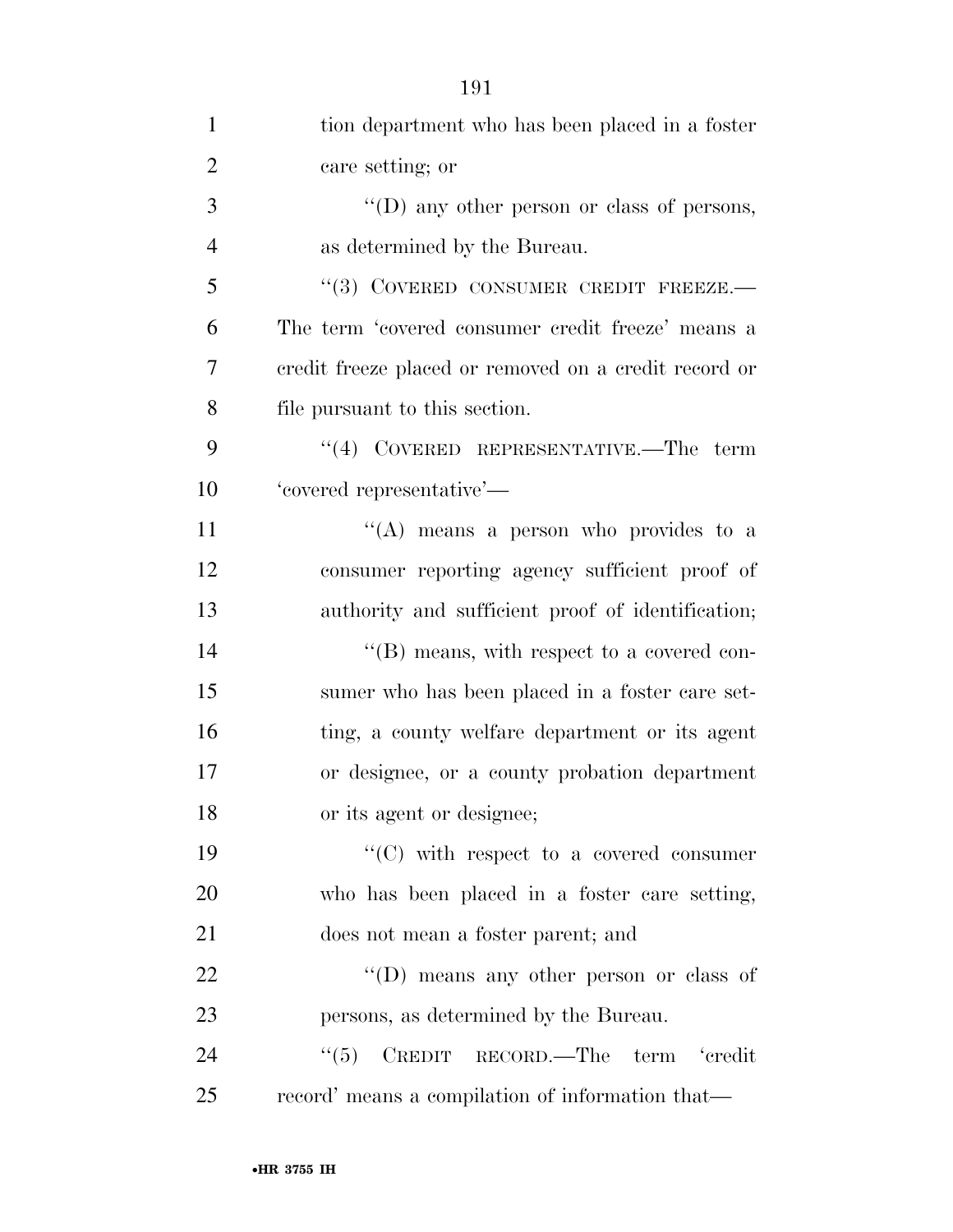| $\mathbf{1}$   | $\lq\lq$ identifies a covered consumer;              |
|----------------|------------------------------------------------------|
| $\overline{2}$ | $\lq\lq (B)$ was created by a consumer reporting     |
| 3              | agency solely for the purpose of complying with      |
| $\overline{4}$ | this section; and                                    |
| 5              | $\lq\lq$ (C) is not otherwise authorized to be cre-  |
| 6              | ated or used to consider the covered consumer's      |
| 7              | ereditworthiness, credit standing, credit capac-     |
| 8              | ity, character, general reputation, personal         |
| 9              | characteristics, or mode of living.                  |
| 10             | " $(6)$ MINOR CHILD.—The term 'minor child'          |
| 11             | means a consumer who has not yet attained the        |
| 12             | legal age of consent, as established by the State or |
| 13             | jurisdiction of residence of the person.             |
| 14             | "(7) SUFFICIENT PROOF OF AUTHORITY.—The              |
| 15             | term 'sufficient proof of authority' means docu-     |
| 16             | mentation that shows that a covered representative   |
| 17             | has authority to act on behalf of a covered consumer |
| 18             | in a financial matter. Such documentation may in-    |
| 19             | clude—                                               |
| $20\,$         | $\lq\lq$ a court order or relevant document          |
| 21             | issued by a court;                                   |
| 22             | "(B) a legally sufficient and valid power of         |
| 23             | attorney or a durable power of attorney;             |
| 24             | $\lq\lq$ (C) a written, notarized statement signed   |
| 25             | by a covered representative that expressly de-       |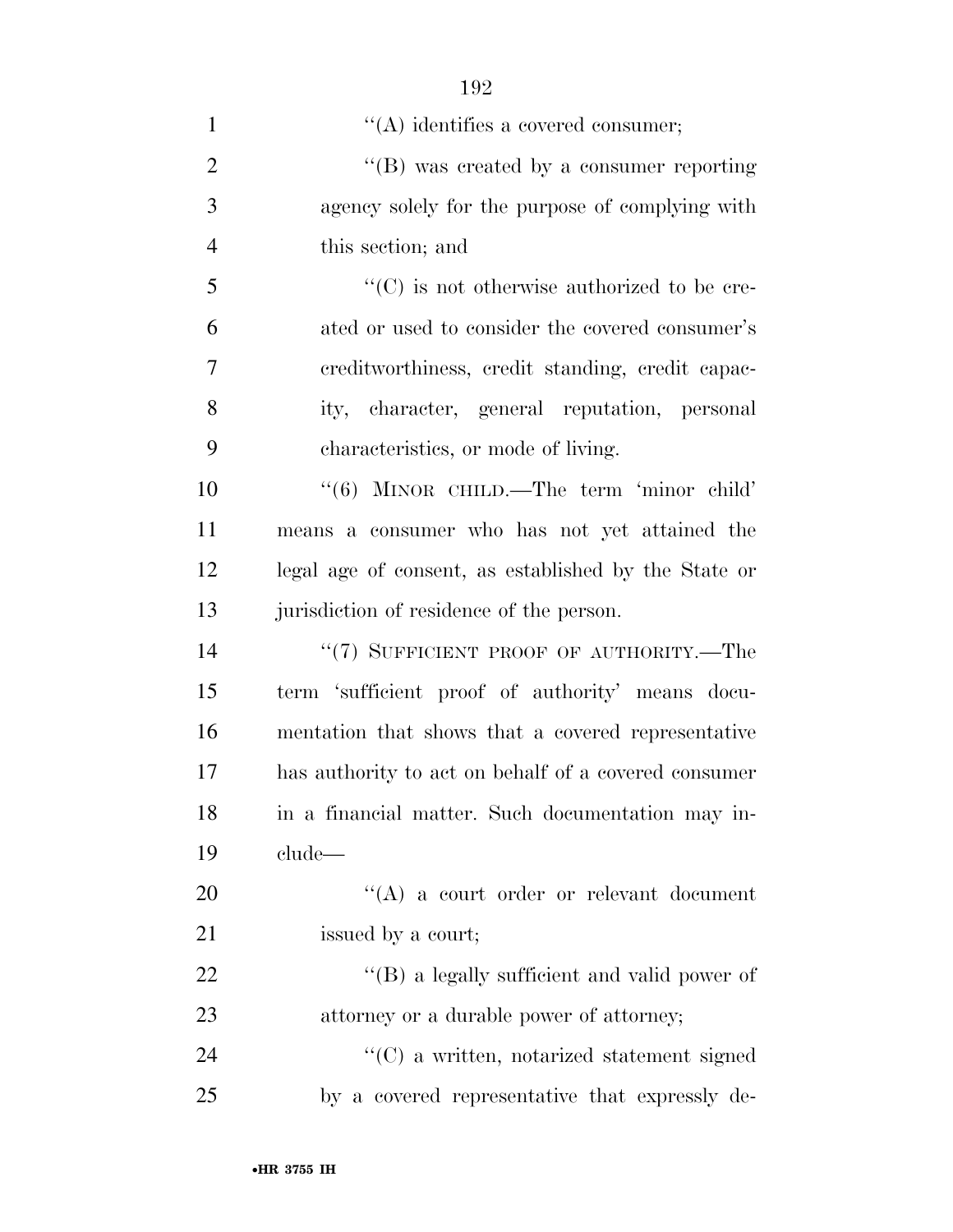| $\mathbf{1}$   | scribes the authority of the covered representa-    |
|----------------|-----------------------------------------------------|
| $\overline{2}$ | tive to act on behalf of a covered consumer in      |
| 3              | financial matters, including as a temporary con-    |
| $\overline{4}$ | servator or temporary guardian;                     |
| 5              | $\lq\lq$ a written communication from a             |
| 6              | county welfare department or its agent or des-      |
| 7              | ignee, or a county probation department or its      |
| 8              | agent or designee, certifying that the covered      |
| 9              | consumer is in a foster care setting under its      |
| 10             | jurisdiction; or                                    |
| 11             | $\lq\lq(E)$ any other documentation, as deter-      |
| 12             | mined by the Bureau.                                |
| 13             | "(8) SUFFICIENT PROOF OF IDENTIFICATION.-           |
| 14             | The term 'sufficient proof of identification' means |
| 15             | information or documentation that identifies a cov- |
| 16             | ered consumer or a covered representative. Such in- |
| 17             | formation or documentation may include—             |
| 18             | "(A) a Social Security number or a copy of          |
| 19             | a Social Security card;                             |
| 20             | "(B) an official or certified copy of a birth       |
| 21             | certificate;                                        |
| 22             | "(C) a copy of a driver's license or similar        |
| 23             | document issued for the purpose of identifica-      |
| 24             | tion by a State;                                    |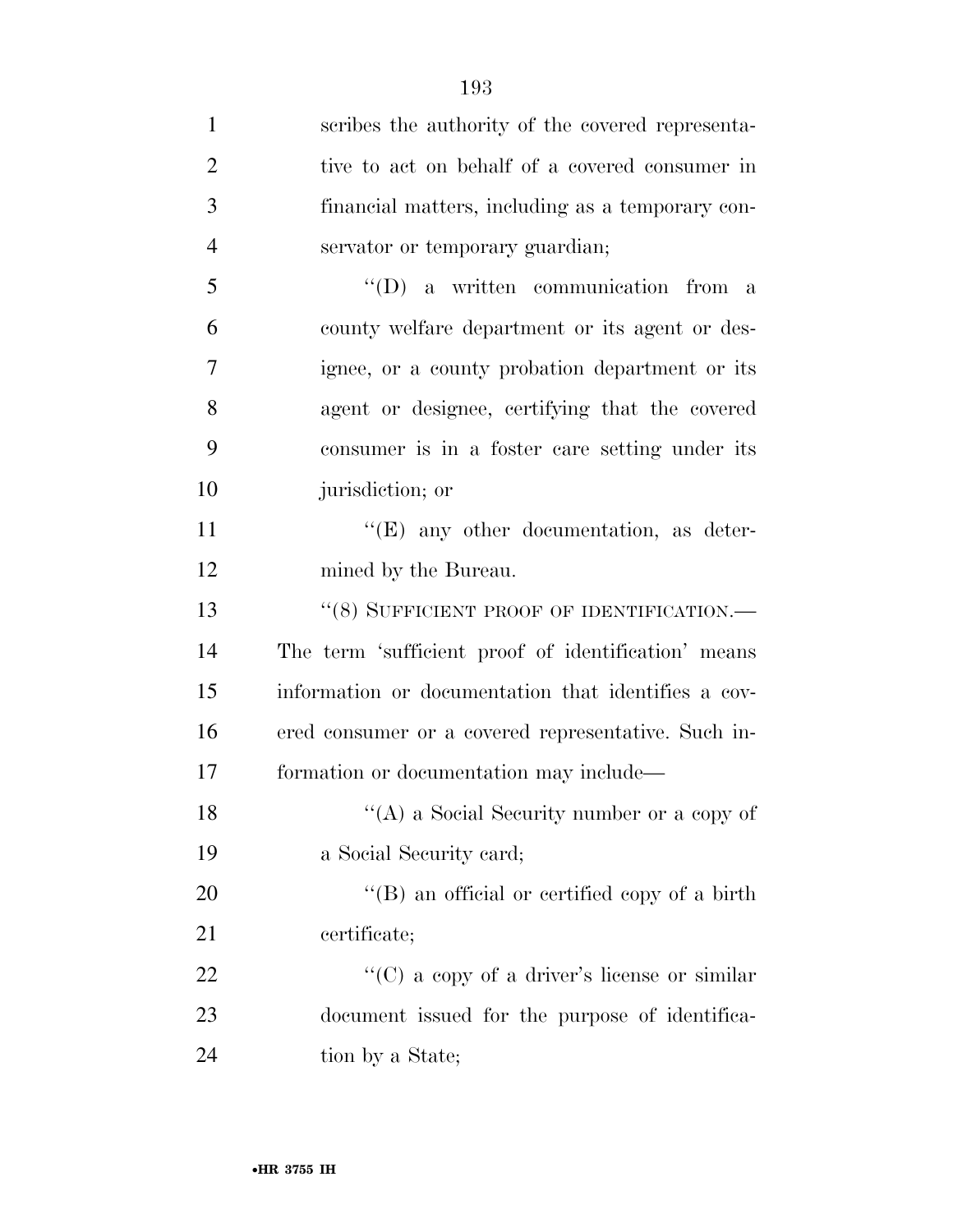| $\mathbf{1}$   | "(D) a copy of a bill for telephone, sewer,                                                |
|----------------|--------------------------------------------------------------------------------------------|
| $\overline{2}$ | septic tank, water, electric, oil, or natural gas                                          |
| 3              | services that lists the name and home address                                              |
| $\overline{4}$ | of the covered consumer or covered representa-                                             |
| 5              | tive;                                                                                      |
| 6              | $\lq\lq(E)$ a written communication from a                                                 |
| 7              | county welfare department or its agent or des-                                             |
| 8              | ignee, or a county probation department or its                                             |
| 9              | agent or designee, certifying that the covered                                             |
| 10             | consumer is in a foster care setting under its                                             |
| 11             | jurisdiction; or                                                                           |
| 12             | $\lq\lq(F)$ any other information or documenta-                                            |
| 13             | tion, as determined by the Bureau.".                                                       |
| 14             | (b) TABLE OF CONTENTS AMENDMENT.—The table                                                 |
| 15             | of contents of the Fair Credit Reporting Act is amended                                    |
| 16             | by inserting after the item relating to section 605F (as                                   |
| 17             | added by section 406) the following new item:                                              |
|                | "605G. Additional protections for files and credit records of vulnerable con-<br>sumers.". |
| 18             | (c) AMENDMENT TO DEFINITION OF "FILE".—Sec-                                                |
| 19             | tion $603(g)$ of the Fair Credit Reporting Act (15 U.S.C.                                  |
| 20             | $1681a(g)$ is amended by inserting ", except that such                                     |
| 21             | term excludes a credit record created pursuant to section                                  |
| 22             | 605G" after "stored".                                                                      |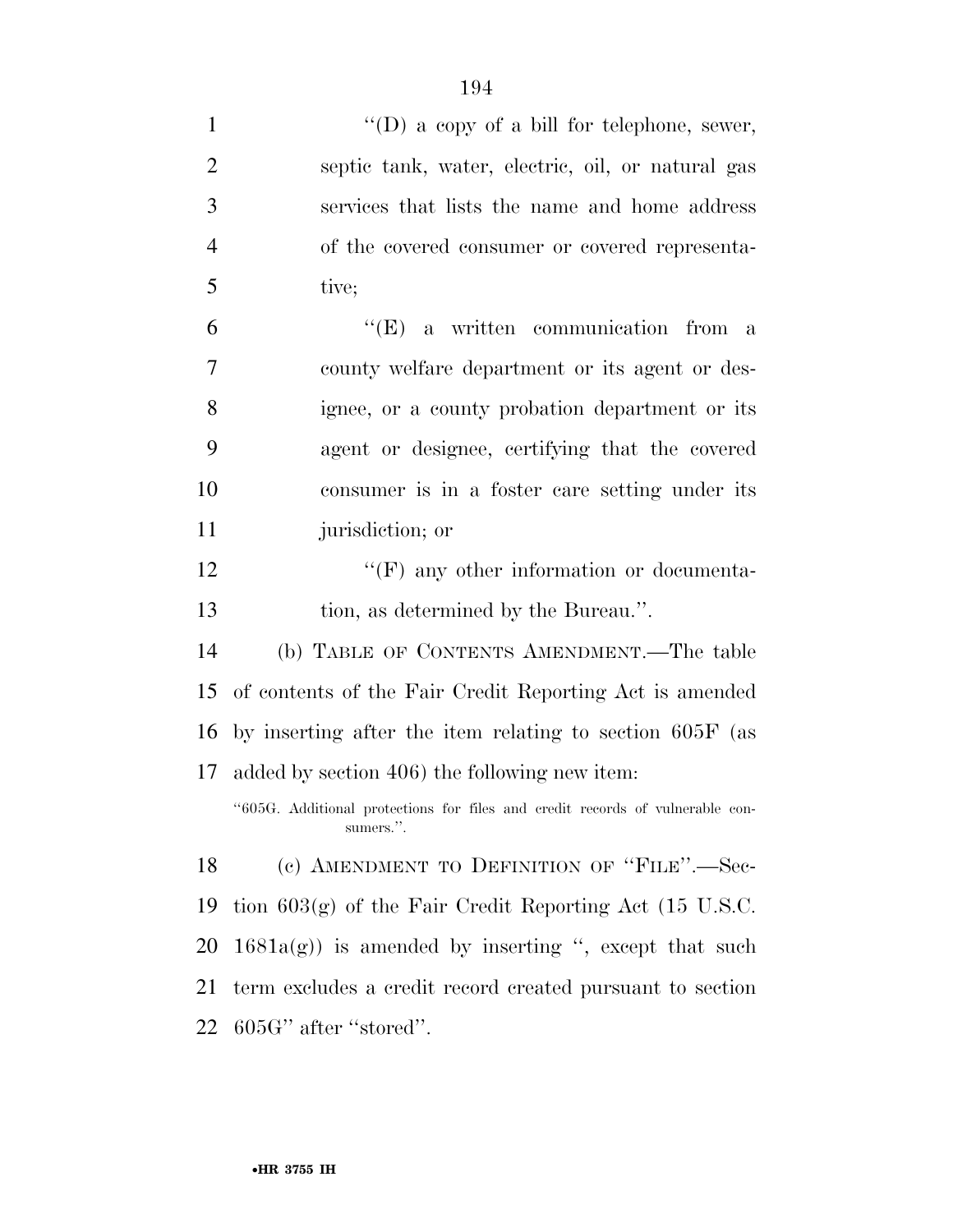| 1              | SEC. 804. ENHANCES FRAUD ALERT PROTECTIONS.        |
|----------------|----------------------------------------------------|
| $\overline{2}$ | Section 605A of the Fair Credit Reporting Act (15) |
| 3              | U.S.C. $1681c-1$ ) is amended—                     |
| $\overline{4}$ | $(1)$ in subsection $(a)$ —                        |
| 5              | $(A)$ in the subsection heading, by striking       |
| 6              | "ONE-CALL" and inserting "ONE-YEAR";               |
| 7              | $(B)$ in paragraph $(1)$ —                         |
| 8              | (i) in the paragraph heading, by strik-            |
| 9              | ing "INITIAL ALERTS" and inserting "IN             |
| 10             | GENERAL";                                          |
| 11             | (ii) by inserting "or harmed by the                |
| 12             | unauthorized disclosure of the consumer's          |
| 13             | financial or personally identifiable informa-      |
| 14             | tion," after "identity theft,";                    |
| 15             | (iii) in subparagraph $(A)$ —                      |
| 16             | (I) by striking "90 days" and in-                  |
| 17             | serting "1 year"; and                              |
| 18             | (II) by striking "and" at the end;                 |
| 19             | $(iv)$ in subparagraph $(B)$ —                     |
| 20             | $(I)$ by inserting "1-year" before                 |
| 21             | "fraud alert"; and                                 |
| 22             | (II) by striking the period at the                 |
| 23             | end and inserting "; and"; and                     |
| 24             | (v) by adding at the end the following             |
| 25             | new subparagraph:                                  |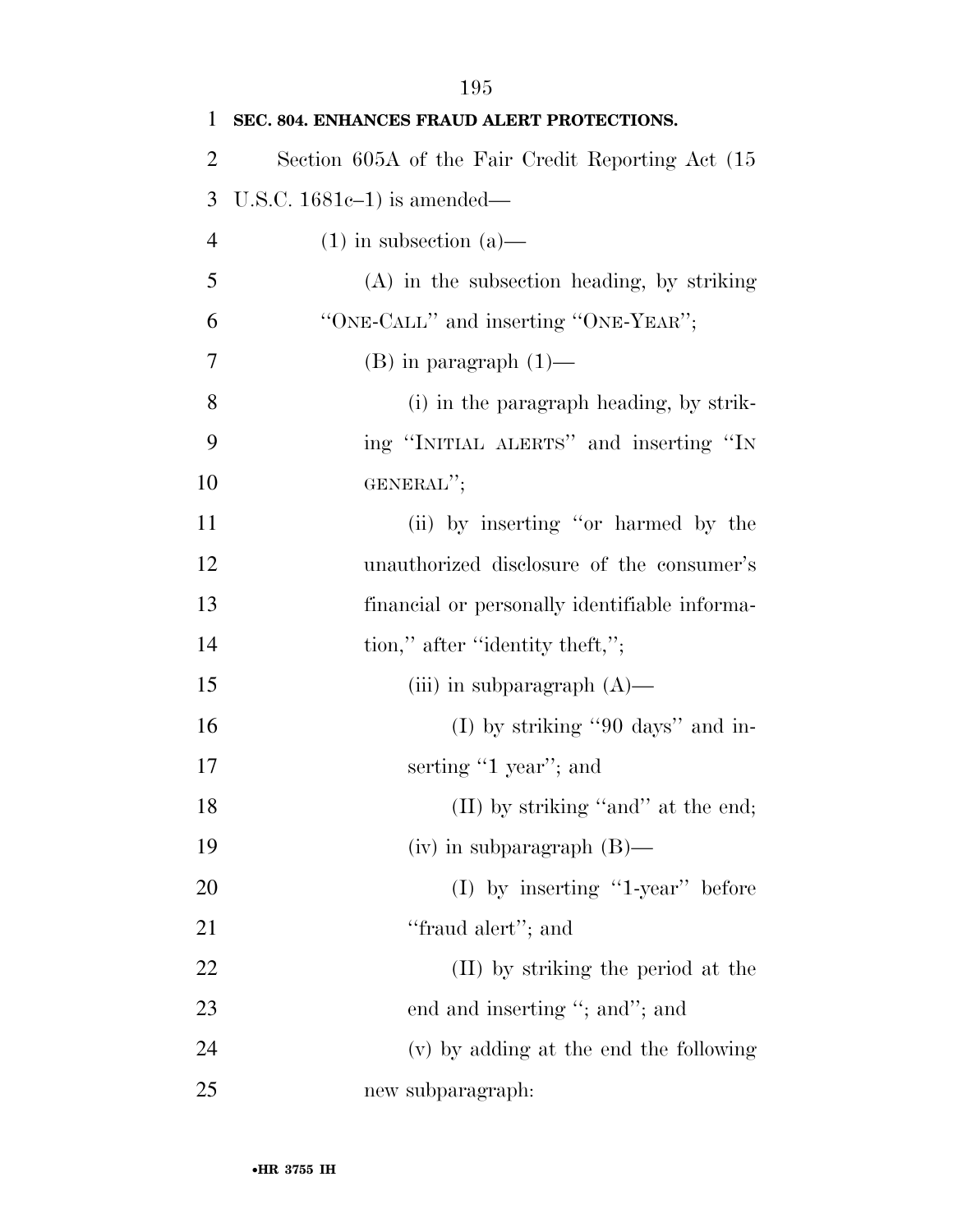| $\mathbf{1}$   | "(C) upon the expiration of the 1-year pe-       |
|----------------|--------------------------------------------------|
| $\overline{2}$ | riod described in subparagraph (A) or a subse-   |
| 3              | quent 1-year period, and in response to a direct |
| $\overline{4}$ | request by the consumer or such representative,  |
| 5              | continue the fraud alert for a period of 1 addi- |
| 6              | tional year if the information asserted in this  |
| $\overline{7}$ | paragraph remains applicable."; and              |
| 8              | $(C)$ in paragraph $(2)$ —                       |
| 9              | (i) in the paragraph heading, by in-             |
| 10             | serting "AND CREDIT OR EDUCATIONAL               |
| 11             | CREDIT SCORES" after "REPORTS";                  |
| 12             | (ii) by inserting "1-year" before                |
| 13             | "fraud alert";                                   |
| 14             | (iii) in subparagraph $(A)$ , by inserting       |
| 15             | "and credit score or educational credit          |
| 16             | score" after "file"; and                         |
| 17             | $(iv)$ in subparagraph $(B)$ , by striking       |
| 18             | "any request described in subparagraph           |
| 19             | $(A)$ " and inserting "the consumer report-      |
| 20             | ing agency includes the 1-year fraud alert       |
| 21             | in the file of a consumer";                      |
| 22             | $(2)$ in subsection $(b)$ —                      |
| 23             | $(A)$ in the subsection heading, by striking     |
| 24             | "EXTENDED" and inserting "SEVEN-YEAR";           |
| 25             | $(B)$ in paragraph $(1)$ —                       |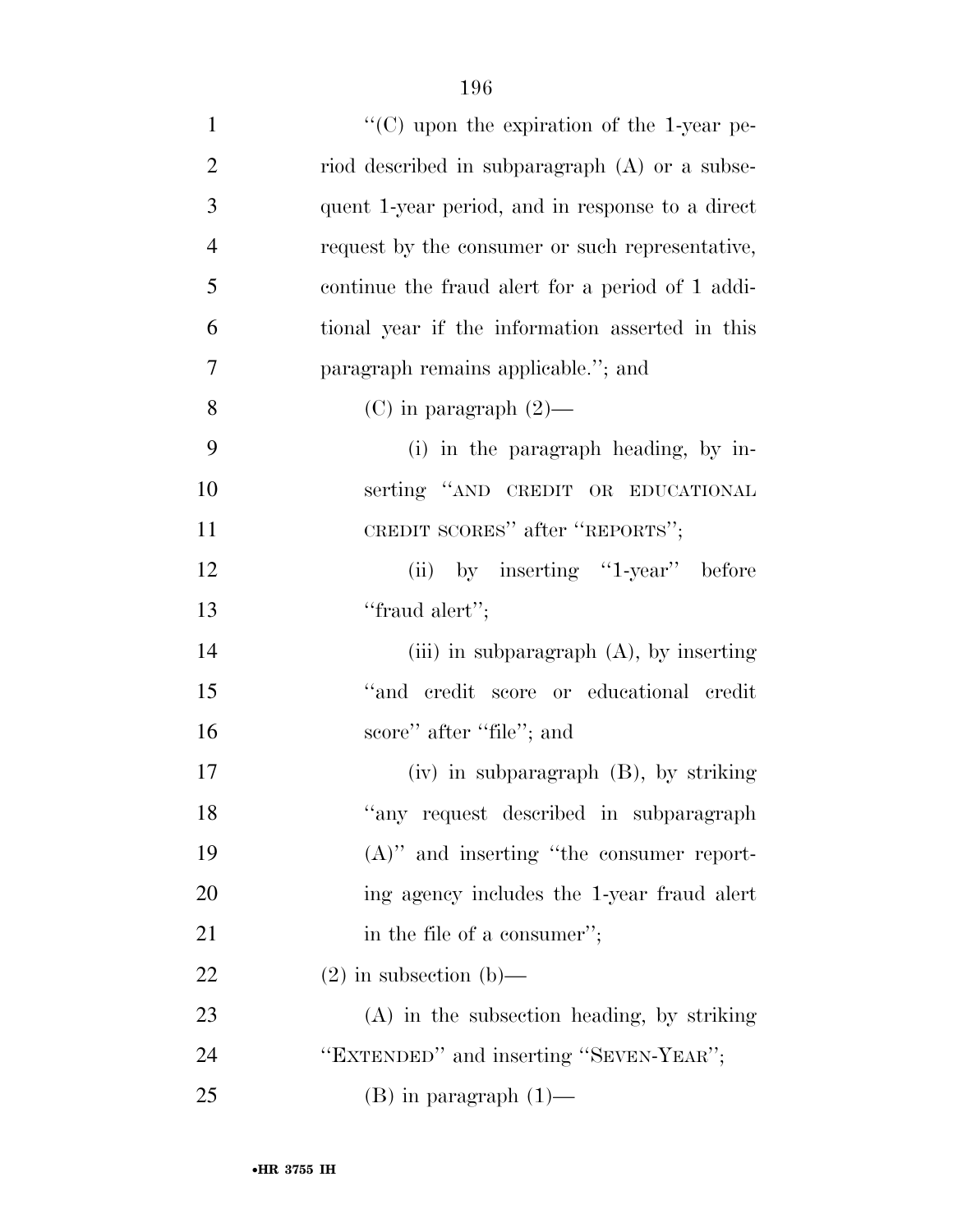| $\mathbf{1}$   | (i) in subparagraph $(B)$ —                       |
|----------------|---------------------------------------------------|
| $\overline{2}$ | $(I)$ by striking "5-year period be-              |
| 3              | ginning on the date of such request"              |
| $\overline{4}$ | and inserting "such 7-year period";               |
| 5              | and                                               |
| 6              | (II) by striking "and" at the end;                |
| 7              | (ii) in subparagraph $(C)$ —                      |
| 8              | (I) by striking "extended" and                    |
| 9              | inserting "7-year"; and                           |
| 10             | (II) by striking the period at the                |
| 11             | end and inserting "; and"; and                    |
| 12             | (iii) by adding at the end the fol-               |
| 13             | lowing new subparagraph:                          |
| 14             | "(D) upon the expiration of such $7$ -year        |
| 15             | period or a subsequent 7-year period, and in re-  |
| 16             | sponse to a direct request by the consumer or     |
| 17             | such representative, continue the fraud alert for |
| 18             | a period of 7 additional years if the consumer    |
| 19             | or such representative submits an updated iden-   |
| 20             | tity theft report."; and                          |
| 21             | (C) in paragraph $(2)$ —                          |
| 22             | (i) in the paragraph heading, by in-              |
| 23             | serting "AND CREDIT OR EDUCATIONAL                |
| 24             | CREDIT SCORES" after "REPORTS"; and               |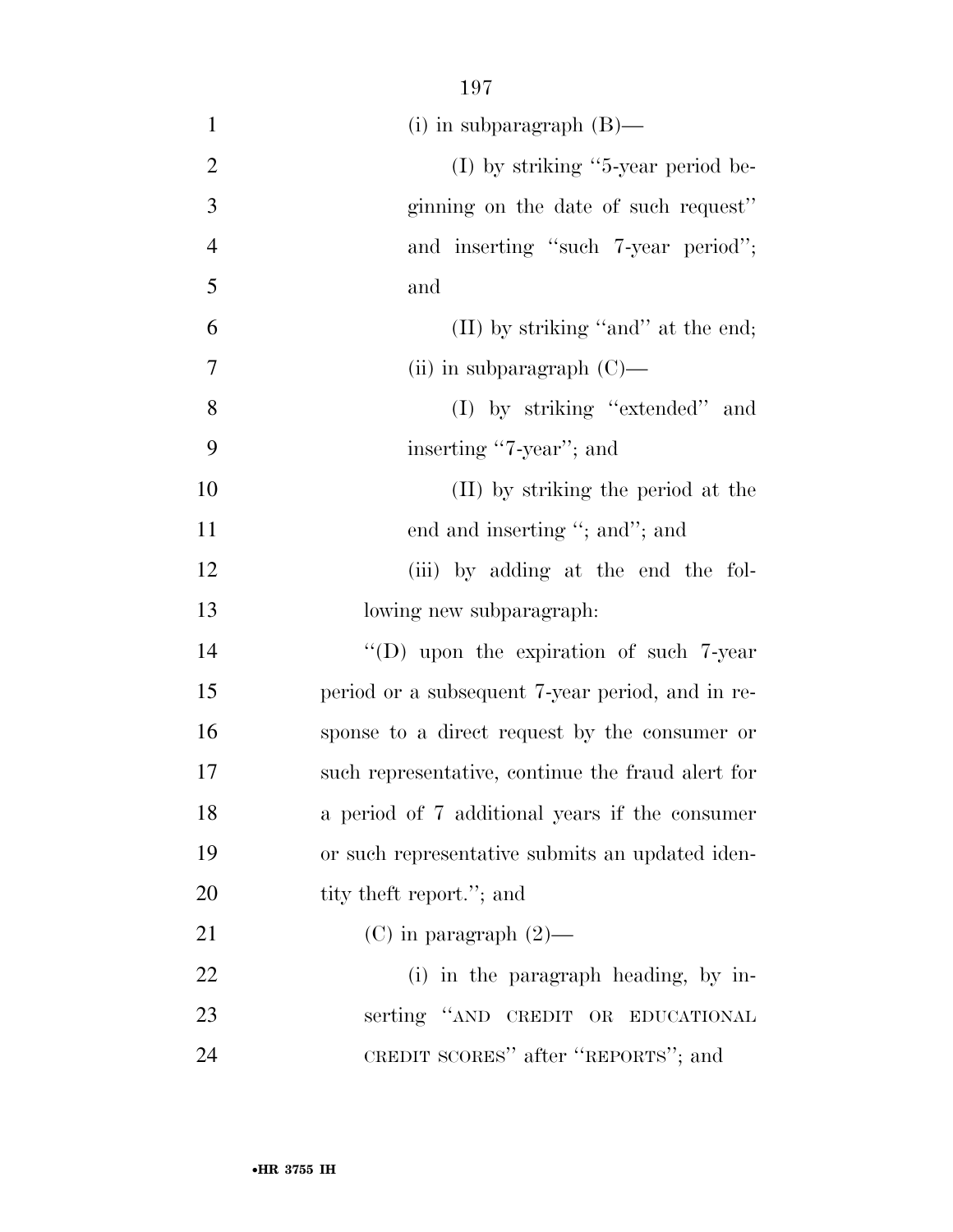| (ii) by amending subparagraph $(A)$ to |
|----------------------------------------|
| read as follows:                       |

3 ''(A) disclose to the consumer that the con- sumer may request a free copy of the file and credit score or educational credit score of the consumer pursuant to section 612(d) during each 12-month period beginning on the date on which the 7-year fraud alert was included in the file and ending on the date of the last day that the 7-year fraud alert applies to the consumer's file; and'';

12 (3) in subsection (c)— (A) in paragraph (1), by inserting ''or edu-

14 cational credit score" after "credit score";

 (B) by redesignating paragraphs (1), (2), 16 and (3), as subparagraphs  $(A)$ ,  $(B)$ , and  $(C)$ , respectively (and conforming the margins ac-cordingly);

 (C) by striking ''Upon the direct request'' and inserting

21 "(1) IN GENERAL.—Upon the direct request"; and

 (D) by adding at the end the following new paragraph: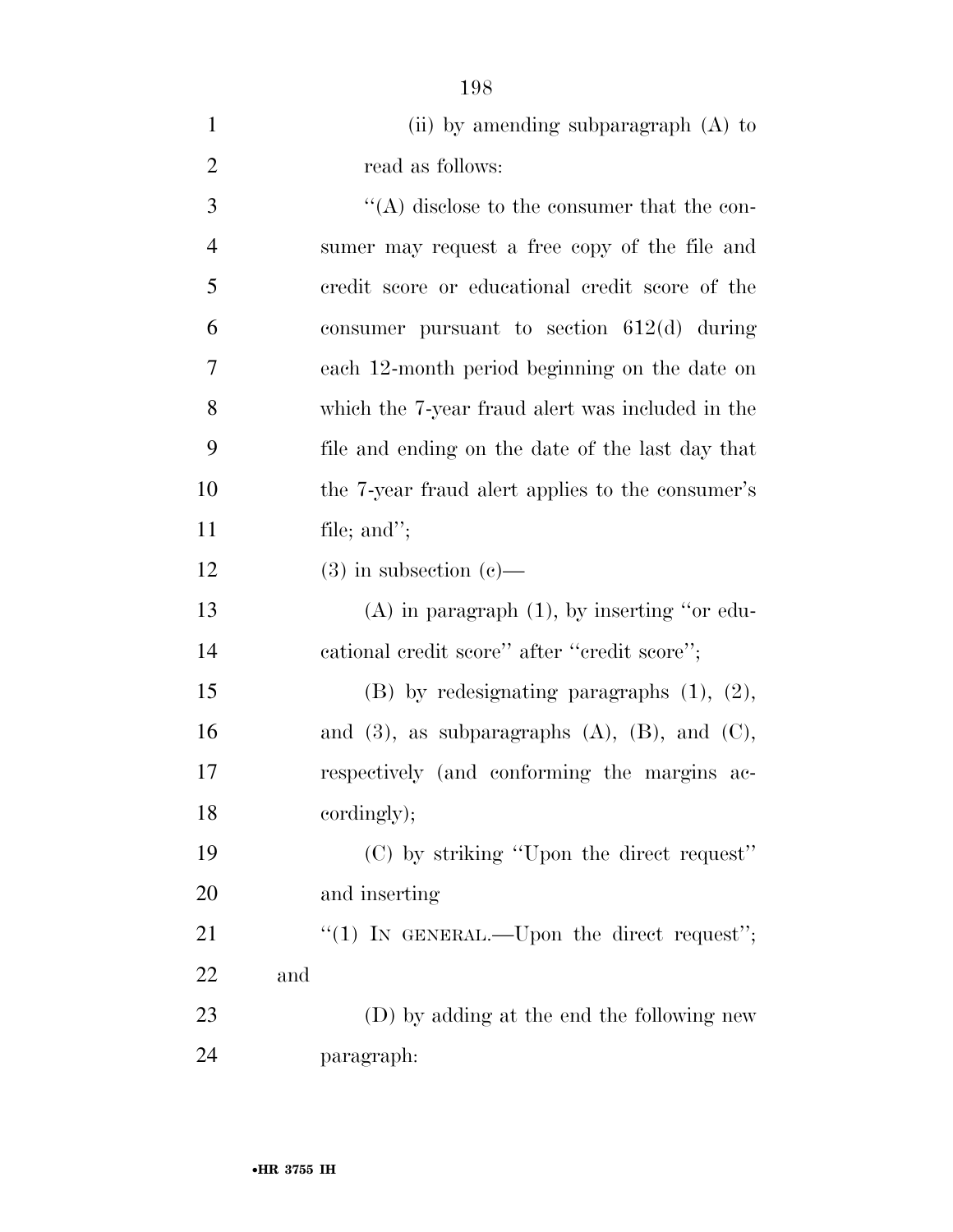| $\mathbf{1}$   | $``(2)$ ACCESS TO FREE REPORTS AND CREDIT               |
|----------------|---------------------------------------------------------|
| $\overline{2}$ | OR EDUCATIONAL CREDIT SCORES.—If a consumer             |
| 3              | reporting agency includes an active duty alert in the   |
| $\overline{4}$ | file of an active duty military consumer, the con-      |
| 5              | sumer reporting agency shall—                           |
| 6              | "(A) disclose to the active duty military               |
| 7              | consumer that the active duty military con-             |
| 8              | sumer may request a free copy of the file and           |
| 9              | credit score or educational credit score of the         |
| 10             | active duty military consumer pursuant to sec-          |
| 11             | tion $612(d)$ , during each 12-month period be-         |
| 12             | ginning on the date that the activity duty mili-        |
| 13             | tary alert is requested and ending on the date          |
| 14             | of the last day the active duty alert applies to        |
| 15             | the file of the active duty military consumer;          |
| 16             | and                                                     |
| 17             | "(B) provide to the active duty military                |
| 18             | consumer all disclosures required to be made            |
| 19             | under section 609, without charge to the con-           |
| 20             | sumer, not later than 3 business days after any         |
| 21             | request described in subparagraph $(A).$ ";             |
| 22             | $(4)$ by amending subsection $(d)$ to read as fol-      |
| 23             | lows:                                                   |
| 24             | "(d) PROCEDURES.—Each consumer reporting agen-          |
| 25             | cy described in section 603(p) shall establish and make |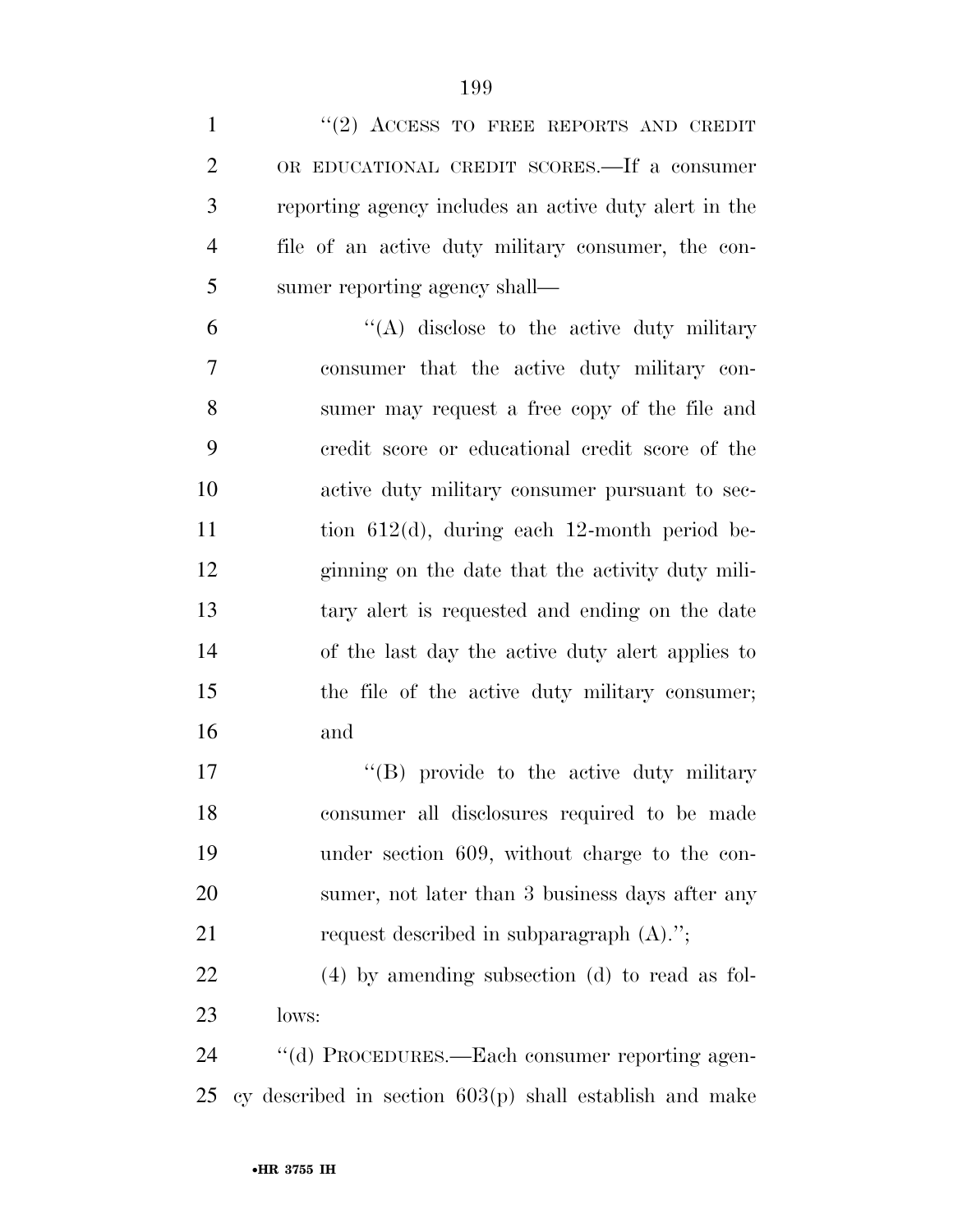| $\mathbf{1}$   | available to the public on the agency's Internet website      |
|----------------|---------------------------------------------------------------|
| $\overline{2}$ | policies and procedures to comply with this section, includ-  |
| 3              | ing policies and procedures—                                  |
| $\overline{4}$ | $\lq(1)$ that inform consumers of the availability            |
| 5              | of 1-year fraud alerts, 7-year fraud alerts, active           |
| 6              | duty alerts, and credit freezes (as applicable);              |
| 7              | $\cdot\cdot\cdot(2)$ that allow consumers to request 1-year   |
| $8\phantom{1}$ | fraud alerts, 7-year fraud alerts, and active duty            |
| 9              | alerts (as applicable) and to place, temporarily lift,        |
| 10             | or fully remove a credit freeze in a simple and easy          |
| 11             | manner; and                                                   |
| 12             | $\cdot\cdot$ (3) for asserting in good faith a suspicion that |
| 13             | the consumer has been or is about to become a vic-            |
| 14             | tim of identity theft, fraud, or a related crime, or          |
| 15             | harmed by the unauthorized disclosure of the con-             |
| 16             | sumer's financial or personally identifiable informa-         |
| 17             | tion, for a consumer seeking a 1-year fraud alert or          |
| 18             | credit freeze.";                                              |
| 19             | $(5)$ in subsection (e), by inserting "1-year or 7-           |
| 20             | year" before "fraud alert";                                   |
| 21             | $(6)$ in subsection $(f)$ , by striking "or active duty"      |
| 22             | alert" and inserting "active duty alert, or credit            |

freeze (as applicable)'';

(7) in subsection (g)—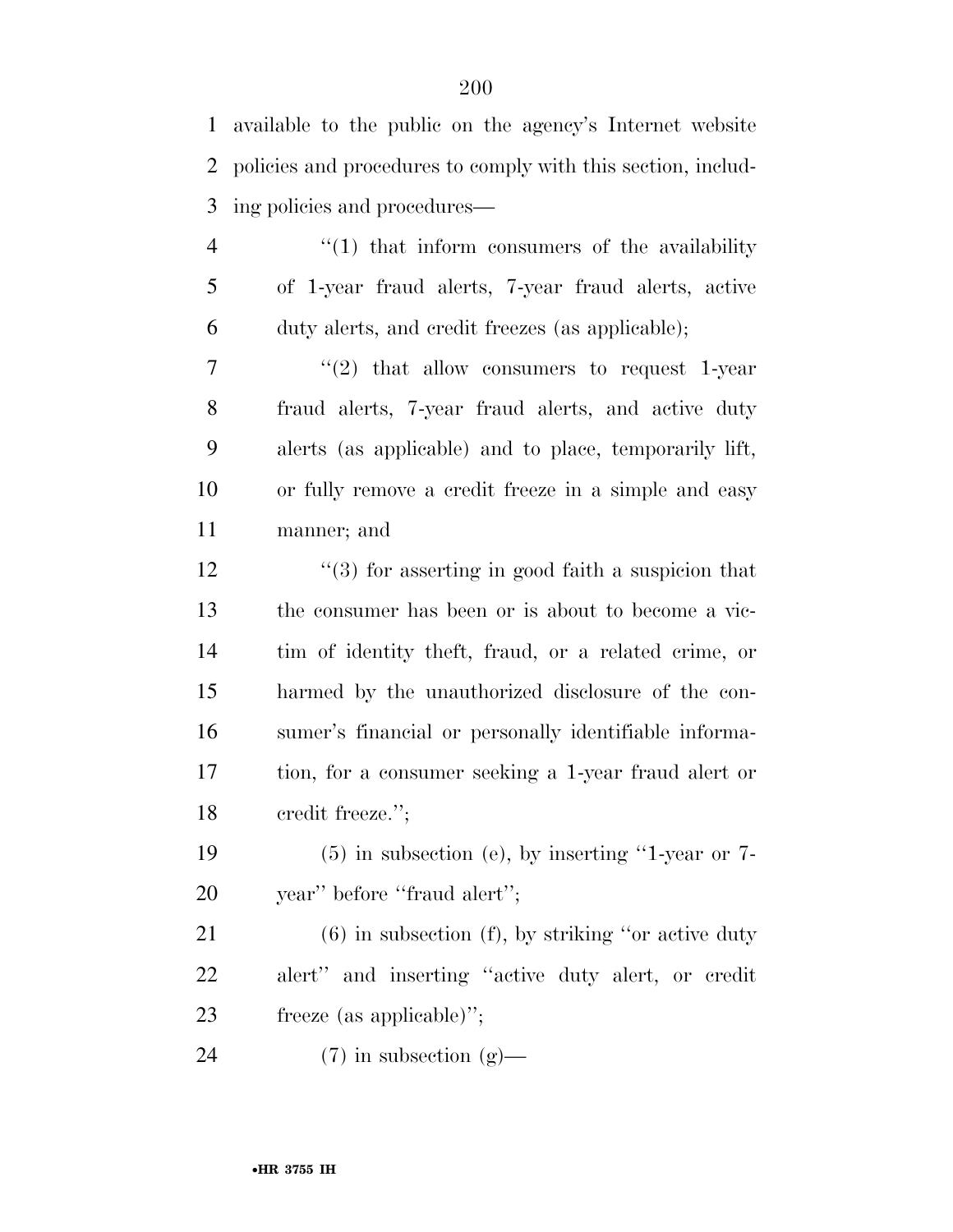| $\mathbf{1}$     | $(A)$ by inserting "or has been harmed by          |
|------------------|----------------------------------------------------|
| $\overline{2}$   | the unauthorized disclosure of the consumer's      |
| 3                | financial or personally identifiable information,  |
| $\overline{4}$   | or to inform such agency of the consumer's par-    |
| 5                | ticipation in credit restoration or rehabilitation |
| 6                | under section $605C$ , $605D$ , or $605E$ ," after |
| $\boldsymbol{7}$ | "identity theft,"; and                             |
| 8                | (B) by inserting "or credit freezes" after         |
| 9                | "request alerts"; and                              |
| 10               | $(8)$ in subsection $(h)$ —                        |
| 11               | $(A)$ in paragraph $(1)$ —                         |
| 12               | (i) in the paragraph heading, by strik-            |
| 13               | ing "INITIAL" and inserting "1-YEAR"; and          |
| 14               | (ii) by striking "initial" and inserting           |
| 15               | "1-year" each place such term appears;             |
| 16               | and                                                |
| $17\,$           | $(B)$ in paragraph $(2)$ —                         |
| 18               | (i) in the paragraph heading, by strik-            |
| 19               | ing "EXTENDED" and inserting "7-YEAR";             |
| 20               | and                                                |
| 21               | (ii) by striking "extended" and insert-            |
| 22               | ing "7-year" each place such term appears.         |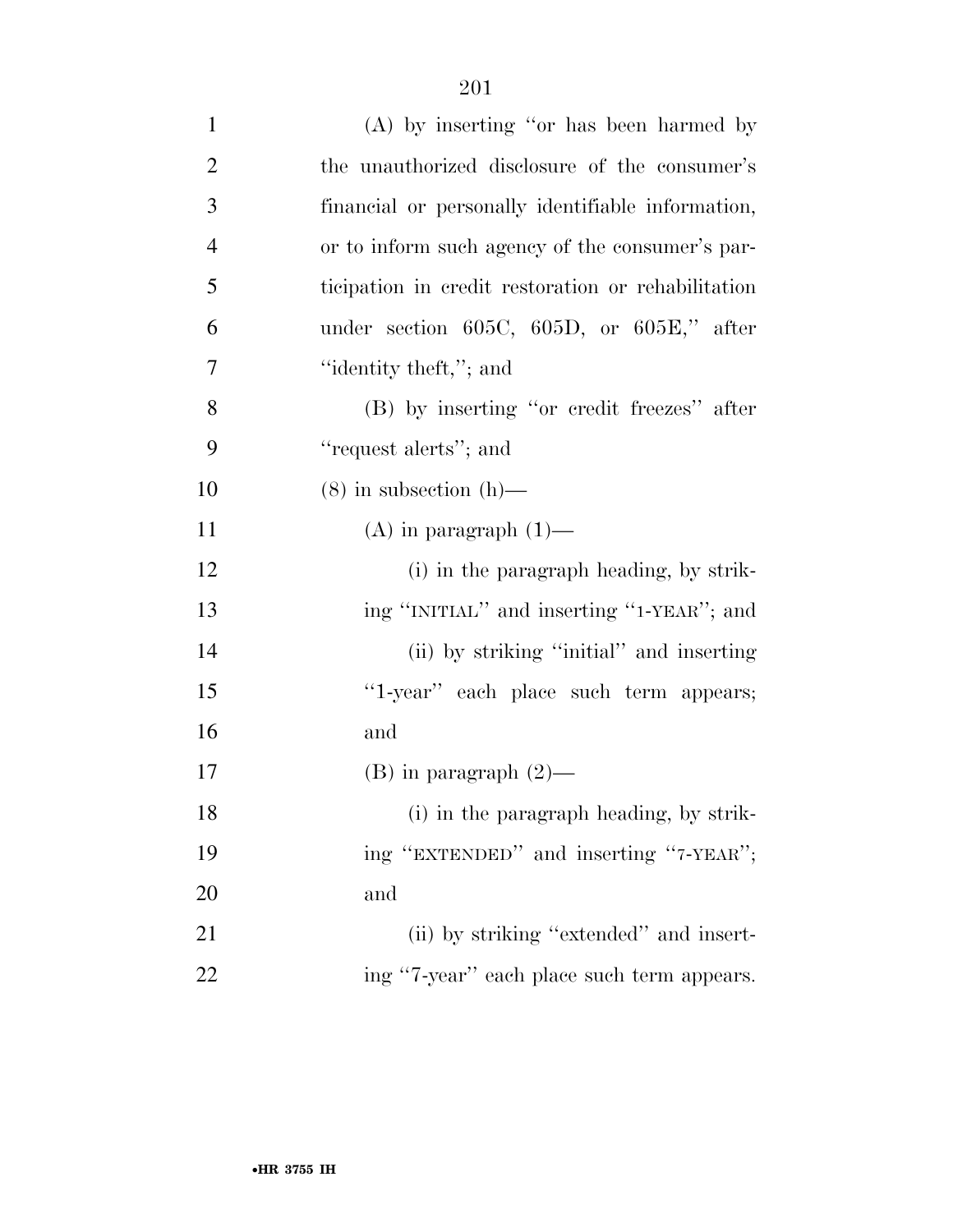## **SEC. 805. ENHANCES ACCESS TO CREDIT FREEZES, LIMITS THE COST OF SUCH FREEZES, AND PROVIDES ACCESS TO FREE CREDIT FREEZES FOR VUL-NERABLE CONSUMERS.**

 Section 605A of the Fair Credit Reporting Act (15 U.S.C. 1681c–1) is amended by adding at the end the fol-lowing:

8 "(i) CREDIT FREEZES.—

9 "(1) IN GENERAL.—Upon the direct request of a consumer, or individual acting on behalf of or as a personal representative of a consumer, a consumer reporting agency described in section 603(p) that maintains a file on the consumer and has received appropriate proof of the identity of the requester (as described in section 1022.123 of title 12, Code of Federal Regulations) shall—

 $\langle (A) \rangle$  place a credit freeze on the file of the consumer not later than 1 business day after receiving such request sent by postal mail, toll- free telephone, or secure electronic means as es-21 tablished by the agency and—

22 ''(i) not later than 5 business days after placing the credit freeze, provide the consumer with written confirmation of the credit freeze and a unique personal identi-fication number or password (other than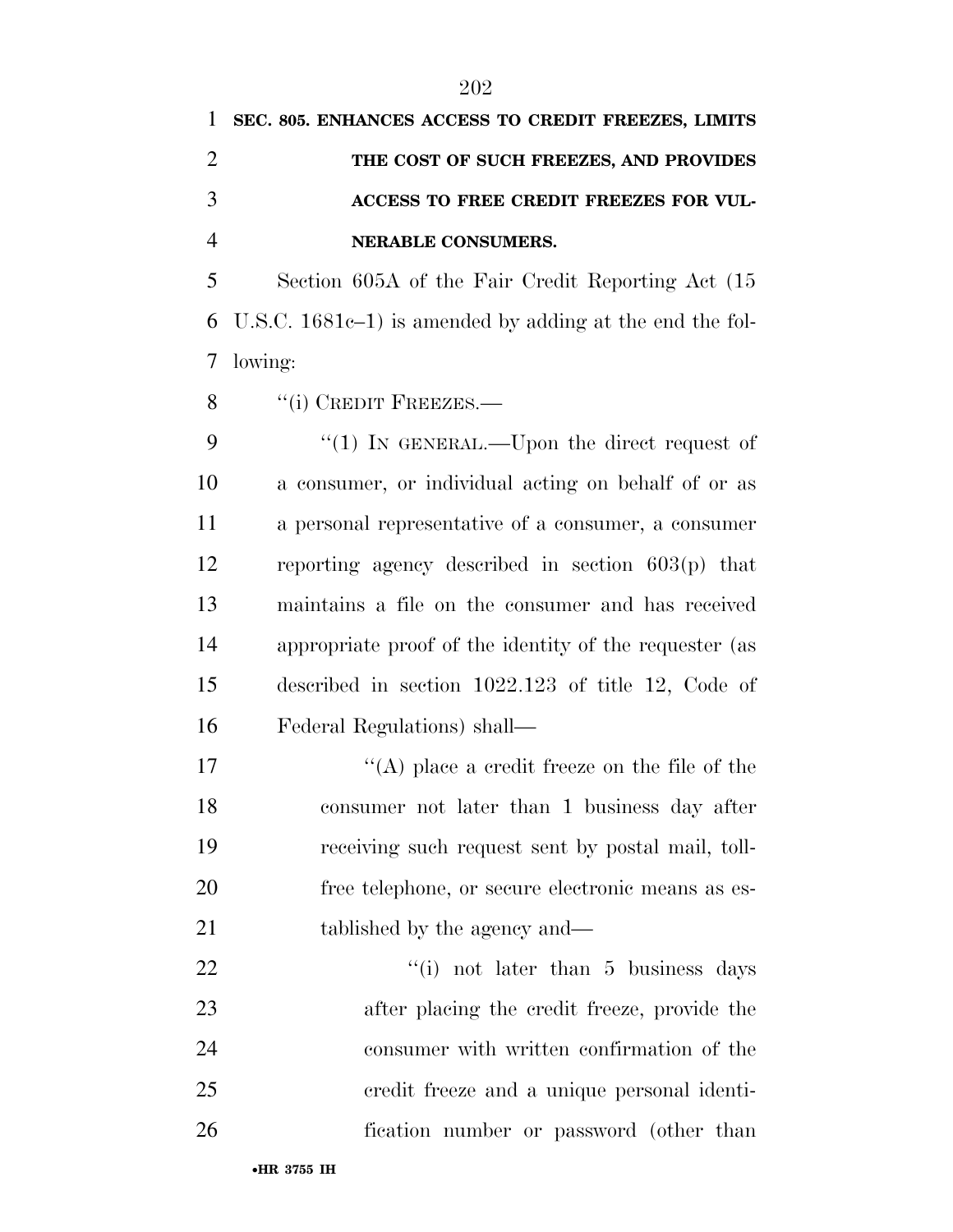1 the consumer's social security number) for use to authorize the release of the con- sumer's report for a specific period of time; and ''(ii) disclose all relevant information to the consumer relating to the procedures for temporarily lifting and fully removing a credit freeze, including a statement about the maximum amount of time given to an 10 agency to conduct such actions; 11 ''(B) for a consumer who provides a cor- rect personal identification number or pass- word, temporarily lift an existing credit freeze from the consumer's file for a period of time specified by the consumer for a specific user or category of users, as determined by the con- sumer— 18 ''(i) not later than 1 business day after receiving the request by postal mail; or 21 ''(ii) not later than 15 minutes after 22 receiving the request by toll-free telephone number or secure electronic means estab-lished by the agency, if such request is re-

ceived during regular business hours, ex-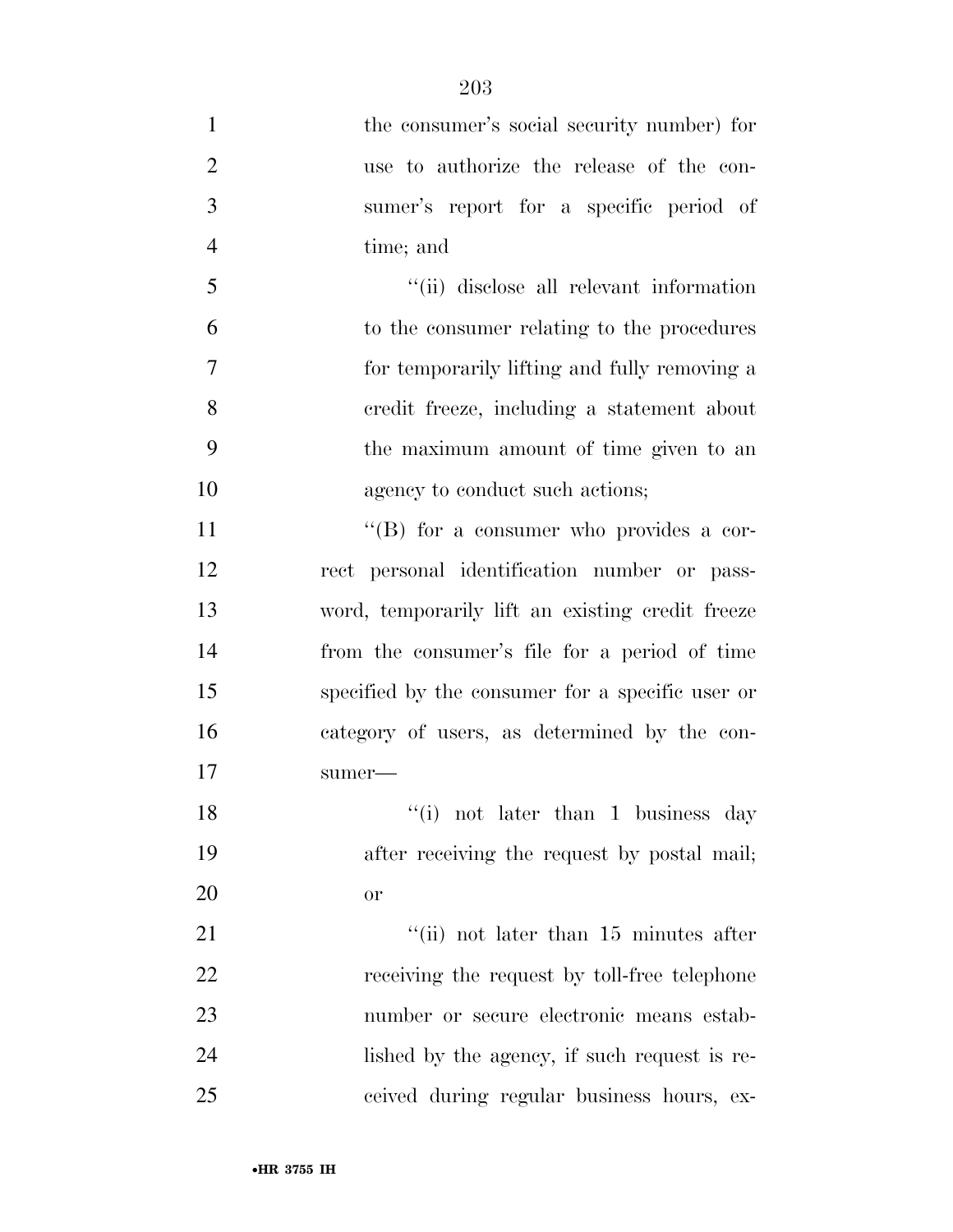| $\mathbf{1}$   | cept if the consumer reporting agency's       |
|----------------|-----------------------------------------------|
| $\overline{2}$ | ability to temporarily lift the credit freeze |
| 3              | is prevented by—                              |
| $\overline{4}$ | $\lq\lq$ an act of God, including             |
| 5              | earthquakes, hurricanes, storms, or           |
| 6              | similar natural disaster or phe-              |
| $\overline{7}$ | nomenon, or fire;                             |
| 8              | "(II) unauthorized or illegal acts            |
| 9              | by a third party including terrorism,         |
| 10             | sabotage, riot, vandalism, labor strikes      |
| 11             | or disputes disrupting operations, or a       |
| 12             | similar occurrence;                           |
| 13             | "(III) an operational interrup-               |
| 14             | tion, including electrical failure, unan-     |
| 15             | ticipated delay in equipment or re-           |
| 16             | placement part delivery, computer             |
| 17             | hardware or software failures inhib-          |
| 18             | iting response time, or a similar dis-        |
| 19             | ruption;                                      |
| 20             | $``(IV)$ governmental action, in-             |
| 21             | cluding emergency orders or regula-           |
| 22             | tions, judicial or law enforcement ac-        |
| 23             | tion, or a similar directive;                 |
| 24             | $\lq\lq(V)$ regularly scheduled mainte-       |
| 25             | nance or updates to the consumer re-          |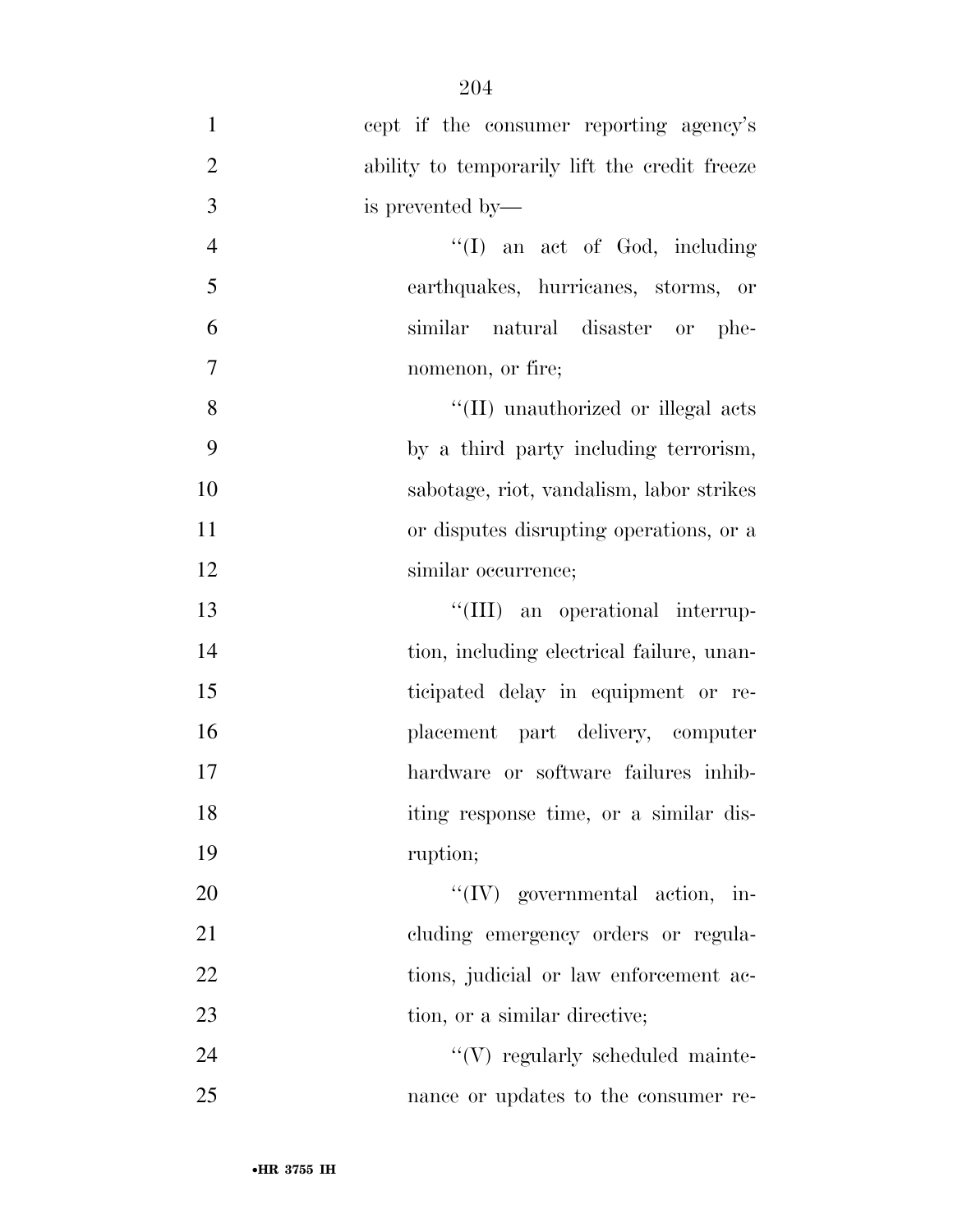| $\mathbf{1}$   | porting agency's systems occurring                |
|----------------|---------------------------------------------------|
| $\mathbf{2}$   | outside of normal business hours; or              |
| $\mathfrak{Z}$ | "(VI) commercially reasonable                     |
| $\overline{4}$ | maintenance of, or repair to, the con-            |
| 5              | sumer reporting agency's systems that             |
| 6              | is unexpected or unscheduled; or                  |
| 7              | "(C) for a consumer who provides a cor-           |
| 8              | rect personal identification number or pass-      |
| 9              | word, fully remove an existing credit freeze      |
| 10             | from the file of the consumer not later than 1    |
| 11             | business day after receiving such request by      |
| 12             | postal mail, toll-free telephone, or secure elec- |
| 13             | tronic means established by the agency.           |
| 14             | $``(2)$ FEES.—                                    |
| 15             | "(A) CLASSES OF CONSUMERS.—The Bu-                |
| 16             | reau may establish classes of consumers eligible  |
| 17             | to place, temporarily lift, or fully remove a     |
| 18             | credit freeze free of charge.                     |
| 19             | $\lq\lq(B)$ NO FEE.—A consumer reporting          |
| 20             | agency described in section $603(p)$ may not      |
| 21             | charge a consumer a fee to place, temporarily     |
| 22             | lift, or fully remove a credit freeze if the con- |
| 23             | sumer or a representative of the consumer—        |
| 24             | "(i) asserts in good faith a suspicion            |
| 25             | that the consumer has been or is about to         |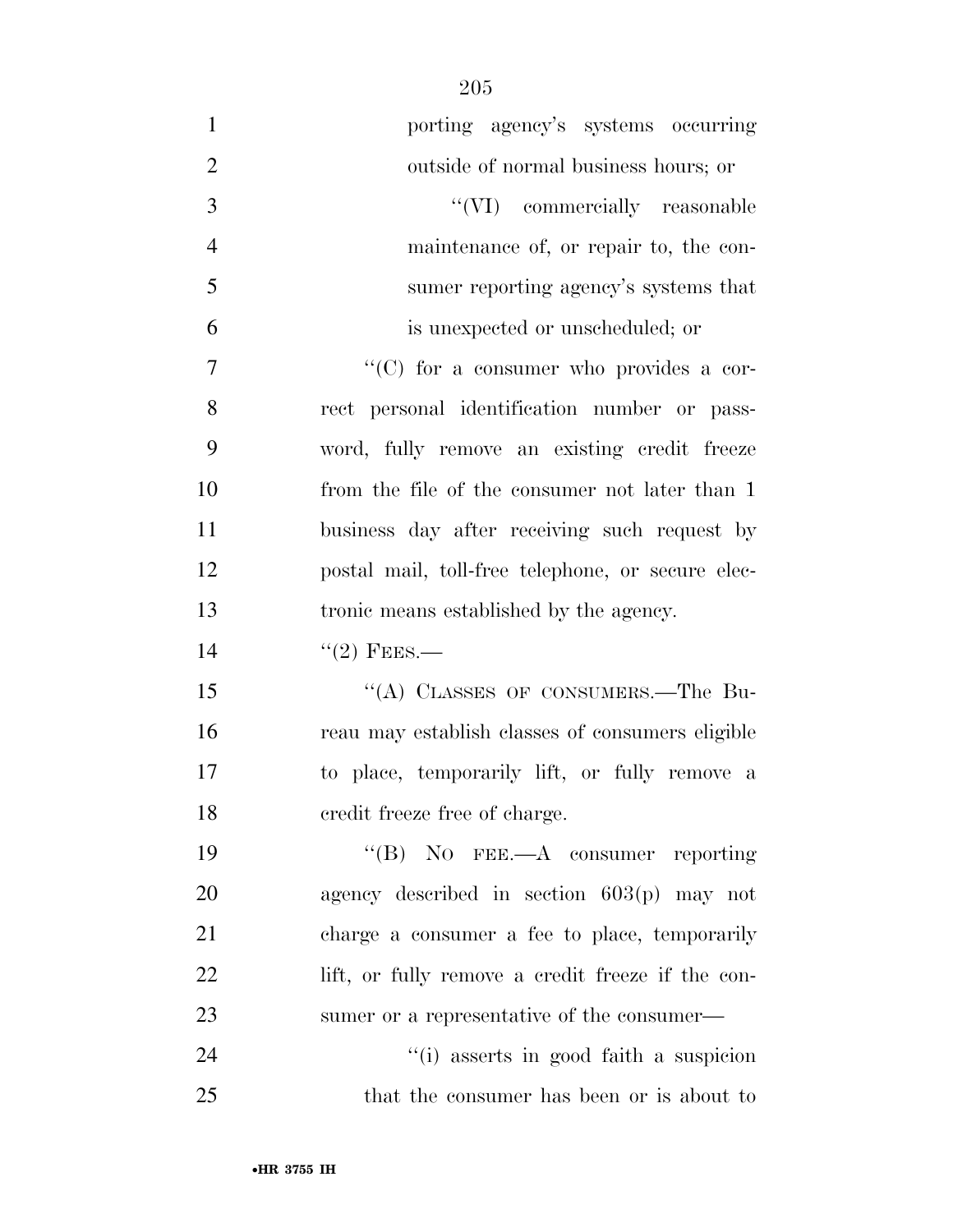| $\mathbf{1}$   | become a victim of identity theft, fraud, or    |
|----------------|-------------------------------------------------|
| $\overline{2}$ | a related crime, or harmed by the unau-         |
| 3              | thorized disclosure of the consumer's fi-       |
| $\overline{4}$ | nancial or personally identifiable informa-     |
| 5              | tion;                                           |
| 6              | "(ii) is an active duty military con-           |
| 7              | sumer;                                          |
| 8              | "(iii) is 65 years of age or older; or          |
| 9              | "(iv) is a member of a class estab-             |
| 10             | lished by the Bureau under subparagraph         |
| 11             | (A).                                            |
| 12             | "(C) LIMITATION ON FEES.-For con-               |
| 13             | sumers not described in subparagraph (B), a     |
| 14             | consumer reporting agency may charge not        |
| 15             | more than \$3 (as adjusted by the Bureau on     |
| 16             | January 1st of each year, based proportionally  |
| 17             | on changes in the Consumer Price Index for All  |
| 18             | Urban Consumers published by the Bureau of      |
| 19             | Labor Statistics of the Department of Labor,    |
| 20             | with fractional changes rounded to the nearest  |
| 21             | 50 cents) for each request by a consumer or a   |
| 22             | representative of the consumer to place, tempo- |
| 23             | rarily lift, or fully remove a credit freeze.   |
| 24             | "(3) ACCESS TO FREE REPORTS AND CREDIT          |
| 25             | OR EDUCATIONAL CREDIT SCORES.—If a consumer     |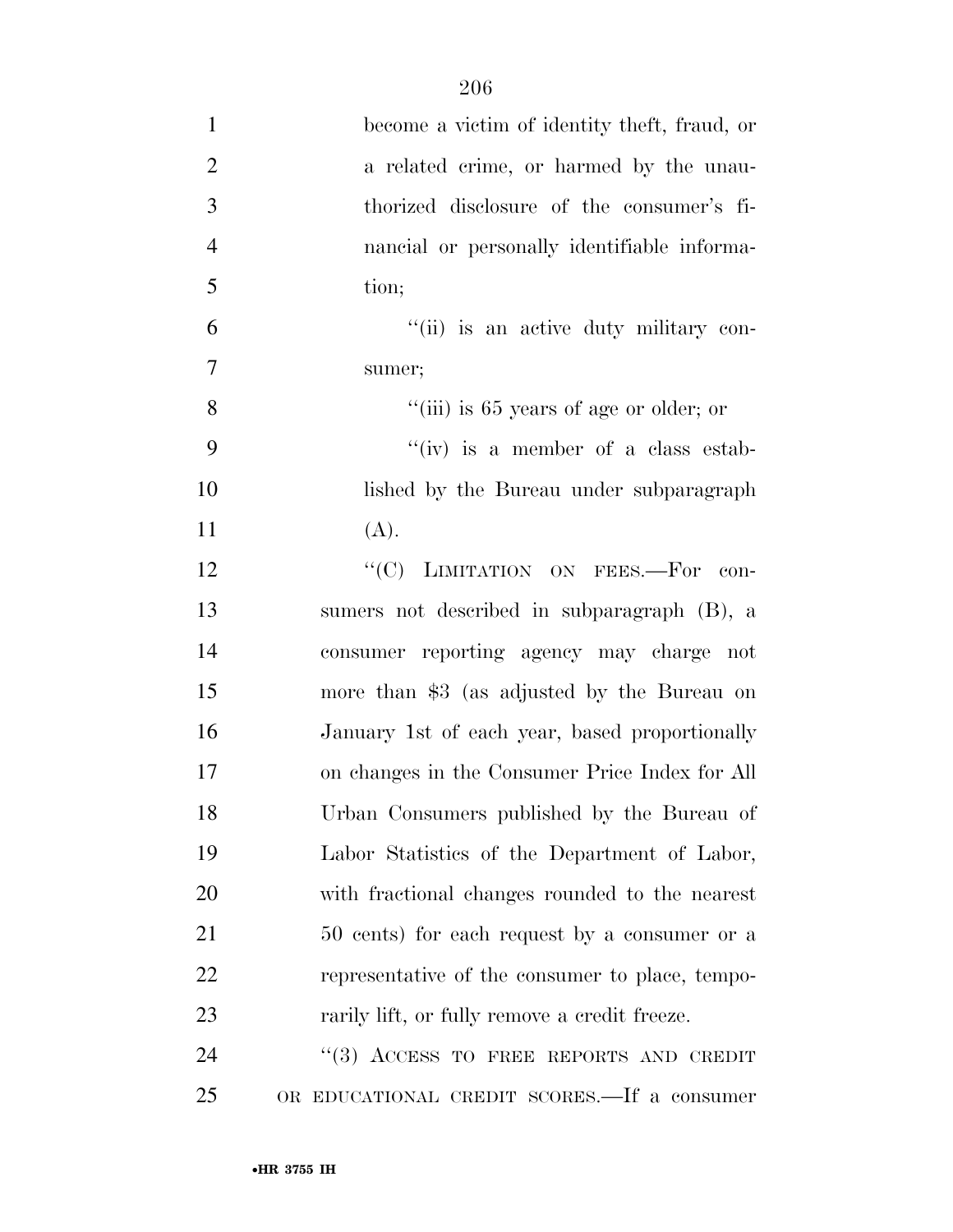| $\mathbf{1}$   | reporting agency includes a credit freeze in the file |
|----------------|-------------------------------------------------------|
| $\overline{2}$ | of a consumer described in paragraph $(2)(A)$ , the   |
| 3              | consumer reporting agency shall—                      |
| $\overline{4}$ | $\lq\lq$ disclose to the consumer that the con-       |
| 5              | sumer may request a free copy of the file and         |
| 6              | credit score or educational credit score of the       |
| 7              | consumer pursuant to section $612(d)$ on an an-       |
| 8              | nual basis beginning on the date the freeze is        |
| 9              | placed and ending on the date that is 12              |
| 10             | months after the freeze is fully removed; and         |
| 11             | $\lq\lq$ (B) provide to the consumer all disclo-      |
| 12             | sures required to be made under section 609,          |
| 13             | without charge to the consumer, not later than        |
| 14             | 3 business days after any request described in        |
| 15             | paragraph $(1)$ is made.                              |
| 16             | "(4) OTHER REQUIREMENTS.—During the pe-               |
| 17             | riod beginning on the date a consumer or a rep-       |
| 18             | resentative of the consumer requests to place a cred- |
| 19             | it freeze and ending the date on which the consumer   |
| 20             | or representative requests to fully remove a credit   |
| 21             | freeze, a consumer reporting agency shall exclude     |
| 22             | the consumer from any list of consumers prepared      |
| 23             | by the consumer reporting agency and provided to      |
| 24             | any third party to offer credit or insurance to the   |
| 25             | consumer as part of a transaction that was not initi- |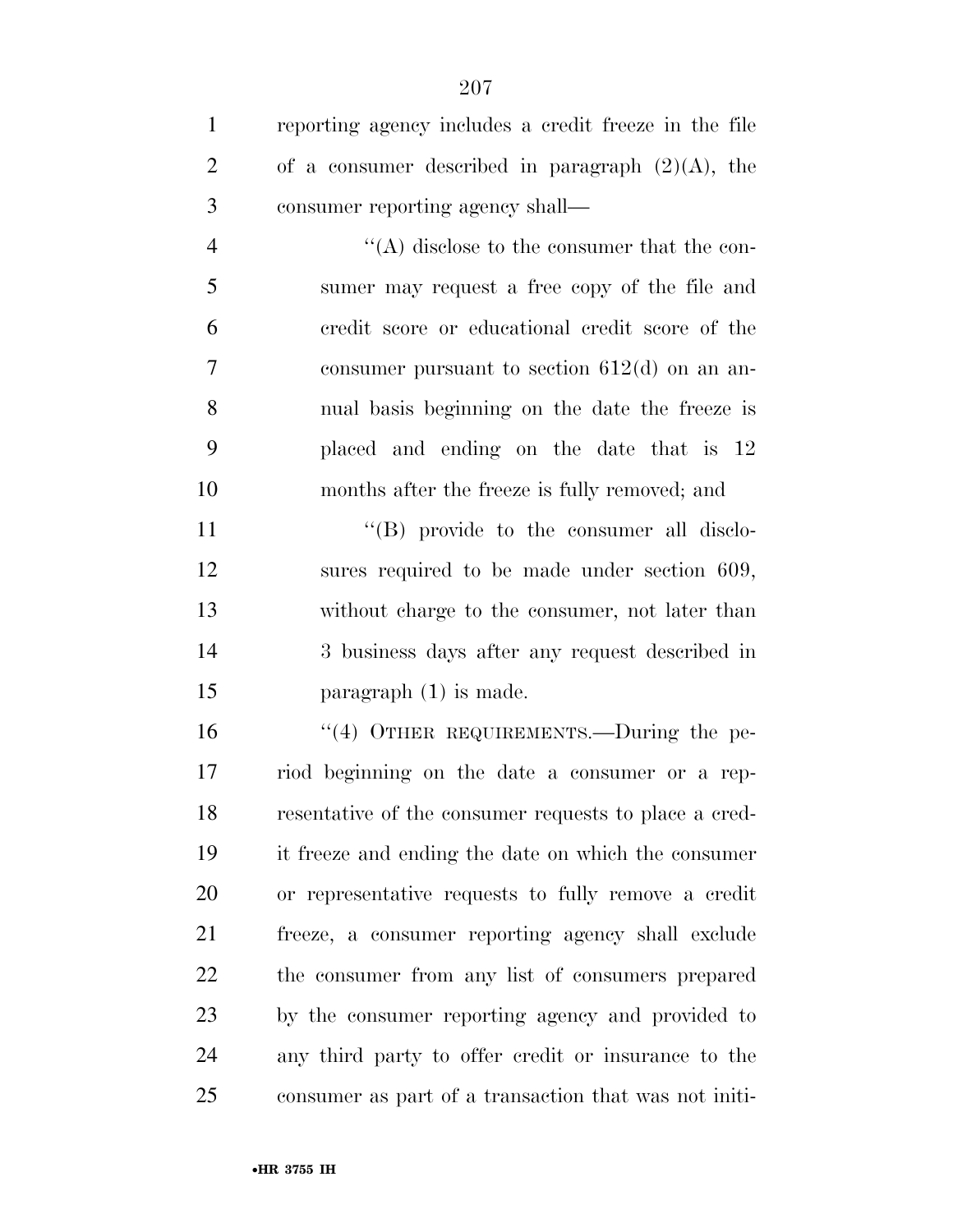ated by the consumer, unless the consumer or such representative requests that such exclusion be re-scinded before end of such period.

4 "(5) NOTICE TO CONSUMERS REGARDING CHANGES TO CERTAIN PERSONALLY IDENTIFIABLE INFORMATION.—A consumer reporting agency may not change the name, date of birth, social security number, or address of a consumer in the file of the consumer during the period that a credit freeze is in place unless the consumer reporting agency sends a written confirmation of the change to the consumer within 30 days of the change being posted to the consumer's file. Written confirmation shall not be required for technical modifications of a consumer's personally identifiable information including name and street abbreviations, complete spellings, or transposition of numbers or letters. In the case of an address change of the consumer, any written con- firmation shall be sent to the new address and former address of the consumer.

21 "(6) NONAPPLICABILITY TO CERTAIN PUBLIC RECORD INFORMATION.—A credit freeze placed on the file of a consumer shall not prohibit a consumer reporting agency from disclosing public record infor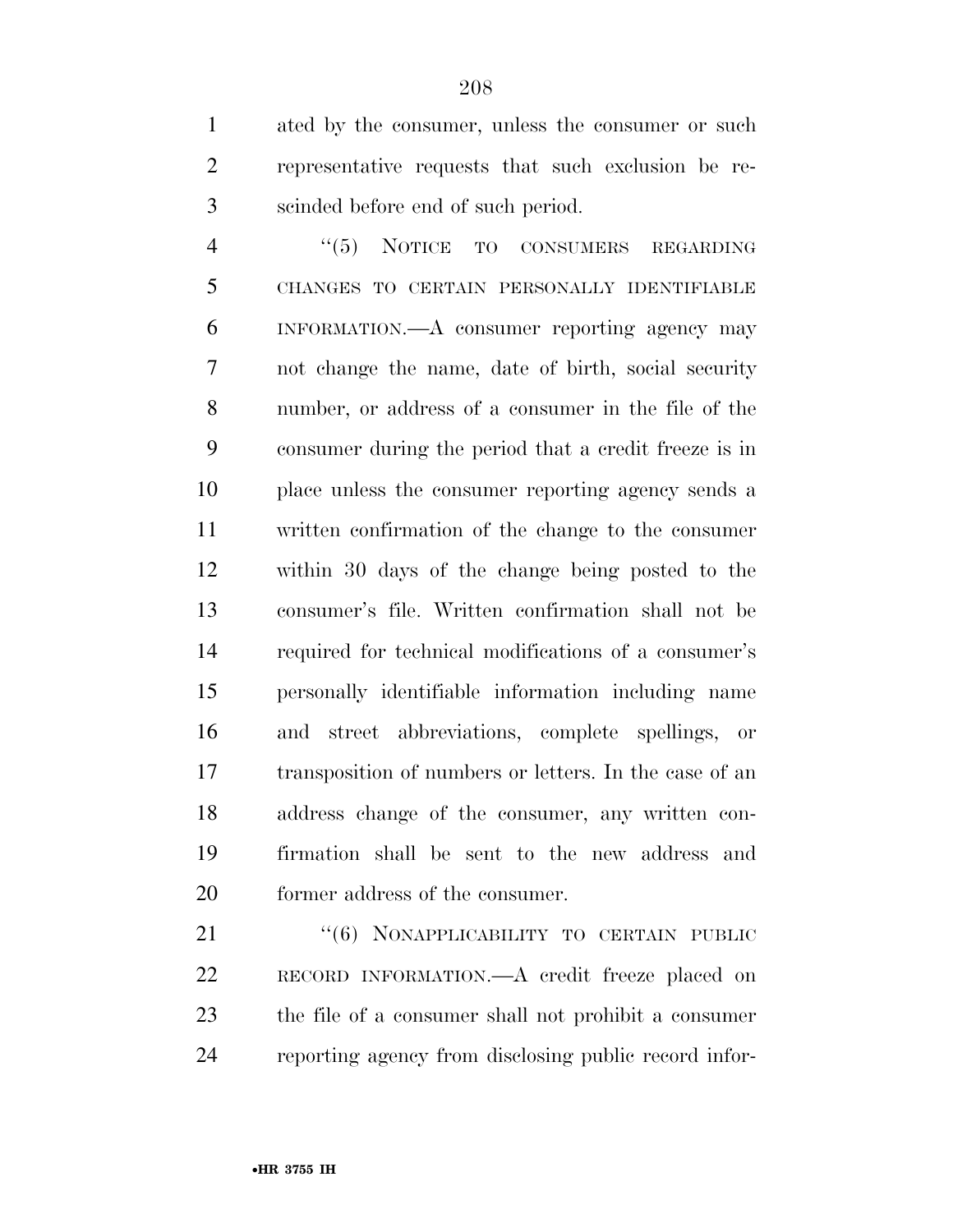mation lawfully obtained by, or for, the consumer re-2 porting agency from an open public record.

3 "(7) RELATION TO STATE LAW.—This sub- section does not annul, alter, or affect in any man- ner the meaning, scope or applicability of the laws of any State relating to credit freezes or other simi- lar actions, except to the extent those laws are in- consistent with any provision of this title, and then only to the extent of the inconsistency. For purposes of this subsection, a term or provision of a State law is not inconsistent with the provisions of this sub- section if the term or provision affords greater pro- tection and benefit to the consumer than the protec- tion and benefit provided under this subsection as determined by the Bureau, on its own motion or upon the petition of any interested party.''.

### **SEC. 806. REQUIRES DISCLOSURE OF CONSUMER RIGHTS RELATED TO CREDIT FREEZES.**

 (a) SUMMARY OF RIGHTS RELATED TO CREDIT 20 FREEZES.—Section  $609(c)(1)$  of the Fair Credit Report-21 ing Act (15 U.S.C.  $1681g(c)(1)$ ), as amended by section 22  $105(d)(1)(C)(iv)$ , is further amended by adding at the end the following new subparagraph:

24 "(E) SUMMARY OF RIGHTS RELATED TO CREDIT FREEZES.—The Bureau shall publish,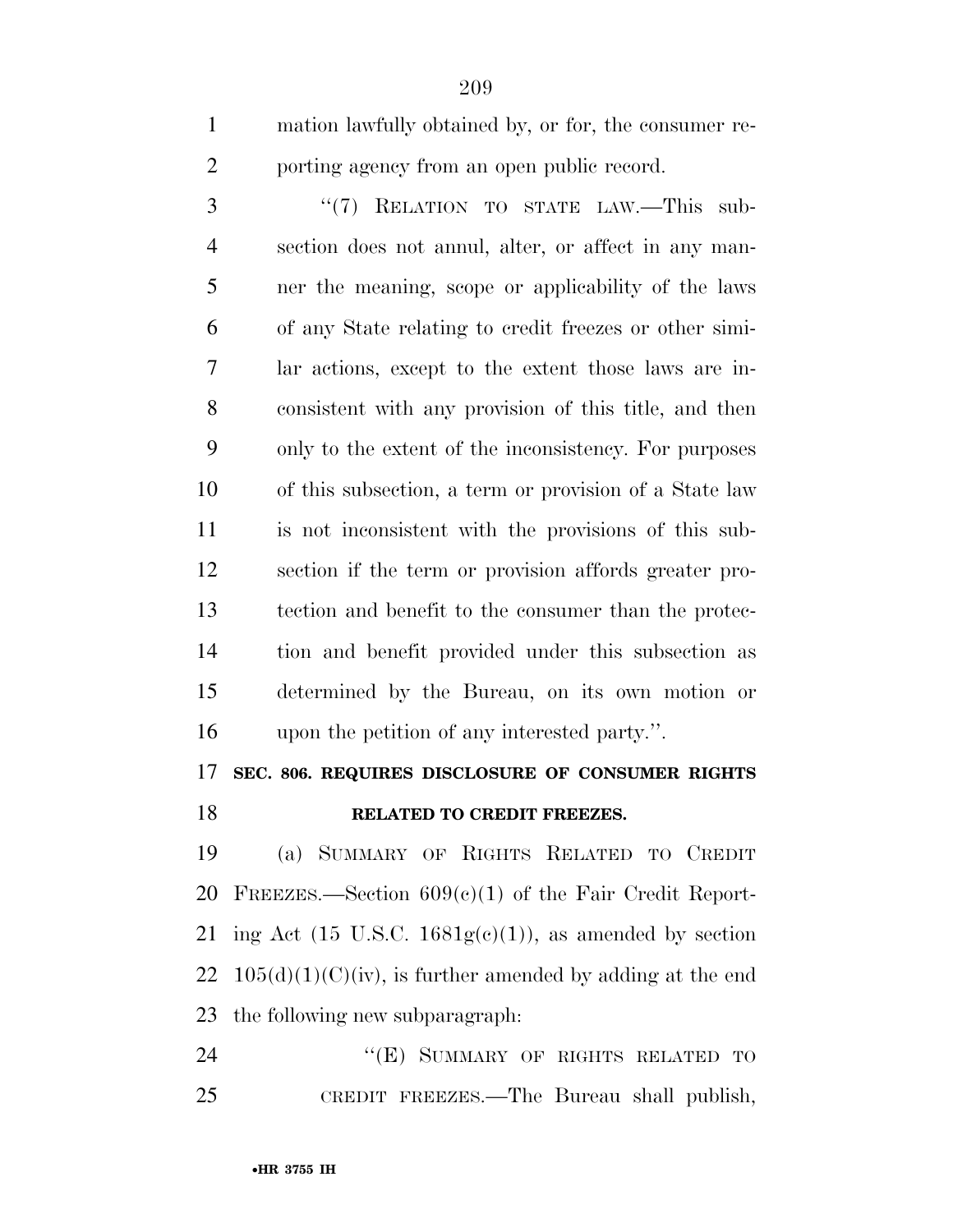and consumer reporting agencies described under section 603(p) shall distribute to con-sumers, the following notice:

#### **'' 'CREDIT FREEZES.**

 '' 'Consumers have the right to obtain a credit freeze under Federal law from any of the nationwide consumer reporting agencies. You have a right to place a credit freeze on your consumer report, which will prohibit a con- sumer reporting agency from releasing information in your consumer report without your express authorization. A credit freeze may be requested in writing by mail, by toll- free telephone, or by electronic means as provided by a consumer reporting agency. A credit freeze is designed to prevent credit, loans, and services from being approved in your name without your consent. If you are actively seek- ing a new credit, loan, utility, telephone, or insurance ac- count, you should understand that the procedures involved in lifting a credit freeze may slow your applications for such accounts and you should plan ahead and lift a freeze in advance of actually applying for any of these type of accounts. When you place a credit freeze on your con- sumer report, you will be provided a personal identification number or password to use if you choose to fully remove the freeze on your consumer report or temporarily author-ize the release of your consumer report for a period of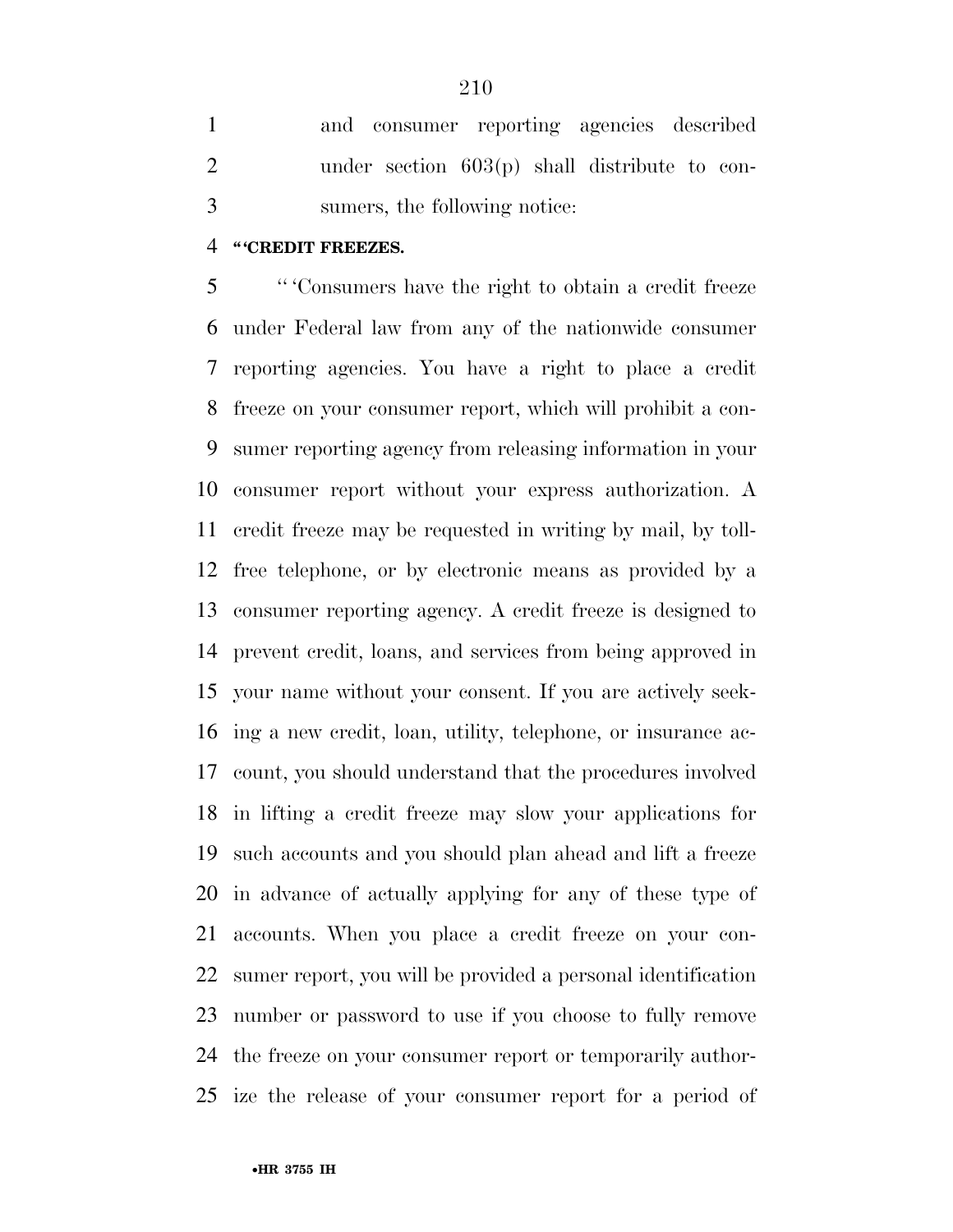time after the freeze is in place to a specific party or par- ties. To provide that authorization you must contact each consumer reporting agency individually and provide your personal identification number or password, proper identi- fication to verify your identity, and the period of time for which you would like the report to be available. A con- sumer reporting agency must authorize the release of your consumer report no later than 15 minutes after receiving the above information if the request is by toll-free tele- phone, or secure electronic means, and no later than one business day when a written request is submitted by mail. A credit freeze does not apply to a person or entity, or its affiliates or collection agencies acting on behalf of the person or entity, with which you have an existing account, that requests information in your consumer report for the purposes of reviewing or collecting the account. Reviewing the account includes activities related to account mainte- nance. Unless you suspect you have been or are about to become a victim of identity theft, fraud, a related crime, or harmed by the unauthorized disclosure of your financial or personally identifiable information, are an active duty military servicemember, are 65 years of age or older, or as otherwise identified as an eligible consumer by the Bu- reau of Consumer Financial Protection, a consumer re-porting agency has the right to charge you a fee of no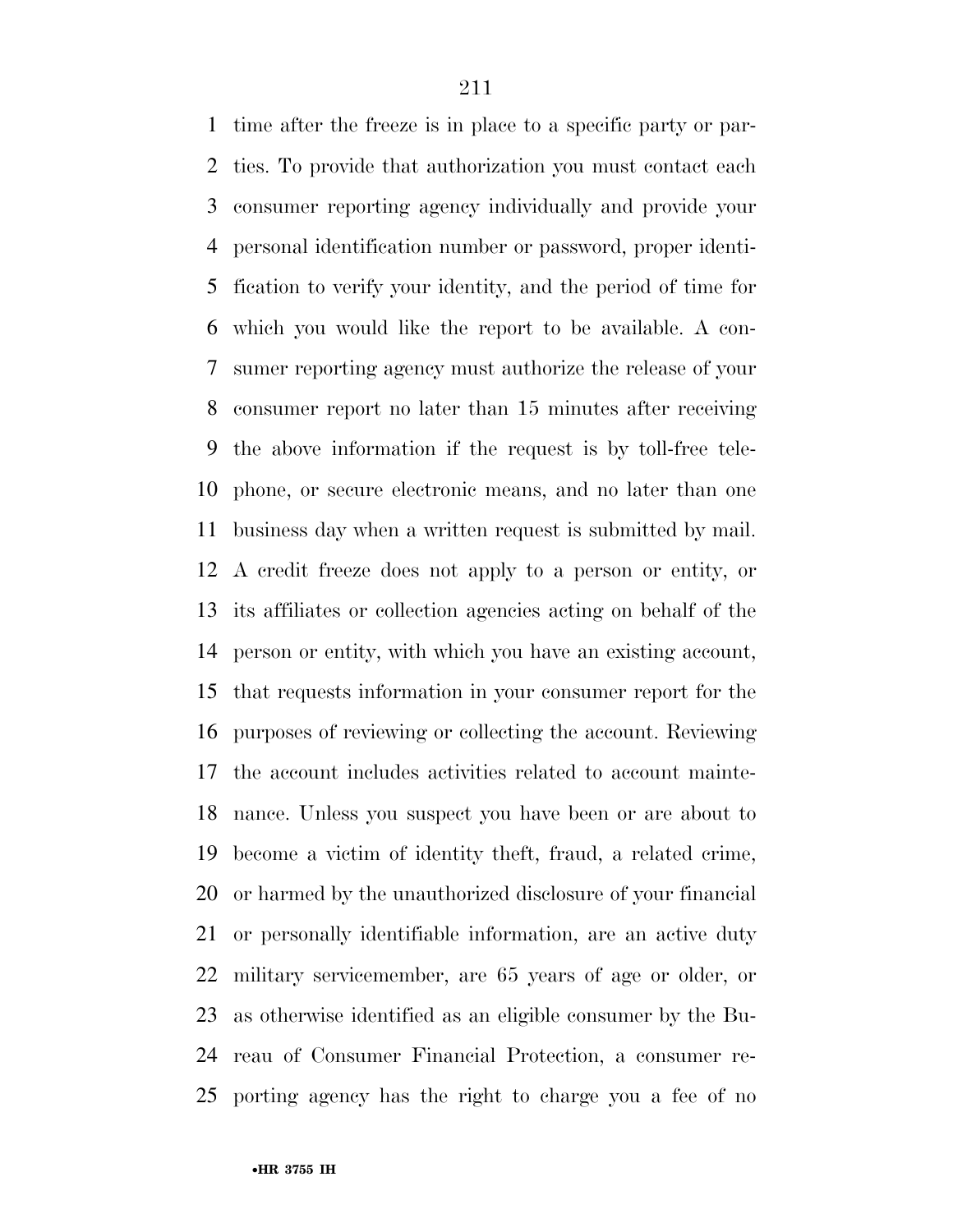more than \$3 dollars each time you place, temporarily lift, or fully remove a credit freeze. However, if you reside in a State that provides greater protections with respect to the circumstances, method, or frequency for obtaining a credit freeze than is available under the Federal law, those State protections and benefits will apply to you.'.''.

 (b) CLARIFICATION OF INFORMATION TO BE IN- CLUDED WITH AGENCY DISCLOSURES.—Section 9 609(c)(2) of such Act (15 U.S.C. 1681g(c)(2)) is amend-ed—

- 11  $(1)$  in subparagraph  $(B)$ —
- (A) by striking ''consumer reporting agen- cy described in section 603(p)'' and inserting ''consumer reporting agency described in sub-15 section (p) or (x) of section 603";

 (B) by striking ''the agency'' and inserting 17 ''such an agency''; and

 (C) by inserting ''and an Internet website address'' after ''hours''; and

 (2) in subparagraph (E), by striking ''outdated under section 605 or'' and inserting ''outdated, re-22 quired to be removed, or".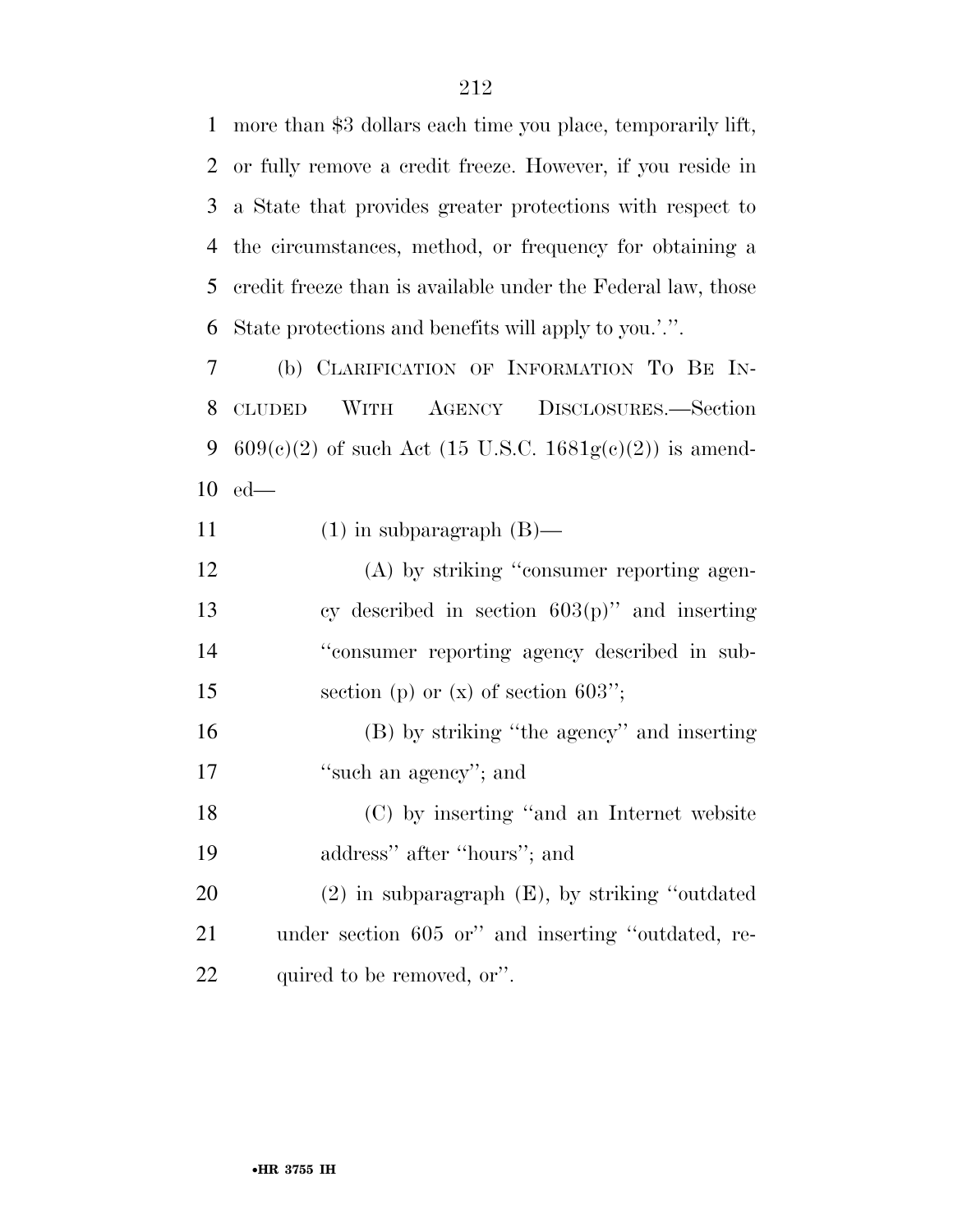| 1              | SEC. 807. PROVIDES ACCESS TO FRAUD RECORDS FOR VIC-     |
|----------------|---------------------------------------------------------|
| $\overline{2}$ | TIMS.                                                   |
| 3              | Section $609(e)$ of the Fair Credit Reporting Act $(15$ |
| $\overline{4}$ | U.S.C. $1681g(e)$ is amended—                           |
| 5              | $(1)$ in paragraph $(1)$ —                              |
| 6              | $(A)$ by striking "resulting from identity"             |
| 7              | theft";                                                 |
| 8              | (B) by striking "claim of identity theft"               |
| 9              | and inserting "claim of fraudulent activity";           |
| 10             | and                                                     |
| 11             | (C) by striking "any transaction alleged to             |
| 12             | be a result of identity theft" and inserting "any       |
| 13             | fraudulent transaction";                                |
| 14             | $(2)$ in paragraph $(2)(B)$ —                           |
| 15             | (A) by striking "identity theft, at the elec-           |
| 16             | tion of the business entity" and inserting              |
| 17             | "fraudulent activity";                                  |
| 18             | (B) by amending clause (i) to read as fol-              |
| 19             | lows:                                                   |
| 20             | $\lq\lq(i)$ a copy of an identity theft report;         |
| 21             | $\chi$ "; and                                           |
| 22             | (C) by amending clause (ii) to read as fol-             |
| 23             | lows:                                                   |
| 24             | "(ii) an affidavit of fact that is ac-                  |
| 25             | ceptable to the business entity for that                |
| 26             | purpose.";                                              |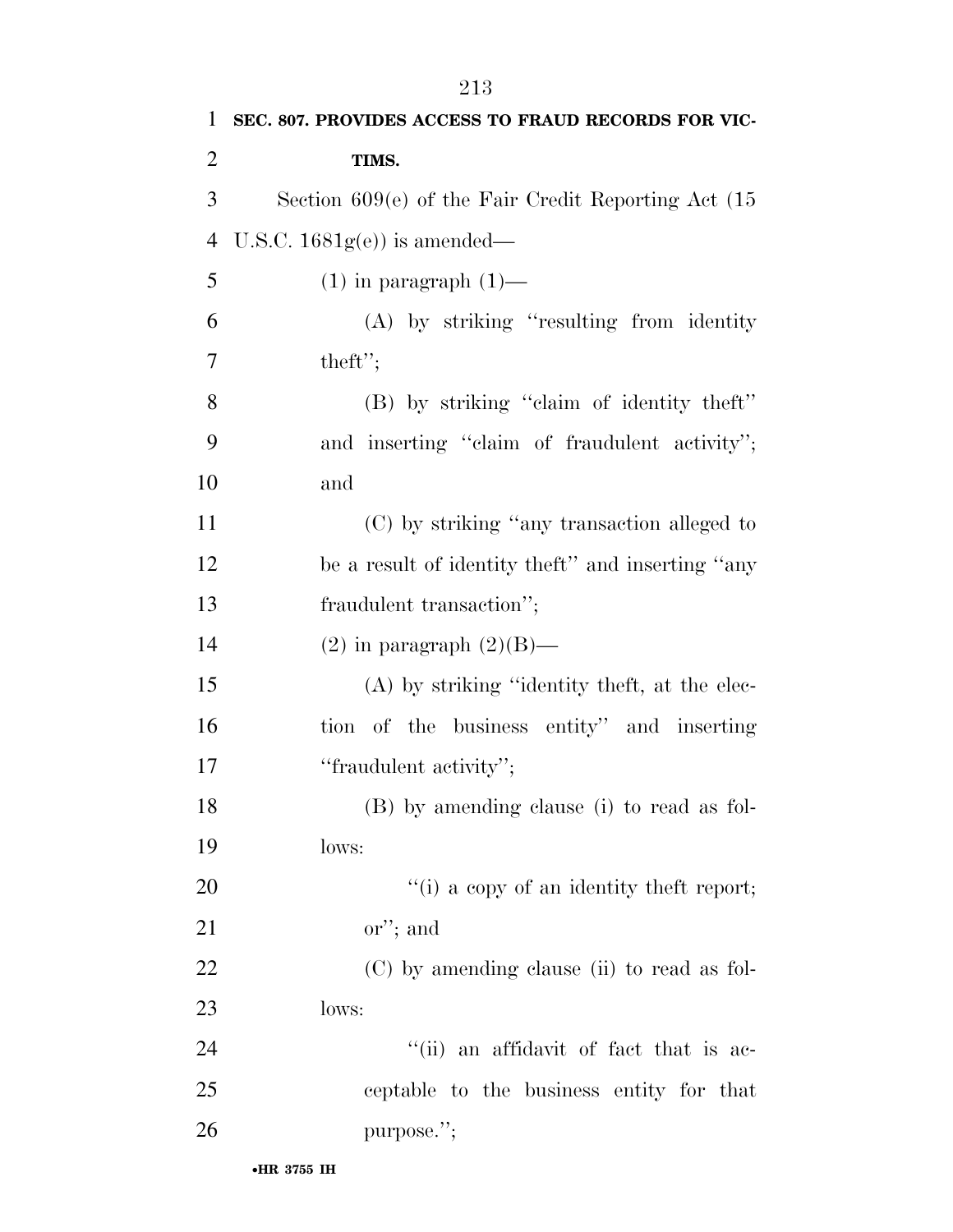| $\mathbf{1}$   | $(3)$ in paragraph $(3)$ , by striking "identity       |
|----------------|--------------------------------------------------------|
| $\overline{2}$ | theft" and inserting "fraudulent activity";            |
| 3              | $(4)$ by striking paragraph $(8)$ and redesignating    |
| $\overline{4}$ | paragraphs $(9)$ through $(13)$ as paragraphs $(8)$    |
| 5              | through $(12)$ , respectively; and                     |
| 6              | $(5)$ in paragraph $(10)$ (as so redesignated), by     |
| 7              | striking "or a similar crime" and inserting ", fraud,  |
| 8              | or a related crime".                                   |
| 9              | SEC. 808. REQUIRED BUREAU TO SET PROCEDURES FOR        |
| 10             | REPORTING IDENTITY THEFT, FRAUD, AND                   |
| 11             | OTHER RELATED CRIME.                                   |
| 12             | Section $621(f)(2)$ of the Fair Credit Reporting Act   |
| 13             | $(15 \text{ U.S.C. } 1681s(f)(2))$ is amended—         |
| 14             | $(1)$ in the paragraph heading, by striking            |
| 15             | "MODEL FORM" and inserting "STANDARDIZED AF-           |
| 16             | FIDAVIT";                                              |
| 17             | $(2)$ by striking "The Commission" and insert-         |
| 18             | ing "The Bureau";                                      |
| 19             | (3) by striking "model form" and inserting             |
| 20             |                                                        |
|                | "standardized affidavit";                              |
| 21             | $(4)$ by inserting after "identity the fol-            |
| 22             | lowing: ", fraud, or a related crime, or otherwise are |
| 23             | harmed by the unauthorized disclosure of the con-      |
| 24             | sumer's financial or personally identifiable informa-  |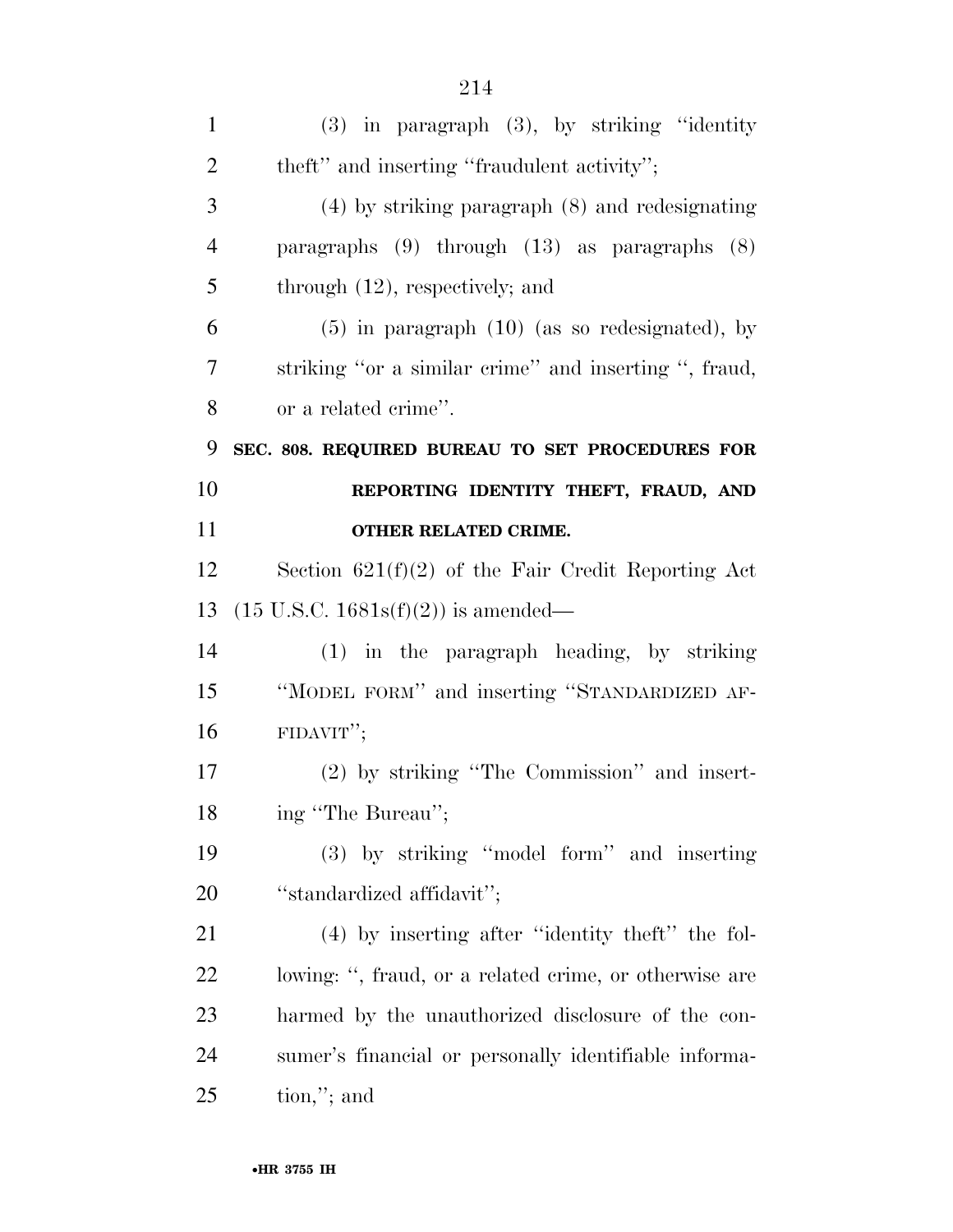(5) by striking ''fraud.'' and inserting ''identity theft, fraud, or other related crime. Such standard- ized affidavit and procedures shall not include a re- quirement that a consumer obtain a police report.''. **SEC. 809. ESTABLISHES THE RIGHT TO FREE CREDIT MONI- TORING AND IDENTITY THEFT PROTECTION SERVICES FOR CERTAIN CONSUMERS.**  Section 605A of the Fair Credit Reporting Act (15 9 U.S.C. 1681c–1(a)), as amended by section 805, is further amended by adding at the end the following: 11 "(j) CREDIT MONITORING AND IDENTITY THEFT PROTECTION SERVICES.— 13 "(1) IN GENERAL.—Upon the direct request of a consumer, or individual acting on behalf of or as a personal representative of a consumer, a consumer reporting agency described in section 603(p) that maintains a file on the consumer and has received appropriate proof of the identity of the requester (as described in section 1022.123 of title 12, Code of Federal Regulations) shall provide the consumer with credit monitoring and identity theft protection services not later than 1 business day after receiving such request sent by postal mail, toll-free telephone, or secure electronic means as established by the

agency.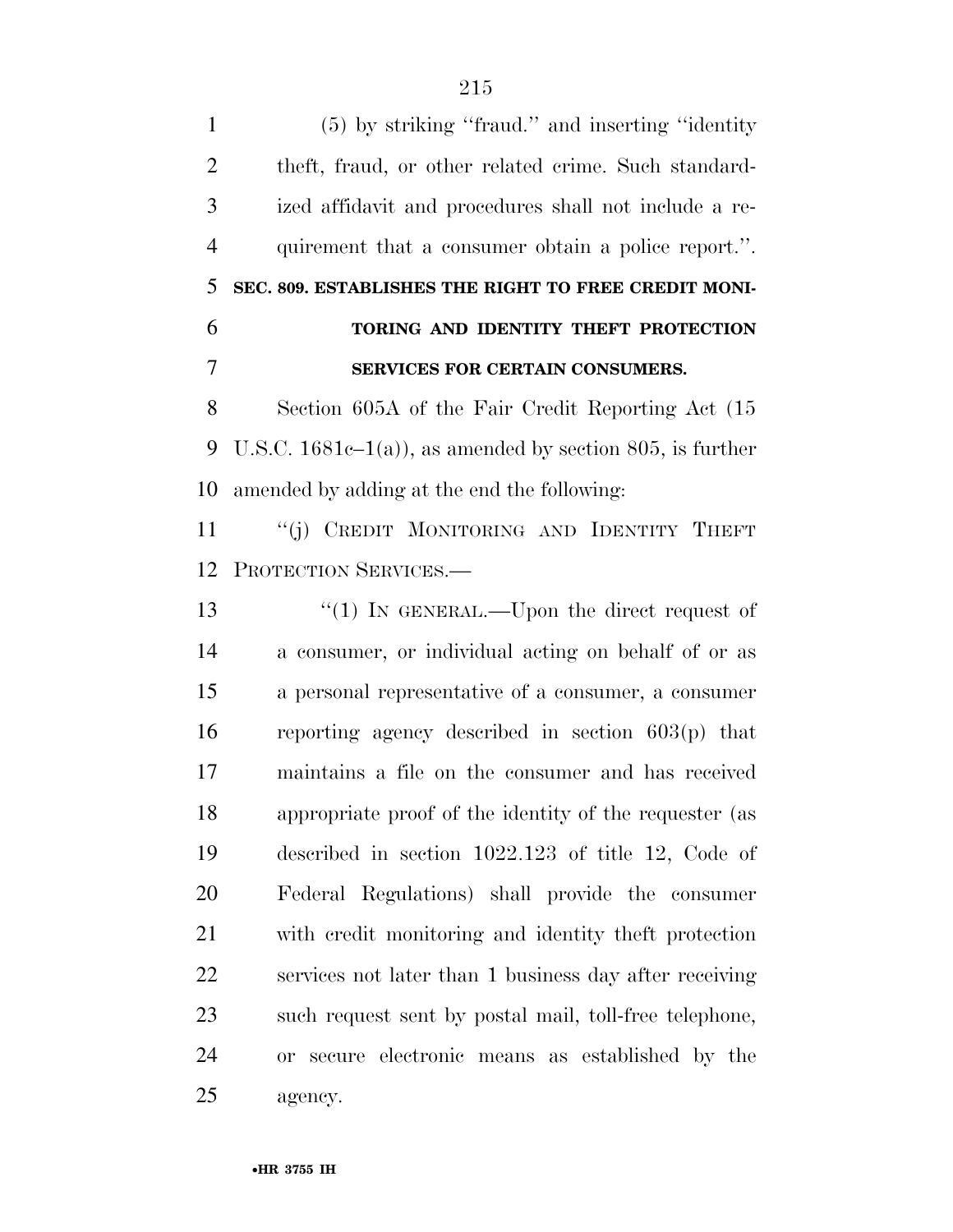1  $''(2)$  FEES.—

| $\overline{2}$ | "(A) CLASSES OF CONSUMERS.—The Bu-               |
|----------------|--------------------------------------------------|
| 3              | reau may establish classes of consumers eligible |
| $\overline{4}$ | to receive credit monitoring and identity theft  |
| 5              | protection services free of charge.              |
| 6              | "(B) NO FEE.—A consumer reporting                |
| 7              | agency described in section $603(p)$ may not     |
| 8              | charge a consumer a fee to receive credit moni-  |
| 9              | toring and identity the t protection services if |
| 10             | the consumer or a representative of the con-     |
| 11             | $sumer$ —                                        |
| 12             | "(i) asserts in good faith a suspicion           |
| 13             | that the consumer has been or is about to        |
| 14             | become a victim of identity theft, fraud, or     |
| 15             | a related crime, or harmed by the unau-          |
| 16             | thorized disclosure of the consumer's fi-        |
| 17             | nancial or personally identifiable informa-      |
| 18             | tion;                                            |
| 19             | "(ii) is unemployed and intends to               |
| 20             | apply for employment in the 60-day period        |
| 21             | beginning on the date on which the request       |
| 22             | is made;                                         |
| 23             | "(iii) is a recipient of public welfare          |
| 24             | assistance;                                      |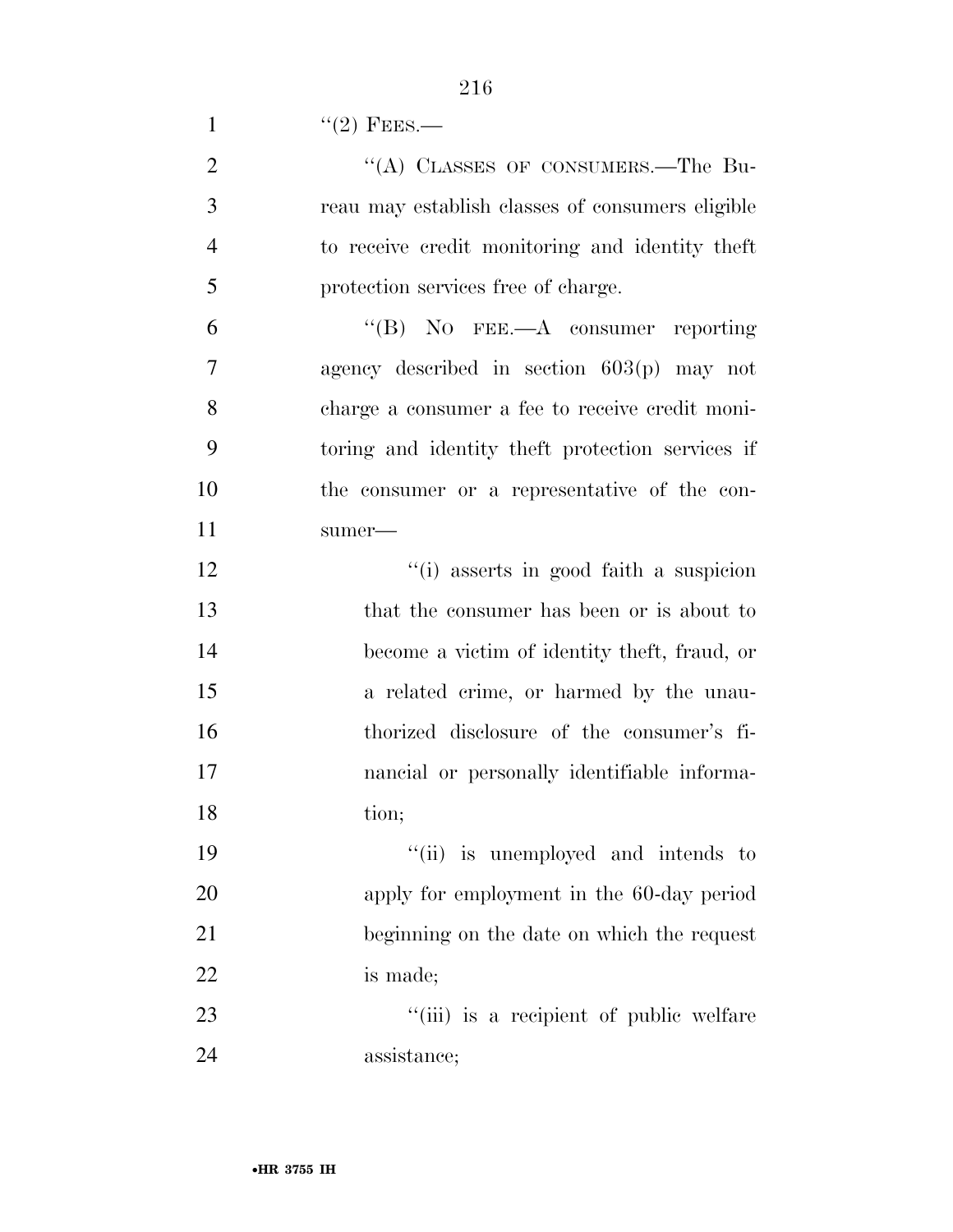| $\mathbf{1}$   | "(iv) is an active duty military con-                     |
|----------------|-----------------------------------------------------------|
| $\overline{2}$ | sumer;                                                    |
| 3              | "(v) is 65 years of age or older; or                      |
| $\overline{4}$ | $\lq\lq$ (vi) is a member of a class estab-               |
| 5              | lished by the Bureau under subparagraph                   |
| 6              | (A).                                                      |
| 7              | "(3) BUREAU RULEMAKING.—The Bureau shall                  |
| 8              | issue regulations—                                        |
| 9              | $\lq\lq$ to define the scope of credit moni-              |
| 10             | toring and identity the ft protection services re-        |
| 11             | quired under this subsection; and                         |
| 12             | $\lq\lq$ to set a fair and reasonable fee that            |
| 13             | a consumer reporting agency may charge a con-             |
| 14             | sumer (other than a consumer described under              |
| 15             | paragraph $(2)(B)$ for such credit monitoring             |
| 16             | and identity theft protection services.                   |
| 17             | "(4) RELATION TO STATE LAW.—This sub-                     |
| 18             | section does not annul, alter, or affect in any man-      |
| 19             | ner the meaning, scope or applicability of the laws       |
| 20             | of any State relating to credit monitoring and iden-      |
| 21             | tity the ft protection services or other similar actions, |
| 22             | except to the extent those laws are inconsistent with     |
| 23             | any provision of this title, and then only to the ex-     |
| 24             | tent of the inconsistency. For purposes of this sub-      |
| 25             | section, a term or provision of a State law is not in-    |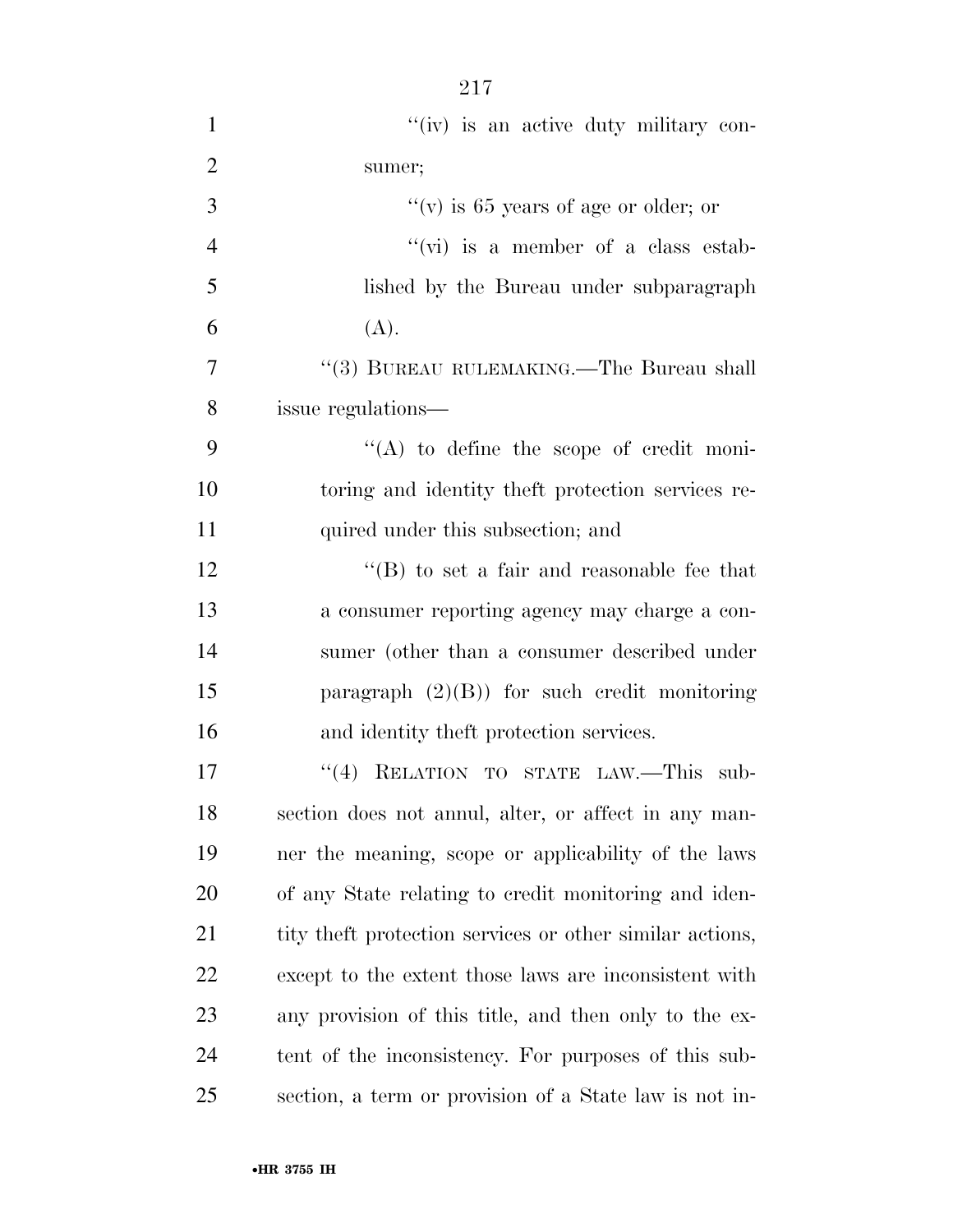| $\mathbf{1}$   | consistent with the provisions of this subsection if      |
|----------------|-----------------------------------------------------------|
| $\overline{2}$ | the term or provision affords greater protection and      |
| 3              | benefit to the consumer than the protection and ben-      |
| $\overline{4}$ | efit provided under this subsection as determined by      |
| 5              | the Bureau, on its own motion or upon the petition        |
| 6              | of any interested party.".                                |
| 7              | SEC. 810. ENSURES REMOVAL OF INQUIRIES RESULTING          |
| 8              | FROM IDENTITY THEFT, FRAUD, OR OTHER                      |
| 9              | RELATED CRIME FROM CONSUMER REPORTS.                      |
| 10             | Section $605(a)$ of the Fair Credit Reporting Act $(15)$  |
| 11             | U.S.C. $1681e(a)$ , as amended by section 401, is further |
| 12             | amended by adding at the end the following:               |
| 13             | $\lq(14)$ Information about inquiries made for a          |
| 14             | credit report based on requests that the consumer         |
| 15             | reporting agency verifies were initiated as the result    |
| 16             | of identity theft, fraud, or other related crime.".       |
| 17             | <b>TITLE IX-MISCELLANEOUS</b>                             |
|                | 18 SEC. 901. DEFINITIONS RELATED TO DAYS.                 |
| 19             | Section 603 of the Fair Credit Reporting Act (15          |
| 20             | U.S.C. 1681a), as amended by section 601, is further      |
| 21             | amended by adding at the end the following:               |
| 22             | "(bb) DEFINITIONS RELATED TO DAYS.—                       |
| 23             | "(1) CALENDAR DAY; DAY.—The term 'calendar                |
| 24             | day' or 'day' means a calendar day, excluding any         |
| 25             | federally recognized holiday.                             |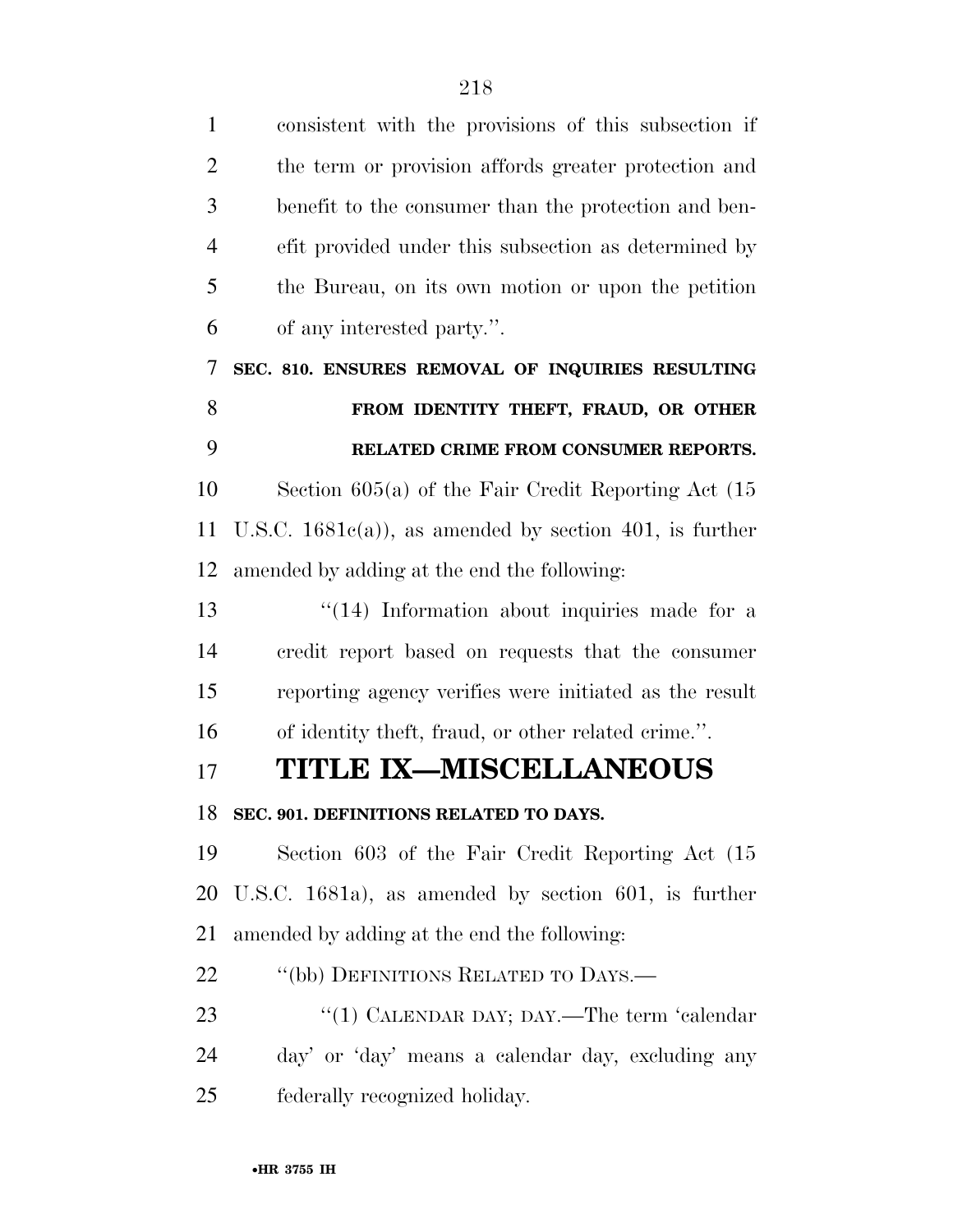| $\mathbf{1}$   | "(2) BUSINESS DAY.—The term 'business day'                      |
|----------------|-----------------------------------------------------------------|
| $\overline{2}$ | means a day between and including Monday to Fri-                |
| 3              | day, and excluding any federally recognized holi-               |
| $\overline{4}$ | $day$ .                                                         |
| 5              | SEC. 902. TECHNICAL CORRECTION RELATED TO RISK-                 |
| 6              | <b>BASED PRICING NOTICES.</b>                                   |
| 7              | Section $615(h)(8)$ of the Fair Credit Reporting Act            |
| 8              | $(15 \text{ U.S.C. } 1681 \text{m})$ is amended—                |
| 9              | $(1)$ in subparagraph $(A)$ , by striking "this sec-            |
| 10             | tion" and inserting "this subsection"; and                      |
| 11             | $(2)$ in subparagraph $(B)$ , by striking "This sec-            |
| 12             | tion" and inserting "This subsection".                          |
|                | SEC. 903. FCRA FINDINGS AND PURPOSE; VOIDS CERTAIN              |
| 13             |                                                                 |
| 14             | CONTRACTS NOT IN THE PUBLIC INTEREST.                           |
| 15             | (a) FCRA FINDINGS AND PURPOSE.—Section 602 of                   |
| 16             | the Fair Credit Reporting Act $(15 \text{ U.S.C. } 1681(a))$ is |
|                | $amended-$                                                      |
|                | $(1)$ in subsection $(a)$ —                                     |
| 17<br>18<br>19 | $(A)$ by amending paragraph $(1)$ to read as                    |
| 20             | follows:                                                        |
| 21             | "(1) Many financial and non-financial decisions                 |
| 22             | affecting consumers' lives depend upon fair, com-               |
| 23             | plete, and accurate credit reporting. Inaccurate and            |
| 24             | incomplete credit reports directly impair the effi-             |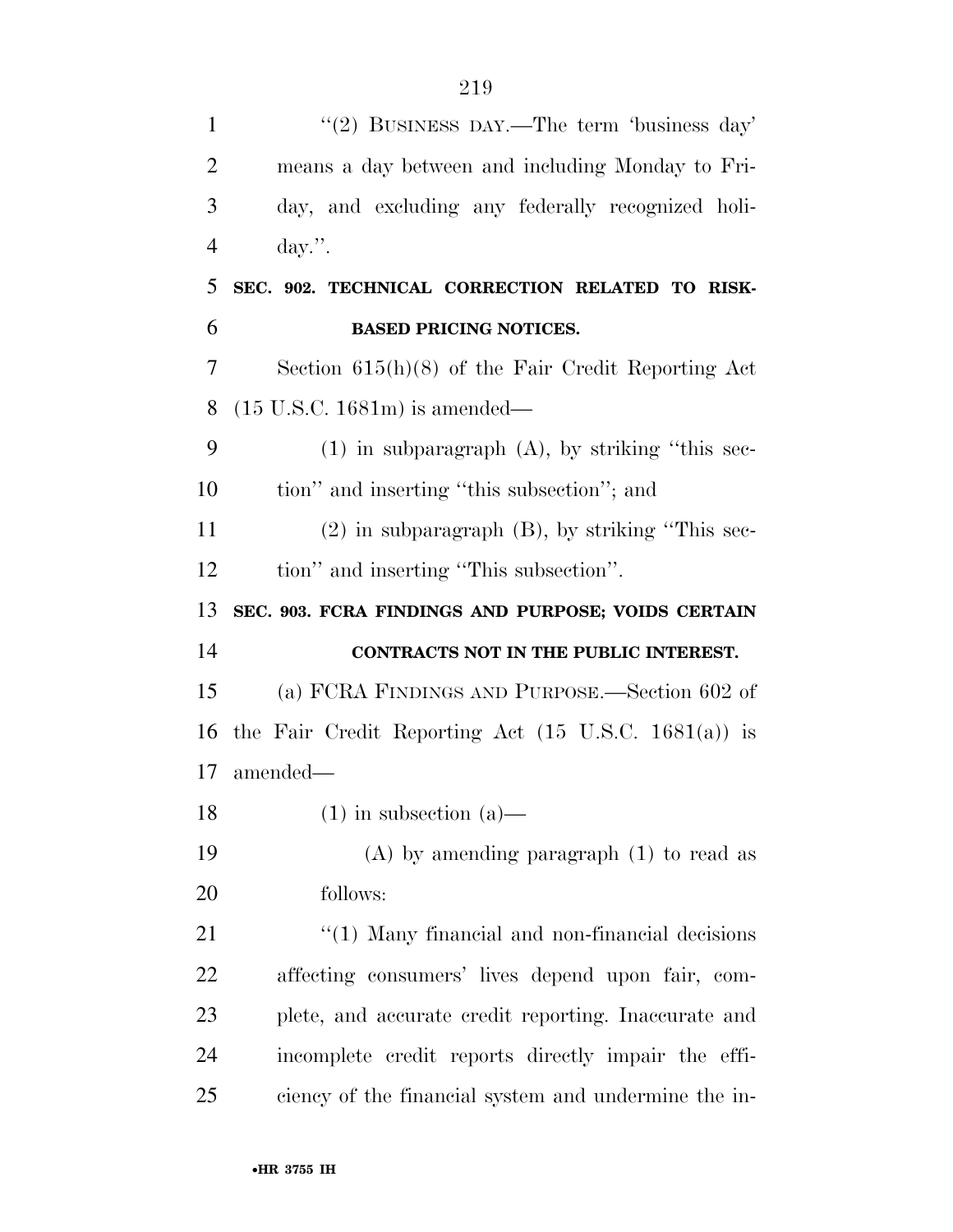| $\mathbf{1}$   | tegrity of using credit reports in other cir-          |
|----------------|--------------------------------------------------------|
| $\overline{2}$ | cumstances, and unfair credit reporting and credit     |
| 3              | scoring methods undermine the public confidence        |
| $\overline{4}$ | which is essential to the continued functioning of the |
| 5              | financial services system and the provision of many    |
| 6              | other consumer products and services."; and            |
| 7              | $(B)$ in paragraph $(4)$ , by inserting after          |
| 8              | "agencies" the following: ", furnishers, and           |
| 9              | credit scoring developers"; and                        |
| 10             | $(2)$ in subsection $(b)$ —                            |
| 11             | $(A)$ by striking "It is the purpose of this           |
| 12             | title to require" and inserting the following:         |
| 13             | "The purpose of this title is the following:           |
| 14             | "(1) To require"; and                                  |
| 15             | (B) by adding at the end the following:                |
| 16             | $\lq(2)$ To prohibit any practices and procedures      |
| 17             | with respect to credit reports and credit scores that  |
| 18             | are not in the public interest.".                      |
| 19             | (b) VOIDING OF CERTAIN CONTRACTS NOT IN THE            |
| 20             | PUBLIC INTEREST.                                       |
| 21             | The Fair Credit Reporting Act (15 U.S.C. 1681)         |
| 22             | et seq.), as amended by section 703, is further        |
| 23             | amended—                                               |
| 24             | (1) by adding at the end the following new sec-        |
| 25             | tion:                                                  |